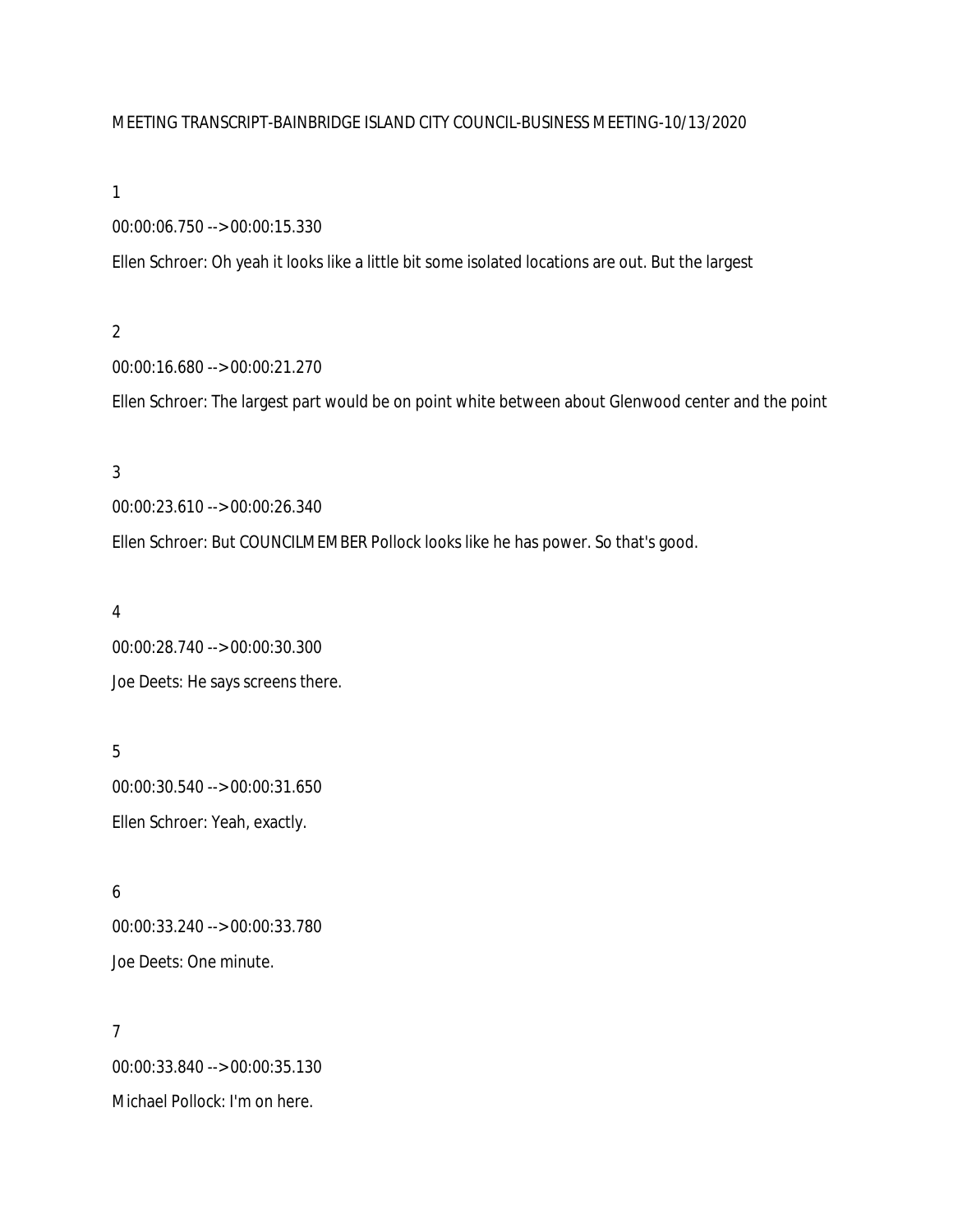00:00:37.260 --> 00:00:43.680

Michael Pollock: Really good. A TREE FELL ACROSS THE ROAD AND block traffic and suck so

#### 9

00:00:44.850 --> 00:00:50.010

Michael Pollock: But I'm you know I need wood chips, so I'm, I'm happy that there's

#### 10

00:00:50.130 --> 00:00:51.870

Joe Deets: Or you can be council member with chips.

#### 11

00:00:52.950 --> 00:00:54.480 Joe Deets: Oh no wait that's already taken, I guess.

## 12

00:00:55.560 --> 00:00:58.440 Michael Pollock: Oh yeah, brutal, brutal Mr dudes.

13 00:00:59.910 --> 00:01:00.720 Rasham Nassar: Anyone trying to reach

14 00:01:00.810 --> 00:01:01.830 Rasham Nassar: Out to your son.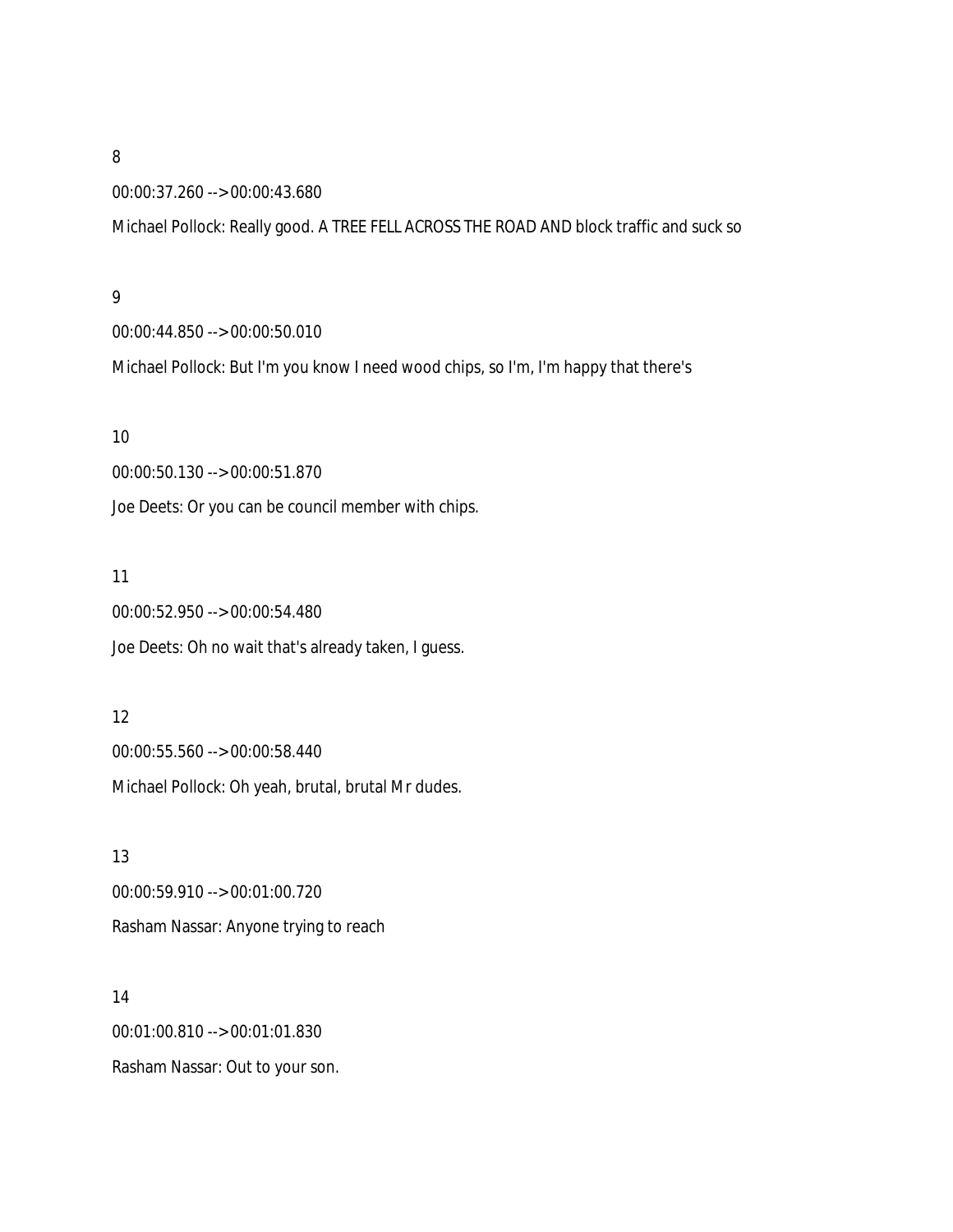00:01:04.110 --> 00:01:04.770 Rasham Nassar: To see if she

16 00:01:05.880 --> 00:01:06.210 Rasham Nassar: Yeah.

17

00:01:06.240 --> 00:01:07.650

Joe Deets: It's six o'clock now.

# 18

00:01:08.160 --> 00:01:14.190

Rasham Nassar: OH SHOOT HER A text just to see if she's late due to power outage if she's part of that point white

### 19

00:01:15.720 --> 00:01:17.400

Leslie Schneider: Can we can give it a few more seconds.

# 20

00:01:44.070 --> 00:01:48.750

Leslie Schneider: Well, let's see. We're going to be going into our Executive Session, pretty quickly.

# 21

00:01:51.060 --> 00:01:56.550

Leslie Schneider: Everybody if anyone could. Let's see. Let me just check my email, very quickly and make sure that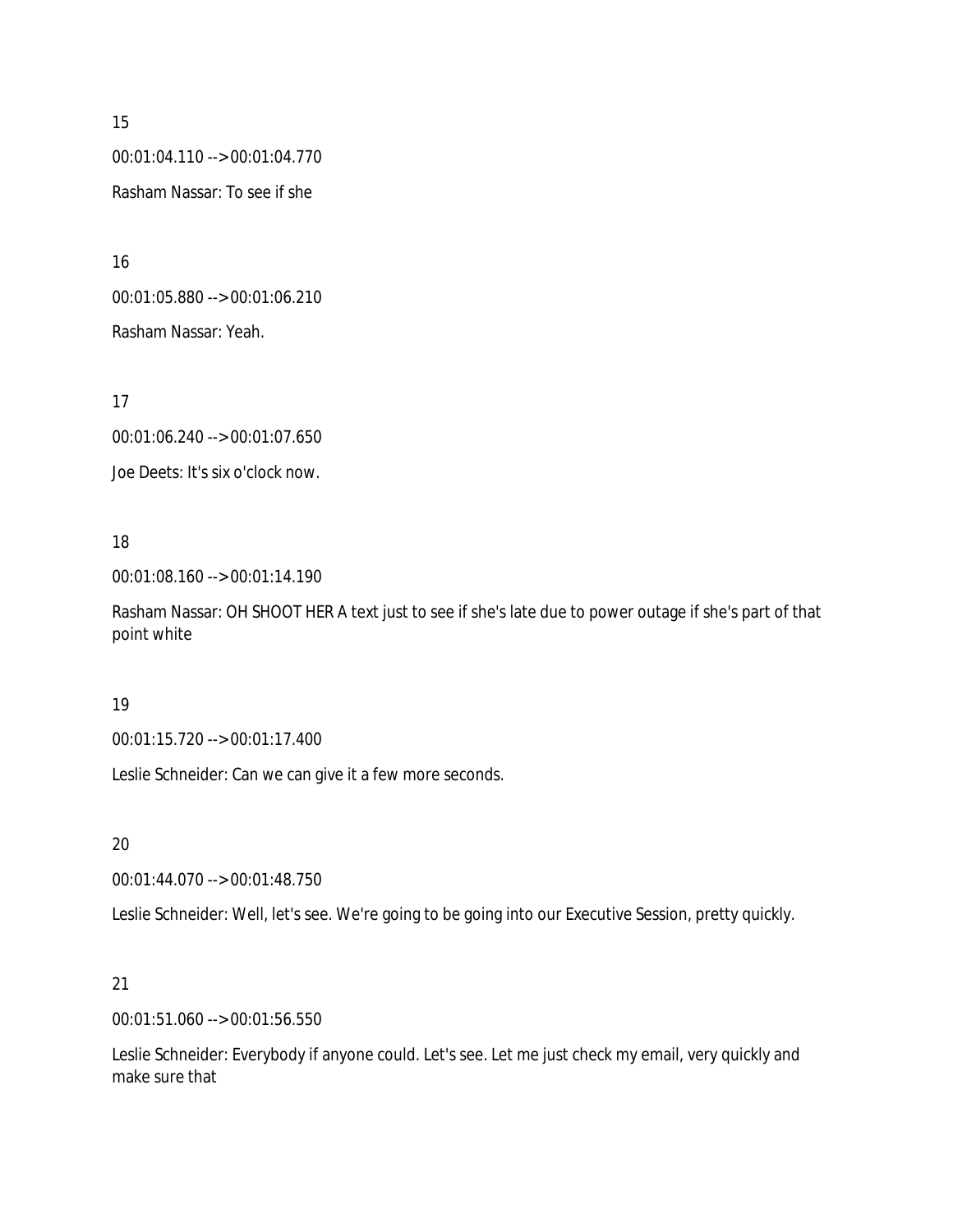00:02:06.360 --> 00:02:07.020

Ellen Schroer: Oh, there she is.

23

00:02:07.890 --> 00:02:09.150

Oh, wonderful.

24

00:02:15.000 --> 00:02:15.810

Leslie Schneider: Alright.

# 25

00:02:17.220 --> 00:02:27.360

Leslie Schneider: Welcome, everyone. I'm calling to order the city council regular business meeting. Today's Tuesday, October 13 2020 and

# 26

00:02:28.620 --> 00:02:30.930

Leslie Schneider: All seven council members are here.

# 27

00:02:32.460 --> 00:02:44.100

Leslie Schneider: Deputy Mayor Joe deets and COUNCILMEMBER nisar COUNCILMEMBER car. Councilmember Medina. Councilmember Pollock and COUNCILMEMBER high topless.

28

00:02:44.760 --> 00:02:56.820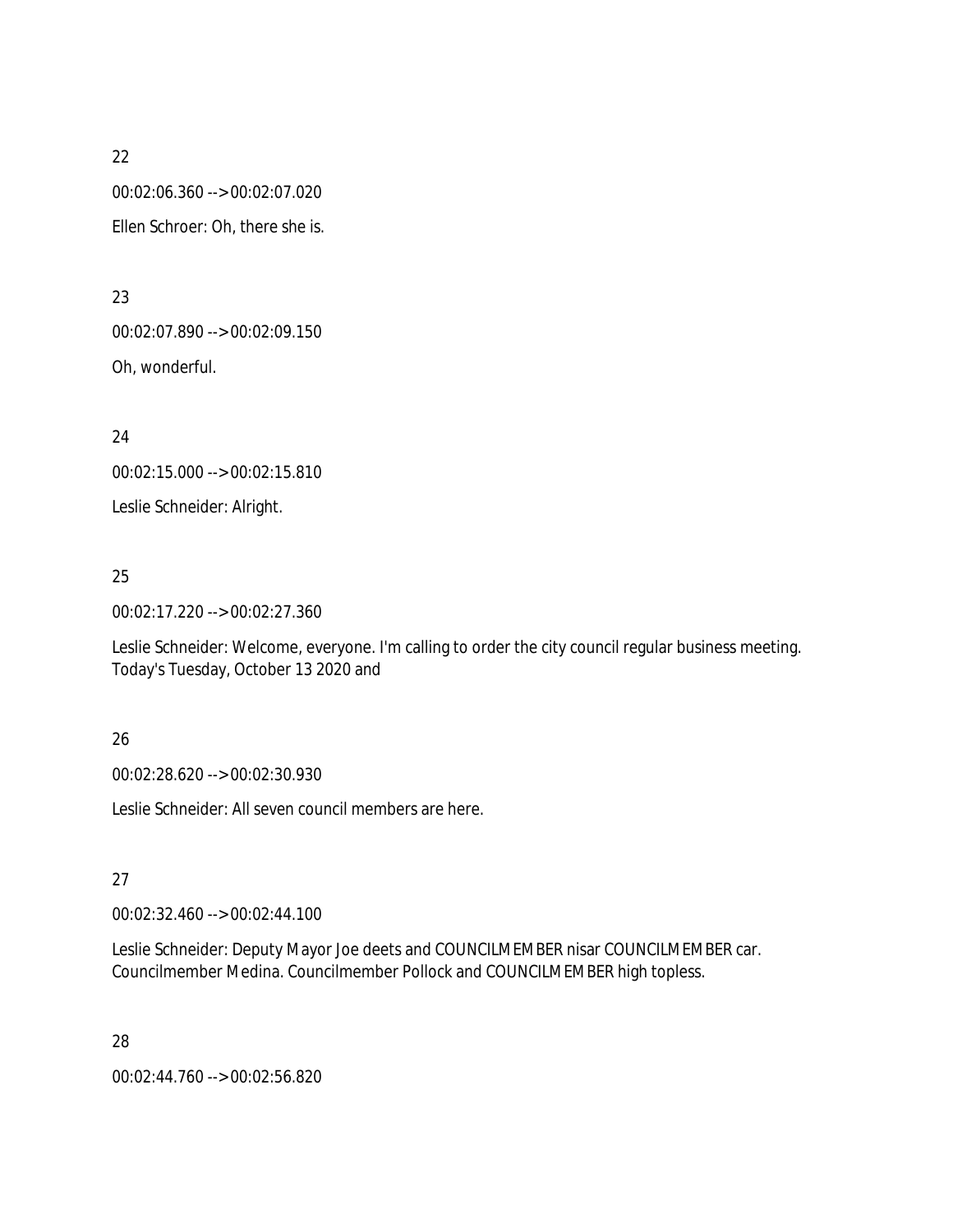Leslie Schneider: And we also have with us, the deputy city manager and the city attorney and there'll be some other folks joining us as we go forward in our meeting. Would anyone like to do a quick check in here.

# 29

00:03:01.050 --> 00:03:11.460

Leslie Schneider: Alright, so we do have a really long meeting on the books. Oh, actually, you know what, I'm afraid I am not paying attention to my participants list. Where is that okay

## 30

00:03:12.990 --> 00:03:26.190

Leslie Schneider: So, on paper, we have a very long meeting. We're going until 1025 so let's just keep that in mind, I think we might be able to get through some of our agenda a little bit faster than it is on here but

# 31

00:03:27.750 --> 00:03:43.530

Leslie Schneider: Let's just hope that we can keep things rolling. Alright. So with that, I'm going to call us into Executive Session, pursuant to our CW 42.3 0.1101

# 32

00:03:44.100 --> 00:03:54.900

Leslie Schneider: I to discuss with legal counsel matters relating to litigation or potentially litigation, to which the city, the governing body or a member acting in an official capacity is

# 33

00:03:55.650 --> 00:04:04.380

Leslie Schneider: Or is likely to become a party when public knowledge regarding the discussion is likely to result in an adverse legal or financial consequences to the agency.

### 34

00:04:05.100 --> 00:04:14.550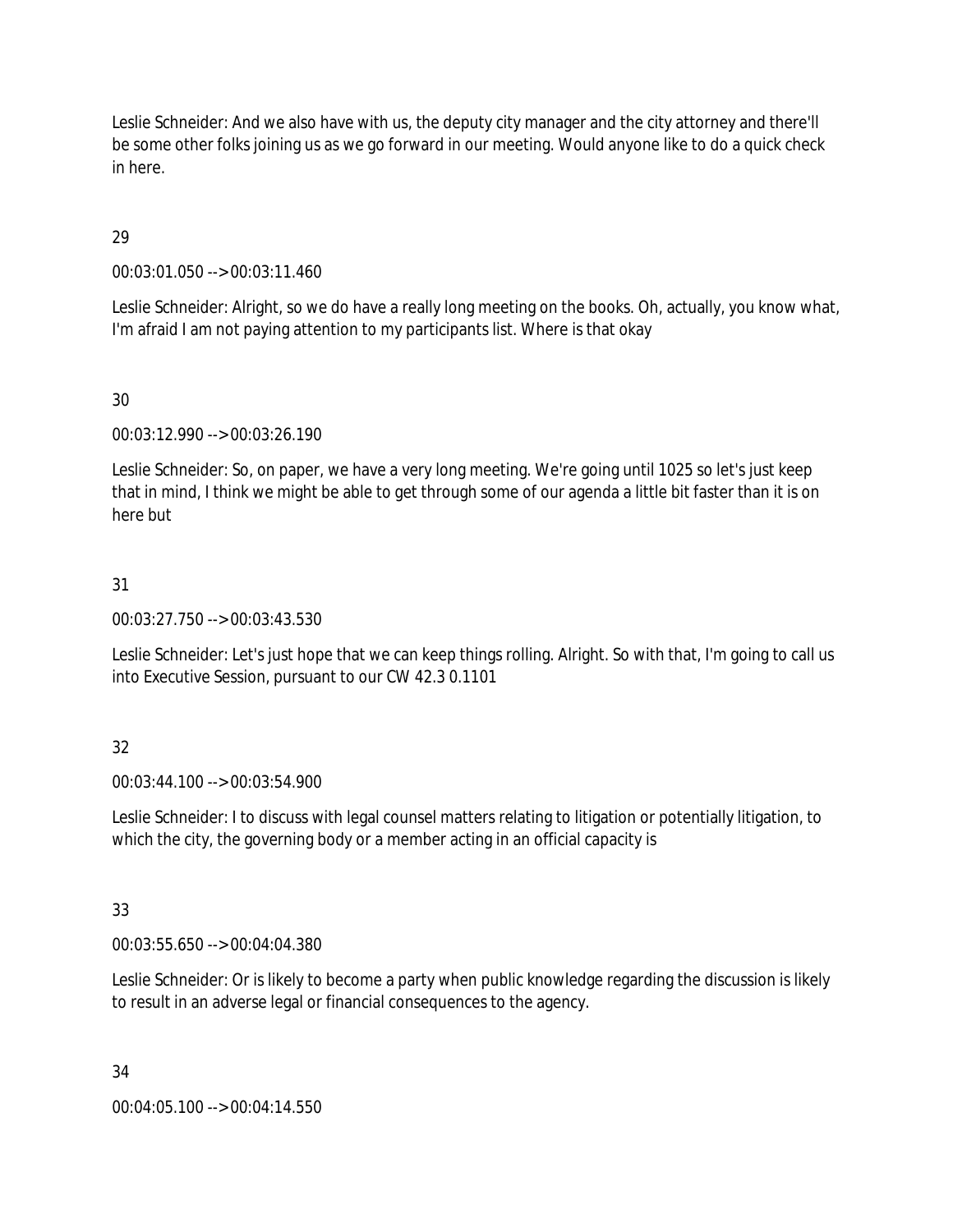Leslie Schneider: We will be gone for 15 minutes and we will return at 620 and city attorney. I'm assuming you've got an invitation on the way to us.

35

00:04:15.090 --> 00:04:24.810

Joe Levan: Council has always leave this meeting and I'll send you a separate invite to the second session and you'll join it through the year that invite Chelsea momentarily. Okay, great.

### 36

00:04:25.110 --> 00:04:27.990

Leslie Schneider: Thank you all see you back in 15 minutes

# 37

00:23:28.170 --> 00:23:31.440

Christine Brown: The executive session has been extended by five minutes.

# 38

00:27:35.280 --> 00:27:39.570

Leslie Schneider: We are still waiting for a couple council members to return from Executive Session.

# 39

00:27:56.010 --> 00:27:56.640 Leslie Schneider: All right.

# 40

00:28:05.430 --> 00:28:07.080 Leslie Schneider: Who are we missing.

# 41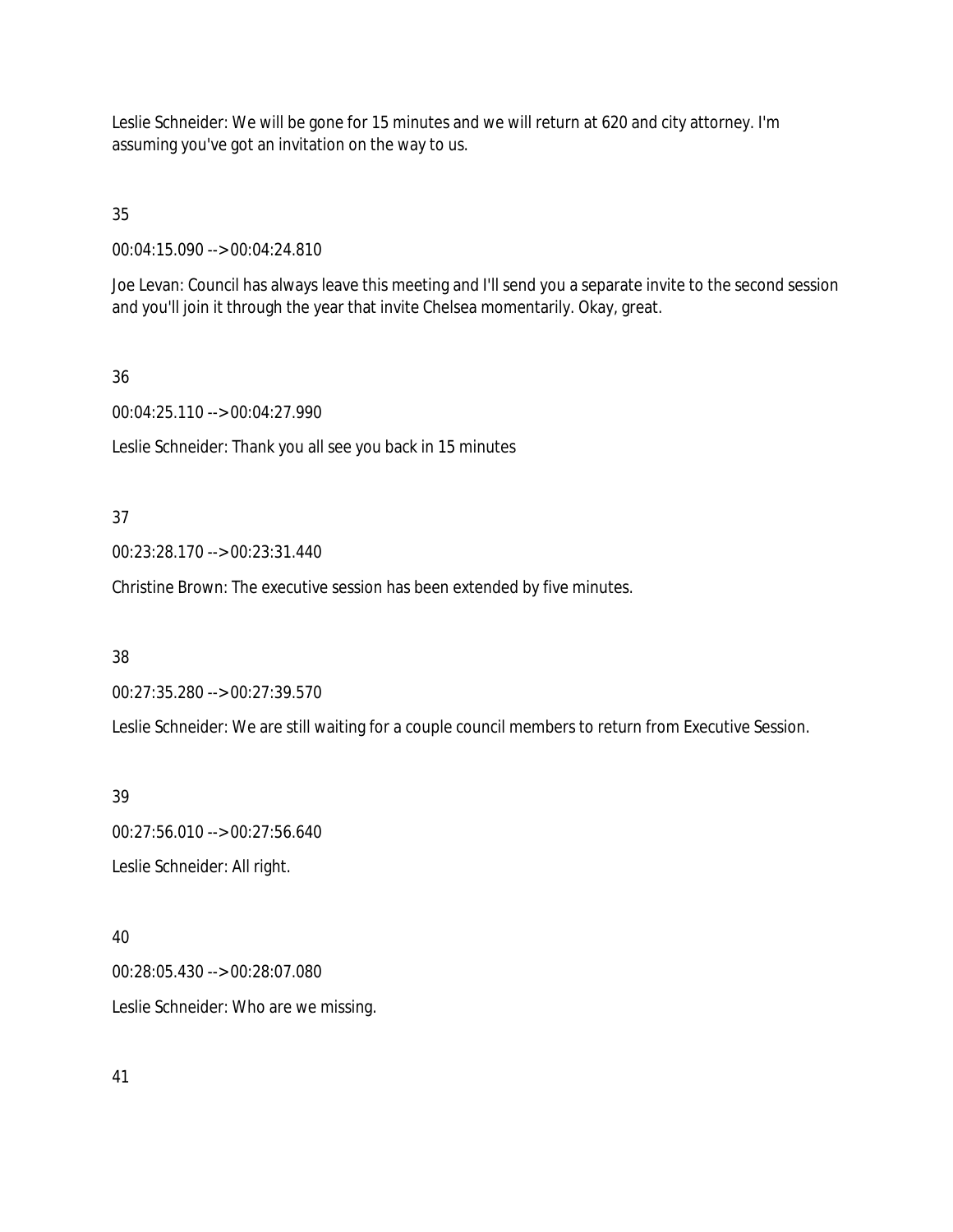00:28:11.400 --> 00:28:13.830

Leslie Schneider: We're missing. Councilmember card.

42

00:28:31.860 --> 00:28:37.590

Leslie Schneider: Well welcome back everyone we are returning from Executive Session, and we are

43

00:28:38.970 --> 00:28:55.050

Leslie Schneider: Jumping into this regular business meeting Tuesday, October 13 2020 and we are now on item three approval of the agenda. So I would like to hand this over to our deputy City Mayor city manager.

### 44

00:28:56.070 --> 00:29:11.250

Leslie Schneider: Ellen chore. And just a reminder to everyone. If we could we have very, very tight meetings. The next four or five meetings so and if we can keep the discussion on this one for future agendas for it. That would be wonderful. So

45

00:29:11.340 --> 00:29:11.760

I'm

46

00:29:12.840 --> 00:29:16.650

Joe Deets: Mayor we're approving the agenda. Are we not

47

00:29:16.740 --> 00:29:20.310

Leslie Schneider: Oh, I'm sorry. We're on this agenda. Yes. Sorry, I'm jumping ahead.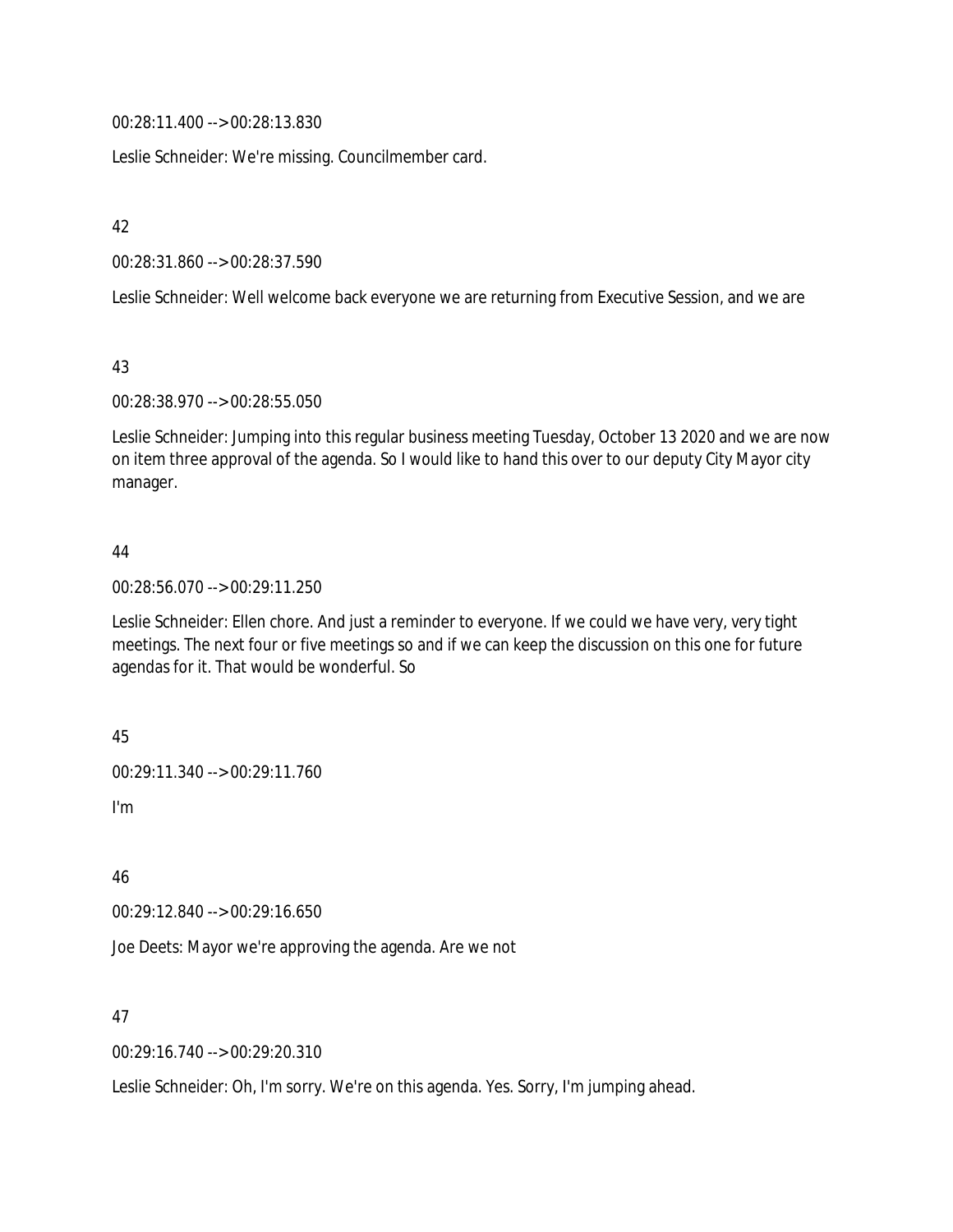00:29:21.510 --> 00:29:25.080

Leslie Schneider: So, is there a motion to approve the current agenda.

### 49

00:29:27.000 --> 00:29:30.030

Joe Deets: I moved to prove the agenda, as presented

### 50

00:29:30.990 --> 00:29:37.620

Leslie Schneider: Thank you and COUNCILMEMBER Pollock seconds that any discussion. All those in favor please say aye.

### 51

00:29:37.770 --> 00:29:38.370

Aye.

# 52

00:29:40.110 --> 00:29:41.490

Leslie Schneider: Passes unanimously. Thank

# 53

00:29:41.490 --> 00:29:50.130

Leslie Schneider: You. Sorry about that. And is there. Would anyone have a conflict of interest of any of the items that are you're being presented tonight.

54

00:29:52.680 --> 00:29:58.830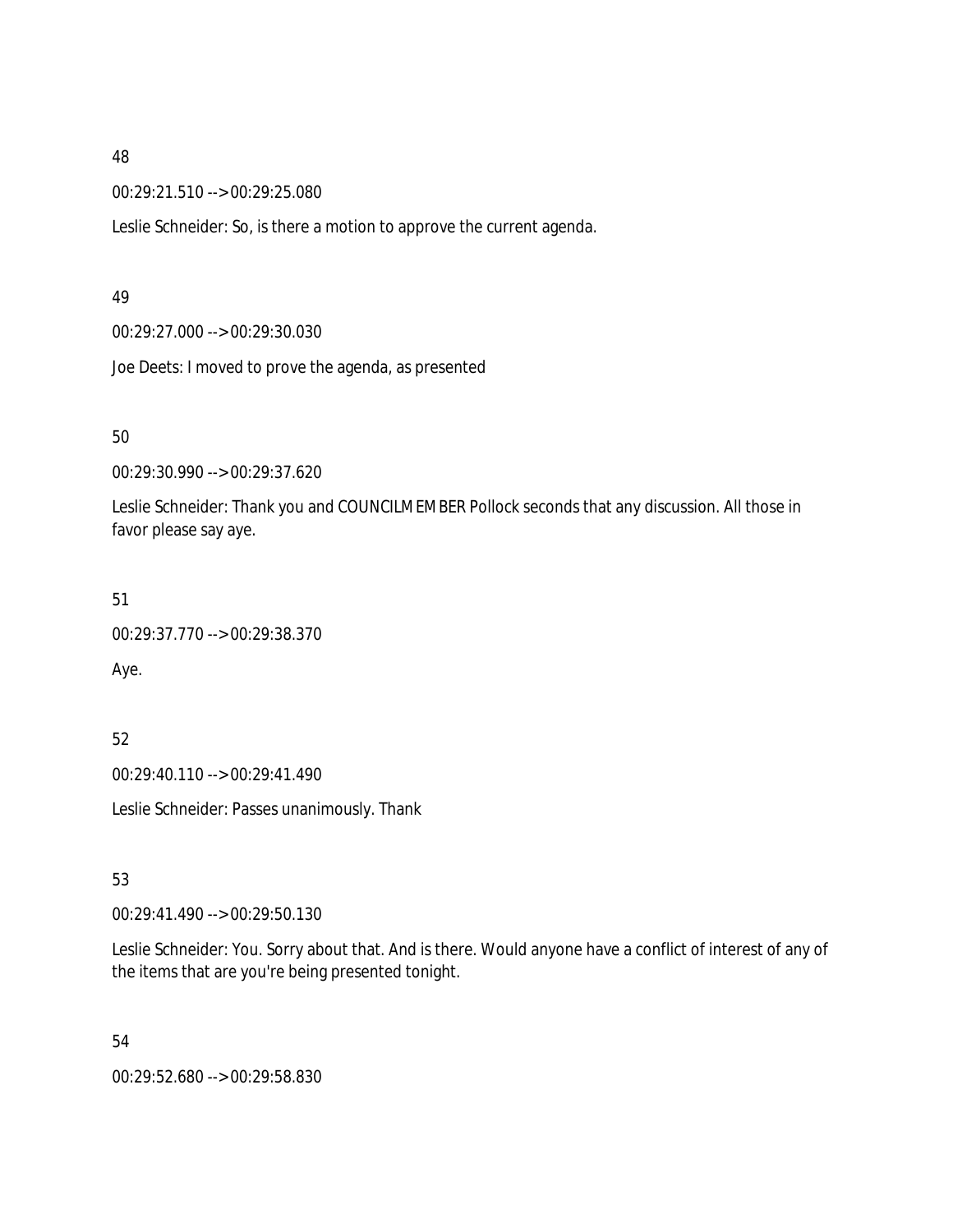Leslie Schneider: Seeing none, we can move on to item number four which is public comment and

55

00:30:00.030 --> 00:30:00.960

Leslie Schneider: I'm getting

56

00:30:02.160 --> 00:30:17.160

Leslie Schneider: My attendee list up here. So, those who are in attendance. If you are interested in making public comment. I see that a number of you have already raised your hands. Thank you very much, and I will call on you intern and when I do, you will be

57

00:30:18.390 --> 00:30:24.960

Leslie Schneider: Promoted temporarily to panelist, and you will have three minutes to state your public comment.

58

00:30:26.070 --> 00:30:27.750

Leslie Schneider: And I'm going to start with.

59

00:30:29.310 --> 00:30:34.770

Leslie Schneider: So I should just say previously to that we all have our instructions printed on the agenda, but if you need any

60

00:30:35.100 --> 00:30:49.230

Leslie Schneider: further guidance in getting here. Just make sure that you check your participants list and then look for the raise hand signal down at the bottom of that list so john Gustafson you are, first up, you have three minutes. Thank you.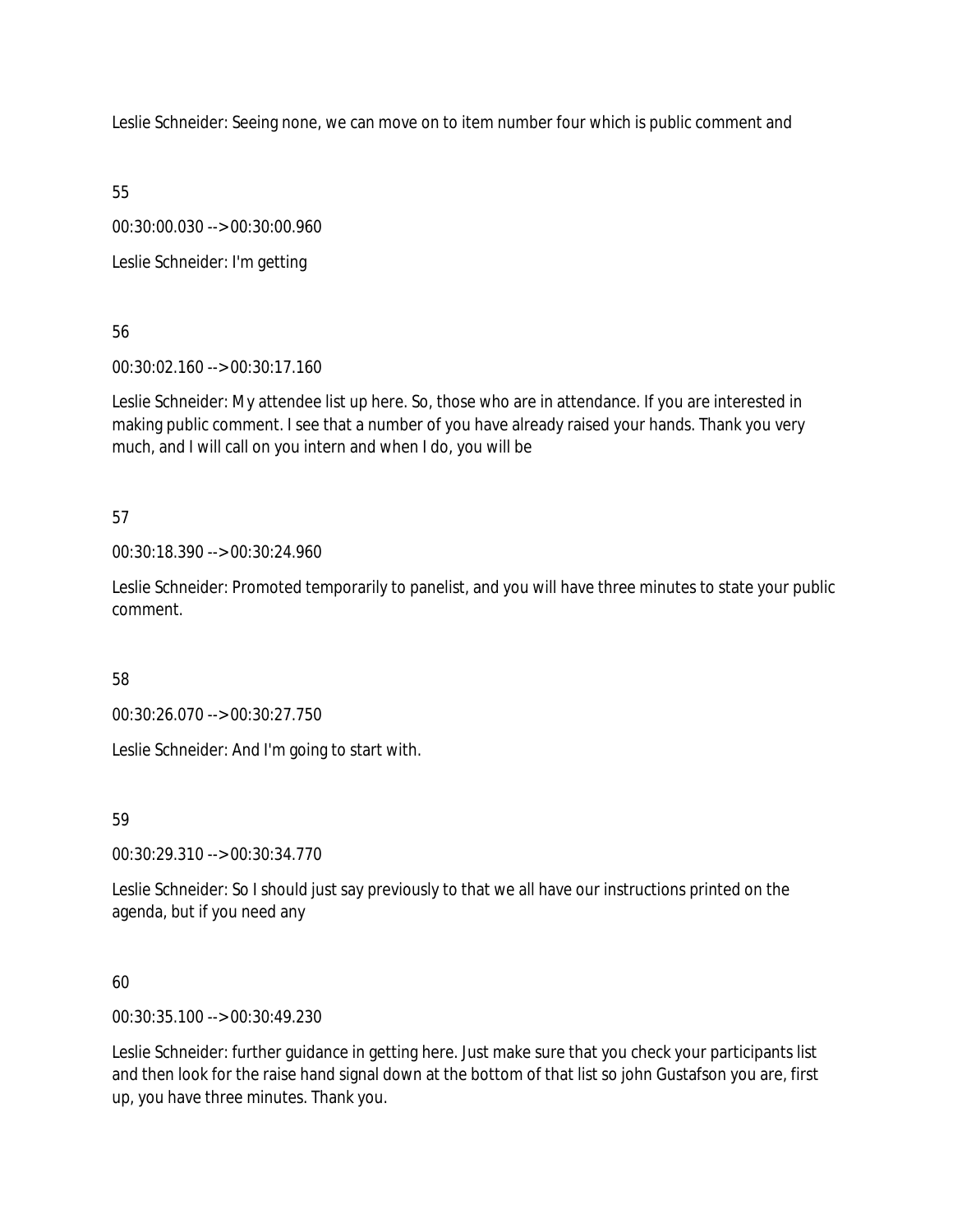00:30:50.880 --> 00:30:53.760

John Gustafson: Thank you very much for this opportunity. Can everybody hear me.

62

00:30:54.420 --> 00:30:55.890

John Gustafson: Yes. Okay, so I

63

00:30:55.920 --> 00:31:04.350

John Gustafson: Wanted. I'm a registered nurse and I've been one for 10 years I work on I medical surgical floor at at the St. Michael's

### 64

00:31:06.090 --> 00:31:16.320

John Gustafson: And I also worked at St. Joe's and I assume will be working on the ecology floor on the seventh floor of the brand new hospital. And I want to thank you again for this opportunity.

### 65

00:31:17.280 --> 00:31:28.980

John Gustafson: I became a nurse after a 30 year career in food service and it was during my mother's 18 months struggle with cancer that I realized how much I cared for and wanted to help others so

66

00:31:30.330 --> 00:31:36.150

John Gustafson: My wife and I, we live in kits up County. We love it here. And I have two sons and a three grandchildren.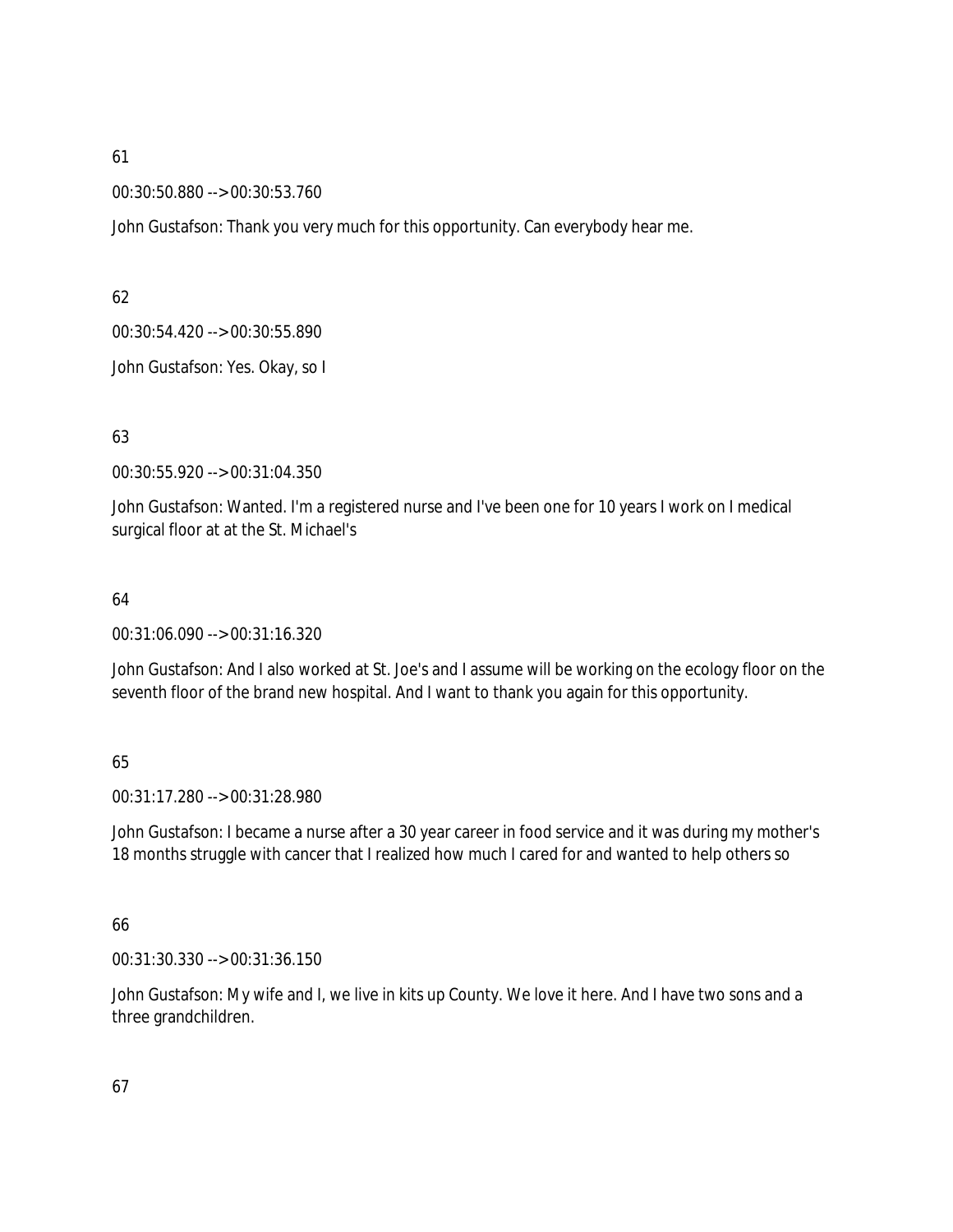00:31:37.350 --> 00:31:48.090

John Gustafson: And I'm an active member of the Washington State. Nurses Association UFC W and I was a delegate to the American Nurses Association 2020 General Assembly.

### 68

00:31:50.280 --> 00:32:07.110

John Gustafson: So what I want to just be able to share. We have some challenges for sure. You know, this pandemic this this pandemic is very hard on all of us. And I just want my heart goes out to all the people that have lost their lives and all the things that happened at our hospital.

## 69

00:32:08.790 --> 00:32:17.250

John Gustafson: It affected us. Um, I recently looked at a picture that was at the very beginning of the year, and none of us knew that we were going to have to wear masks.

## 70

00:32:17.670 --> 00:32:36.120

John Gustafson: So anyway, the bottom line is that we down up every day we put on masks and we have to be protected with protective equipment we did not have that to the degree that we needed prior to this outbreak and they're learning lessons. When you have two people in a room.

# 71

00:32:37.530 --> 00:32:42.720

John Gustafson: And that kind of thing. So we really are hoping that you're going to sign on to this.

# 72

00:32:43.860 --> 00:32:45.270

John Gustafson: Letter that we have

# 73

00:32:46.680 --> 00:32:56.700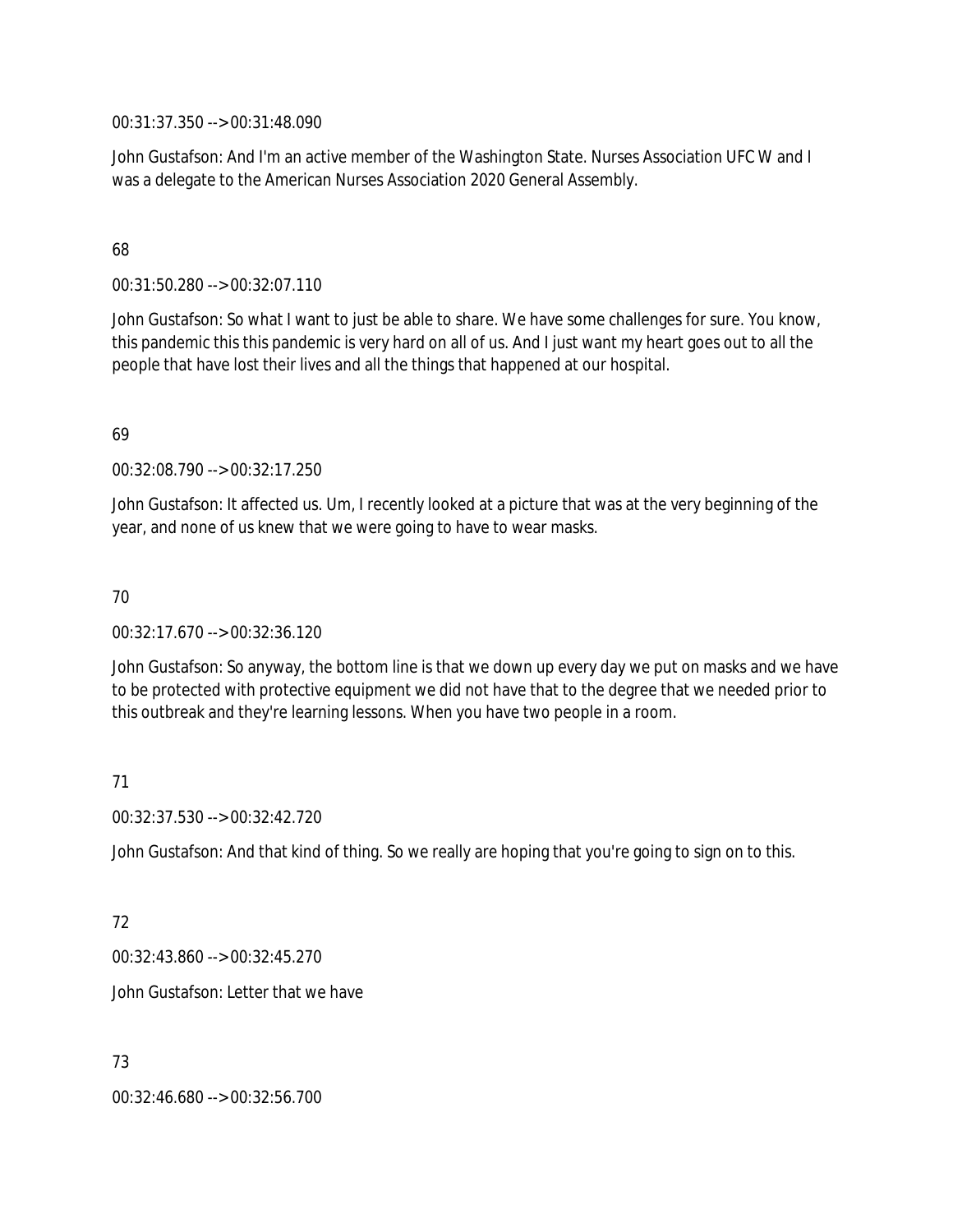John Gustafson: Some of the challenges were is that I know that I was affected and the fact that I was quarantined. I had to keep myself protected from that.

# 74

00:32:57.780 --> 00:33:05.160

John Gustafson: At least for the people that I know of were affected and there was over 30 people and just in the floor that I worked on that were affected.

# 75

00:33:06.420 --> 00:33:11.820

John Gustafson: And some people died. So the issues that I am concerned with is

76

00:33:13.230 --> 00:33:14.790

John Gustafson: More than anything else is

77

00:33:16.080 --> 00:33:28.290

John Gustafson: The protection of we need rapid testing for all of us workers but workers don't get don't get the results come back. So sometimes five or four days but patients get that back right away.

# 78

00:33:29.040 --> 00:33:36.720

John Gustafson: So I'm hoping that you can really consider this, because that's, that's a really major concern and also paid administrative leave

79

00:33:37.350 --> 00:33:43.200

John Gustafson: What we get potentially two weeks. It's not none of it's in writing at all. It was just done.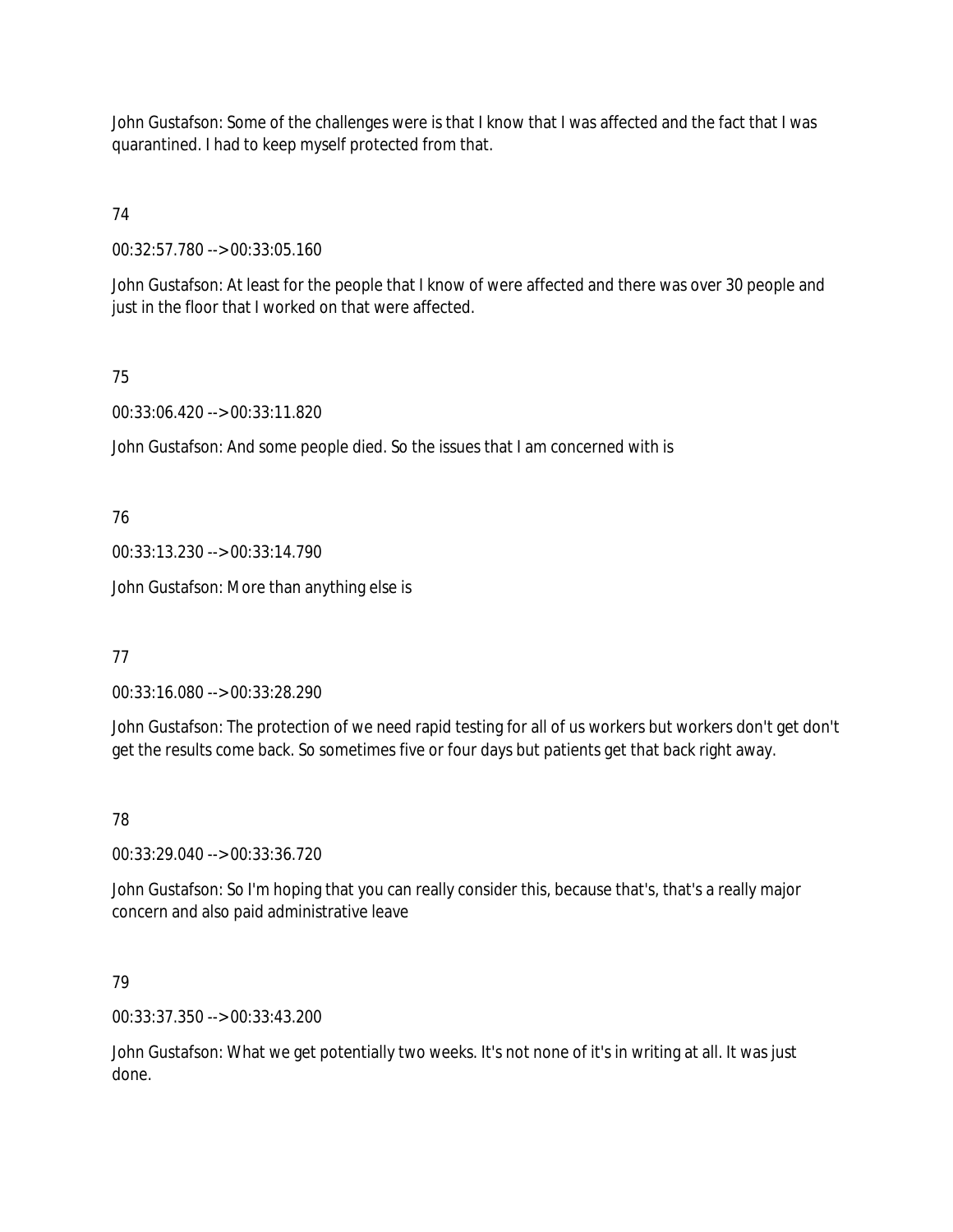00:33:43.650 --> 00:33:50.520

John Gustafson: But there's been people that were still sick after five weeks and they didn't get that pay for the remaining three weeks.

81

00:33:51.090 --> 00:34:02.400

John Gustafson: And they had to figure out a way to do it. They were still sick. It's not a two week thing. So I just wanted to share that and I'm hoping that you will sign on to this, and thank you.

# 82

00:34:04.320 --> 00:34:10.200

Leslie Schneider: Thank you very much. JOHN. And I just want to thank you for your service to our health care system.

83

00:34:10.680 --> 00:34:11.130

Thank you.

# 84

00:34:12.210 --> 00:34:21.060

Leslie Schneider: Okay, next up is Tanner Baumann Please correct my pronunciation, if needed, and you have three minutes.

# 85

00:34:26.550 --> 00:34:28.140

Tanner Baughman: Hello. Thank you. Can you hear me.

86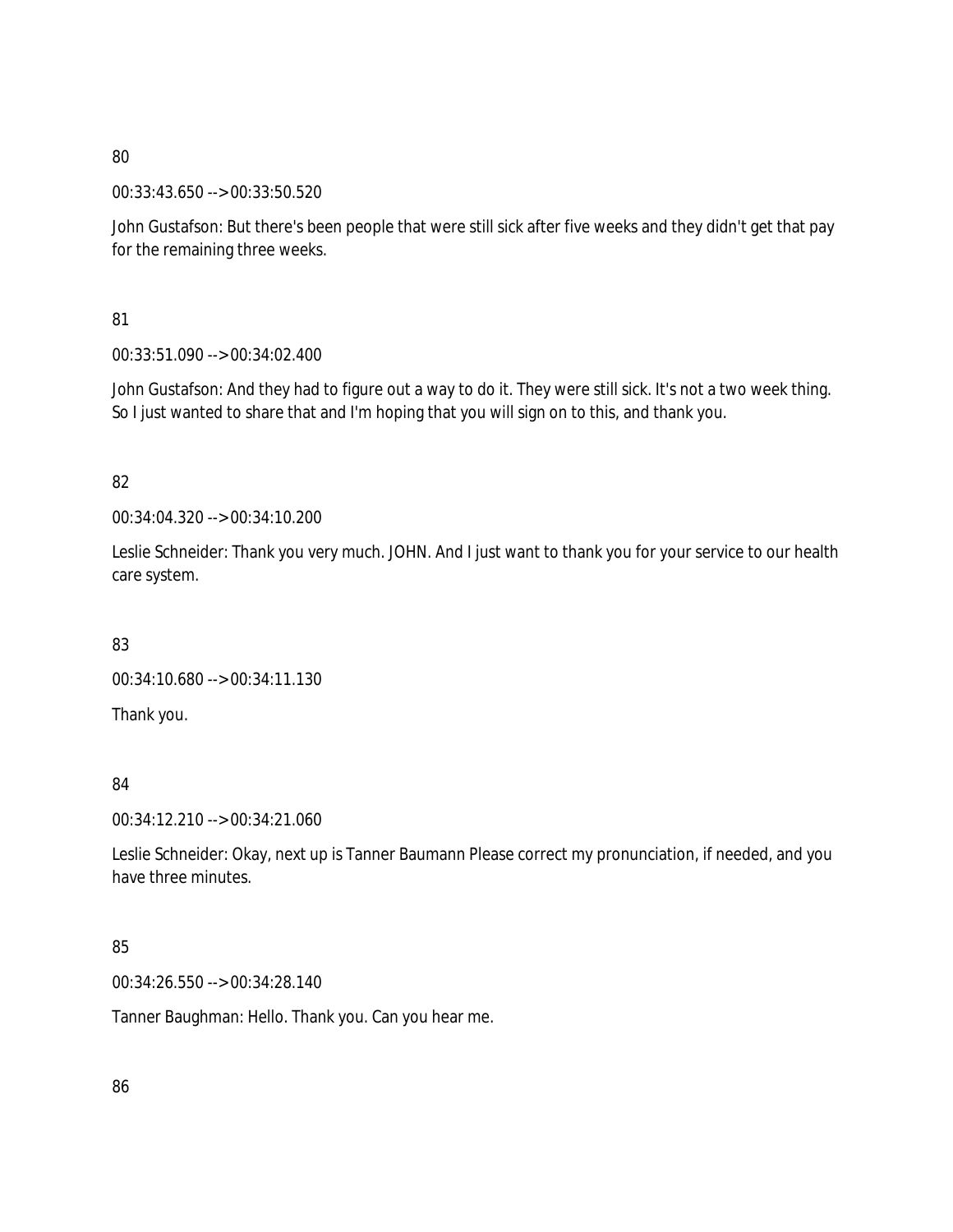00:34:28.680 --> 00:34:29.730

Leslie Schneider: Yes, we can. Thank you.

87

00:34:30.330 --> 00:34:45.720

Tanner Baughman: Excellent. Okay, I'm just real brief, I will need three minutes. I'm just here in support of the Bainbridge Island General Store talking about e commerce and you know what the potential of that I think that this one should be a no brainer.

88

00:34:47.250 --> 00:34:55.980

Tanner Baughman: You know, I'm Mike my business that I started several years ago is island by.com the restaurant deliveries and you know just

### 89

00:34:56.880 --> 00:35:00.990

Tanner Baughman: What we've seen in this, you know, since the pandemic has has begun has been

#### 90

00:35:01.920 --> 00:35:18.240

Tanner Baughman: You know, fantastic. It was doing pretty good before you know all of this mess began, but, you know, of course, we've seen, maybe a 500% increase in what we're doing for for the restaurants, from where we started with a couple drivers and now 27 drivers and guess will be

91

00:35:19.800 --> 00:35:25.710

Tanner Baughman: In sales per month it's it's well over \$100,000 for the restaurants on the island per month.

### 92

00:35:26.370 --> 00:35:33.360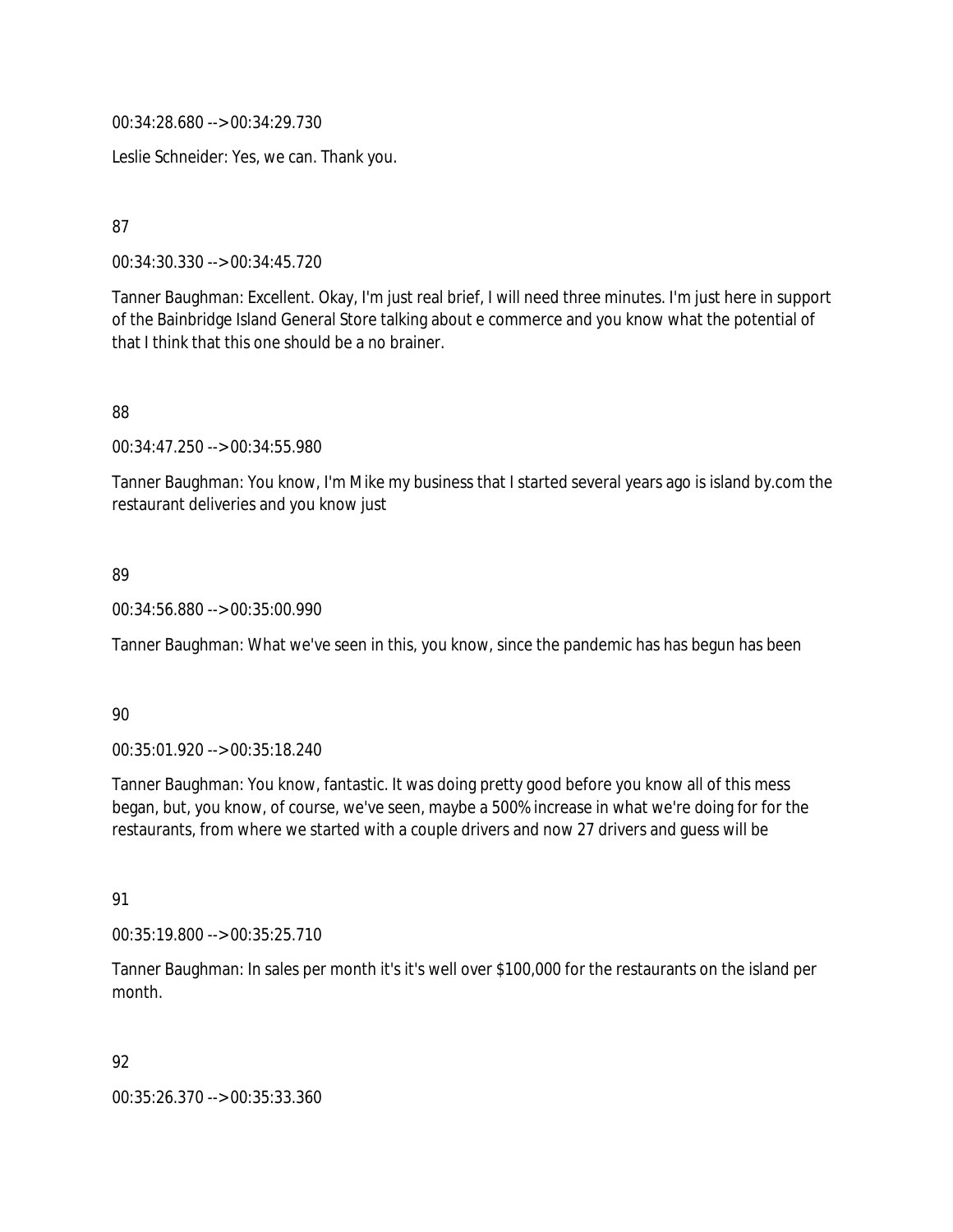Tanner Baughman: At this point. So, you know, looking at this idea that Stephens put together for the Bainbridge Island General Store and

93

00:35:33.930 --> 00:35:39.450

Tanner Baughman: I understand it's not at this phase yet but possibly in the future. You know what this could go into is

# 94

00:35:40.020 --> 00:35:47.190

Tanner Baughman: Offering retail, you know, same day delivery or something like that in the future. I think it could be, you know, really big. It's

# 95

00:35:47.940 --> 00:35:58.350

Tanner Baughman: You know, promoting the local economy for a lot of people that don't have the opportunity or know how to do that. So that's all that I have to say just keeping it brief. Thank you very much.

# 96

00:36:00.300 --> 00:36:04.680

Leslie Schneider: Thank you very much. TENOR appreciate it. So you will not you are up next.

97

00:36:10.050 --> 00:36:19.470

Sue Wilmot: Hi, good evening council members. Thank you. Um, and I want to thank you for your support on on the letter on behalf of our CHF hospital and healthcare workers.

98

00:36:20.040 --> 00:36:27.360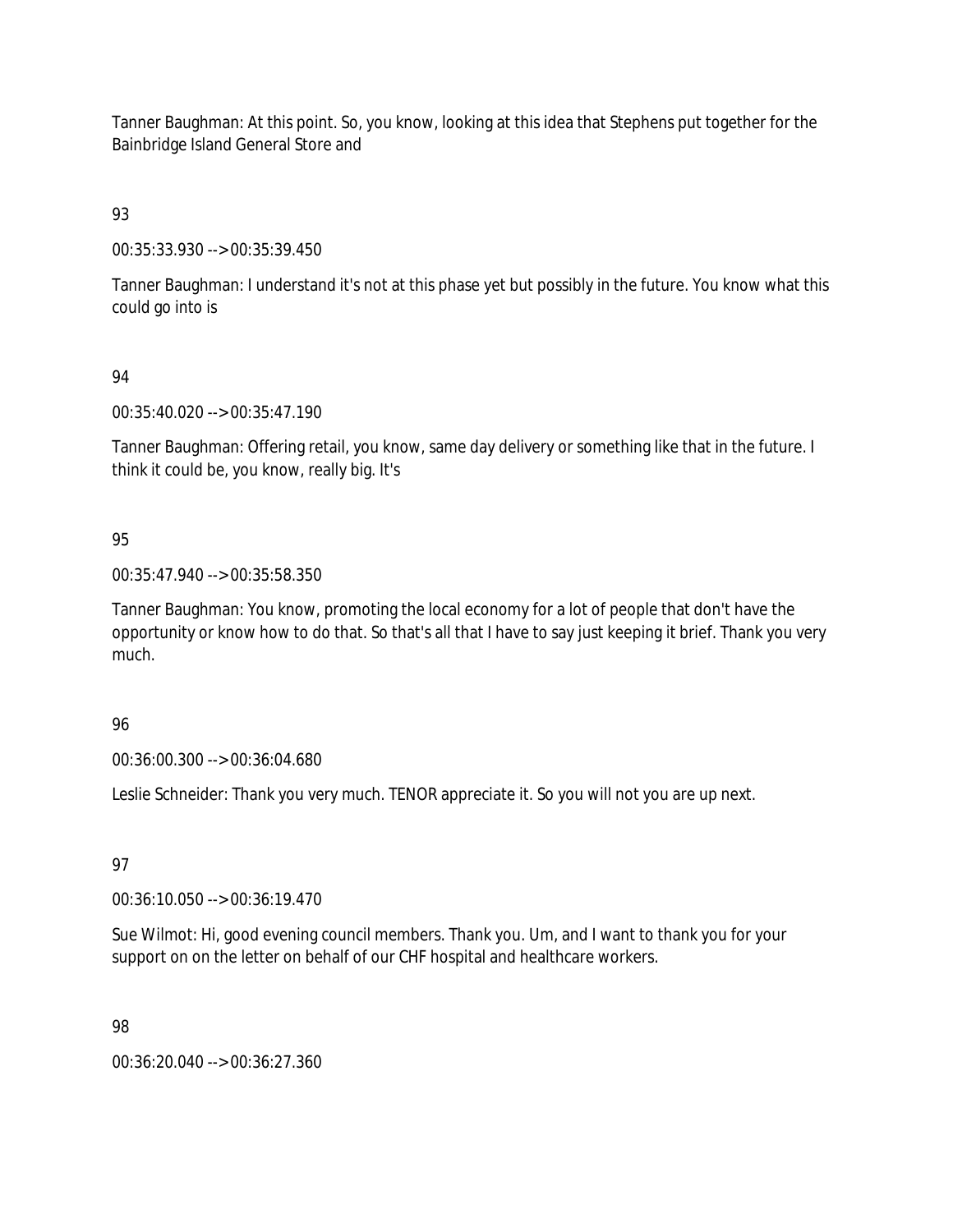Sue Wilmot: Many are on the line today to comment, we must make sure that their voices are heard. Because when they are safe. We are safe.

99

00:36:27.960 --> 00:36:37.830

Sue Wilmot: Trust the workers on the front lines for what they need to keep us safe. I'm also speaking in support of the Black Lives Matter proclamation

100

00:36:38.310 --> 00:36:48.990

Sue Wilmot: You know, as you know, I'm on the race equity Task Force, but I'm also the shop steward at my store and I have been distributing the Black Lives Matter buttons to our union members at TMC and at Safeway.

101

00:36:49.920 --> 00:36:56.460

Sue Wilmot: We as union members understand that black lives matter. It's a community value that and and

102

00:36:58.830 --> 00:37:01.140

Sue Wilmot: And that needs to be at the forefront right now.

103

00:37:02.250 --> 00:37:17.790

Sue Wilmot: And I have personally been attacked and harassed for wearing it at work, but our company and our store manager and I know TMC supports them as well. And they respect it and they stand up for a right to wear them. So, I support the proclamation and hope you hope you approve it. Thank you.

104

00:37:19.680 --> 00:37:24.030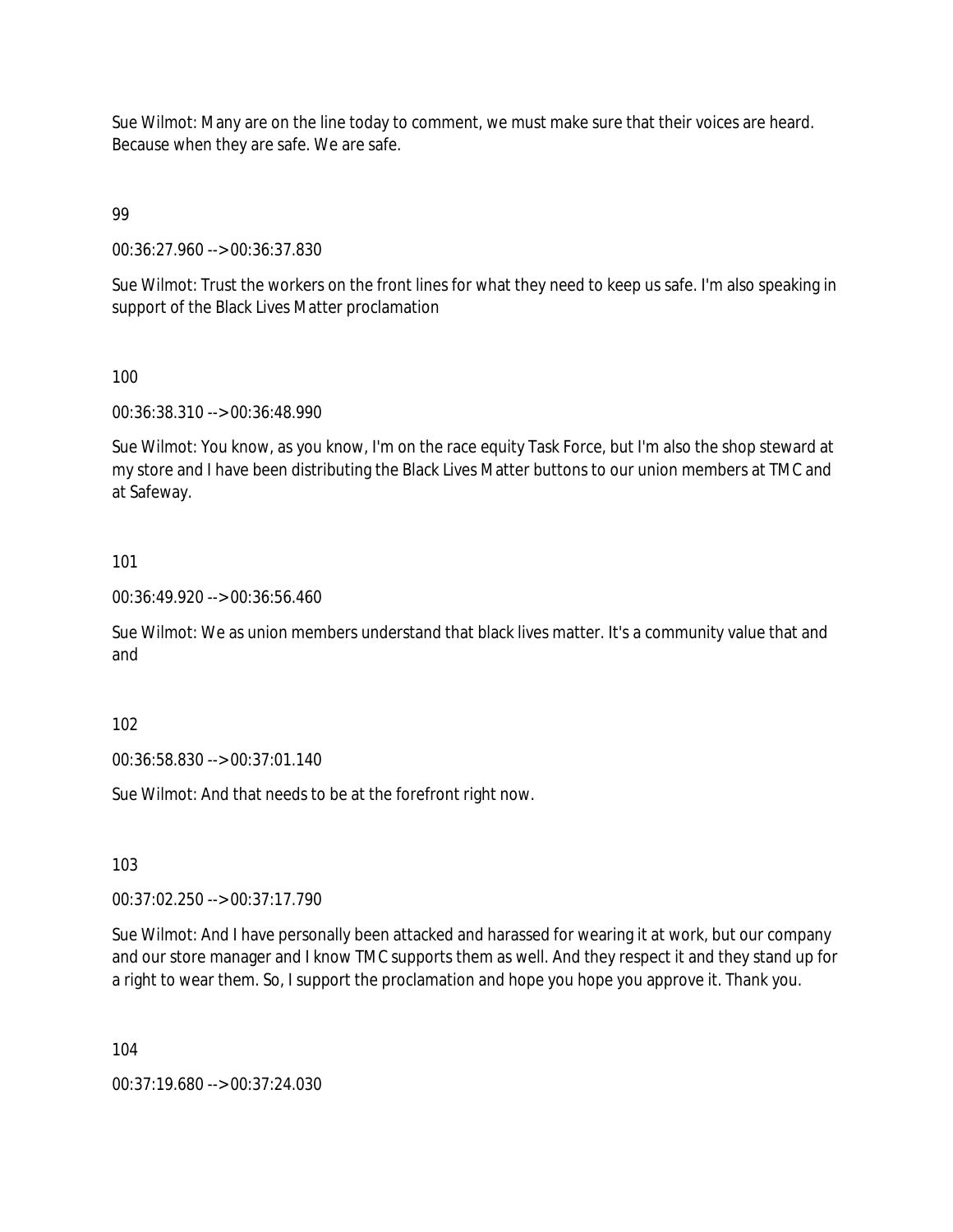Leslie Schneider: Thank you very much. Sue Aaron self you are up next.

105

00:37:27.330 --> 00:37:36.510

Erin Self: Hi, my name is Aaron self. I live in Poulsbo, but I am also a grocery worker on the island. The same black lives matter button that I proudly wear

106

00:37:36.960 --> 00:37:45.930

Erin Self: I just wanted to speak in support of the Black Lives Matter proclamation as well. I have worn my Black Lives Matter button at work and around, and I have seen

107

00:37:46.260 --> 00:38:01.920

Erin Self: Backlash and I have received racist statements and I just hope the city will stand up for the statement that black lives do matter and that fighting racism in our community. It's not a political issue. So I just thank you and I hope you will make the proclamation. Thank you.

108

00:38:03.630 --> 00:38:07.800

Leslie Schneider: Thank you very much. Hearing Cindy Anderson, it's your turn.

109

00:38:14.100 --> 00:38:14.790

cindy anderson: Can you hear me.

110

00:38:15.300 --> 00:38:16.590

Yes, we can hear you. Thank you. Hello.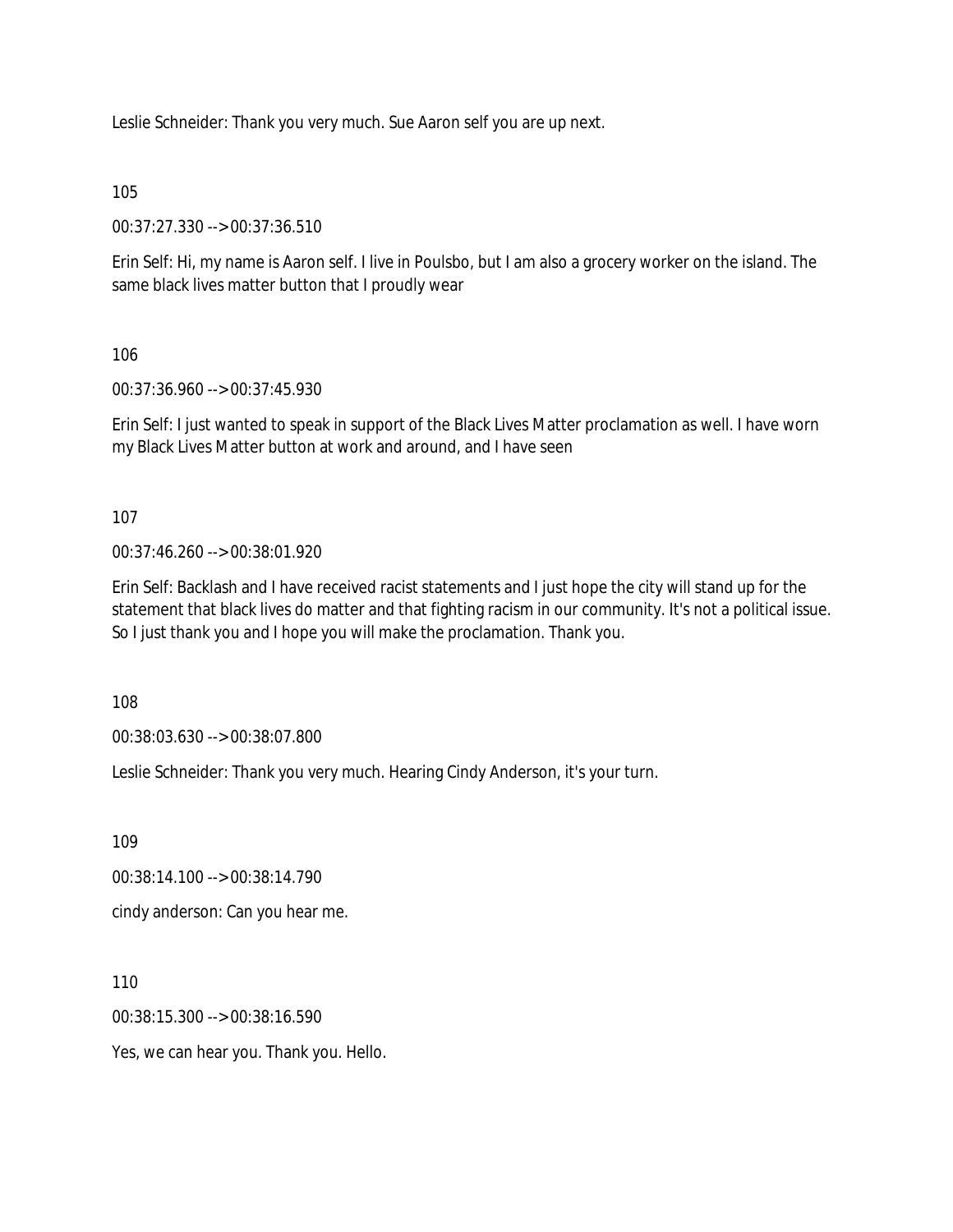00:38:18.150 --> 00:38:29.730

cindy anderson: Cindy Anderson. I live on strand. He wrote on Bainbridge Island. Oh, Mayor Schneider, I want to congratulate you on a wonderful job you did at the police chiefs Town Hall.

112

00:38:30.780 --> 00:38:42.270

cindy anderson: Facilitation I mean it was just great. So, and, I hope, I hope you continue this I hope the next time there's town hall you facilitated again. The meeting was great presentation.

113

00:38:42.870 --> 00:38:59.070

cindy anderson: By the chief was excellent. I got a lot of good feedback on it, even from people who don't even live on Bainbridge Island watched it. So it was it was interesting. It got a lot of attention. Thank you very much again and call I love your background.

114

00:39:00.930 --> 00:39:11.310

cindy anderson: Thank you, of course, obviously eyes I support you. I'm passing the proclamation black lights is matters, and so on. Thank you.

115

00:39:12.570 --> 00:39:17.010

Leslie Schneider: Thank you so much, Cindy. I really appreciate it. Pamela Kincaid your next

116

00:39:23.670 --> 00:39:24.840

Pamela Kinkead: Hi everybody.

117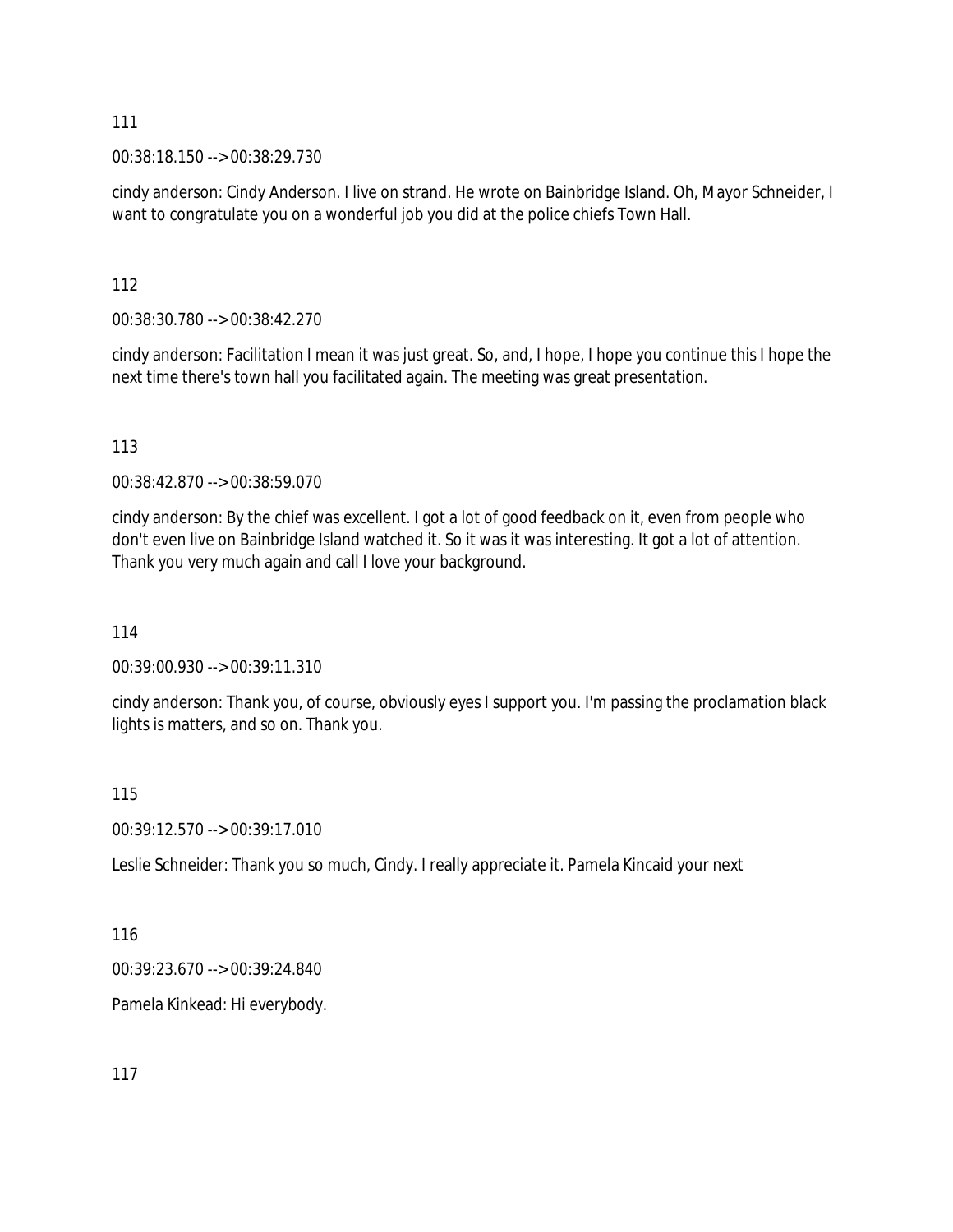00:39:25.140 --> 00:39:26.100

Hello.

118

00:39:27.120 --> 00:39:36.330

Pamela Kinkead: At first, I'd like to thank God for the time he's put into trying to find creative solutions to help drive customers to our local businesses.

119

00:39:37.290 --> 00:39:44.190

Pamela Kinkead: In addition to the comments that I sent to all of you regarding the digital marketplace, I believe that

## 120

00:39:44.700 --> 00:39:51.240

Pamela Kinkead: This provides a mechanism that has the potential to not only drive traffic to local business websites.

### 121

00:39:51.750 --> 00:40:08.190

Pamela Kinkead: But to raise the collective awareness of the shopping and the dining experiences here on Bainbridge Island. I see this as being a broader and deeper solution than the one time payouts to businesses that can never be enough to sustain them.

122

00:40:09.240 --> 00:40:20.910

Pamela Kinkead: Successful local businesses, I think, are the key component of a vibrant economy and a strong tax base and I urge you to move forward on this digital marketplace. So thank you for your time.

123

00:40:22.350 --> 00:40:26.130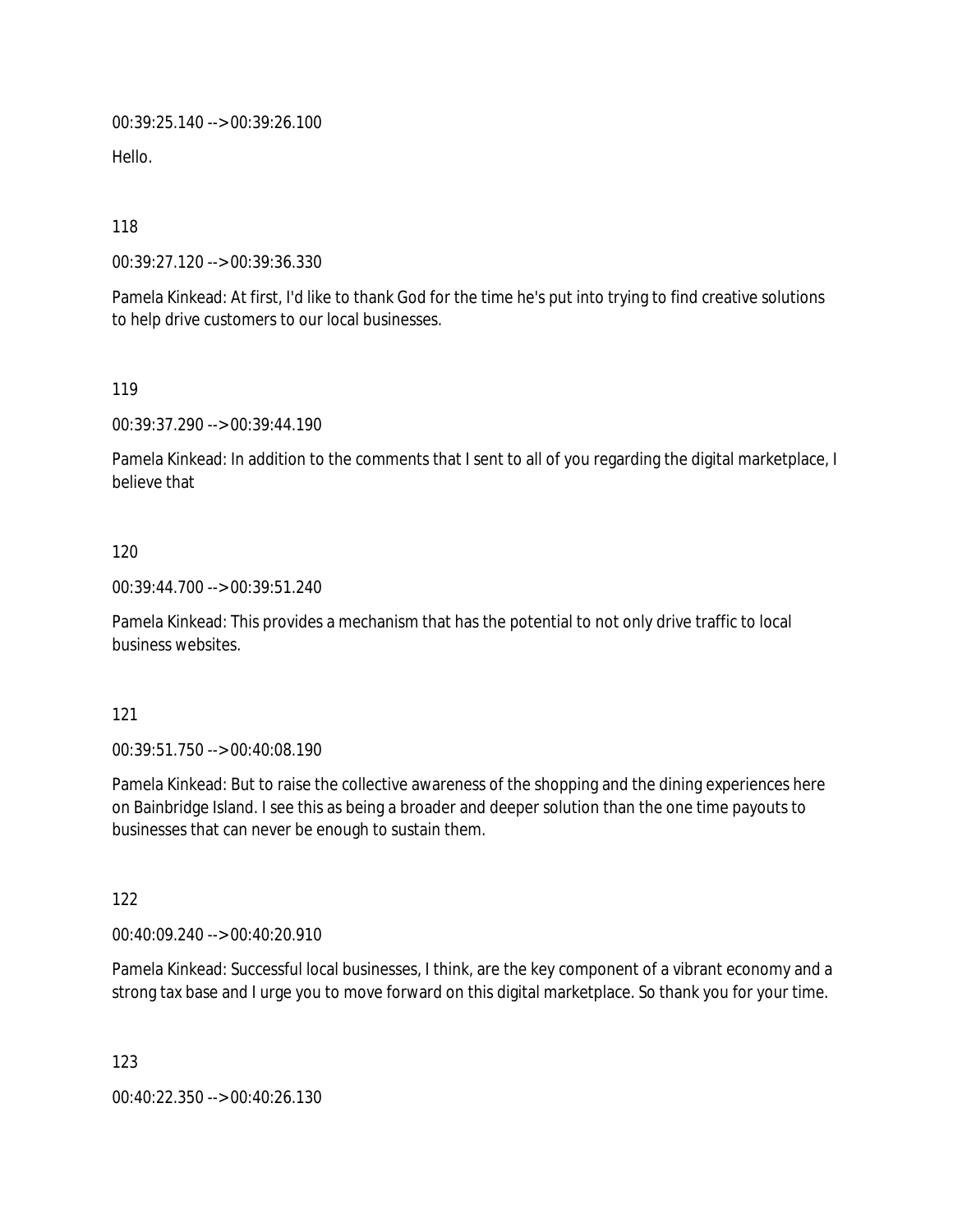Leslie Schneider: Thank you very much. Pamela Tom Hanson your next

124

00:40:40.890 --> 00:40:43.650

Leslie Schneider: Tom, we see that you're still not unmuted. I don't know.

125

00:40:43.890 --> 00:40:47.190

Tom Hansen: There we go. I thought that would be automatically muted.

126

00:40:50.610 --> 00:40:51.360

Tom Hansen: Good evening.

127

00:40:52.500 --> 00:41:03.570

Tom Hansen: First off I'd like to thank Christie car for bringing forward the resolution to the Council on aquaculture, I want to lend my full support to that that resolution.

128

00:41:04.890 --> 00:41:08.790

Tom Hansen: A little bit of background I moved to the island in 2010

129

00:41:10.380 --> 00:41:16.860

Tom Hansen: Fully knowing that I bought a home near fish farm I thought at the time it was interesting.

130

00:41:17.850 --> 00:41:23.820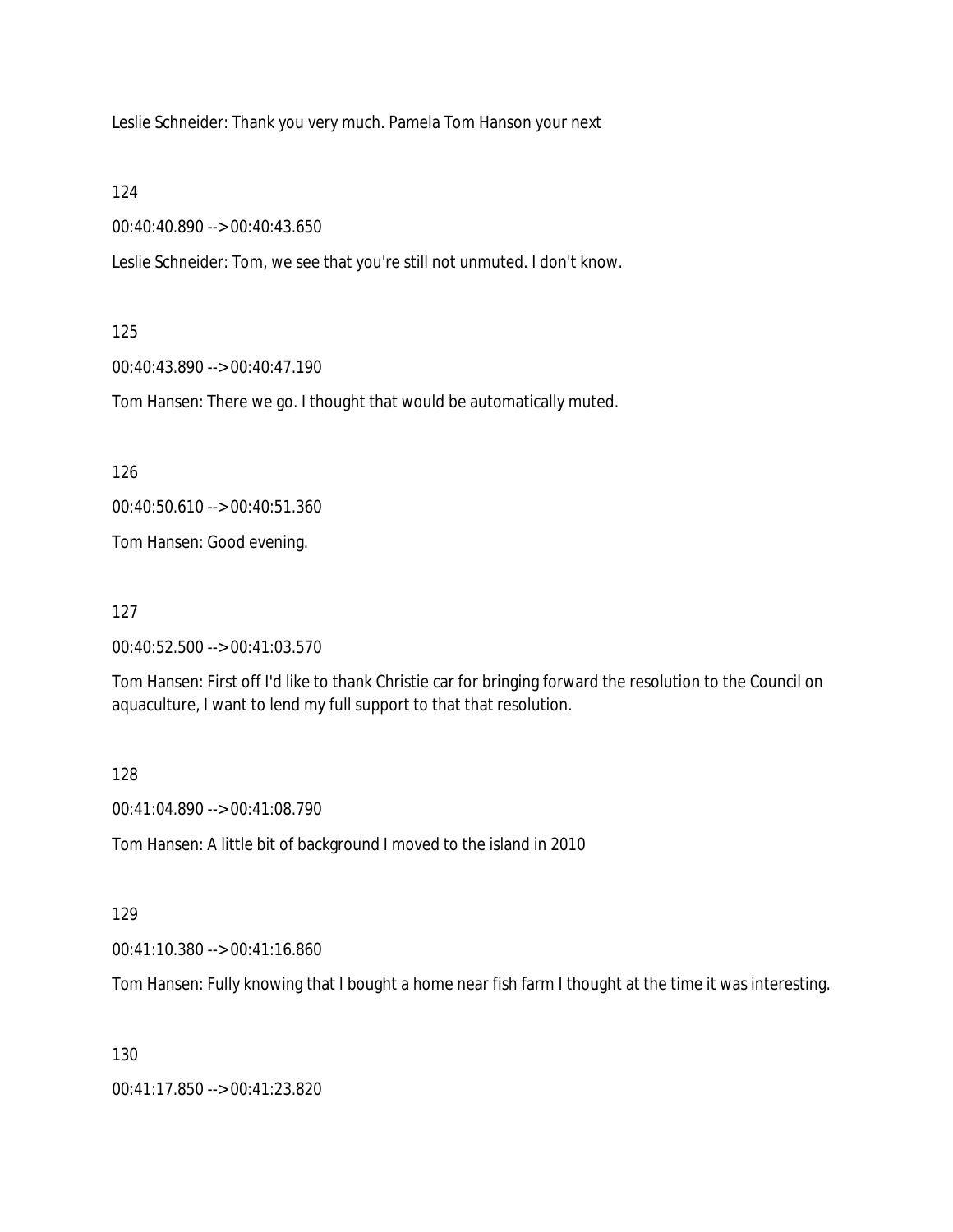Tom Hansen: Prior to cooks ownership. My issues with the owners of the various fish farm and there were many

# 131

00:41:24.570 --> 00:41:43.620

Tom Hansen: Were mainly about nuisance issues and that and they needed to be resolved over and over again with each new or owner and those are a lot of things that are covered in the SM SNP and we worked very effectively. However, when Cook took over ownership.

# 132

00:41:44.670 --> 00:42:01.650

Tom Hansen: Instead of an Indonesian company whose only us presence was a residence address in Florida, which I was happy I was I was excited but then I was in for a rude awakening.

# 133

00:42:03.510 --> 00:42:14.670

Tom Hansen: I have spent 38 years in a global environmentally sensitive company with sort of a strong management culture steeped in honesty safety.

# 134

00:42:15.120 --> 00:42:29.700

Tom Hansen: Operational integrity controls and in a god we trust all others spring data attitude cooks approach was the direct opposite of my former company. And that led me

135

00:42:30.300 --> 00:42:42.810

Tom Hansen: To instead of dealing with the nuisance issues to really dig into the regulatory background. The science of fish farming the integrity of cook as a global company.

136

00:42:44.070 --> 00:43:08.400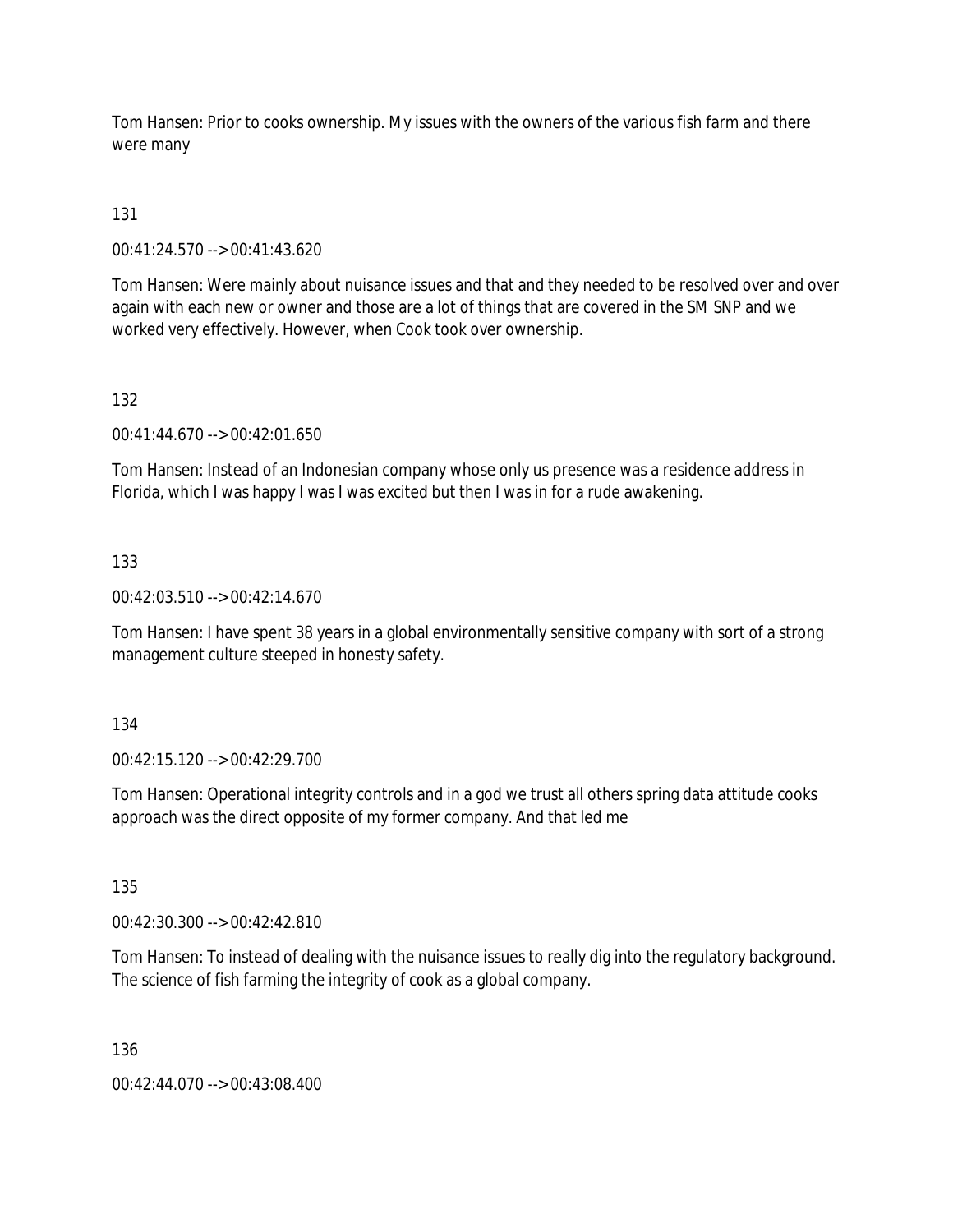Tom Hansen: One of the keys for environmentally sensitive industry is managing Rick risk which I truly believe Cook is not capable of manage the risk of escapement and environmental pollution, the consequence to a native endangered species such as steelhead will be disastrous.

137

00:43:11.190 --> 00:43:13.350

Tom Hansen: So I talked about risk.

138

00:43:15.090 --> 00:43:23.340

Tom Hansen: So basically, cook has advocated and legislative testimony for permitting based on a scientific basis.

### 139

00:43:23.910 --> 00:43:31.290

Tom Hansen: However, the proposals in their applications are based on an environmental impact from the 1990s.

### 140

00:43:31.770 --> 00:43:40.020

Tom Hansen: Only mentally updated for the Endangered Species Act. It looks like they cut and paste a bunch of stuff from the internet.

### 141

00:43:40.530 --> 00:43:54.750

Tom Hansen: And then based on net pen guidance from 1988 and they are gone. Grandfather under a conditional use permit in in Cambridge, also from about 19 a

### 142

00:43:55.560 --> 00:44:10.440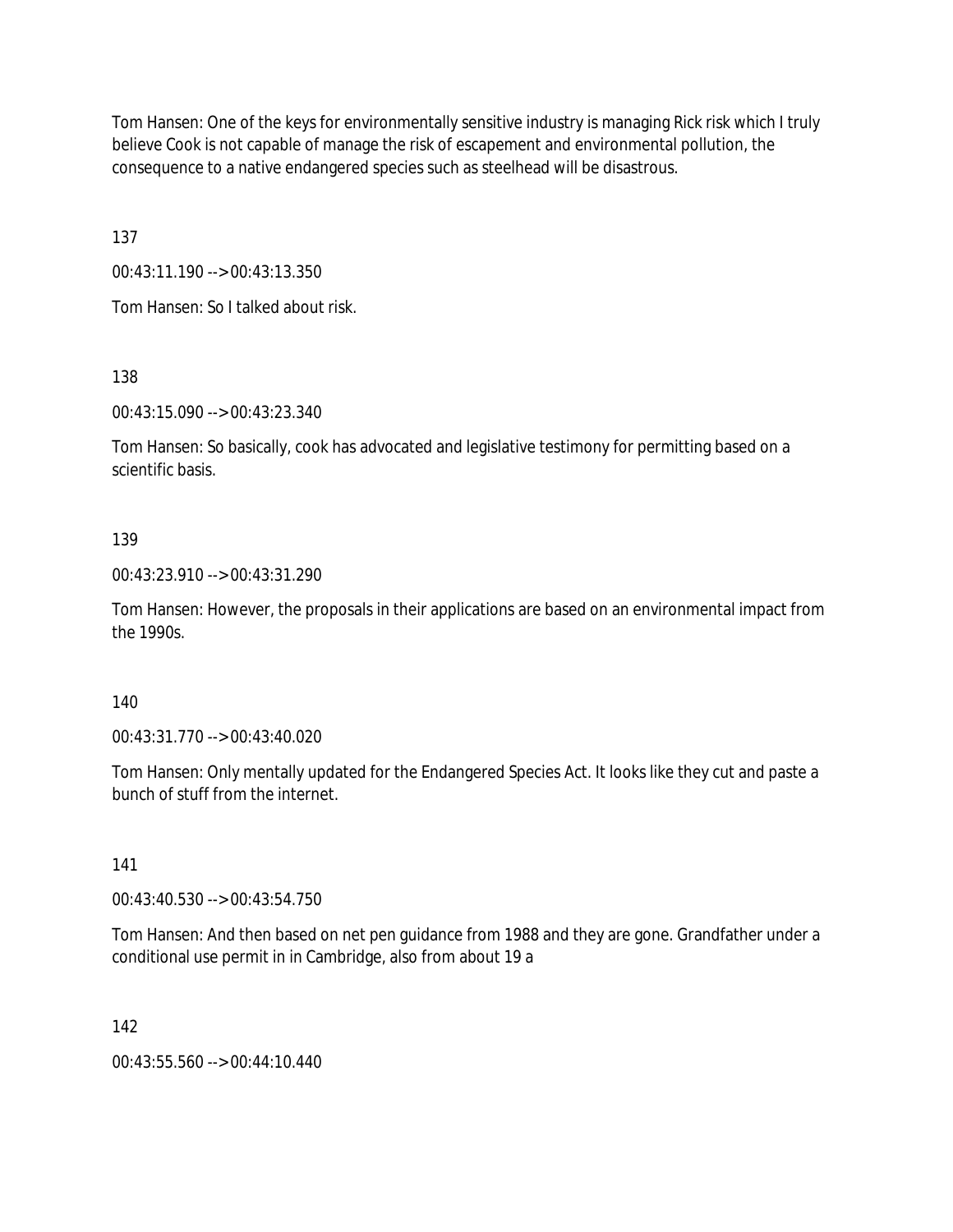Tom Hansen: While not a scientist. I personally reviewed all the materials and the new and new scientific articles presented to the department efficient wildlife for their approval of a species change I searched

143

00:44:10.560 --> 00:44:11.880

Leslie Schneider: Can I interrupt you, please.

144

00:44:12.090 --> 00:44:17.850

Leslie Schneider: Yeah, we're quite significantly past your three minutes. Could you sum up super quickly, please. Yes.

145

00:44:18.180 --> 00:44:19.440

Tom Hansen: I have provided

146

00:44:20.520 --> 00:44:28.920

Tom Hansen: My comments in writing and basically what I would like to sum up, is I would like you to pass the resolution because

147

00:44:30.090 --> 00:44:35.340

Tom Hansen: They are a Dane Cook is a dangerous menace to aren't local environment.

148

00:44:35.610 --> 00:44:40.680

Leslie Schneider: All right. We thank you for that. I'm Kathy Hansen, you are next.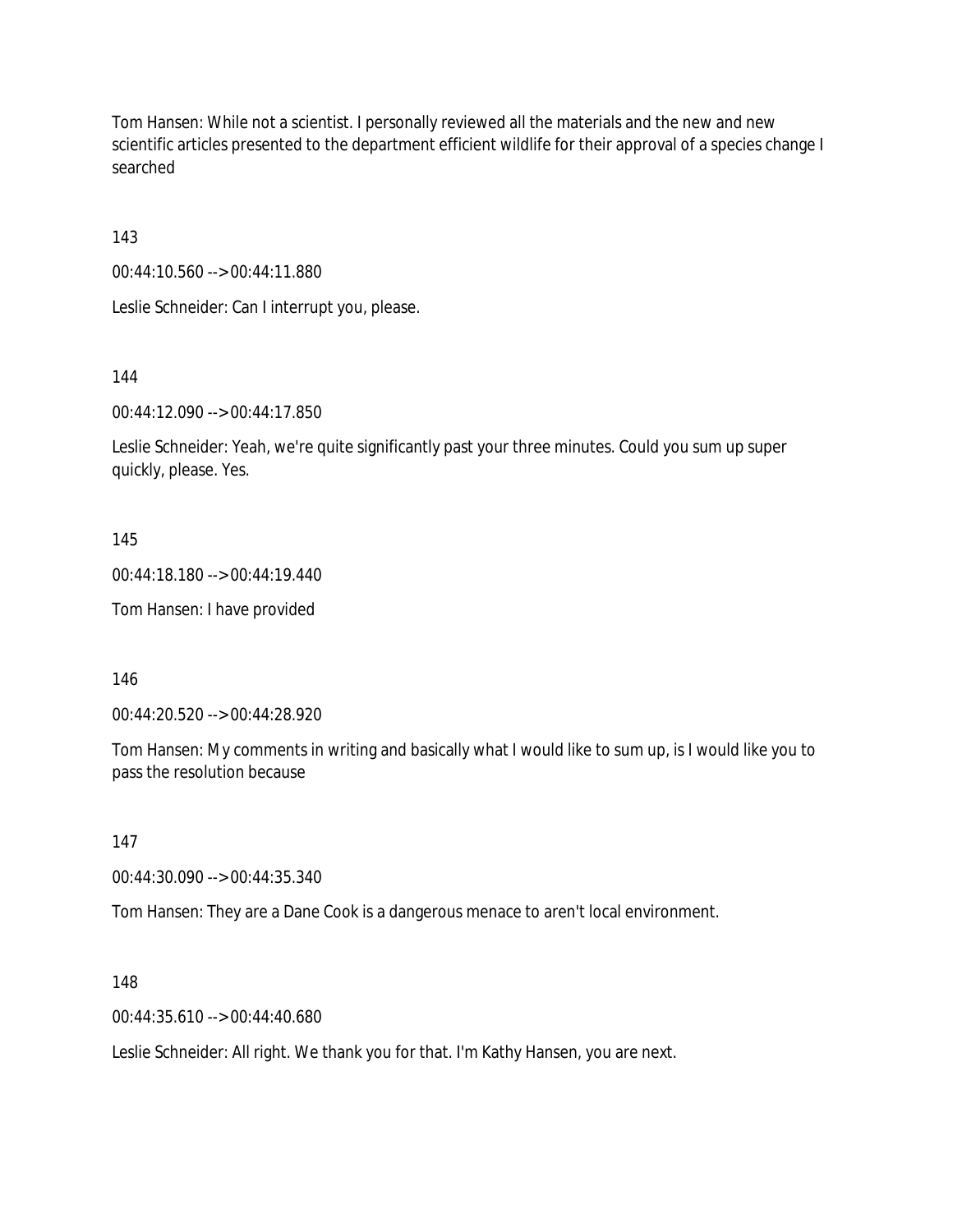00:44:44.610 --> 00:44:46.650

kathy Hansen: So I'm going to unmute you. Can you hear me now.

150

00:44:46.890 --> 00:44:48.030

Leslie Schneider: Yes, we can hear you. Thank you.

151

00:44:48.240 --> 00:44:52.590

kathy Hansen: I'm like, my husband. We're all muted here, maybe that's a good thing. Spouses like that.

### 152

00:44:53.130 --> 00:45:04.110

kathy Hansen: Anyway, my name is Kathy Hanson I'm a resident of the south into Bainbridge Island overlooking the fish pants and also a director of the four of the rich passage states homeowners group.

### 153

00:45:04.740 --> 00:45:16.680

kathy Hansen: And I'm commenting. Of course on resolution 20 2018 which calls for an alternate lease proposal for the area waters now occupied by the commercial and industry.

154

00:45:17.160 --> 00:45:23.280

kathy Hansen: I'm looking at Christie's resolution and there are a lot of whereas is. And I want to tell you that his

155

00:45:23.760 --> 00:45:41.040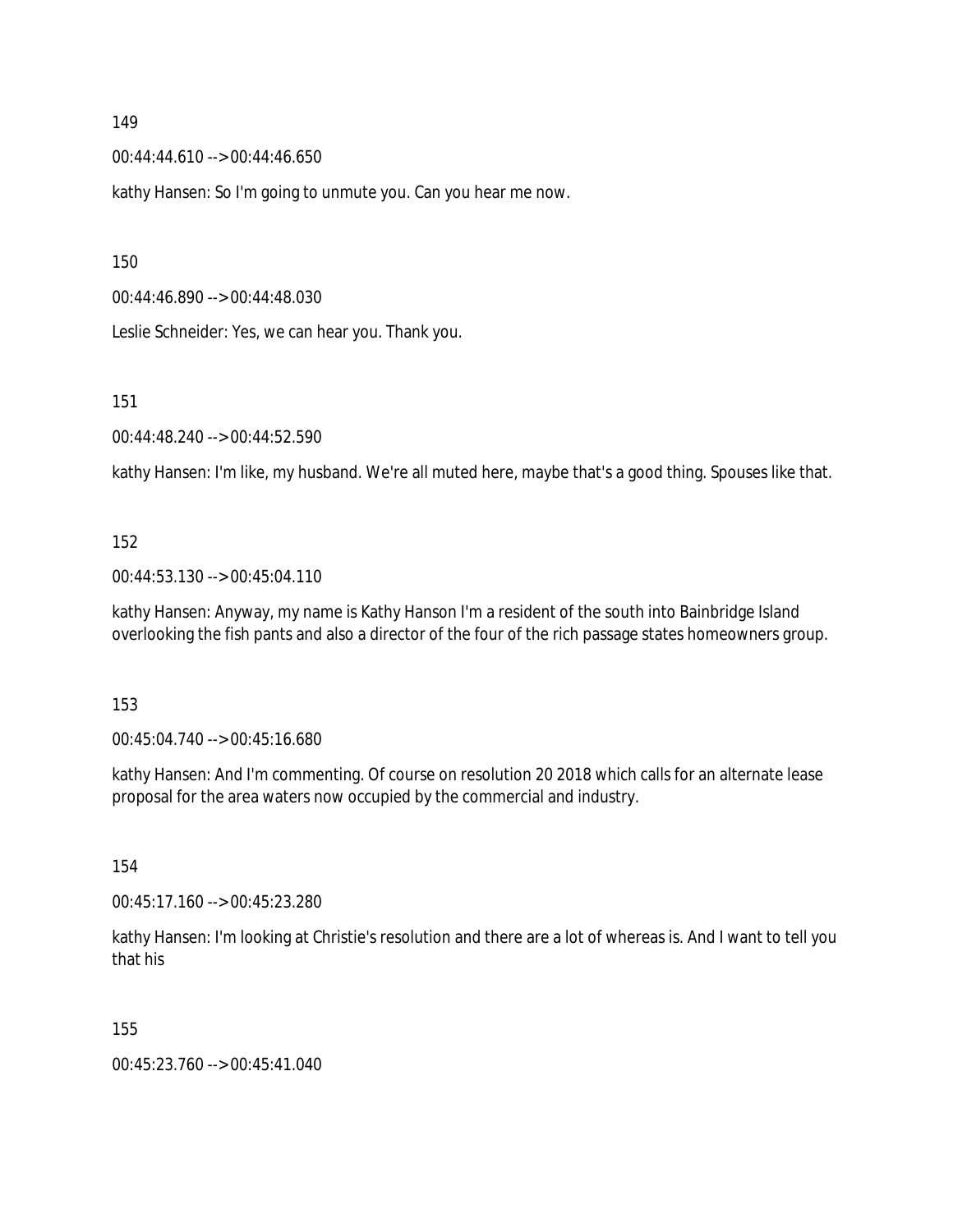kathy Hansen: Residents we live all of those. Whereas, as we've seen all of the impacts that she has documented in her resolution we have documented and reported many of the things that Christie has outlined for you in that resolution as well.

156

00:45:42.120 --> 00:45:55.260

kathy Hansen: And of course, what's the response of the agencies, they simply pile on more and more regulations W DFW Washington Department efficient wildlife has 29 different mitigation so that they have in place for the raising of steel pan.

157

00:45:55.980 --> 00:46:06.300

kathy Hansen: And the Department of Ecology of course recognizes the effects of raising steelhead as well. And what do they do they serve up an amendment.

158

00:46:06.630 --> 00:46:14.400

kathy Hansen: That they call their state of basis in which they have something that sounds kind of like a you know prescription morning on a drug.

159

00:46:14.640 --> 00:46:30.840

kathy Hansen: And it says, regardless of species discharges from finish aquaculture operations may contain fish feces uneaten food disease control chemicals building this fish feed bio family organisms displays from routine net clean and escaped fish.

160

00:46:32.100 --> 00:46:46.170

kathy Hansen: This isn't a little mom and pop operation that you had in the 70s this industry in the south end is run by a multimillion dollar foreign corporation that mines waters of the state of Washington private game.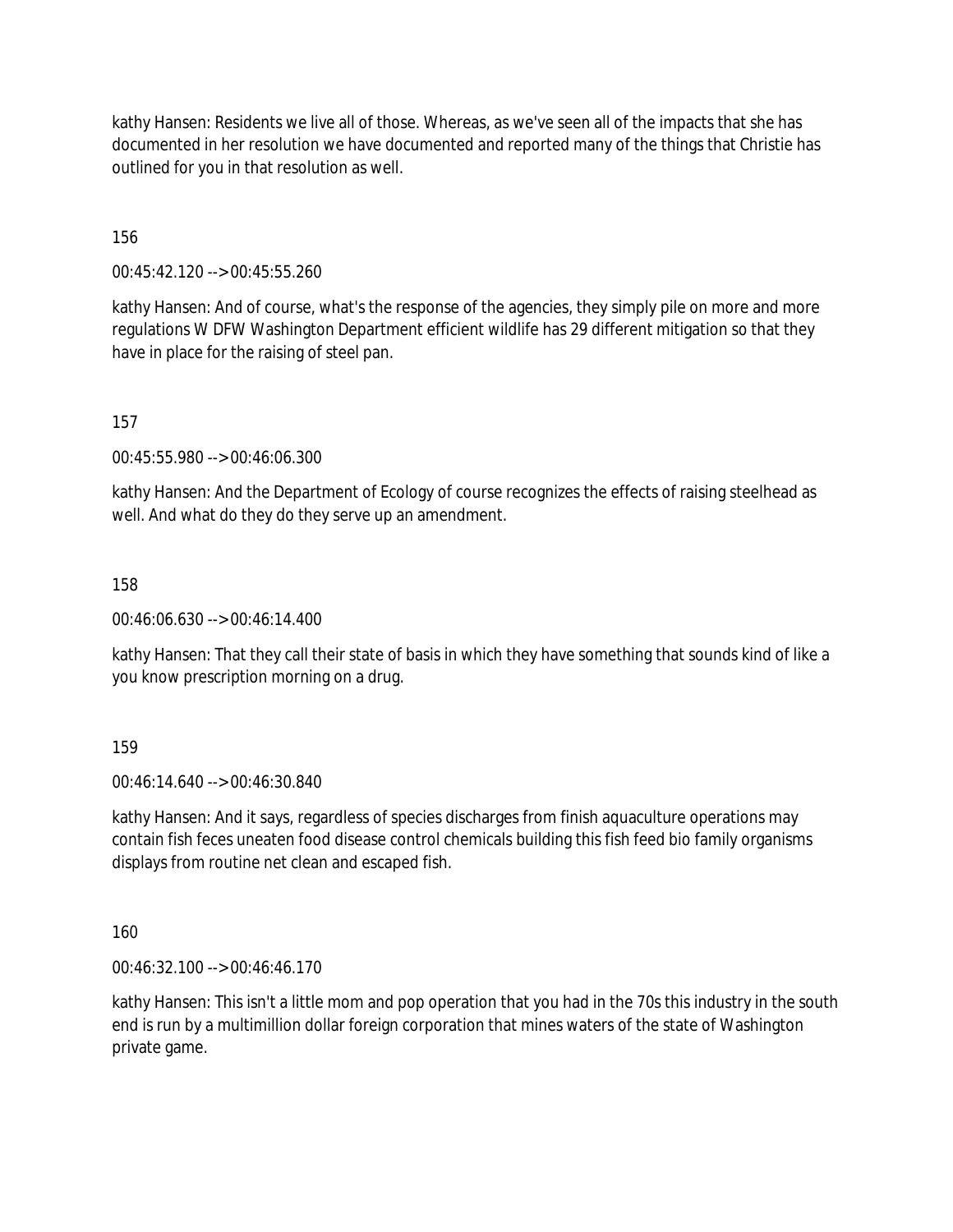00:46:46.740 --> 00:47:00.000

kathy Hansen: It's not a sustainable product. It's not local. This fish is sucked up with the 12 inch tube processed and truck to restaurants in states like California

162

00:47:00.990 --> 00:47:13.740

kathy Hansen: Nevada and Arizona. If you are a landlord, for example, and you have somebody that trashes your waters. He would simply terminate the lease and the state of Washington is done that in Port Angeles

163

00:47:14.070 --> 00:47:20.910

kathy Hansen: And Cyprus island as a result of the disaster there in the same way. I think this Appleton should be reviewed is

164

00:47:21.510 --> 00:47:26.160

kathy Hansen: Unreliable and should not be granted another DNR least, to that end.

165

00:47:26.730 --> 00:47:36.330

kathy Hansen: I urge the city of Bainbridge city council members to pass councilman cars resolution supporting the wild fish Conservancy is stewards of our of our public waters.

166

00:47:36.900 --> 00:47:52.740

kathy Hansen: And I think these are in line with many of your guiding principles and this is not, you know, a huge multi million dollar corporation wild fish Conservancy is a conservation organization in the city of Banbridge needs to embrace that and passed the resolution. Thank you.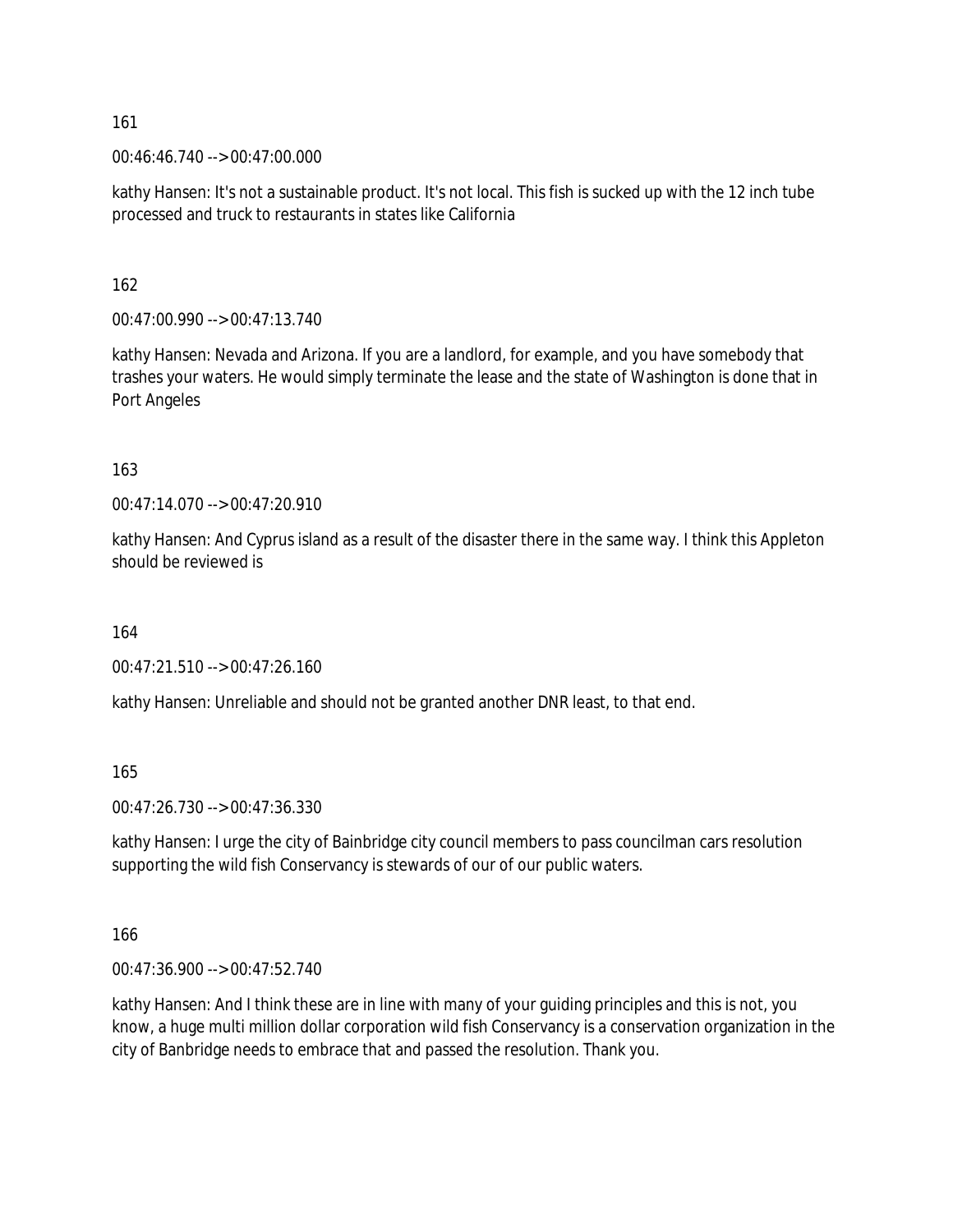00:47:54.060 --> 00:47:54.630

Thank you very

168

00:47:56.310 --> 00:47:59.190

Leslie Schneider: Sonia hands. You're up next.

169

00:48:02.640 --> 00:48:12.450

Sonja Hammes: Hi there. I'm Dr. Sonia Hamish, I'm a pharmacist at Harrison Medical Center, and I'm on the line just to urge you

#### 170

00:48:13.500 --> 00:48:29.100

Sonja Hammes: To consider the UFC W letter to the hospital for some background I live on Bainbridge, I live on in Bremerton, but my partner lives on Bainbridge Island. So we're obviously on the island, all the time.

#### 171

00:48:30.600 --> 00:48:35.040

Sonja Hammes: And during the recent outbreak of

### 172

00:48:37.470 --> 00:48:47.130

Sonja Hammes: It came down to about 47 staff members and about 23 patients who were infected in the outbreak of

### 173

00:48:49.050 --> 00:48:56.550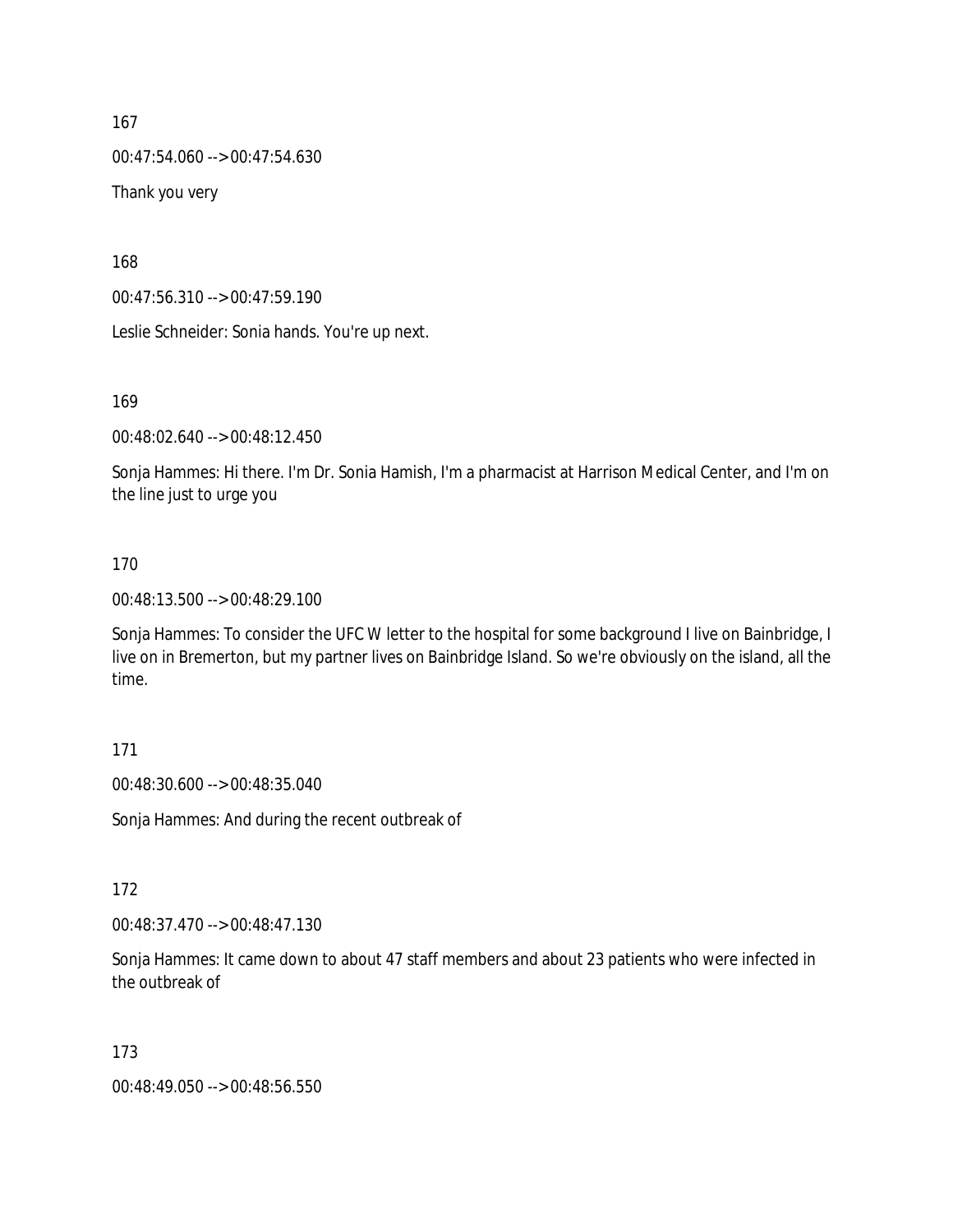Sonja Hammes: Not once. Did I hear those figures from the employer.

174

00:48:57.840 --> 00:48:58.860

Sonja Hammes: I heard

175

00:49:00.810 --> 00:49:18.990

Sonja Hammes: Case numbers of staff and patients affected as on NPR on K you o w as I was driving up to visit my partner. I never once heard them from the employer and to this day, they never have published in

176

00:49:19.380 --> 00:49:34.380

Sonja Hammes: Email or a fifth Official Publications total number of people affected people affected by the coven outbreak at the hospital includes to patient who acquired code at the hospital.

177

00:49:34.920 --> 00:49:44.670

Sonja Hammes: And I know it was 23 patients acquired code at the hospital. I know that it contributed to at least two deaths.

178

00:49:46.050 --> 00:49:52.380

Sonja Hammes: So this is definitely affecting our community and I would urge your support.

179

00:49:53.460 --> 00:49:59.190

Sonja Hammes: On the proposal that the UFC w has put forward for you.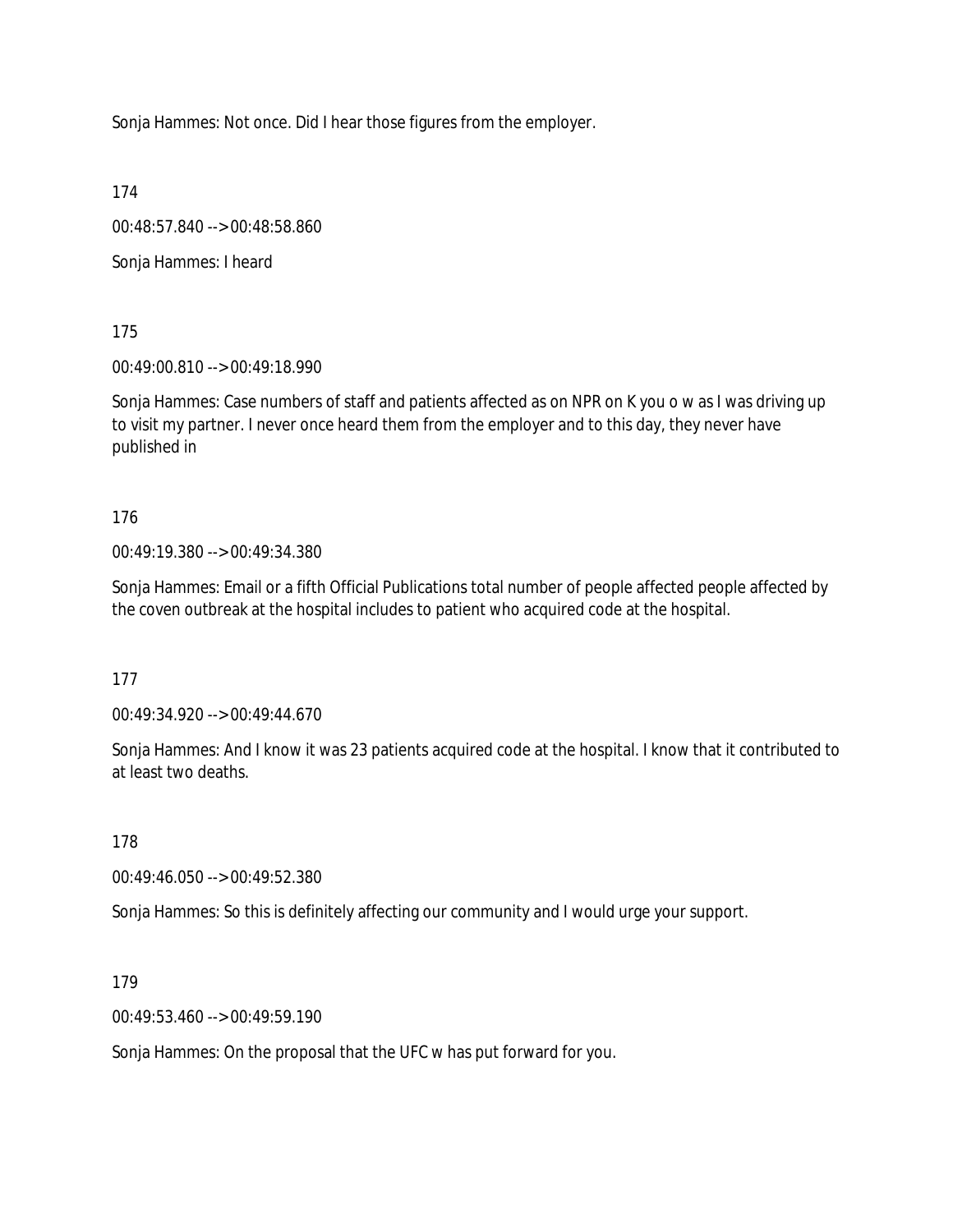00:50:00.300 --> 00:50:09.600

Sonja Hammes: To promote transparency with CH AI and ST. MICHAEL'S HOSPITAL. Thank you for your time.

181

00:50:11.400 --> 00:50:12.720

Leslie Schneider: Thank you very much. Sonia.

182

00:50:13.770 --> 00:50:15.540

Leslie Schneider: Rob shell auger.

183

00:50:16.650 --> 00:50:17.460

Leslie Schneider: You're up next.

184

00:50:19.560 --> 00:50:27.210

Rob Shauger: Good evening council members. Thank you for having me. My name is Rob sugar. I work at I'm here talking about the CH I

185

00:50:27.570 --> 00:50:42.210

Rob Shauger: Work at CH I I'm a CNA I've been there for 21 years I live in Bremerton, but I do do you sports. I'm an official for 27 years and I do all Bainbridge Island sports from youth, all the way to high school. Um, so

186

00:50:43.170 --> 00:50:55.740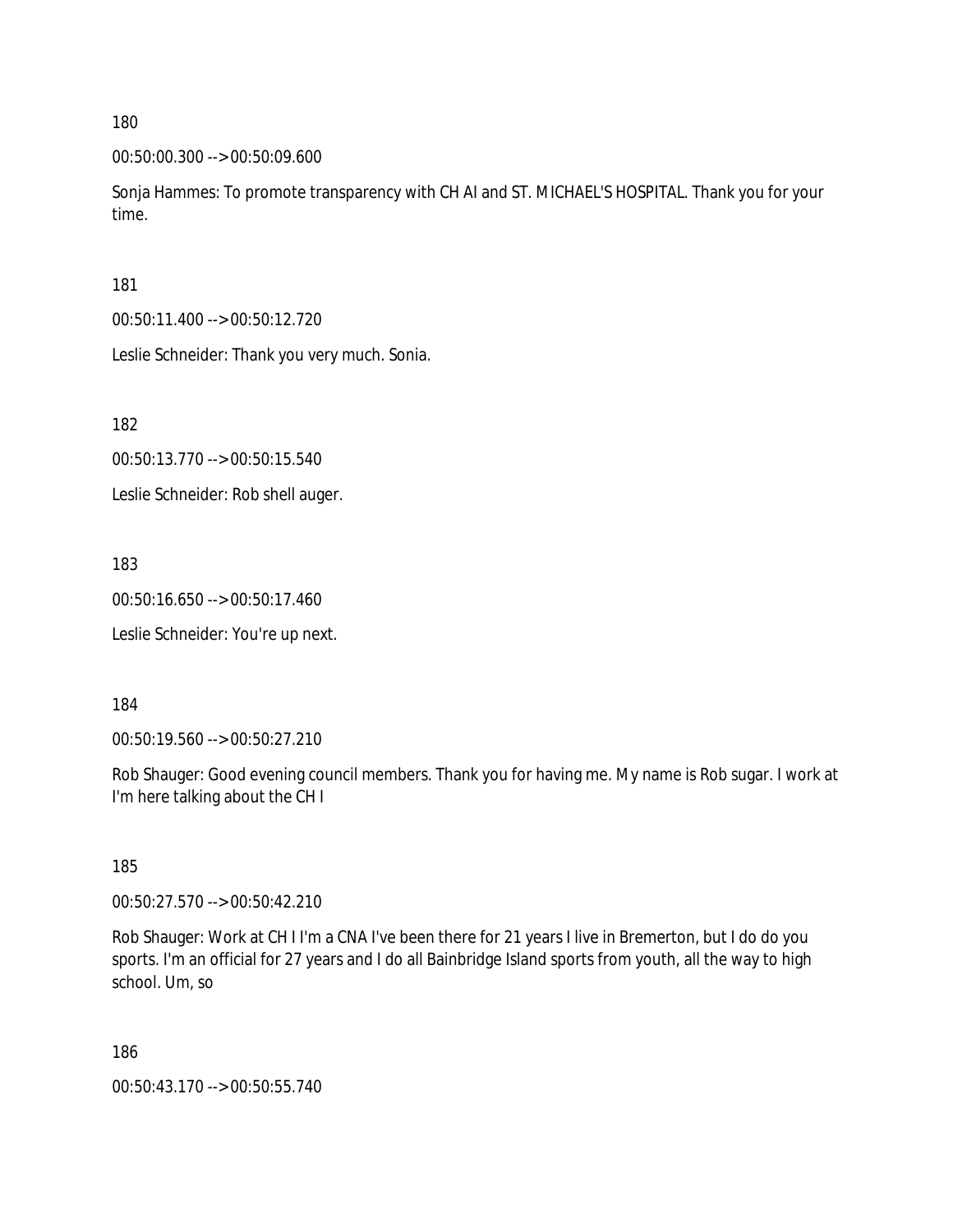Rob Shauger: Basically when this problem came out at CH I I found out from my brothers that were Marysville and then I'd one of the ones that came public out against the hospital on King Five channel 13

187

00:50:56.160 --> 00:51:09.240

Rob Shauger: And all the other news stations. So this hit my floor really hard and it actually hit a good coworker of mine who actually got code from the hospital and he ended up being admitted and he was in the hospital for more than three weeks.

188

00:51:10.590 --> 00:51:14.580

Rob Shauger: The ch AI has no excuse for not having the proper pee pee.

189

00:51:15.150 --> 00:51:29.310

Rob Shauger: And with you guys, helping sign this letter that we've given you, it'll help us maintain our proper P P levels maintain that we get proper covert testing the rapid testing that we need to make sure that we're safe. So everybody in your community is safe.

190

00:51:30.390 --> 00:51:37.230

Rob Shauger: Um, you know, it's been a real tough time for all of us. I've worked through the whole code thing. I have not been put on

191

00:51:37.620 --> 00:51:47.370

Rob Shauger: Any administrative leave or anything I've worked through the whole thing. I work my five days week I've worked extra just to make sure that our community is safe and

192

00:51:48.150 --> 00:52:06.360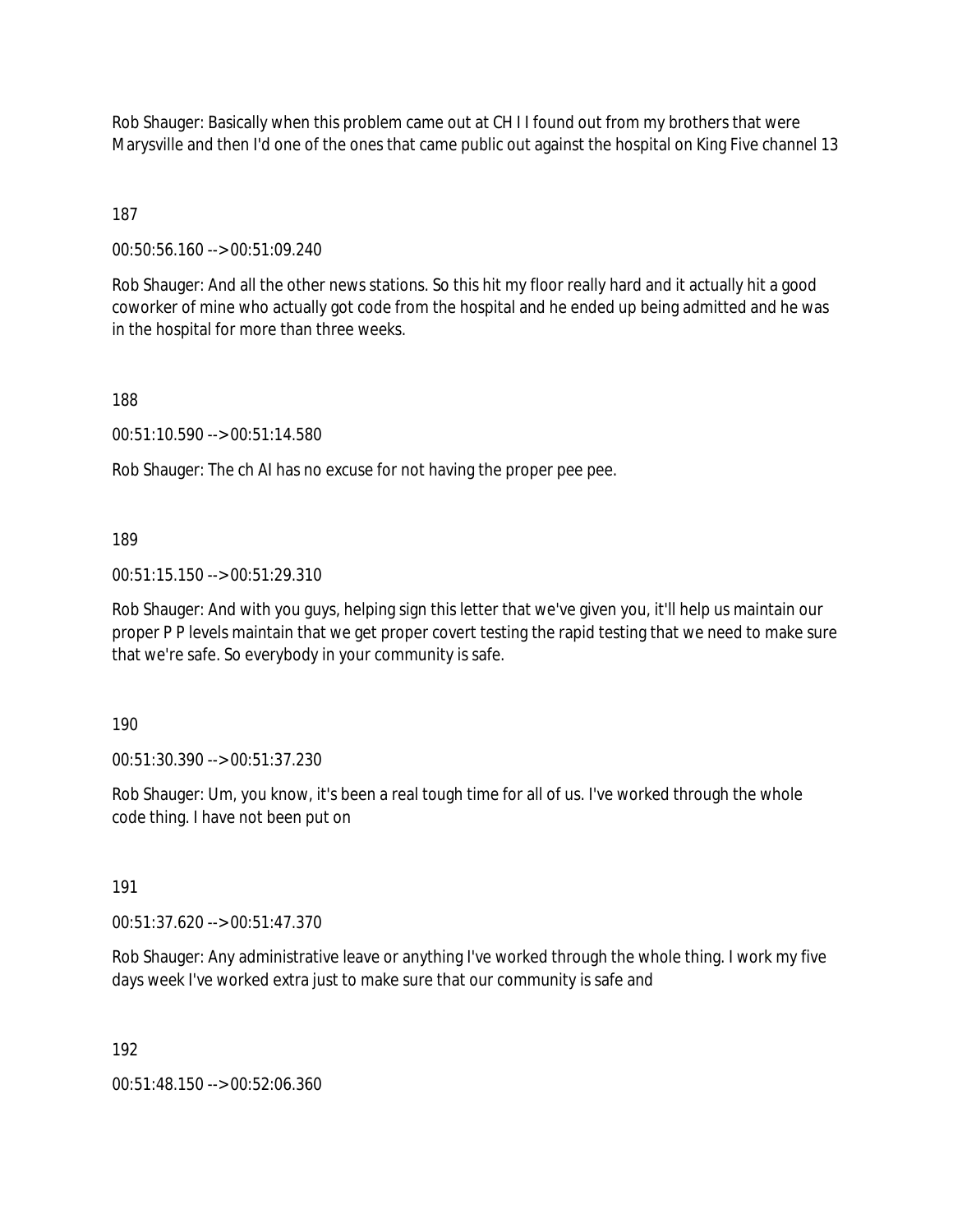Rob Shauger: By you guys helping us out with this signing this letter, it would be greatly appreciated. Um, you know, I love kids that county. I love chicken youth. I am a activist for kids at County and for Washington State. I am also on the Executive Board for UFC W.

193

00:52:07.500 --> 00:52:10.980

Rob Shauger: I'm a shop steward at the hospital and I've done that since day one.

194

00:52:11.460 --> 00:52:18.900

Rob Shauger: So all I came here tonight was to ask you please sign this that are thinking about signing this letter, it would be greatly appreciated and

### 195

00:52:19.200 --> 00:52:25.500

Rob Shauger: You guys will be the goal leaders to set this if you guys sign this off. I can see Bremerton, and port orchard following suit.

196

00:52:26.250 --> 00:52:39.810

Rob Shauger: And even Mason County may be coming in and doing something for us because we do care for Mason and general Jefferson County also. So this would be greatly appreciated if you consider this signing this letter. Thank you.

197

00:52:40.800 --> 00:52:45.480

Leslie Schneider: Thank you very much. Rob, Caitlin Chester, it's your turn.

198

00:52:52.200 --> 00:53:01.230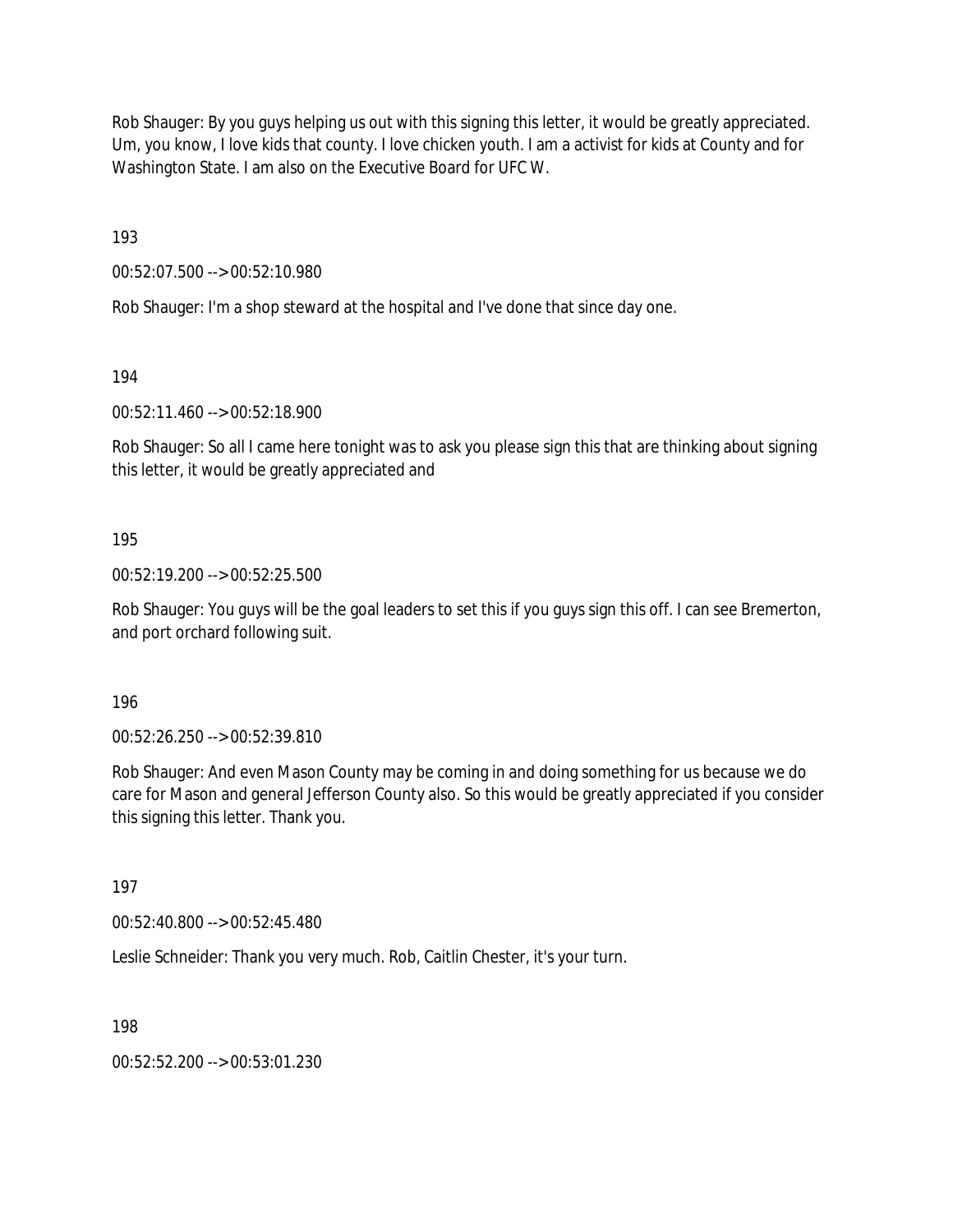Kaitlin Chester: Good evening. Thank you so much for letting me speak tonight. I'm the Director of Marketing Communications and Outreach at kids discovery museum.

199

00:53:01.890 --> 00:53:06.750

Kaitlin Chester: I strongly believe that city council should fund the program, as proposed by council member dates.

# 200

00:53:07.200 --> 00:53:14.820

Kaitlin Chester: And online Bainbridge Island General Store would be fruitful for Bainbridge Island businesses, both with an online presence and those looking to grow an online presence.

# 201

00:53:15.090 --> 00:53:27.300

Kaitlin Chester: Many islanders already use large online retailers like Amazon instead of shopping local as we enter the holiday season, as well as cold and flu season in a pandemic, nonetheless, that number will increase.

### 202

00:53:27.990 --> 00:53:35.280

Kaitlin Chester: The concept of an online general store allows islanders to see what it's offered by their local businesses in the comfort of their own homes.

# 203

00:53:35.670 --> 00:53:43.170

Kaitlin Chester: By providing islanders and beyond, with the opportunity to shop on Bainbridge but online will keep dollars on Bainbridge Island.

204

00:53:43.680 --> 00:53:53.400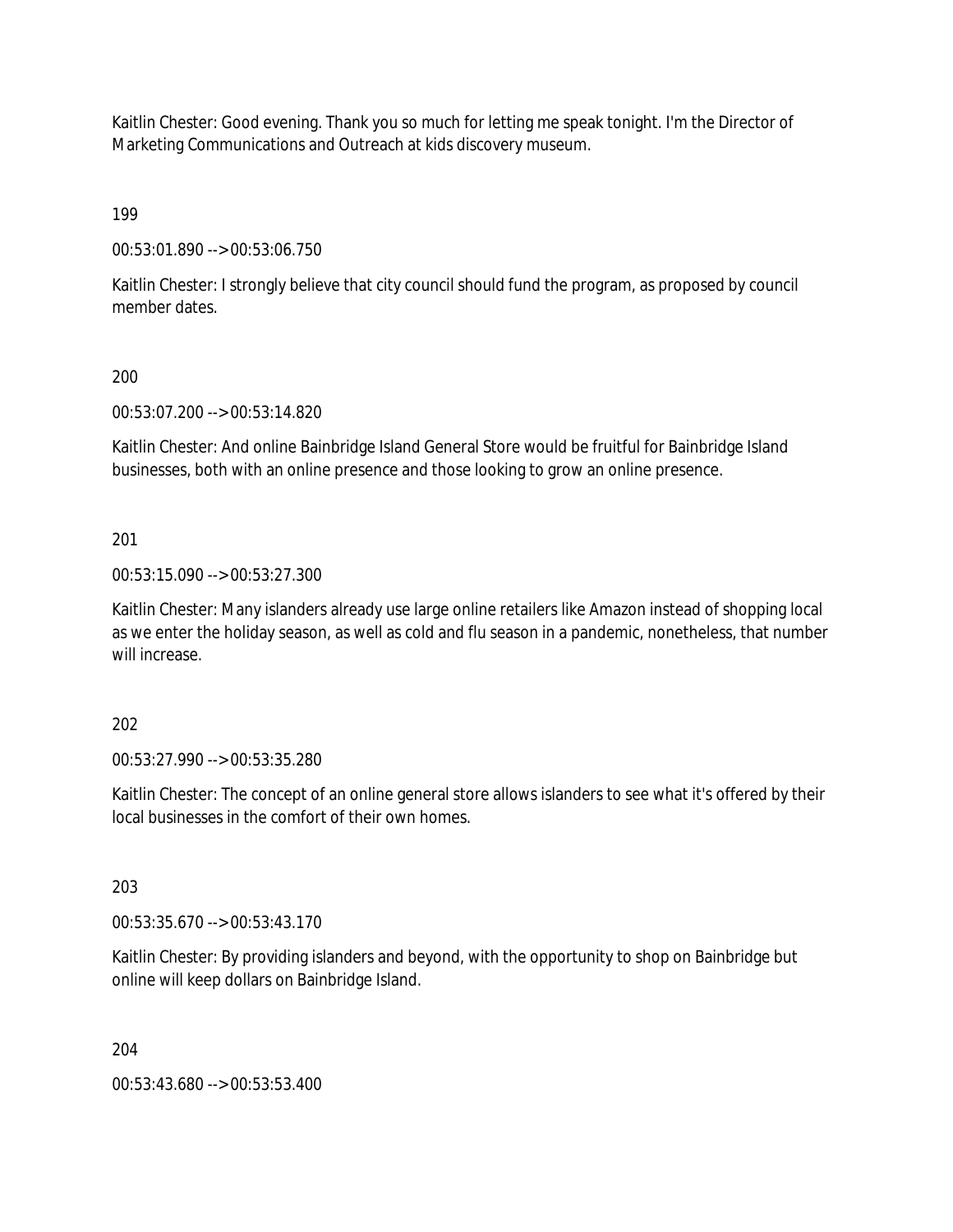Kaitlin Chester: Also coming from the nonprofit sector. I've seen the success when we work together instead of alone, nonprofits, such as mine rely on fundraising campaigns, like one call for all

205

00:53:53.850 --> 00:53:58.080

Kaitlin Chester: And the Bainbridge together campaign presented by Community Bainbridge Community Foundation.

## 206

00:53:58.470 --> 00:54:10.350

Kaitlin Chester: By working together and promoting and general store as the Bainbridge Island business community, we will see each other, find success as a whole, I highly support this program and I asked you to fund it on behalf of local businesses.

## 207

00:54:12.330 --> 00:54:13.650

Leslie Schneider: Thank you very much. Caitlin

208

00:54:14.790 --> 00:54:17.220

Leslie Schneider: Styled and Rosalia, it's your turn.

209

00:54:21.060 --> 00:54:24.510

Salvatore DeRosalia: Hello, my name is Sandra Rosalia and I live off of Madison Avenue.

### 210

00:54:25.650 --> 00:54:37.140

Salvatore DeRosalia: I want to start with just acknowledging indigenous peoples day yesterday so however you say that happy indigenous peoples day to everybody, but I just totally want to acknowledge and I think that we should start with that.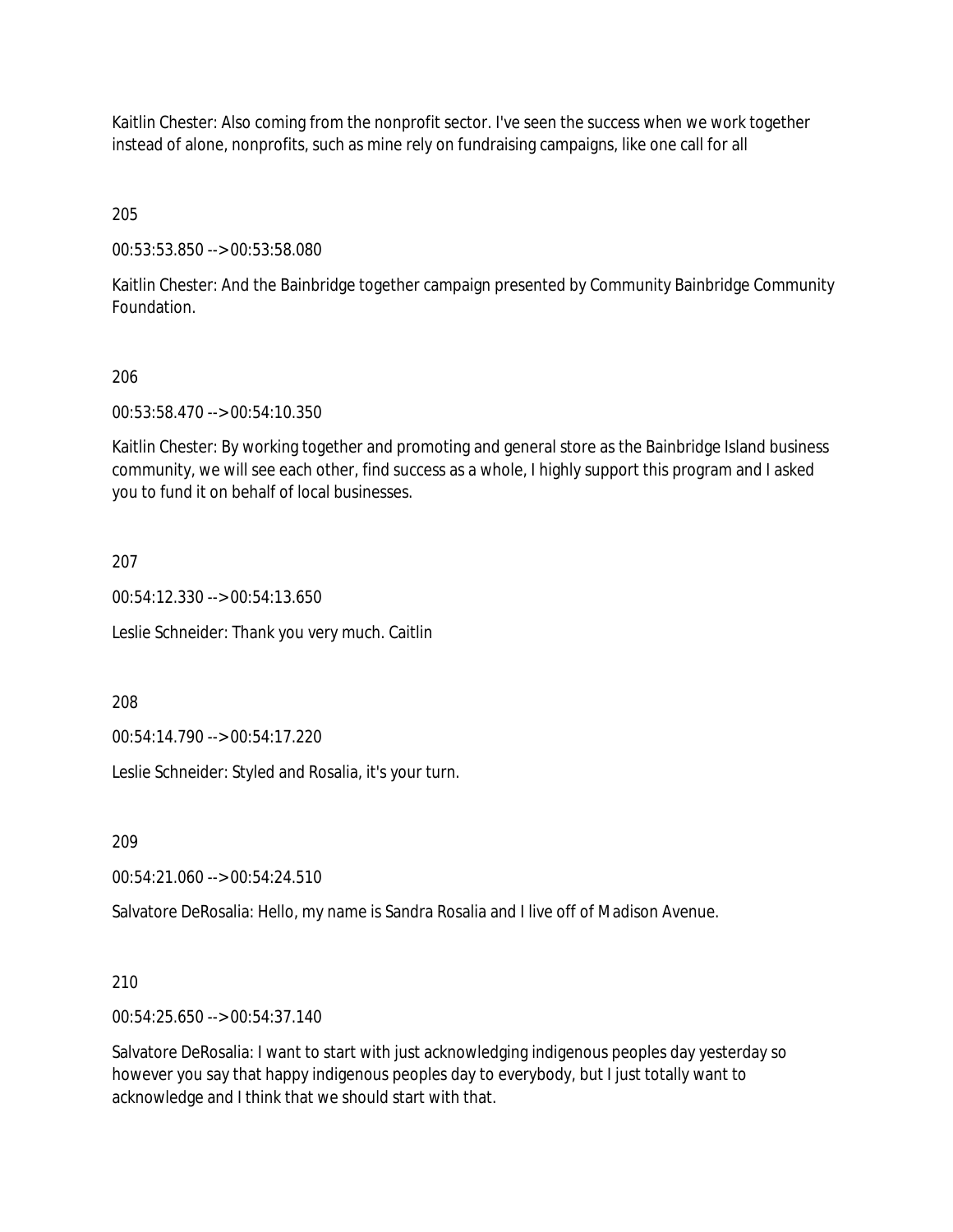00:54:38.100 --> 00:54:46.260

Salvatore DeRosalia: The second thing is, I'll talk about this business thing, I think, giving \$30,000 to whomever to develop whatever

212

00:54:47.250 --> 00:54:51.480

Salvatore DeRosalia: Is the city of Bainbridge Island decided to do what private industry should be doing.

### 213

00:54:52.290 --> 00:55:00.510

Salvatore DeRosalia: We have a history of funding 501 C six is to do pseudo private business work for private businesses.

214

00:55:00.900 --> 00:55:04.860

Salvatore DeRosalia: And and the city of Bainbridge Island should not be in the business.

215

00:55:05.160 --> 00:55:13.620

Salvatore DeRosalia: Of helping to develop, which is what you will do by by making sure you guys have an ad hoc committee and standards and you're going to hire people and possibly fire people and all that stuff.

### 216

00:55:14.430 --> 00:55:22.590

Salvatore DeRosalia: You guys are going to get in the business of private industry and then you're going to get in the business of everybody else's business. So you're going to be responsible for that.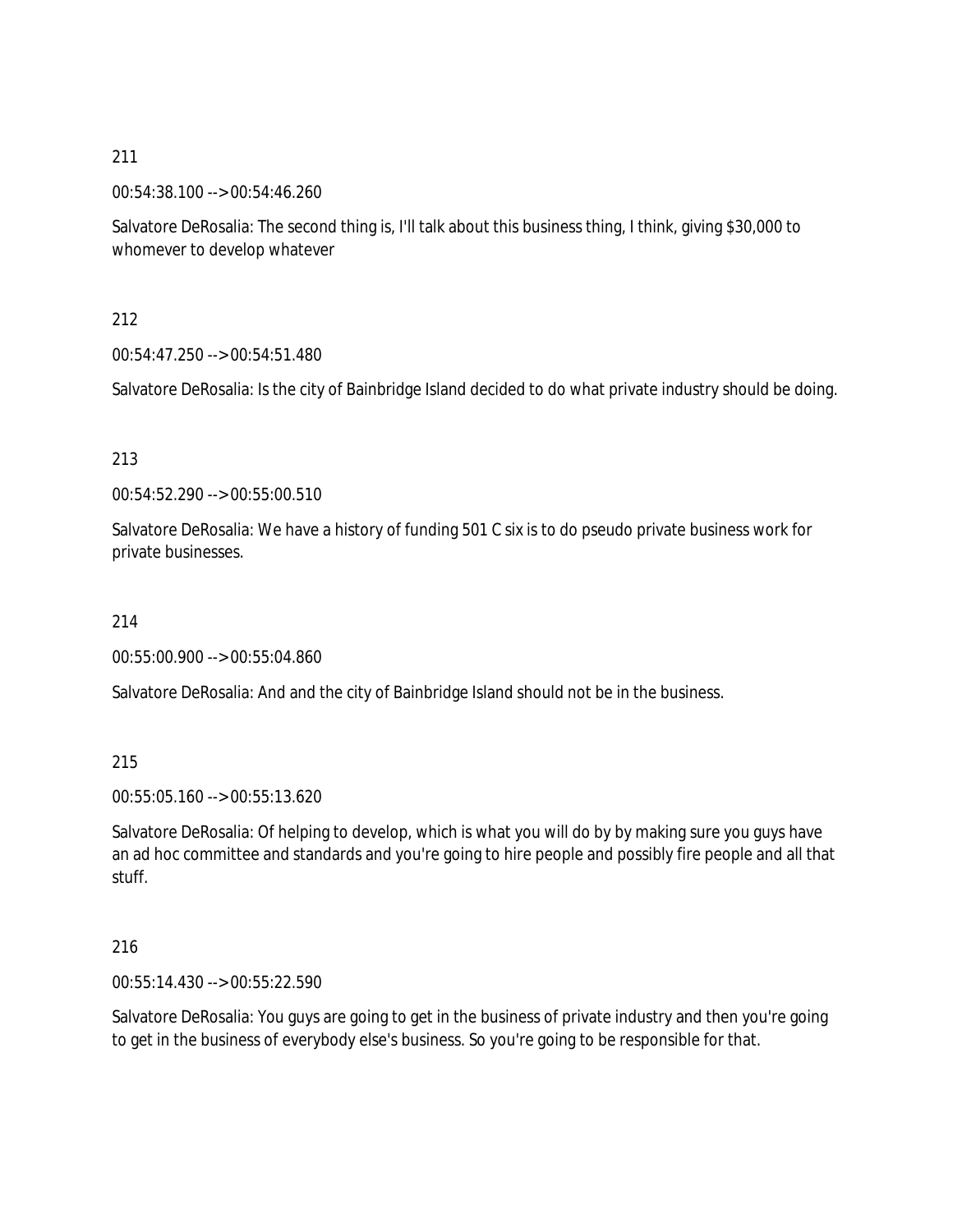00:55:22.860 --> 00:55:33.390

Salvatore DeRosalia: And I don't think the city wants to be in that business. I also don't think that you should be giving money to organizations that are historically kind of failures.

# 218

00:55:34.080 --> 00:55:43.950

Salvatore DeRosalia: I think that you need to give businesses the opportunity to get money or not get money if you guys want to create some kind of hospitality industry or something like that with inside the city. Great.

# 219

00:55:44.400 --> 00:55:50.910

Salvatore DeRosalia: But to decide to give \$30,000 to six or seven people in a room, who came up with this idea

# 220

00:55:51.870 --> 00:55:54.720

Salvatore DeRosalia: When when there are many instances of

# 221

00:55:55.080 --> 00:56:03.870

Salvatore DeRosalia: Why can't they just brought in the websites that are already out there to include this this is going to be a website that basically has a piece of fudge on it that you can get from bonbon

# 222

00:56:04.140 --> 00:56:11.010

Salvatore DeRosalia: And then when you click on it, it's going to send you back to bond, bond site. And when you look at that thing that you guys are going to look at tonight that PDF. If you get to it.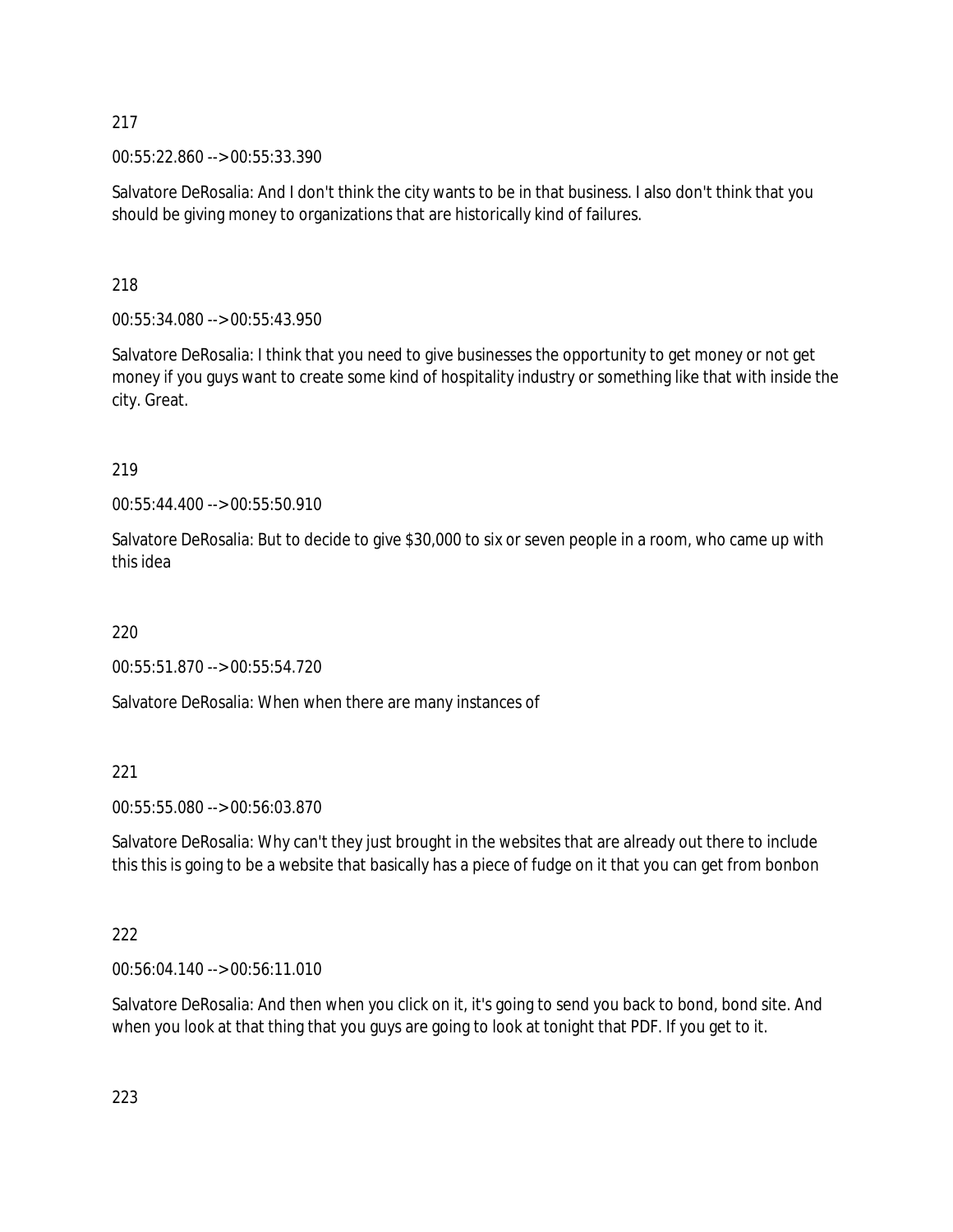00:56:11.850 --> 00:56:20.970

Salvatore DeRosalia: What you're going to see is it's going to say 266 clicks through to purchase. That's a lie. That is how the Chamber of Commerce regularly misinformed people

### 224

00:56:21.300 --> 00:56:26.790

Salvatore DeRosalia: What they're doing is they're saying that person went to that site. Maybe they have no way to confirm whether it purchases me

### 225

00:56:27.120 --> 00:56:35.160

Salvatore DeRosalia: You're going to have no way to quantify whether the \$30,000 got invested wisely or not. And so what I would say is, instead of wasting more money.

### 226

00:56:35.610 --> 00:56:42.450

Salvatore DeRosalia: Because I believe the money you've given people already that you should know is a waste of money, to some degree, because it doesn't help all businesses on Bainbridge

### 227

00:56:42.900 --> 00:56:52.410

Salvatore DeRosalia: That you either create something that can actually help all businesses on Bainbridge, not just the ones that are friendly with the chamber in the downtown Association whenever whatever organization. My format of this

### 228

00:56:52.830 --> 00:56:57.030

Salvatore DeRosalia: But to actually set up something to help all businesses on Bainbridge moving forward.

229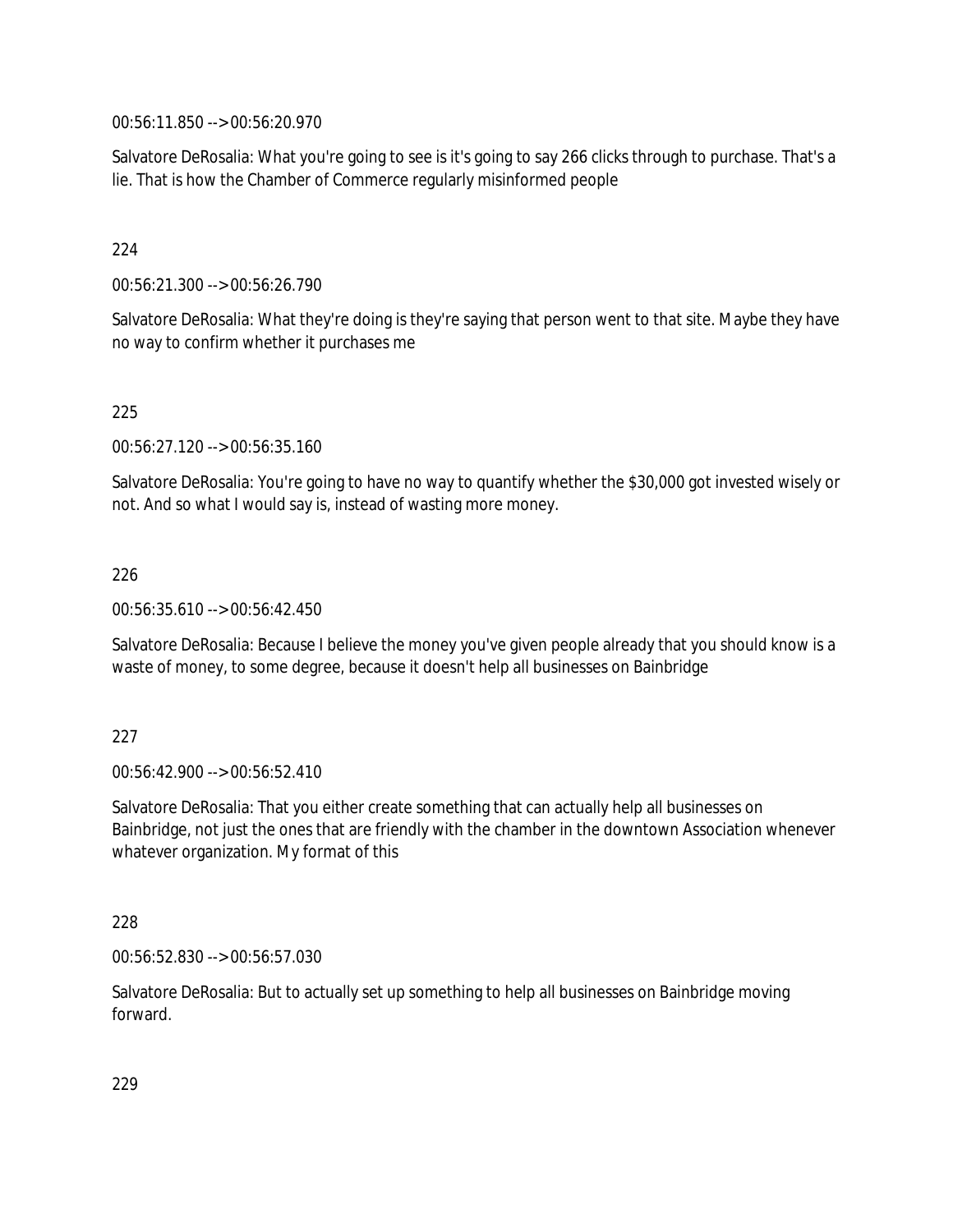00:56:57.360 --> 00:57:06.780

Salvatore DeRosalia: Don't just react, because we're going to pandemic and we're going to go create some crappy general store like people need to use Google if you type in fudge plus Bainbridge Island. Guess whose website will show up.

230

00:57:07.110 --> 00:57:17.610

Salvatore DeRosalia: Like we don't need to fund a \$30,000 Google search engine. I just think that that's the total opposite way that we should be spending this money on Bainbridge Island. So thank you.

231

00:57:19.530 --> 00:57:24.480

Leslie Schneider: Thank you so appreciate it. Helen Francis glass you are up next.

232

00:57:31.860 --> 00:57:34.920

Leslie Schneider: And it looks like you're there we go. Thank you. Christy

233

00:57:35.670 --> 00:57:44.340

Helen Frances Glass: I just wanted to thank you, Christy. I'm gonna just hearken back for a few seconds about the fish pans. I'm not going to go into great detail, but

234

00:57:46.020 --> 00:57:51.330

Helen Frances Glass: I support your proposition, and I hope that it comes through and

235

00:57:52.440 --> 00:58:05.100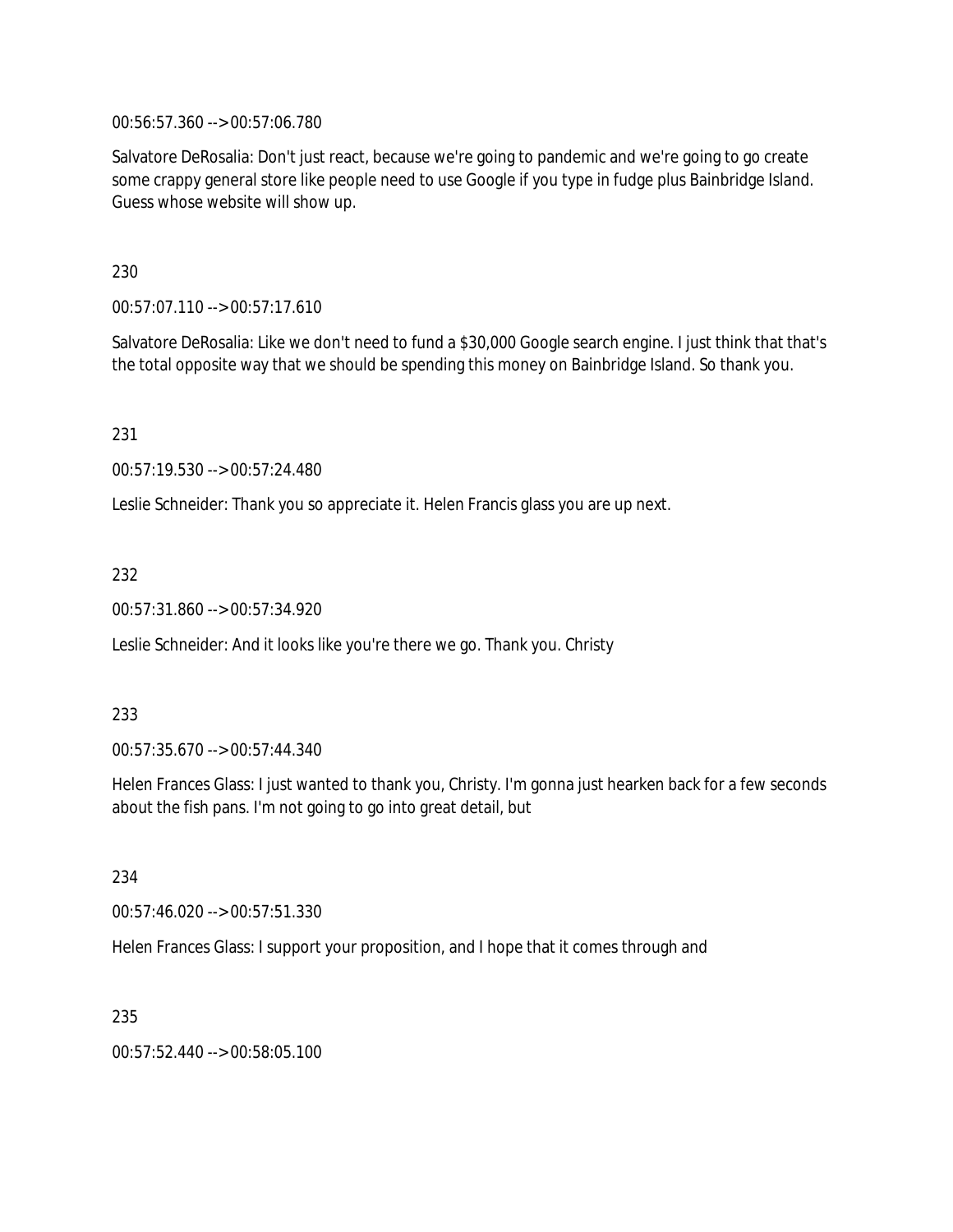Helen Frances Glass: I wanted to also thank Kathy and time, you know, they're so technical and they have done such diligent work on this. And I wanted to thank them for their thoughts and as being the brains behind all this

236

00:58:06.510 --> 00:58:08.370

Helen Frances Glass: I only moved here two years ago and

237

00:58:10.230 --> 00:58:16.170

Helen Frances Glass: under the impression that assistance for going to go away, but that's okay. I love the area.

### 238

00:58:17.190 --> 00:58:23.280

Helen Frances Glass: I'm a diver and a kayaker but what Flomax to me was when I realized that

### 239

00:58:23.910 --> 00:58:38.850

Helen Frances Glass: Feet away from this fish farm was a conservation area and I've been diving all over Asia and other places that would have never allowed this to happen. And I just thought it was strange. And so, you know, I'm new here.

240

00:58:39.990 --> 00:58:44.700

Helen Frances Glass: But anyway, I thank you, and I hope that what you're supporting goes through

### 241

00:58:46.050 --> 00:58:48.450

Helen Frances Glass: And then I would like my husband just to say a few things.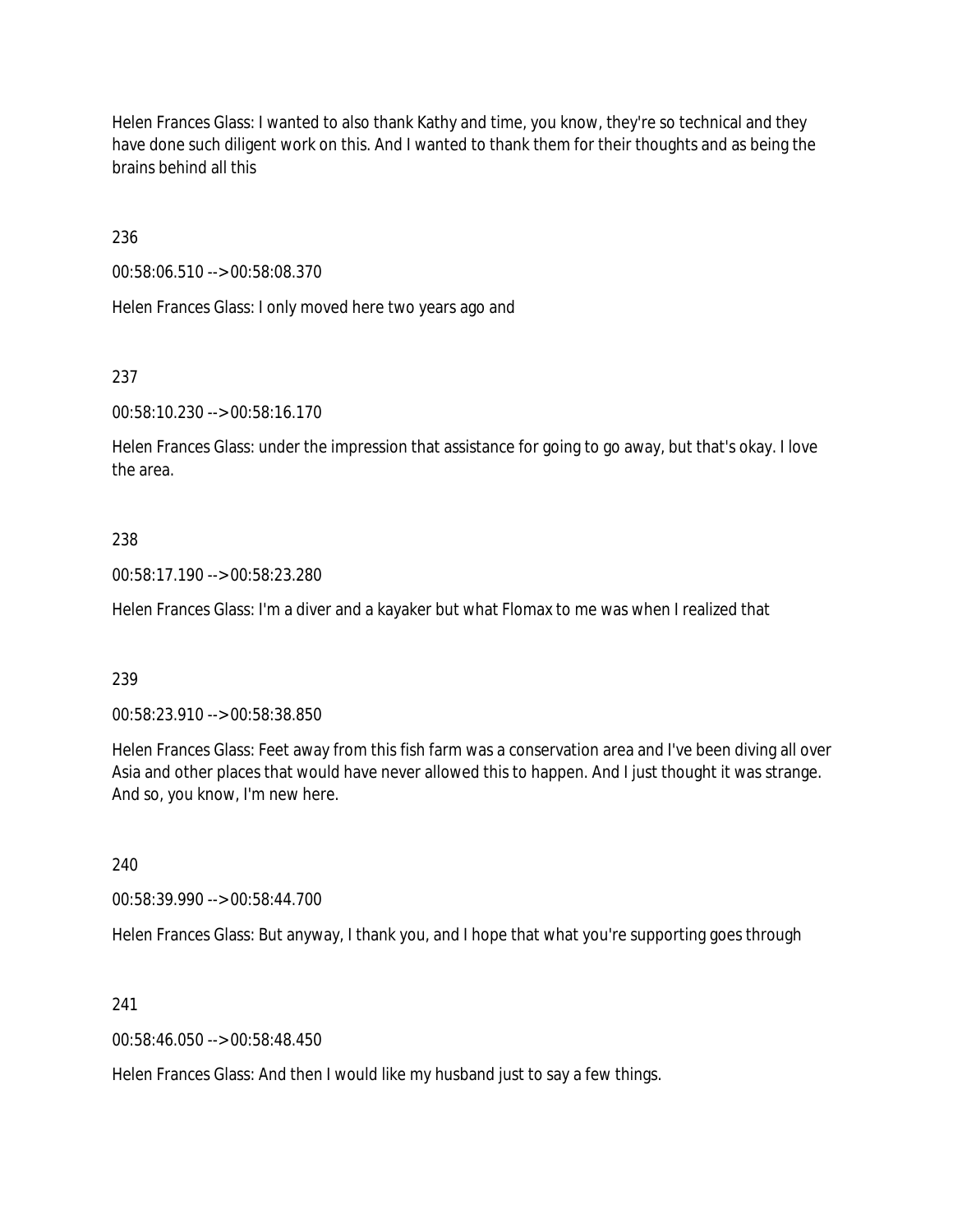00:58:50.610 --> 00:58:58.140

Helen Frances Glass: My name is Jordan Tapper LM Francis's lower half. I just wanted to say a few words I I really want to

243

00:58:59.490 --> 00:59:22.290

Helen Frances Glass: echo the sentiments of Cathy, and Thomas on their position around the pins and I think today was a truly almost ironic if not a suspicious day with the high winds and we literally watched and hoped that the pens would stay stable and these high winds and not break away and

244

00:59:23.310 --> 00:59:29.970

Helen Frances Glass: I really think that the you know the economic benefit of raising a

245

00:59:31.350 --> 00:59:33.060 Helen Frances Glass: fish farm.

246

00:59:35.490 --> 00:59:49.350

Helen Frances Glass: Raised fish for export relative to our current urgent needs which is ensuring that native fish are available to Orcas and other

247

00:59:51.090 --> 00:59:51.930

Helen Frances Glass: Local

248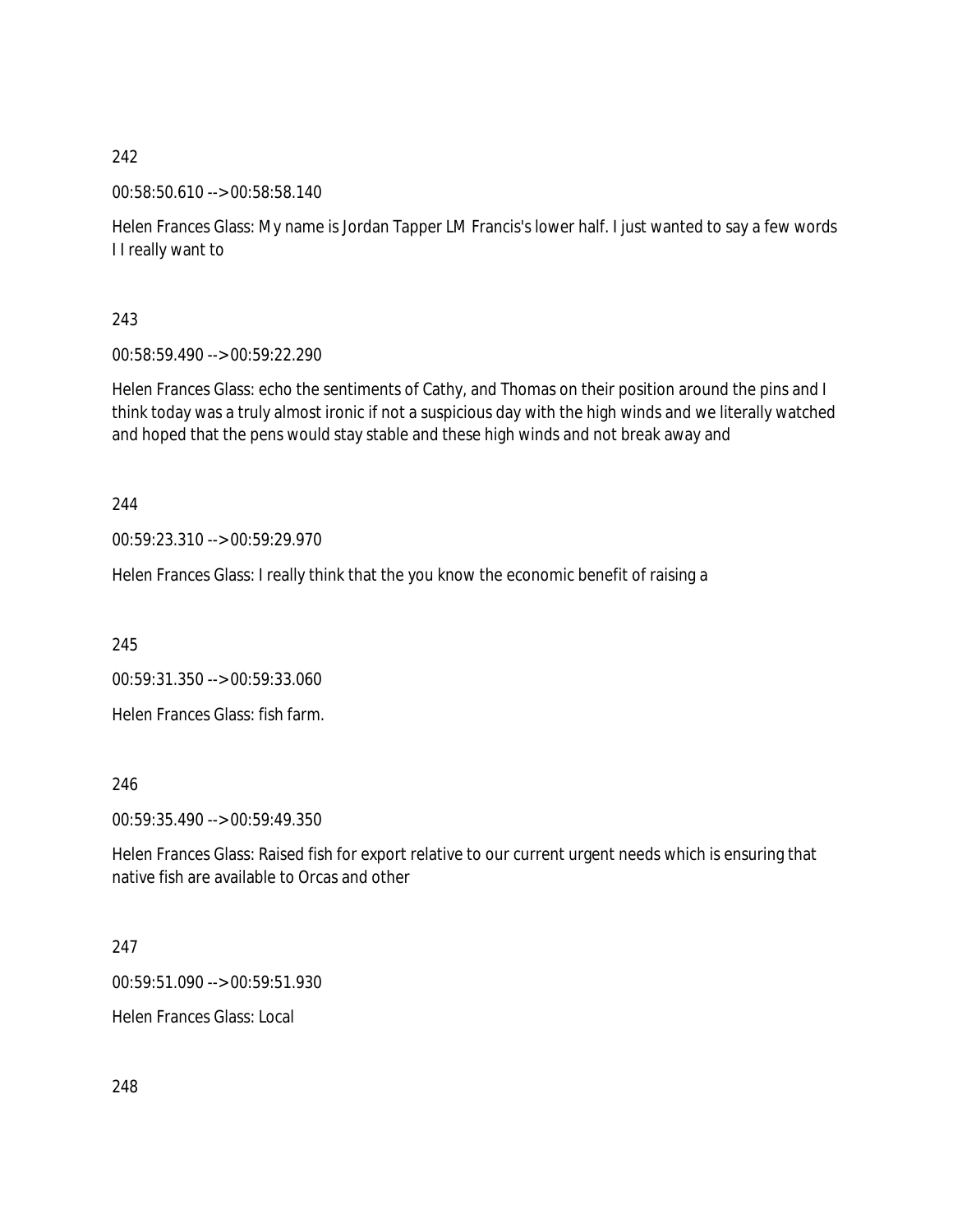00:59:53.280 --> 01:00:10.530

Helen Frances Glass: Mammals etc for their health is really the priority, it is not feeding California or export to other states it is really about the health of the Puget Sound and I don't believe that these pens are really

249

01:00:11.670 --> 01:00:14.820

Helen Frances Glass: Focused on what the urgent need is

250

01:00:15.960 --> 01:00:36.930

Helen Frances Glass: We are are lucky to be here on this planet, and it is our human behavior that puts our natural resources at risk. And why would we encourage this kind of fish farming. That is really not healthy for the environment and thank you for your time. Thanks for

251

01:00:38.310 --> 01:00:44.310

Leslie Schneider: Thank you. Helen and to your husband as well. Stephen goby you it's your turn.

252

01:00:54.810 --> 01:00:55.260

Stefan Goldby: Hello.

253

01:00:55.770 --> 01:00:56.970

Leslie Schneider: Yes, we can hear you now.

254

01:00:57.060 --> 01:01:06.960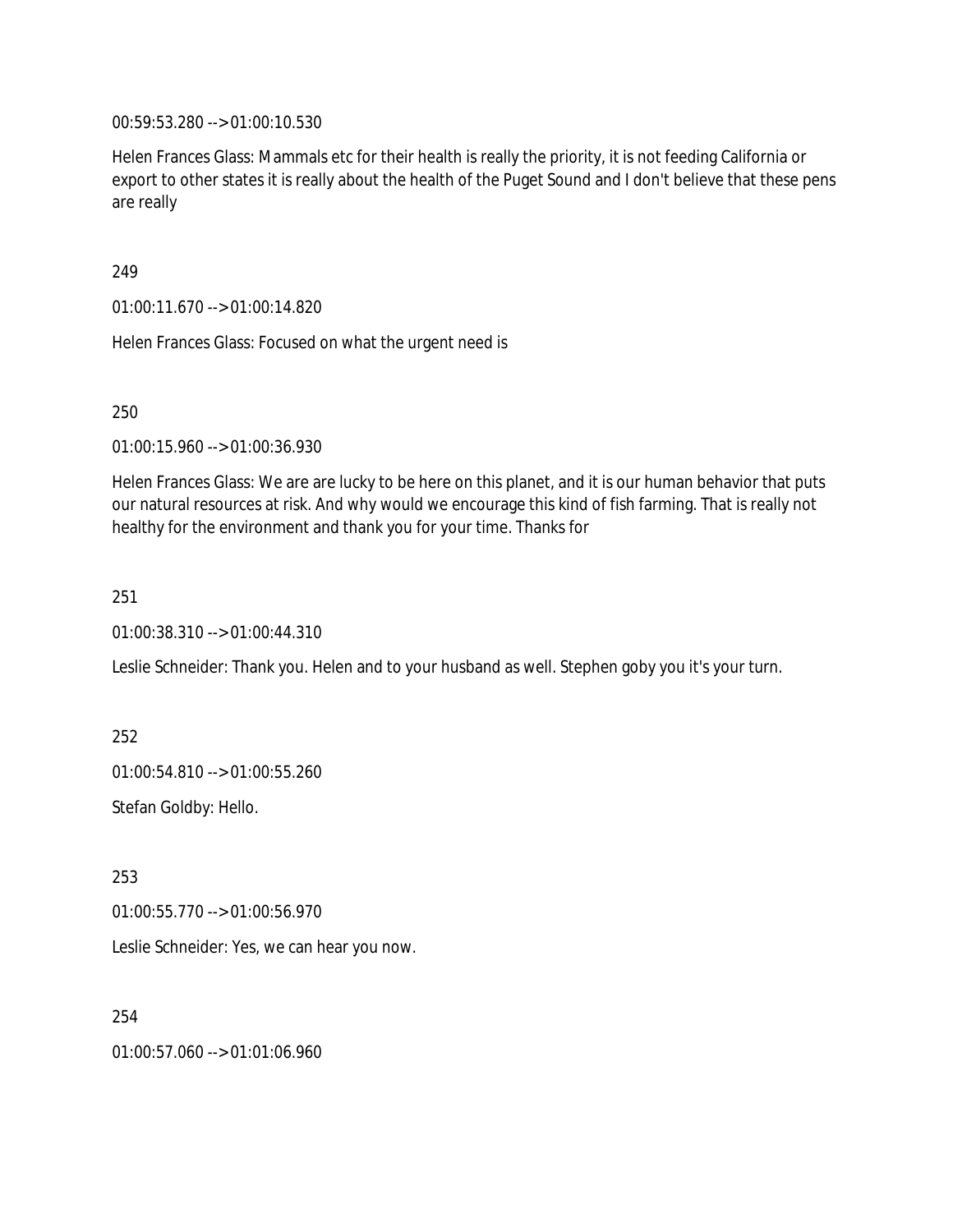Stefan Goldby: Okay. Sorry. Hi, my name's Stephen golby I have a company chemistry productions. I started off trying to help local businesses through working with Pegasus.

255

01:01:07.620 --> 01:01:16.860

Stefan Goldby: And Bainbridge Island rowing and a few other organizations. So I am on the infamous ad hoc committee and I just wanted to

## 256

01:01:17.460 --> 01:01:22.560

Stefan Goldby: Travel you guys for a couple of seconds and just say a couple of things. One is that

# 257

01:01:22.980 --> 01:01:35.190

Stefan Goldby: What's coming before you guys tonight is not to approve the general store as is the general store is something I literally made in a couple of days. So we'd have something to look at. While we talked

258

01:01:35.460 --> 01:01:40.590

Stefan Goldby: It's not intended to be the be all and end all, it's just something to gather comments around

259

01:01:42.030 --> 01:01:42.630

Stefan Goldby: And

260

01:01:43.890 --> 01:01:53.490

Stefan Goldby: I think the idea of what we've been trying to do is a lot along the lines of what Sal said it's to help as many businesses that need the help to get online.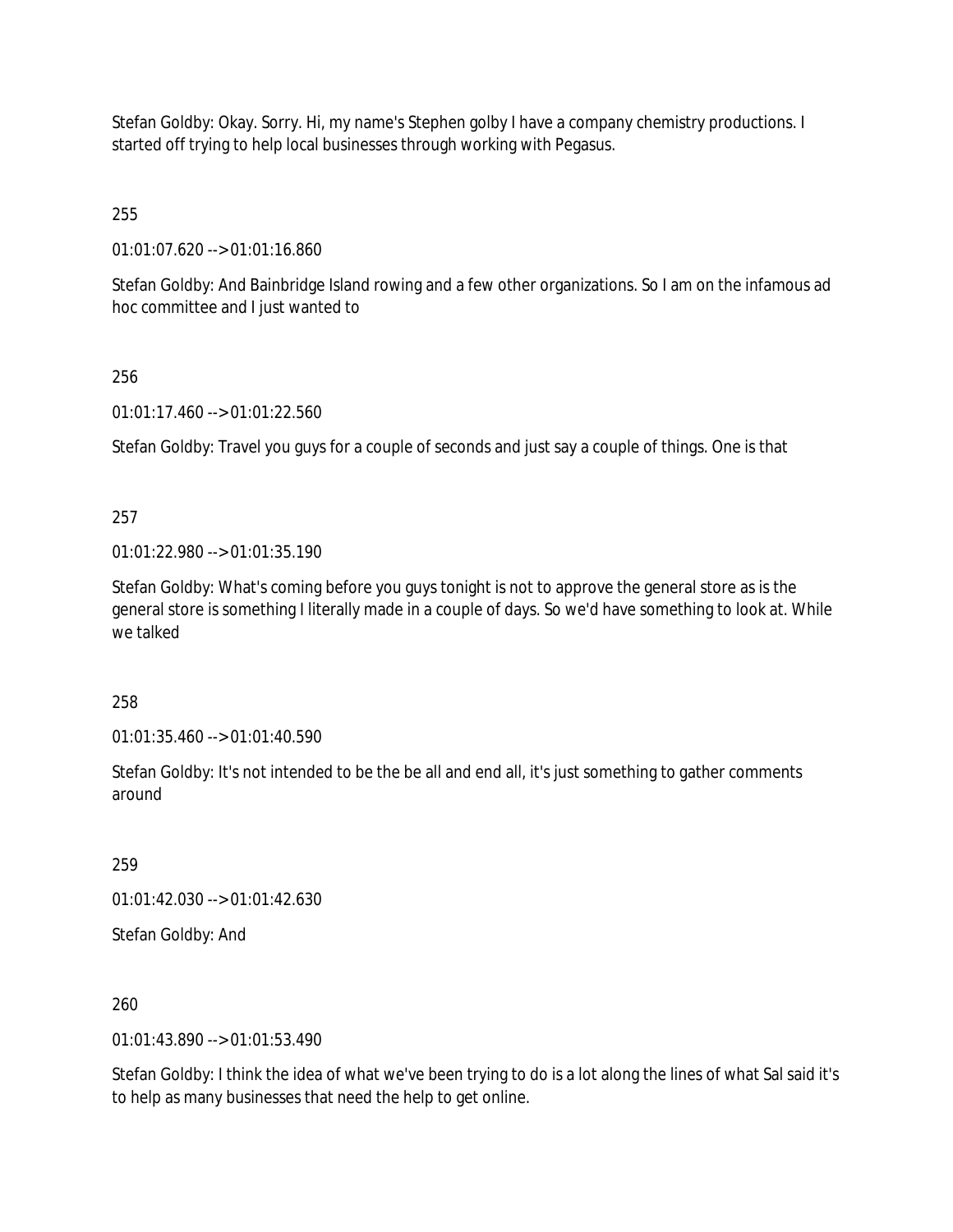01:01:54.060 --> 01:01:59.340

Stefan Goldby: To get selling online or to do those things, as well as digital marketing better

262

01:02:00.060 --> 01:02:11.760

Stefan Goldby: An education component should be a large part of the solution, no matter what. It's not all about everybody must do anything, it's going to be this help available for those that do

263

01:02:12.480 --> 01:02:22.860

Stefan Goldby: And what's going to come out of tonight. I hope is a request for proposals and I hope. Lots of people have great ideas as to how to solve these problems.

264

01:02:23.970 --> 01:02:34.020

Stefan Goldby: You know, the general store. If we go in that direction. That should make it clear. It's not selling anything itself. It's just helping connect different vendors that sell the same things.

265

01:02:34.320 --> 01:02:41.700

Stefan Goldby: So that if you want a sweater, rather than having to go to a bunch of different websites to work out who might sell sweaters.

266

01:02:42.030 --> 01:02:48.390

Stefan Goldby: This would essentially put them all together and then when you find the sweater. You want it pushes you straight to the stores website.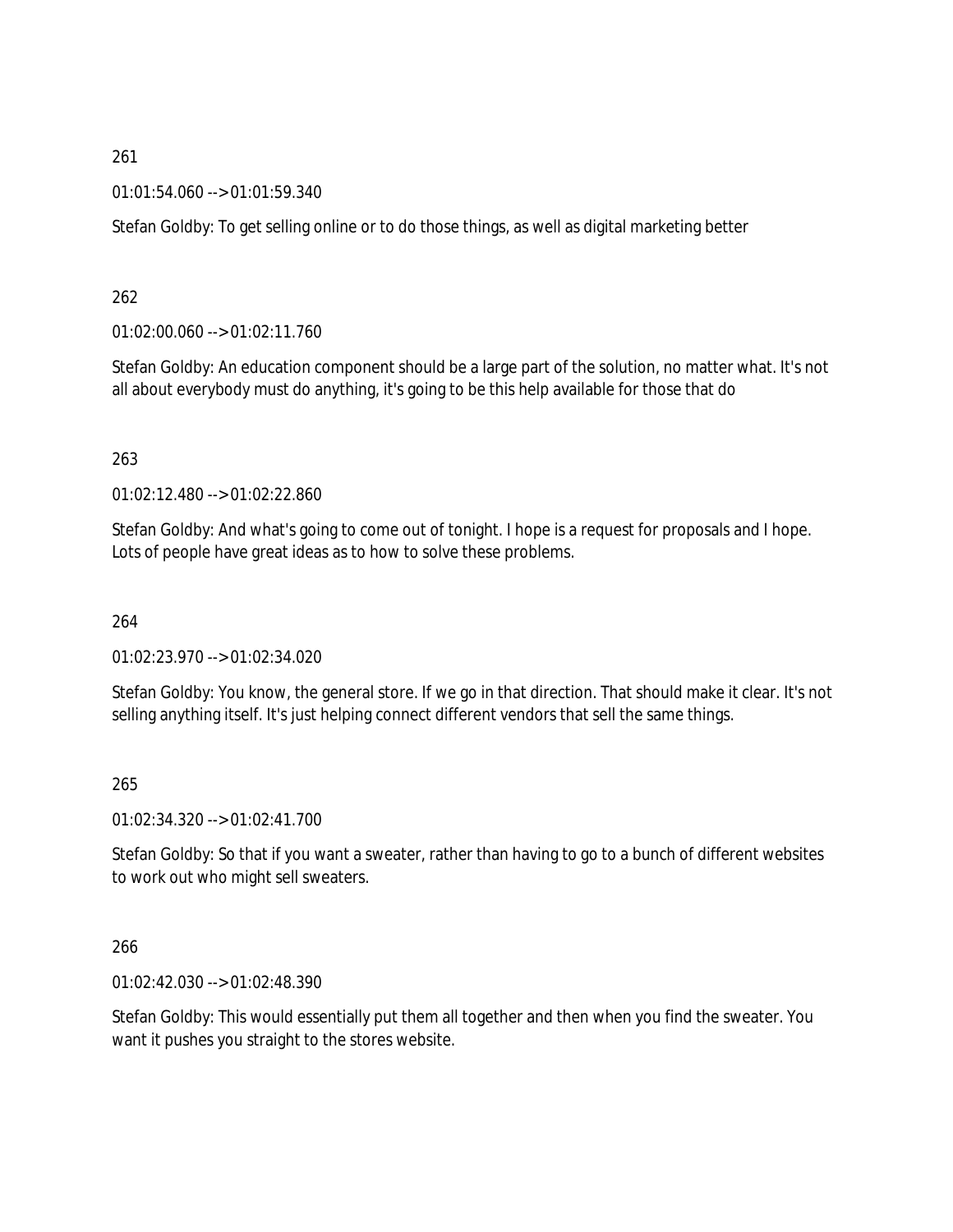01:02:48.660 --> 01:02:57.810

Stefan Goldby: And then you buy it from them just as just as you would anyway. It's just another way of helping especially local people find local goods quickly.

268

01:02:58.050 --> 01:03:08.040

Stefan Goldby: And then have it be a basis to work with people like Tana perhaps and get same day shipping so it becomes even easier for everybody to support our local businesses so

269

01:03:08.850 --> 01:03:14.940

Stefan Goldby: You know, and the other part is whilst this money could certainly be granted directly to the businesses.

## 270

01:03:15.360 --> 01:03:24.270

Stefan Goldby: There would not be very much to go around and perhaps the help would not be meaningful. So the idea here is to try and take some money and create an asset for all

271

01:03:24.510 --> 01:03:36.000

Stefan Goldby: That will be long lasting and that isn't just to get us through covert, but as a helpless in general. From here on out and yeah and so really yeah I don't want to

272

01:03:37.140 --> 01:03:44.820

Stefan Goldby: Your discussion is your discussion, but I just kind of want to bring a couple of points and maybe the biggest one to leave it with is that we're talking about. Not one but two tracks.

273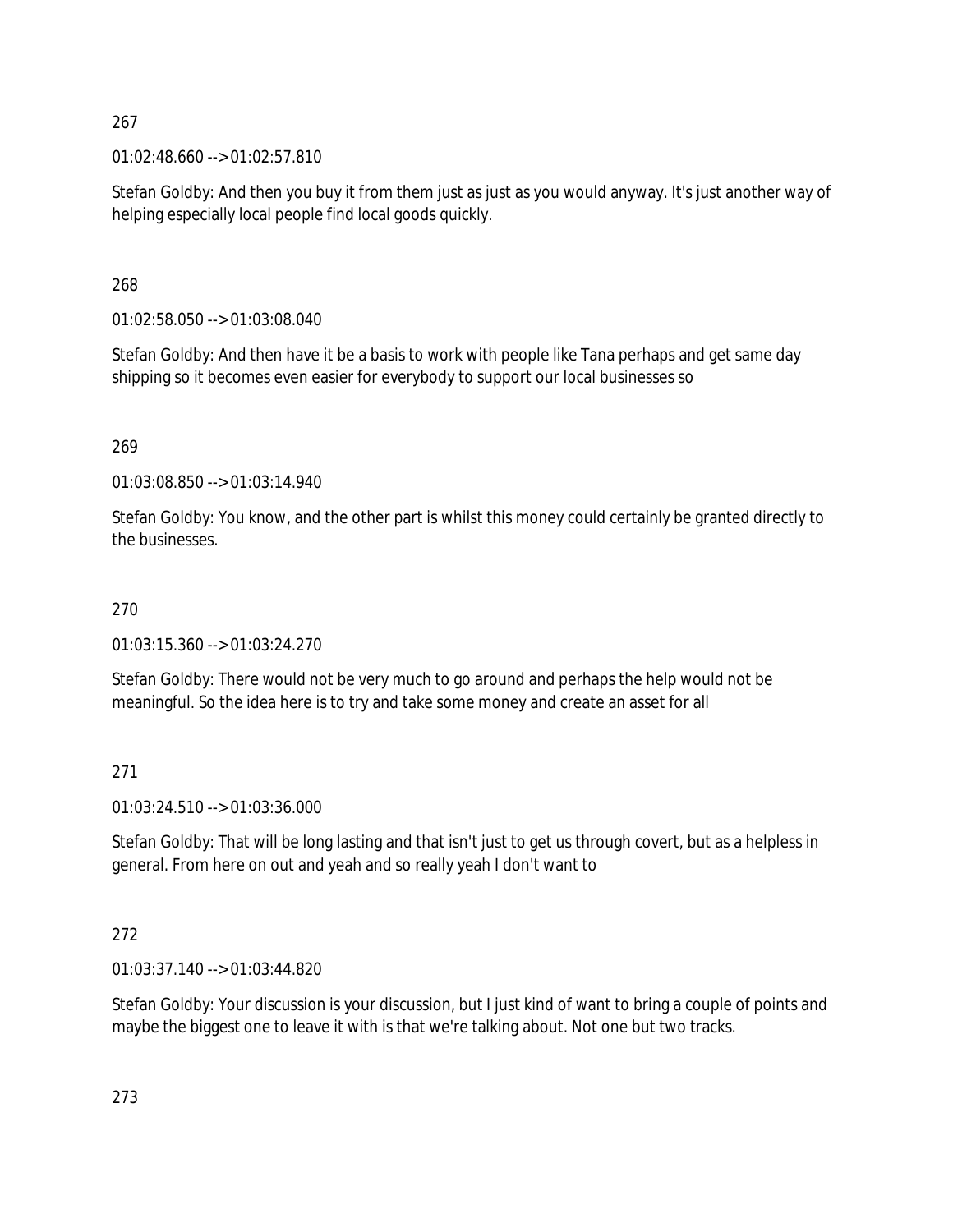01:03:45.210 --> 01:03:56.160

Stefan Goldby: At least in my mind, one being the educational side and the other being an actual e commerce hub to help people find what they're looking for on Enbridge Island. Thank you.

274

01:03:57.960 --> 01:04:01.170

Leslie Schneider: Thank you. Stephen Natalie Rodrigues

275

01:04:06.090 --> 01:04:16.170

Natalie Rodriguez: Hello everyone, my name is Natalie Rodriguez, I do live on the island. I also own tour Bainbridge, of course, here on the island.

## 276

01:04:16.770 --> 01:04:24.480

Natalie Rodriguez: First, I would like to say that I absolutely support the Black Lives Matter proclamation. Some of you may not know this about me. Some of you know me, some of you don't

### 277

01:04:24.990 --> 01:04:36.960

Natalie Rodriguez: But my father is half black, half white, and my brother in law's also African American. And he lives on this island and has specifically told me and my sister who's married to

278

01:04:37.440 --> 01:04:53.100

Natalie Rodriguez: That he's been harassed on the ferry and here on the island, and I do feel that it is very important that we reaffirm or affirm that this is not a political issue. This is a human issue. And so I just absolutely want to

279

01:04:55.290 --> 01:05:05.820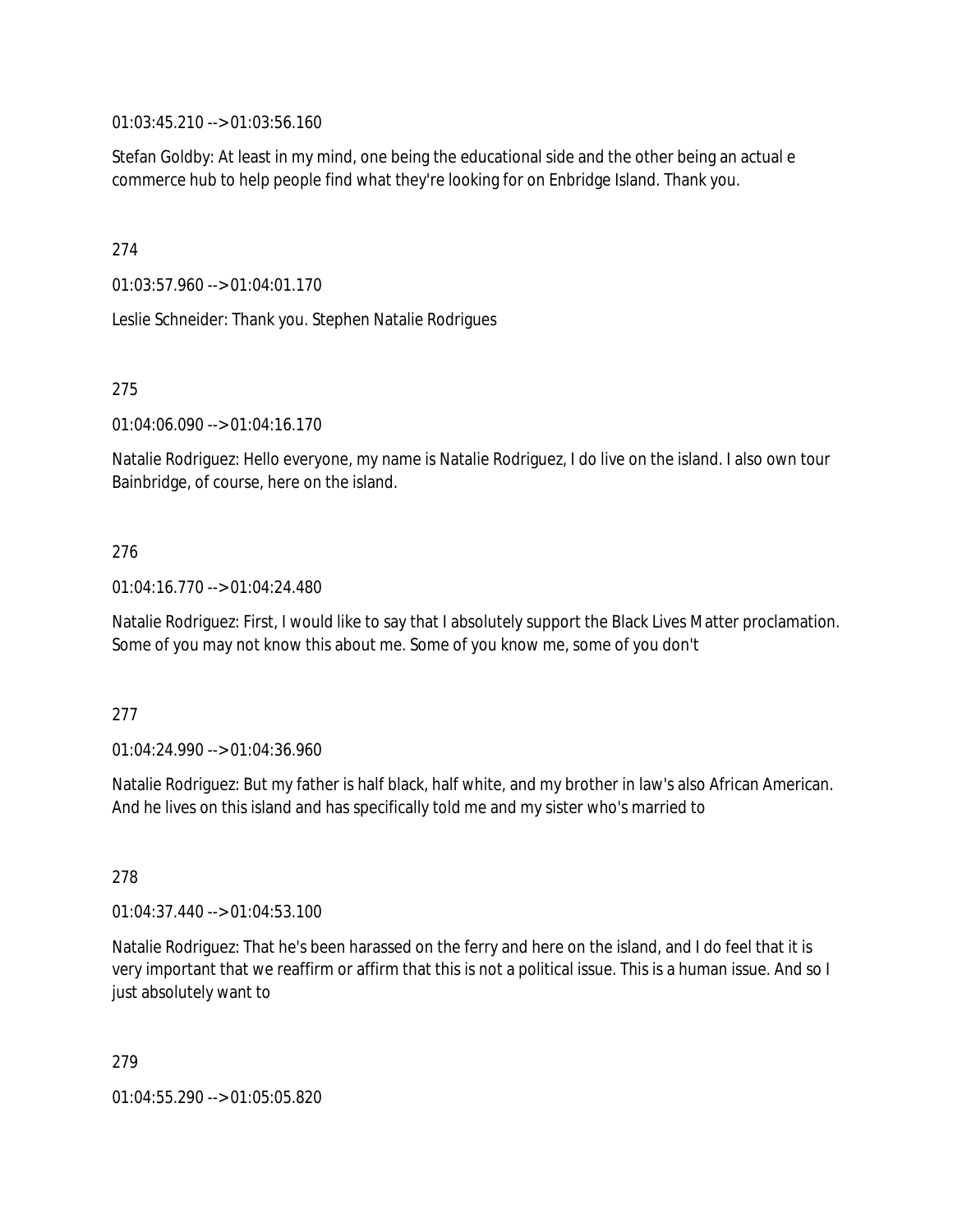Natalie Rodriguez: Unequivocally give my support to that proclamation first. Secondly, is I have been in the conversations and very aware of this general store.

280

01:05:06.180 --> 01:05:13.410

Natalie Rodriguez: And the fact that we could just offer money to local businesses. Well, my business does not have a brick and mortar store.

281

01:05:14.040 --> 01:05:25.110

Natalie Rodriguez: A STORE ON THE STREET. We do all of our business online and I can say the, the type of business you can do online and and the the reach you can have across this island.

282

01:05:25.560 --> 01:05:33.420

Natalie Rodriguez: Is really unmatched when you're online. I mean, there are so many things that you can build upon by doing a general store.

283

01:05:33.720 --> 01:05:43.020

Natalie Rodriguez: Whether it be just a general store to where you can find a sweater to connect to that that business. Who's selling that sweater or whether you can move it further than that.

284

01:05:44.130 --> 01:05:46.770

Natalie Rodriguez: To add two more collaboration efforts.

285

01:05:47.430 --> 01:05:58.800

Natalie Rodriguez: For not only now during coven but also in the future. I mean, there have been so many times when visitors come here, or even you know people that are just moving here.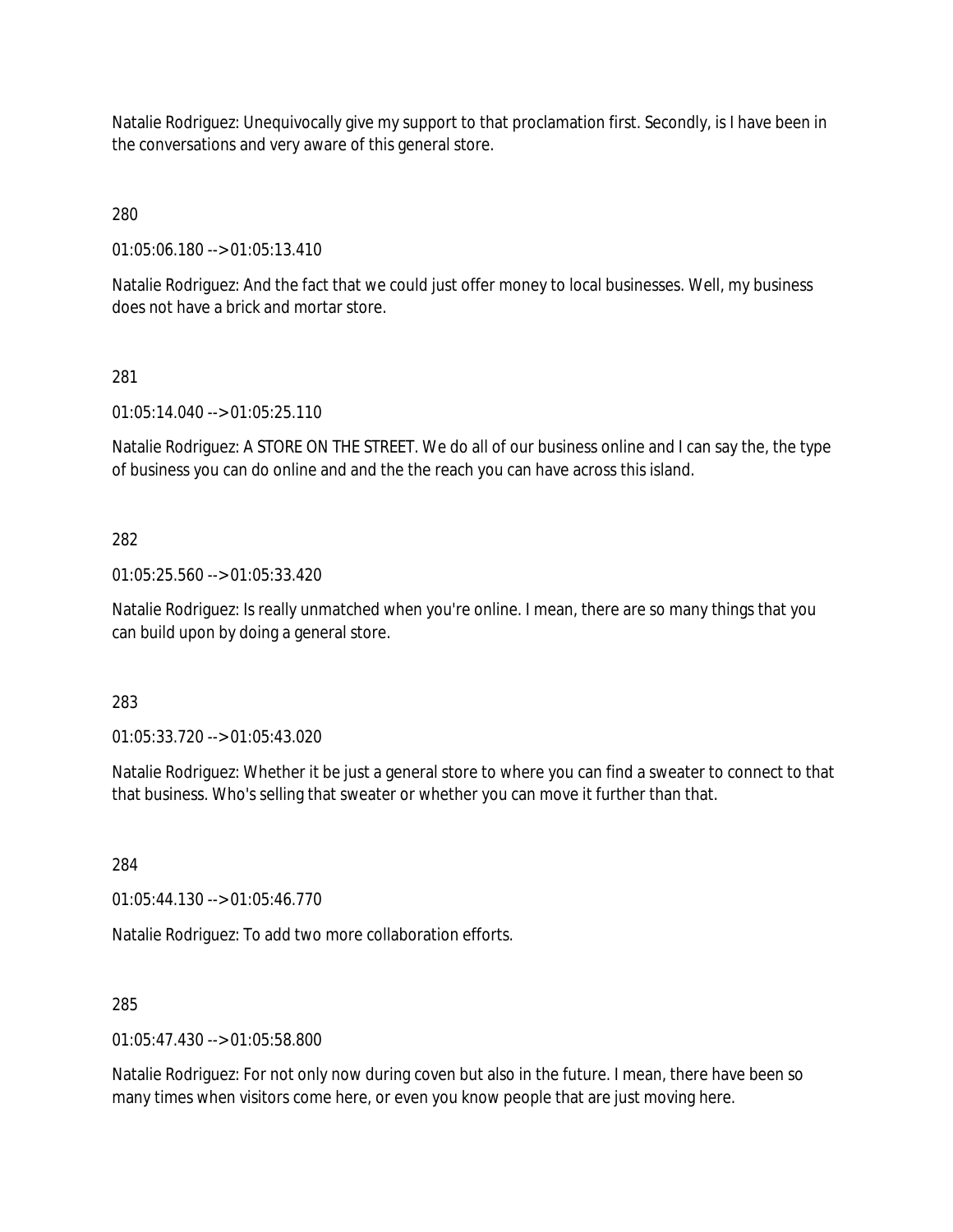01:05:59.040 --> 01:06:05.640

Natalie Rodriguez: Where they kind of say, well, we don't really know what's here and they have to go in and out of the stores, which is lovely and it's it's it's great to have

287

01:06:06.120 --> 01:06:18.000

Natalie Rodriguez: Businesses or customers be able to come in and out of the stores, but especially during this time, I feel that it's very important that we can see. And at least shop for even the holidays online.

# 288

01:06:18.750 --> 01:06:23.700

Natalie Rodriguez: Out our local stores here on the island, so we can continue to help support them and

289

01:06:24.570 --> 01:06:33.300

Natalie Rodriguez: Kind of carry their message of what what kind of things do they have that they're selling during the Christmas season we are telling people to stay safe stay home.

290

01:06:33.630 --> 01:06:45.630

Natalie Rodriguez: So that's telling people not to go in and out, in and out, in and out of the stores. But if we have this online right now. And I know that cover is selling a beautiful necklace. Great for teens or spouses or your wife.

## 291

01:06:45.900 --> 01:06:51.990

Natalie Rodriguez: That would be amazing. And I would then go to know that now covet has a website and go to her website to purchase that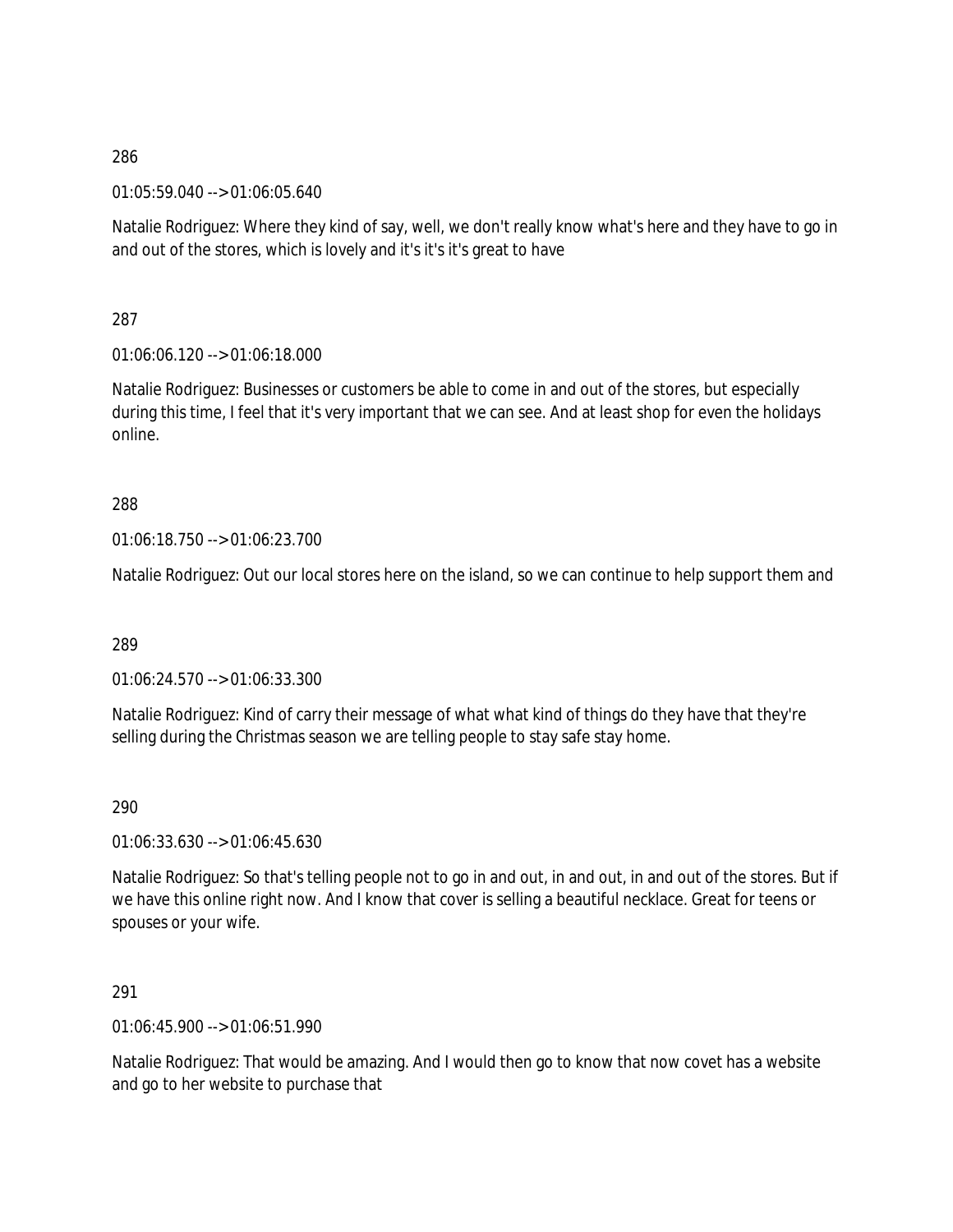01:06:52.260 --> 01:07:03.900

Natalie Rodriguez: For the holidays. So thank you very much. And I also want to say thank you all for all that you're doing and all the committee's all the comments I know it must be difficult, and I am not envious of your job, but thank you.

293

01:07:05.970 --> 01:07:10.080

Leslie Schneider: Thank you so much. Natalie Torrey Smith Pelkey it's your turn.

294

01:07:14.550 --> 01:07:29.010

Tory Smith-Felkey: Okay, so hopefully a month, I am on needed and I wanted to join the conversation tonight to say that I am also in support of the general store idea I have sent a couple of precursor recordings

### 295

01:07:30.120 --> 01:07:44.400

Tory Smith-Felkey: To the Council about my real life experiences working for 10 years up and down Main Street. I have worked to bring digital solutions to Blackbird bakery bond, bond candies, the Community Foundation.

296

01:07:45.360 --> 01:08:02.790

Tory Smith-Felkey: Ryan and construction, I could list a number of building of number of businesses. So what that means is I'm intimately involved in their day to day troubles and solutions. I think a storefront is the right idea, but it is

297

01:08:03.810 --> 01:08:16.350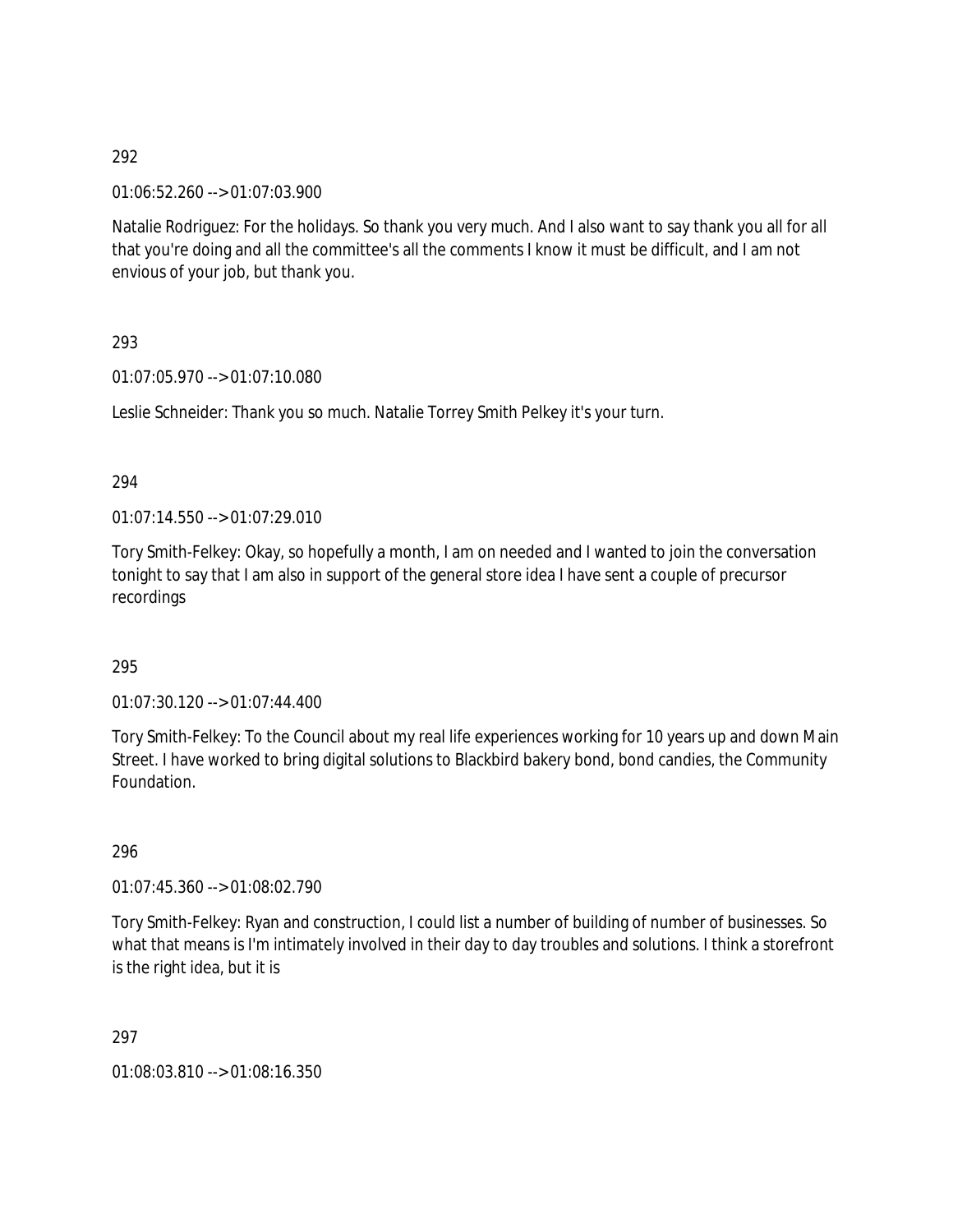Tory Smith-Felkey: Something that will allow us to rank and invite pursuit, but really the most important thing here. And what I do is go into the stores and ask, what is it that they can

298

01:08:17.220 --> 01:08:24.870

Tory Smith-Felkey: Actually see themselves doing to become a part of the digital economy. It isn't just becoming a part of a

# 299

01:08:25.320 --> 01:08:33.690

Tory Smith-Felkey: Shopping cart and it isn't just getting a website if those were the solutions. Nobody would be having this conversation. It's really intimately understanding

# 300

01:08:34.200 --> 01:08:43.380

Tory Smith-Felkey: What they see empowers their business and that they're getting some of the benefit of what they don't, they're think they're getting out of what's been out there so far.

301

01:08:43.860 --> 01:08:53.160

Tory Smith-Felkey: Not everybody wants the same solution. I will take further advantage example I went, got my haircut and the two young women in the salon were on their phones.

# 302

01:08:53.670 --> 01:09:01.590

Tory Smith-Felkey: And I said, can you tell me how is business. I mean, I'm here. I want to know and they both said to me down 50%

303

01:09:02.160 --> 01:09:10.080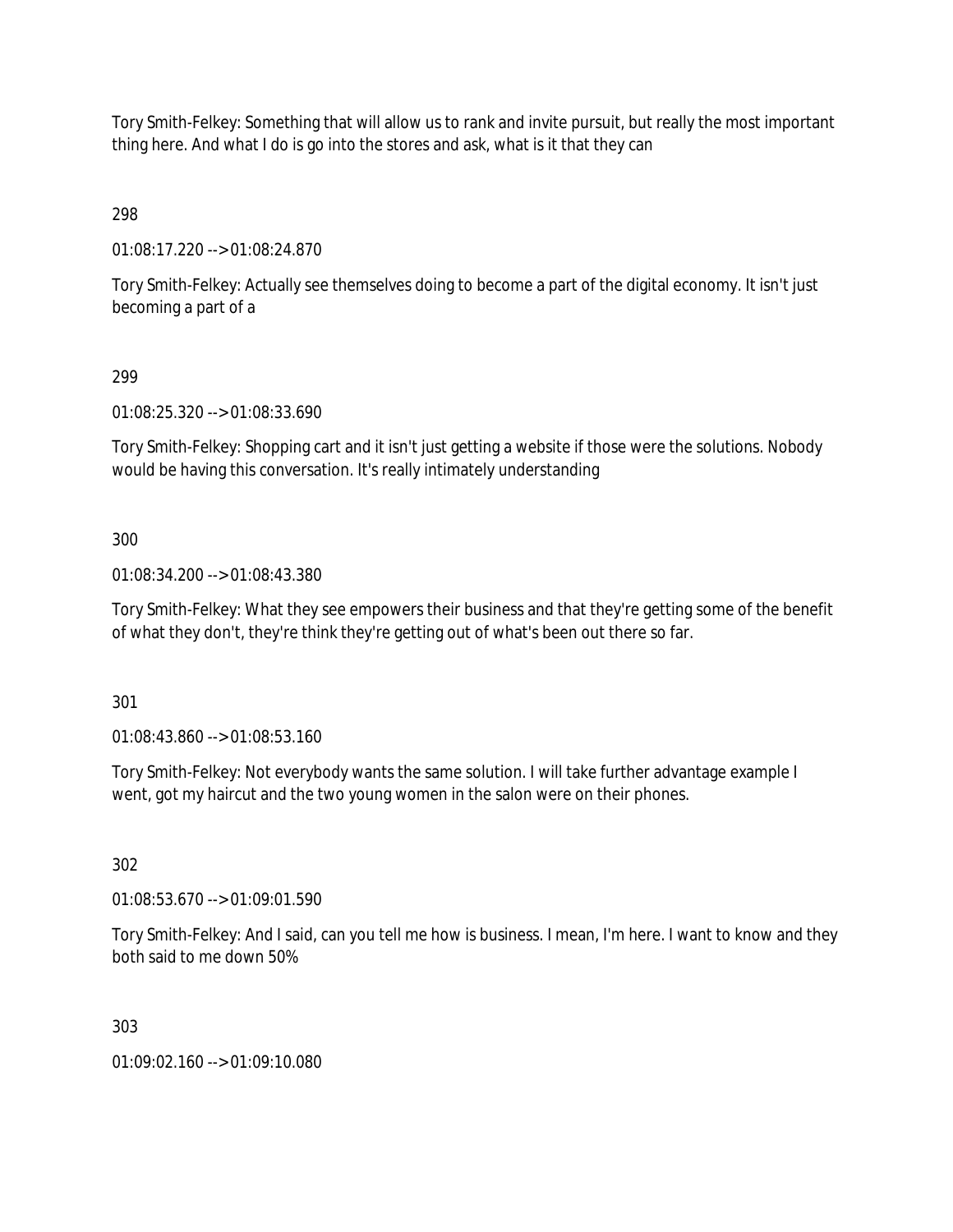Tory Smith-Felkey: And I said, Are you finding people reticent and they started to tell me and I said, so if you would like, if I can help with digital marketing.

304

01:09:10.560 --> 01:09:17.850

Tory Smith-Felkey: Is there something I can tell you about how I found your business and how you could do better. And they said to me, well, we know we get

305

01:09:18.420 --> 01:09:28.860

Tory Smith-Felkey: traffic from Google. How do we do Google better. So Stephen has all the people in the conversation that can work together as a team.

306

01:09:29.160 --> 01:09:42.330

Tory Smith-Felkey: To bring solutions on every level, they're not going to be a general one solution, but you do need people who understand the tools and how to use them to empower people in their day to day activities.

307

01:09:42.750 --> 01:09:56.100

Tory Smith-Felkey: So I'm very much in supportive. The storefront it's long overdue. It's not for today. It's for the future and forever. And it can be activated in more ways than just what were initially talking about

308

01:09:59.190 --> 01:09:59.640

Tory Smith-Felkey: I'm done.

309

01:10:00.240 --> 01:10:01.440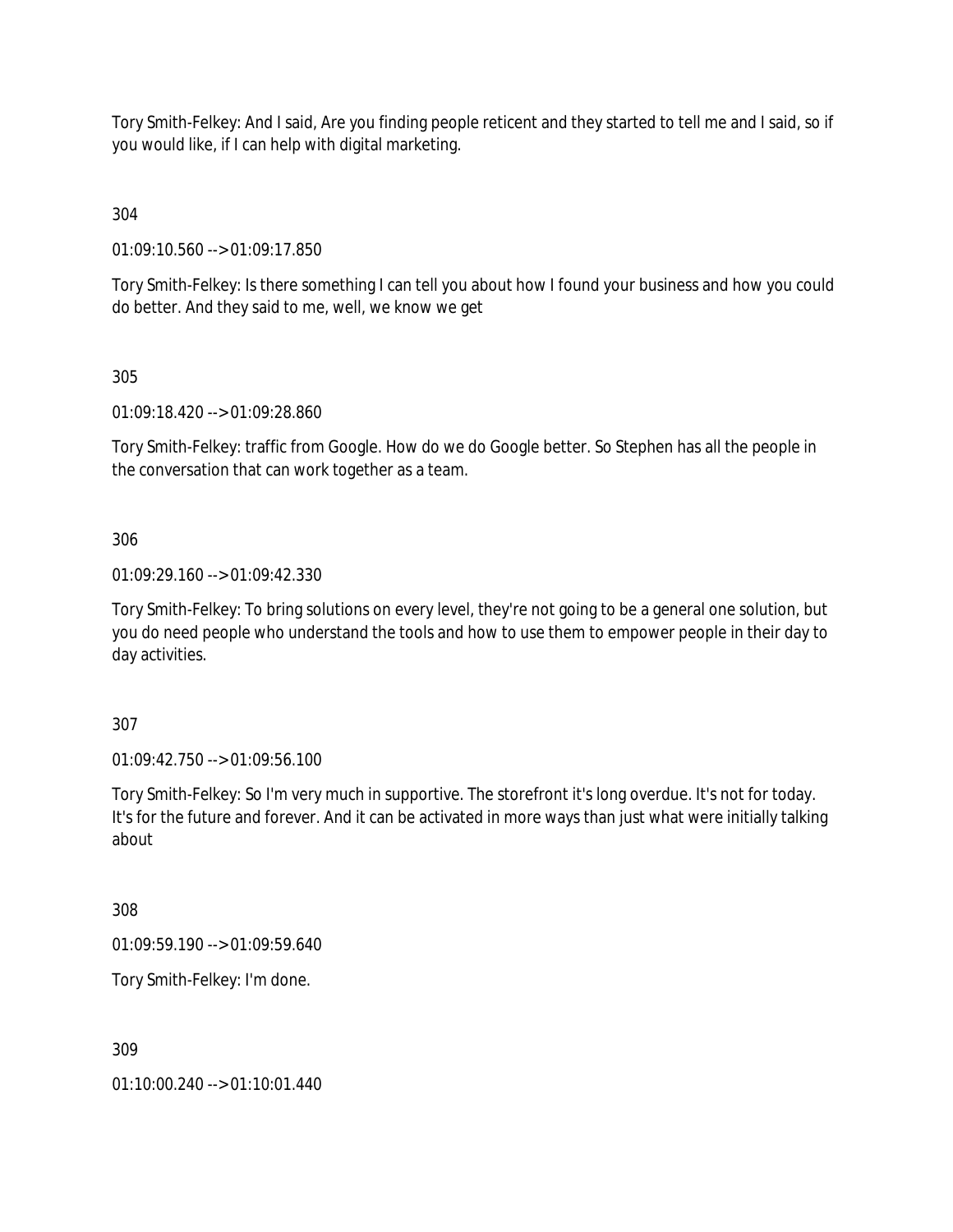Leslie Schneider: All right, thank you so much.

310

01:10:01.440 --> 01:10:04.260

Leslie Schneider: Sorry, Kevin Dwyer, you are up.

## 311

01:10:10.380 --> 01:10:21.480

Kevin Dwyer: Okay. How to find my mute button or unmute button. Anyways, I want to take long. Everybody spoken very eloquently I want to say the same thing in support of

## 312

01:10:23.550 --> 01:10:29.790

Kevin Dwyer: The proclamation today around the general store idea. One of the things that we've and I have been

# 313

01:10:31.080 --> 01:10:46.020

Kevin Dwyer: Full full disclosure, I've been involved and on the committee with some other folks that have talked, and I really think that, as previous speaker just mentioned story just mentioned, this is probably long overdue and

### 314

01:10:47.040 --> 01:11:00.420

Kevin Dwyer: This is an opportunity for a lot of businesses to get online. I think a lot of folks have websites, maybe many of you do, but not everybody knows how to actually do

### 315

 $01:11:01.650 \rightarrow 01:11:10.020$ 

Kevin Dwyer: e commerce and e commerce is everything from selling stuff online to shipping to receiving to marketing your business.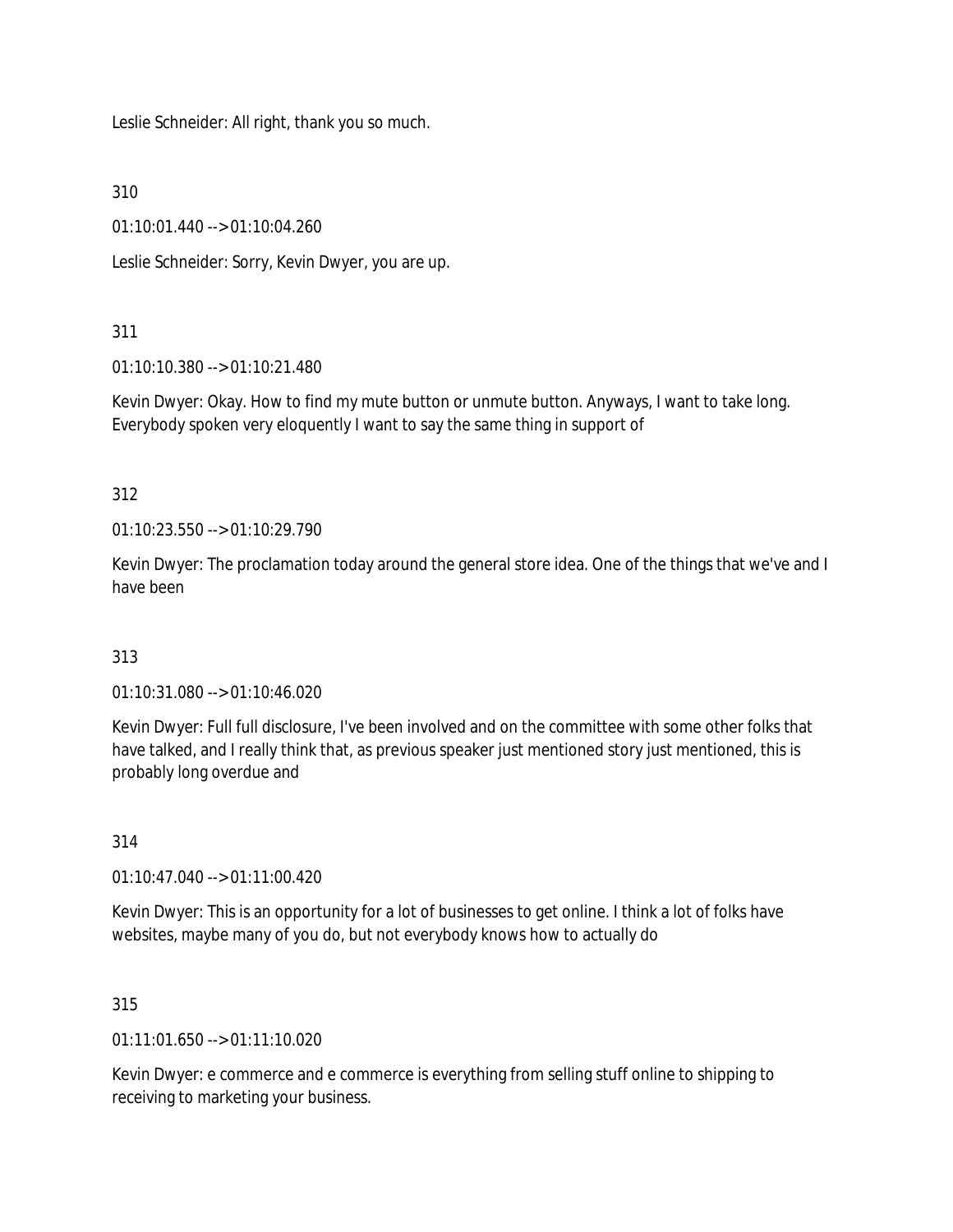01:11:11.100 --> 01:11:23.670

Kevin Dwyer: We have actually looked at other websites as examples over in pioneer square Ballard Capitol Hill. Bend, Oregon. They all have a very similar platform.

317

01:11:24.000 --> 01:11:33.600

Kevin Dwyer: And this is basically a portal, as has been mentioned before, where people will go to this they'll go to say bond, bond chocolate buy something and

### 318

01:11:34.230 --> 01:11:43.380

Kevin Dwyer: They'll go to their website and the transactional happened there. But this is this is a nice marketing opportunity for the island. And I think the real

319

01:11:44.670 --> 01:11:57.660

Kevin Dwyer: real benefit to to remember is the educational side of this is to teach folks that may not have the NFP up to speed on this, how to do it. And I think that's going to be. It's kind of like the whole idea of

320

01:11:58.080 --> 01:12:07.920

Kevin Dwyer: You know, teach somebody to fish so they can continue that going forward. So this came out of the, the idea that we have to do something for businesses with

321

01:12:08.370 --> 01:12:12.930

Kevin Dwyer: With the pandemic, but really it's, as others have mentioned this is something that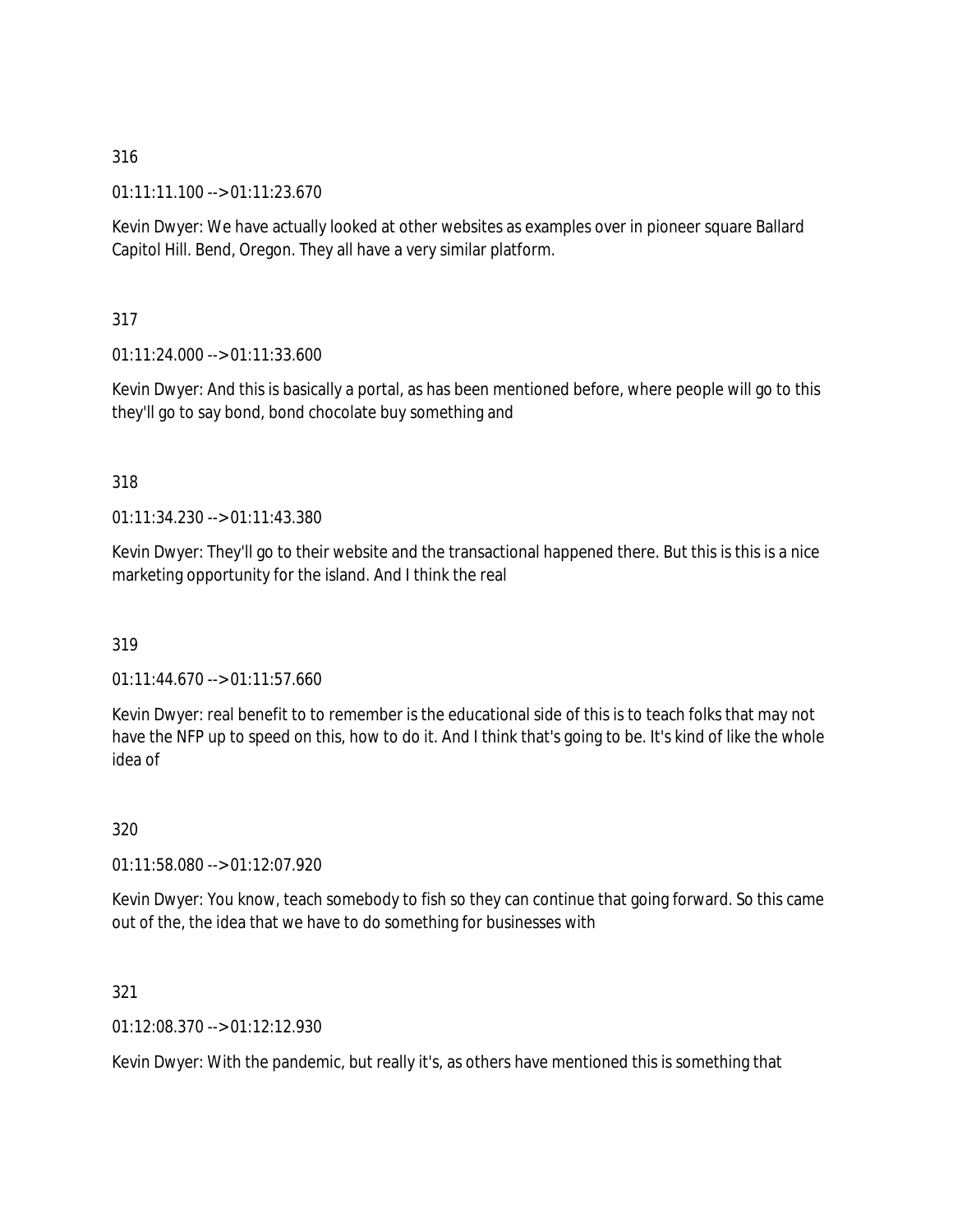01:12:13.680 --> 01:12:29.070

Kevin Dwyer: Going forward will really really help a lot of businesses and help our community. So anyways. Thanks, Joe. Thanks, Leslie. And thanks, the Council you guys for stepping up to the plate here. I hope you go forward with this. Thank you.

323

01:12:30.030 --> 01:12:38.730

Leslie Schneider: All right. Thank you very much, Kevin. Okay, I'm past all shoe BUCK. YOU YOUR NEXT.

324

01:12:43.920 --> 01:12:45.420

Pascal Schuback: Good evening everyone, hope you can hear me.

325

01:12:46.230 --> 01:12:59.910

Pascal Schuback: We can I see you're not. Thank you, and I hope everyone would survive our little precedent windstorm this afternoon, and a lot of trees in the process of are still now putting on our roadways. I just wanted to share a quick thought

326

01:13:01.830 --> 01:13:14.010

Pascal Schuback: About the general store in the process of the general store. I think there's two sides to it that are both beneficial but I think there's some questions I have that I'd like to get some answers to, or just awareness to the potential possibilities.

327

01:13:15.450 --> 01:13:25.590

Pascal Schuback: First one, I see is the general general store ideas, a great process. I think overall, it could be a very successful store.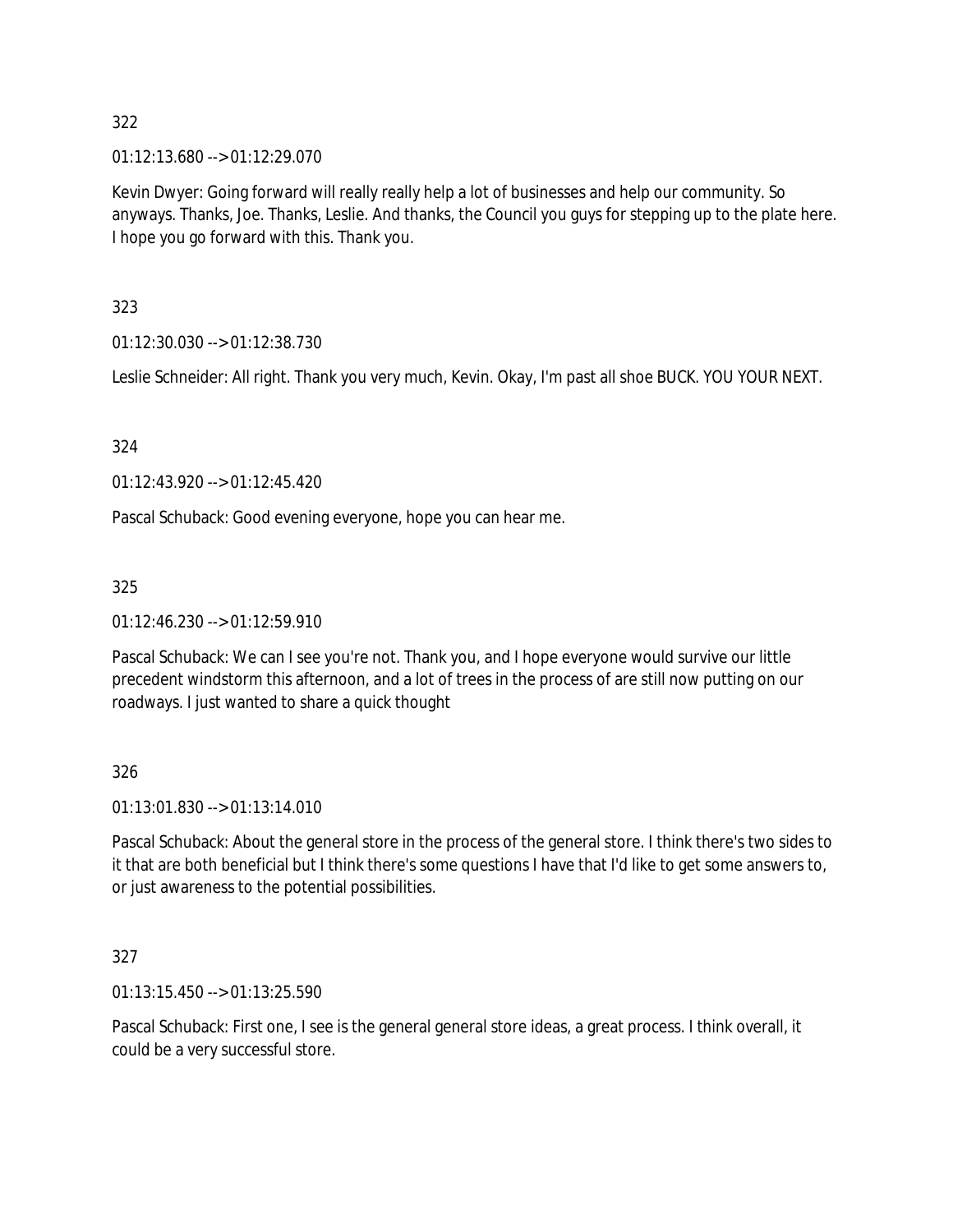01:13:26.310 --> 01:13:32.550

Pascal Schuback: And ability to increase businesses on the island, but I'd like to tie that into something that you guys were speaking about previously.

329

01:13:32.910 --> 01:13:41.550

Pascal Schuback: About the Climate Action change about the transportation plan and about resiliency and building mitigation mitigating the resiliency capabilities on the island.

330

01:13:41.940 --> 01:13:50.550

Pascal Schuback: I think it's important to look at this as an opportunity and the multiple ways. One is tying it into identifying the business that we have on the island their capabilities and skills.

331

01:13:50.850 --> 01:13:58.350

Pascal Schuback: That we could use in a disaster such as a natural based disaster. That's like physical damage versus a coven a

332

01:13:58.800 --> 01:14:07.230

Pascal Schuback: Pandemic type of a disaster but also being able to recognize the support process where we could find things how we could support each other during an event in that way.

333

01:14:07.590 --> 01:14:13.530

Pascal Schuback: And that could build a lot of resiliency that could help mitigate challenges that we have of Climate Action issues because we'd be able to identify

334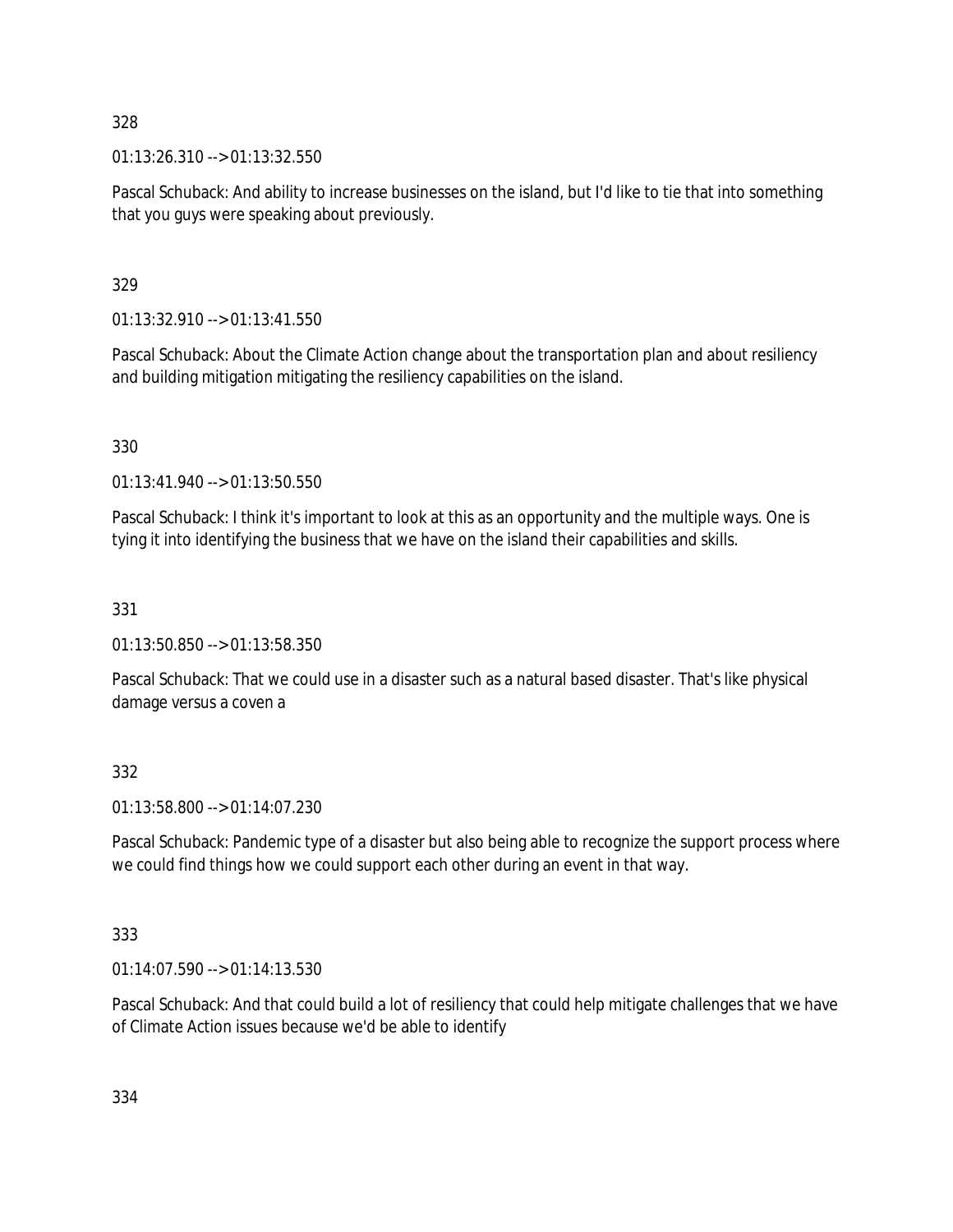01:14:13.890 --> 01:14:22.470

Pascal Schuback: Businesses that you delivery that can do multiple stop deliveries instead of everyone going to a store versus one store going to everyone else in a route to run a process.

335

01:14:24.390 --> 01:14:36.270

Pascal Schuback: The other area that I have a concern though about is participating and understanding. Who has the rules that would say this is ranked higher than something else. And an example is

336

01:14:37.380 --> 01:14:42.720

Pascal Schuback: A family business makes product X and another business makes product x, the same thing.

### 337

01:14:43.080 --> 01:14:51.180

Pascal Schuback: Who's ranked higher who makes the decision on the priorities or that valuation and does that fall in the cities liability and could the city be

338

01:14:51.480 --> 01:14:59.460

Pascal Schuback: In liable because they're promoting some private business more than another private business. And that's a concern, I would have, and how does that get resolved.

339

01:14:59.910 --> 01:15:06.120

Pascal Schuback: And what would that be look like. And I think that needs to be decided upon, before any sort of sight of it goes public

340

01:15:06.630 --> 01:15:15.570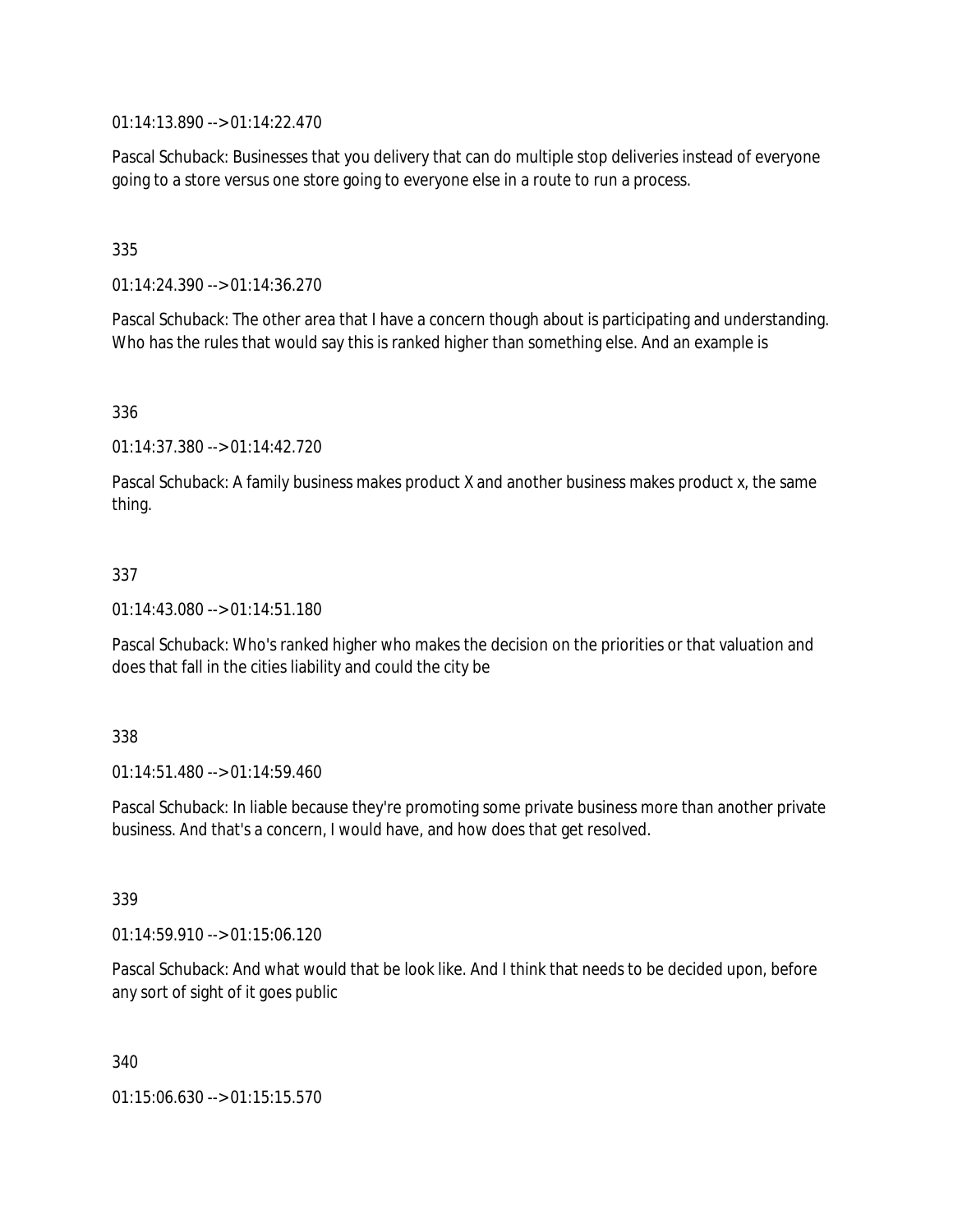Pascal Schuback: Because the liability of the city's important to all of us and making sure that you're free and clear of any that litigation activity because someone thinks they're getting ranked differently than someone else.

# 341

01:15:16.200 --> 01:15:25.200

Pascal Schuback: I think that's something that's a little bit far beyond than what potentially the group is together the same time. The last thing I talk, is how do we join this group. I'm a technology person. Thank you.

# 342

01:15:26.130 --> 01:15:37.440

Pascal Schuback: COUNCILMEMBER needs. I can read that very well and is the process of how do we join this I am an emergency manager I deal with risk and mitigation and Climate Action changes.

# 343

01:15:37.770 --> 01:15:45.030

Pascal Schuback: And I'm a technologist, how can I help participate in this identify the tightest together. So it's not just about economic recovery.

# 344

01:15:45.270 --> 01:15:52.650

Pascal Schuback: It's about mitigating the future problems. We might have on the island. And so we don't have to go through this again. But thank you very much and hope you have a great evening.

345

01:15:54.900 --> 01:16:08.220

Leslie Schneider: Thank you for those comments Pascal. Alright, we are going to move on. Now, there are no other hands raised. And we are behind schedule but that's we had wonderful comment tonight. I really appreciate everyone chiming in.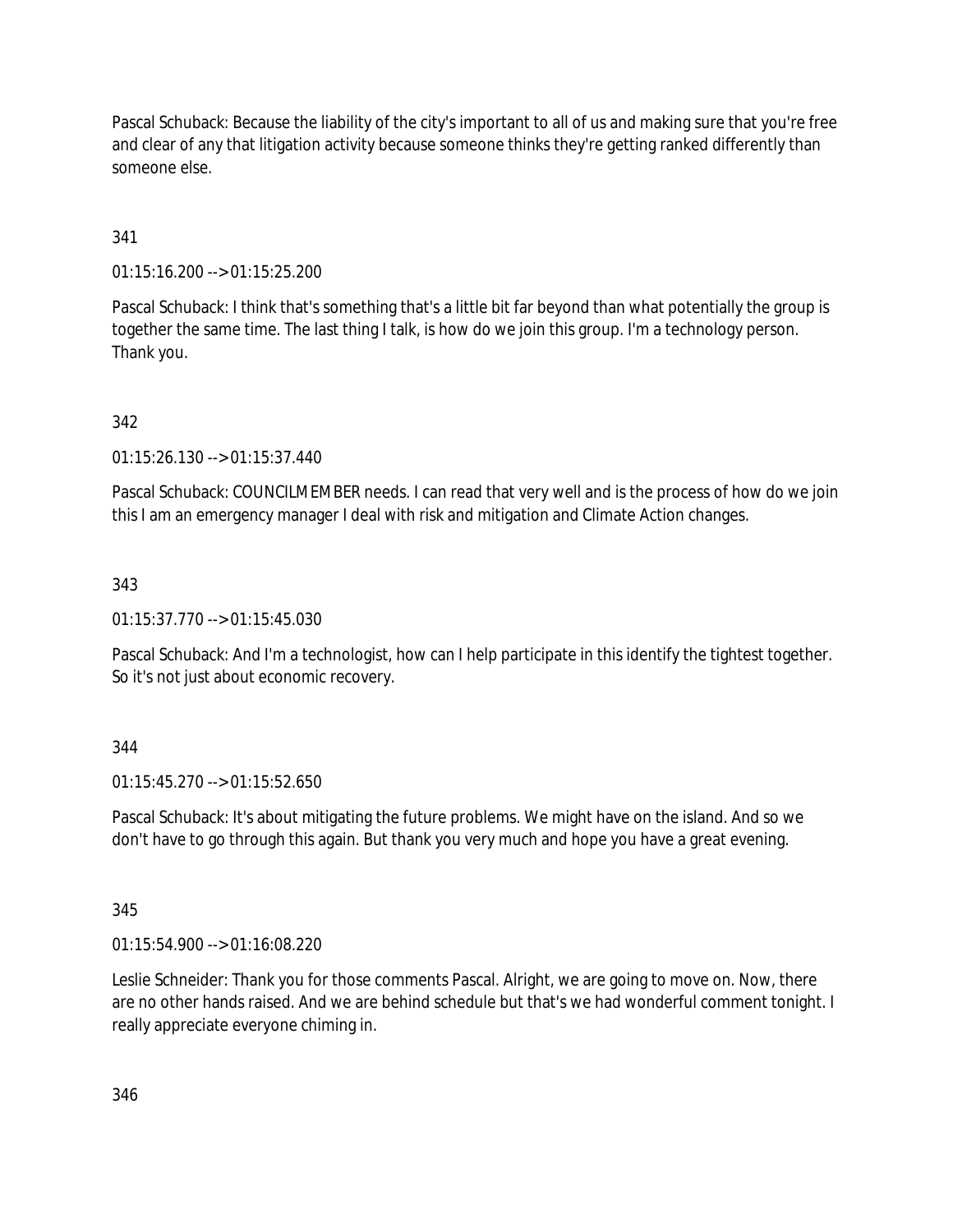01:16:09.540 --> 01:16:12.270

Leslie Schneider: So we move now.

347

01:16:14.580 --> 01:16:17.370

Leslie Schneider: To item five and the mayor's report. I'll try to make this quick.

348

01:16:18.750 --> 01:16:28.590

Leslie Schneider: So as many of you mentioned, I've been seeing my lights flicker all afternoon and I keep getting these nixle reports on my phone about close streets, so

#### 349

01:16:29.400 --> 01:16:40.320

Leslie Schneider: They're down trees are our big deal. I hope all of you are staying safe out there. And certainly if you know about the nixle reports. I hope you're getting them there. It's easy to sign up for them on the city website.

350

01:16:41.310 --> 01:16:47.340

Leslie Schneider: Then I also want to say that October is CELEBRATE NATIONAL community planning month

351

01:16:47.730 --> 01:16:57.840

Leslie Schneider: And this month that this year 2020 is theme set up by the American Planning Association is that planning is essential to recovery.

352

01:16:58.290 --> 01:17:08.370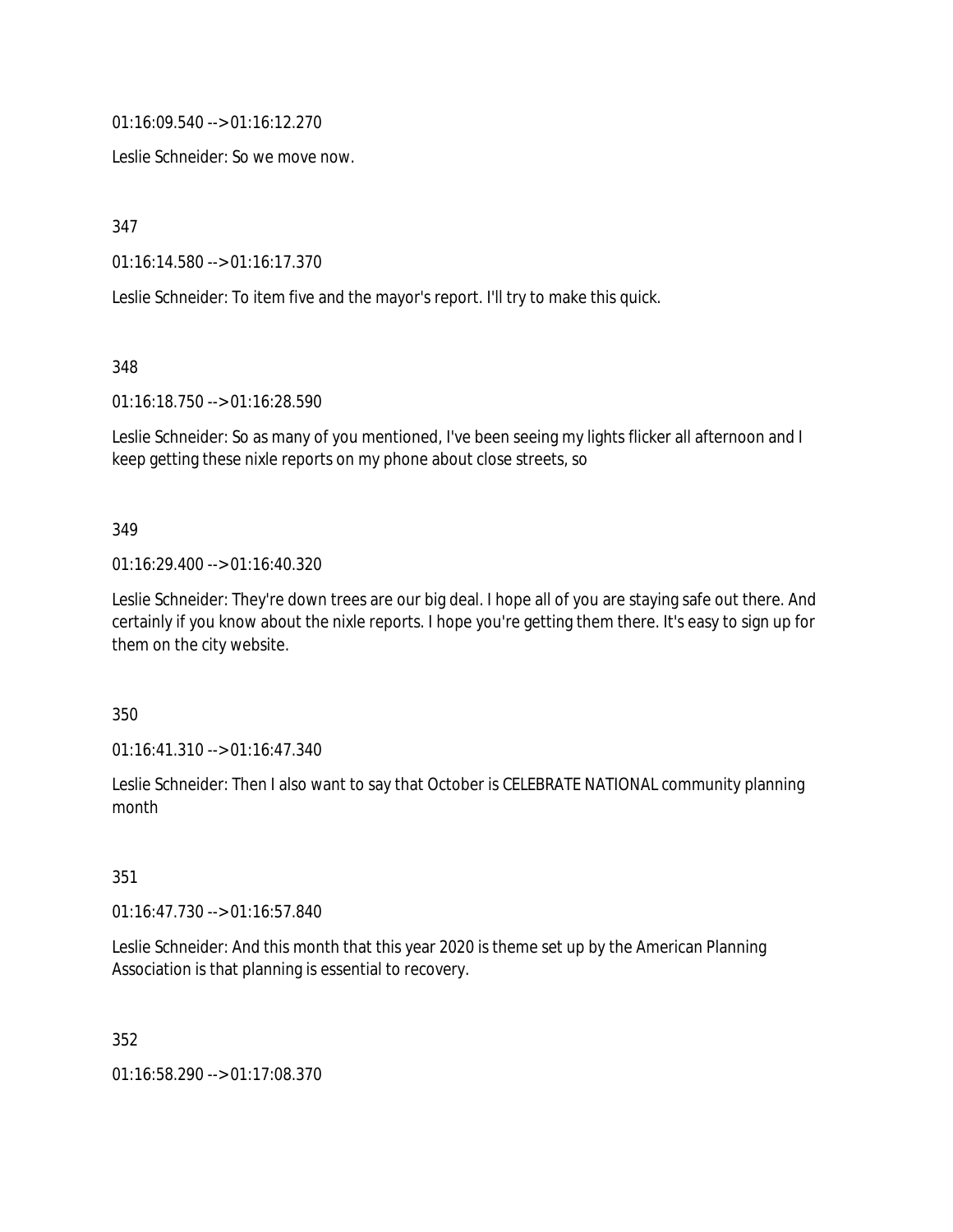Leslie Schneider: So it's highlighting how planning and planners can lead communities to equitable resilient and long lasting recovery from the effects of the covert 19 pandemic.

353

01:17:09.060 --> 01:17:17.670

Leslie Schneider: So we celebrate the role that planning plays in creating great communities each year in October with national community planning month

354

01:17:19.020 --> 01:17:19.860

Leslie Schneider: So,

355

 $01:17:21.120 \rightarrow 01:17:24.480$ 

Leslie Schneider: A couple other quick points. El tech the lodging.

356

01:17:25.980 --> 01:17:35.190

Leslie Schneider: The lodging tax association or advisory committee we this is a process that we get together every year to distribute funds that are collected that is

357

01:17:35.700 --> 01:17:51.270

Leslie Schneider: Tax funded revenue and we have a problem. This year, we don't have enough people to get this process going. We need one more representative and that has to be a very specific representative, it needs to be someone who comes from a business that

358

 $01:17:52.710 \rightarrow 01:18:02.820$ 

Leslie Schneider: generates revenue for el tech and we need that one person, and we need him or her really quickly in order for us to get this done this year. If not,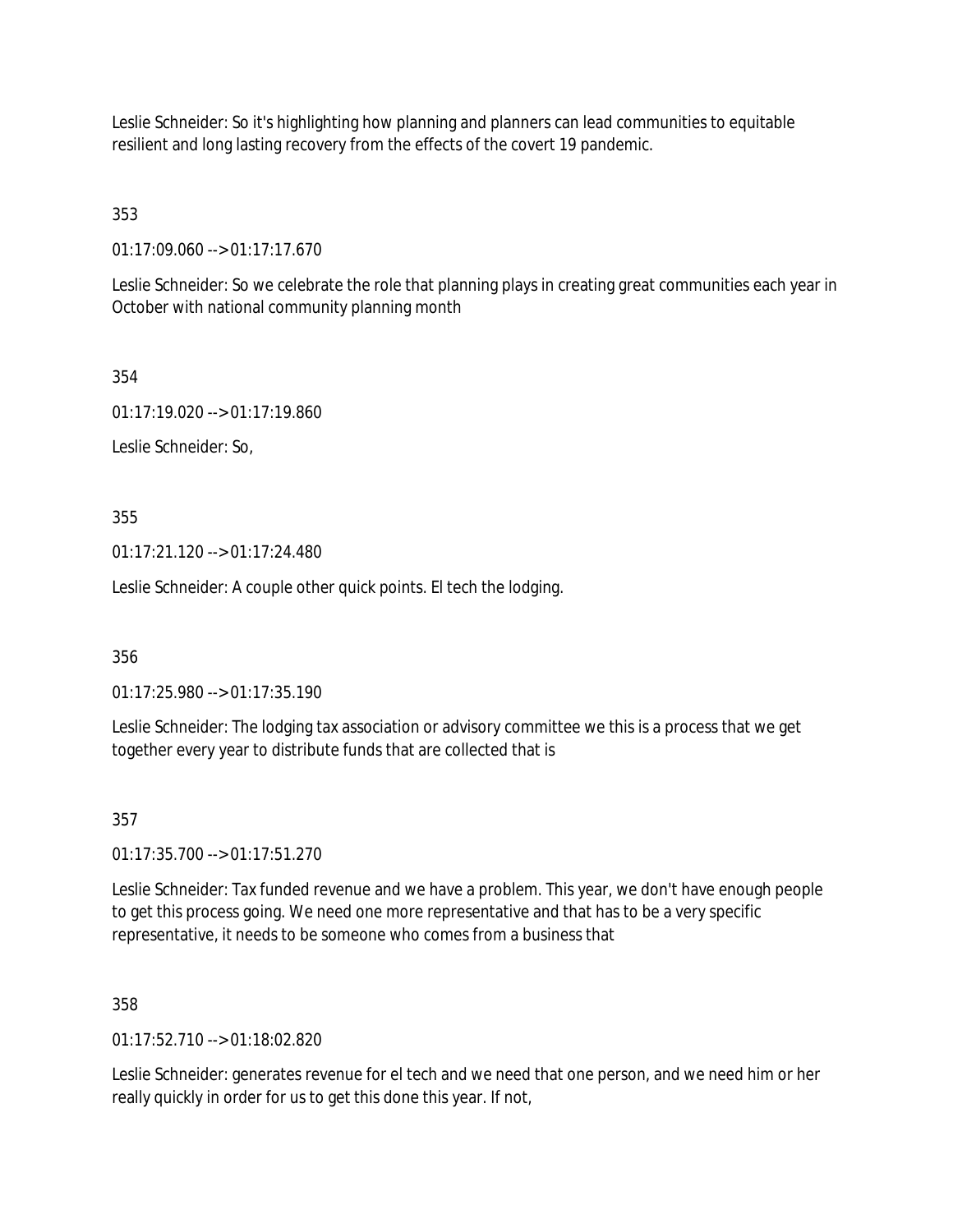01:18:03.240 --> 01:18:11.250

Leslie Schneider: The money is still there, the money will still get distributed. That's not a problem. But it does mean we if we don't get that person. Soon we will need to push off the

360

01:18:12.360 --> 01:18:13.980

Leslie Schneider: Process until January.

361

01:18:15.780 --> 01:18:16.740

Leslie Schneider: I'm

362

01:18:18.120 --> 01:18:32.550

Leslie Schneider: Actually, I think I'm going to just skip a couple of these other things. And the only one I want to mention now is the planning commission, the application period for applicants to the open Planning Commission position is now closed. And we have 20 applicants.

#### 363

01:18:33.000 --> 01:18:44.640

Leslie Schneider: So that's very exciting. The panel to interview. These applicants consists of two planning commission members, the Council liaison to the planning commission myself as mayor and one additional council member

364

01:18:45.150 --> 01:18:53.010

Leslie Schneider: And we will be meeting later. Later this week to work through the the process which because there's more people involved. We might have to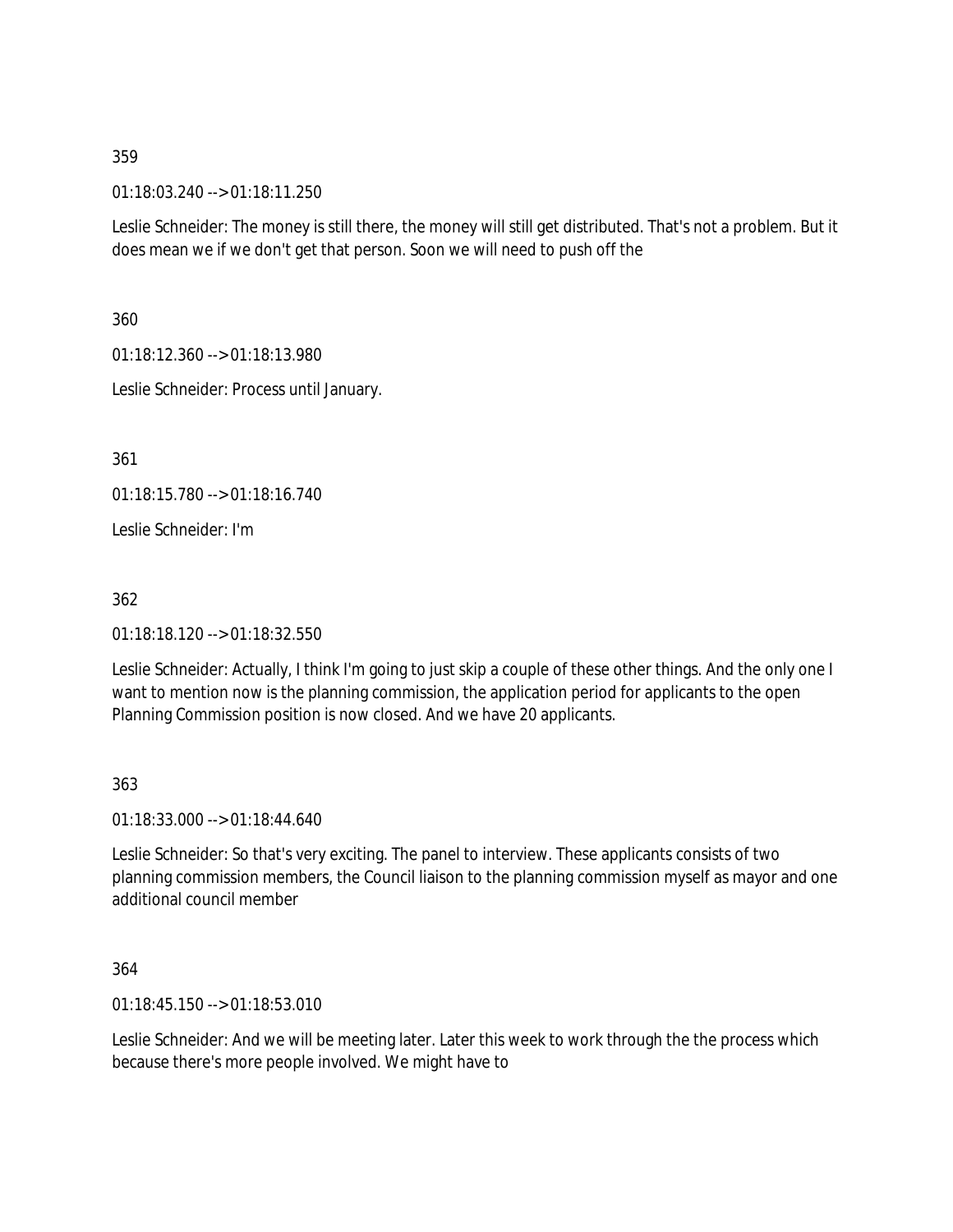01:18:53.430 --> 01:18:58.470

Leslie Schneider: Think about being a little bit less formal a little bit more strategic about how we ask the questions and so forth.

366

01:18:58.950 --> 01:19:12.690

Leslie Schneider: And then, of course, we also need to decide how much time that we give it normally it's a 10 minute interview process. And we've decided that we might want it to be longer, but we haven't come up with how much longer. So those will be issues that will get decided this week.

367

01:19:13.770 --> 01:19:22.680

Leslie Schneider: And just while we were talking about advisory committees, this is just something that's been on my mind to mention for a number of meetings and I just never gotten around to it.

368

01:19:22.980 --> 01:19:29.730

Leslie Schneider: I would really like us as Council to consider. Is there a way that we could create a role for young people on our advisory committees.

### 369

01:19:30.120 --> 01:19:39.060

Leslie Schneider: I know that in one of the recent interview processes, we did have a young person a high school student who interviewed and interviewed very well.

### 370

01:19:39.480 --> 01:19:51.990

Leslie Schneider: So is there a way. And I'm not saying that this is a priority for this month, or even this year, but I would suggest that I'd love to work with someone who could help me think through or help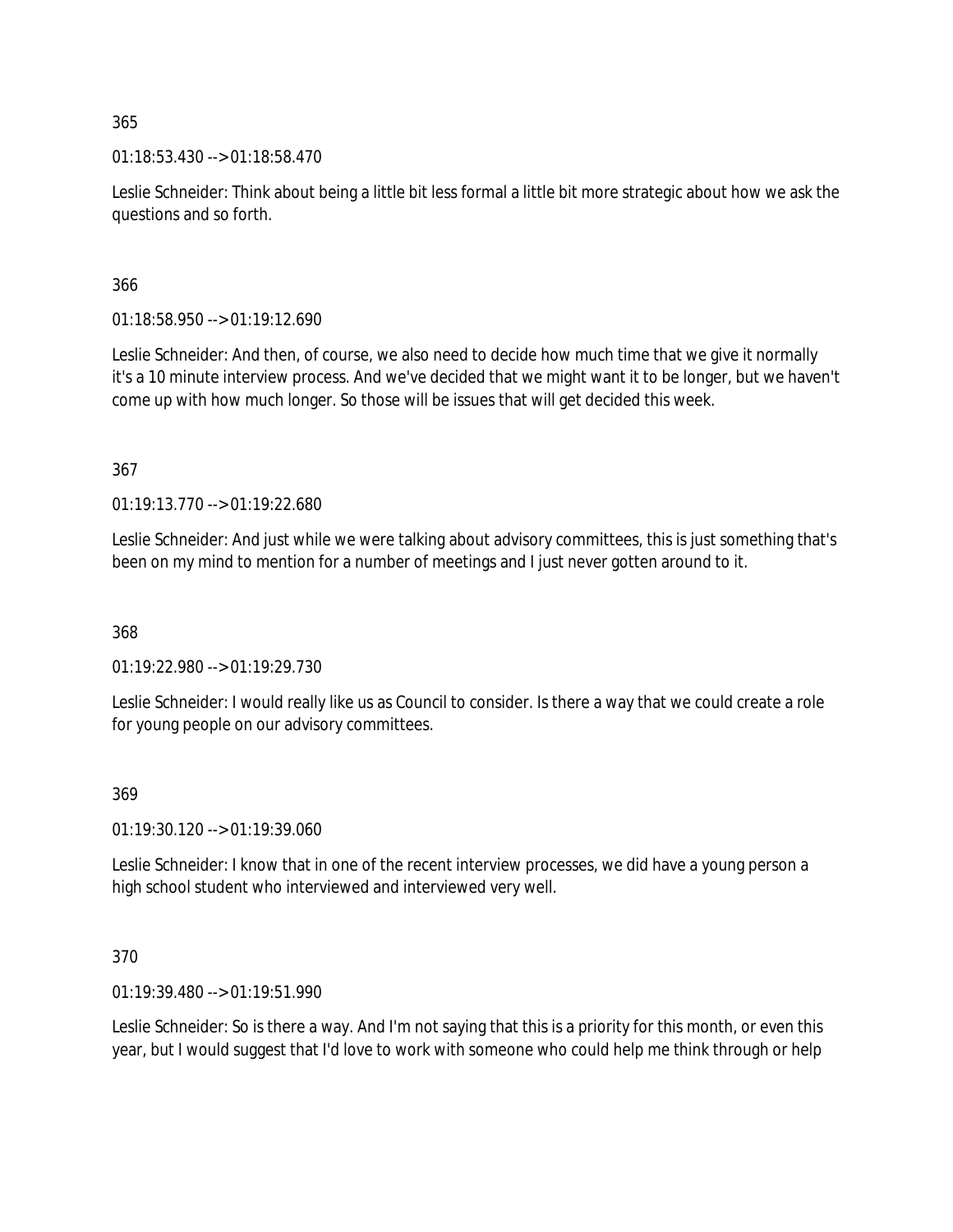01:19:53.100 --> 01:19:59.610

Leslie Schneider: The Council think through how we might incorporate more participants of young people on our advisory committees.

372

01:20:00.840 --> 01:20:01.800

Leslie Schneider: And

373

01:20:03.060 --> 01:20:09.210

Leslie Schneider: We can now move on to item six, the city managers report, with Deputy city manager Alan short

### 374

01:20:10.080 --> 01:20:15.330

Ellen Schroer: Good evening council and community. Thank you for being here tonight. I just have a couple of really quick announcements.

### 375

01:20:15.660 --> 01:20:24.420

Ellen Schroer: won the election is coming up and you can start looking for your ballots tomorrow. Those will be in the mail as early as the 14th, which is tomorrow.

### 376

01:20:24.870 --> 01:20:39.630

Ellen Schroer: The ballot box for Bainbridge Island, should you choose to drop it off yourself is in the Bainbridge Island School District parking lot kind of behind the administration building and near the building with a swimming pool, and of course you can also mail those back in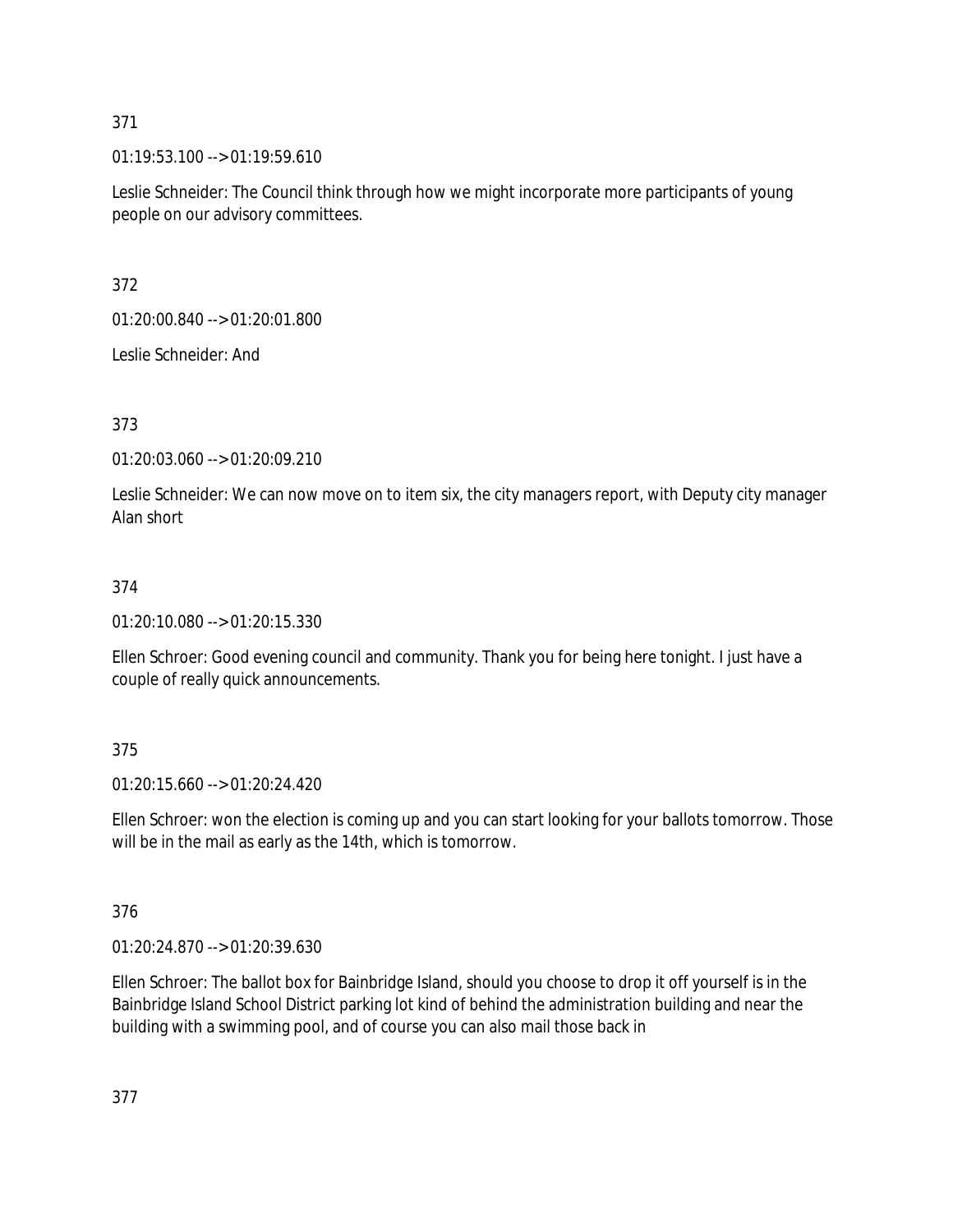01:20:40.560 --> 01:20:54.630

Ellen Schroer: And also wanted to mention that the city is hiring. At this time we have been holding some positions, bacon, since the beginning of the coven pandemic and we do have some open positions. Now, these are all existing positions.

378

01:20:55.860 --> 01:21:02.850

Ellen Schroer: And we'd encourage interested people to apply. There's an administrative specialist and engineering capital projects manager.

379

01:21:03.390 --> 01:21:10.950

Ellen Schroer: A couple of positions out at the operations and maintenance division is who are maintenance technicians and we have an ongoing recruitment for police officers.

380

01:21:11.640 --> 01:21:24.450

Ellen Schroer: And finally, I wanted to mention as the mayor did that, please consider signing up for nixle if you haven't already. This is a way to hear from the city. If a road is closed or if there is some other emerging

381

01:21:25.050 --> 01:21:36.180

Ellen Schroer: Community issue that you need and you can sign up for that by going to the city's website and providing an email address or a phone number that you would like us to use. That's it for for the announcements from the city side.

382

01:21:37.410 --> 01:21:43.560

Leslie Schneider: Great, thank you very much and I'm told that city manager Morgan fifth will be back in time for a meeting next week.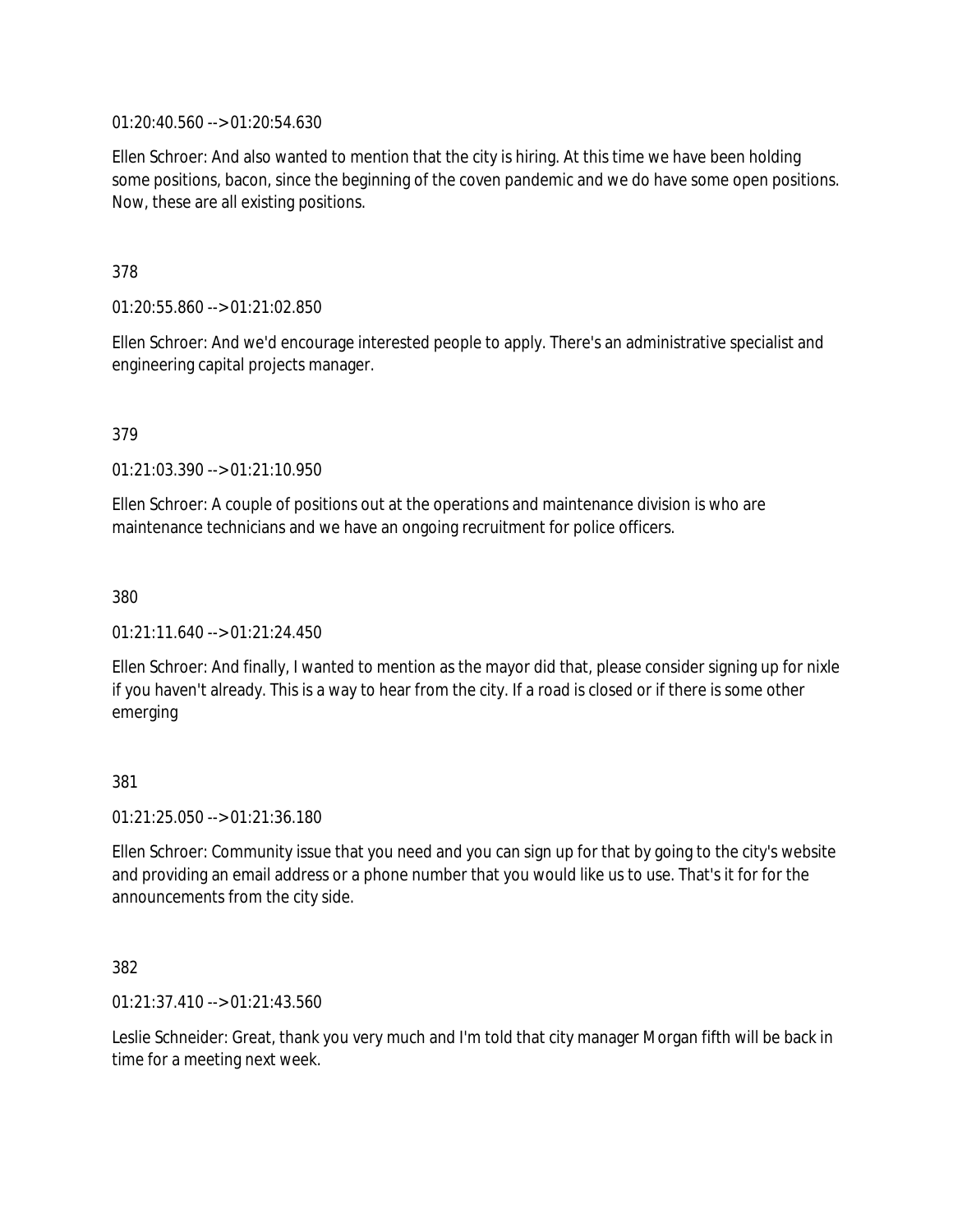01:21:44.130 --> 01:21:45.210

Ellen Schroer: That's correct. We're going a little bit

384

01:21:45.960 --> 01:21:51.150

Leslie Schneider: Excellent. All right. And thank you for all the work you've done stepping in for her and

### 385

01:21:51.660 --> 01:21:58.830

Leslie Schneider: We are now on to item number seven future Council agendas and as I started mentioning way before it was ready.

### 386

01:21:59.370 --> 01:22:12.060

Leslie Schneider: We do have packed agenda is coming up next. So there's a few things that have gotten pushed way out past when I'm comfortable doing it, but we've. It's just the way it is. You've got a lot of important work to do with budget and so forth. So with that,

### 387

01:22:13.980 --> 01:22:17.970

Leslie Schneider: Deputy city manager, I'll pass it back to you to guide us through future agendas.

# 388

01:22:18.300 --> 01:22:28.950

Ellen Schroer: Thank you so much. So in your packet. There are agendas for the next three meetings, I'll highlight just a couple of items on the upcoming meeting agendas.

389

01:22:29.940 --> 01:22:39.450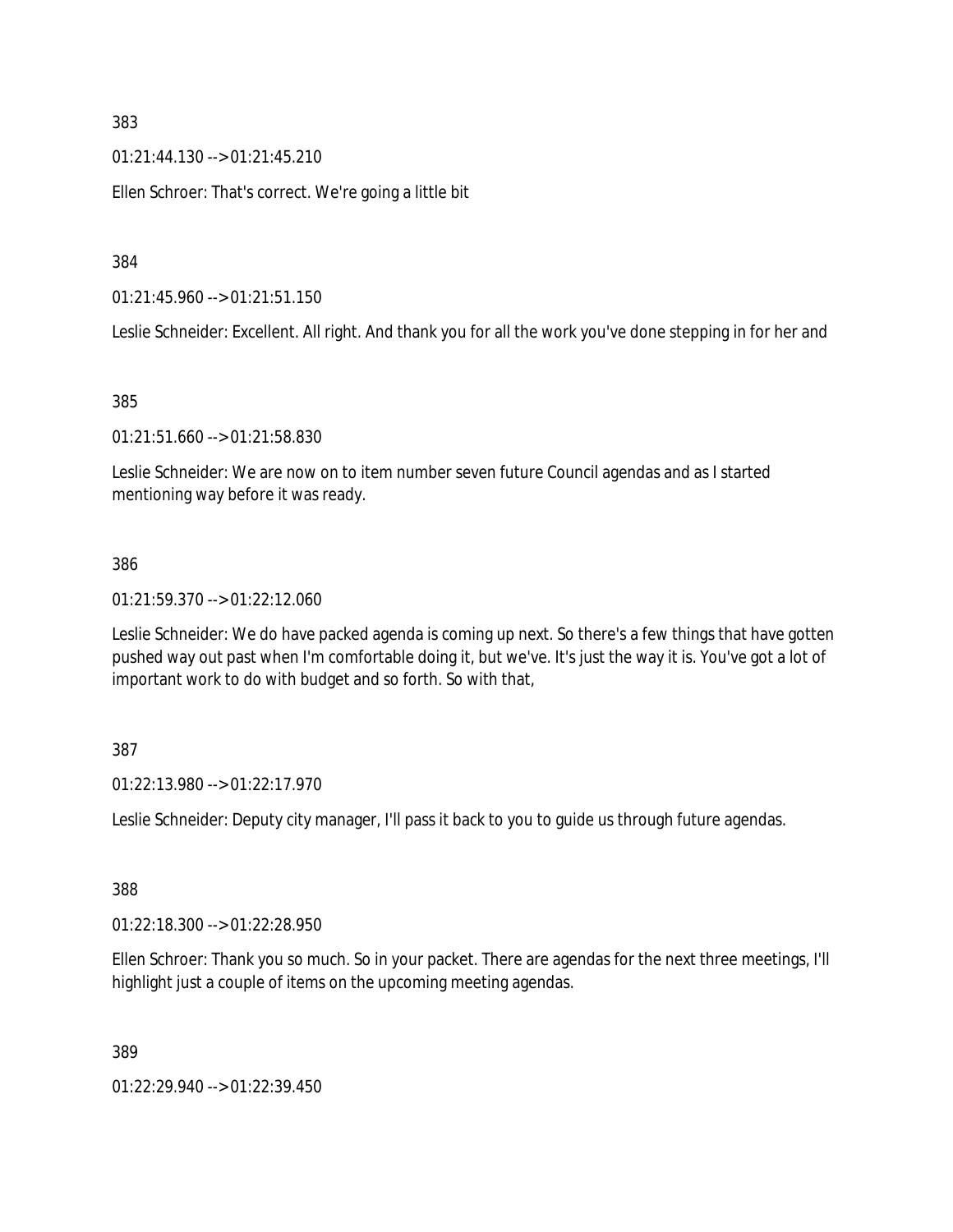Ellen Schroer: The first is that next Tuesday, October 20 is a meeting, which is currently calendar at 255 minutes. That's nearly four hours of

390

01:22:40.350 --> 01:22:49.020

Ellen Schroer: Meeting topic. So we are suggesting that we make it a little bit shorter. And to do that one item that we'd like to

## 391

01:22:49.860 --> 01:23:04.680

Ellen Schroer: Move is the ethics discussion from October 20 to October 27 and the reason for moving this is to allow the ethics board to adopt their rules and have those in the packet for you to consider. So that's one item that I'd suggest we move

## 392

01:23:05.340 --> 01:23:12.210

Ellen Schroer: And then we're also suggesting that we reduce the transportation level of service discussion from 90 to 60 minutes

393

01:23:13.080 --> 01:23:28.470

Ellen Schroer: That is something that the public works director feels like we can still have a really full some discussion in that time and that will bring our meeting down to about 200 minutes or three and a half hours worth of business. And so those are two suggestions that I'll make

394

01:23:30.420 --> 01:23:45.900

Ellen Schroer: THE 27th, we will continue. That is a business meeting at the end of the month, the items on that agenda are moving forward there continuations of the budget deliberations and other ongoing work that the Council has begun.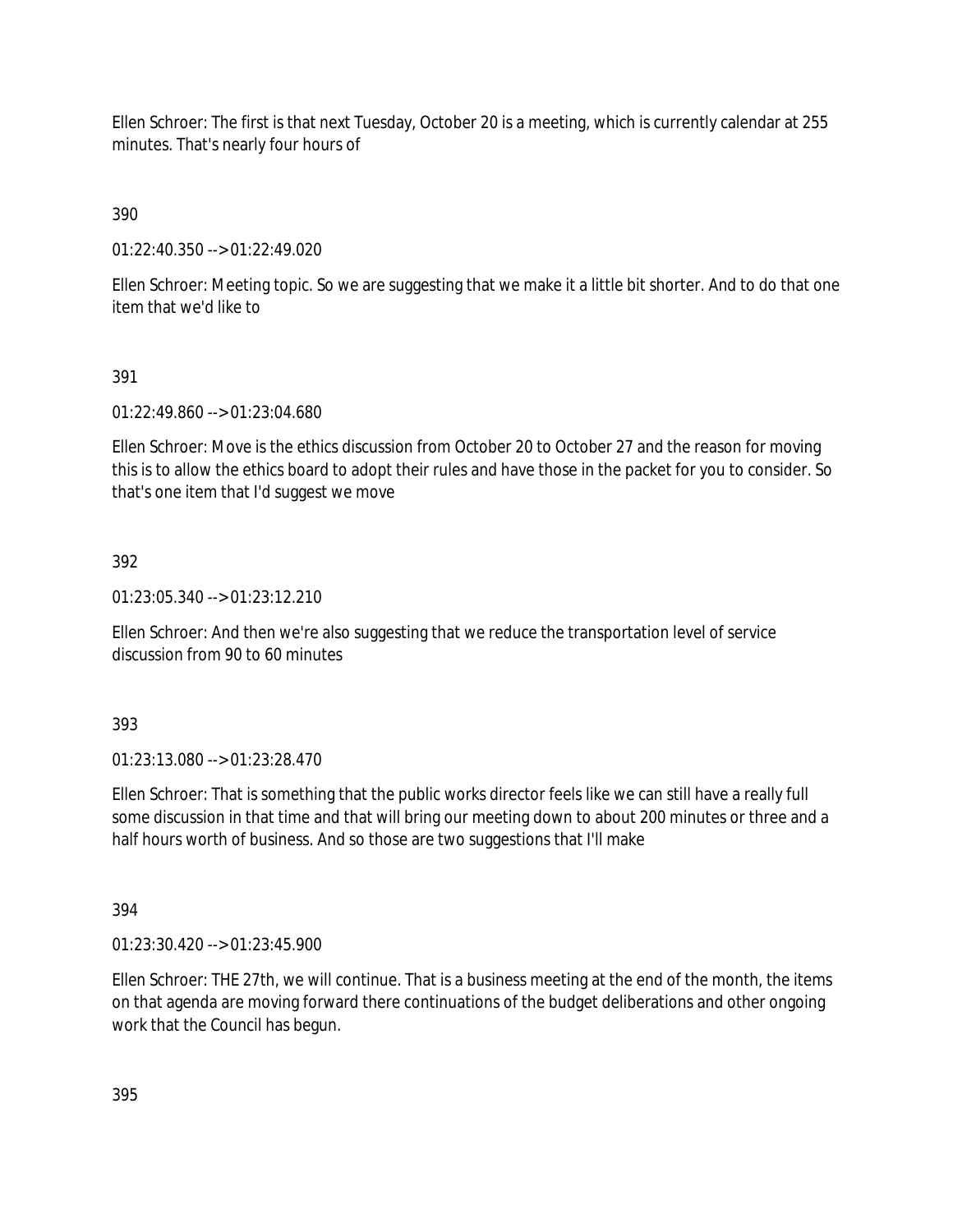01:23:48.990 --> 01:23:53.910

Ellen Schroer: And then find the final agenda in your packet is Tuesday, November 3

396

01:23:54.150 --> 01:24:06.630

Ellen Schroer: And as we mentioned last week, we will work with you to see if you want to consider rescheduling that meeting because it's election day or starting at earlier, or if you'd like to just leave it as is, and just hold the items on the agenda to a minimal number

397

01:24:07.770 --> 01:24:13.440

Ellen Schroer: Those are the things I wanted to draw your attention and I'll hand it back to you, Mayor if there's any further discussion.

398

01:24:14.940 --> 01:24:20.430

Leslie Schneider: I'm deputy city manager. Do we mentioned in the past that. So I think that

399

01:24:21.090 --> 01:24:38.340

Leslie Schneider: COUNCILMEMBER nisar brought up an idea, a few meetings ago about maybe getting a special session to workshop. The agenda. And so if we do cancel that November 3 meeting, we could potentially schedule a special meeting that would just focus on those budget items if we still need that time.

400

01:24:38.760 --> 01:24:45.870

Ellen Schroer: You're referring to scheduling a special budget workshop meeting. Yes. We'd be happy to do that. And we can reach out to to set a time for that.

401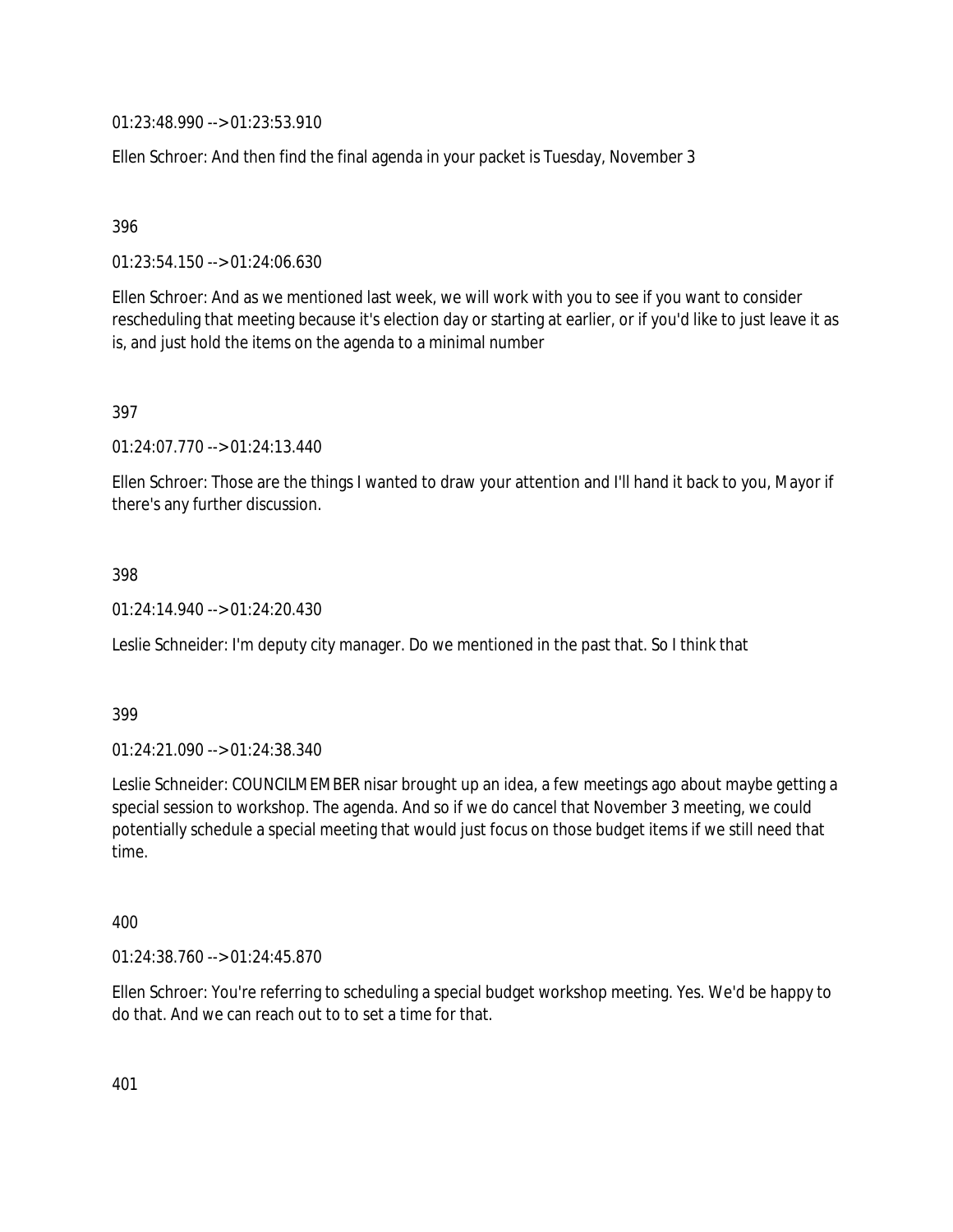01:24:46.470 --> 01:24:57.360

Ellen Schroer: Perhaps the week of the second of November, depending on Council availability and if that seems like the right time in terms of budget deliberations or another time of your preference.

## 402

01:24:57.810 --> 01:25:11.820

Leslie Schneider: So council with the idea that we might need to set aside time for a special meeting. Should we just make the decision right now that we're okay with canceling the November 3 since that is the election day, and we're going to be pretty otherwise.

403

01:25:13.200 --> 01:25:14.190

Leslie Schneider: Focused right

404

01:25:15.360 --> 01:25:26.130

Leslie Schneider: Okay, so it looks like we've got a lot of support for that. Let's officially cancel the November 3 council meeting and COUNCILMEMBER Medina.

#### 405

01:25:30.060 --> 01:25:39.780

Kol Medina: don't actually have an agenda topic, so I can bear with me if I go out of order, I need to tell you all something and I was going to wait till a good of the order, but since we're so far behind schedule.

406

01:25:40.680 --> 01:25:45.450

Kol Medina: I'll still talk about this in more detail. Good, of the order, but I want the public to be able to hear this now.

407

01:25:46.500 --> 01:25:59.250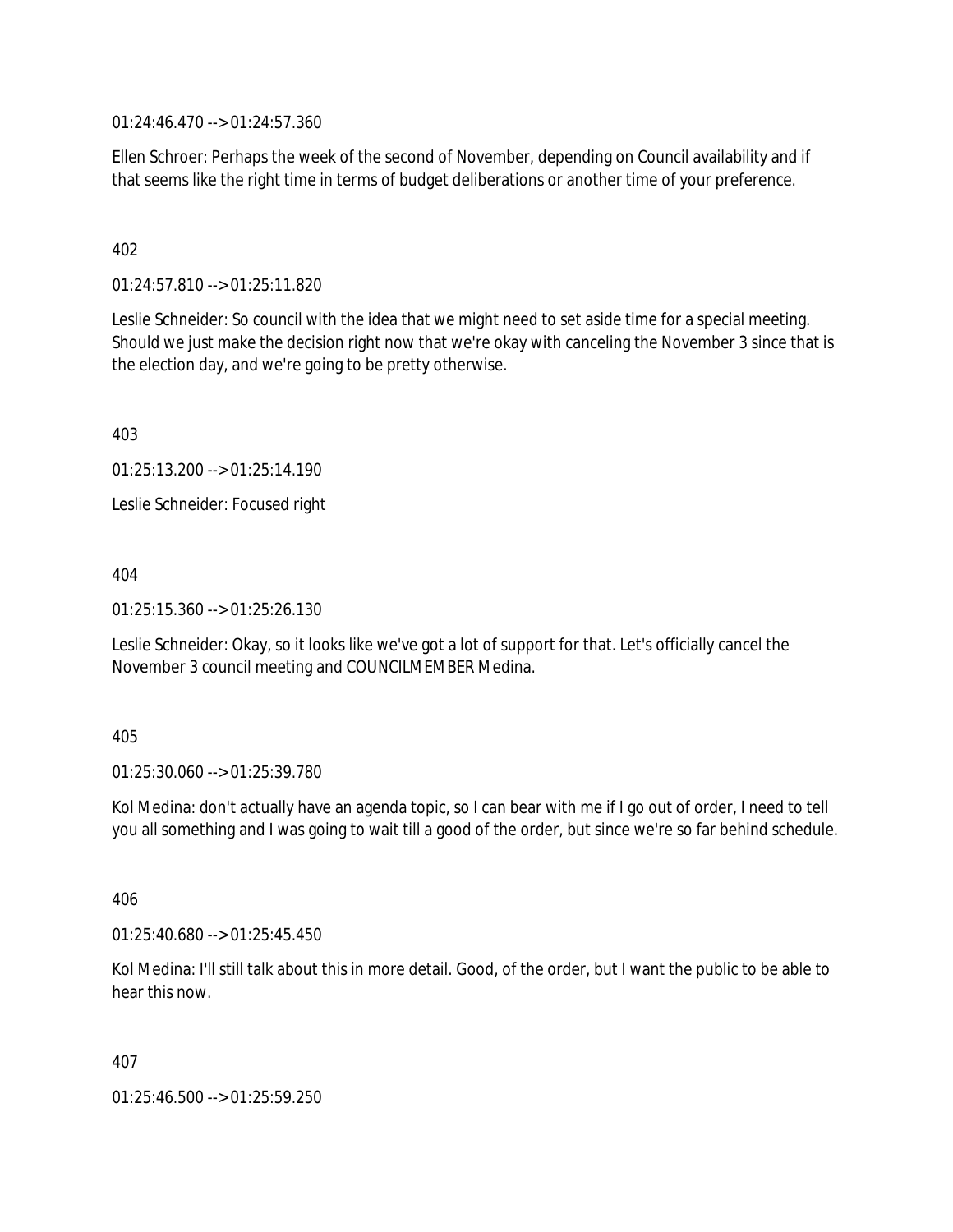Kol Medina: And my family and I have had a great opportunity come our way and we are going to be moving to Walla Walla, I've taken a job they're running Blue Mountain Community Foundation.

408

01:26:00.630 --> 01:26:08.910

Kol Medina: And I will be leaving in November. So I just wanted to get that off my chest and make that announcement. Happy to talk about it more good work.

## 409

01:26:13.380 --> 01:26:15.450

Leslie Schneider: I'm very, very sad to hear that.

410

01:26:16.980 --> 01:26:23.820

Leslie Schneider: We talked about this ahead of the meeting. And so I'm not saying this out of surprise, just out of sadness.

# 411

01:26:25.560 --> 01:26:32.970

Leslie Schneider: But anyway, we will move forward now and discuss it a little bit more later on. Thank you for making your announcement.

412

01:26:34.140 --> 01:26:34.710

Michael Pollock: Is

413

01:26:37.440 --> 01:26:57.090

Michael Pollock: That um yeah that's unfortunate, but I do know that area well and I think you're going to be in a place of great beauty. And so I want to acknowledge that i think it's it's good and I i hope that you'll welcome all of us out there to come visit and enjoy the things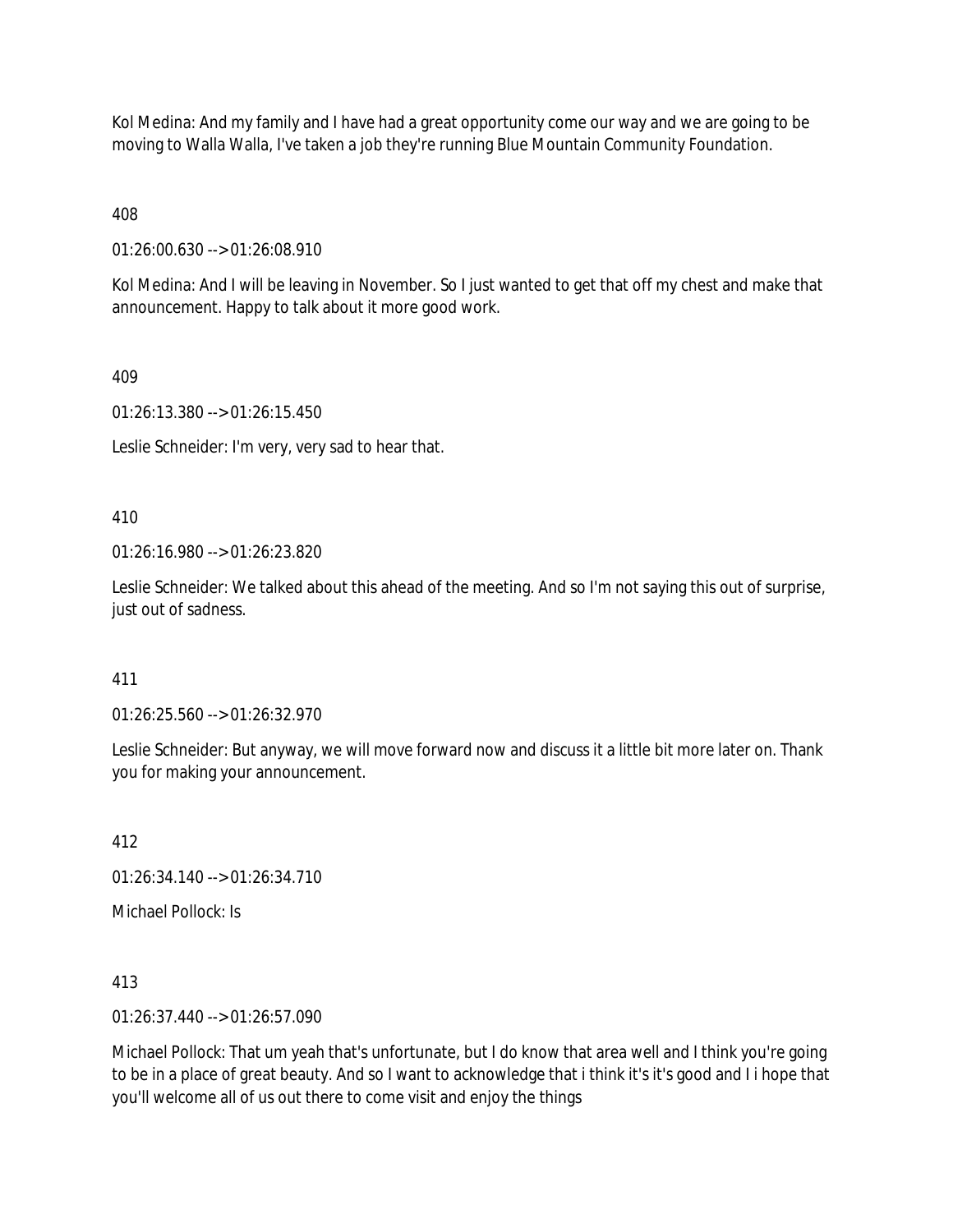01:27:00.540 --> 01:27:01.530

Leslie Schneider: That's going to say

415

01:27:05.370 --> 01:27:15.090

Rasham Nassar: Yes, I had an agenda related item. But, forgive me. That's really shocking and surprising news and I'm happy for you.

### 416

01:27:16.200 --> 01:27:34.380

Rasham Nassar: Counselor Medina, but I'm also very sad that that you're leaving the island does I'm losing a great asset and a very strong environmental advocate. I'm sure we'll have an opportunity to say more parting words at a future date. So I will stay on topic now with future agenda items.

417

01:27:36.000 --> 01:27:51.930

Rasham Nassar: The last the last meeting during future agendas. I brought forth a proposal and it was from the chair of the race equity Task Force. Miss Johnson to add a presentation from kits app showing up for racial justice.

418

01:27:53.220 --> 01:28:01.200

Rasham Nassar: I don't see it scheduled on a future agenda yet. So I guess I'm just asking that we make sure that that's been noted.

419

01:28:02.160 --> 01:28:16.440

Rasham Nassar: And that it will at some point appear on future agendas. It sounds like we're looking out now into late October or November, if we're considering canceling November 3 meeting just want to point that out and make sure that we're tracking that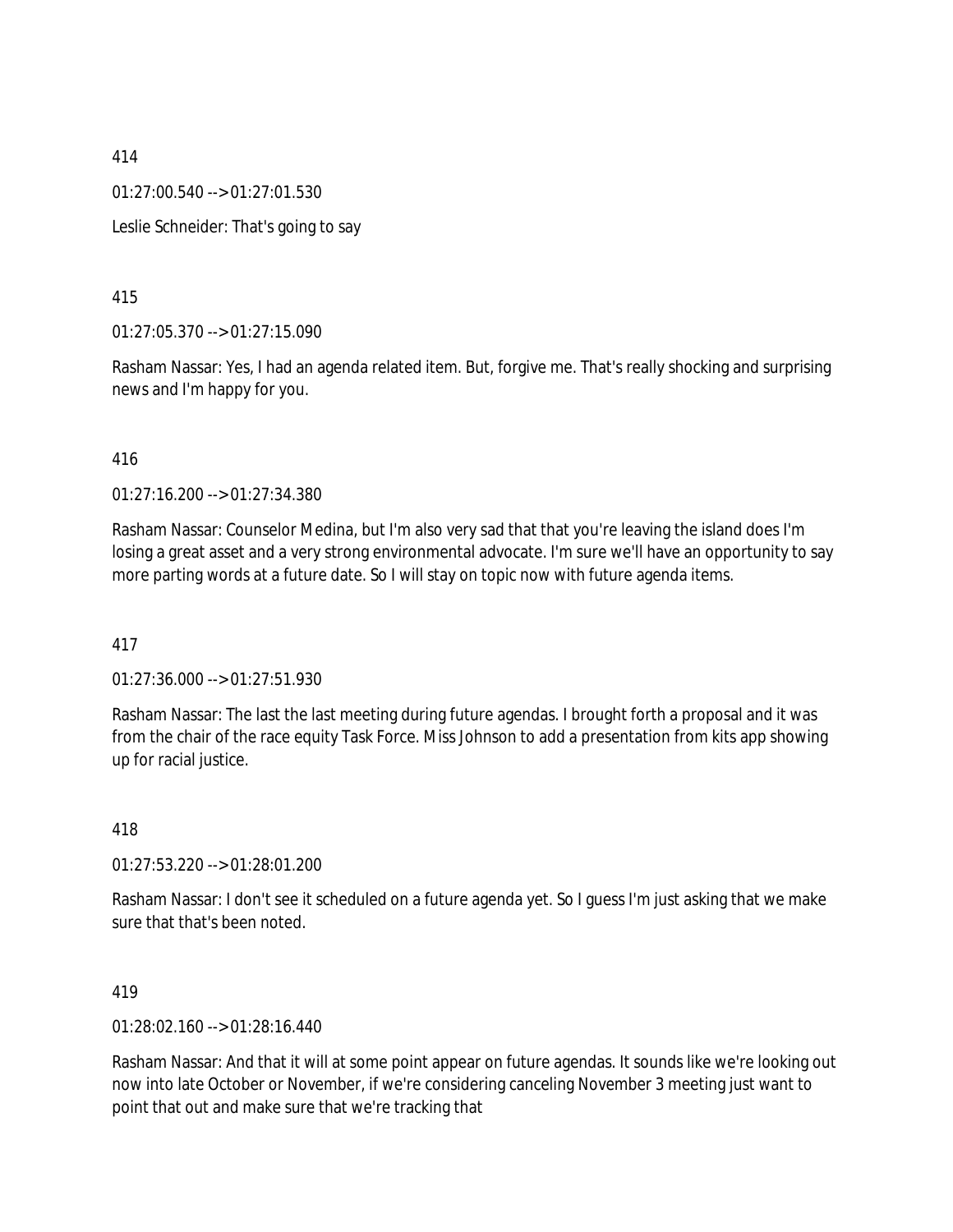01:28:18.690 --> 01:28:22.560

Leslie Schneider: We have that on a future agenda. Do we have a placeholder for that.

### 421

01:28:23.340 --> 01:28:31.560

Ellen Schroer: I believe we were considering November 17 but we need to circle back with the liaisons to see if that date is convenient for the other organization.

422

01:28:31.830 --> 01:28:33.420

Leslie Schneider: Okay. All right. Thank you.

423

01:28:37.650 --> 01:28:38.250

Leslie Schneider: All right.

#### 424

01:28:39.270 --> 01:28:44.160

Leslie Schneider: I don't see any other hands raised it now. Councilmember Pollock.

### 425

01:28:46.230 --> 01:28:57.660

Michael Pollock: Oh, I'll try to be quick because when I talk about is the length of our meetings and they really, really are exceptionally long by any sort of standard any

426

01:28:59.130 --> 01:29:00.780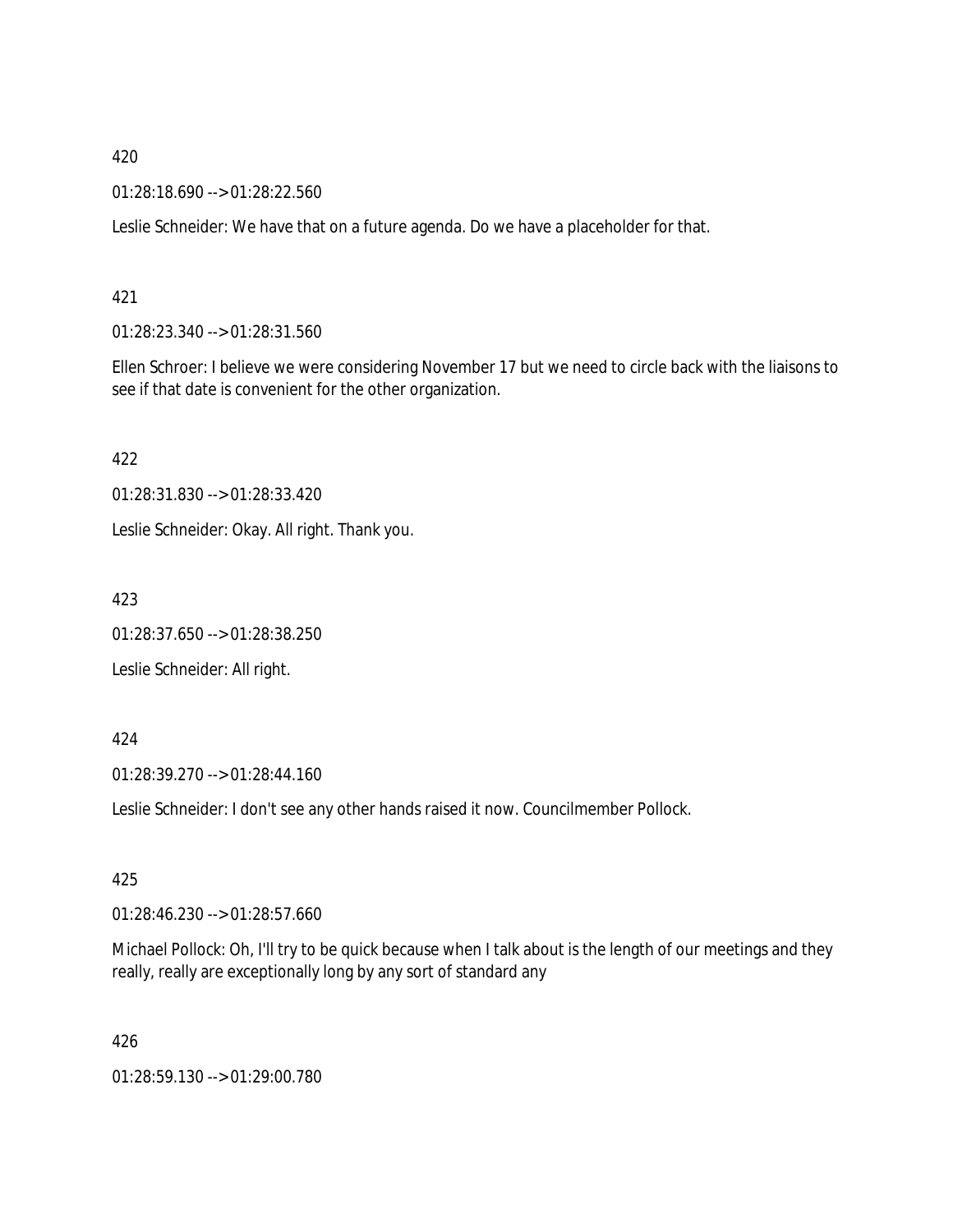Michael Pollock: Any sort of municipality.

427

01:29:01.980 --> 01:29:08.130

Michael Pollock: I would sure like to figure a way to get them down to something close to, but other municipalities.

# 428

01:29:09.090 --> 01:29:18.090

Michael Pollock: Engage and so I know we've got a lot that hack through. And the next thing on the budget, in particular in the next month or so. So I'm not suggesting that we do it.

429

01:29:18.570 --> 01:29:30.300

Michael Pollock: Soon, because I just think we have a lot but but I would like that to be a focus, especially when we're going to have a new city manager coming in and to figure out a way to get our meetings.

430

01:29:31.140 --> 01:29:38.250

Michael Pollock: A little more in sync with the time that other jurisdictions fan, so I just want to put that out there.

431

01:29:39.390 --> 01:29:39.900

Michael Pollock: And

432

01:29:41.610 --> 01:29:42.900

Michael Pollock: Hopefully there's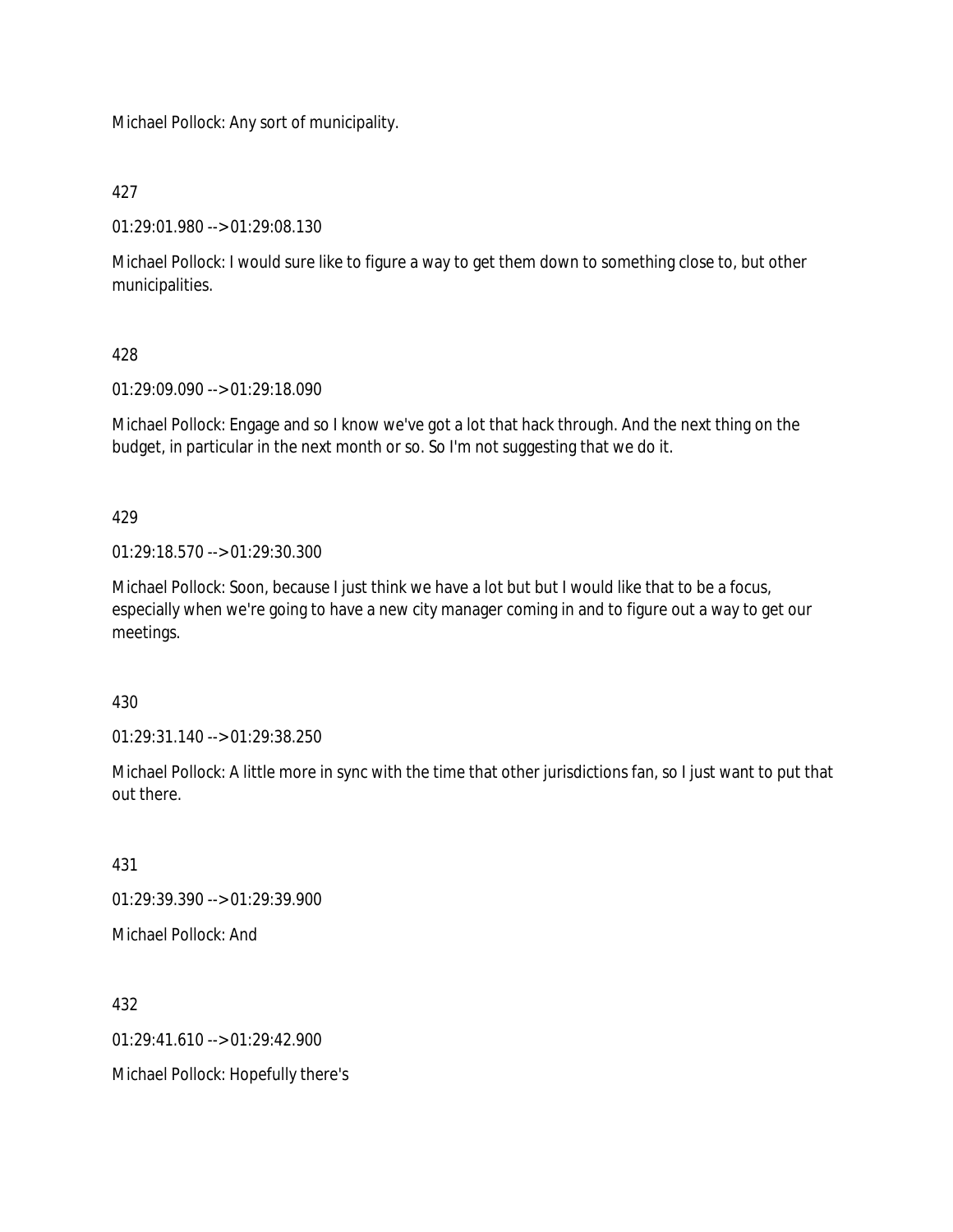01:29:44.490 --> 01:29:50.790

Michael Pollock: Some other people and and we can we can have some serious consideration about how to do that.

434

01:29:51.960 --> 01:29:52.860

Michael Pollock: So that's all

435

01:29:54.510 --> 01:30:08.520

Leslie Schneider: So towards that goal. I'd love to have a chat with you if you have suggestions for doing that. I think this is just a very ambitious Council and, you know, it's on us to sort of pull back. What we are demanding is being priority.

436

01:30:09.630 --> 01:30:12.780

Leslie Schneider: You know, I just appreciate lots with what all of our

437

01:30:14.310 --> 01:30:22.560

Leslie Schneider: ideologies are and just the intention that we bring but it does get to be overwhelming. Councilmember car.

438

01:30:28.710 --> 01:30:30.150

Christy Carr: Thank you. Sorry.

439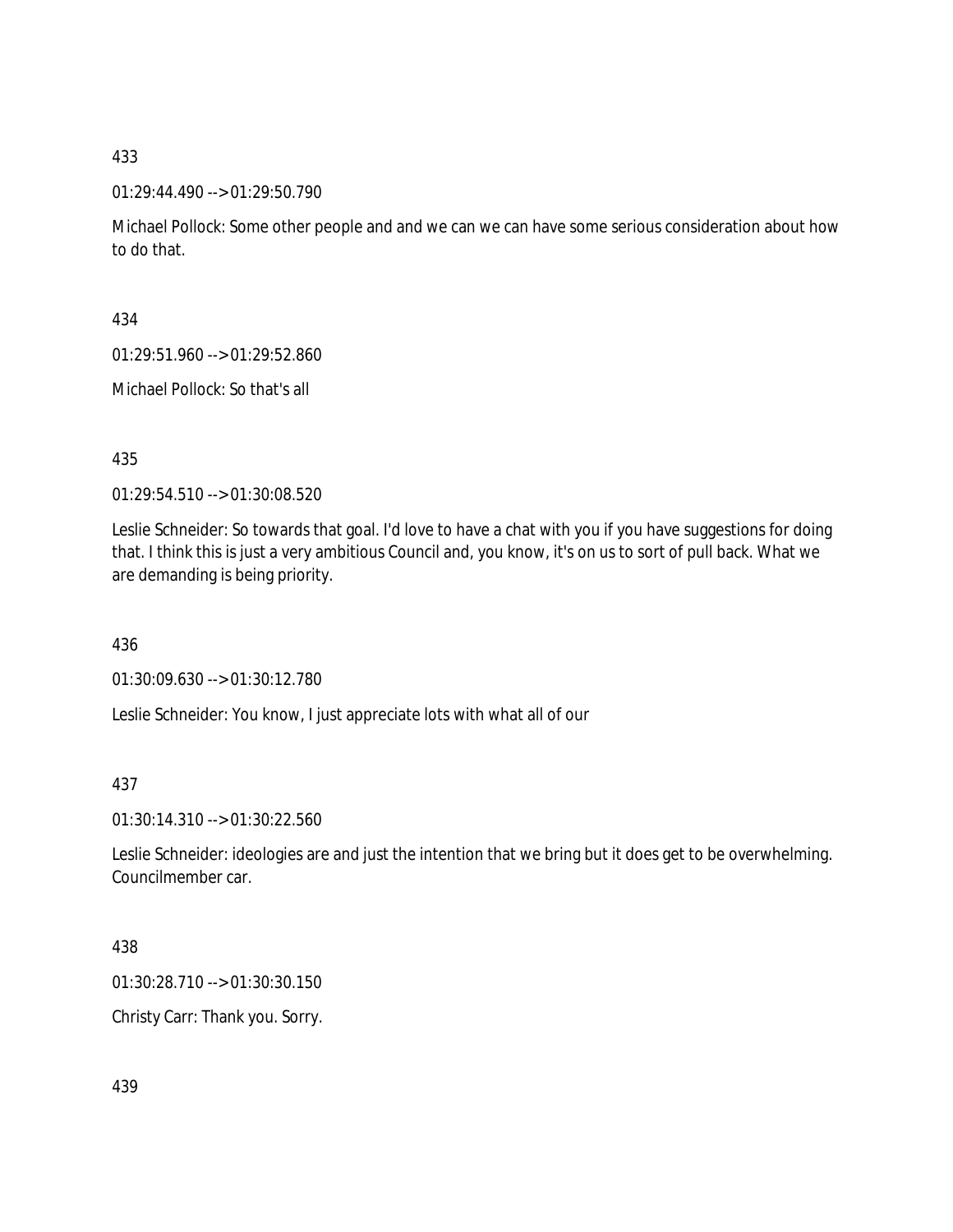01:30:32.550 --> 01:30:34.710

Christy Carr: I had a couple of questions and then

440

01:30:36.960 --> 01:30:45.810

Christy Carr: I'm just going to ask a couple of questions. My first question is for the Council for my colleagues, we talked last week about

441

01:30:47.070 --> 01:30:55.380

Christy Carr: The amendment to the land use code regarding the triangle property and waste transfer facilities and since then.

### 442

01:30:56.100 --> 01:31:02.730

Christy Carr: I've read the material, a little more deeply. And my understanding is that the planning commission have three study sessions and a public hearing

#### 443

01:31:03.270 --> 01:31:15.150

Christy Carr: And over 20 people provide a public testimony during that time. And I don't think that we had that available in our council packet last week and I'm not sure if we really heard enough.

444

01:31:15.690 --> 01:31:23.700

Christy Carr: Either from staff or from the community to make a decision to have staff spend the time on developing an ordinance for that amendment so

445

01:31:25.020 --> 01:31:30.570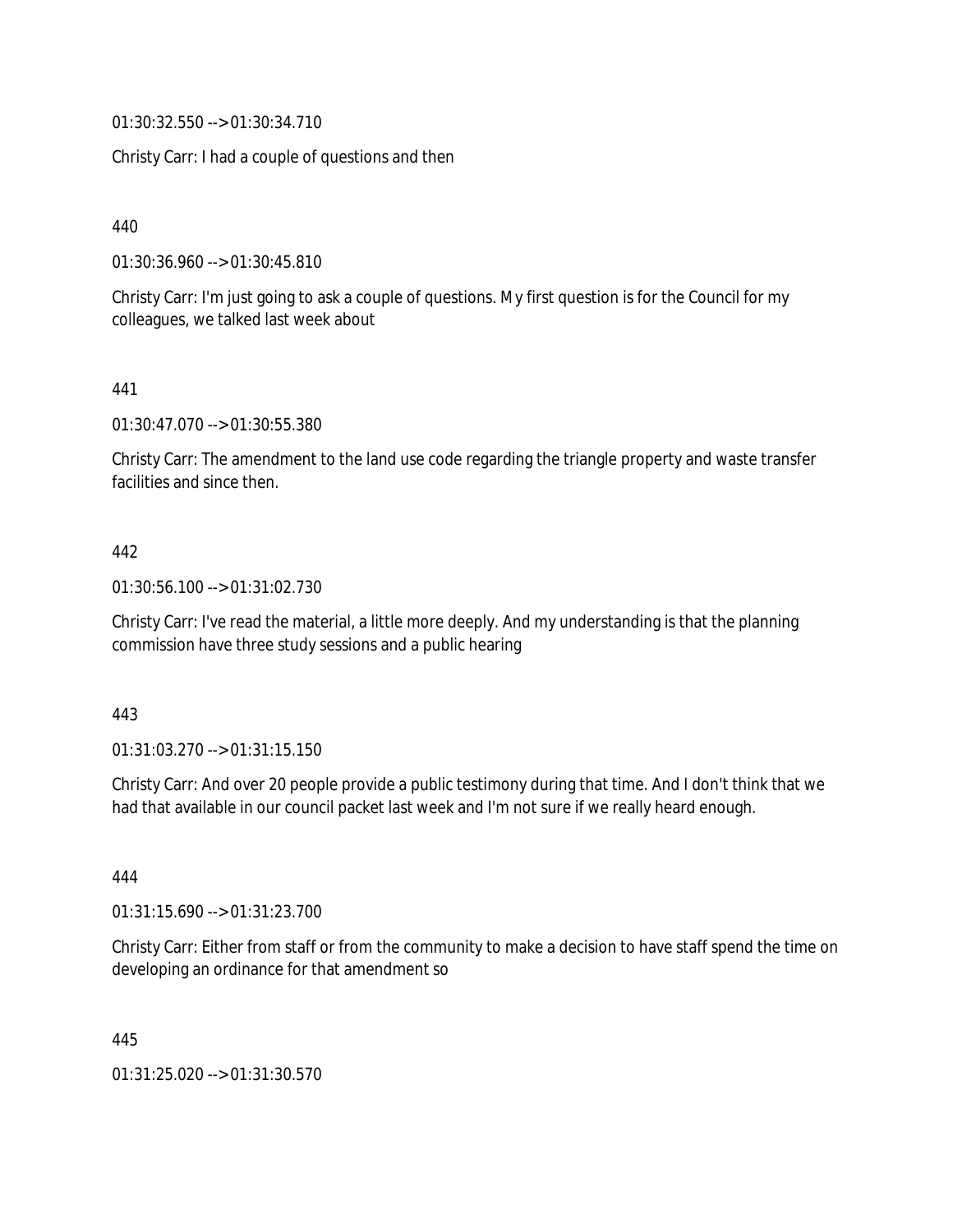Christy Carr: I just wanted to bring it up again and see if there was any interest from my colleagues to reconsider that

446

01:31:32.460 --> 01:31:34.410

Christy Carr: Direction that we gave to staff.

447

01:31:36.720 --> 01:31:46.830

Christy Carr: And so that's that's what I have an end on another topic just while I'm still talking. We have a lot of comment about the sign on letter.

448

01:31:47.820 --> 01:31:57.360

Christy Carr: TONIGHT AND I PROBABLY dropped the ball, but I thought we were going to discuss that, again, and I don't see that on tonight's agenda or future agenda.

449

01:31:57.840 --> 01:32:07.590

Christy Carr: So I'm wondering where that is. And if I've just lost track. I apologize, but I wanted to make sure. Since we've had such significant community input that we are going to discuss that again.

450

01:32:10.320 --> 01:32:13.710

Ellen Schroer: The letter is in today's on today's agenda its last item.

451

01:32:14.370 --> 01:32:14.820

Thanks.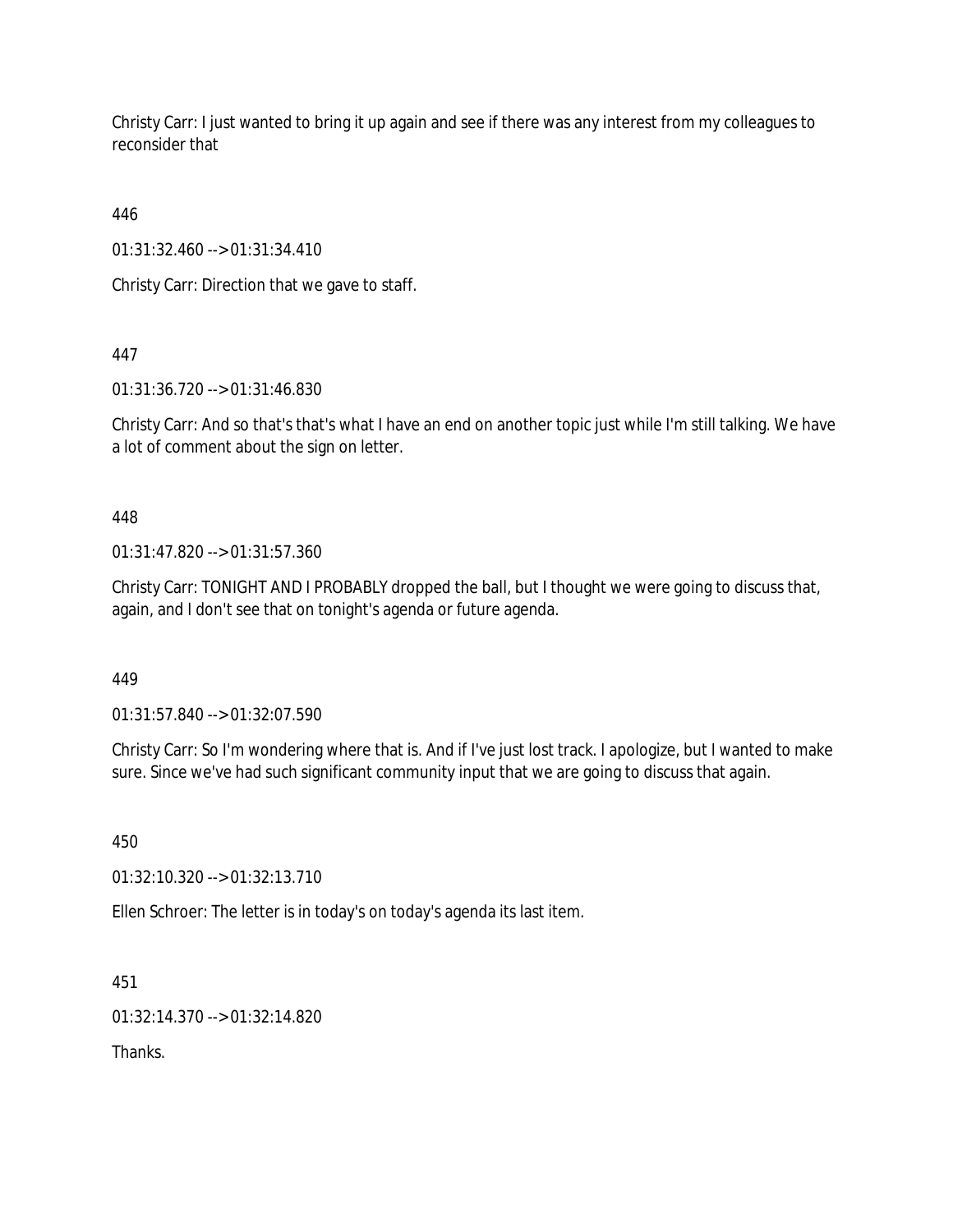01:32:16.110 --> 01:32:27.000

Leslie Schneider: It was a little confusing because it actually is showing up on the agenda. After the consent agenda. And I, I didn't check that out with anyone. I'm assuming that was just kind of a mistake because we don't usually see that

453

01:32:27.420 --> 01:32:32.970

Leslie Schneider: But I don't think it hurts for us to go through the agenda in that order. And we will get to it after the consent agenda.

454

01:32:34.470 --> 01:32:36.630

Christy Carr: Thank you. I clearly just did not read that far.

455

01:32:36.840 --> 01:32:38.610

Leslie Schneider: Well, it was a little surprise to me.

### 456

01:32:40.620 --> 01:32:49.470

Leslie Schneider: I would like to go back to your earlier request about asking council to reconsider the direction on the triangle property. If you could

# 457

01:32:51.690 --> 01:33:05.850

Leslie Schneider: You know, get some other council members to agree to either have a 10 minute considered to reconsider or to actually get resources on the table so that we could give it more thought.

458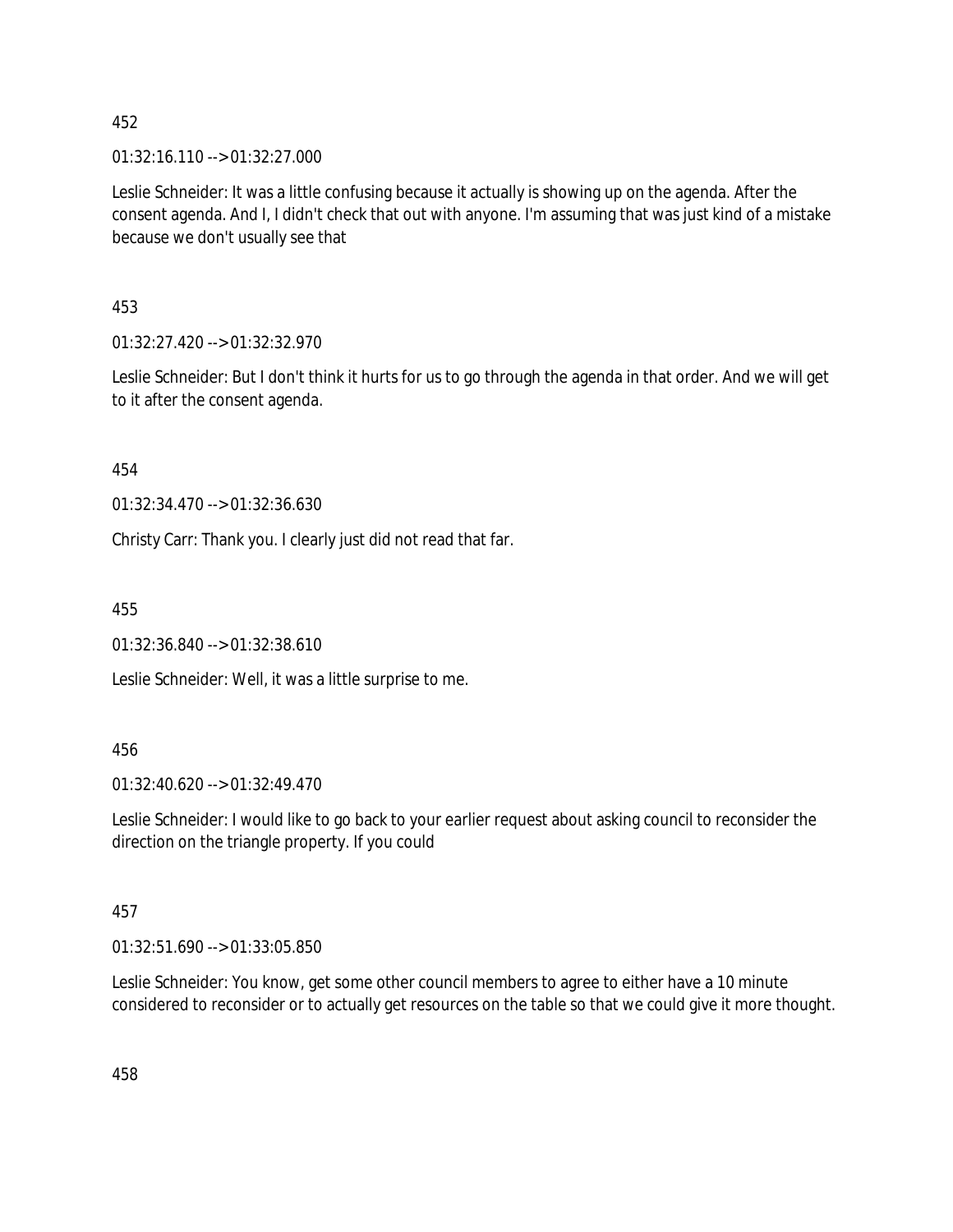01:33:09.480 --> 01:33:12.270

Leslie Schneider: I just wanted you the council member card to sort of

459

01:33:12.300 --> 01:33:14.310

Leslie Schneider: Take that to its natural conclusion.

460

01:33:15.600 --> 01:33:25.110

Christy Carr: Sure. Thank you. I would like to request. I guess I need three other council members to put it on a future agenda to reconsider it. Is that what you're asking.

461

01:33:25.560 --> 01:33:34.530

Leslie Schneider: It if we're going to be reconsidering IT AND GIVE IT staff resources and so forth, other than just, you know, sort of a do we talked, do we talk about talking about it.

462

01:33:36.180 --> 01:33:47.130

Christy Carr: I'm asking to talk about it before we ask for staff resources that's really actually part of my point is that before we asked for that to reconsider asking for those staff resources.

463 01:33:49.740 --> 01:33:50.040 Yeah.

464 01:33:51.150 --> 01:33:51.480 Leslie Schneider: Okay.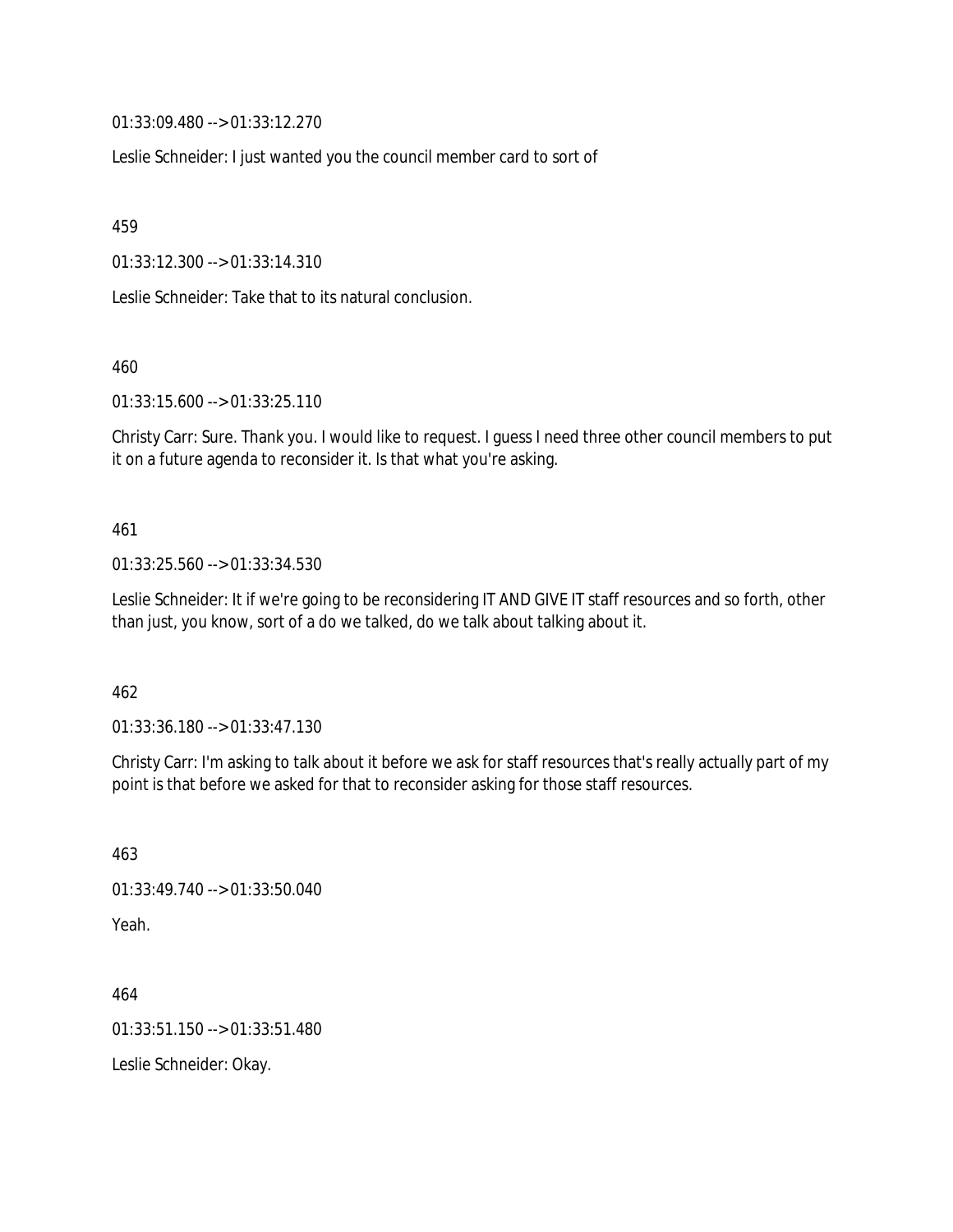01:33:51.660 --> 01:33:53.970

Leslie Schneider: So 10 minutes would be the just

466

01:33:55.980 --> 01:34:04.110

Leslie Schneider: Would be the normal if you just to bring it up to chalk talk about it and otherwise you'd need to get four members of council.

467

01:34:06.480 --> 01:34:06.660

Leslie Schneider: To

### 468

01:34:06.720 --> 01:34:11.190

Christy Carr: Put on the agenda. It's like I had a second to have 10 minutes to talk about it.

### 469

01:34:11.700 --> 01:34:15.150

Kirsten Hytopoulos: Can I just take this with these words but point of order, maybe

470

01:34:16.170 --> 01:34:29.370

Kirsten Hytopoulos: I mean this is emotion for reconsideration, isn't it, I'm going to say you need you need people who voted for it. And so far, you have people who voted against it, I think. So I just want to point that out. And there's a reason we do that right so what, um,

471

01:34:30.750 --> 01:34:31.020

Yeah.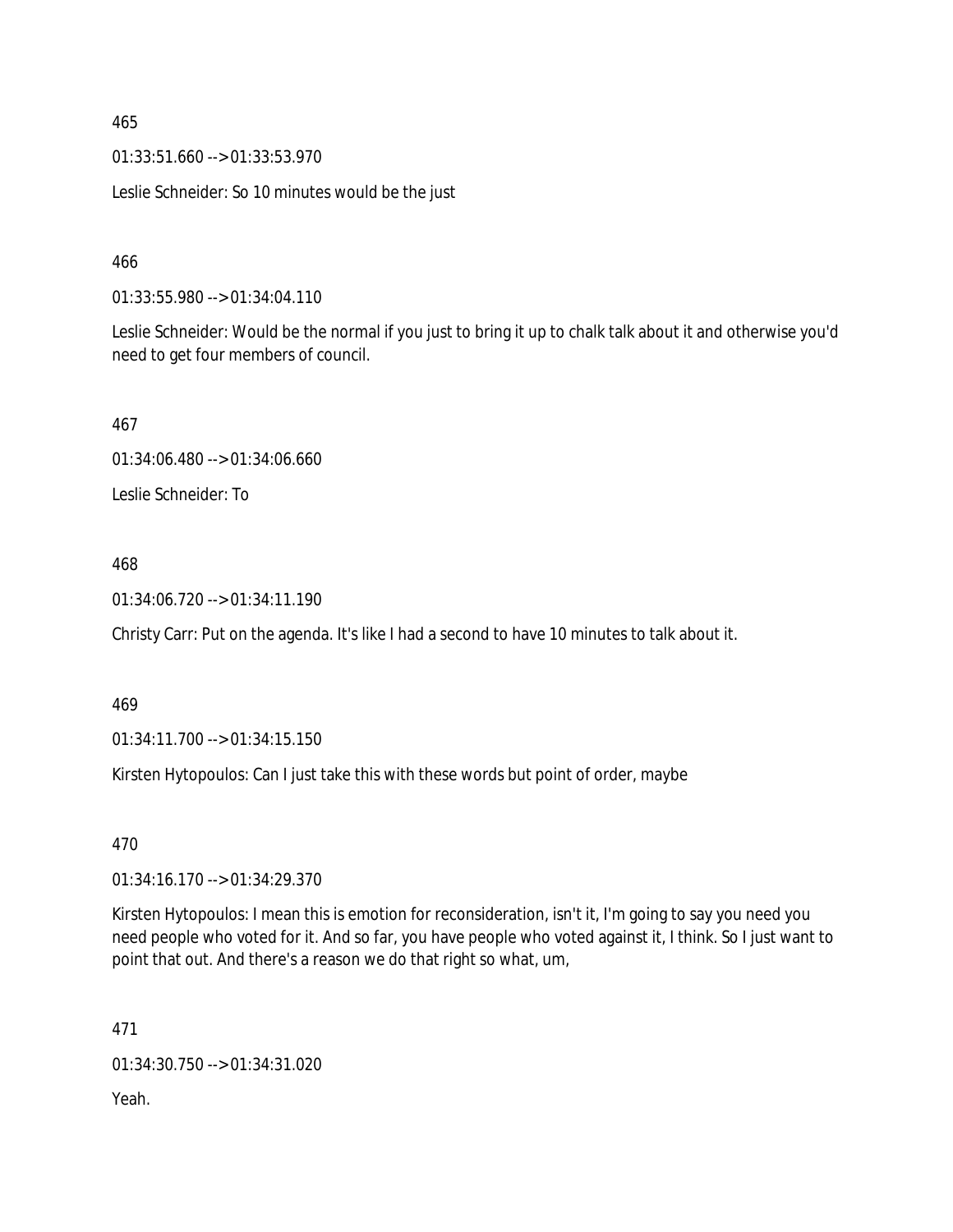472 01:34:32.040 --> 01:34:32.430 Leslie Schneider: Well,

473

01:34:33.450 --> 01:34:44.880

Leslie Schneider: So the bits of reading of Robert's Rules that make things complicated. I think we, it doesn't really require the up the the voting side to reconsider it

474

01:34:49.050 --> 01:34:49.590

Leslie Schneider: I

475

01:34:50.790 --> 01:35:02.910

Leslie Schneider: Think that we could move forward with putting this back on agenda if we get for people to agree to do that and COUNCILMEMBER car. I don't remember which way you voted on it last time. So I don't know if you're

476

01:35:05.430 --> 01:35:06.270 Christy Carr: Well, I wanted to

477

01:35:06.510 --> 01:35:09.480

Christy Carr: I wanted to just ask the Council if they would consider

478

01:35:10.080 --> 01:35:16.560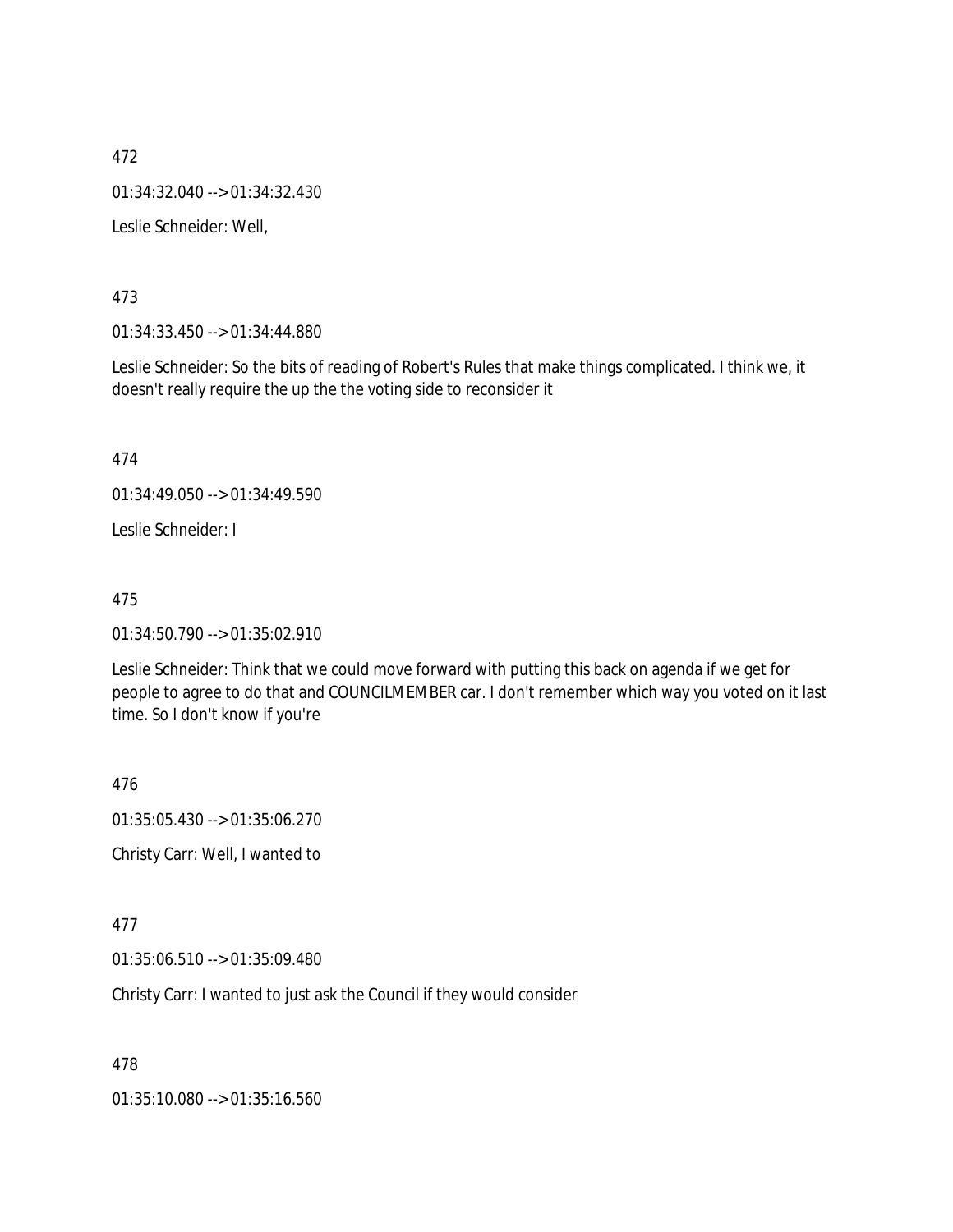Christy Carr: reconsidering the direction. So I did not vote in favor of directing the Council.

479

01:35:18.240 --> 01:35:23.490

Christy Carr: Of having the Council directing staff to bring an ordinance back for that amendment.

480 01:35:24.600 --> 01:35:26.250 Christy Carr: So I didn't vote in favor of Bob

481

01:35:29.100 --> 01:35:36.480

Christy Carr: And it and I didn't mean to muck up the works here, so I apologize for procedurally not

482

01:35:37.830 --> 01:35:39.090 Christy Carr: Doing this very well.

483

01:35:42.450 --> 01:35:47.220 Christy Carr: So without sort of my knowledge of process, I guess.

484 01:35:50.160 --> 01:35:51.240 Christy Carr: We can just move on.

485 01:35:51.780 --> 01:35:55.590 Leslie Schneider: No, no. Well, so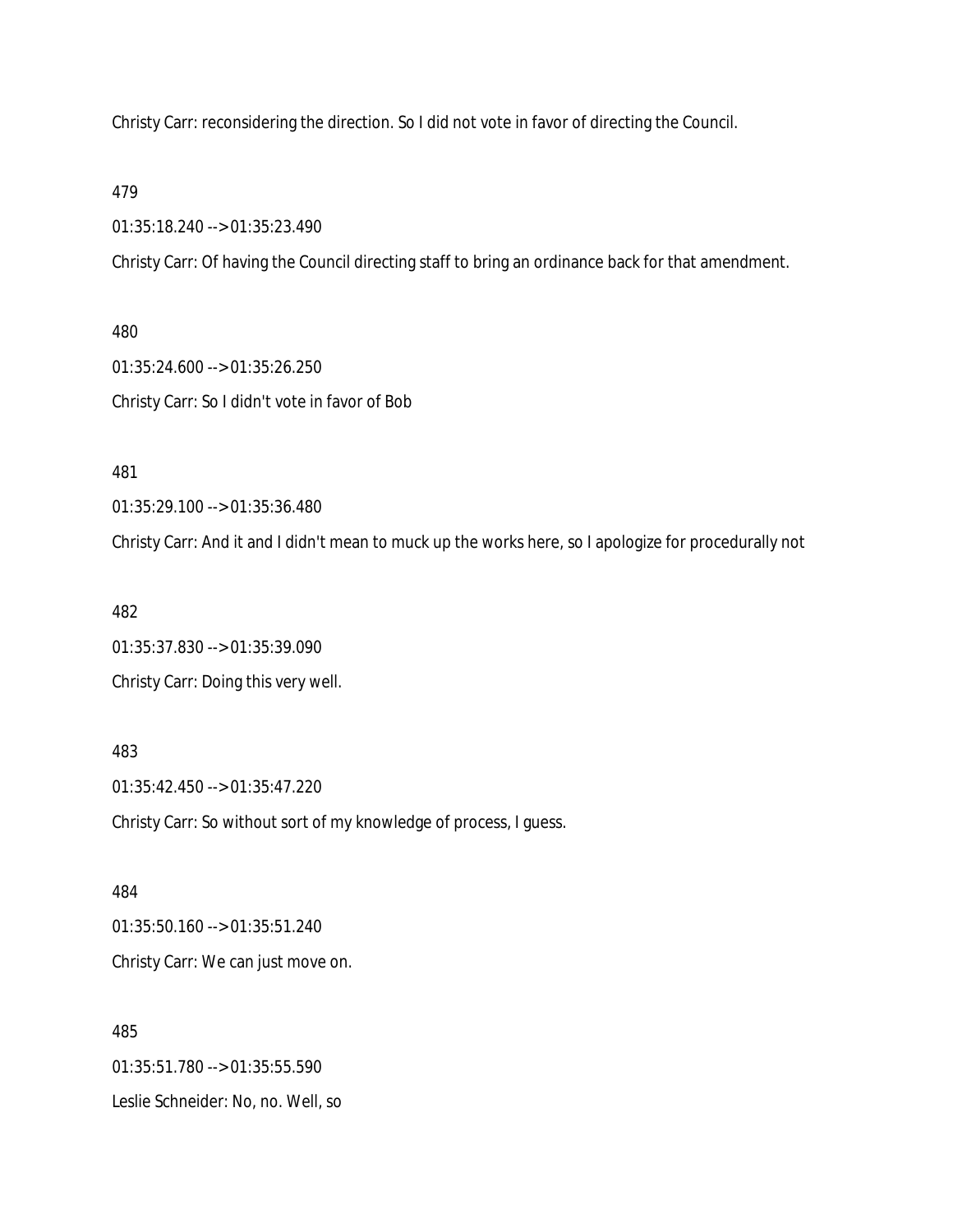01:35:56.370 --> 01:36:01.440

Leslie Schneider: At the moment. Councilmember car is dropping the issues. Nobody else can bring it up. That's fine. I just want to try

487

01:36:01.440 --> 01:36:09.120

Leslie Schneider: To get through this process is as quickly as we can. There's always the chance to bring things up again in the future counts. Never had topless.

488

01:36:10.800 --> 01:36:23.700

Kirsten Hytopoulos: Um, so I had a question about budget is an agenda question about budget items. Maybe this will be resolved if we have a dedicated budget meeting. I don't know if that'll create a little more room which is hard to imagine

489

01:36:24.630 --> 01:36:33.930

Kirsten Hytopoulos: But my concern is that at some point the farm. The farm lands ad hoc committee will have. We sure hope. I think some sort of a, of a feedback to the

490

01:36:34.560 --> 01:36:42.210

Kirsten Hytopoulos: To the Council for the budget process and sort of related. We have a request from the Historic Preservation Commission.

491

01:36:42.570 --> 01:36:49.590

Kirsten Hytopoulos: A letter. They've drafted materials to company company that to ask for us to up our investment in structural repairs on the farmlands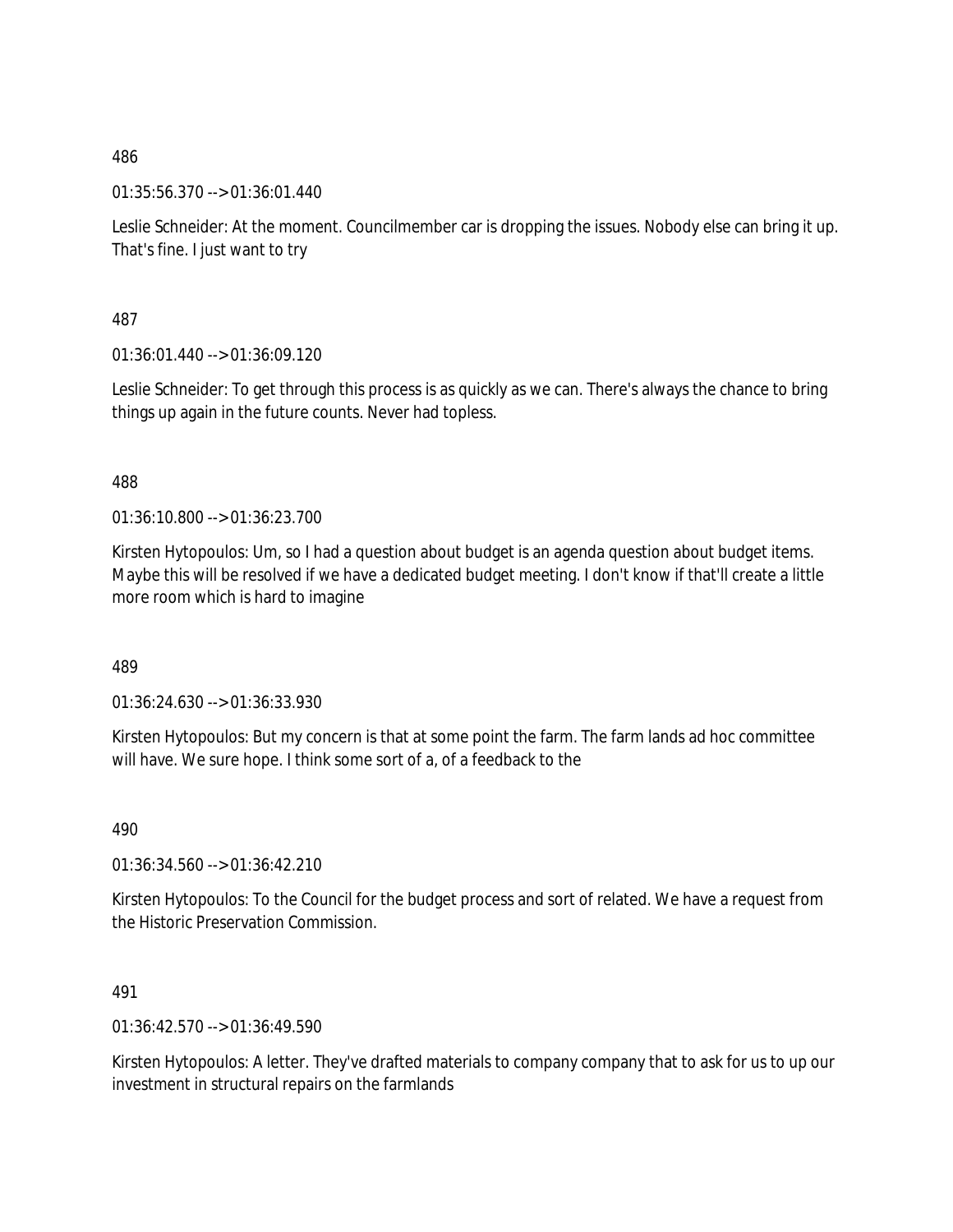### 01:36:50.160 --> 01:36:57.750

Kirsten Hytopoulos: So this is probably really directed at Elon, um, I don't want to create a big items for us for specific

### 493

01:36:58.110 --> 01:37:03.330

Kirsten Hytopoulos: budget items. On the other hand, in particular the ad hoc committees results or something that was asked for.

### 494

01:37:03.750 --> 01:37:14.460

Kirsten Hytopoulos: By the Council, it was planned for how do we knit in these kind of extra bits of information that go a little bit beyond just casual conversation as we hit those items then can we make room for that.

### 495

01:37:15.690 --> 01:37:19.080

Ellen Schroer: Well, let me take those separately because I think they're a little bit different. The

### 496

01:37:19.710 --> 01:37:25.560

Ellen Schroer: Ad Hoc Committee has a scope of work and a set of recommendations that I think you were intending to bring forward.

### 497

01:37:26.070 --> 01:37:34.050

Ellen Schroer: Um, when you are ready to do that, you would just bring it up at a time like this and and say you're ready to and you want to bring them forward if you're going to do the whole set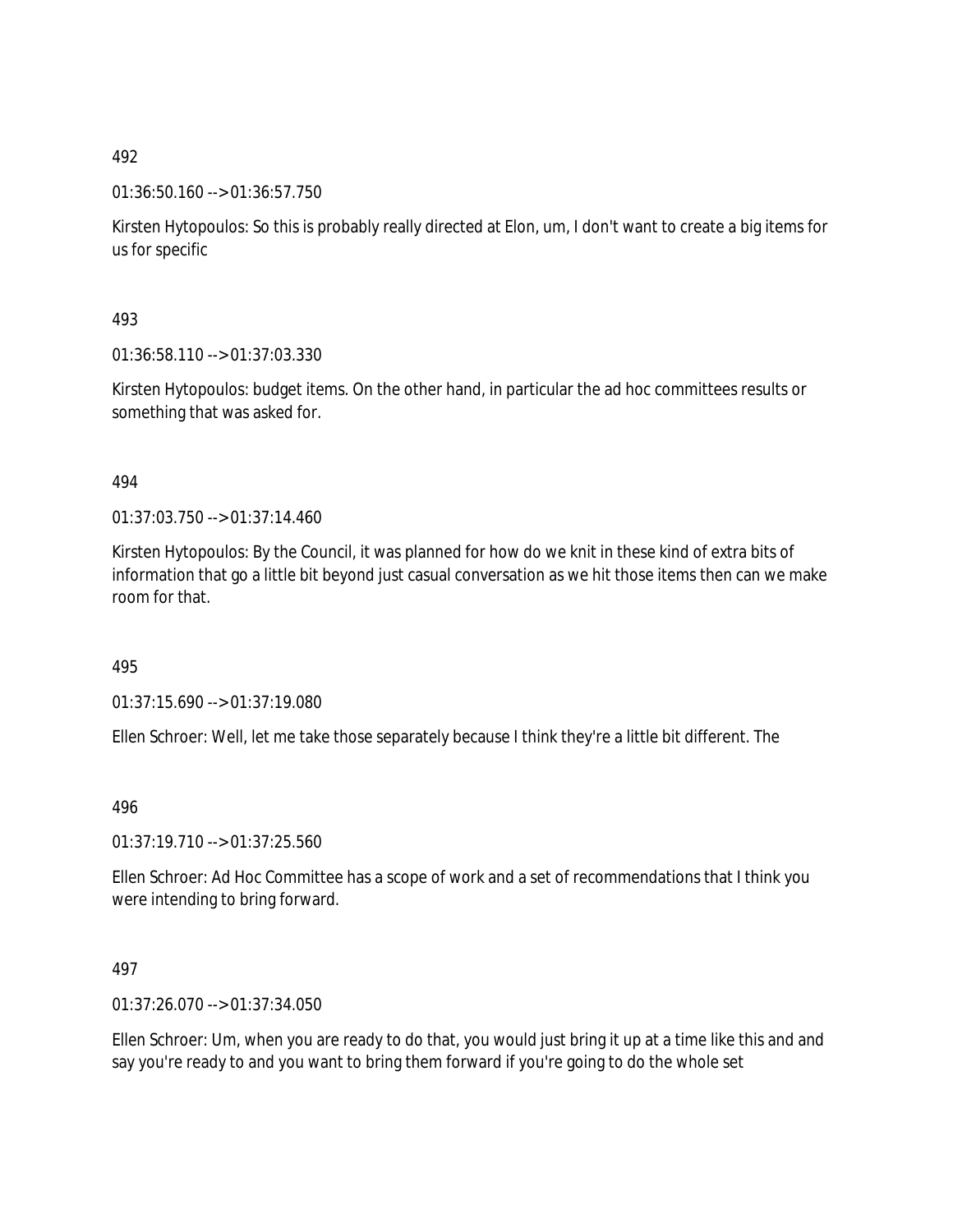01:37:34.290 --> 01:37:41.220

Ellen Schroer: If you're going to do a smaller amount of the recommendation, then I think you could do that just in the context of budget.

499

01:37:41.550 --> 01:37:50.880

Ellen Schroer: Acknowledging that you are asking to change the proposed budget in some way. And I think the same thing would be true for the HTC for the Historic Preservation Commission.

500

01:37:51.120 --> 01:38:00.690

Ellen Schroer: If it's solely a budget item or not solely but if it is a budget item distinct from the ad hoc committee that might have a larger set of policy recommendations.

501

01:38:00.990 --> 01:38:09.480

Kirsten Hytopoulos: And and and if we'd like to get like say for me as the liaison the HTC you know if I'm thinking that there should be materials that go to the to the

502

01:38:10.050 --> 01:38:22.320

Kirsten Hytopoulos: In the packet. So their letter, for example, I'm assuming we can just throw that into one of the general budget discussions as a as an item is just as as as a piece of materials as a document.

503

01:38:22.950 --> 01:38:30.420

Ellen Schroer: Right, if you send those in. We can include them in the packet as supporting materials for budget deliberations. Okay, thanks. Yeah.

504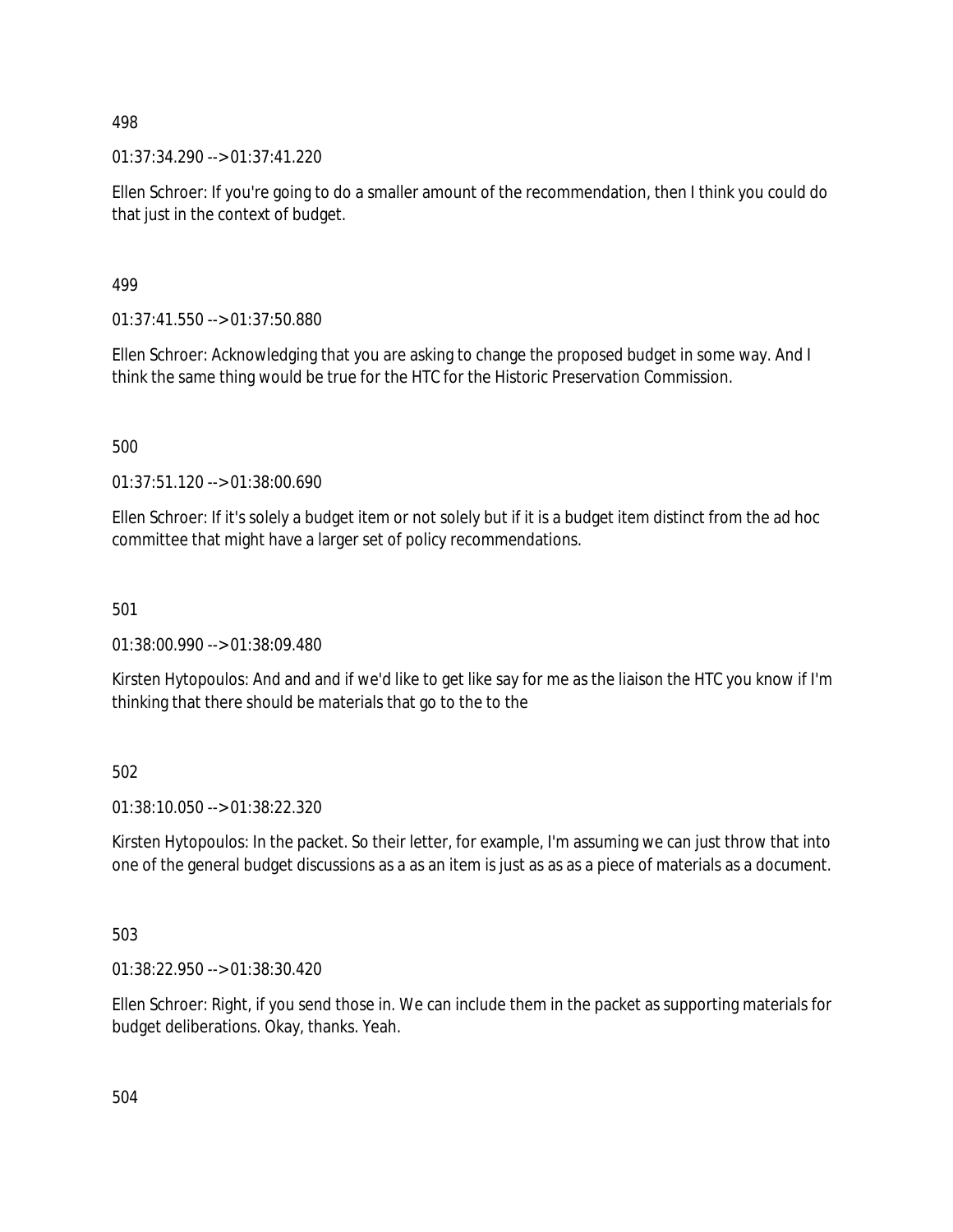01:38:31.950 --> 01:38:34.320

Leslie Schneider: Great, thank you. Councilmember into, sir.

505

01:38:37.860 --> 01:38:40.260

Rasham Nassar: I believe COUNCILMEMBER Pollock has been waiting to speak.

506

01:38:41.580 --> 01:38:47.100

Leslie Schneider: I just going in the order that I see hands raised. If you'd like to defer to COUNCILMEMBER Pollock, that's fine. I think

507

01:38:47.730 --> 01:38:49.710

Rasham Nassar: I will, for now, I've seen him do this a few

508

01:38:49.800 --> 01:38:50.160

Okay.

509

01:38:52.200 --> 01:39:05.130

Michael Pollock: So I just want to go back to what COUNCILMEMBER car was talking about, um, yeah, it was kind of a weird vote because it was during a study session. And so we typically don't do that. But we made a formal notion

510

01:39:06.030 --> 01:39:17.460

Michael Pollock: And is correct that I know rules, you'd have to have a motion to reconsider from the one of the four people, and I was not one of them that, that it was in support of the motion.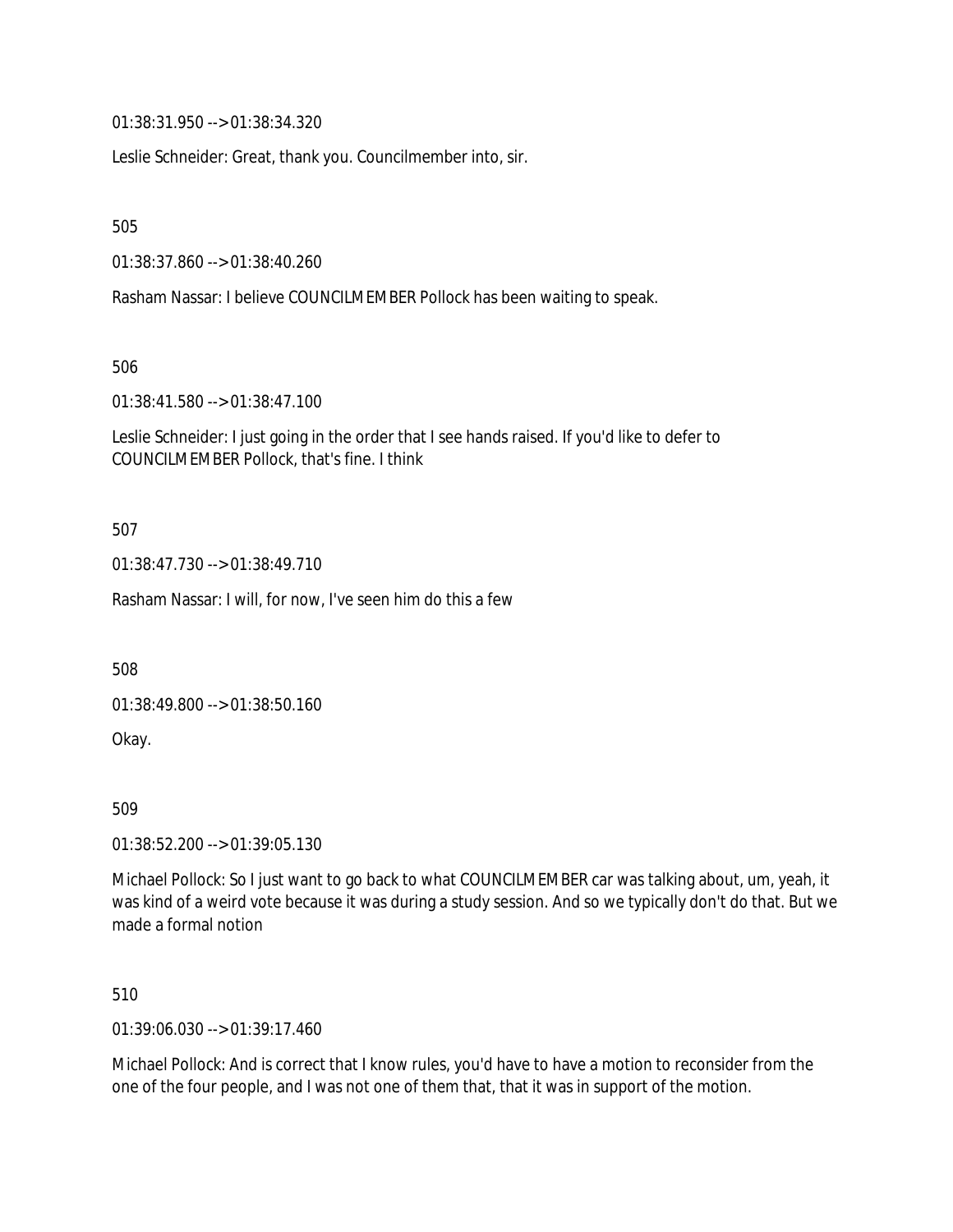01:39:18.660 --> 01:39:37.560

Michael Pollock: But however there's another alternative here, which would be not to rescind that motion, but to include for consideration to have the planning department look as an another alternative to go and pursue that island why

512

01:39:39.570 --> 01:39:55.020

Michael Pollock: Code change rather than the adopting code changes for a specific property. So that will give us an option to to consider both, both of them. We can see both of them and sort of way. Which one made the most sense. So

## 513

01:39:55.470 --> 01:40:02.580

Michael Pollock: I would support that. I mean, I would like to. I would, because I didn't really feel like we had all the information

### 514

 $01:40:02.970 \rightarrow 01:40:10.950$ 

Michael Pollock: On the same issues that was raised by COUNCILMEMBER car. There was a lot of information, a lot of deliberation by the planning commission and we kind of just

515

01:40:11.310 --> 01:40:20.610

Michael Pollock: I felt to me like we just kind of blew past that and didn't really take into account that concert have considered worth at the planning commission and put in so

516

01:40:21.930 --> 01:40:37.110

Michael Pollock: I would I would certainly about put on a future consideration to ask the planning commission. I'm sorry, the planning department to look at the option as island wide.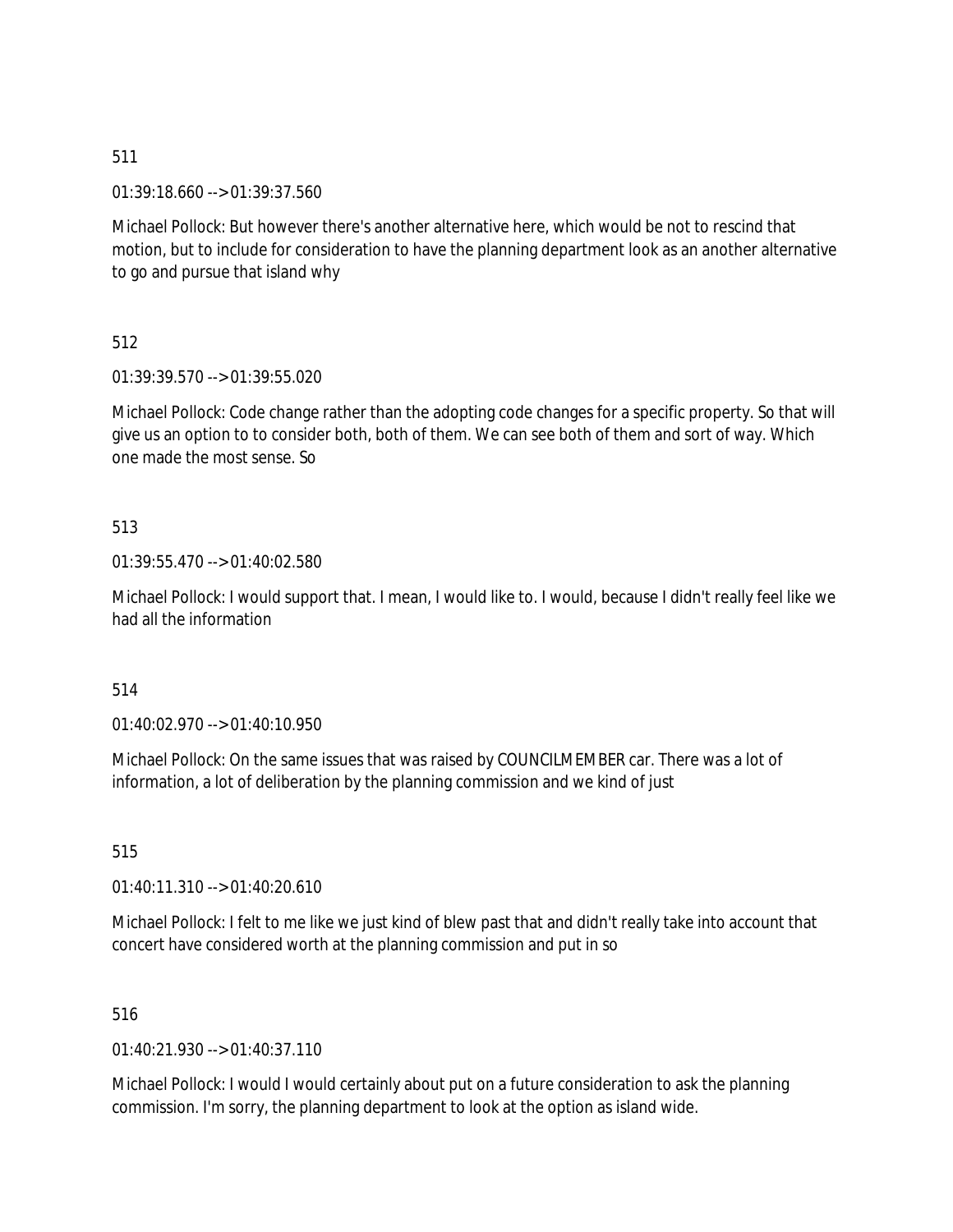01:40:40.620 --> 01:40:48.810

Michael Pollock: Change to the regular two tools. So if their support for that. Does that make sense. I'm hopeful hopefully understand that.

518

01:40:49.830 --> 01:40:58.620

Michael Pollock: But if there's any interest in pursuing that that's the way we could kind of move forward on the future agenda item to put that on.

# 519

01:41:00.180 --> 01:41:07.140

Leslie Schneider: Okay, well I'm going to keep going on. So calcium ever hi topless. If you could either respond or come up with your own

# 520

01:41:07.860 --> 01:41:16.290

Kirsten Hytopoulos: I just want to quickly respond, I guess, I guess that comes from a polyp that feels a little bit like just a flip of the other side of the coin. So really the same thing.

# 521

01:41:16.980 --> 01:41:19.830

Kirsten Hytopoulos: I think what I would suggest to councilwoman car would be

# 522

01:41:20.820 --> 01:41:27.540

Kirsten Hytopoulos: To have distributed to us and correctly, how to do this to not creating that open a violation. But if you could have distributed to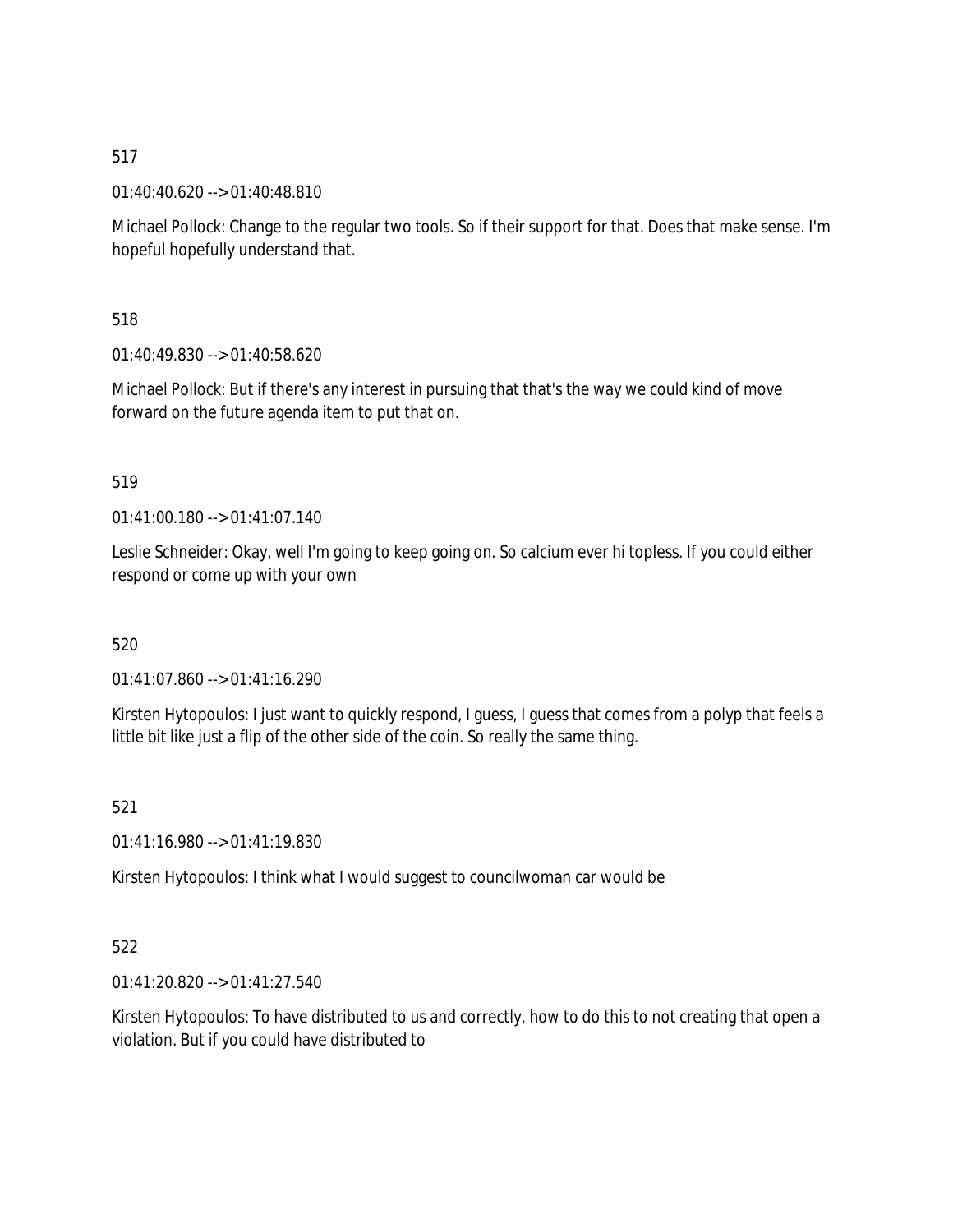01:41:27.960 --> 01:41:34.680

Kirsten Hytopoulos: Us what you feel we should be thinking about you might wind up and we and if any of us feel that upon review of that.

# 524

 $01:41:35.340 \rightarrow 01:41:41.610$ 

Kirsten Hytopoulos: That we would want to make a motion consideration and and realize there's a timing issue here. I would have to wait for the next meeting.

525

01:41:42.270 --> 01:41:45.930

Kirsten Hytopoulos: Then you could potentially one of us might make that might make that motion.

# 526

01:41:46.260 --> 01:41:56.700

Kirsten Hytopoulos: It's just, I just want to throw that out there because it sounds like what you'd like to be sure, is that we want to know if we would change her mind if we receive that information, I think, or maybe some additional information. So that's one possibility.

# 527

01:41:58.290 --> 01:42:00.630

Leslie Schneider: And maybe another possibility is just

# 528

01:42:04.320 --> 01:42:19.290

Leslie Schneider: To bring up something that is an addendum to that item at a future Council meeting for that particular meeting. In other words, we're not trying to put it on a future agenda, but it could come up and it could get support for, you know, the night of consideration.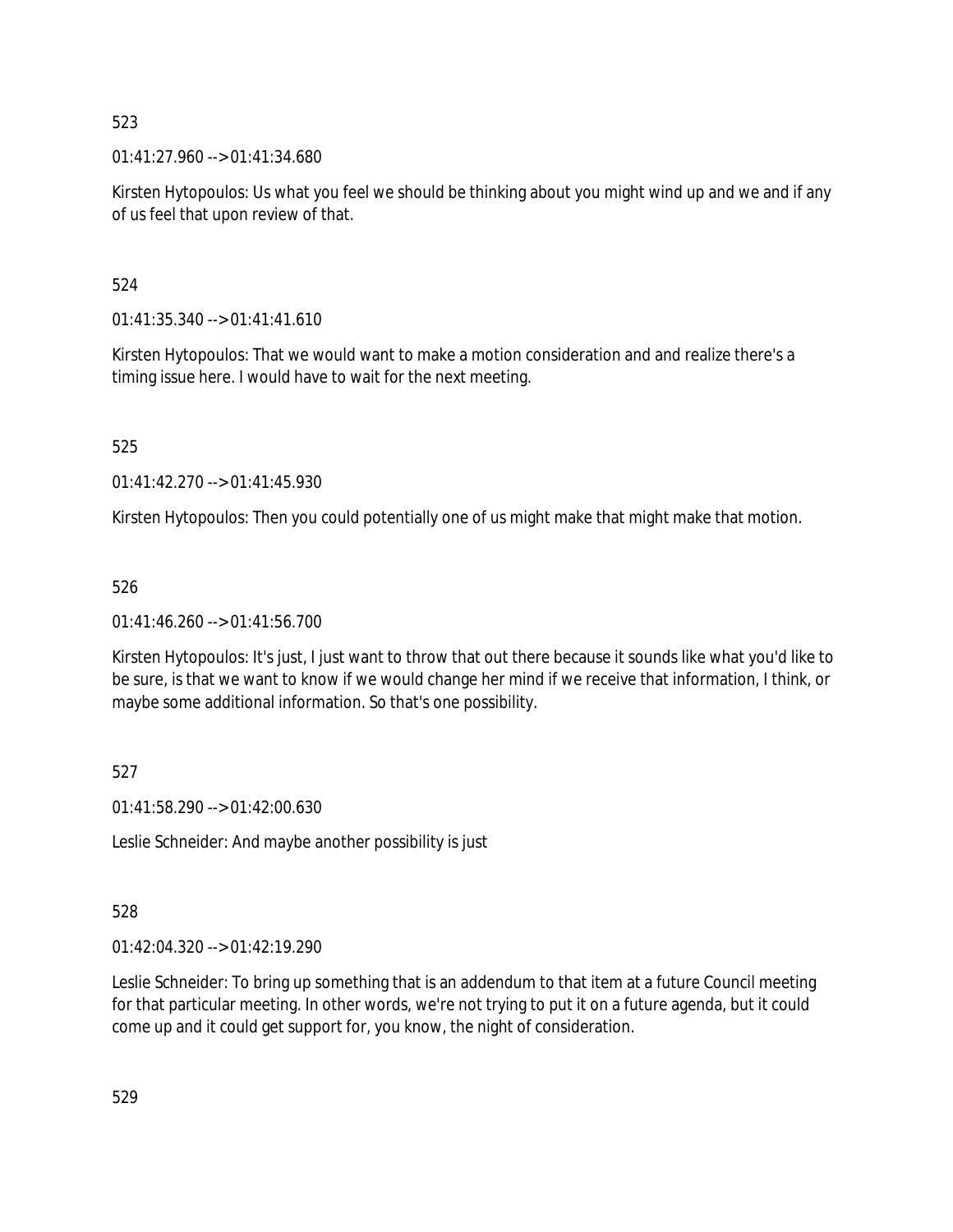01:42:20.700 --> 01:42:29.040

Leslie Schneider: So I have to admit I don't have clarity, I'd love to support what you're saying. And maybe we could talk about it more

## 530

01:42:30.630 --> 01:42:39.900

Leslie Schneider: It off of the Dyess towards what process would be most appropriate is that satisfy everyone for the moment.

## 531

01:42:41.580 --> 01:42:47.280

Leslie Schneider: Okay, so I don't see any other hands raised. I will take this opportunity to quickly move us on to the next item.

## 532

01:42:48.750 --> 01:43:11.730

Leslie Schneider: Item number eight is budget deliberations eight eight is the budget discussion number 320 21 through 2026 Capital Improvement Plan discussion internal services department community services. And then finally, finance, and that is budgeted for 45 minutes we are now 45 minutes over schedule.

### 533

01:43:13.980 --> 01:43:19.560

Ellen Schroer: Okay, maybe I can just make a couple of introductory remarks and then staff is here to support your discussion.

### 534

01:43:19.890 --> 01:43:26.550

Ellen Schroer: The items on the agenda for tonight's budget deliberations include a review of some material that you've received in the past.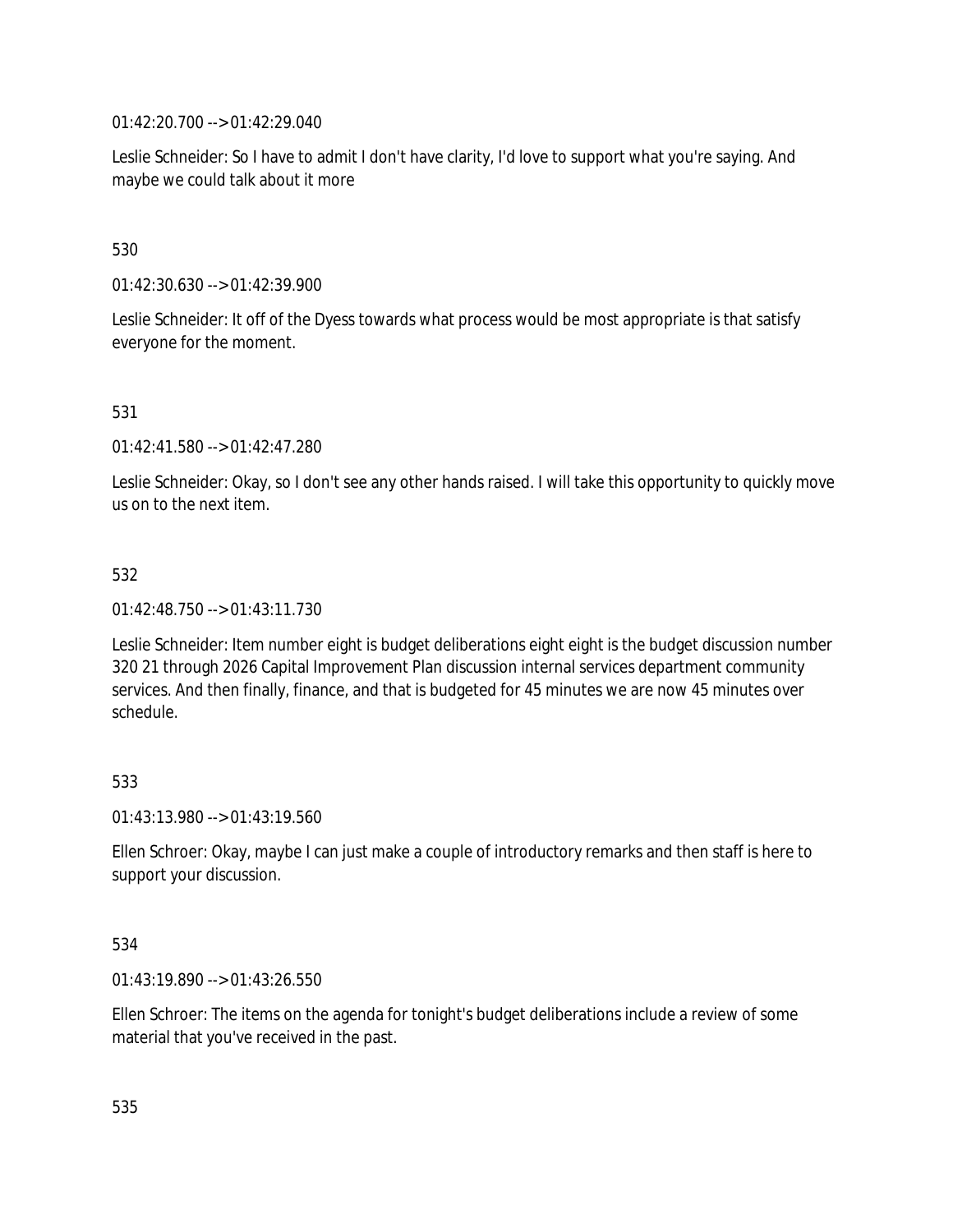01:43:26.760 --> 01:43:35.070

Ellen Schroer: Related to the capital improvement plan and then the operating budget for internal services departments and the Community Services items that are in the budget.

### 536

01:43:35.490 --> 01:43:47.640

Ellen Schroer: We are hoping to reserve, most of the time for your deliberations and then at the conclusion of your discussion roughly 45 minutes from now we have some housekeeping items to move through to begin the legislative process that supports the budget.

### 537

01:43:48.060 --> 01:44:02.220

Ellen Schroer: And so our budget manager Kim dens come will be here to help us with that legislation and explain it to you then. So with that, I will turn it over to Chris. Where's Vicki, who's our public works director to talk about the capital improvement plan.

538

 $01:44:05.160 \rightarrow 01:44:05.940$ 

Chris Wierzbicki: Evening Council.

### 539

01:44:06.390 --> 01:44:11.400

Chris Wierzbicki: Good to see you all. Christmas Vicki public works director y'all hear me, hear me okay

### 540

01:44:12.210 --> 01:44:13.590

Leslie Schneider: Yes, we can hear you. Thank you. Good.

### 541

01:44:13.890 --> 01:44:14.280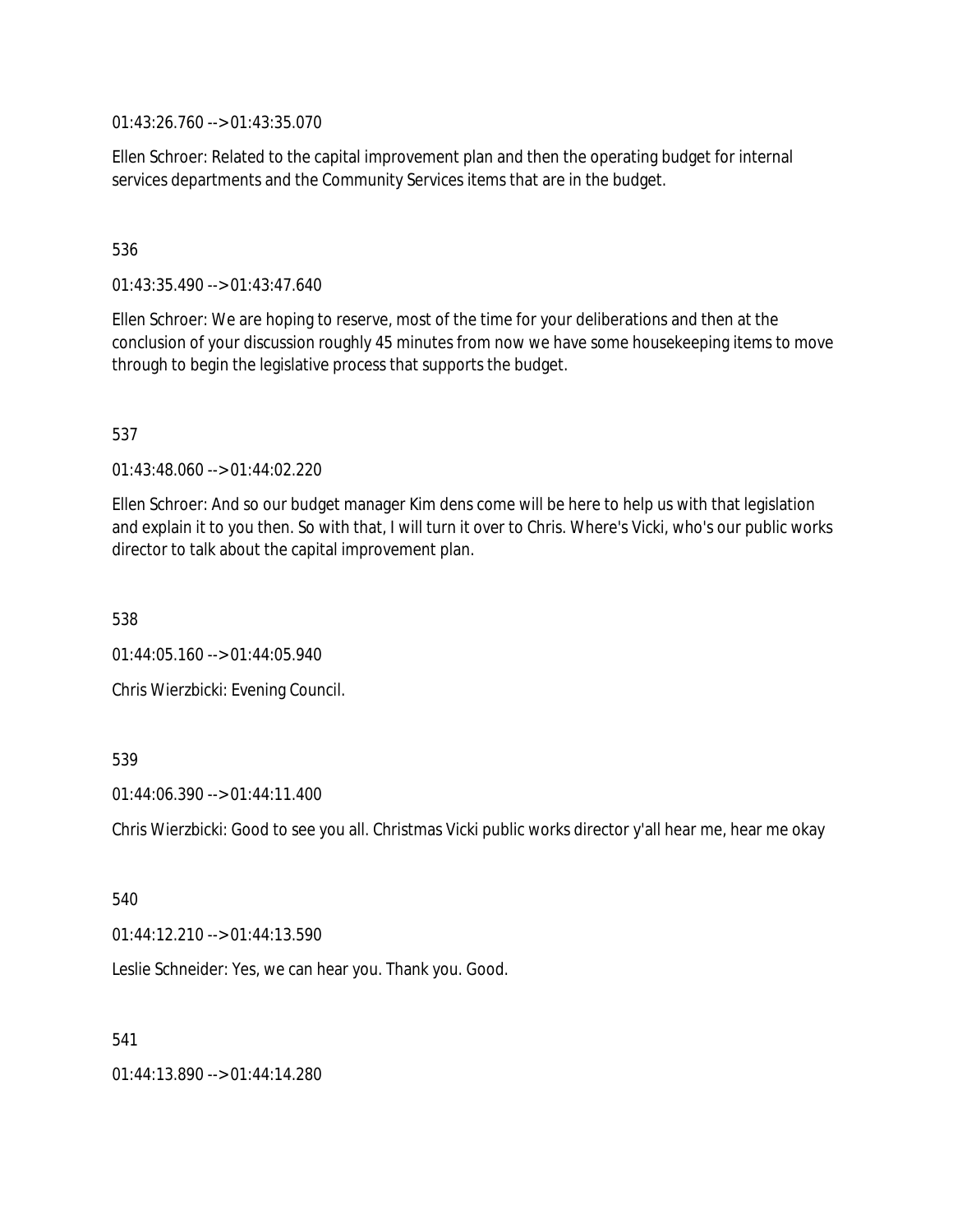Thank you.

# 542

01:44:15.840 --> 01:44:22.770

Chris Wierzbicki: I am going to not talk very much. We have had quite a few opportunities to talk about the capital improvement plan.

# 543

01:44:23.250 --> 01:44:33.780

Chris Wierzbicki: And we've walked through it a couple times and I've we've answered some questions and had some discussion. I'd really like to kind of open up the topic for all of you to ask questions or continue that discussion.

# 544

01:44:35.580 --> 01:44:44.790

Chris Wierzbicki: We did receive some queries questions over the last couple days that had some Civ related items in them. I'm happy to go over those items if you'd like.

# 545

01:44:45.210 --> 01:44:54.030

Chris Wierzbicki: I also have a copy of the presentation available with all of the projects and dollars listed. If any of you want to reference that as part of your question.

# 546

01:44:54.780 --> 01:45:04.650

Chris Wierzbicki: But really this is an opportunity for you to talk about the CFP and to get some questions answered. So with that, I'm going to just kind of open it up and we'll see where it goes.

# 547

01:45:08.190 --> 01:45:12.120

Leslie Schneider: Great, thank you. Councilmember nisar, did you want to kick us off.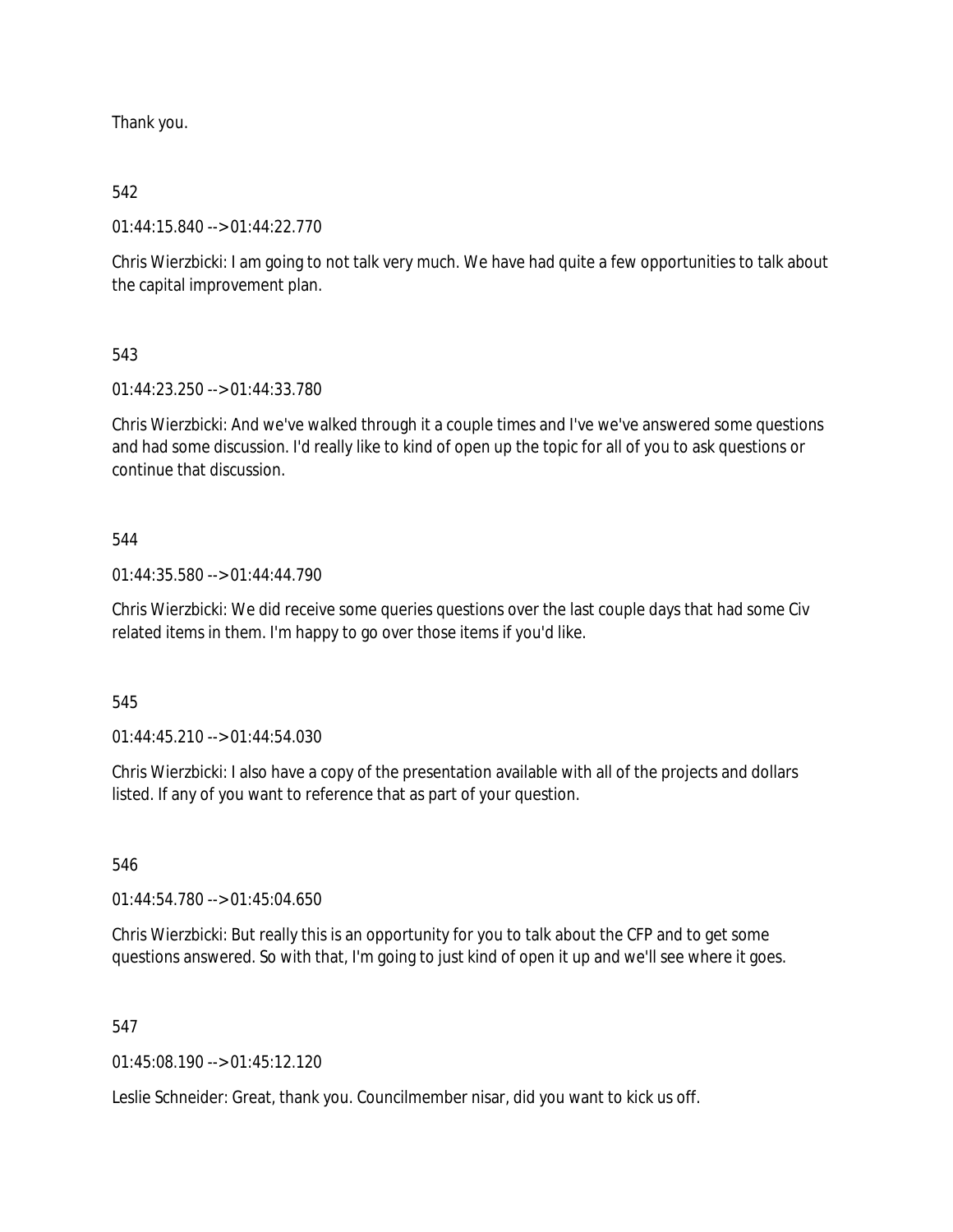01:45:13.350 --> 01:45:22.830

Rasham Nassar: Your high public works director director. Where's Vicki. I'm getting him. I haven't had a chance to look at the budget query set for yet.

549

01:45:24.870 --> 01:45:41.730

Rasham Nassar: Or three for that matter, I had sent one query related to the vehicle procurement that's in the 2126 see IP. And my question was, of those vehicles which of them are elect all electric if any

550

01:45:43.200 --> 01:46:06.300

Chris Wierzbicki: Yes, so we are planning on moving to electric police vehicles in 2023 there are two vehicles planned to purchase each year of the six year plan and the plan would be to move to electric and 2023 also in 2023 to begin moving towards electric vehicles for City Hall pool use as well.

551

01:46:07.440 --> 01:46:15.660

Chris Wierzbicki: So really, we're looking at a couple of years out. And part of the reason for that is because a key component of maintaining an electric fleet is having the electric vehicle.

552

01:46:16.020 --> 01:46:30.300

Chris Wierzbicki: Charging infrastructure at the facilities in order to keep those vehicles charged. We have not done any planning for that yet. I'm kind of anticipating that as a part of your Climate Action Plan discussions that you'll be talking about

553

01:46:31.380 --> 01:46:38.460

Chris Wierzbicki: You know part our fleet and how you want to manage that and thinking about how electric vehicles and the infrastructure that's needed fits into that.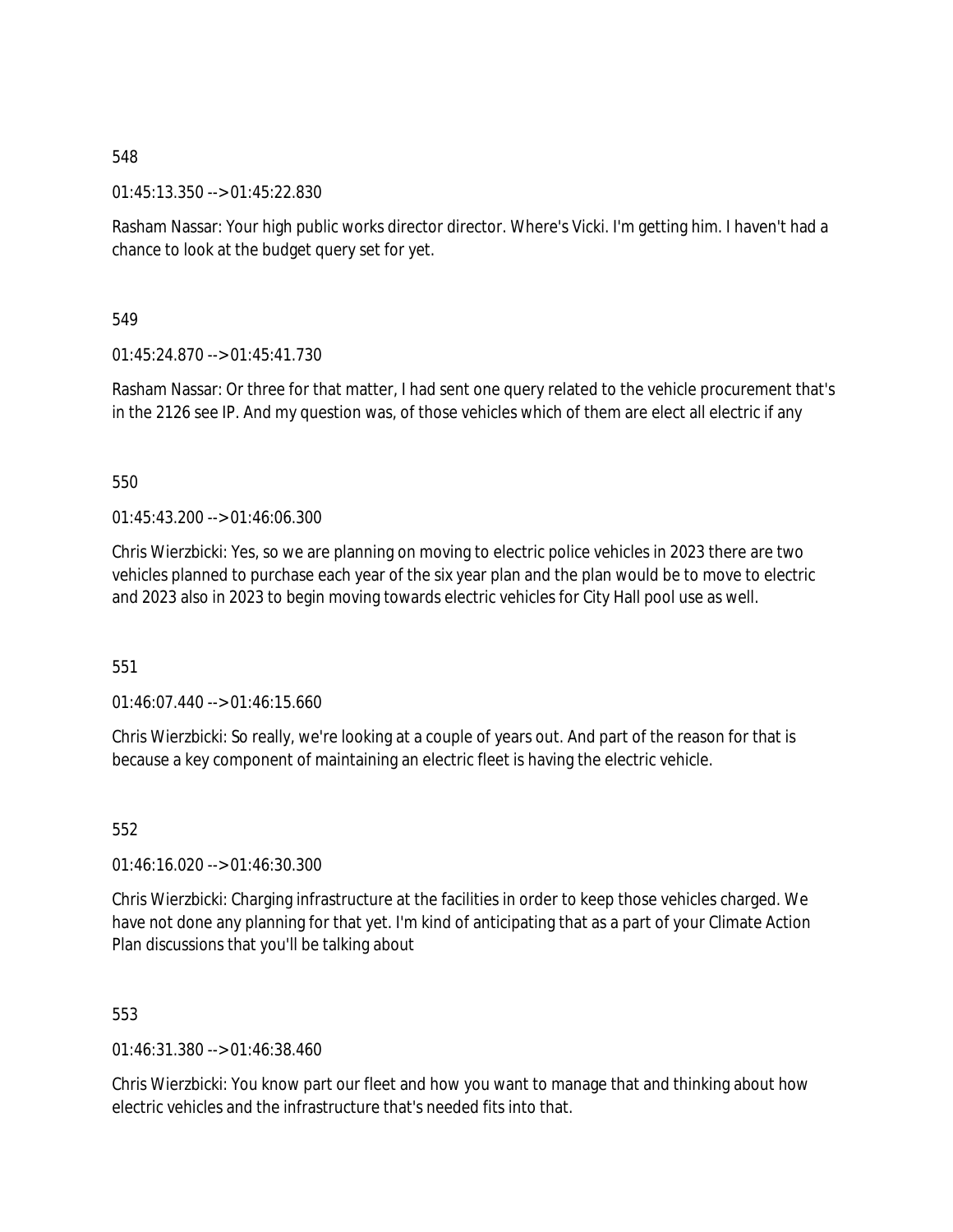01:46:38.730 --> 01:46:50.790

Chris Wierzbicki: Discussion. So we have some time to think about that before we start purchasing electric vehicles, just lastly, on that topic. I'll just say that. Another thing to consider about electric vehicles is that we

555

01:46:51.300 --> 01:47:05.010

Chris Wierzbicki: Do use them for emergency purposes. We probably want to think strategically about how much of our fleet, we want to electrify in case we're dealing with a massive power outage, and we need to be able to mobilize around the island and have vehicles that are

556

01:47:06.450 --> 01:47:10.440

Chris Wierzbicki: Potentially, not just electric. So some something else for consideration. Okay.

557

01:47:10.620 --> 01:47:15.840

Rasham Nassar: Thank you for those responses. And then my next question relates to

558

 $01:47:17.670 \rightarrow 01:47:26.490$ 

Rasham Nassar: It. There's no there aren't page numbers in this document, but it's the 2126 packet and I believe I'm on page 23 the project is the Winslow rain garden safety fencing.

559

01:47:27.150 --> 01:47:41.160

Rasham Nassar: The first time I'm seeing this. Can you just explain a little bit about where this came from what the need is I'm seeing it's \$103,000 line item here. So if I could just hear from you. Why this is in this tip. I appreciate that.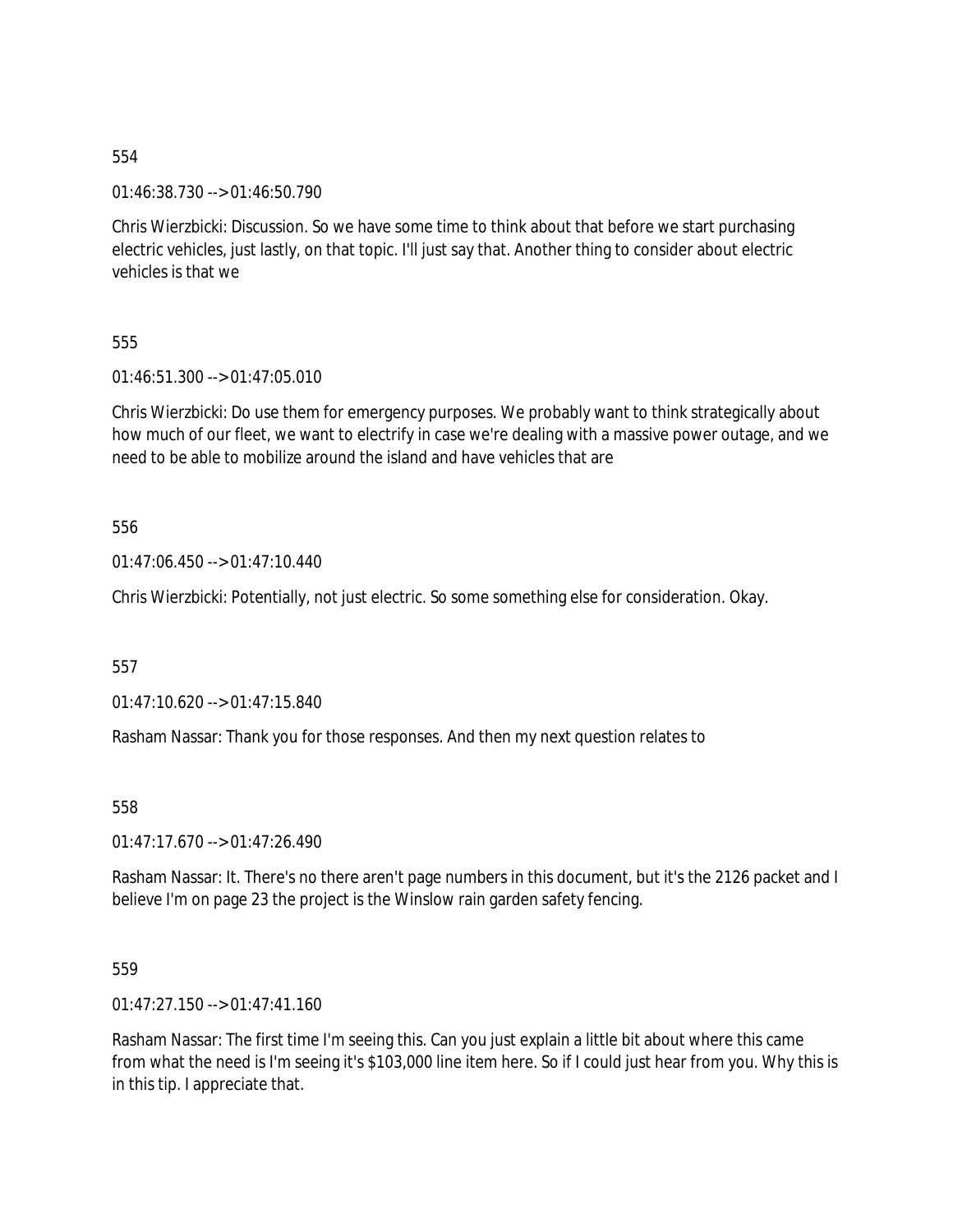01:47:41.580 --> 01:47:50.700

Chris Wierzbicki: Sure, over the last few years, we've had a number of individuals who have reached out to the city and saying, they've had some sort of incident with the Winslow way rain gardens, either.

561

01:47:51.300 --> 01:48:03.300

Chris Wierzbicki: stepping inside of them or potentially tripping near them. We had we've had a couple of low level claims for damages from folks who have had encounters with with the facilities.

# 562

01:48:03.780 --> 01:48:17.760

Chris Wierzbicki: And now that these facilities are become when we install those facilities we were one of the first communities to do this kind of urban rain garden infrastructure and now you see it in a lot of different places. And a lot of them are starting to use kind of low

563

01:48:18.660 --> 01:48:21.240

Chris Wierzbicki: Iron fencing around those rain gardens to keep

564

01:48:21.240 --> 01:48:25.140

Chris Wierzbicki: People from, you know, stepping into them or tripping and falling

# 565

01:48:25.800 --> 01:48:33.660

Chris Wierzbicki: So as a result of the inquiries. We've had we decided, it might be a good idea to invest and putting some fences around some low fences around those green gardens.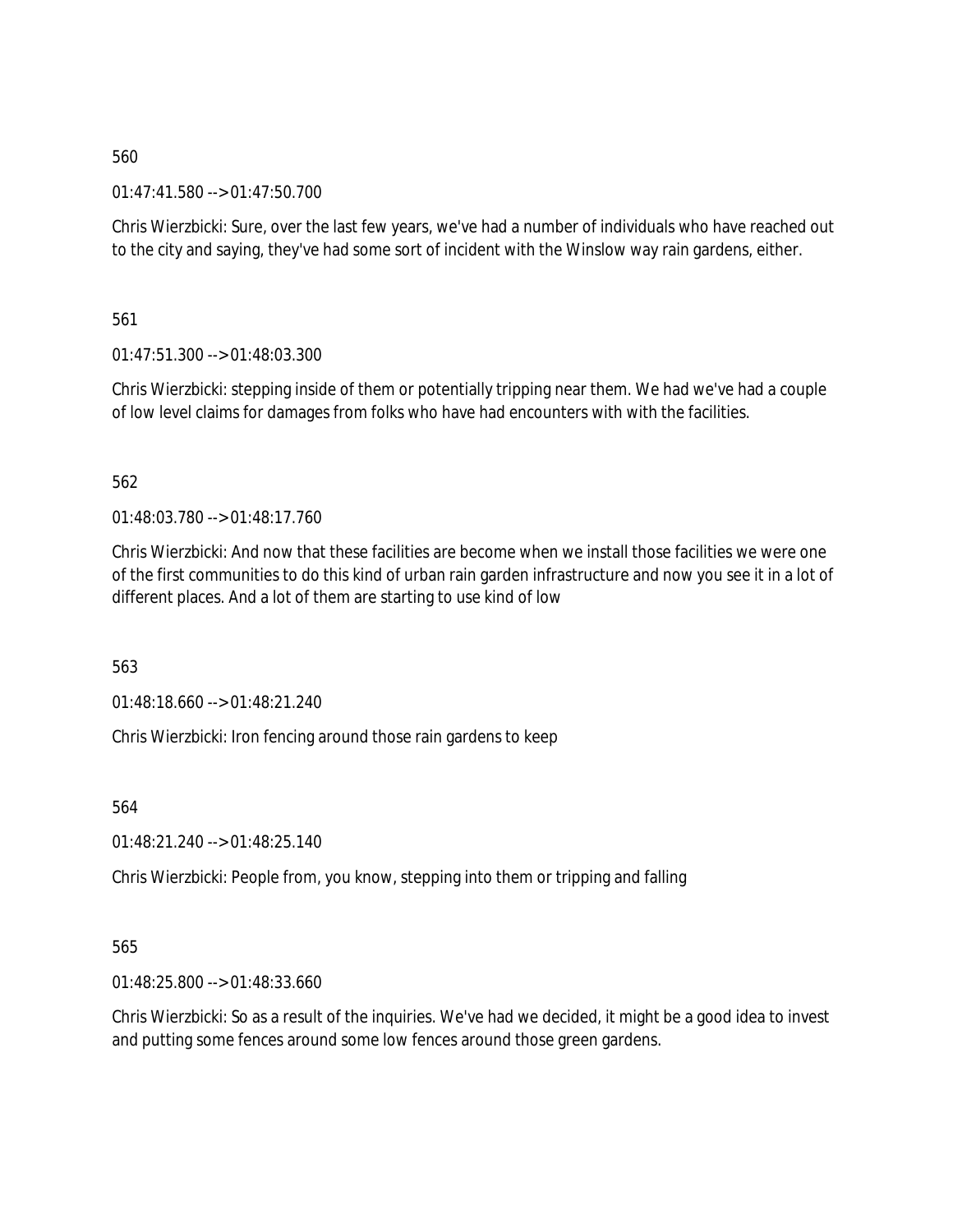$01:48:34.170 \rightarrow 01:48:44.460$ 

Chris Wierzbicki: They are about 18 to 24 inches high and would would help make them more noticeable and keep people from from getting hurt. Unfortunately, that that fencing is fairly expensive.

567

01:48:46.230 --> 01:48:52.980

Chris Wierzbicki: As you said, the linear footage cost. I think I forget how many exactly in your footage, but I think we have seven or eight different rain gardens to outfit.

568

01:48:53.460 --> 01:49:02.280

Chris Wierzbicki: And it's about 200 or so dollars a linear foot so it's it's fairly pricey, but I think in the long term for those facilities. I think it's probably good investment.

569

 $01:49:04.650 \rightarrow 01:49:12.210$ 

Rasham Nassar: Okay, and that's that's interesting to hear about the potential liability that those rain gardens as unfenced have

570

01:49:12.720 --> 01:49:22.800

Rasham Nassar: Caused the city in the past, I might be more inclined or more interested to learn about that right now. I'm not necessarily inclined to support this. I personally don't

571

01:49:23.580 --> 01:49:31.770

Rasham Nassar: Feel that the style of that black metal iron is consistent with the character of wins a little on the character of the island.

572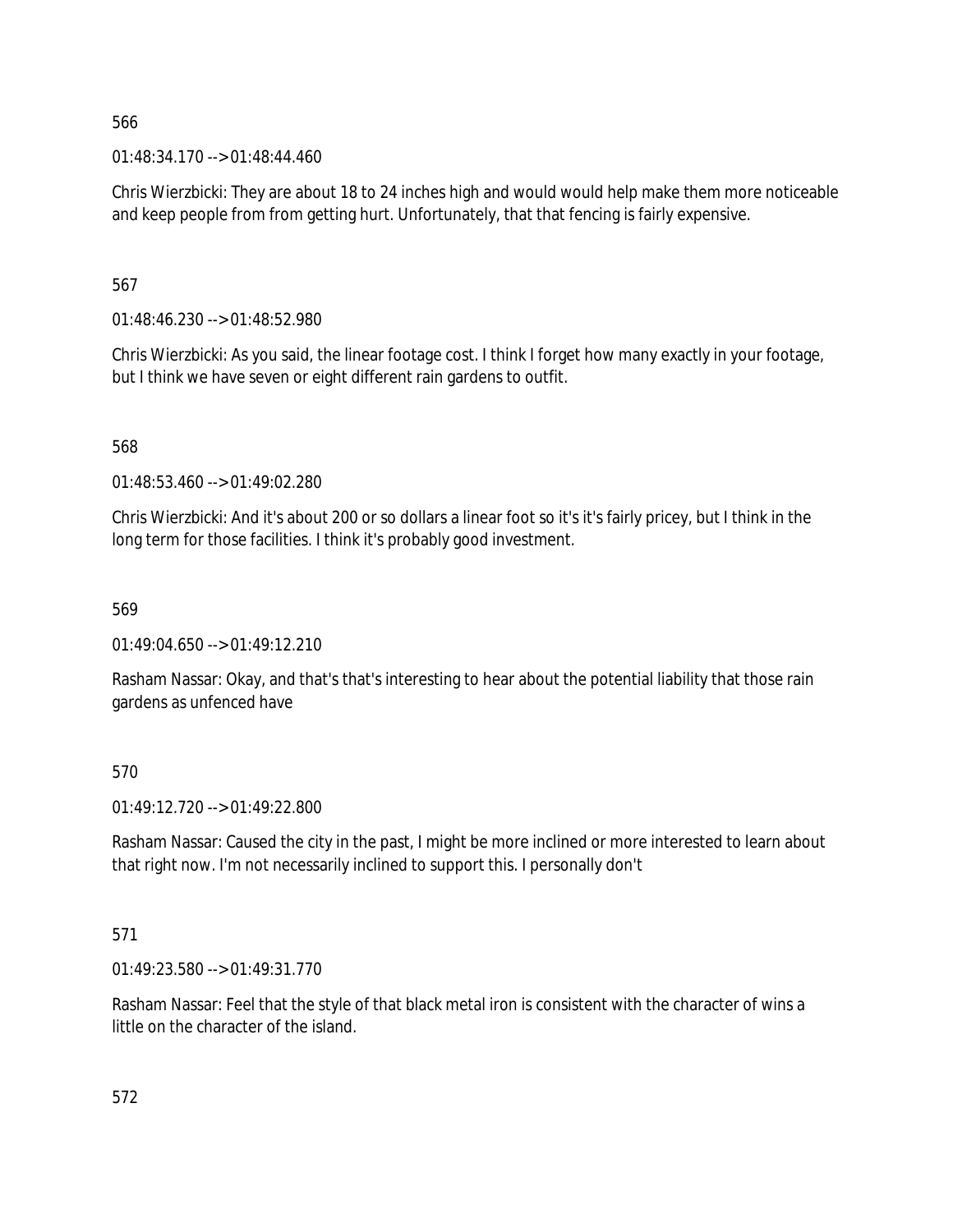01:49:32.310 --> 01:49:37.890

Rasham Nassar: I don't know if there are other design options out there, but it just feels very urban. I think the picture is like a downtown

## 573

01:49:38.280 --> 01:49:44.130

Rasham Nassar: Area. And so I just, I'm sharing my personal thoughts on that. Just let council members know how I'm feeling.

### 574

01:49:45.090 --> 01:49:54.030

Rasham Nassar: And then my last query relates to the city hall. I'm gonna have to scroll through here, the City Hall renovations, that is on Page 24

### 575

01:49:54.720 --> 01:49:59.790

Rasham Nassar: And I recall that this was in the previous tip and the Council pulled it at that time.

### 576

01:50:00.300 --> 01:50:05.580

Rasham Nassar: I don't recall all of the details of that discussion, but can you discuss what

577

01:50:05.970 --> 01:50:19.440

Rasham Nassar: Of the \$496,000 that are proposed for these renovations what component what components are those of those renovations are necessary improvements or or more top priority.

578

01:50:19.920 --> 01:50:31.890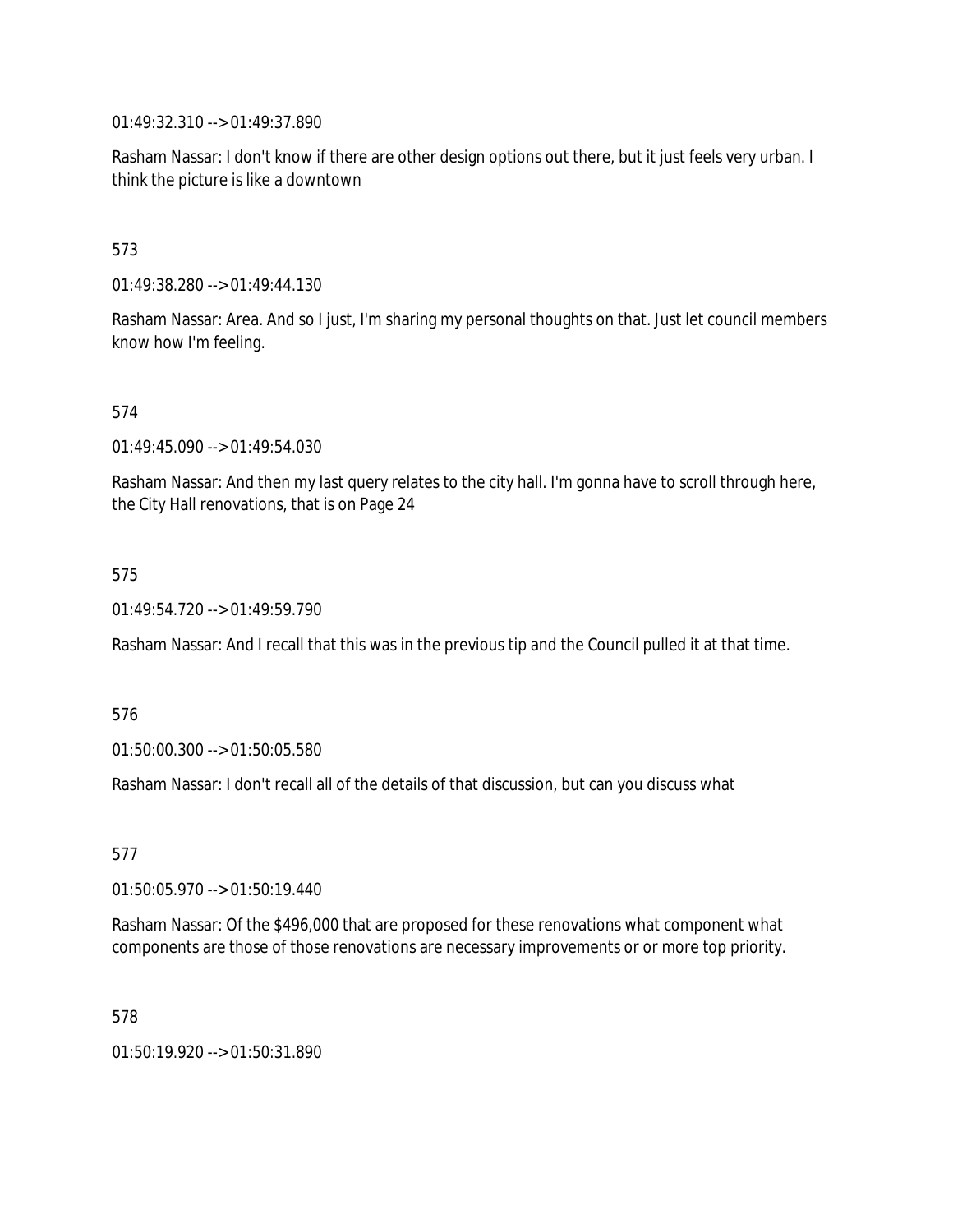Rasham Nassar: Request items and which are less of a priority request items has staff kind of says there is there a list of things that fall within that \$500,000 that you can point council members to

579

01:50:34.140 --> 01:50:43.320

Chris Wierzbicki: I can briefly describe for you what that project is it is essentially the renovation of the Public Works side of the city hall building, including

580

01:50:44.070 --> 01:50:53.130

Chris Wierzbicki: Creating a conference room out of the, what we call the Map Room space which is the space on the north on the Madison facing side of the building.

581

01:50:54.450 --> 01:51:05.040

Chris Wierzbicki: It's partially a renovation to make the space more usable and to potentially have better spaces for people in that side of the office. It's also to

582

01:51:05.610 --> 01:51:20.610

Chris Wierzbicki: Do some asset management replacement of carpets and some other facilities on that side of the building, kind of, while we're while we're doing that renovation. In addition, we've had a number of line items come up over the last year. So related to improving

583

01:51:22.590 --> 01:51:31.140

Chris Wierzbicki: Communications facilities and within the council chamber and you'll probably be hearing more about that either later this year early next year.

584

01:51:31.530 --> 01:51:40.200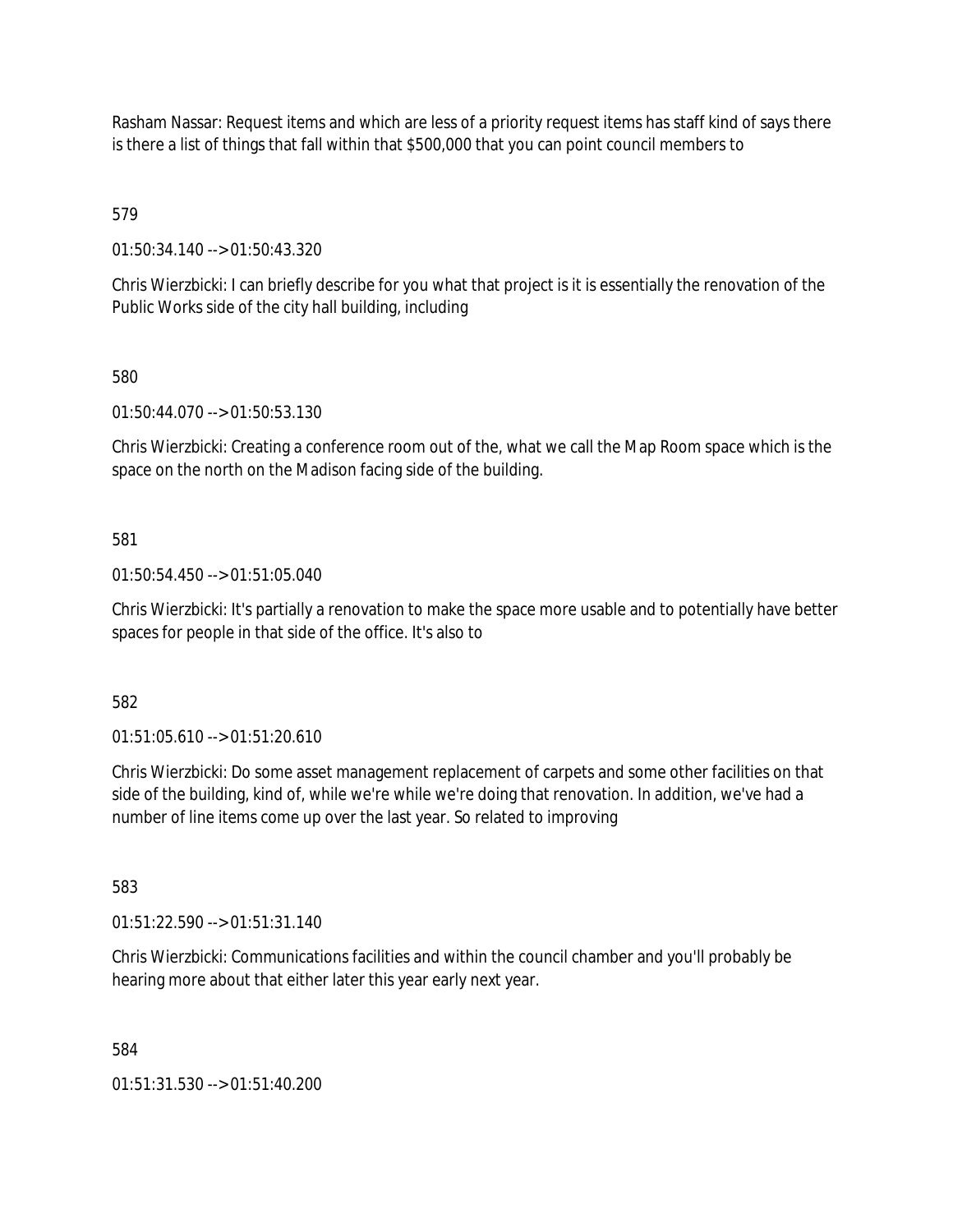Chris Wierzbicki: As part of the discussions around the Comcast franchise agreement, but we do have some planned improvements for the chamber to improve communication and

585

01:51:40.890 --> 01:51:54.780

Chris Wierzbicki: Different having some different screen configuration and allowing some better visibility for the Council and the public in those meetings in that room as well. So it's primarily focused on on the public work side of the building and some on the council chamber.

586

01:51:55.140 --> 01:52:07.680

Rasham Nassar: And one. Just one quick follow up, if I may, has has coven the pandemic and the fact that a lot of employees are now working remotely from home. Has that changed the, the level of priority of this item.

### 587

01:52:08.850 --> 01:52:15.090

Chris Wierzbicki: I mean, I think in the long term, it is still a good investment to make and one that will improve the functionality of

588

01:52:16.200 --> 01:52:30.990

Chris Wierzbicki: About a third of the City Hall building. Obviously we aren't fully staffed in the building right now. Due to the coven restrictions. But when they lift you know we are planning on returning to the building and those. I think those renovations are still would still be a good idea.

589

01:52:34.800 --> 01:52:37.290

Leslie Schneider: Thank you. Councilmember Pollock.

590

01:52:43.620 --> 01:52:47.940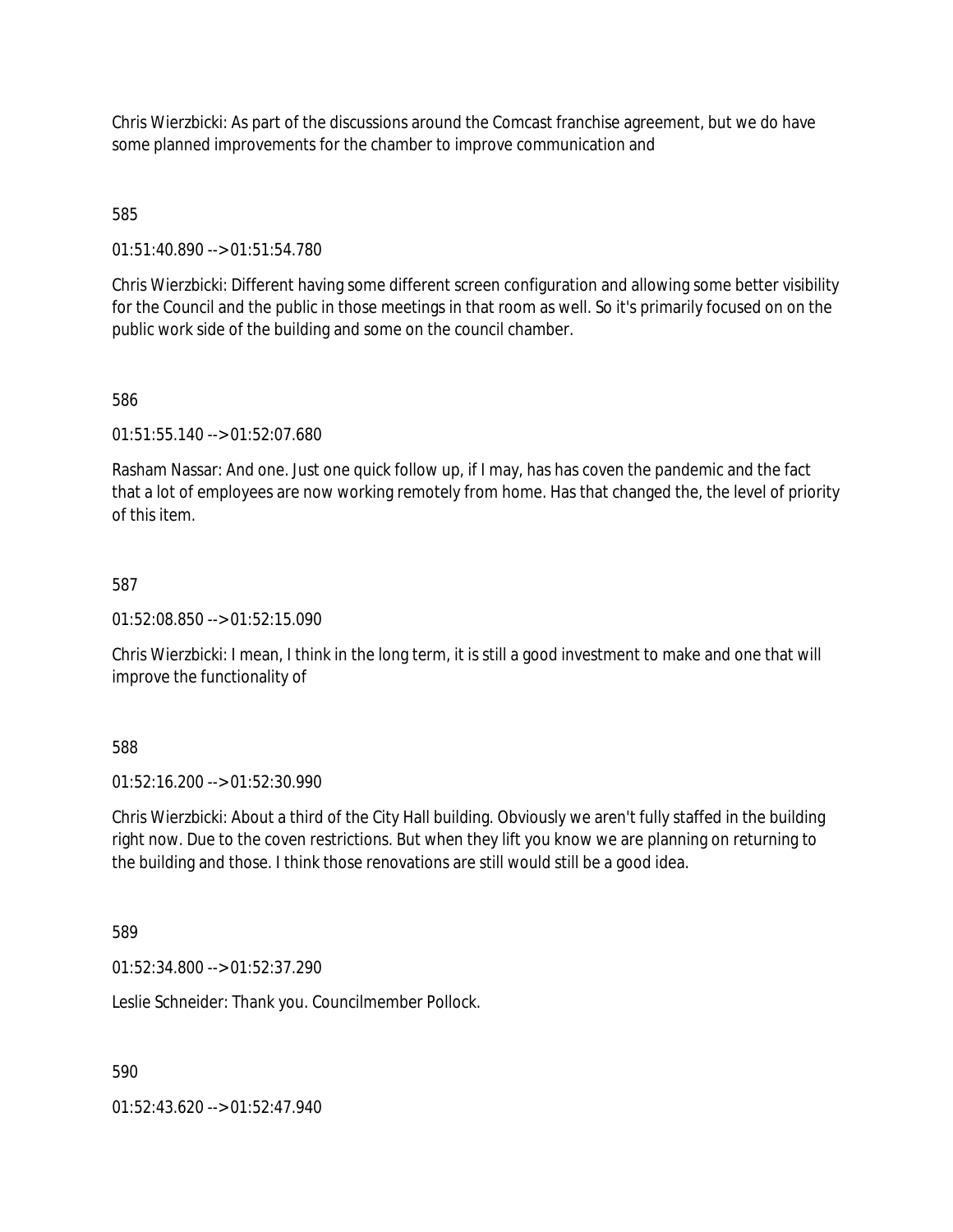Michael Pollock: Yeah, I just kind of general counsel that Tom

591

01:52:49.980 --> 01:52:55.650

Michael Pollock: We're talking about, we saw the Climate Action Plan is that was last week and

592

01:52:57.840 --> 01:53:06.120

Michael Pollock: COUNCILMEMBER Medina mentioned, you know, \$500,000 figure which seems small in terms of climate action.

593

01:53:07.170 --> 01:53:10.500

Michael Pollock: But nonetheless, if we just ran with that figure

594

01:53:11.490 --> 01:53:28.860

Michael Pollock: Or we wanted to put more into it. I'm thinking about well foot, are we going to fund or are we going to raise taxes to cover a climate action. So I was kind of looking at some of these things that maybe maybe aren't a high priority and whether we want to consider moving towards

595

01:53:30.810 --> 01:53:46.950

Michael Pollock: Sort of climate action, some of the recommendations in that in that thing. So it's just kind of a comment something to think about. I have some specific questions about it's on page 45 or 49 and the storm water see IP.

596

 $01:53:48.090 \rightarrow 01:53:54.150$ 

Michael Pollock: In your Civ combined document. So I'm going to give you a second to get to there.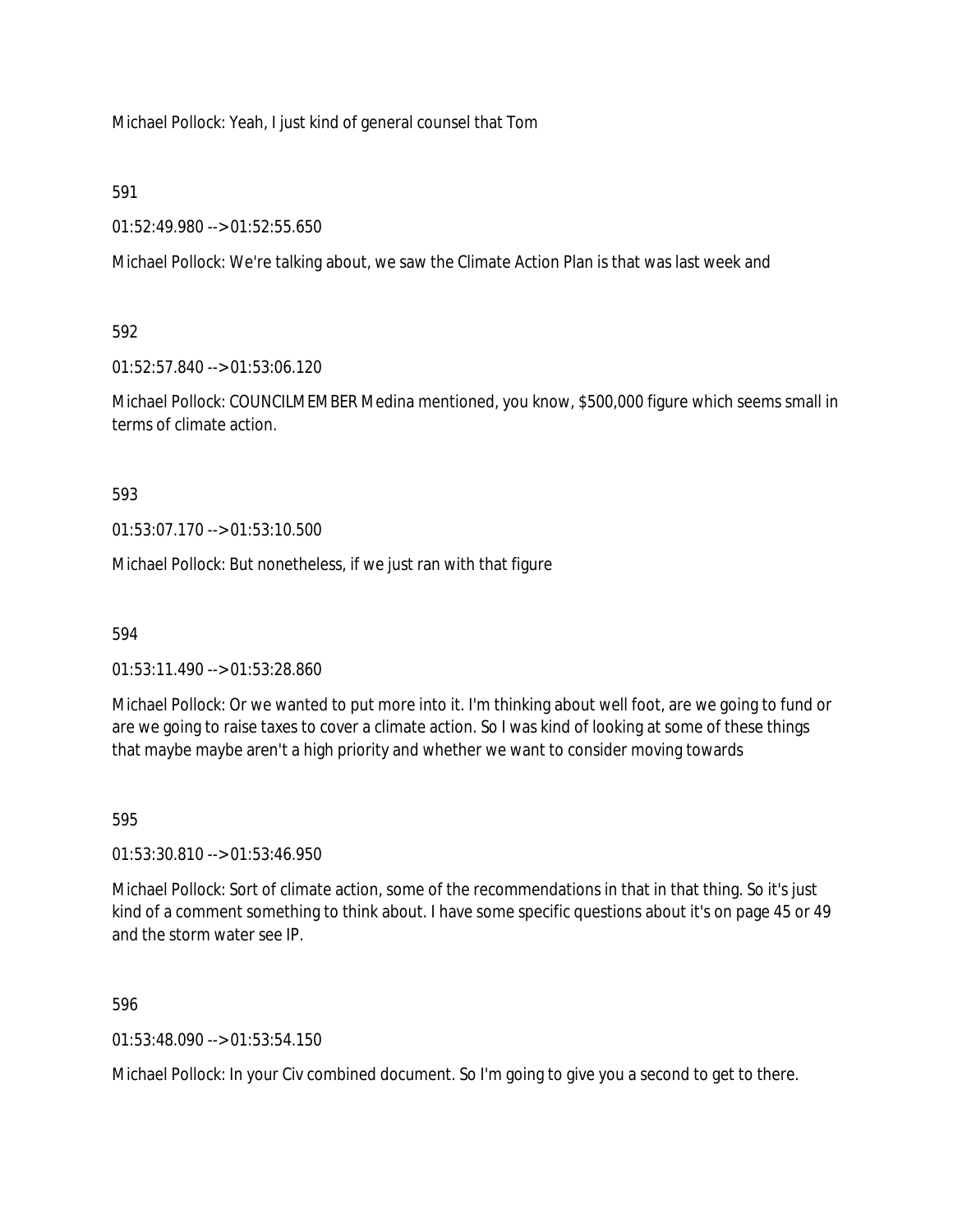01:53:57.210 --> 01:54:11.580

Michael Pollock: Is I mean, first of all, thank you for putting this together. It's really nice and really helpful. So I just want I just continue to be grateful for the, for the work you put into to making these projects understandable. So

598

01:54:13.050 --> 01:54:14.580 Michael Pollock: Question I have these are on

599

01:54:15.780 --> 01:54:18.720

Michael Pollock: storm water projects and

600

01:54:20.190 --> 01:54:30.660

Michael Pollock: I was looking at them. And I wondered if there was, I'm looking at them from a restoration and they're called stormwater projects I'm looking them from a habitat restoration perspective.

601

01:54:31.050 --> 01:54:40.470

Michael Pollock: And I just wondered if I noticed that some of the things like the springbrook Creek restoration and cooler complex replacement that's pushed out to 2025

602

01:54:40.860 --> 01:54:59.100

Michael Pollock: And then the eagle harbor fish passages out at 2024 so quite a ways out. I just wanted to, if there's a way, I guess the short of it is, is can we get those moving a little more quickly can we put them up a little further and in general to have some sort of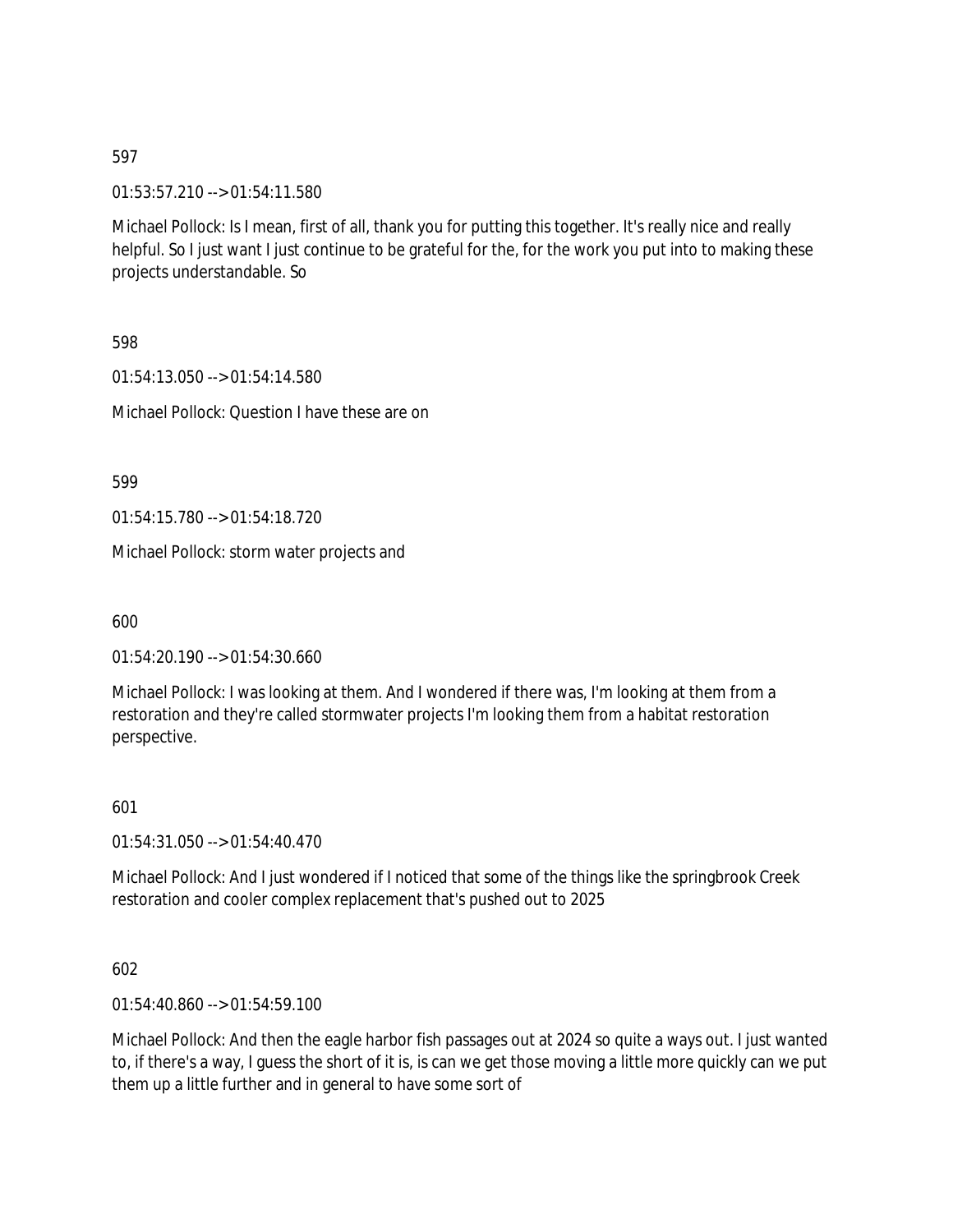01:55:00.480 --> 01:55:12.840

Michael Pollock: Waiting of these stormwater prize for projects, such that we look at the benefit to fish particular salmon and sort of in stream habitat.

604

01:55:13.320 --> 01:55:26.730

Michael Pollock: Because if if we were doing that you would see, I think, a different arrangement of them. So, you know, maybe is something that you do do or you consider, can you kind of walk me through the thinking in terms of

605

01:55:28.080 --> 01:55:33.780

Michael Pollock: The timing of these and is that something they could do. I think you got enough to work with her so

606

01:55:34.710 --> 01:55:47.760

Chris Wierzbicki: Yeah, I think I can give you a quick overview there. Let me just start by saying that you've already had some discussion about the budget item that we're proposing for the next biennium which is kind of a storm water master plan.

607

01:55:49.050 --> 01:56:01.470

Chris Wierzbicki: You know, we have master plans for both our sewer and water utilities and it makes I think a lot of sense to have a general plan for stormwater as well as you know, we don't really have a

608

01:56:02.910 --> 01:56:10.020

Chris Wierzbicki: Clear prioritization of where we should best put our investments, both from an asset management perspective and from kind of an environmental perspective.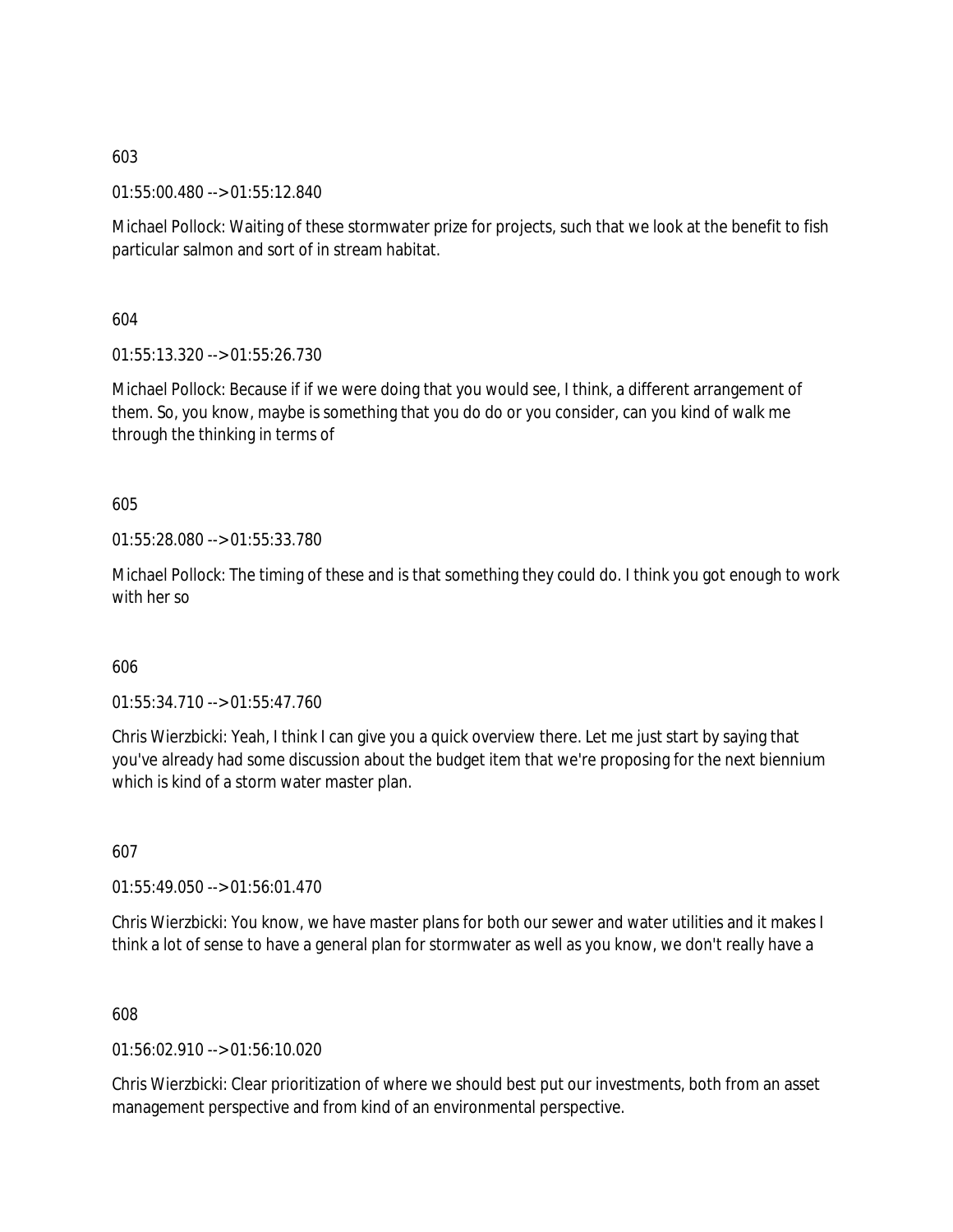01:56:10.680 --> 01:56:18.060

Chris Wierzbicki: So that document is intended to address that question that you have kind of in a holistic way. But in terms of the projects we have on the list today.

610

01:56:19.980 --> 01:56:24.210

Chris Wierzbicki: Regarding the two that kind of have a restoration component. First, the eagle harbor.

611

01:56:24.690 --> 01:56:33.840

Chris Wierzbicki: Drive project is out in that year because its associated with the non motorized improvement project that is also planned for that same year. So we're trying to do those joined joined

612

01:56:34.560 --> 01:56:38.610

Chris Wierzbicki: And that's when we have grant funds available for the transportation project. Isn't that here.

### 613

01:56:39.180 --> 01:56:47.910

Chris Wierzbicki: We're also pursuing grant funds for the fish passage as well and which we will find out about in about nine months from now, that's why that once they're the springbrook

614

01:56:48.540 --> 01:56:55.440

Chris Wierzbicki: Covert complex replacement that these are two culverts at the intersection of high school road and and Fletcher a robe.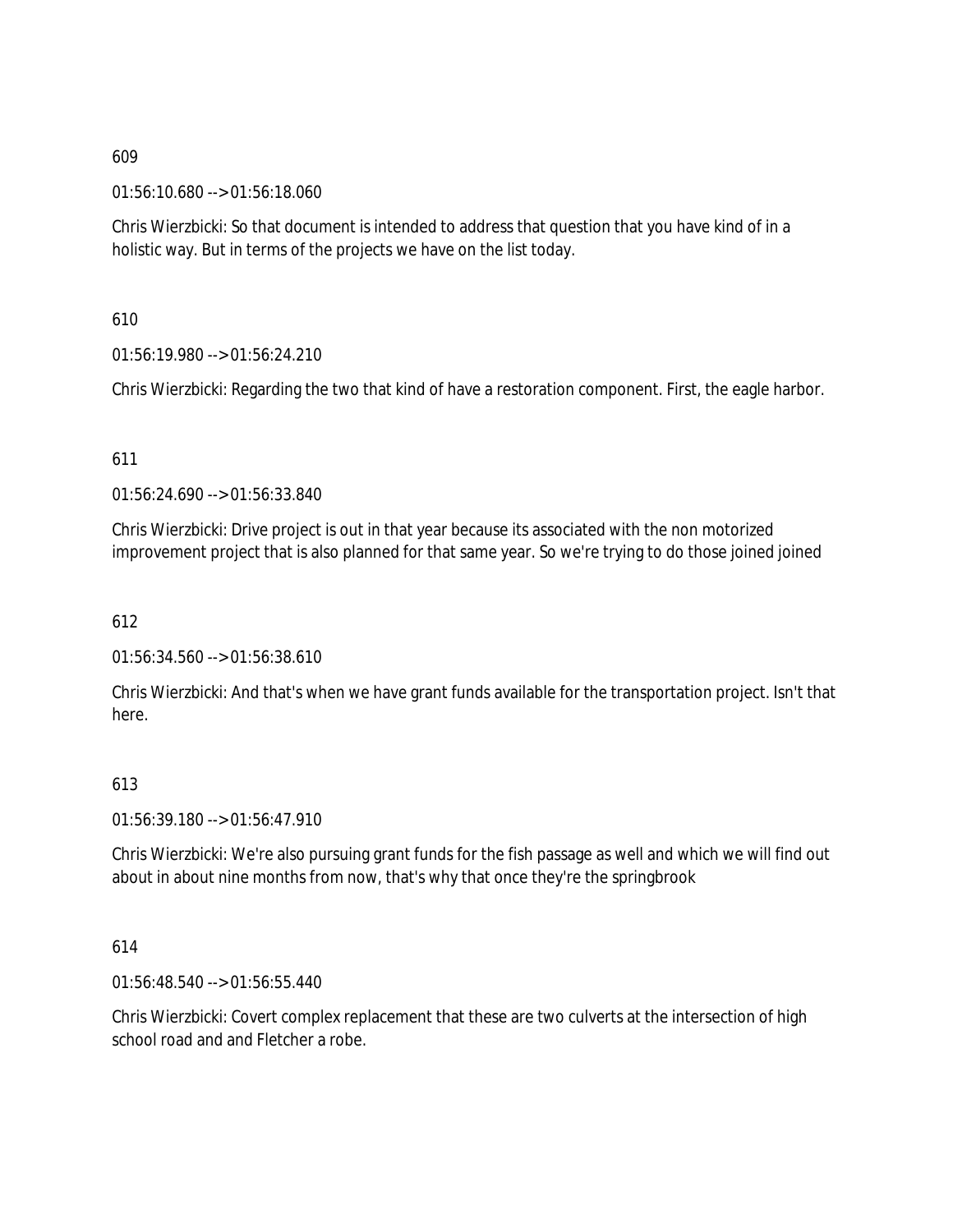01:56:56.070 --> 01:57:02.280

Chris Wierzbicki: There's kind of one on crossing each row there and there is a restoration component associated with that.

616

01:57:02.880 --> 01:57:11.100

Chris Wierzbicki: fairly sizable one that would be necessary in order to replace those. And those are really that one is both asset management and an environmental project as both components.

617

01:57:11.700 --> 01:57:17.580

Chris Wierzbicki: Those cohorts need to be replaced. To maintain to keep the road in place and we also are looking at what needs to be done to mitigate

618

01:57:18.450 --> 01:57:25.320

Chris Wierzbicki: I think we have them out and outer years because we haven't really even started the permitting process on those yet. And it could be quite extensive.

619

01:57:26.130 --> 01:57:33.780

Chris Wierzbicki: We've had some challenges with permits permitting fish passage culverts in the past. And while this one should be easier because we are

620

01:57:34.230 --> 01:57:44.040

Chris Wierzbicki: Proposing some mitigation. I think it's still going to is going to take some time, it may be possible to slide it up a little bit depending on how that process goes, but I think that's the reason why we put it out there.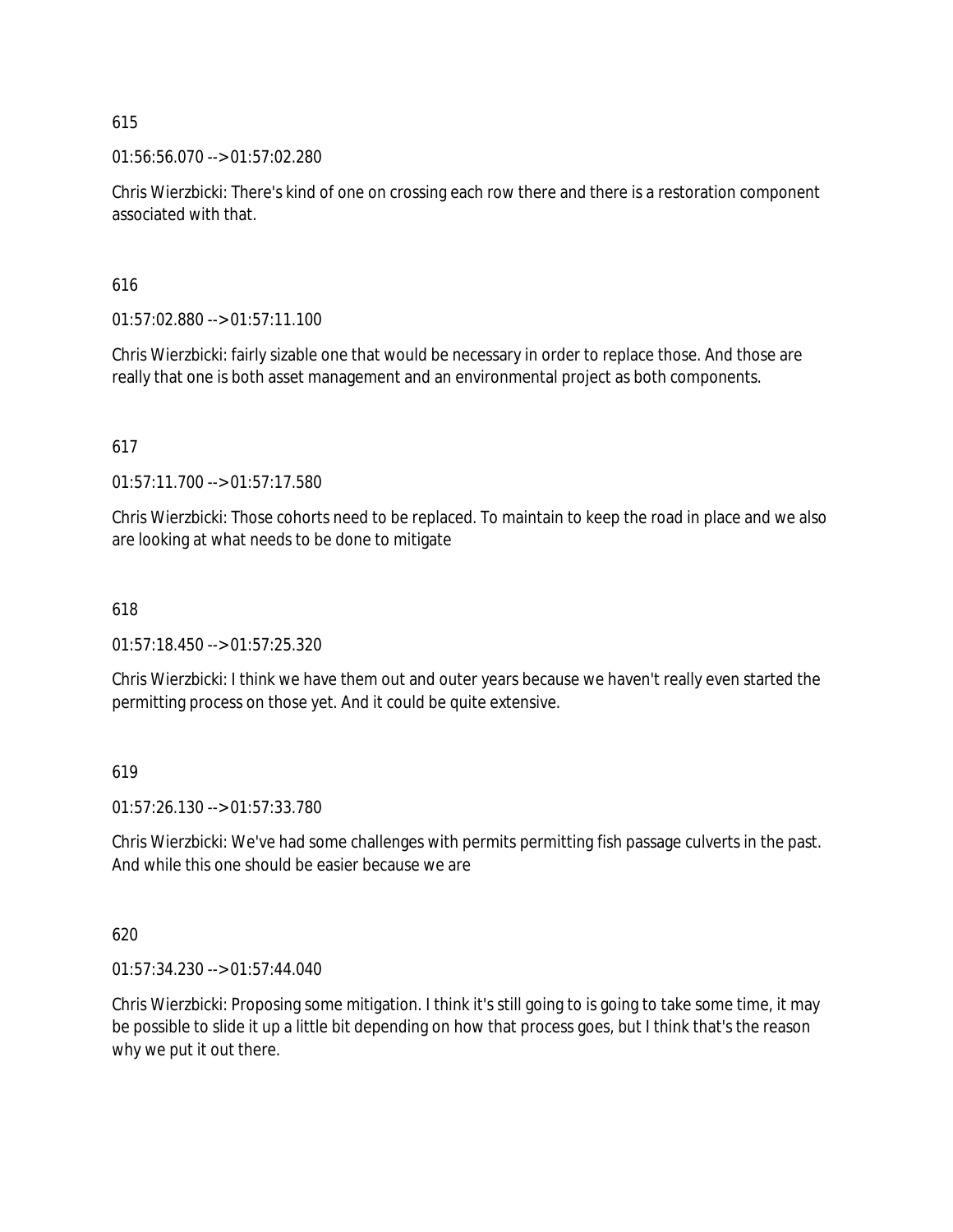01:57:47.190 --> 01:57:57.930

Chris Wierzbicki: Lastly, I guess the the Blakely project is that is also a partially a restoration as well. It's in replacement of a covert, but it also is going to include some downstream.

# 622

01:57:58.770 --> 01:58:05.550

Chris Wierzbicki: Mitigation. This is a covered that drains into the Blakely harbor Park. So, we will need to coordinate closely with parks on that project.

# 623

01:58:06.450 --> 01:58:13.380

Chris Wierzbicki: The human plan is really just a neighborhood drainage improvement plan that's been on the the tip for a long time.

# 624

01:58:14.370 --> 01:58:23.520

Chris Wierzbicki: That this is an area of the city that really does not have adequate drainage facilities and we have a plan, it's ready to go. Pretty much for that neighborhood. So that one is why we're

# 625

01:58:24.300 --> 01:58:34.350

Chris Wierzbicki: proposing to kind of move that one up closer Pritchard Park is the same thing. That's a project that we tried to do last year, but we ran into difficulties with the contractor who was supposed to provide that work.

# 626

01:58:34.980 --> 01:58:50.520

Chris Wierzbicki: They ended up backing out of the contract that we were that we had in order to pursue the work. And so we're kind of gearing up to do that one again next year. And then lastly McDonald trick is a large, deep covert so it's McDonald, you'll harbor drive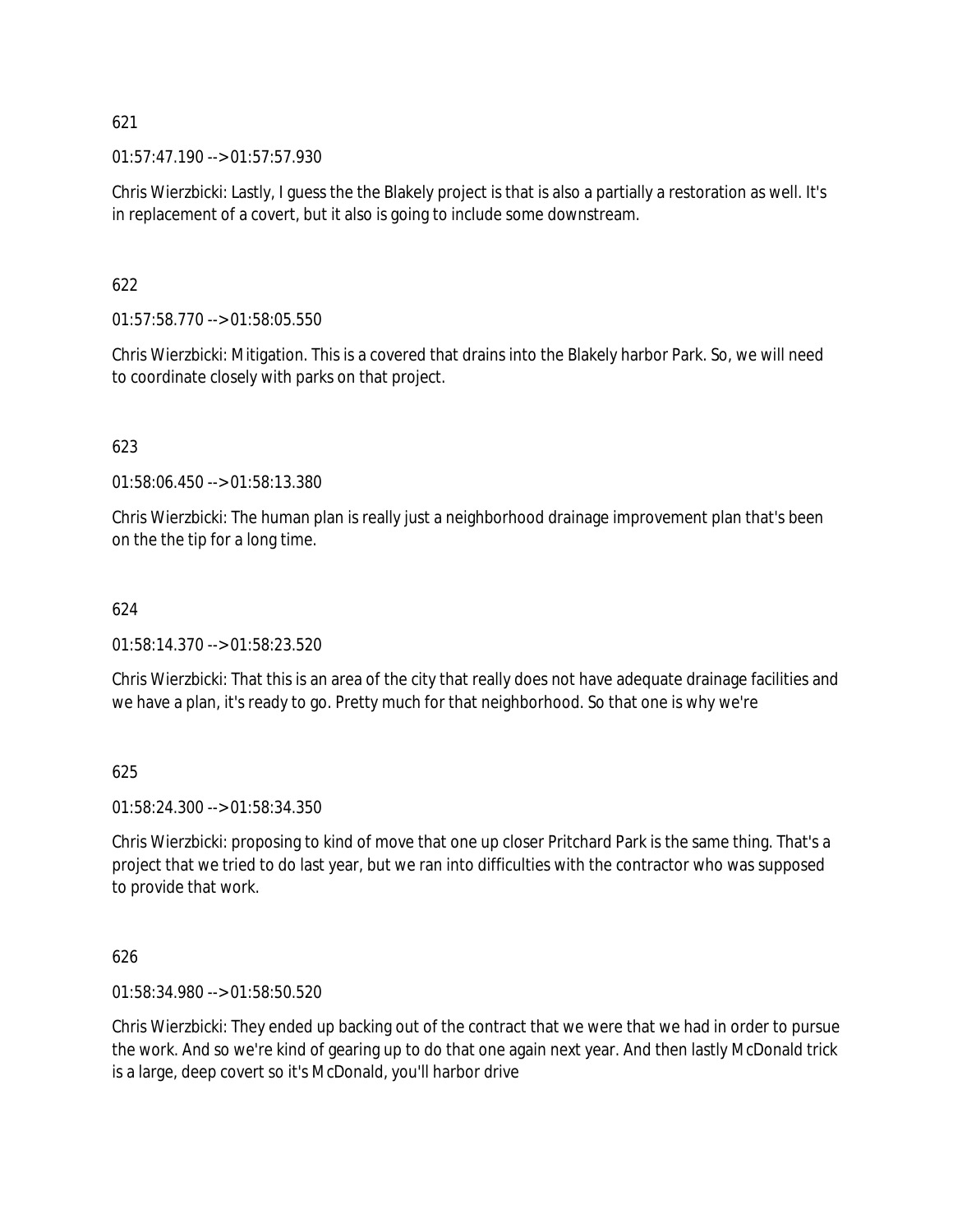01:58:51.600 --> 01:59:00.810

Chris Wierzbicki: It. We've had some significant permitting challenges there are particularly with the Squamish tribe, we may have maybe be seeing some movement on that project.

628

01:59:01.290 --> 01:59:06.660

Chris Wierzbicki: In the on the permitting side, we had a good meeting with the tribes, you know, a couple of weeks ago.

### 629

01:59:07.170 --> 01:59:16.890

Chris Wierzbicki: I think there's some promising signs that we may be able to move that project forward if we do, and that permit does come through that that is a million dollar project that includes some significant mitigation.

630

01:59:17.310 --> 01:59:23.460

Chris Wierzbicki: That we've not included in this tip because the permitting at the time we put this tip together seemed like it was going to be way out.

#### 631

01:59:24.360 --> 01:59:28.560

Chris Wierzbicki: And we didn't want to tie up a million dollars for a project that didn't we weren't sure what was going to happen.

### 632

01:59:29.100 --> 01:59:34.110

Chris Wierzbicki: But if we get some movement on it in the next six to nine months. It's possible. We may be coming back to you and saying,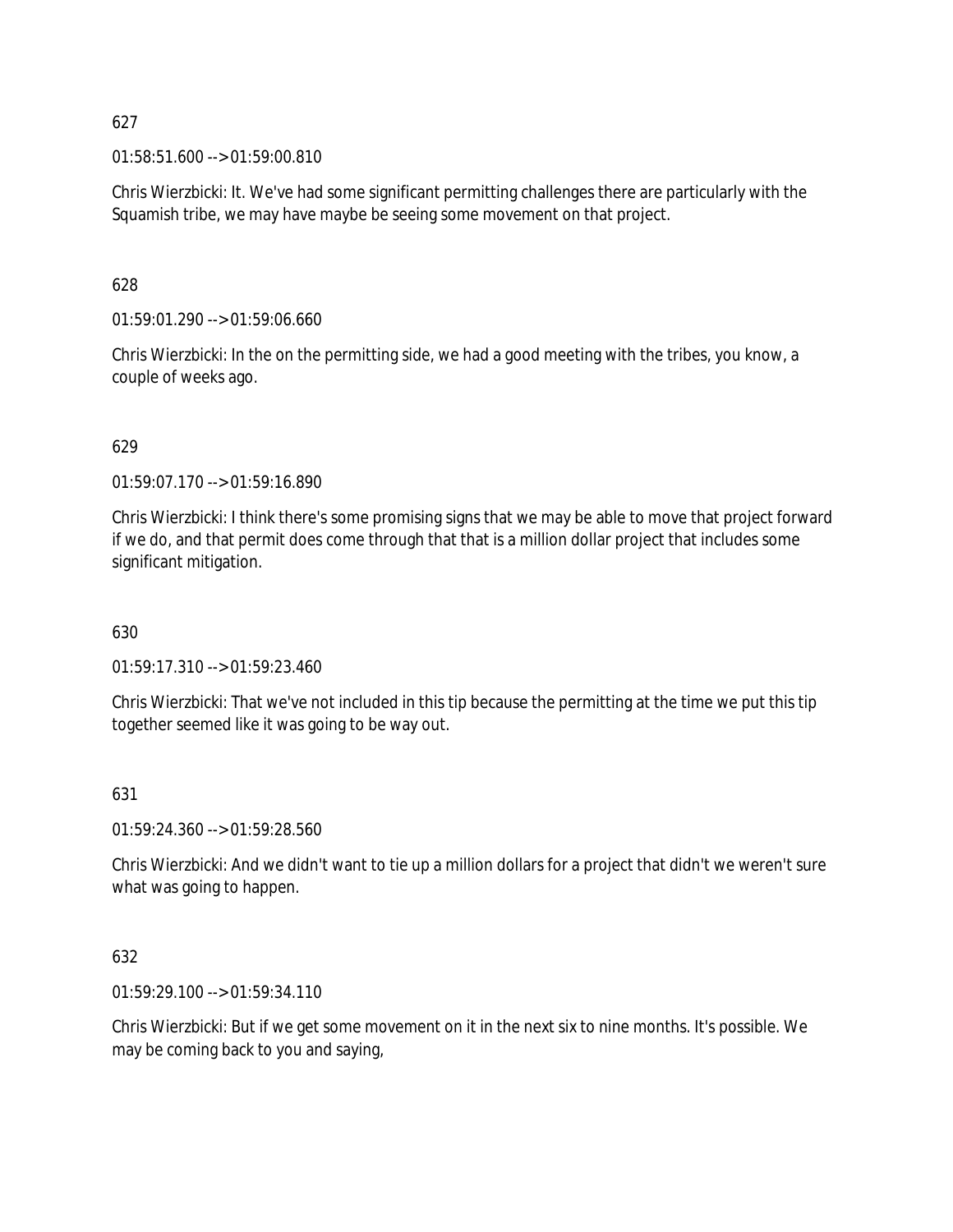01:59:34.800 --> 01:59:48.870

Chris Wierzbicki: You know, this is a project that we're ready to move ahead with the designs 100% done and it does include quite a bit of downstream and potentially some maybe upstream mitigation to depending on how the permitting shakes out. So, so that gives you a little overview

634 01:59:49.950 --> 01:59:50.100 Chris Wierzbicki: So,

635

01:59:51.030 --> 01:59:51.510

Michael Pollock: Is there a

636

01:59:51.780 --> 01:59:53.490

Michael Pollock: Quick follow up on so

637

01:59:54.660 --> 02:00:02.130

Michael Pollock: Thank you very helpful. Um, so in terms of moving things up if if funding were to become available.

638

02:00:03.090 --> 02:00:08.460

Michael Pollock: Things like that. If somebody if if a local group helped them pursuits and funding.

639

02:00:09.060 --> 02:00:16.710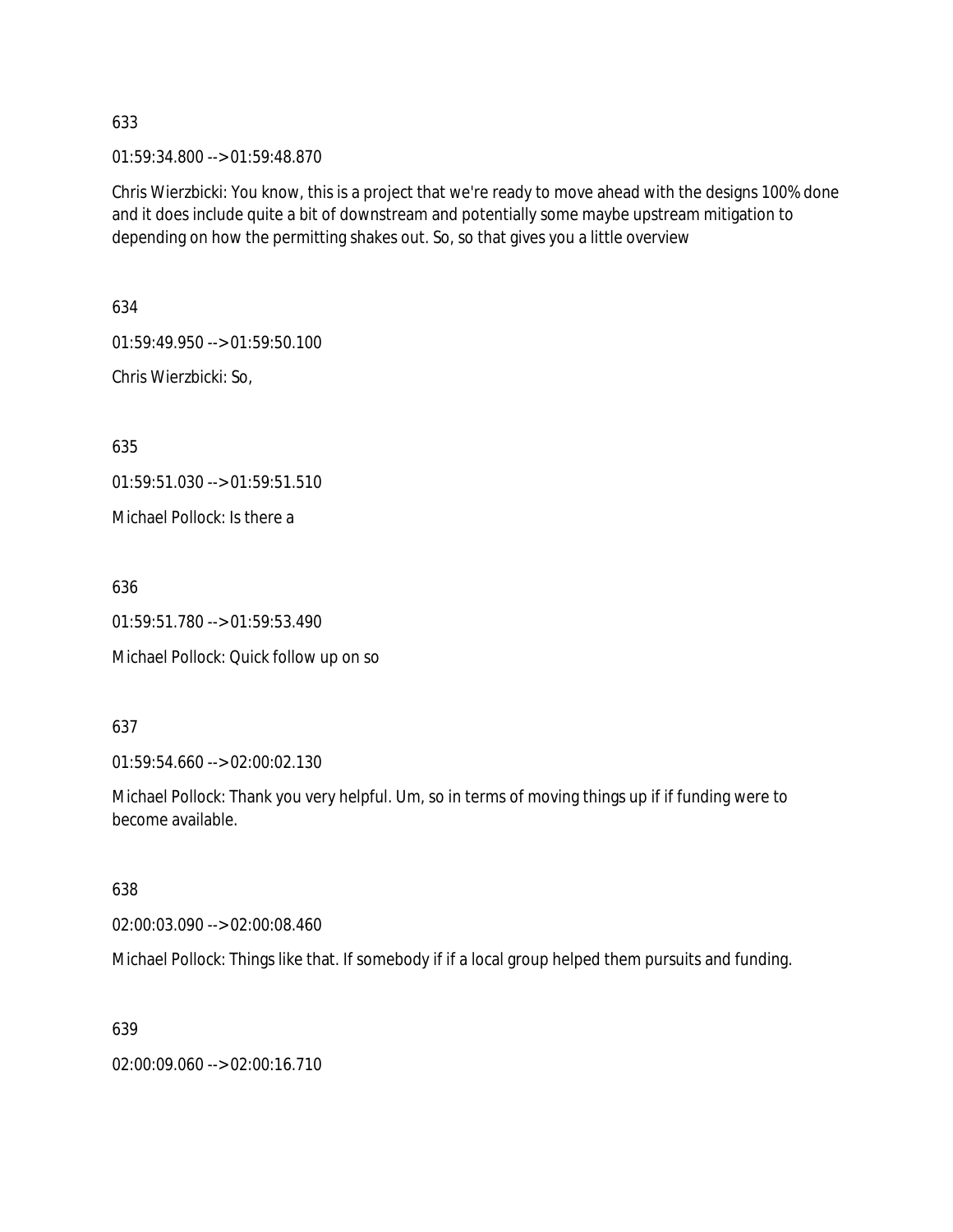Michael Pollock: For say restoration project on springbrook as an example that would, that could help move things out is that

640

02:00:16.980 --> 02:00:26.370

Michael Pollock: Am I understanding that correctly. This is there's kind of placeholders, but you can move it up, depending on you know if the permits came through. If there was funding and things like that.

641

02:00:27.090 --> 02:00:31.890

Michael Pollock: Yeah, I mean the only variable we think about is, what's our capacity to deliver the project, you know,

642

02:00:31.890 --> 02:00:42.450

Chris Wierzbicki: Do we have other obligations that are going to make it not possible for us to put enough manpower on the project, either for design or for the construction and construction is where we really

### 643

02:00:43.320 --> 02:00:52.890

Chris Wierzbicki: Get tied down because we have really limited inspection personnel and people who can be out in the field, watching the projects happen and making sure they're going well. And so that's that's kind of our, our pitch.

644

02:00:53.790 --> 02:00:54.180

Okay.

645

02:00:55.740 --> 02:00:59.010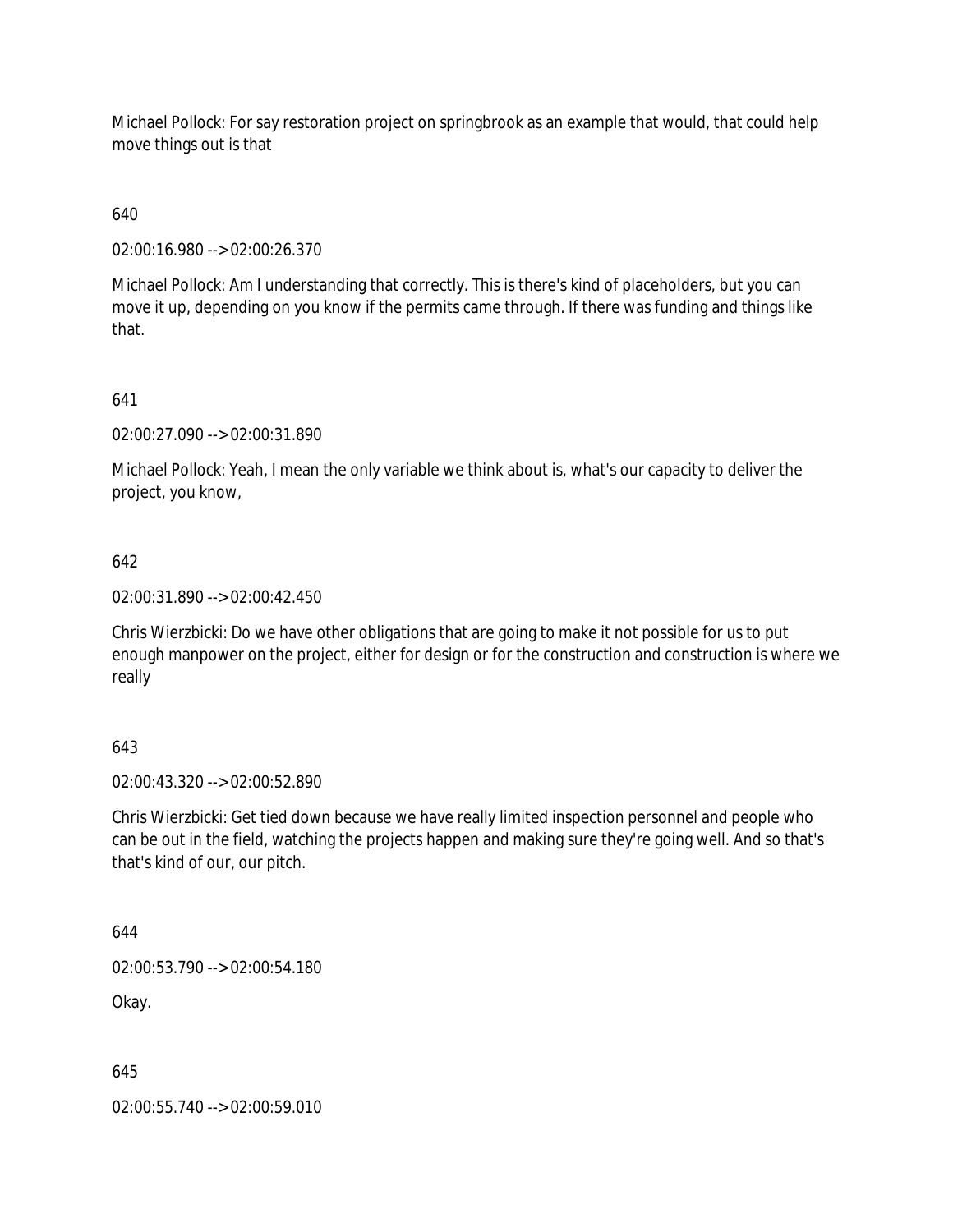Michael Pollock: Okay, great. Thank you very much, really nice answer.

646

02:01:01.590 --> 02:01:04.320

Leslie Schneider: Thank you. Councilmember Pollock. Councilmember car.

## 647

02:01:05.550 --> 02:01:19.920

Christy Carr: I think you um I wanted to thank staff for your patience with me and for being so thorough in your responses to my many budget questions. I really appreciate. It's very helpful and hopefully

648

02:01:21.060 --> 02:01:34.110

Christy Carr: Others are appreciating your answers as well. So thanks so much. I know it's been a lot. I just have some a couple of specific questions and then I quess maybe some broader sort of fiscal philosophical questions that

# 649

02:01:35.040 --> 02:01:46.410

Christy Carr: I would like the Director of Public Works to weigh in on and it's just more of an opinion. It's not necessarily information, but I think it'd be helpful for me as I walk through making decisions about budget.

650

02:01:47.730 --> 02:01:52.770

Christy Carr: Just really quickly, in terms of the springbrook Creek project that's not on the IP.

651

02:01:53.790 --> 02:01:56.460

Christy Carr: can swim funds be used for any portion of that.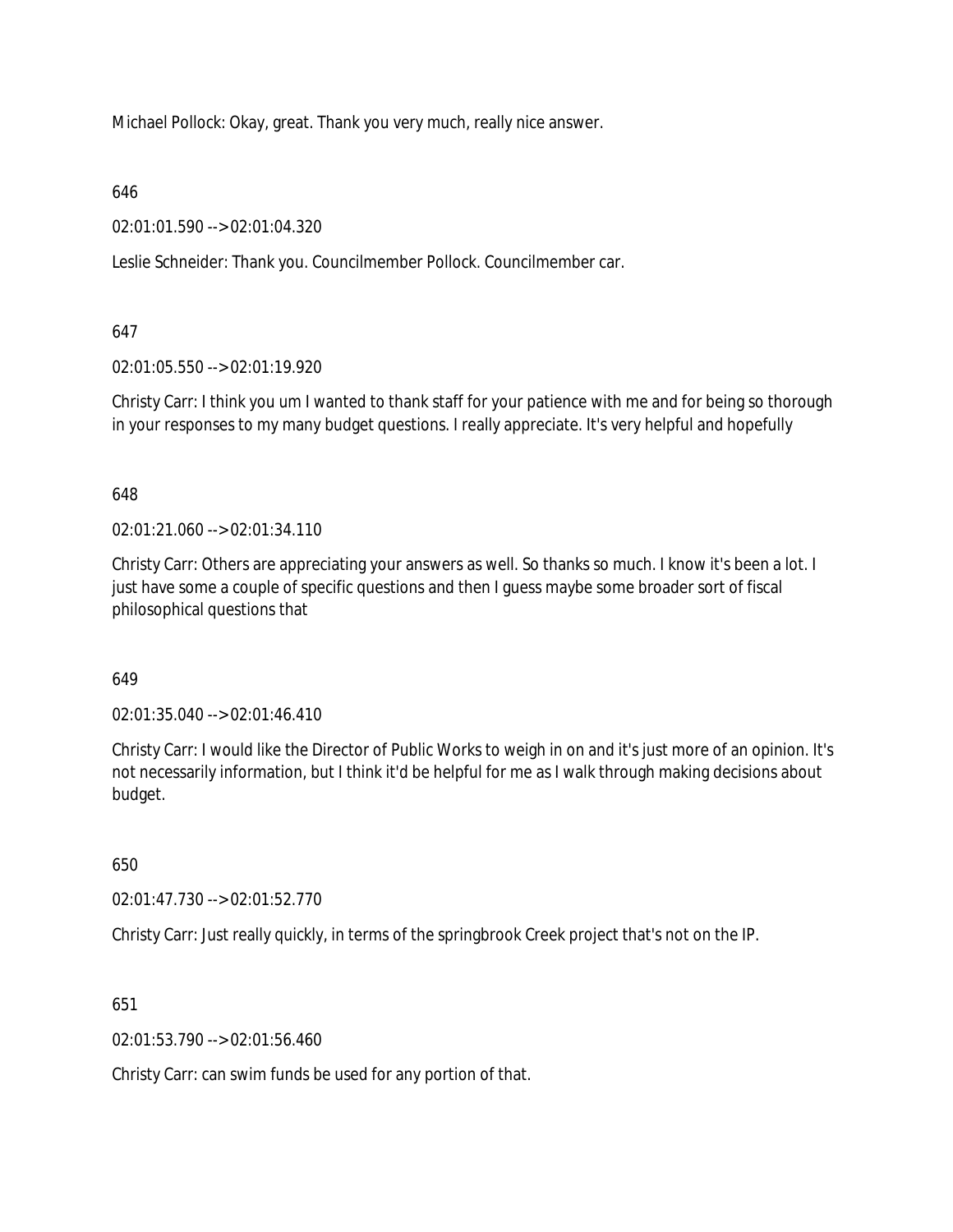02:01:58.380 --> 02:02:09.030

Chris Wierzbicki: So we're not, we haven't really dived into the details of how to allocate that project completely, although we do know, kind of at

653

02:02:09.480 --> 02:02:15.960

Chris Wierzbicki: A high level that the project is going to should be a split between stormwater funds and general funds.

654

02:02:16.560 --> 02:02:32.790

Chris Wierzbicki: So kind of at this first pass, as we've looked at the project and talked about it. We've we're kind of starting from the 50% 5050 split perspective as we if we were to get into the project. Further, we might find it maybe 6040 or 7030 but 5050 is kind of the place to start.

655

02:02:34.110 --> 02:02:45.840

Christy Carr: Great, thank you. And then just following on Council number and Osiris comments regarding the railing on Wednesday, the way I think that there's something in our municipal code about the Design Review Board.

656

02:02:46.290 --> 02:02:57.600

Christy Carr: Providing some level of input on public projects. And so I'm not sure if that's something they would public works would be interested in approaching the DR be about to make sure that if we're spending money on it that

657

02:02:57.870 --> 02:03:02.130

Christy Carr: It's something that is appropriate to our downtown area in terms of design.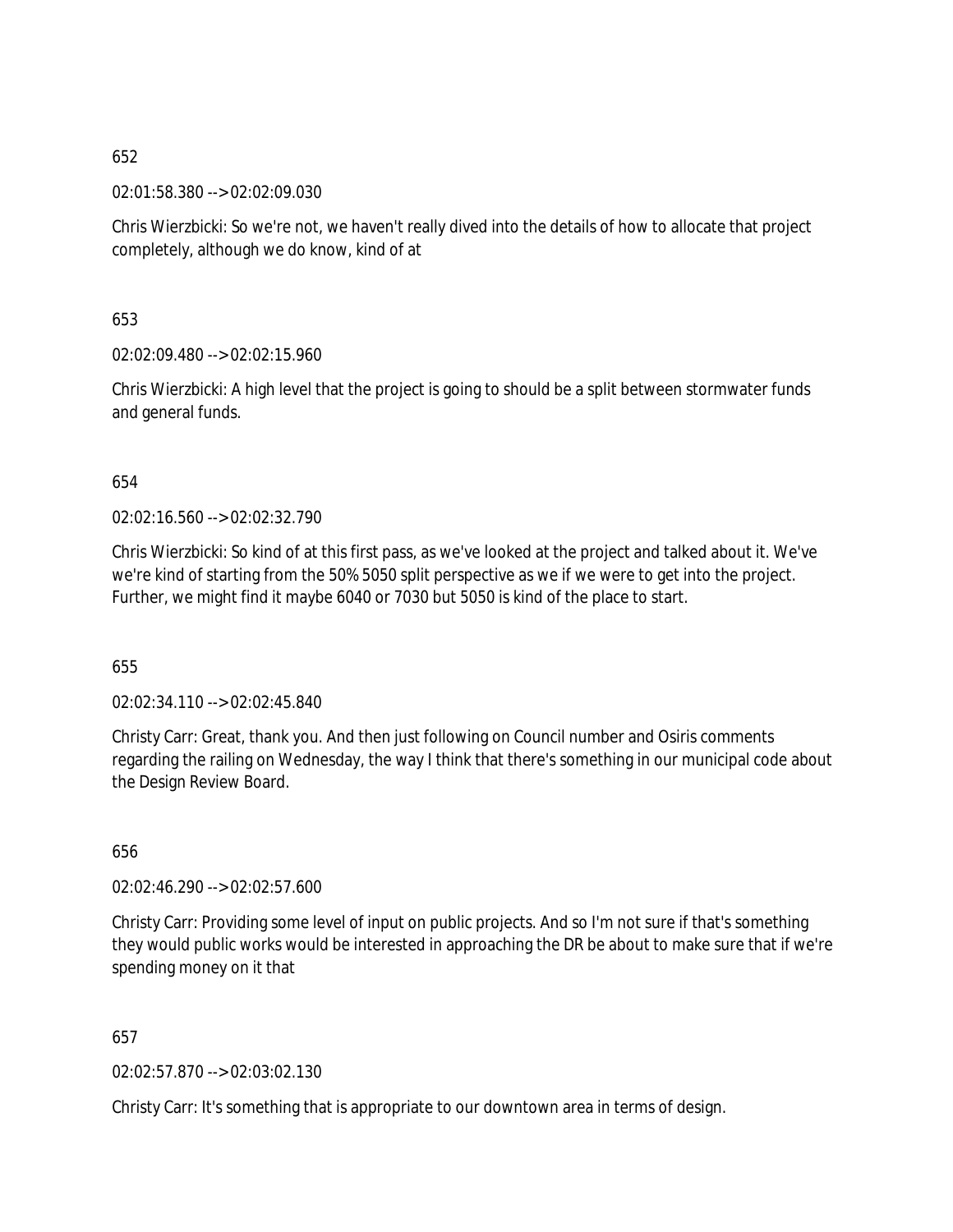02:03:03.240 --> 02:03:04.890

Christy Carr: So I just wanted to bring that up.

659

02:03:06.600 --> 02:03:15.570

Christy Carr: And then I had asked about the country club road bulkhead replacement and the budget query response was,

660

02:03:16.050 --> 02:03:26.340

Christy Carr: Referencing or noting a more global strategy that Council may be discussing with public works over the next couple of years, and along with some other shoreline roadway projects.

661

02:03:26.760 --> 02:03:40.440

Christy Carr: And so I'm curious in this if we're talking about a two year budget cycle right now, but we're talking about a six years tip and we might be talking about a five year timeline to start to have that global strategy address for their climate action plan.

662

02:03:41.040 --> 02:03:54.060

Christy Carr: Is there some some wiggle room in terms of actual asset management for particularly Country Club. I think you mentioned that maybe there is in terms of necessity.

663

02:03:55.050 --> 02:04:07.080

Christy Carr: I guess I'm just sort of wondering if if those two year budget decisions can be deferred until we have a more global strategy regarding a climate savvy approach to the shoreline roadway projects.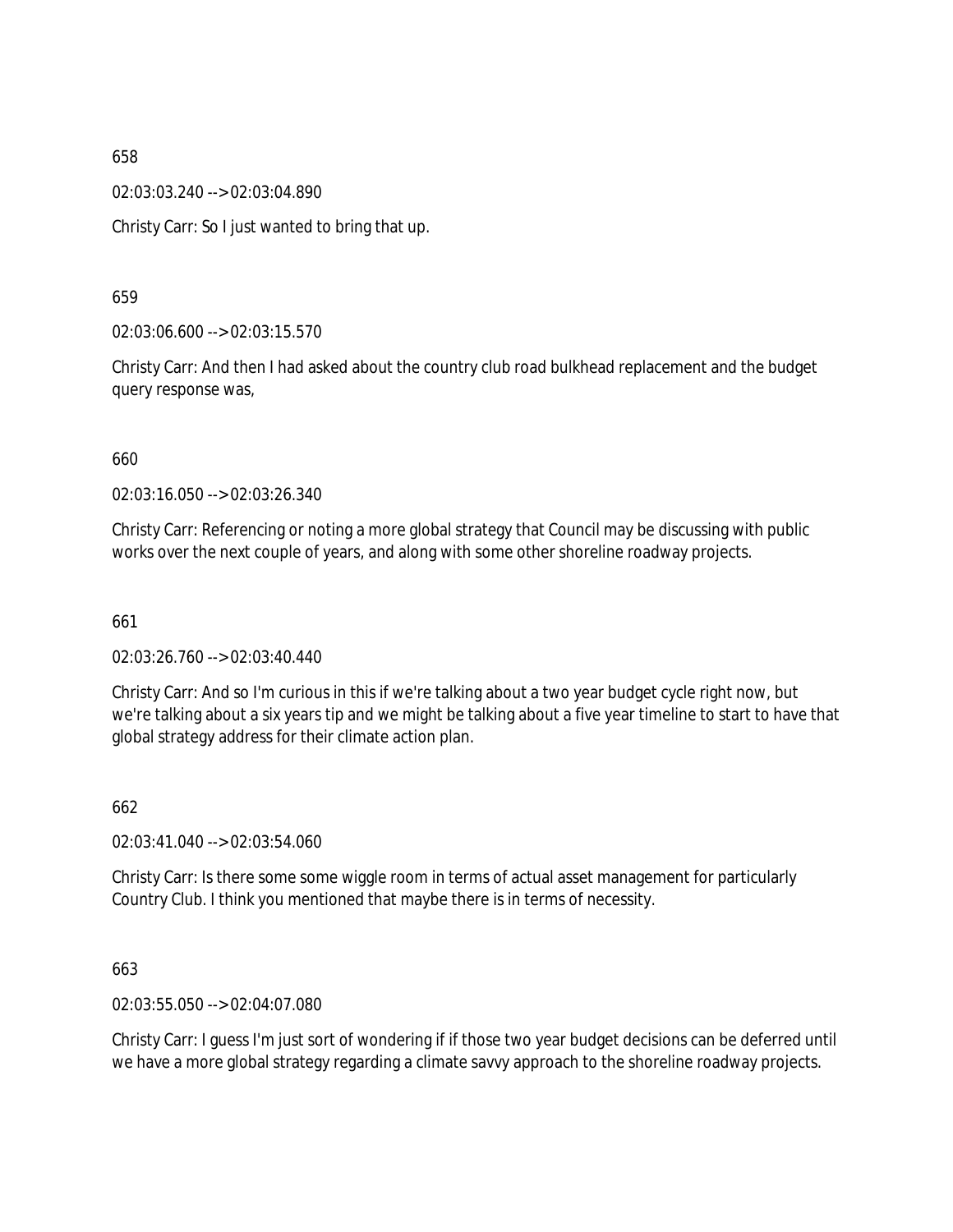02:04:07.620 --> 02:04:14.280

Christy Carr: Or are we really going to get ourselves in trouble with an actual infrastructure collapse or calamity.

665

02:04:16.050 --> 02:04:20.910

Chris Wierzbicki: Yeah, I think I'll answer that two ways with two different examples. One is

666

02:04:22.140 --> 02:04:31.200

Chris Wierzbicki: The manifesto project. So the manifesto beach road project as probably most of you know there's a one way section of that road that was converted one way because the

667

02:04:32.070 --> 02:04:48.180

Chris Wierzbicki: Bank erosion and you know it's up along the shoreline that projects been on the tip for a number of years. It's on the tip again this year in the outer years partially because I think we're not quite exactly sure what is the right solution for that particular area.

668

02:04:49.320 --> 02:04:56.640

Chris Wierzbicki: And this is and I think it ties directly into into having a global strategy for addressing shoreline roads and thinking through kind of

669

02:04:58.770 --> 02:05:07.020

Chris Wierzbicki: You know, each of those kind of individually, but with the with the client climate lens in mind. Right. But I bring that one out. Because like I said, it's been on a plan a while.

670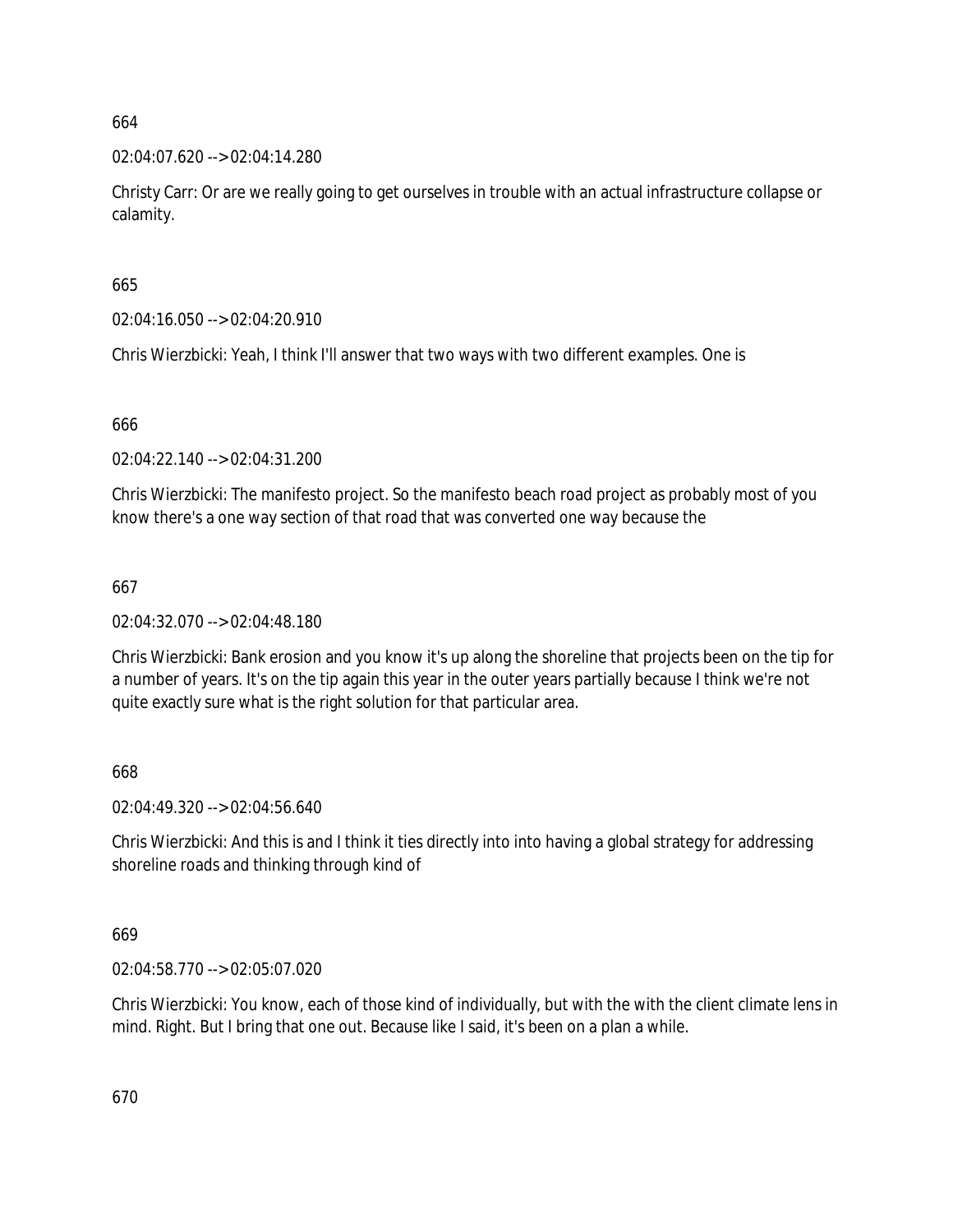02:05:07.920 --> 02:05:17.070

Chris Wierzbicki: It's on a plan again in the outer years and the part of the reason for that is because we haven't done a whole lot with it and it doesn't, it's not significantly high risk right now.

## 671

02:05:18.120 --> 02:05:26.460

Chris Wierzbicki: Country clubs, kind of a different story. We've done a lot of work and Country Club. We're in the middle of a permitting process with the Corps of Engineers to get a permit.

## 672

02:05:27.300 --> 02:05:35.610

Chris Wierzbicki: To basically just repair the bulkhead that's they're not really. I wouldn't even really call it reconstruct it's mostly repair and maintenance.

## 673

02:05:37.050 --> 02:05:49.200

Chris Wierzbicki: And those permits are getting more and more difficult to get so i think and and the roadways significantly closer to the edge of the erosion area there as well. And it's also an

### 674

02:05:49.650 --> 02:06:02.820

Chris Wierzbicki: A soul access road. So there's about 40 houses back there and this is their sole access point. So my recommendation on country club would be that we continue to pursue it. And because we're in the middle of that process and

### 675

02:06:03.840 --> 02:06:19.350

Chris Wierzbicki: In the middle of potentially gaining a 10 year repair there because it might be 10 years before we developed a strategy and and then figure out what we're doing for each of these individual individual locations and then designing and planning to build each of those repairs.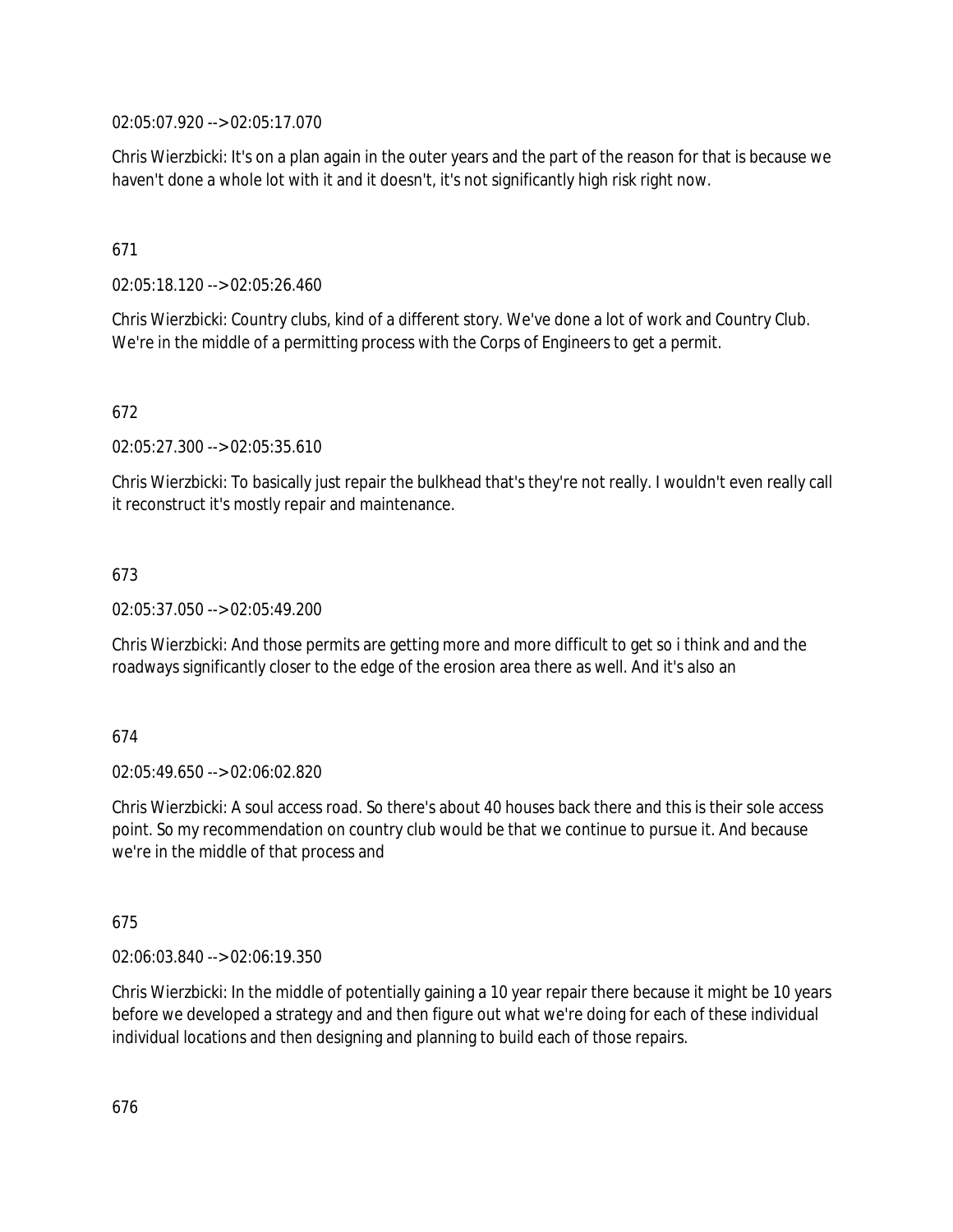02:06:20.370 --> 02:06:23.370

Chris Wierzbicki: So anyway, I hope that kind of answers your question.

677

02:06:24.240 --> 02:06:33.120

Christy Carr: It does. Thank you. And thanks for reminding me about the permitting piece. I'd forgotten about that. So that's good to remember and then just one more kind of broader question.

678

02:06:35.010 --> 02:06:40.230

Christy Carr: You know, I'm interested in non motorized transportation projects and I was just kind of looking at it.

### 679

02:06:41.940 --> 02:06:49.170

Christy Carr: Kind of more broadly in terms of just looking at the pie charts and looking at how we have non motorized projects and we have a certain amount of money.

680

02:06:49.350 --> 02:06:58.110

Christy Carr: And that's divided into grant funds and city funds and then we have transportation projects which are largely road projects and again grant funds and city funds and

681

02:06:58.530 --> 02:07:05.010

Christy Carr: I know that the city has a strong policy of Asset Management and trying to take care of maintenance so that we don't have to spend more money.

682

02:07:05.220 --> 02:07:16.590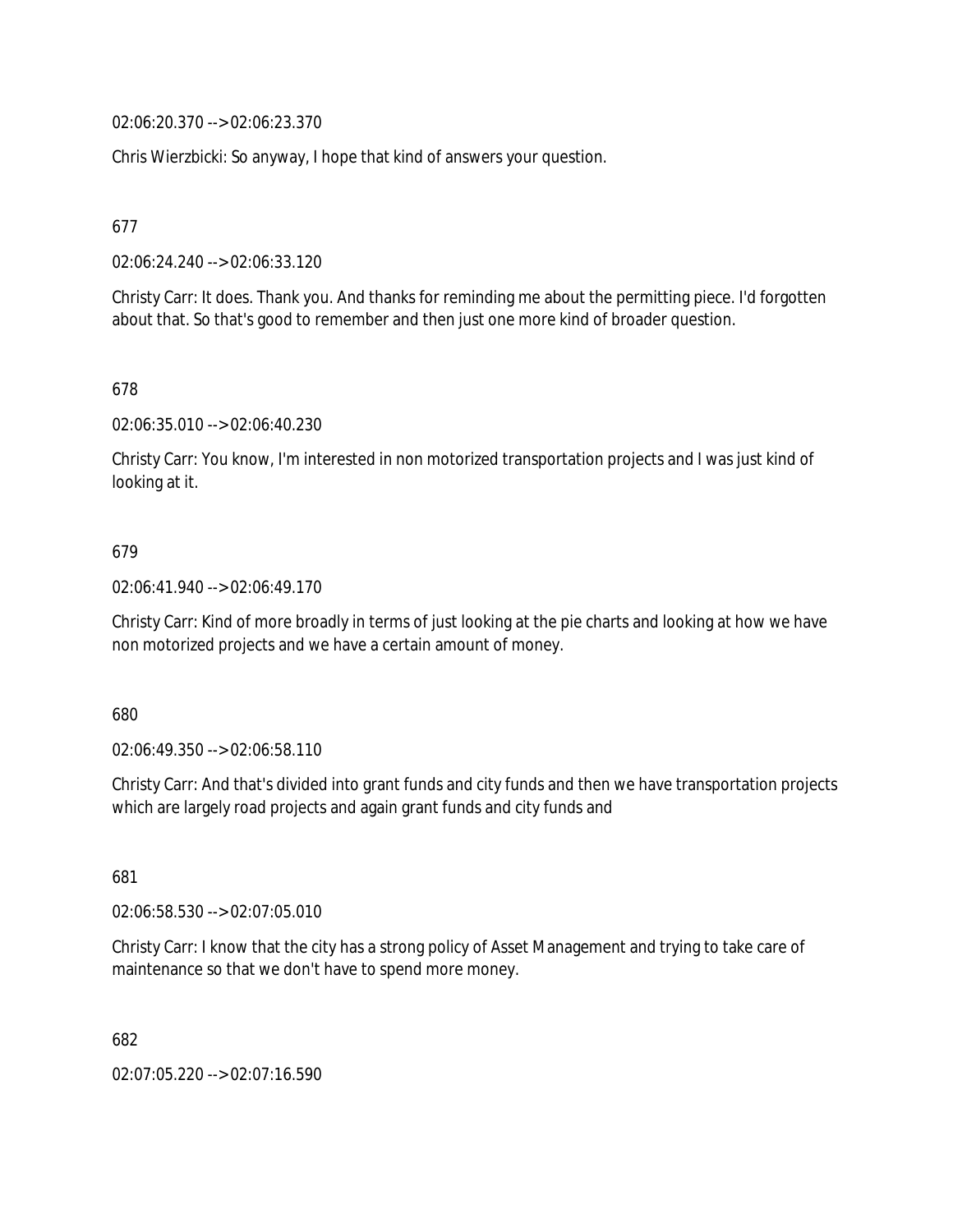Christy Carr: Later on, more maintenance, but I'm just wondering, because we have these giant goals for climate and we have these big goals for non motorized transportation and sustainable transportation planning, does this

683

02:07:17.220 --> 02:07:24.420

Christy Carr: Does this budget or does this tip balance our climate goals with asset management or could we do a better job.

684

02:07:27.240 --> 02:07:28.080

Christy Carr: That's my question.

685

02:07:29.790 --> 02:07:38.790

Chris Wierzbicki: I think I could answer that question. If I had a better sense of what our climate goals were, I mean, I think the Climate Action Plan is a great Doc, I think it's a really good document. I think it's got a lot of

686

02:07:39.450 --> 02:07:52.440

Chris Wierzbicki: Great direction and guidance for us in the next couple of years, but I don't know that it necessarily or at least in my understanding, clearly outlines what we're trying to achieve and what the priority is in each of these areas.

687

02:07:53.460 --> 02:08:00.240

Chris Wierzbicki: So I guess the answer your question is, is no, because I don't know what goal we're trying to achieve with the transportation investments.

688

02:08:01.560 --> 02:08:12.330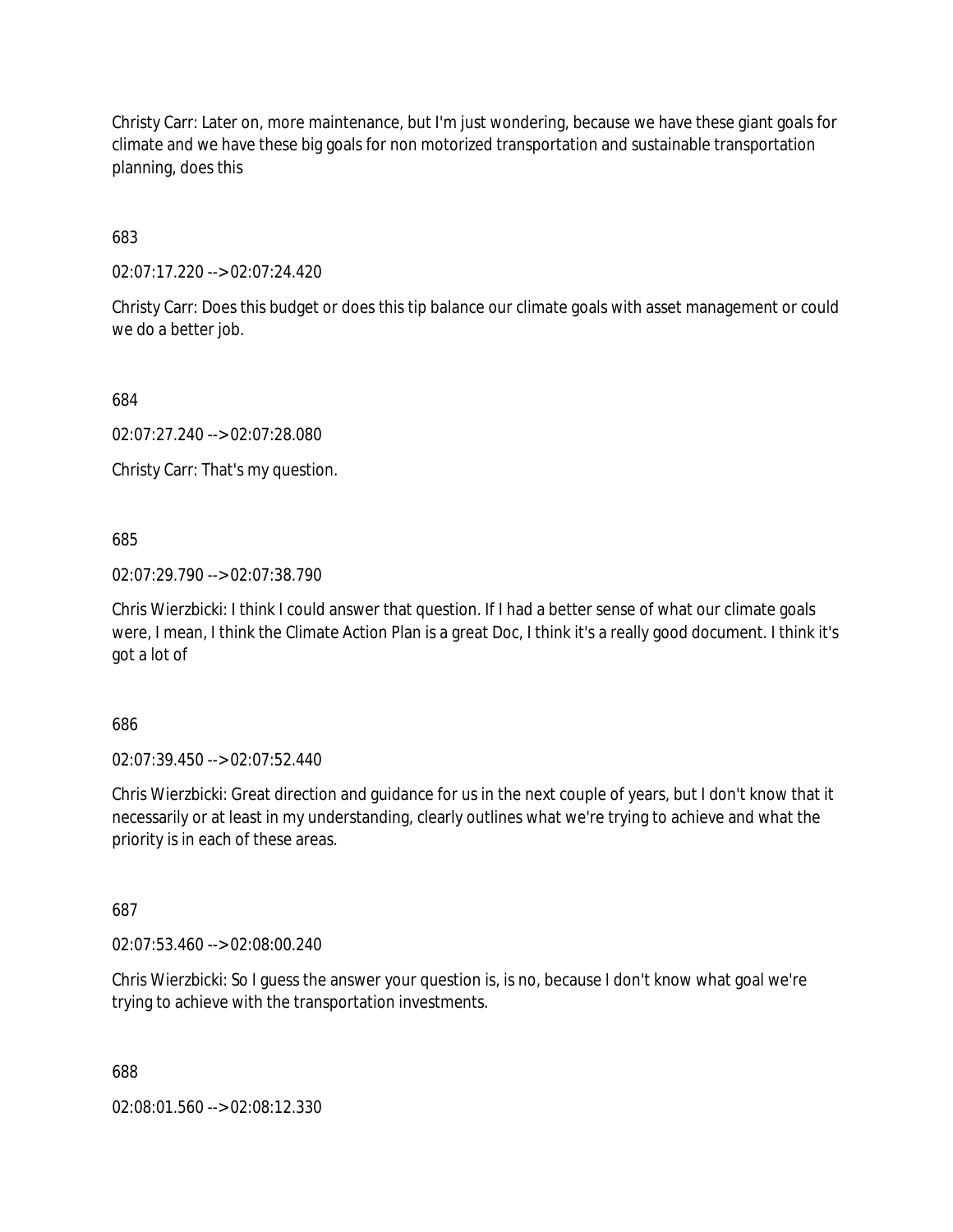Chris Wierzbicki: I will say that I think, despite the transport, despite having a transportation bucket of projects. A significant portion of the funds in the transportation

689

02:08:13.410 --> 02:08:22.920

Chris Wierzbicki: Section of this tip are dedicated to non motorized facilities were really only rebuilding roads, where they're either falling off the edge or there is significant.

690

02:08:24.660 --> 02:08:34.530

Chris Wierzbicki: Surface condition so significant surface condition issues and that's there's only one of those. And that's Madison Avenue and the only reason we put it on there is because we think that it's

691

02:08:35.970 --> 02:08:42.630

Chris Wierzbicki: Competitive for transportation permit boring cramp and we have some significant utility work to do. Underneath that roads, it's going to tear up the surface.

692

02:08:42.960 --> 02:08:47.700

Chris Wierzbicki: And we're looking for opportunities to have grant funds pay for the resurfacing the road when we're done with that.

693

02:08:48.660 --> 02:08:57.480

Chris Wierzbicki: So other than that, I mean, I think we're really putting a lot of our transportation general fund dollars into non motorized projects. So that, to me, does feel like it's in line.

694

02:08:57.960 --> 02:09:06.240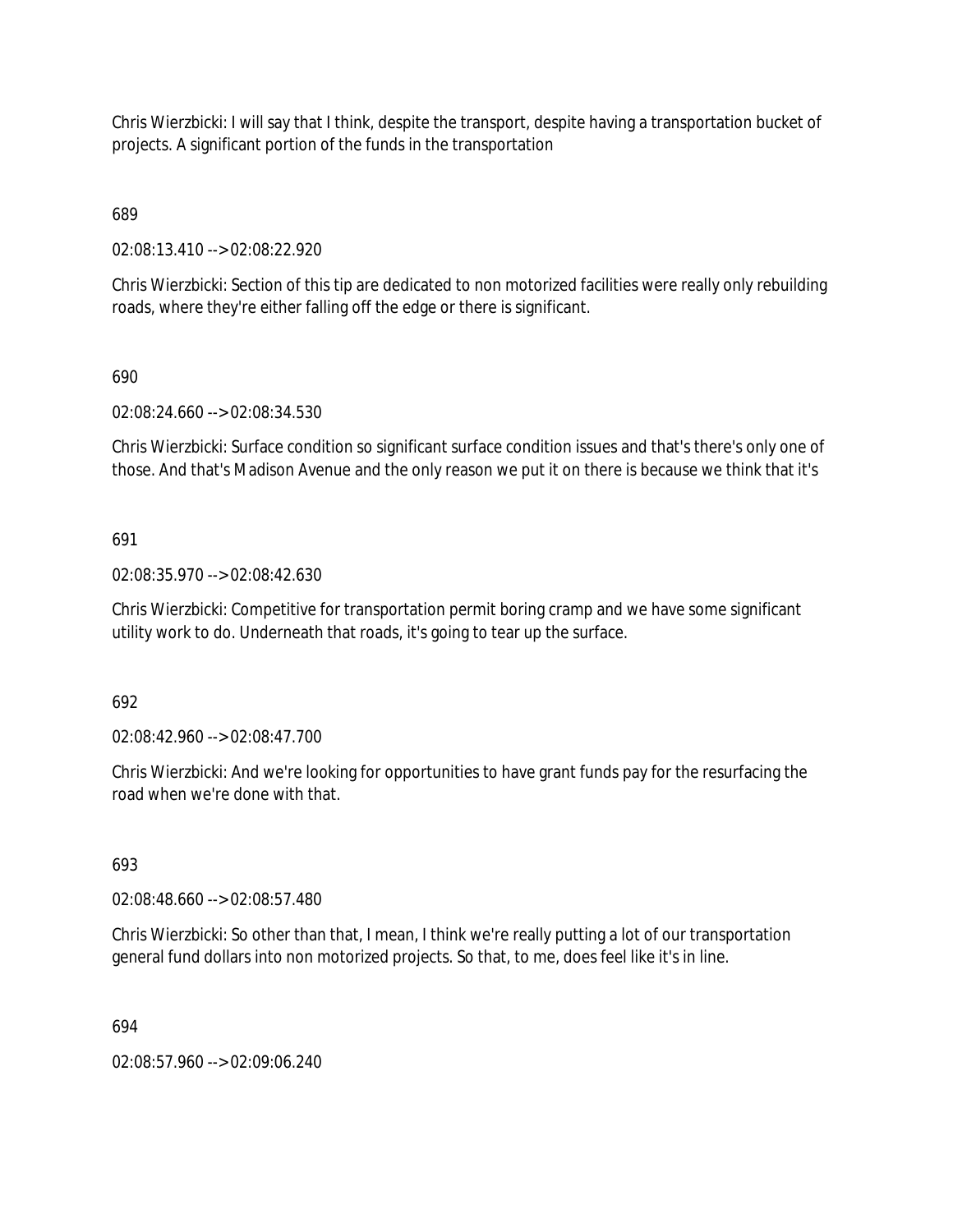Chris Wierzbicki: With with climate goals. Generally, whether it's in line with the climate goals of the city and city council. I don't think we're there yet.

695

02:09:09.060 --> 02:09:16.620

Christy Carr: Thank you very much. And again, thanks for all of your responses to my queries. And I also just appreciate

## 696

02:09:17.760 --> 02:09:26.040

Christy Carr: I think you bring a pretty creative approach to budget and Cindy projects in general. And I just want to thank you for that.

697

02:09:26.550 --> 02:09:26.970

Thank you.

698

02:09:29.910 --> 02:09:30.420

All right.

699

02:09:32.310 --> 02:09:33.600

Leslie Schneider: COUNCILMEMBER high topless.

### 700

02:09:35.310 --> 02:09:48.300

Kirsten Hytopoulos: At. Thank you. I would like to echo Christie's thanks for responding to her questions to all of staff because yes I am definitely mooching off of them. I'm probably all are they've been really helpful. So my question is kind of build on a couple for questions at this point.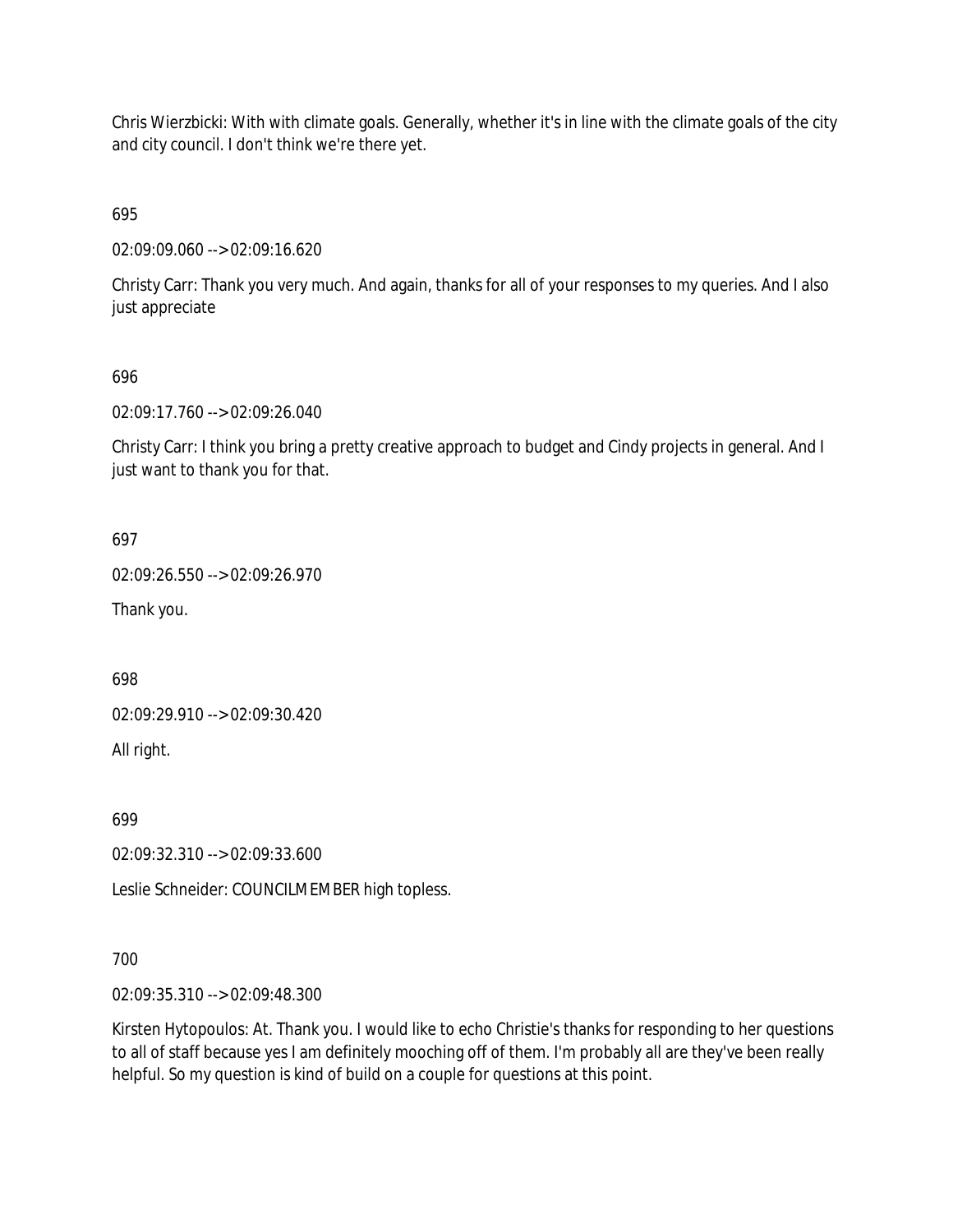02:09:48.900 --> 02:10:05.820

Kirsten Hytopoulos: I have one other. I may ask that it isn't. But these are the ones I wanted to focus on. So, so going back to Country Club, the country of bulkhead and apologize if you already said this, but is that full 525,000 funded by by general fund dollars or is there a grant component at this point.

702

02:10:07.920 --> 02:10:15.600

Chris Wierzbicki: So the country club bulkhead project. Yeah, it's 525 that includes the project management labor and there's no grant funds associated with that.

703

02:10:16.410 --> 02:10:16.830

And so

704

02:10:17.940 --> 02:10:25.470

Kirsten Hytopoulos: Yeah, so that's that's there's 40 homes and you were talking about being the goal is a 10 year repair. Right. I just want to clarify that.

705

02:10:26.940 --> 02:10:27.210

Chris Wierzbicki: Yeah.

706

02:10:28.230 --> 02:10:32.070

Chris Wierzbicki: Hopefully 10 years. So it really depends on you know whether and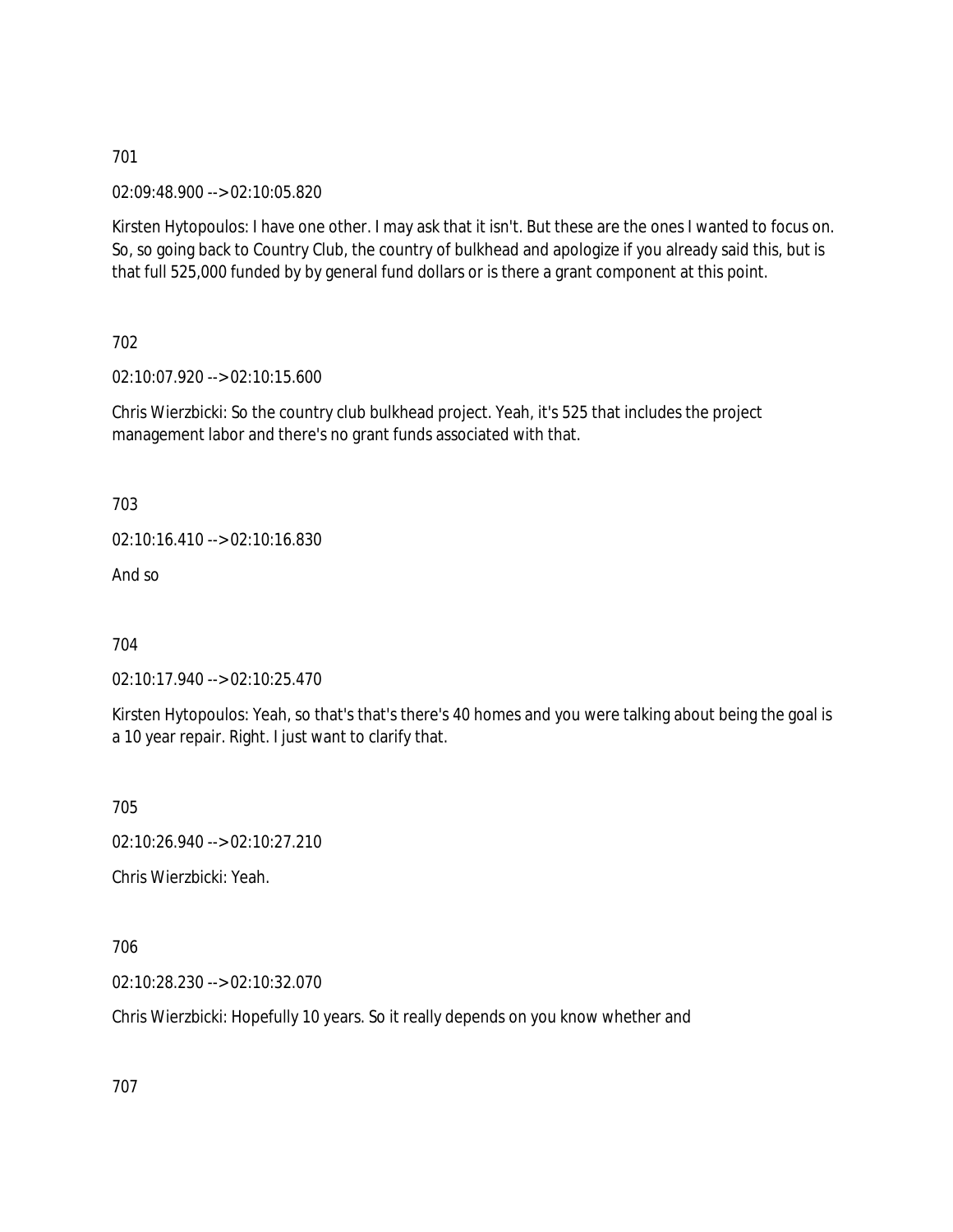02:10:32.310 --> 02:10:32.790

Kirsten Hytopoulos: Right.

708

02:10:33.300 --> 02:10:33.750

Kirsten Hytopoulos: And I guess.

709

02:10:33.780 --> 02:10:41.040

Kirsten Hytopoulos: And I guess the climate goal that I see, you know, and I'm a total a personal all the way around with climate science and with public works, obviously.

### 710

02:10:41.850 --> 02:10:50.220

Kirsten Hytopoulos: But you know 100 goal obviously is is addressing is sea level rise, and that may be far enough out there is that low bank, it seems like it must be. But I don't know.

711

02:10:50.610 --> 02:10:51.510

Kirsten Hytopoulos: But, you know,

712

02:10:51.630 --> 02:10:58.350

Kirsten Hytopoulos: Yeah. So I mean, maybe that's far enough out that we could do a fifth year a parent would be okay. But I think that certainly irrelevant climate goal.

713

02:10:59.730 --> 02:11:16.260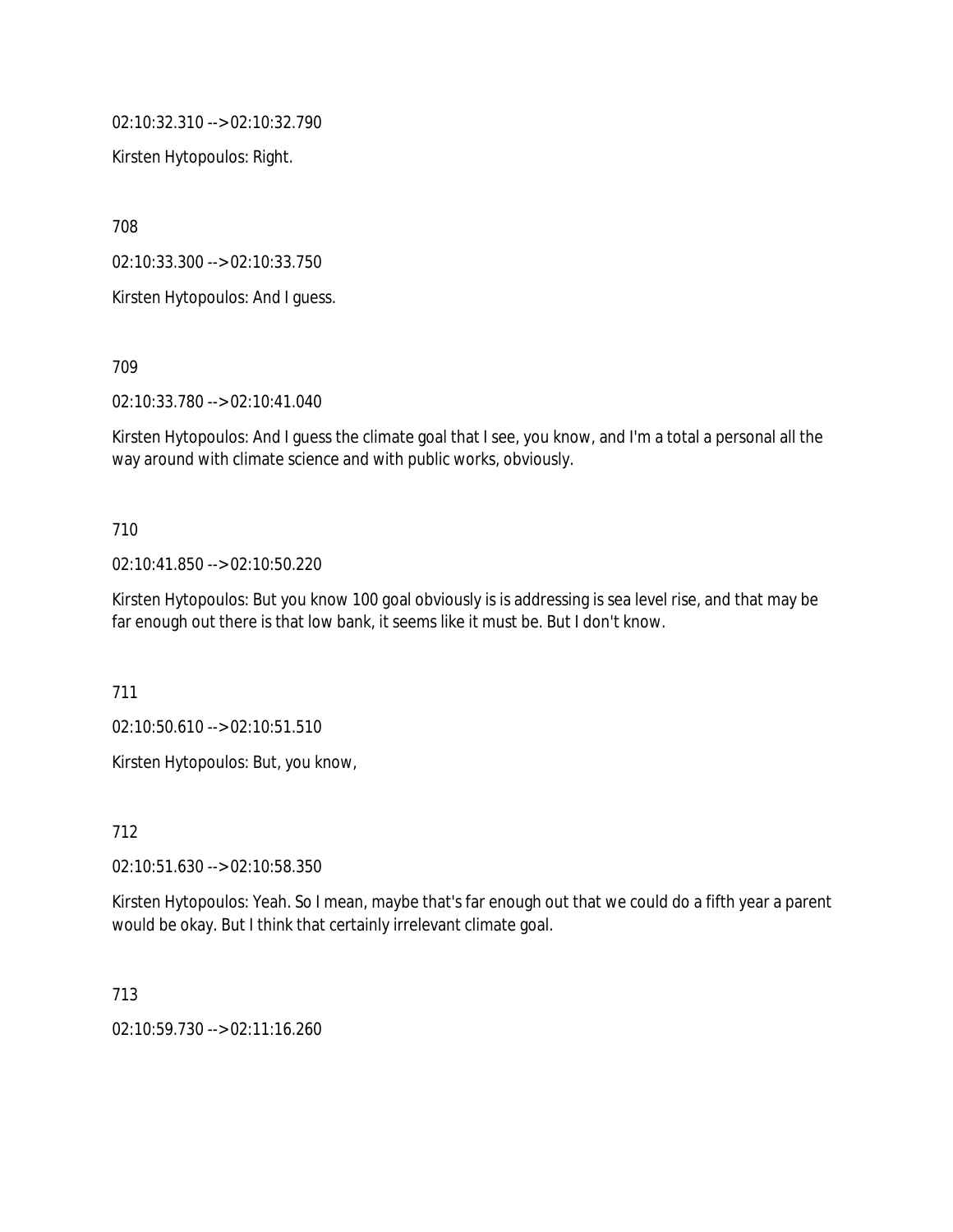Kirsten Hytopoulos: So you in your answer to, to COUNCILMEMBER car you you mentioned that it would, it seemed feasible I grill I this is my pen back of the envelope, I think, but feasible to keep it at a one link for like five years or so. I think you said, I think you said five years as a possibility at least

714

02:11:16.350 --> 02:11:18.990

Chris Wierzbicki: Yeah, that seems reasonable to me. Yes.

715

02:11:19.290 --> 02:11:28.770

Kirsten Hytopoulos: So I guess what I'm doing at this point is trying to counsel say I I don't know where where counselor cars going to wind up but I kind of liked the this conversation about, like, if we're looking at potentially a more global

## 716

02:11:29.670 --> 02:11:40.980

Kirsten Hytopoulos: Plan A response, especially the shoreline roads and, you know, infrastructure, so forth, you know, and 40 homes are being served for potentially for hopefully 10 years at 520 \$525,000

### 717

02:11:41.430 --> 02:11:49.980

Kirsten Hytopoulos: Of taxpayer funds. I hope we're open to considering you know trying to do a the band aid fixes longer at this point, um,

718

02:11:50.550 --> 02:11:56.850

Kirsten Hytopoulos: And then my other question about a budget, this should be pretty easy. I guess her. She asked in her query 19 number five.

719

02:11:57.570 --> 02:12:07.350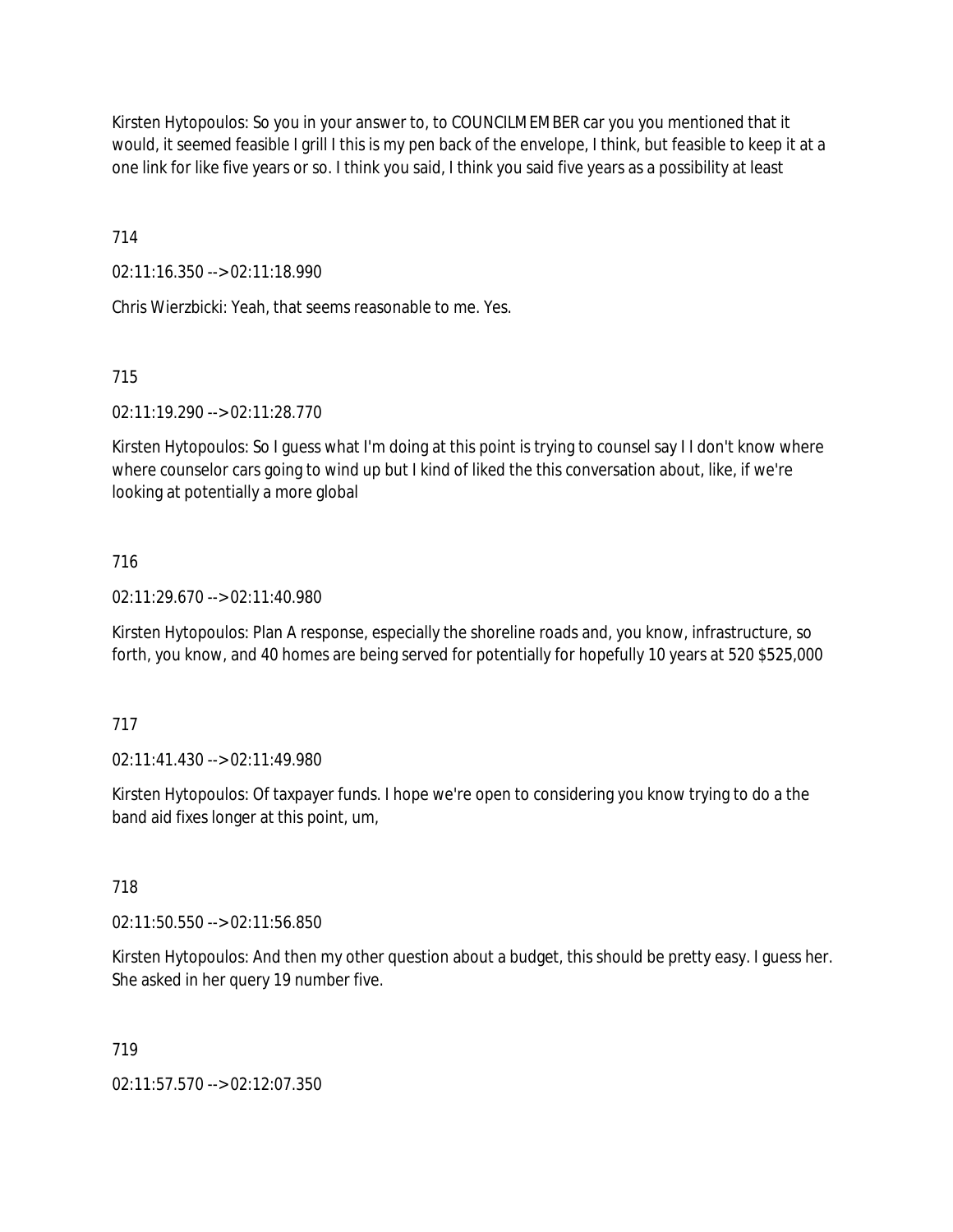Kirsten Hytopoulos: About, I think it was just, it was she called out that the project management fee seemed high I think in correlation. I think that you'd said you or somebody department had said.

720

02:12:08.700 --> 02:12:22.740

Kirsten Hytopoulos: That it should be closer to, I think, was 20 to 3025 to 30,000. So anyway, my life easy question is, is this. If that's true, is this and discovery of an additional 40 50,000 incapacity

# 721

02:12:23.460 --> 02:12:31.560

Chris Wierzbicki: I wish I could say it was unfortunately the way the labor dollars work in the capital plans in the capital projects and. And again, this is the first year, we're trying to do this.

# 722

02:12:31.920 --> 02:12:39.570

Chris Wierzbicki: Is it's it's kind of a zero sum game. So as we move dollars out of that project, they'll end up in another project and the tip, which is why and that

### 723

02:12:40.050 --> 02:12:51.240

Chris Wierzbicki: The answer that query. I said, we'll probably do kind of a global review of all of those and make because it will affect other projects as we if we change one project. We have to change other ones as well.

### 724

02:12:51.810 --> 02:13:01.350

Chris Wierzbicki: So we'll probably do a global review and have those changes ready for you either when we publish the budget book or when you approve the ordinance. So, so no it is not find unfortunately

725

02:13:01.530 --> 02:13:10.050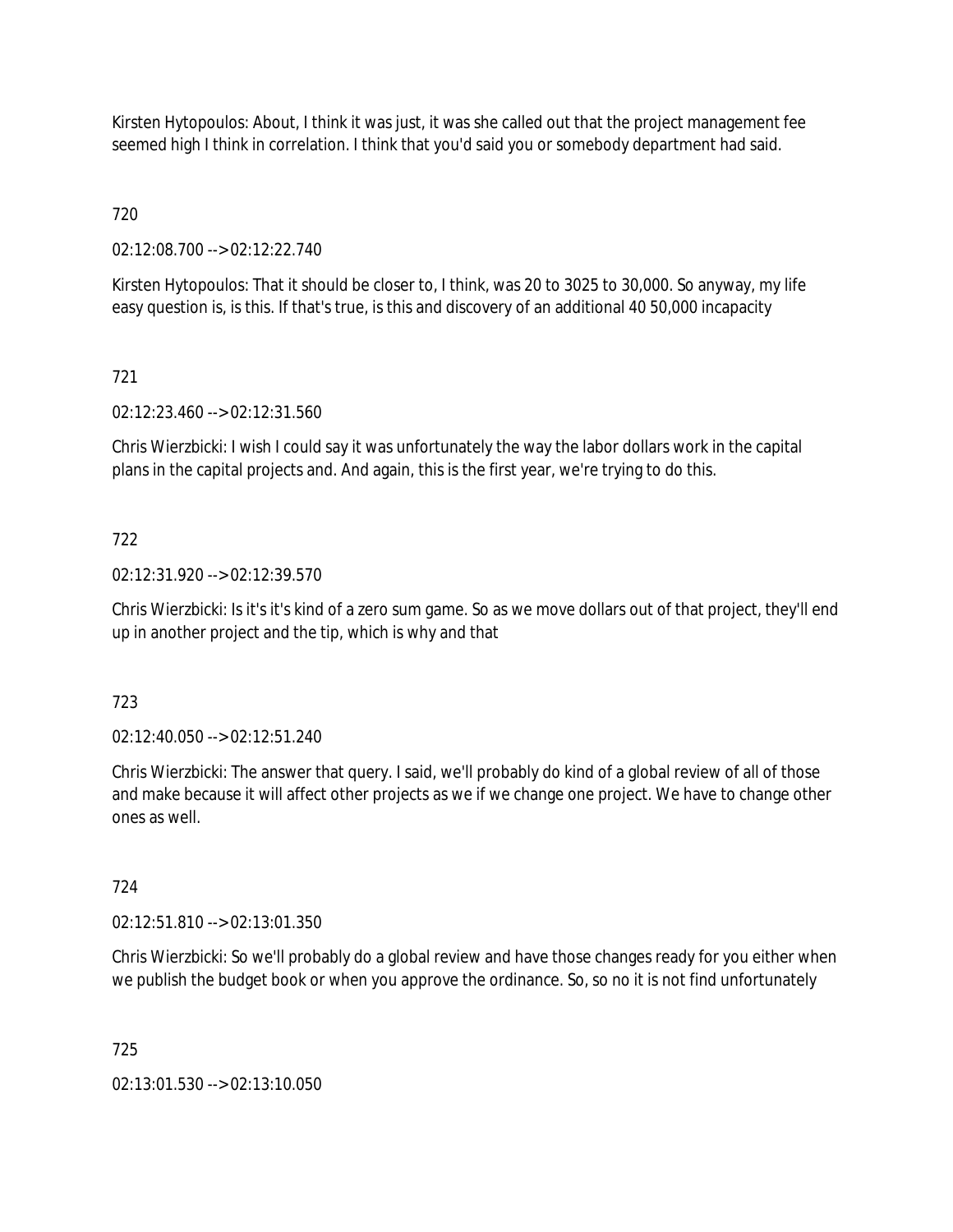Kirsten Hytopoulos: And that just that relates to my other kind of larger question and then just to understand and that's because, in other words, those are that's internal management and that's been here.

# 726

02:13:10.560 --> 02:13:17.430

Kirsten Hytopoulos: So I'm trying to say have interfaces with the balance in the budget and all I can imagine is that it's because you have constructed the budget.

## 727

02:13:17.970 --> 02:13:28.530

Kirsten Hytopoulos: You all have constructed the budget to allocate the cost for positions to these projects. So that's so suddenly they pop up and it's just that it's a labor costs that still existing budgets that

## 728

02:13:29.190 --> 02:13:41.910

Chris Wierzbicki: Previous budgets, the labor costs were all bundled together under all the city's labor costs, it was you know X amount of dollars. Now we've taken a portion of that and spread it out into the projects. So it's you know it's really just a

### 729

02:13:42.990 --> 02:13:47.220

Chris Wierzbicki: It's really just a budget mechanism where the, where the money lives in the budget, as opposed to

### 730

02:13:48.510 --> 02:13:48.930

Chris Wierzbicki: Anything.

### 731

02:13:50.040 --> 02:13:57.390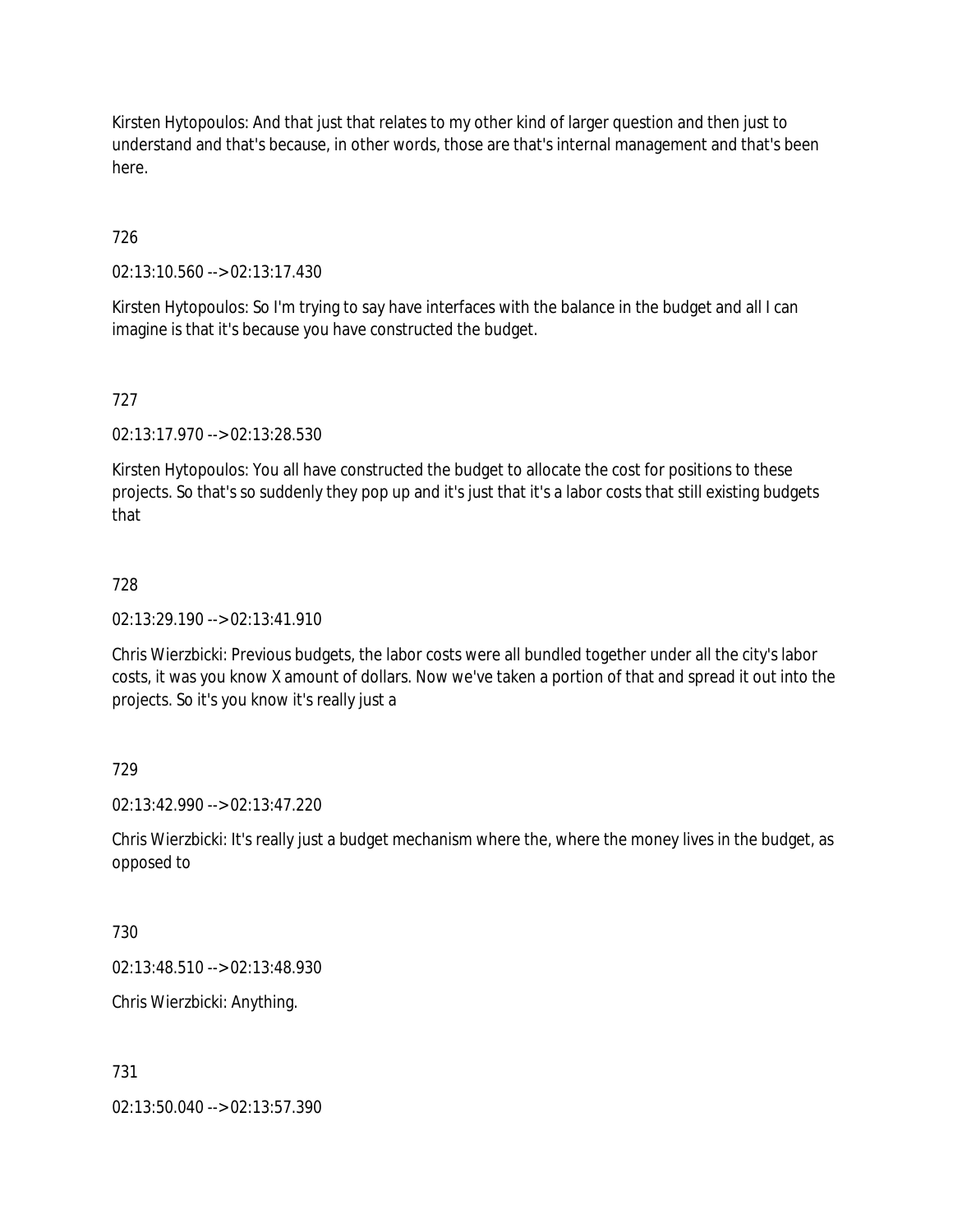Kirsten Hytopoulos: My last is just a comment that I'm agreeing, probably with were with COUNCILMEMBER nisar and car and that either those the

# 732

02:13:57.870 --> 02:14:12.720

Kirsten Hytopoulos: Bars down to the bars, the railing downtown. I would hope minimally would would hit the Dr. P. Before I went forward and I'd be curious to hear us hustler and star was asking wherever we could hear that about what the liability is really been, um, yeah.

# 733

02:14:12.750 --> 02:14:24.000

Chris Wierzbicki: Happy to share that with you again in a future date. I think having the DMV review that and potentially finding it may be a cheaper solution to it would certainly be open to that. Thank you.

# 734

02:14:26.130 --> 02:14:31.200

Leslie Schneider: So maybe I could just chime in, really quickly on that. Is there any way. And this is a for future

# 735

02:14:31.920 --> 02:14:45.840

Leslie Schneider: Conversation, but is there any way that some plantings could take the place of, you know, an iron fence or something like that. I mean, I'm just, this is a bad idea. But you know when Esplanade of edibles or something to take the place of offense.

### 736

02:14:46.080 --> 02:14:56.790

Chris Wierzbicki: Funny, you mentioned that, because the design is it was designed so that there is vegetation in the places where you don't want people to walk in certain places like if you look out in front of the Hitchcock building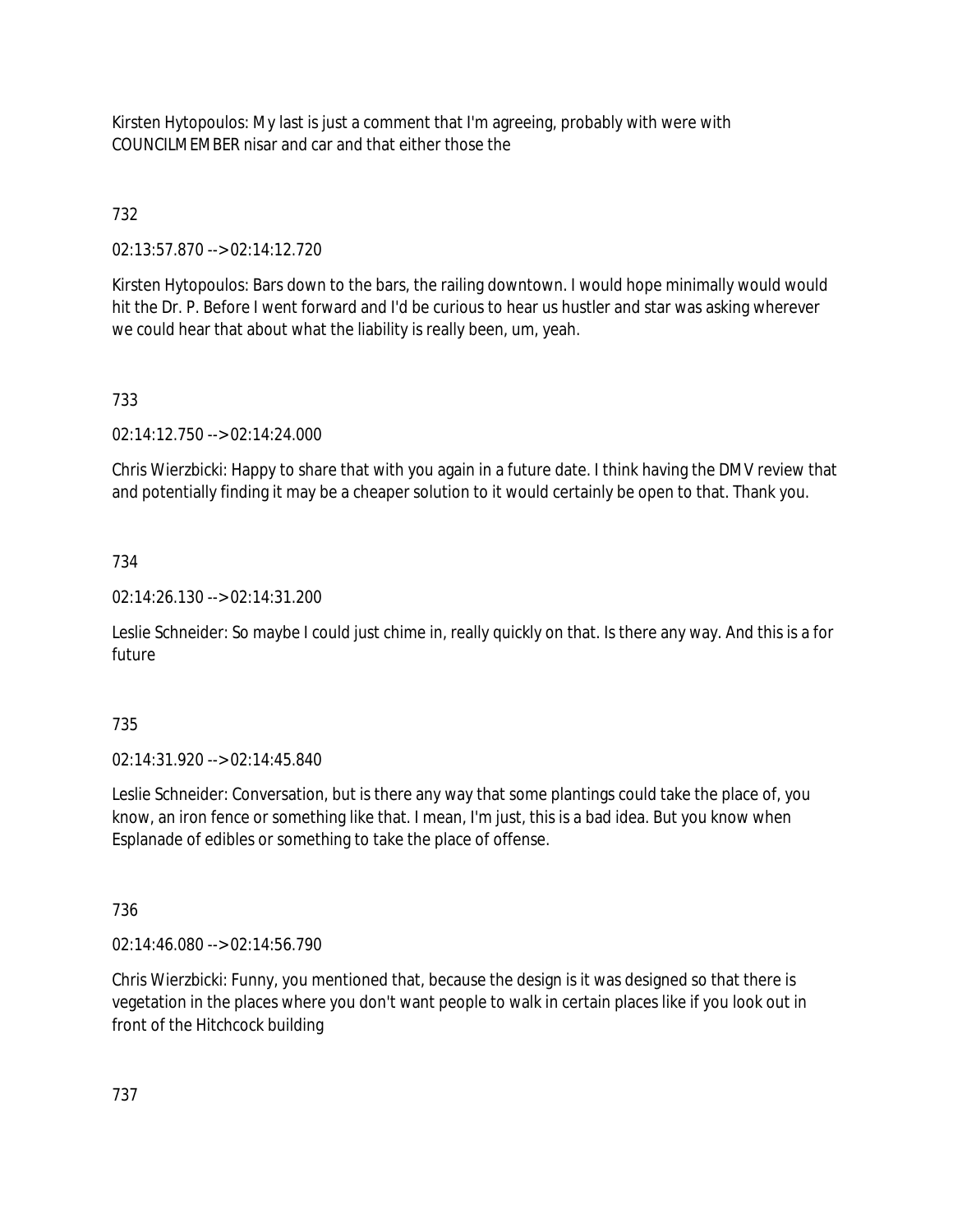02:14:57.450 --> 02:14:59.910

Chris Wierzbicki: That particular excuse me front of the bookstore.

738

02:15:00.270 --> 02:15:09.540

Chris Wierzbicki: You'll notice that there's planters, kind of like next to the planters that are at Sidewalk level and that's to keep people from getting too close to them on that side, but unfortunately there's wasn't enough space.

739

02:15:10.020 --> 02:15:20.490

Chris Wierzbicki: Within the entire quarter to do that on all the sides. So we did that, where we could, but in some places, you know, you're kind of right up against it, but it's something we could look at as well, I guess. Okay, thank you.

740

02:15:20.970 --> 02:15:22.020

Leslie Schneider: COUNCILMEMBER Medina.

#### 741

02:15:23.880 --> 02:15:34.800

Kol Medina: Thank you. I'm gonna make a comment that I think is just echoing comments that Counselors have already made and certainly not any sort of response to anything that you said, Chris.

742

02:15:37.230 --> 02:15:48.180

Kol Medina: I know to us Council more cars term the city's got a program that places a high priority on asset management of our roads and our road system.

743

02:15:49.560 --> 02:15:50.100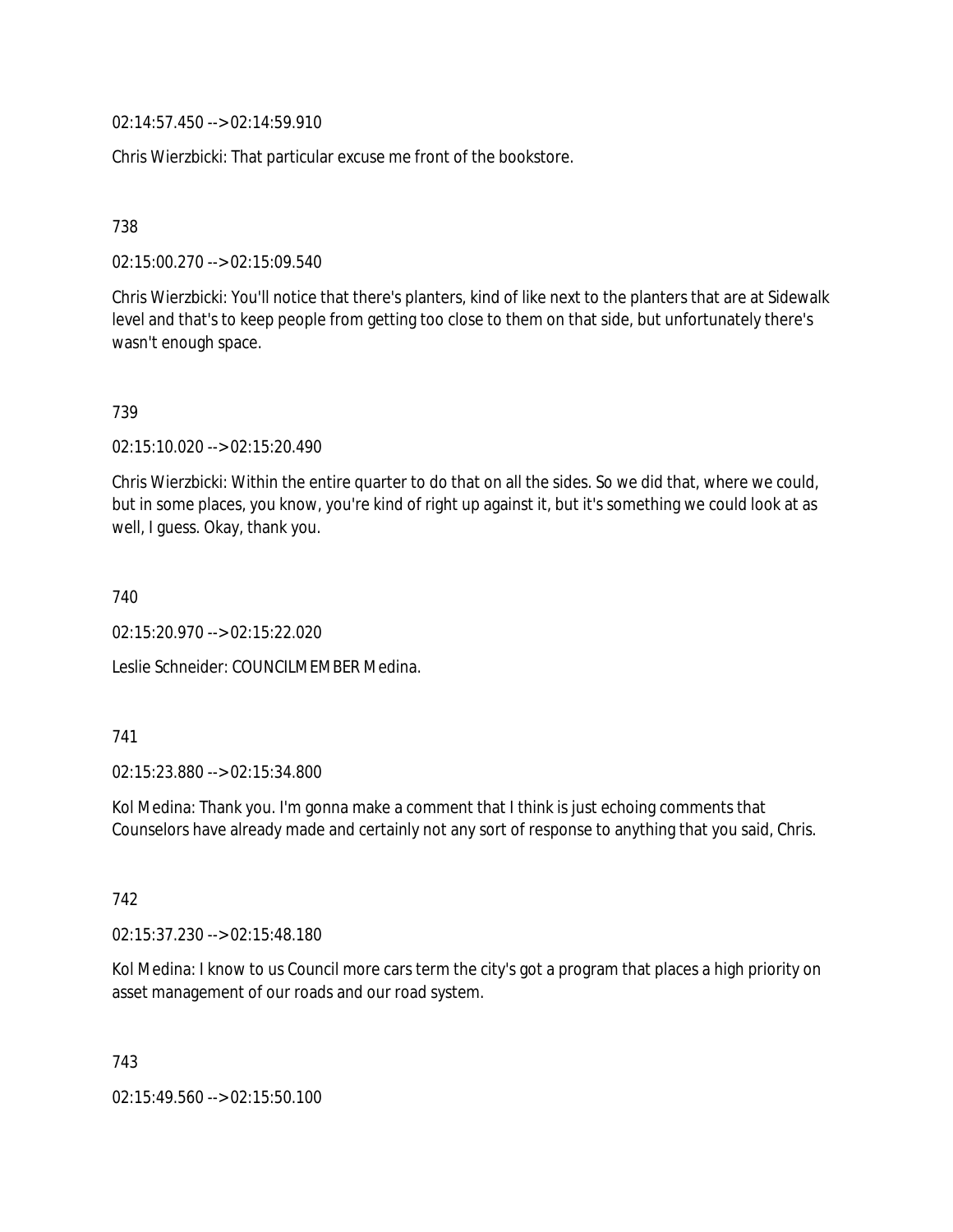Kol Medina: And

### 744

02:15:51.180 --> 02:16:04.680

Kol Medina: It's a differently. It's a program to maintain resilient roads for cars to drive around on and I hope that we can move to a CFP, that is not focused on maintaining resilient roads but is focused on maintaining a resilient community.

### 745

02:16:05.730 --> 02:16:22.410

Kol Medina: Talking about our sustainable transportation goals and our climate change goals and that will necessarily mean taking some money away from roads and maintaining roads for cars and spending money on something else and I hope that we can find a way to move towards that.

### 746

02:16:26.880 --> 02:16:28.860

Leslie Schneider: Thank you. Councilmember Pollock.

#### 747

02:16:31.050 --> 02:16:42.390

Michael Pollock: Well, that's a good segue. I think that was well stated, I, I, you know, I think about things on a global level, and especially climate change and the amount of

#### 748

02:16:42.960 --> 02:16:51.780

Michael Pollock: Pavement that the United States, and more specifically Bainbridge Island has per capita is just really, really high relative to

#### 749

02:16:52.170 --> 02:17:02.280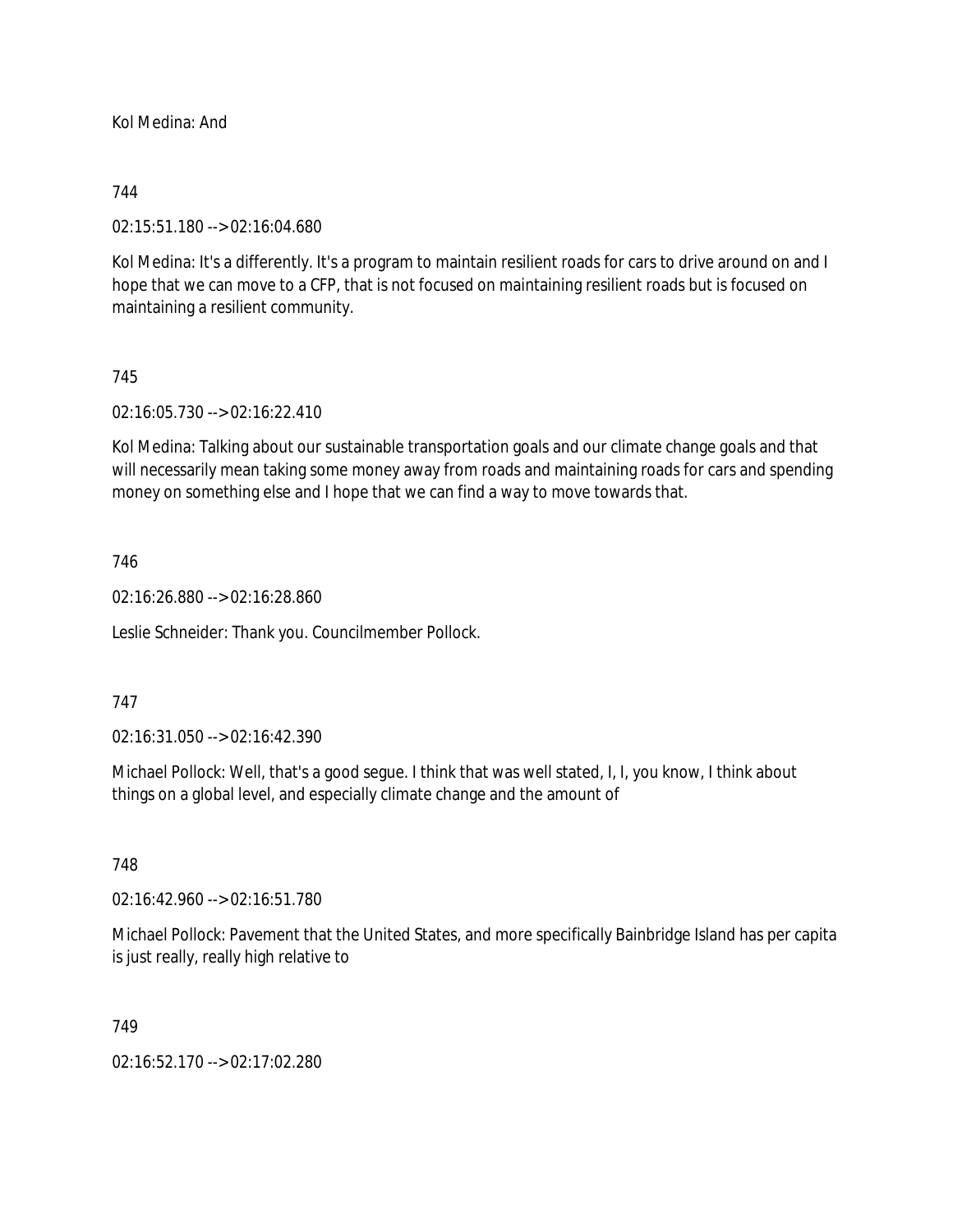Michael Pollock: To the rest of the world, and especially most of the developing world. So, you know, I think about that because we have such a high standard of living and we continue to

750

02:17:03.630 --> 02:17:11.430

Michael Pollock: Invest in our infrastructure in a way that requires the use of things like like pavement or concrete and then concrete produces

751

02:17:12.750 --> 02:17:20.700

Michael Pollock: Greenhouse gas emissions. So we're having a large footprint by having this commitment to having a fairly extensive paved

752

02:17:22.530 --> 02:17:24.120

Michael Pollock: road infrastructure so

753

02:17:25.320 --> 02:17:37.080

Michael Pollock: You know I know we're all trying to get a handle on climate change and we're all trying to figure out what to do. But I think the lot along the lines of what COUNCILMEMBER Medina just referred to as a lead as having a

754

02:17:37.950 --> 02:17:54.450

Michael Pollock: Good community and it really thinking about the community and maybe thinking about new ways of thinking about our infrastructure that may be a single lane road is really okay that that's not, it's not a band aid, it's, it's a solution.

755

02:17:55.710 --> 02:18:05.010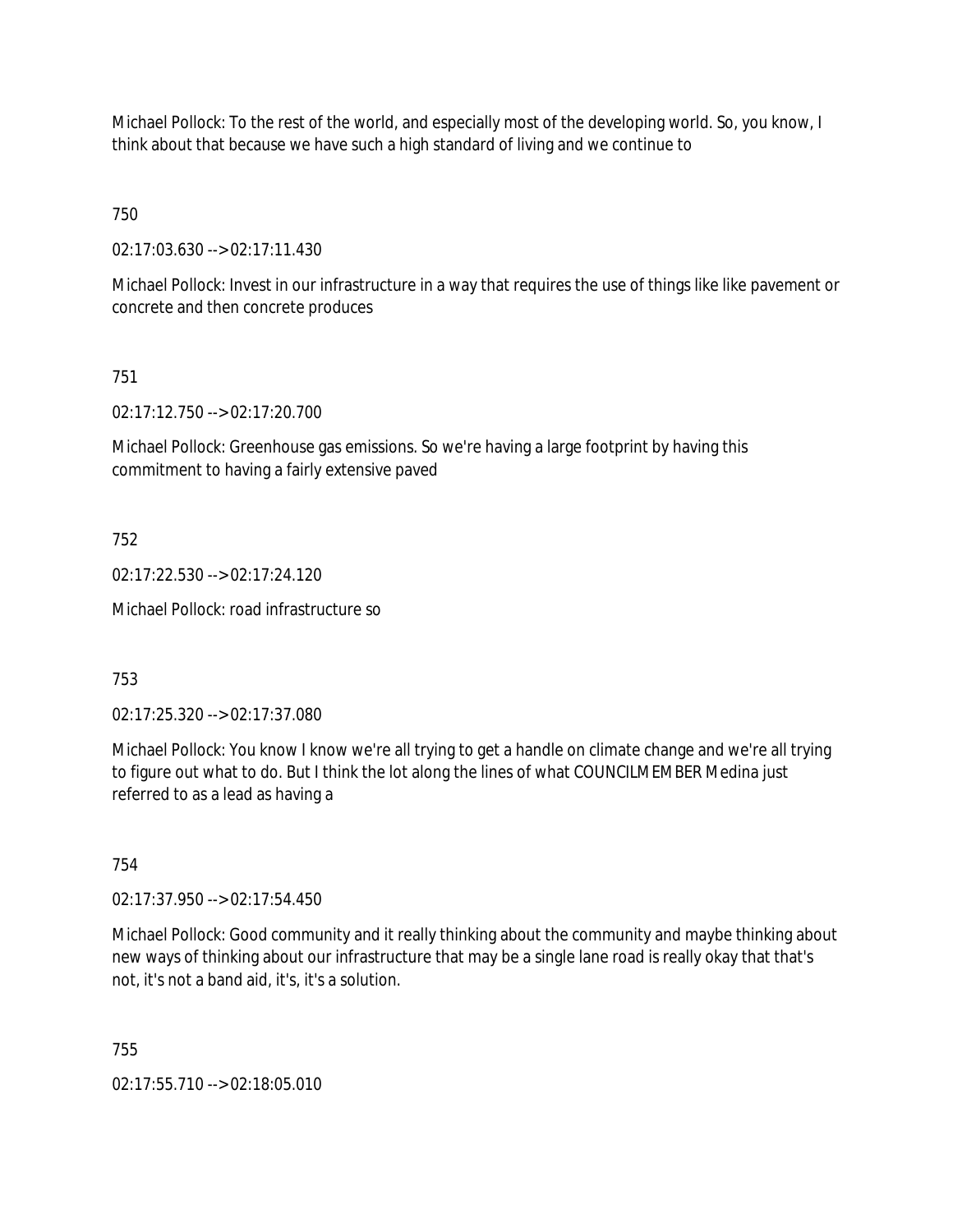Michael Pollock: And that kind of thinking. So I'm looking to do. Chris, I know you're very thoughtful and progressive thinker. So I just

756

02:18:05.310 --> 02:18:13.200

Michael Pollock: Kind of throwing that out there for all of us to be in. And there's a lot of progressive thinkers on the Council as well. So I just kind of thrown out there like how we can

## 757

02:18:13.650 --> 02:18:30.660

Michael Pollock: Develop infrastructure in a way that's kind of sustainable and to think about sustainable as developing our infrastructure in a way that minimizes the carbon footprint. So just wanted to share the thoughts. There's not like a motion or anything like that but

758

02:18:32.250 --> 02:18:32.940

Anyway, that's

759

02:18:34.710 --> 02:18:45.180

Leslie Schneider: All right, Council, we have yet to hear from the other parts of the budget tonight the internal services department community services and so forth. So

760

02:18:46.380 --> 02:18:48.300

Leslie Schneider: Deputy city manager, back to you.

761

02:18:50.790 --> 02:18:52.290

Ellen Schroer: Sure, I'd be happy to.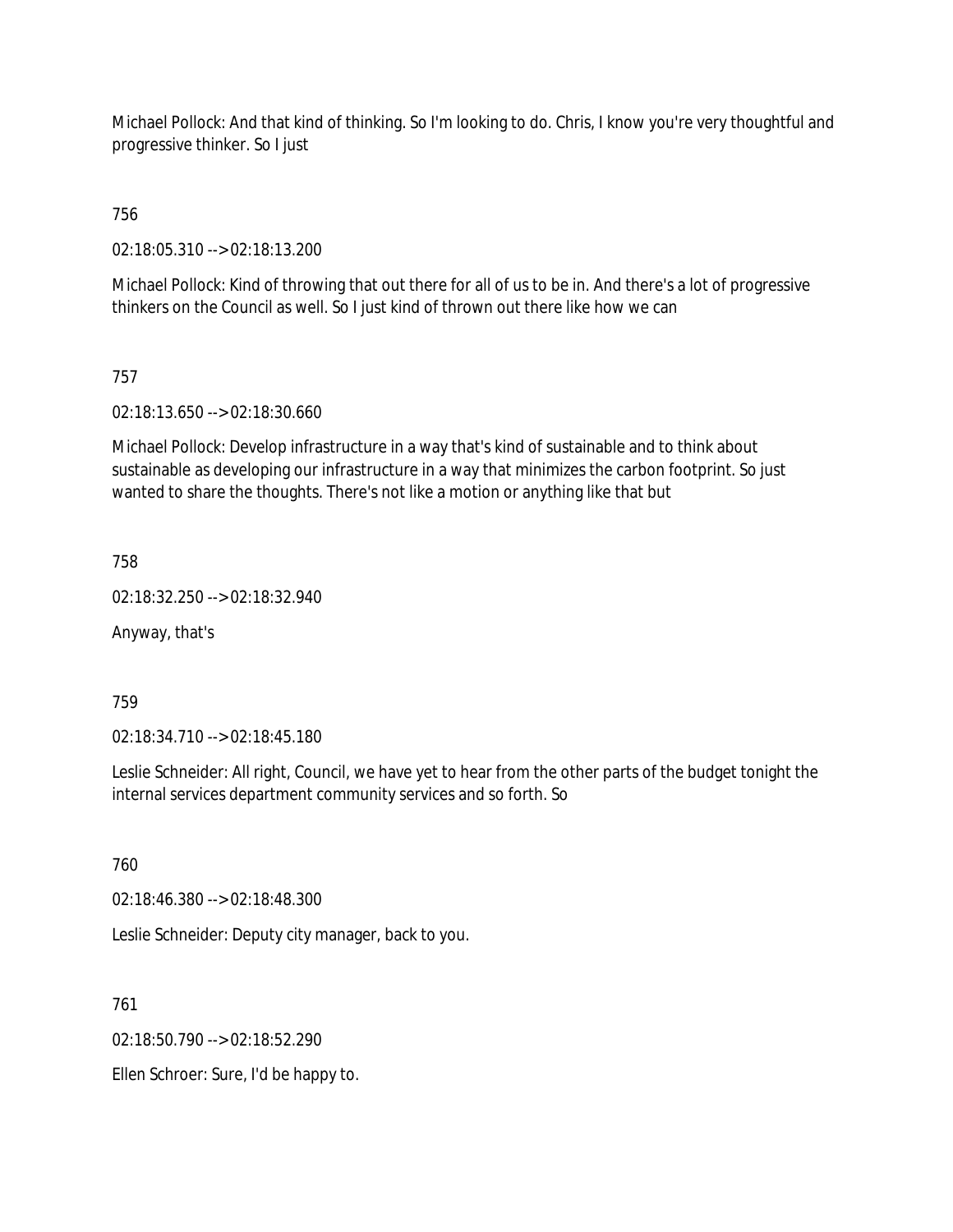# 02:18:53.460 --> 02:18:59.220

Ellen Schroer: briefly share my screen and walk through the executive department budget. Um, I will do that.

# 763

02:19:03.900 --> 02:19:10.860

Ellen Schroer: And the there's no new material here, but just for the community and to remind you where we are the

## 764

02:19:11.940 --> 02:19:13.500

Ellen Schroer: executive department has

765

02:19:15.450 --> 02:19:23.550

Ellen Schroer: They are the administrative backbone and provide citywide staffing support city wide communications emergency management.

# 766

02:19:24.600 --> 02:19:28.050

Ellen Schroer: Information Technology clerk legal and human resources.

# 767

02:19:31.350 --> 02:19:41.580

Ellen Schroer: It's roughly a \$10 million budget across the two years for those people and the services they provide about 48% of that is or 47% is personnel.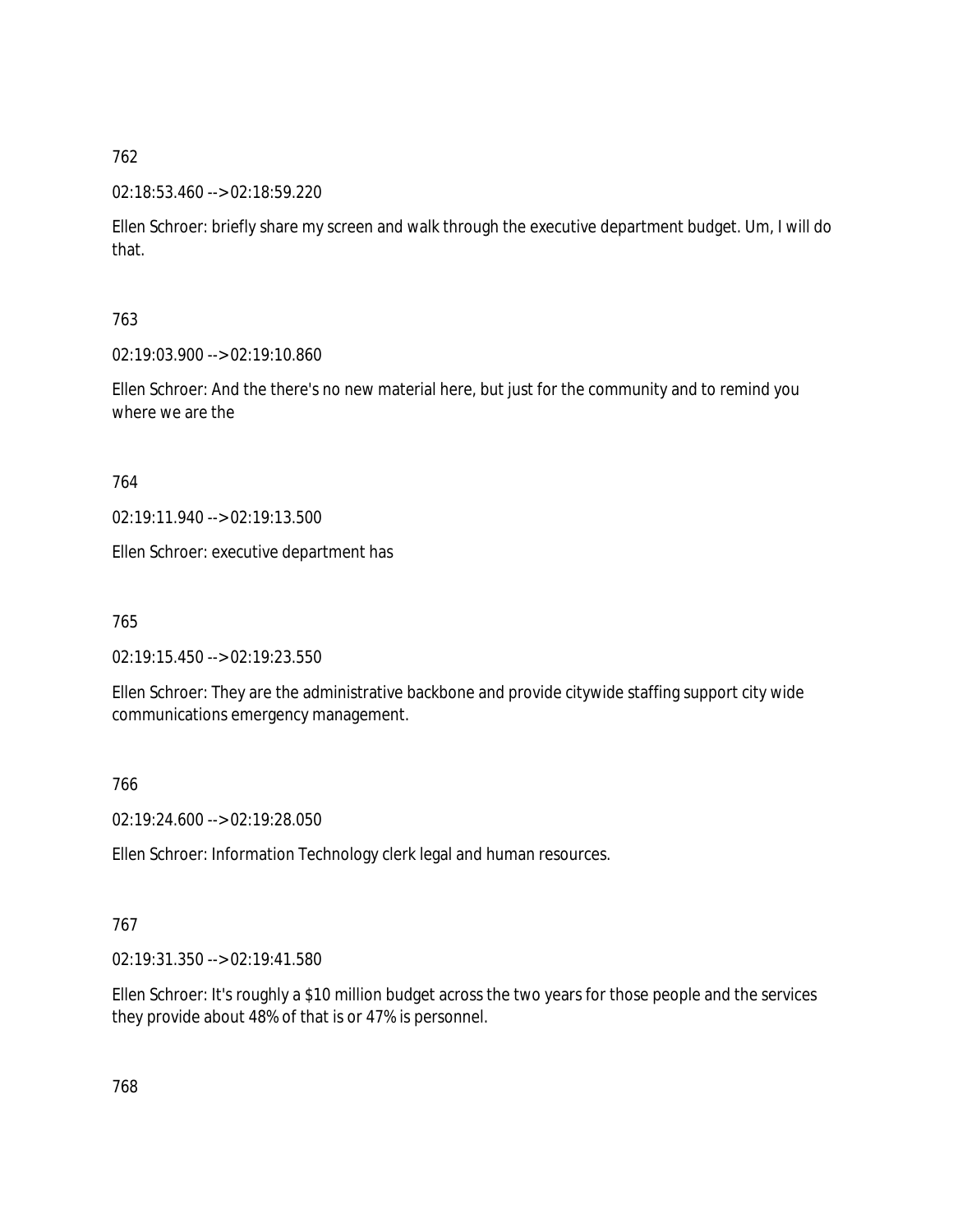02:19:42.030 --> 02:19:53.040

Ellen Schroer: And and then roughly about \$2 million each for operating expenses, professional services and community services and I'll talk a little bit about a little bit more about each of those

## 769

02:19:55.050 --> 02:20:06.870

Ellen Schroer: In terms of things that changed in the executive department. The first only one position change, and that is to eliminate a position which we added this year.

### 770

02:20:07.710 --> 02:20:14.850

Ellen Schroer: As we did our budgeting and we're looking at the reduction in revenue. And we knew that we needed to take a really close look at staffing

## 771

02:20:15.180 --> 02:20:23.910

Ellen Schroer: This position was never filled, although we continue to believe that the need exists. We have eliminated that one position.

### 772

02:20:24.360 --> 02:20:32.340

Ellen Schroer: And also in the budget we funded the communications plan and including Coby connects that you talked about with Kristin, the summer.

### 773

02:20:32.670 --> 02:20:45.990

Ellen Schroer: And then in two significant ads. We added \$300,000 for climate change and \$100,000 to be used for diversity, equity, and inclusion efforts and in both cases, we know that will be working with you to identify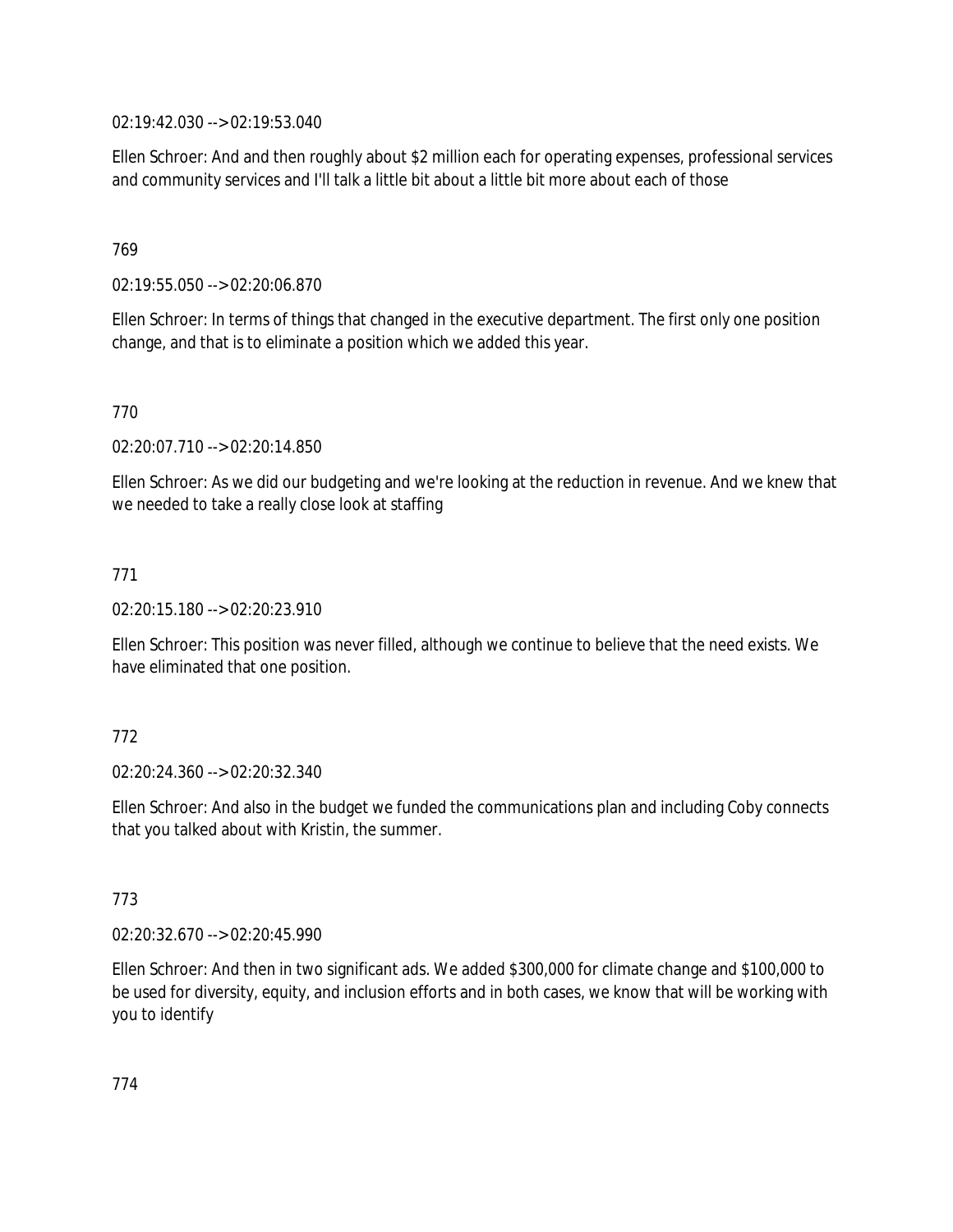02:20:46.410 --> 02:20:52.170

Ellen Schroer: Exactly how that money will be used in the next couple of years, but wanted to put it in the budget on the front end.

## 775

02:20:54.090 --> 02:21:01.950

Ellen Schroer: Also an important part of the executive department budget is the significant funding we provide to our partners in the community.

### 776

02:21:02.490 --> 02:21:15.780

Ellen Schroer: We maintained this funding at its current levels in the coming biennium. Although, in many cases, we are seeing lower revenues. This is all general fund money that is spent supporting our community partners.

### 777

02:21:16.320 --> 02:21:28.590

Ellen Schroer: And about 3% of our general fund revenue. It's more than comparable jurisdictions spend on similar services, but I think it's really consistent with the values of our community and with our organization.

### 778

02:21:29.370 --> 02:21:41.010

Ellen Schroer: And this there's about \$2 million shown here, which is about one and a half million dollars of general fund and \$400,000 of lodging tax money which is spent on economic development.

#### 779

02:21:43.230 --> 02:21:52.350

Ellen Schroer: And that really concludes the highlights for the executive department and community services and I'm happy to take any questions or hand it over to Duane to talk about finance.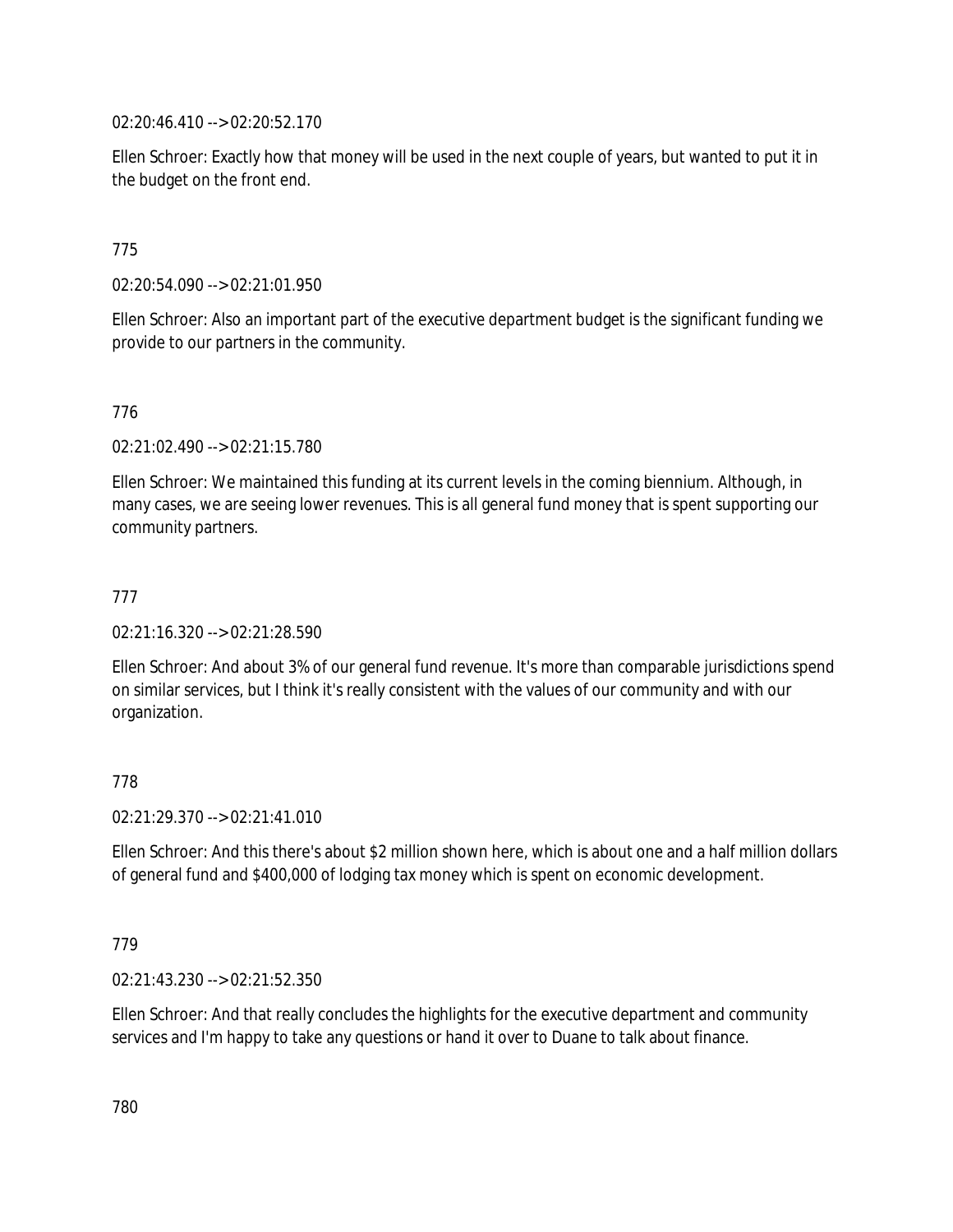02:21:54.210 --> 02:21:55.200

Leslie Schneider: Deputy Mayor de

781

02:22:01.200 --> 02:22:01.740

Joe Deets: Right on.

782

02:22:03.420 --> 02:22:11.850

Joe Deets: Thank you for that. And actually, I thank you Chris to I, I didn't have a question, but I was listening because I there was some great questions and I love that back and forth so

### 783

02:22:12.630 --> 02:22:25.380

Joe Deets: I wanted to bring up. I'm not sure if this was the, on the, this is as good a spot as any the with the executive department, the adding of the climate adaptation officer. I think we're

784

02:22:26.460 --> 02:22:32.160

Joe Deets: Staff should be seeing that there's a lot of interest among council for funding this so

785

02:22:33.300 --> 02:22:54.390

Joe Deets: Swan kind of ease into that conversation. How do we add this f t, where would we conceivably put this person would it be in the executive wing, if you will. And what would be the process of, you know, do we need to start looking okay do something need to go and then maybe do we ask okay

786

02:22:55.650 --> 02:22:57.060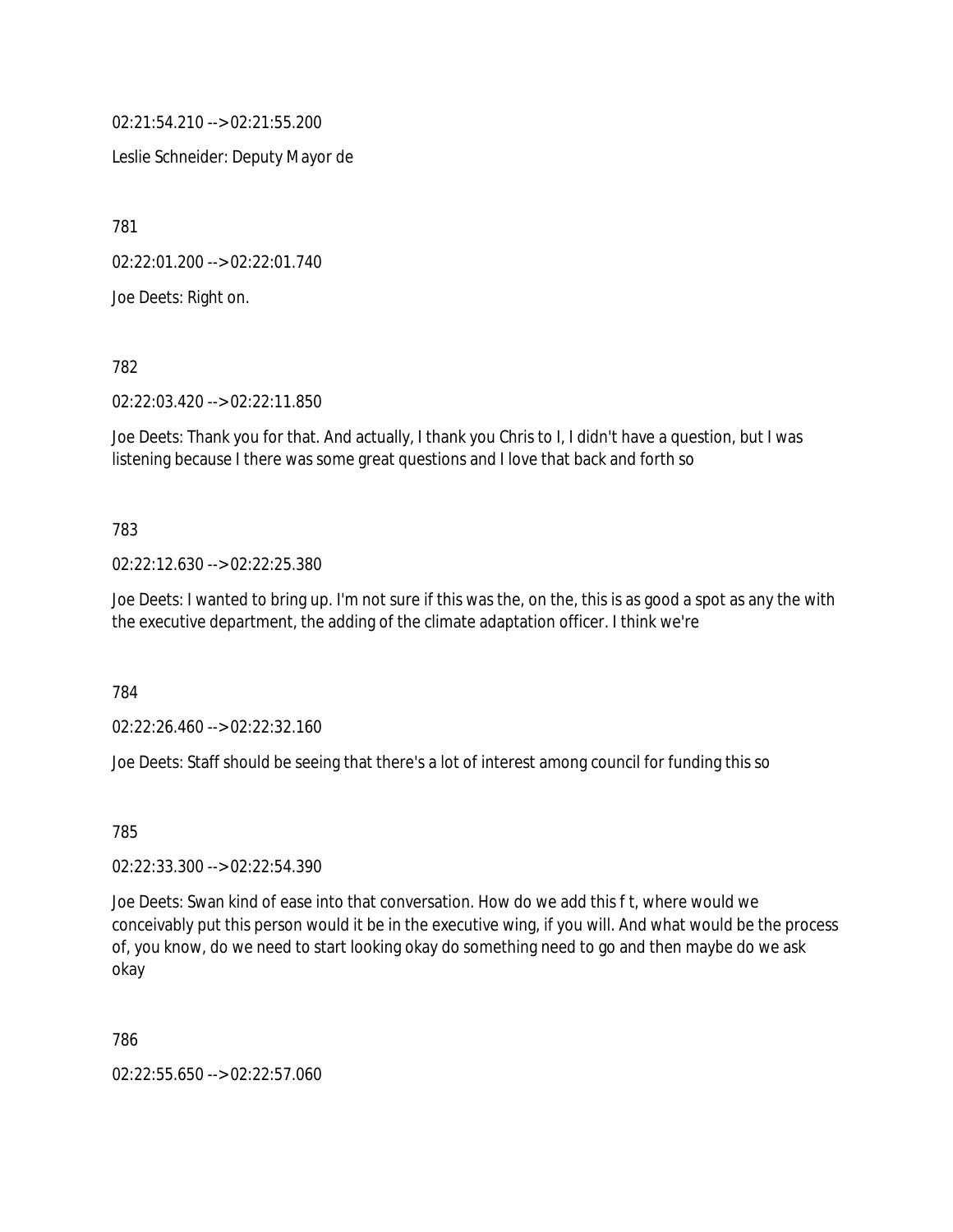Joe Deets: You and Morgan.

787

02:22:58.170 --> 02:23:02.760

Joe Deets: If something had to go, what could, what would you suggest we could remove

788

02:23:03.360 --> 02:23:14.760

Ellen Schroer: I'm really glad you brought that up both that particular example. And then also, that idea in general, which is how we want to start collecting the ideas that Council has for suggested changes to the budget.

789

02:23:16.080 --> 02:23:20.550

Ellen Schroer: And the way that we've done it in the past and that we would suggest that we do it into

790

02:23:21.060 --> 02:23:30.090

Ellen Schroer: This year is that when council members have specific changes, they'd like to see that you articulate those and make a motion so that we're sure we capture it correctly.

791

02:23:30.510 --> 02:23:44.940

Ellen Schroer: And then staff can work with you to describe like how much that would be and what the logistics would be, would it be a position in the executive department. In this example, or would it be a an addition of some particular amount of money.

792

 $02:23:45.360 \rightarrow 02:23:57.570$ 

Ellen Schroer: And then when we have an idea of the scale of the Council discussion and what the changes might be then Dwayne and Morgan and I will work with you to put together.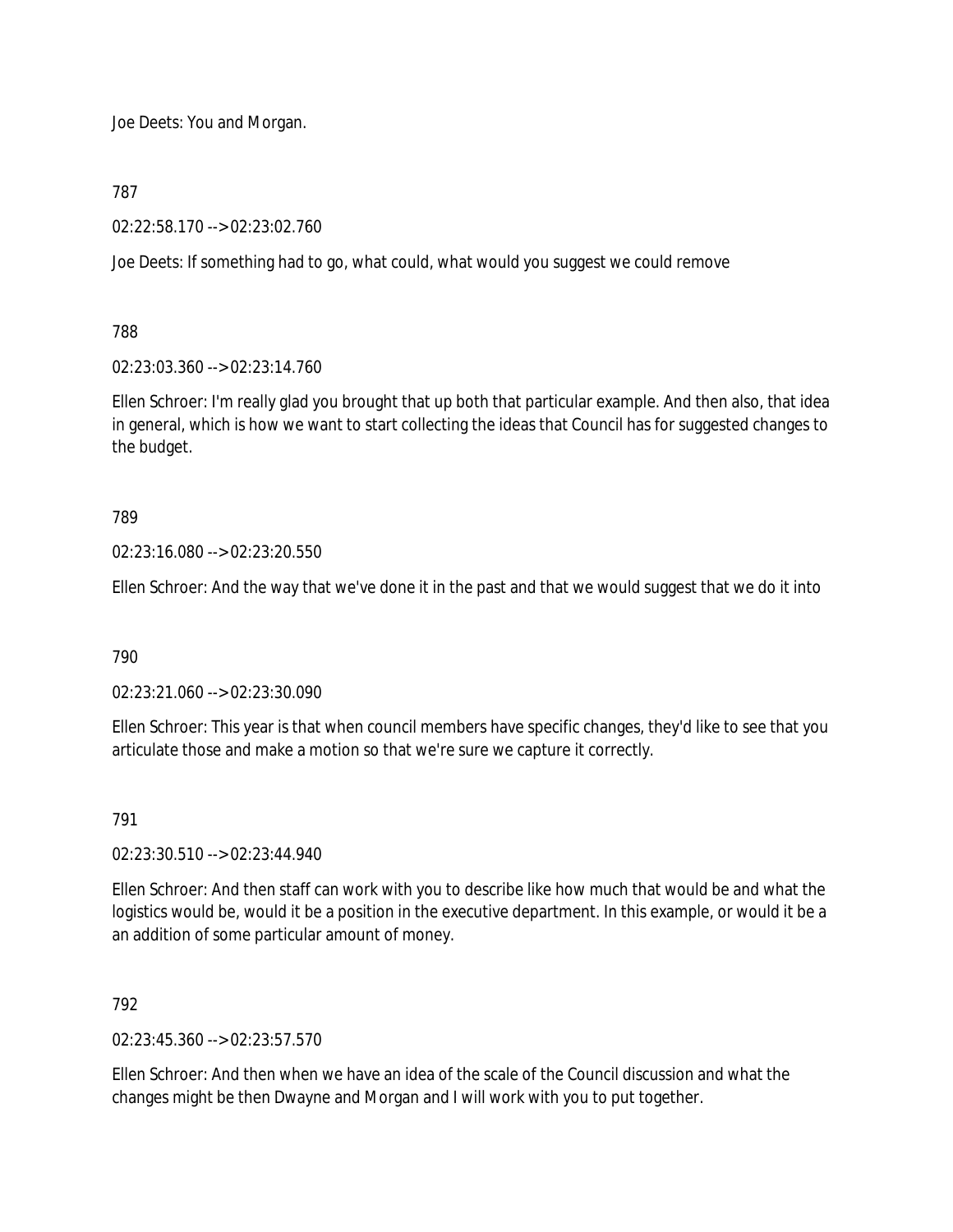02:23:58.200 --> 02:24:13.650

Ellen Schroer: A set of choices that will allow you to continue to maintain the city's financial goals of having a sustainable budget both across the recurring revenue and recurring expense test and then also looking at our fund balance over time. So does that help

794

02:24:15.630 --> 02:24:26.610

Leslie Schneider: And maybe if I could just add the process question here. So you had mentioned that, you know, starting tonight, it would be good to get some of these ideas in terms of making a motion.

795

02:24:26.880 --> 02:24:36.180

Leslie Schneider: Are you suggesting that we could and should start making motions this evening, for instance, and if that's a yes then

796

02:24:37.530 --> 02:24:43.560

Leslie Schneider: Definitely mayor, you could do that for this particular one for the rest of my colleagues, I guess I would just

797

02:24:44.310 --> 02:24:56.310

Leslie Schneider: Encourage you to say, Yes, I'm ready. Or, you know, just if you're not quite ready for that motion just indicate that you're not ready. It doesn't have to be like you don't support it. So,

798

02:24:57.720 --> 02:25:03.900

Leslie Schneider: Deputy city manager is tonight. I mean, it feels abrupt but I know we need to get on with it. Right.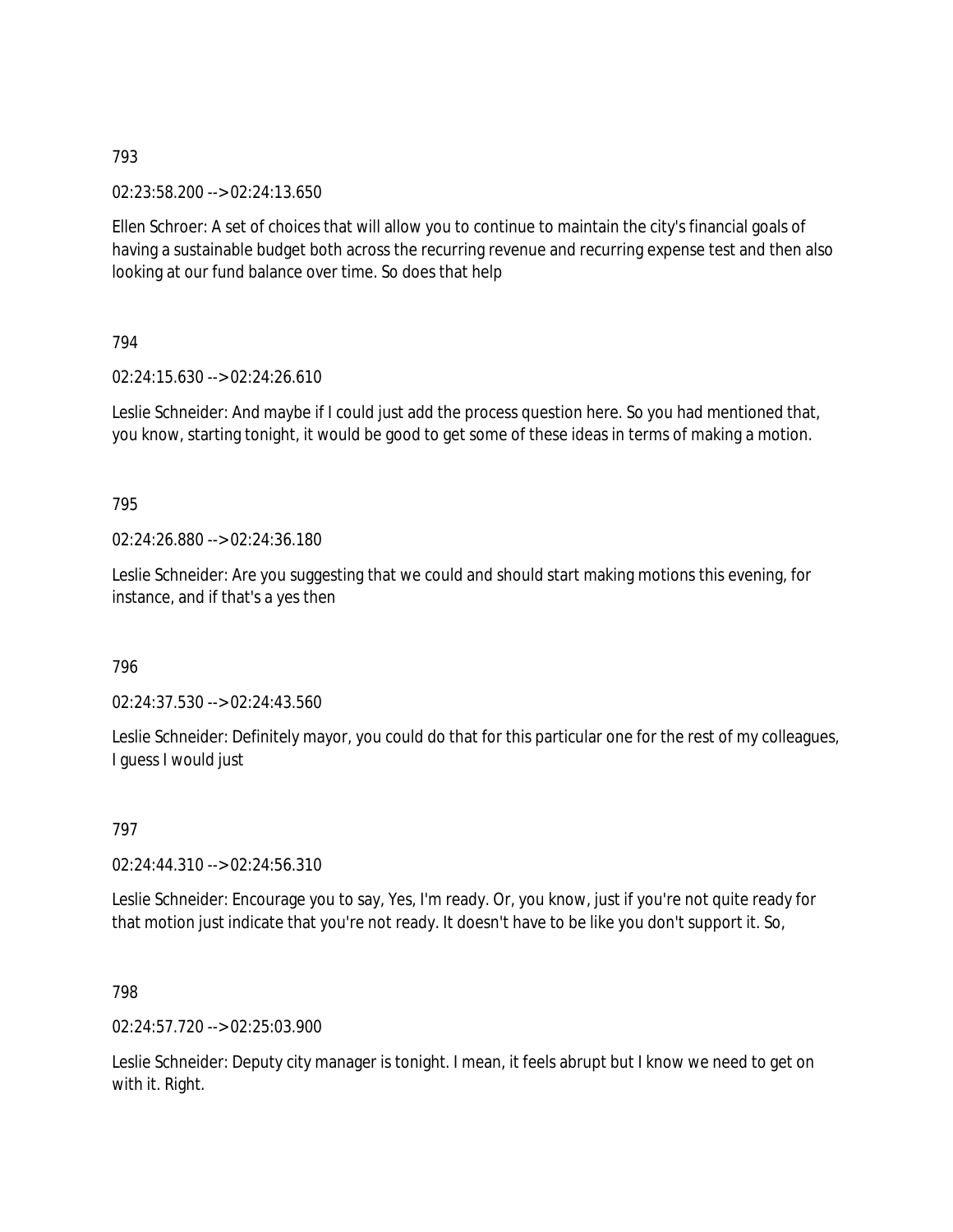02:25:04.290 --> 02:25:07.140

Ellen Schroer: It does feel a little abrupt but there's always going to be one that's first

800

02:25:07.470 --> 02:25:21.720

Ellen Schroer: Um, so we can go ahead and do that now. The other way to do that is to say right now that you'd like to take the bulk of your time next week for that exact discussion where everyone comes and brings their emotions and then you can

801

02:25:21.960 --> 02:25:28.020

Ellen Schroer: collect those all at one time finance can collect them and we can reflect those back to you at a future meeting.

802

02:25:29.550 --> 02:25:34.140

Ellen Schroer: So it's really the preference of the Council, I think. Either way, can be could work.

803

02:25:35.220 --> 02:25:44.370

Ellen Schroer: I saw some nodding heads around maybe waiting until next week, so that folks felt more ready but we're happy to happy to work with you whatever feels most comfortable

804

02:25:44.970 --> 02:25:47.370

Leslie Schneider: Thank you very much. Councilmember high topless.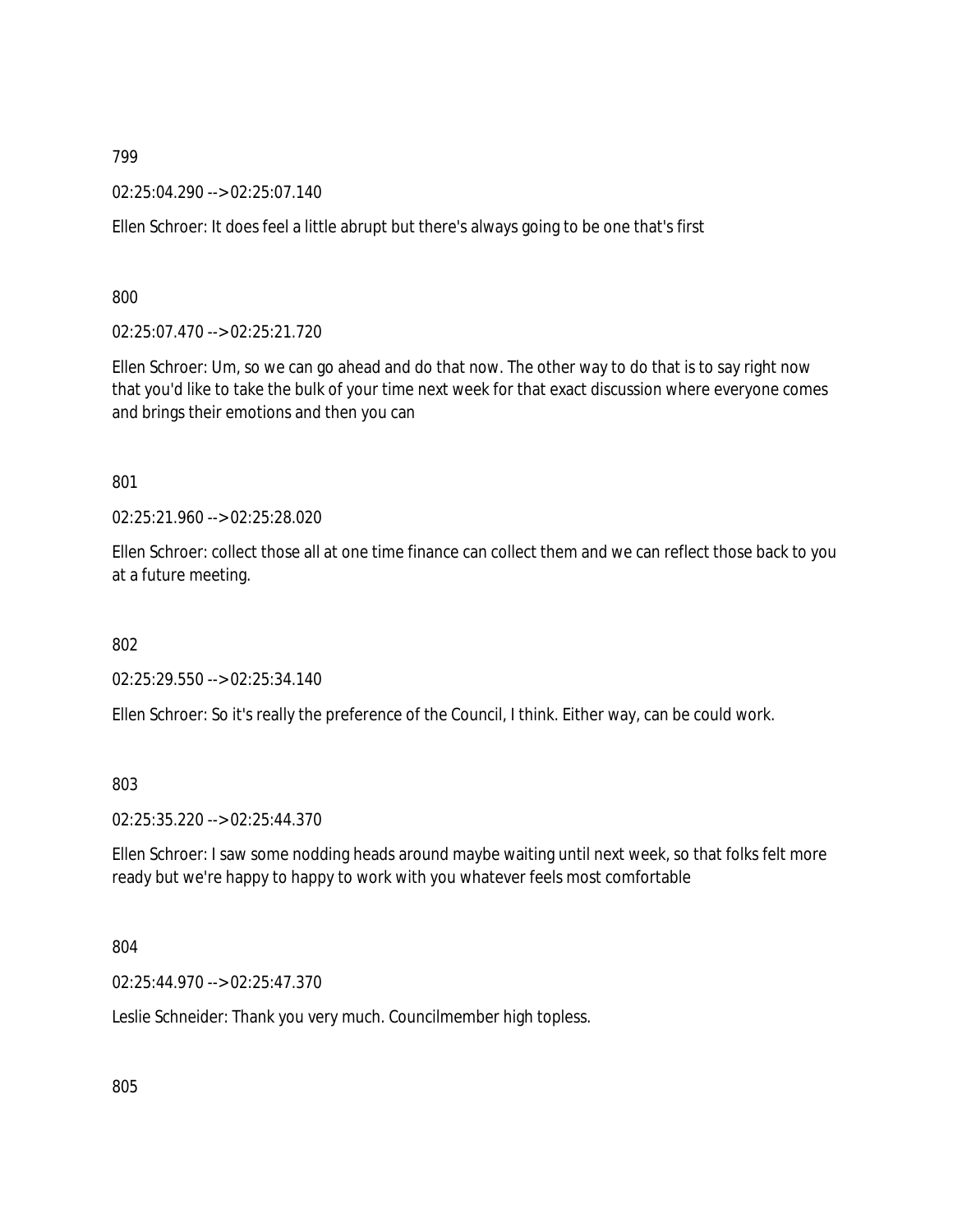02:25:50.010 --> 02:26:02.640

Kirsten Hytopoulos: Yeah, I feel like I was vaulted some point at a budget process where we sort of had a day of motions. I'm at that makes more sense to me. I think these are holistic decisions and it seems more efficient. Before we do that,

806

02:26:03.570 --> 02:26:13.860

Kirsten Hytopoulos: I hope that we do all turn in our ranking tools in whatever state they're in so that between before we start that day, we can get some sense of each other's rankings. I think that would be really helpful.

807

02:26:16.740 --> 02:26:17.640

Leslie Schneider: Great, thank you.

808

02:26:19.410 --> 02:26:20.820

Leslie Schneider: Devin around here.

809

02:26:23.220 --> 02:26:24.780

Leslie Schneider: Deputy Mayor we back to you.

810

02:26:24.900 --> 02:26:25.620

Joe Deets: Oh, okay.

811

02:26:27.240 --> 02:26:32.400

Joe Deets: Yeah. You know, I think that would be fine. Having a day of motions with me maybe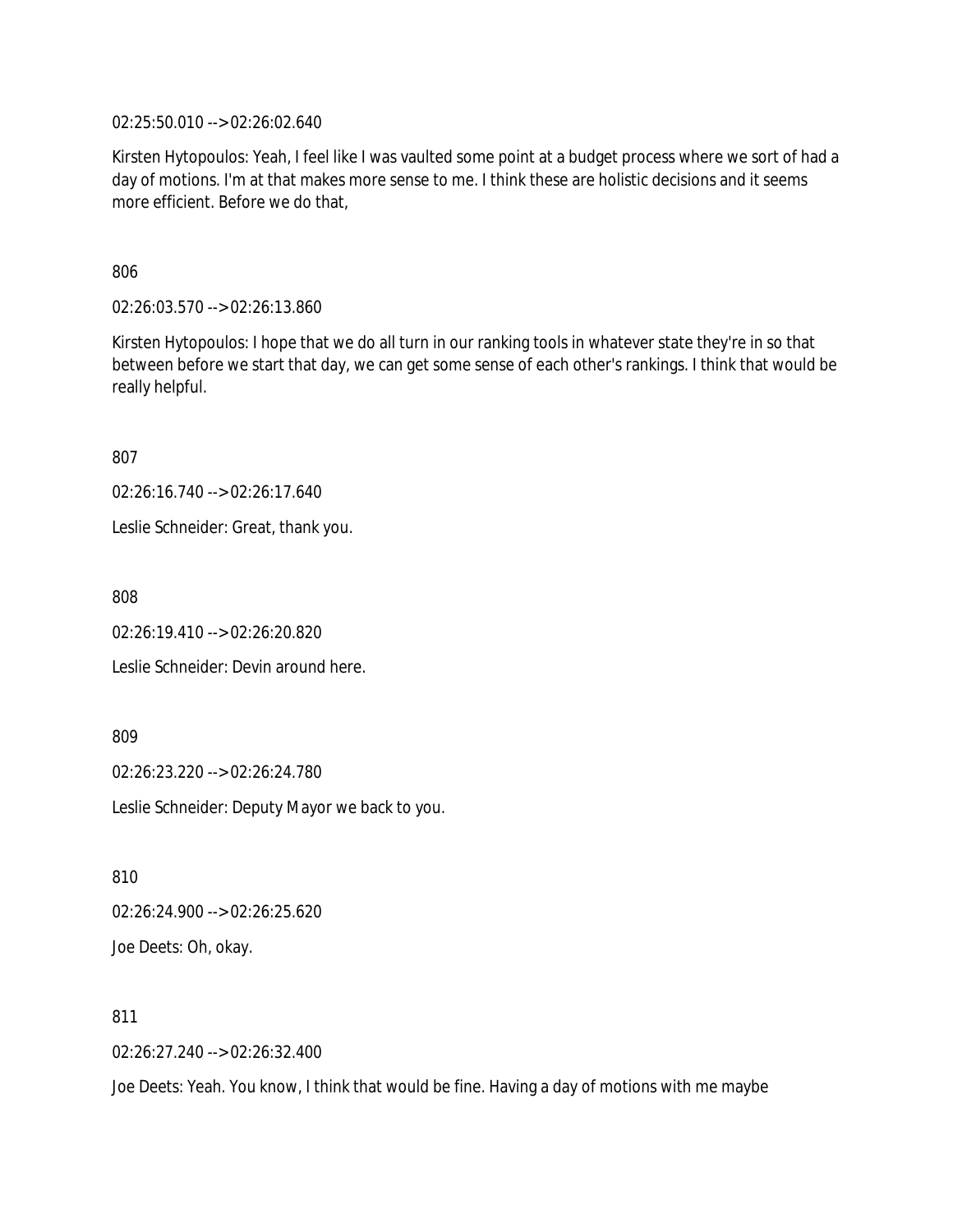02:26:33.420 --> 02:26:43.170

Joe Deets: Next, next week, although a study session, but what, what the heck, because that would give us a chance to collect what what obviously this one came up

813

02:26:43.920 --> 02:26:53.070

Joe Deets: I'll just say thanks to COUNCILMEMBER Medina and it just seems like there's strong support for it among ourselves and among the community. So I guess, to me, it's like, I don't want to

814

02:26:53.910 --> 02:27:09.810

Joe Deets: I think we need to kind of get on with it and and start the process of actually making these decisions. So maybe if it's next week. We do that I'm fine with that and and Casper, I suppose, I appreciate you mentioning the scoring, should we just be doing that anytime I

815

02:27:10.950 --> 02:27:19.710

Joe Deets: I was kind of expecting the due date for doing this is. So is that something we should be handing quote handing in for next week's meeting.

816

02:27:20.640 --> 02:27:31.800

Ellen Schroer: Um, I think that we heard some feedback that folks felt like it was a little too early last week. So we had thought that it would be something that could be handled with this week and then discuss next week.

817

02:27:33.390 --> 02:27:33.750

Joe Deets: Okay.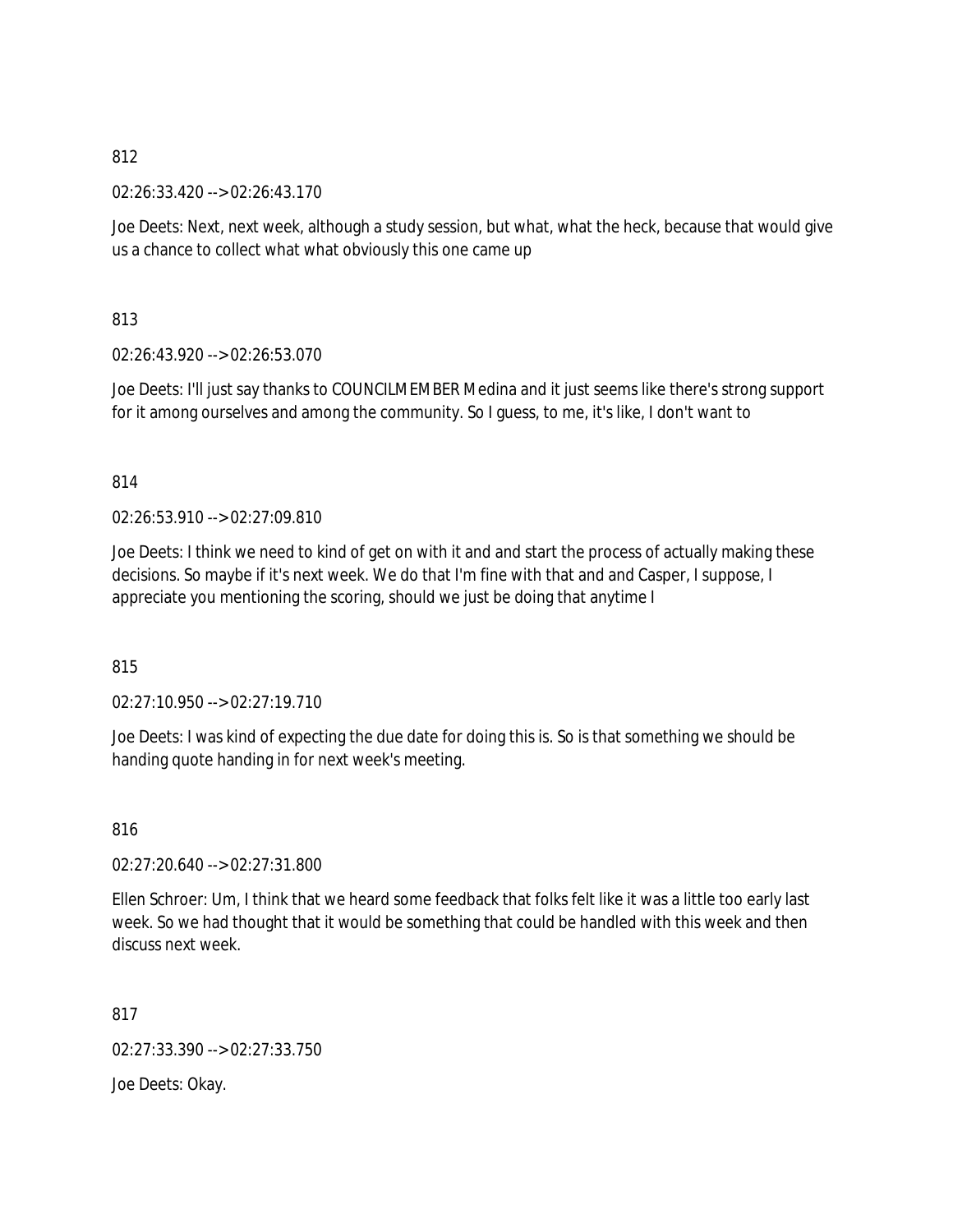818 02:27:34.830 --> 02:27:35.550 Joe Deets: Well, if we can

819

02:27:36.060 --> 02:27:39.390

Ellen Schroer: So I think Duane will be prepared to give you a due date when he's when he's

820

02:27:39.780 --> 02:27:40.350

Ellen Schroer: A bit more about

821

02:27:41.880 --> 02:27:46.110

Joe Deets: If we don't have to make a decision quite yet. That's, that's okay so

### 822

02:27:46.140 --> 02:27:56.100

Ellen Schroer: And I think I would also say that if you are are contemplating sort of a day of emotions those motions would likely be for consideration, not as a final decision.

823

02:27:56.400 --> 02:28:06.060

Ellen Schroer: I think that we would be collecting a set of ideas first and then bringing them back to you in a more fleshed out way for you to have more information and then make final decisions.

824

02:28:07.380 --> 02:28:09.600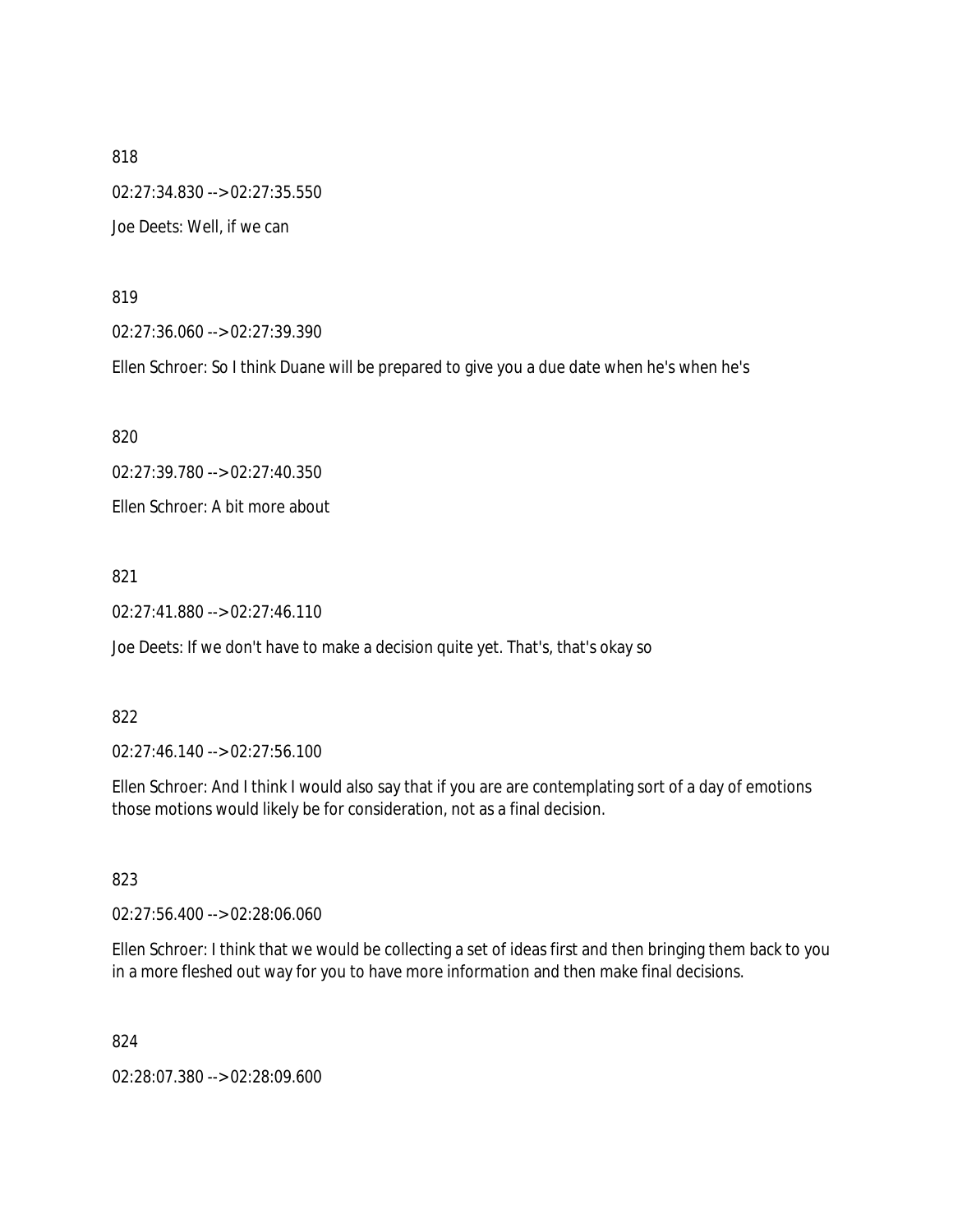Joe Deets: Okay. Sounds good. Hey, thank you.

825

02:28:11.190 --> 02:28:12.270

Leslie Schneider: COUNCILMEMBER into, sir.

826

02:28:13.380 --> 02:28:14.460

Rasham Nassar: Yeah, thanks. I'm really

827

02:28:14.490 --> 02:28:17.910

Rasham Nassar: Really happy to hear this discussion tonight, too, because I've been eager to

828

02:28:18.090 --> 02:28:32.460

Rasham Nassar: Engage in that process. I remember that we we engage a similar process under COUNCILMEMBER Medina's leadership and it was really robust and really productive and it felt like we got down down to work and picking up on something that counselor Pollock said

829

02:28:33.480 --> 02:28:37.140

Rasham Nassar: There's in that in that spreadsheet that Excel spreadsheet that Council was provided

830

02:28:38.430 --> 02:28:45.750

Rasham Nassar: There's a number of counsel proposed items that some of which don't even have budget. They don't have budget amounts for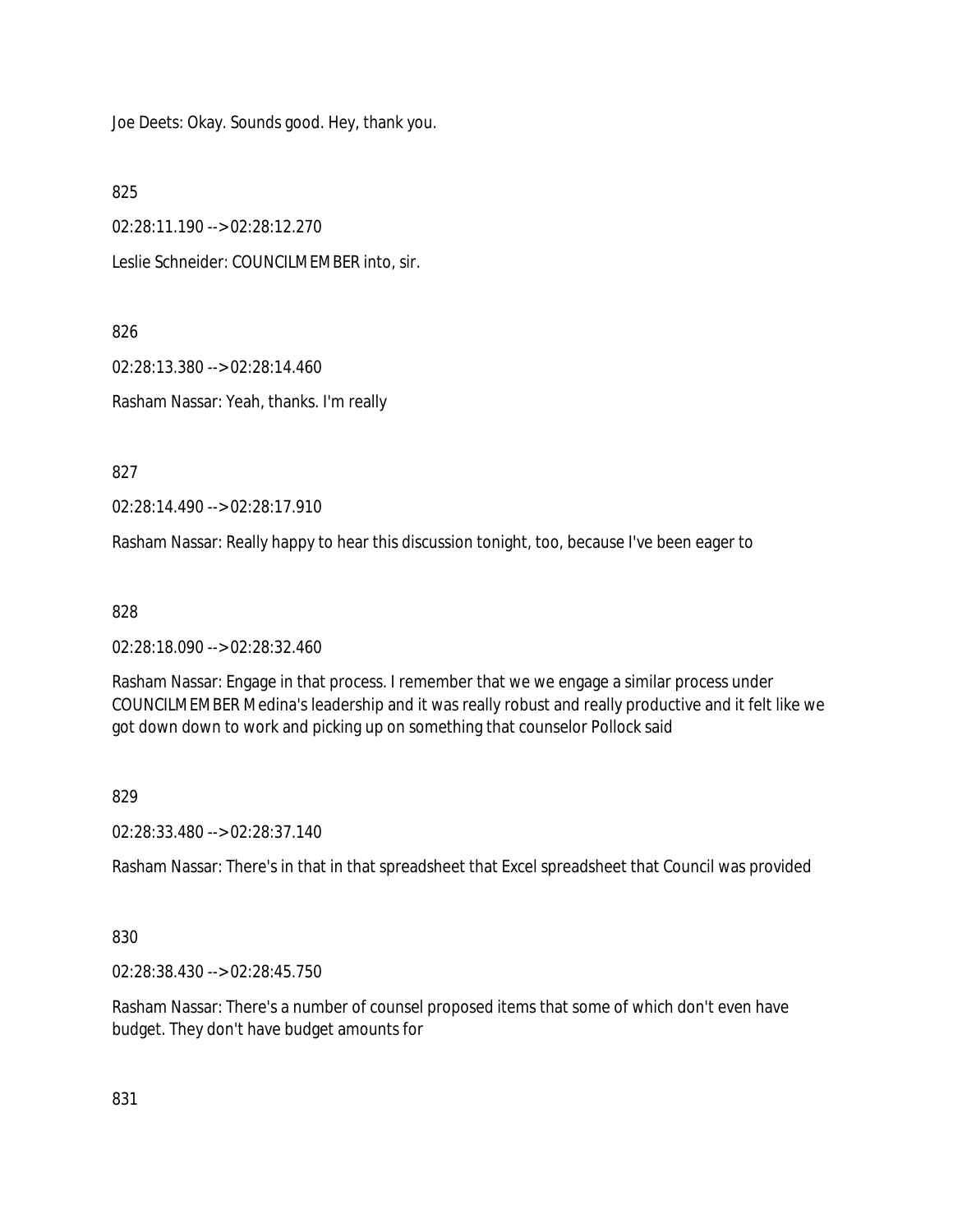02:28:47.100 --> 02:28:52.590

Rasham Nassar: And so counselor Pollock made a comment that if we're going to put things in some things might have to come out.

# 832

02:28:53.100 --> 02:29:04.440

Rasham Nassar: And those are really difficult decisions and their negotiations and there are compromises all across the board, but I trust that we're going to get to it and do it professionally and make the best decisions on behalf of the Community.

833

02:29:06.060 --> 02:29:16.470

Rasham Nassar: My question, Deputy city manager is about those Council items that don't have that are TBD. Right now, for example on buds doesn't have a figure by it or

834

02:29:16.890 --> 02:29:21.030

Rasham Nassar: Are you waiting to see kind of where Council lands and then you'll come back with it.

835

02:29:21.600 --> 02:29:34.860

Rasham Nassar: With it, but I mean just seems kind of short short term, short, you know, short term, short turnaround there for some of those items that come up with some sort of generic estimate as to what the what we could reasonably expect those positions to cost and

836

02:29:36.660 --> 02:29:47.160

Rasham Nassar: And then another general question, what, when is our deadline what at what exact date is that on a Tuesday's the Council's deadline to approve the budget.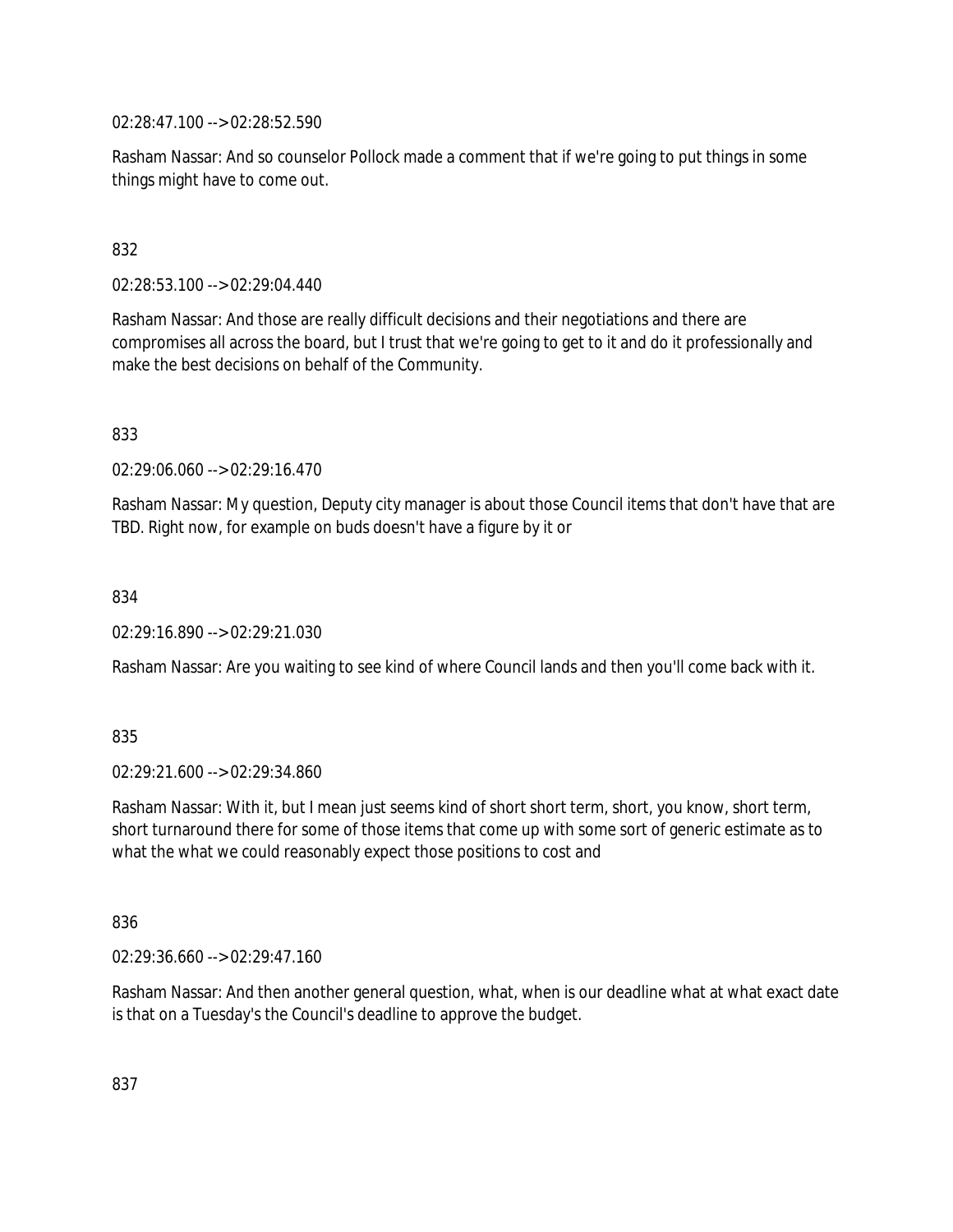02:29:49.110 --> 02:29:59.310

Ellen Schroer: Well, we've targeted the Tuesday before Thanksgiving, you absolutely must adopt your budget before the end of the year. And so that would be December 10

### 838

02:30:00.660 --> 02:30:15.240

Ellen Schroer: Or I think it's, yeah. Sorry, December 8 is the second is the business meeting in December but traditionally, the city has really targeted getting it done by Thanksgiving. I think that is a good target. And I think that we're still

839

02:30:15.930 --> 02:30:19.980

Ellen Schroer: We're still on the road to get there. So we'll do whatever we can to support you in that

840

02:30:21.360 --> 02:30:30.720

Ellen Schroer: I can respond, a little bit to your question about the proposed budget changes identified by Council, in some cases, and there are numbers in there.

### 841

02:30:31.830 --> 02:30:44.670

Ellen Schroer: For example, for the positions we did take a stab at estimating the cost for those positions and in other cases, we commented on where we felt that they were addressed inside the budget if the

842

02:30:45.900 --> 02:30:53.490

Ellen Schroer: If there's more specifics that you want to provide about those items, then we can probably work to refine the budget estimate

843

02:30:55.230 --> 02:31:00.690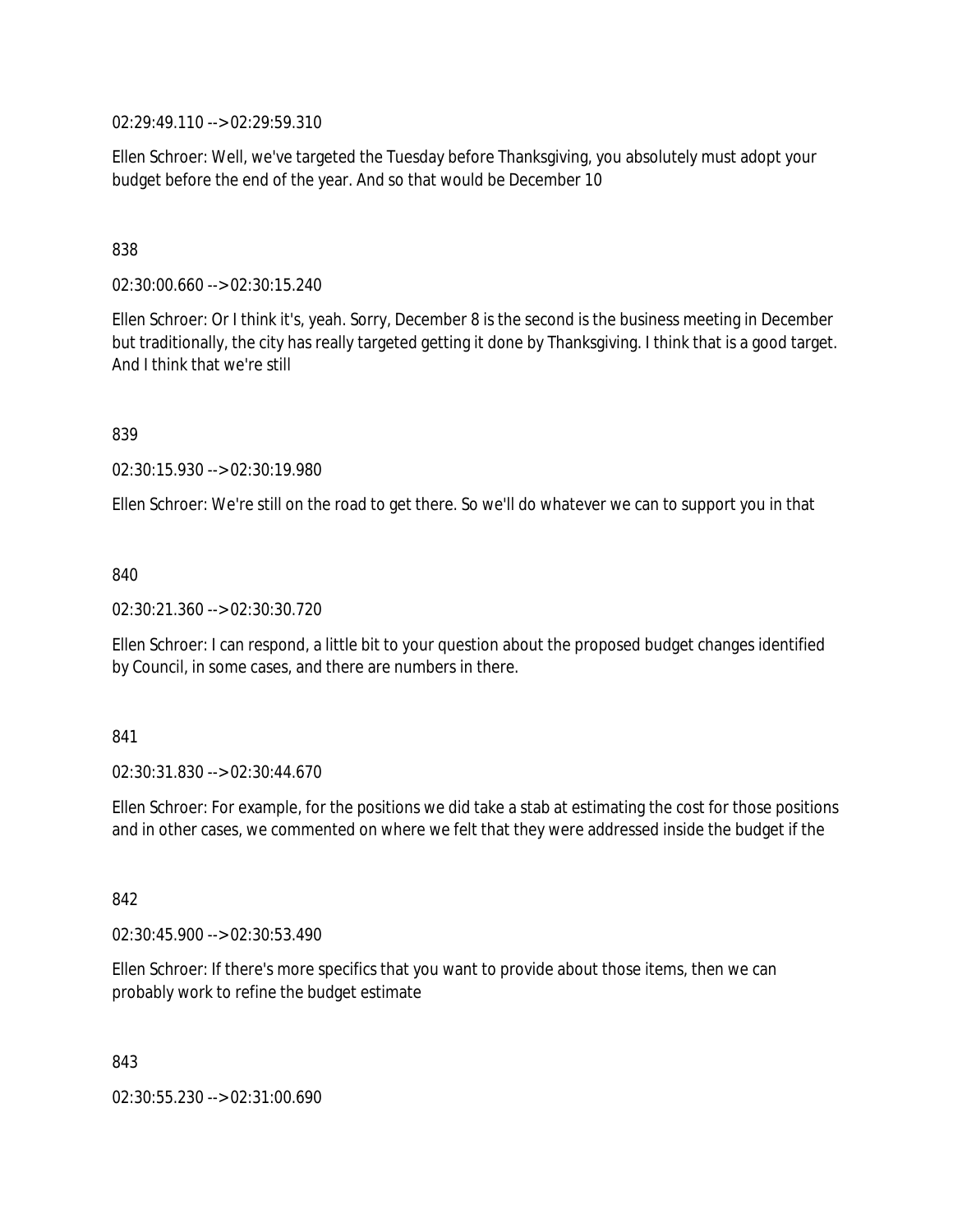Ellen Schroer: But in most cases, I think that we have, we have addressed address them in the comments.

844

02:31:01.890 --> 02:31:14.250

Rasham Nassar: Okay. And I guess if we haven't seen. I remember what what made the, the last round work and so efficiently was that the we had all we had collected all the council member rankings.

845

02:31:14.970 --> 02:31:28.200

Rasham Nassar: And so Council new. I mean, we can't talk off the Dyess right so when we arrive at the meeting, we kind of get a sense for where negotiations need to happen, what items need lobbying for and support for so

### 846

02:31:28.830 --> 02:31:39.480

Rasham Nassar: If council members haven't turned those in, let's get those in and let's get them. Let's get them ranked and let's get them up on the screen so that we can start to get get a sense of where folks are are landing

847

02:31:41.700 --> 02:31:42.570

Rasham Nassar: Great, thank you.

848

02:31:42.660 --> 02:31:43.950

Leslie Schneider: COUNCILMEMBER high topless.

849

02:31:46.470 --> 02:31:48.090

Kirsten Hytopoulos: As somebody who was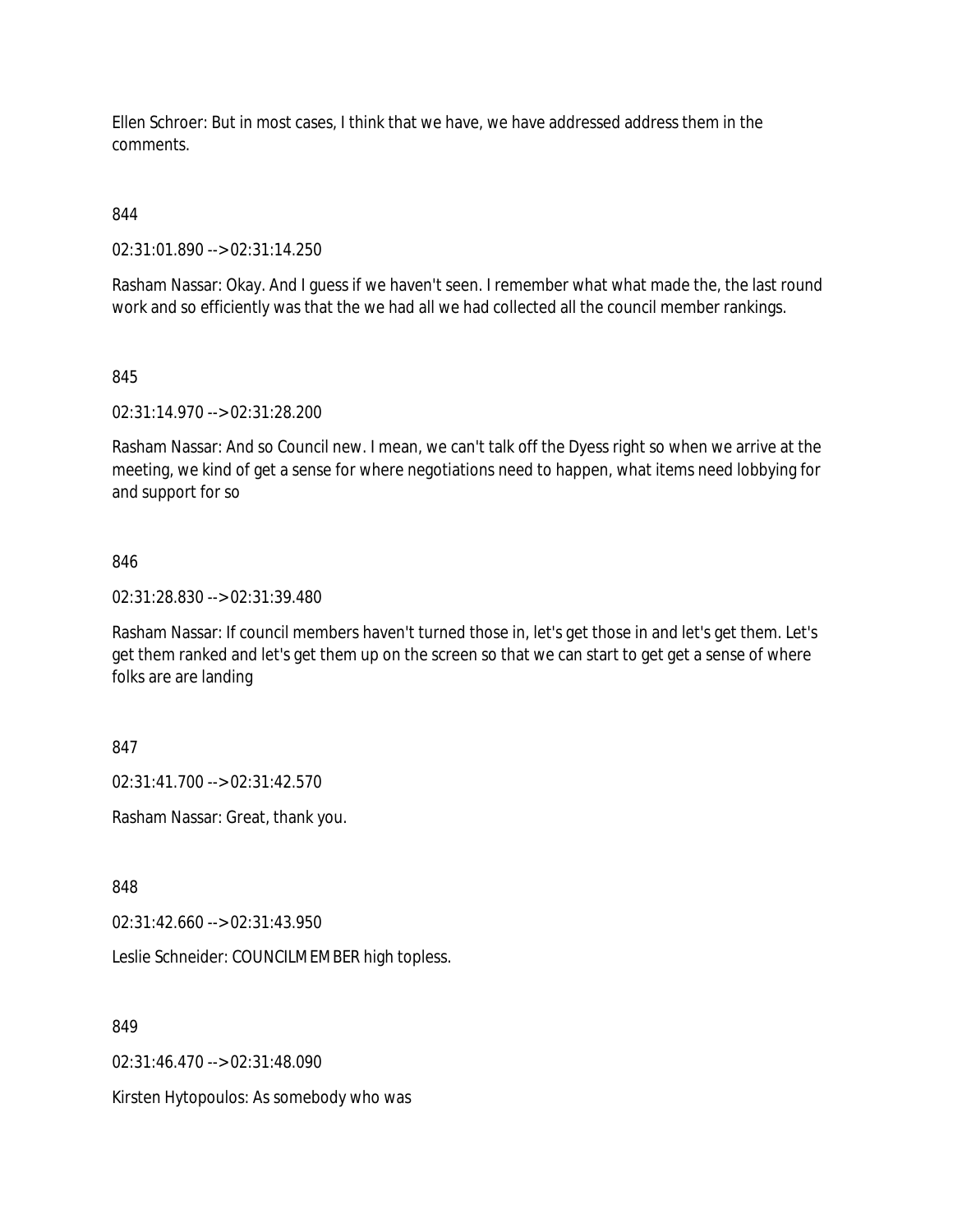02:31:48.180 --> 02:31:49.410

Kirsten Hytopoulos: Maybe the main person saying

851

02:31:49.410 --> 02:31:56.010

Kirsten Hytopoulos: Less time. It's too early for me. I mean, I turned mine in with some provisos AND WITH SOME BLANKS, YOU KNOW, SO I mean we could do that.

852

02:31:56.340 --> 02:32:02.730

Kirsten Hytopoulos: I have a question that kind of specific question. I don't know if it's if it's for Eleanor Duane I it maybe it's for planning. I don't think so.

853

02:32:03.270 --> 02:32:09.360

Kirsten Hytopoulos: And this is actually also follow up on somebody question about FDR funds. I don't remember who asked that one, but about

854

02:32:10.140 --> 02:32:19.110

Kirsten Hytopoulos: So this is the FDR farms funds that are dedicated to agriculture. So my question is about the limitations on the use of those funds. So I

855

02:32:19.860 --> 02:32:30.810

Kirsten Hytopoulos: Think there was a mention that generally been supposed to be used for purchase of land, I would have hoped that was the purpose, however, is there any. Is there any room in there for other farming related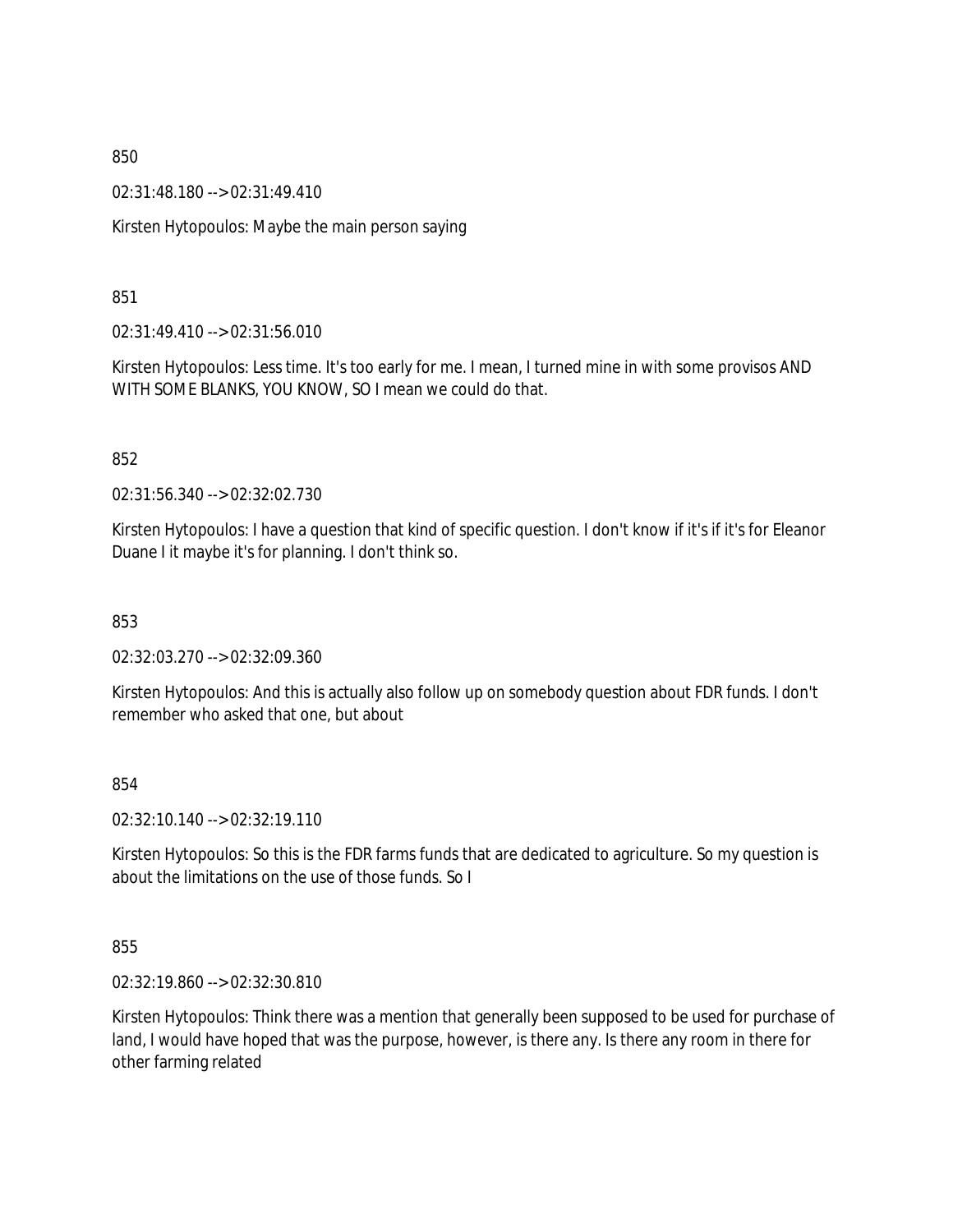02:32:31.980 --> 02:32:32.850

Kirsten Hytopoulos: Expenses.

857

02:32:34.260 --> 02:32:36.870

Ellen Schroer: Um, do you want to go ahead and take them and when

858

02:32:39.720 --> 02:32:51.660

DeWayne Pitts: We looked at all. There was two motions and an ordinance excuse me to resolutions and an ordinance that relate to this and we did look at them and I actually went over with Joe van and

#### 859

02:32:52.920 --> 02:33:02.130

DeWayne Pitts: It appears that the original intent was for the procurement of land. However, there's nothing specific that we could see that says, it must be for that.

860

02:33:03.330 --> 02:33:10.320

DeWayne Pitts: Joe, perhaps you have a comment or two on that as well. But that was our determination, after looking at looking at it a little bit closer.

861

02:33:12.030 --> 02:33:16.350

Joe Levan: I think it goes to kind of what the original legislative intent was

862

02:33:17.700 --> 02:33:28.710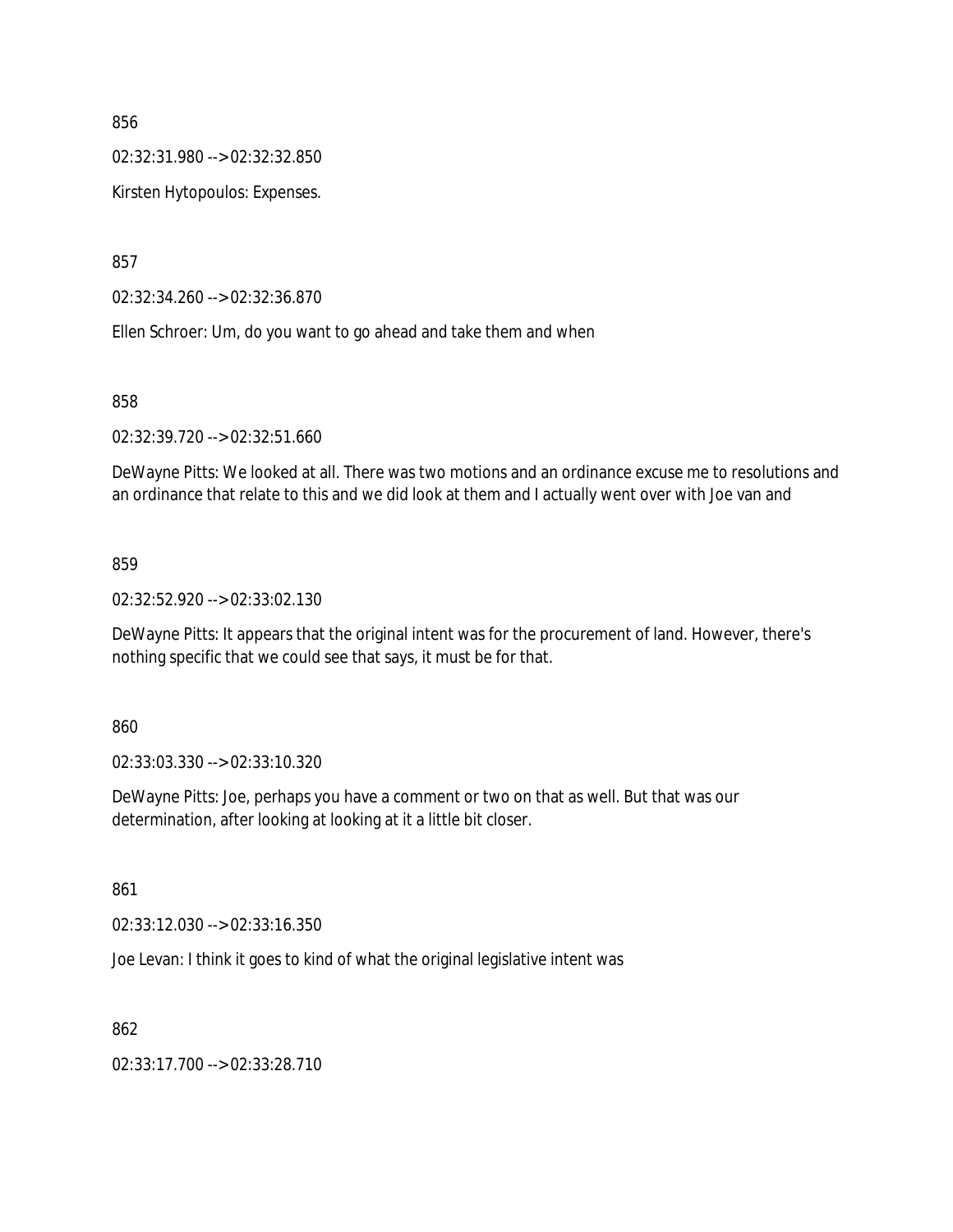Joe Levan: And but be that as it may, this Council might have a different sense about what its intent is so that you could get more information about the practice that's occurred over the years, related to the exit talks about preservation

863

02:33:30.330 --> 02:33:38.580

Joe Levan: But the, you know, think if this counts. Want to take a different approach. There's that's a Council decision to make. Related to that funding.

### 864

02:33:41.460 --> 02:33:49.350

Leslie Schneider: Okay, um. Councilmember Pollock has his hand up. And remember, we still haven't gotten through all of our presentations yet so COUNCILMEMBER Pollock.

865

02:33:50.250 --> 02:33:58.770

Michael Pollock: Sure. Um, I'll try to be quick here up. I'm not familiar with the budget process that's been referred to several times. So maybe

866

02:34:00.360 --> 02:34:15.600

Michael Pollock: Deputy city manager. If you could just point me and maybe COUNCILMEMBER car who hasn't wasn't there as well just point out, which which video which meeting was it where this occurs, the

867

02:34:16.830 --> 02:34:29.970

Michael Pollock: Process for making budget decisions. I mean, I don't, I don't know that you need to explain it right now, but we're talking about doing the same thing that happened last year. It sounds like and i don't i don't know what that is.

868

02:34:31.980 --> 02:34:42.480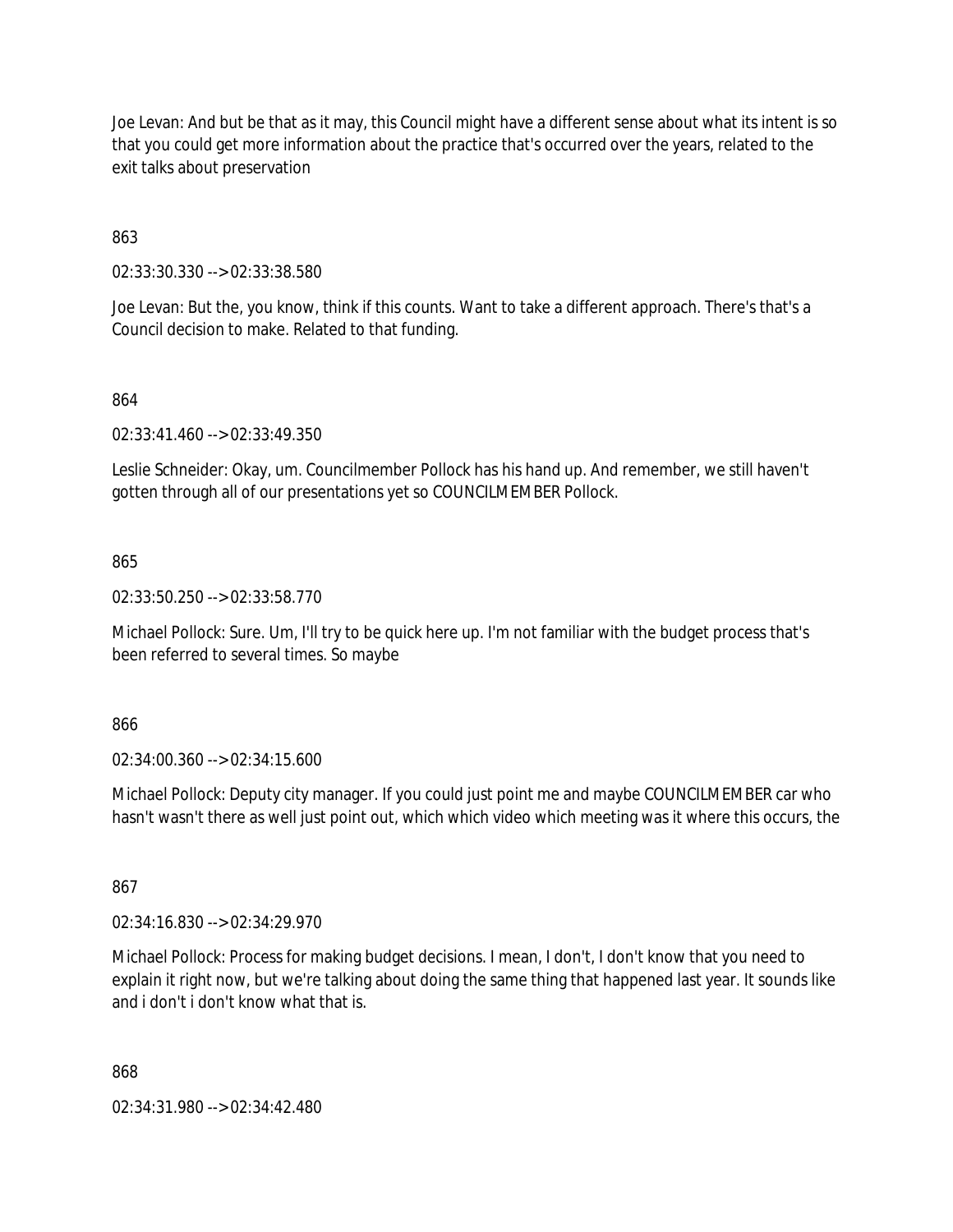Ellen Schroer: I'm not sure I understand entirely your question. If you're referring to the scoring tool that's a set of decisions.

869

02:34:44.940 --> 02:34:48.120

Michael Pollock: Around of motions. There was a day of motion or some

870

02:34:48.180 --> 02:34:59.460

Ellen Schroer: Oh, okay. Well, let me take a crack at that and others can chime in. Um, what has happened in what what happened last year was one meeting.

871

 $02:34:59.940 \rightarrow 02:35:11.610$ 

Ellen Schroer: All the count, many of the council members brought the ideas of things that they wanted to change in the budget and those were all presented, sort of, at one time, and we collected them and then went through.

872

02:35:12.270 --> 02:35:17.340

Ellen Schroer: And at a later meeting there were votes on each and every I each and every item.

873

02:35:17.670 --> 02:35:27.270

Ellen Schroer: To help us work through and see where the consensus was then COUNCILMEMBER high topless was referring to an earlier budget time where we did a very similar thing where

874

02:35:27.570 --> 02:35:36.240

Ellen Schroer: Towards the, you know, quote, in November and early November, as you're closing in on the end of the budget process. You need to go through and make sure that all the ideas that have been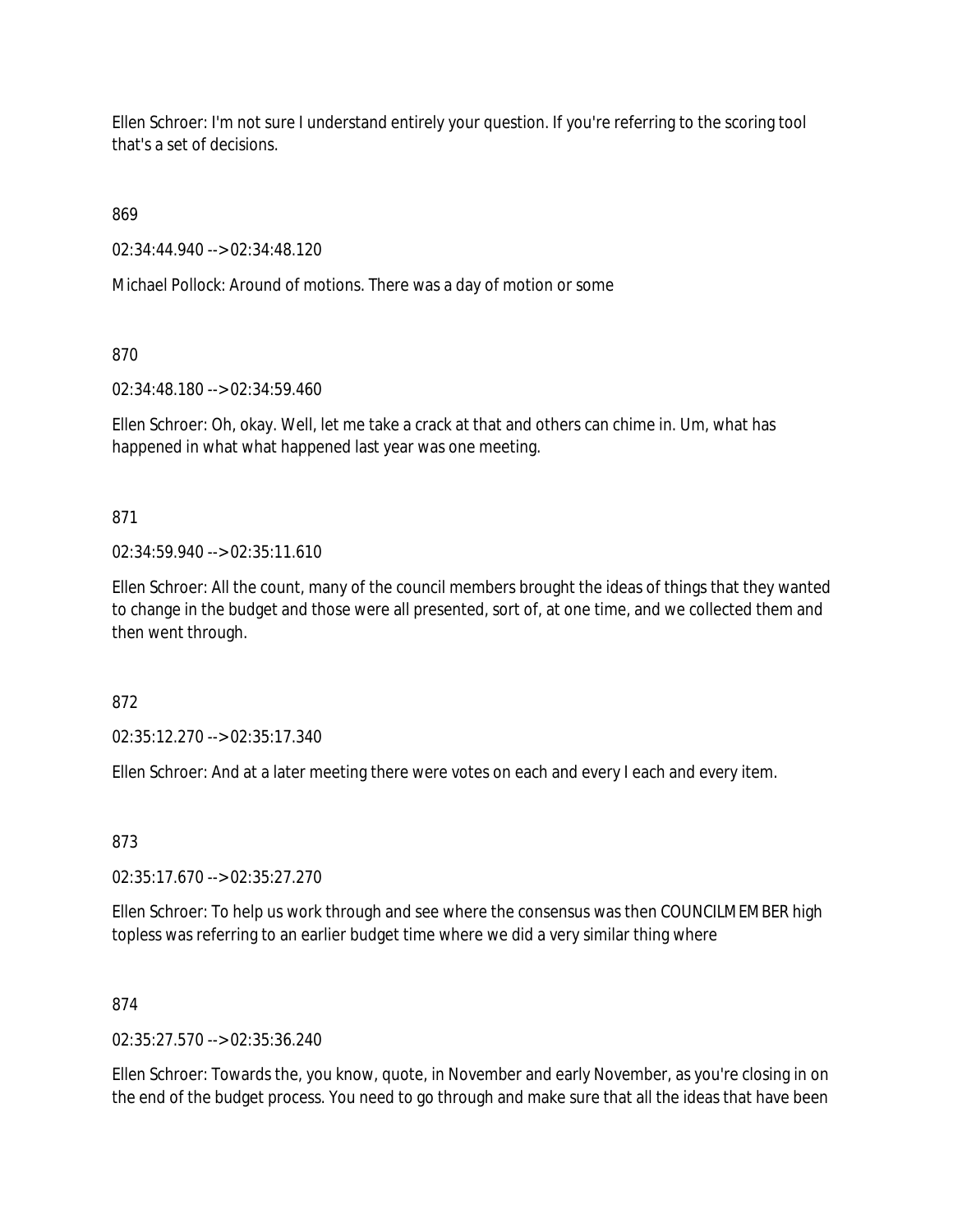02:35:36.510 --> 02:35:46.620

Ellen Schroer: Floated have been addressed and either said yes or no and then finance can look at it and make sure that the budget continues to balance and bring that questions if they if we need to.

876

02:35:48.690 --> 02:35:53.490

Michael Pollock: Okay, so we're going to do both of those, or do we have to decide what we're going to do, or

### 877

02:35:54.930 --> 02:35:59.430

Michael Pollock: Just one one understand what process. We are going to follow this year.

878

02:36:00.690 --> 02:36:10.530

Ellen Schroer: I think the process that was discussed today that I'm understanding, you'd like to undertake next week. Is that folks would bring their ideas for changes to the budget and be prepared to discuss them.

879

02:36:10.830 --> 02:36:18.810

Ellen Schroer: will collect those and then a future meeting, perhaps even the next one we would bring them back with more detailed costing information.

880

02:36:19.140 --> 02:36:29.010

Ellen Schroer: And allow you to or support your discussion at that time when you'd go through and see what level of support there is for each of the items that was brought forward.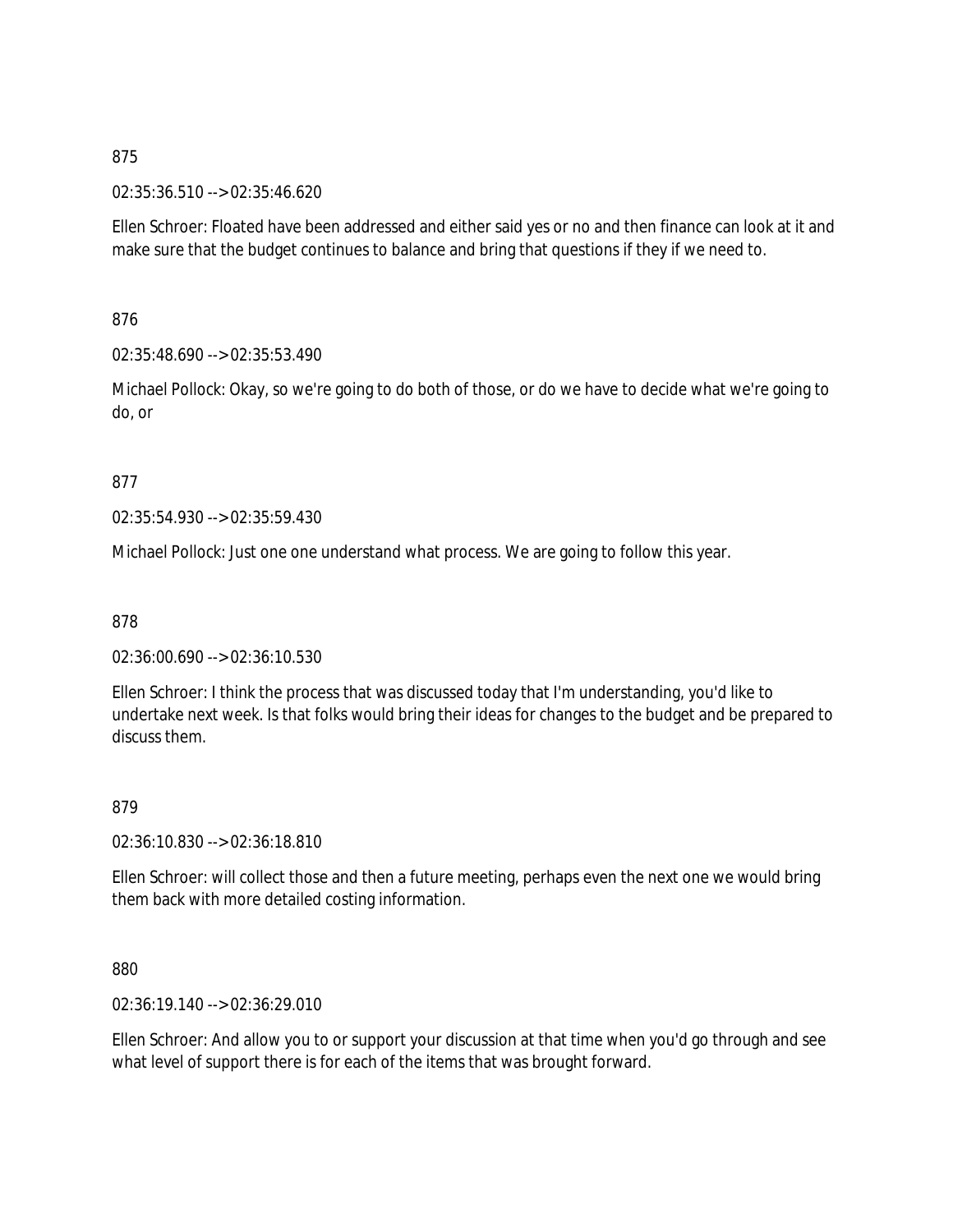02:36:29.640 --> 02:36:36.690

Leslie Schneider: But to answer cosmopolitan question directly next week. Could be that day of motions. Right, so

882

02:36:36.720 --> 02:36:37.140

Ellen Schroer: Yes.

883

02:36:37.680 --> 02:36:51.180

Leslie Schneider: And and the motions, will the motions that carry will not be final decisions, they will just indicate Council support for those motions which then direct staff to come back with more information on them.

884

02:36:52.200 --> 02:36:52.590 Okay.

885

02:36:55.290 --> 02:36:55.740

Michael Pollock: Thank you.

886

02:36:56.190 --> 02:36:58.980

Leslie Schneider: Okay, great. Um, so

887

02:37:01.050 --> 02:37:06.450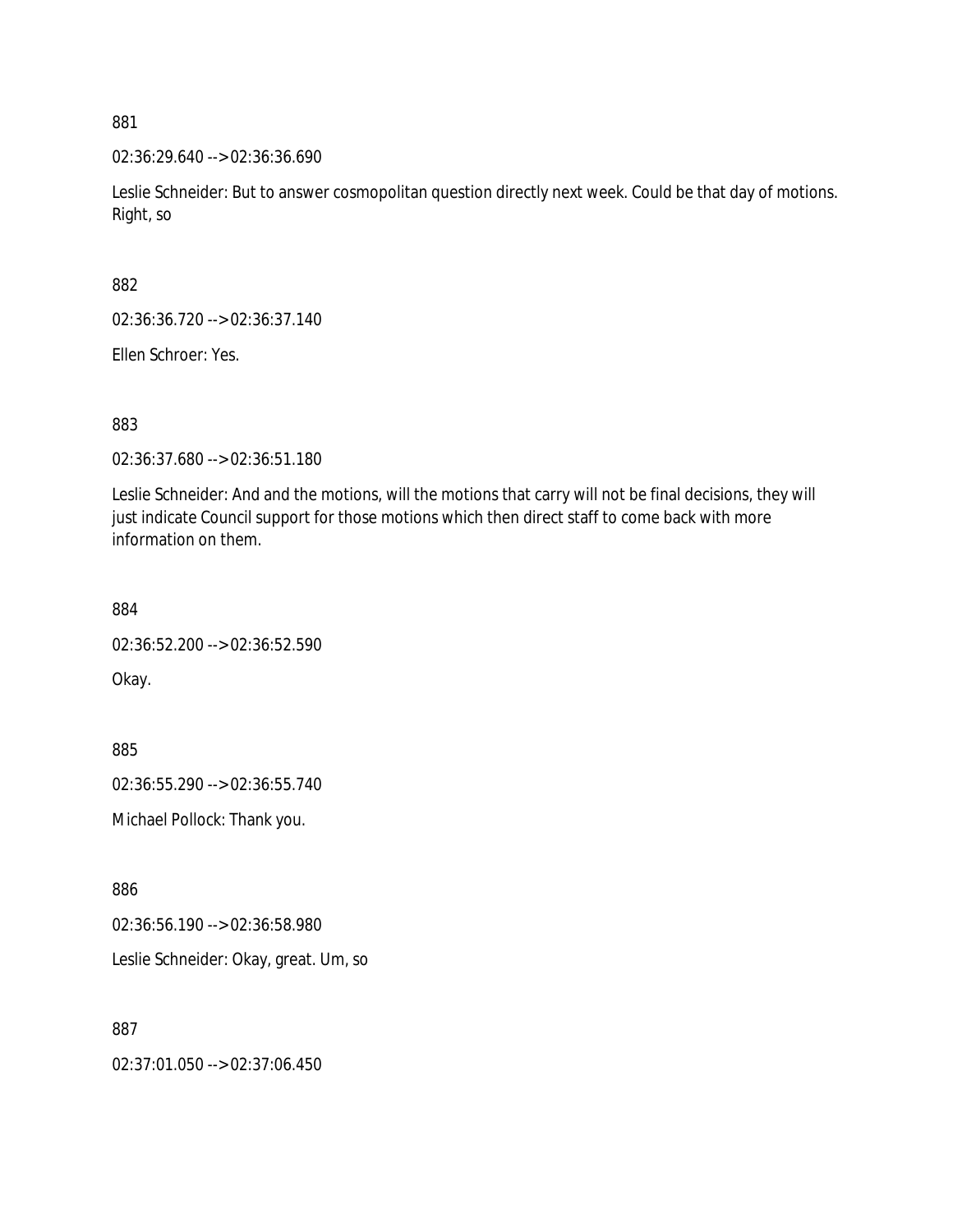Leslie Schneider: Deputy city manager. I think it's back to you. We still have another section to go through. Is that right or not.

888

02:37:06.480 --> 02:37:10.380

Ellen Schroer: Well I I included both the executive department and the community services.

889

02:37:10.470 --> 02:37:21.570

Ellen Schroer: Budget in that one proposal or in that one presentation. So I'm prepared to turn it over to the finance director. If you'd like to step through the finance department budget. There weren't any changes to that budget. So I think it'll be pretty pretty Swift.

890

02:37:21.810 --> 02:37:28.350

Leslie Schneider: And then right after that, we can go directly into the the housekeeping issues for setting the

891

02:37:30.510 --> 02:37:32.280

Leslie Schneider: Setting the public hearings and such. Right.

892

02:37:32.310 --> 02:37:34.350

Leslie Schneider: That's correct. Okay. All right.

893

02:37:35.400 --> 02:37:36.090

Leslie Schneider: Thank you.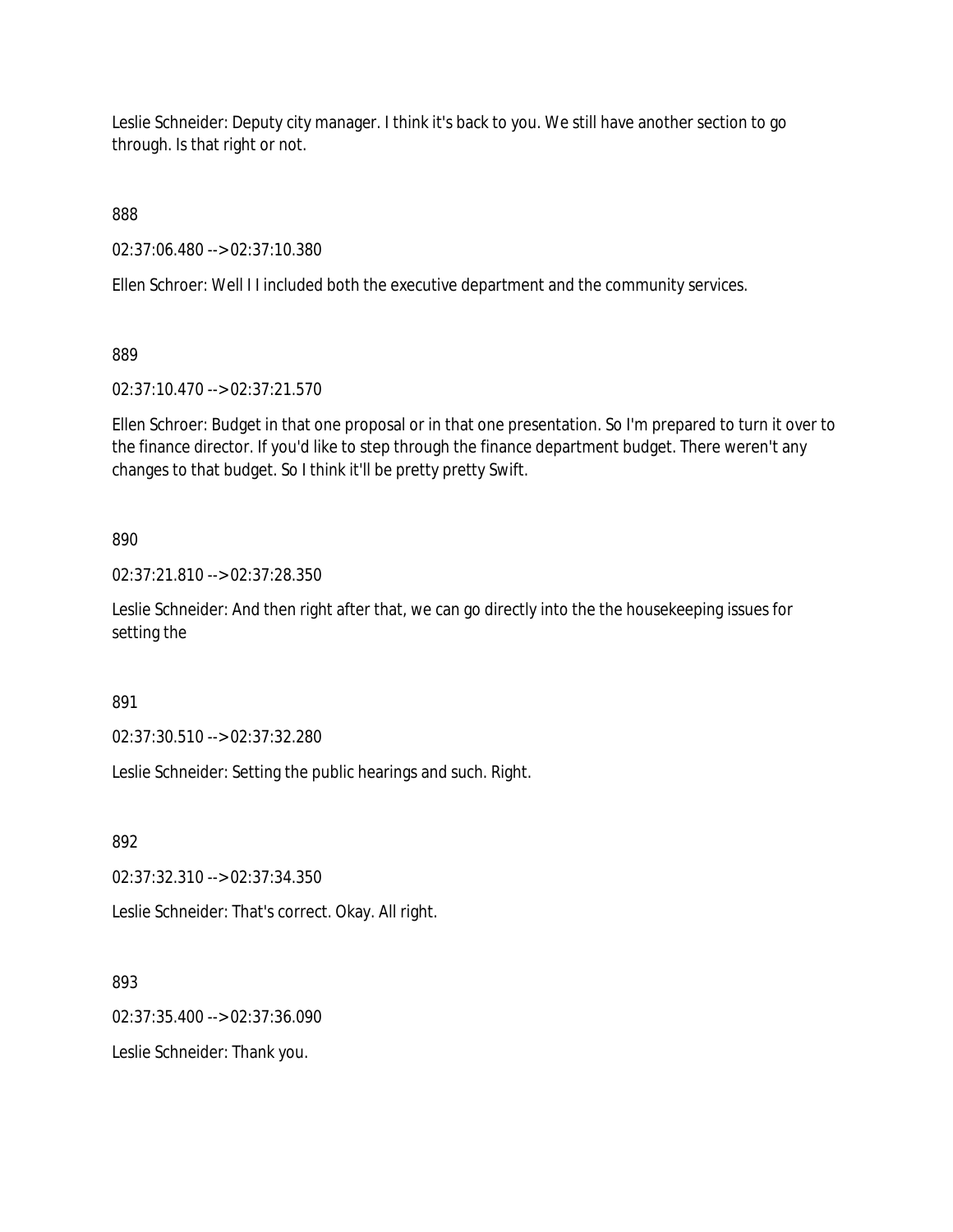02:37:36.150 --> 02:37:36.990

Leslie Schneider: Right instructor

895

02:37:37.200 --> 02:37:46.830

DeWayne Pitts: Well, I hope to make up a little bit of time for you. I've attached to your packet a presentation, similar to the one that Ellen just presented and similar to ones that you saw last week.

896

02:37:47.790 --> 02:37:56.640

DeWayne Pitts: It's really a status quo budget. So I hadn't prepared any remarks for the for my specific budget because it is largely a status quo budget.

#### 897

02:37:57.000 --> 02:38:07.470

DeWayne Pitts: But I'm happy to answer any questions you might have. And then discuss a little bit about the kind of housekeeping stuff that we need to with respect to the scoring grid.

898

02:38:09.600 --> 02:38:13.590

Leslie Schneider: Okay, well, maybe you could just launch into that. I don't see any hands up at the moment.

### 899

02:38:14.040 --> 02:38:18.450

DeWayne Pitts: Okay, so if you're all prepared to do a vote on the initial budget.

900

02:38:20.310 --> 02:38:24.690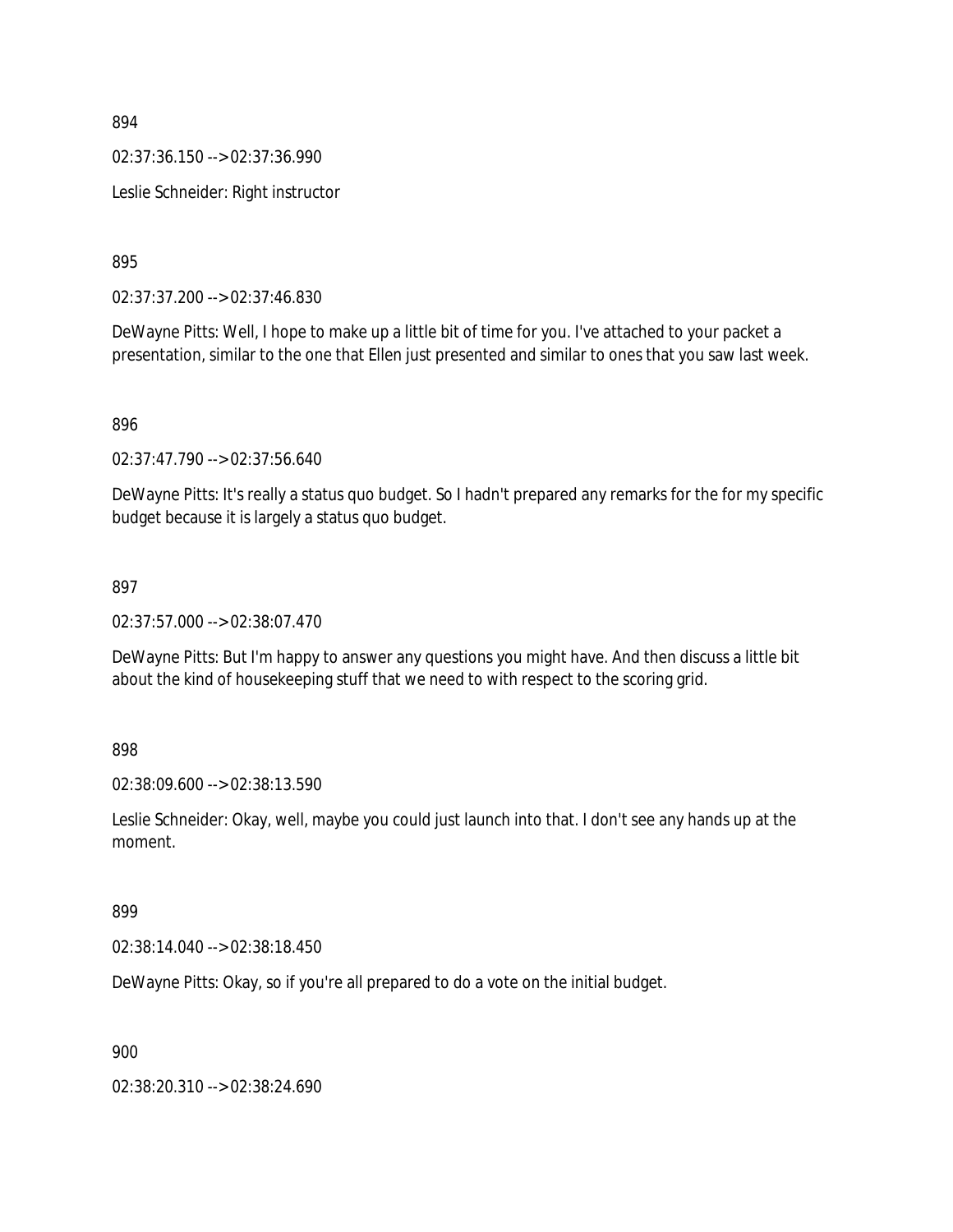DeWayne Pitts: Please send me the responses by this Friday, that would be great. By close of business.

# 901

02:38:25.020 --> 02:38:36.120

DeWayne Pitts: And that way we can go ahead and tally those and have those ready and available for you next Tuesday when we meet, and then we can go over the scoring of the particular items for the budget. So that would be super helpful.

# 902

02:38:37.590 --> 02:38:49.500

DeWayne Pitts: And then one more thing as a little bit of housekeeping item is that their budget queries are still at least one more set coming and my my plan is to send those out to you tomorrow.

# 903

02:38:50.100 --> 02:38:56.340

DeWayne Pitts: But there may be one more set coming after that, as well. That items that are just taking just a little bit more time to do some research on

904

02:38:57.480 --> 02:38:58.350

Leslie Schneider: Great, thank you.

905

02:39:00.360 --> 02:39:03.750

Rasham Nassar: Yeah, just real quick finance director pits. Thank you very much.

906

02:39:04.920 --> 02:39:20.250

Rasham Nassar: How, aside from this \$24,000 increase here and the \$14.1 million and transfers. This is a finance budget that much different than the previous previously approved finance budget and what it's been, is it more or less the same.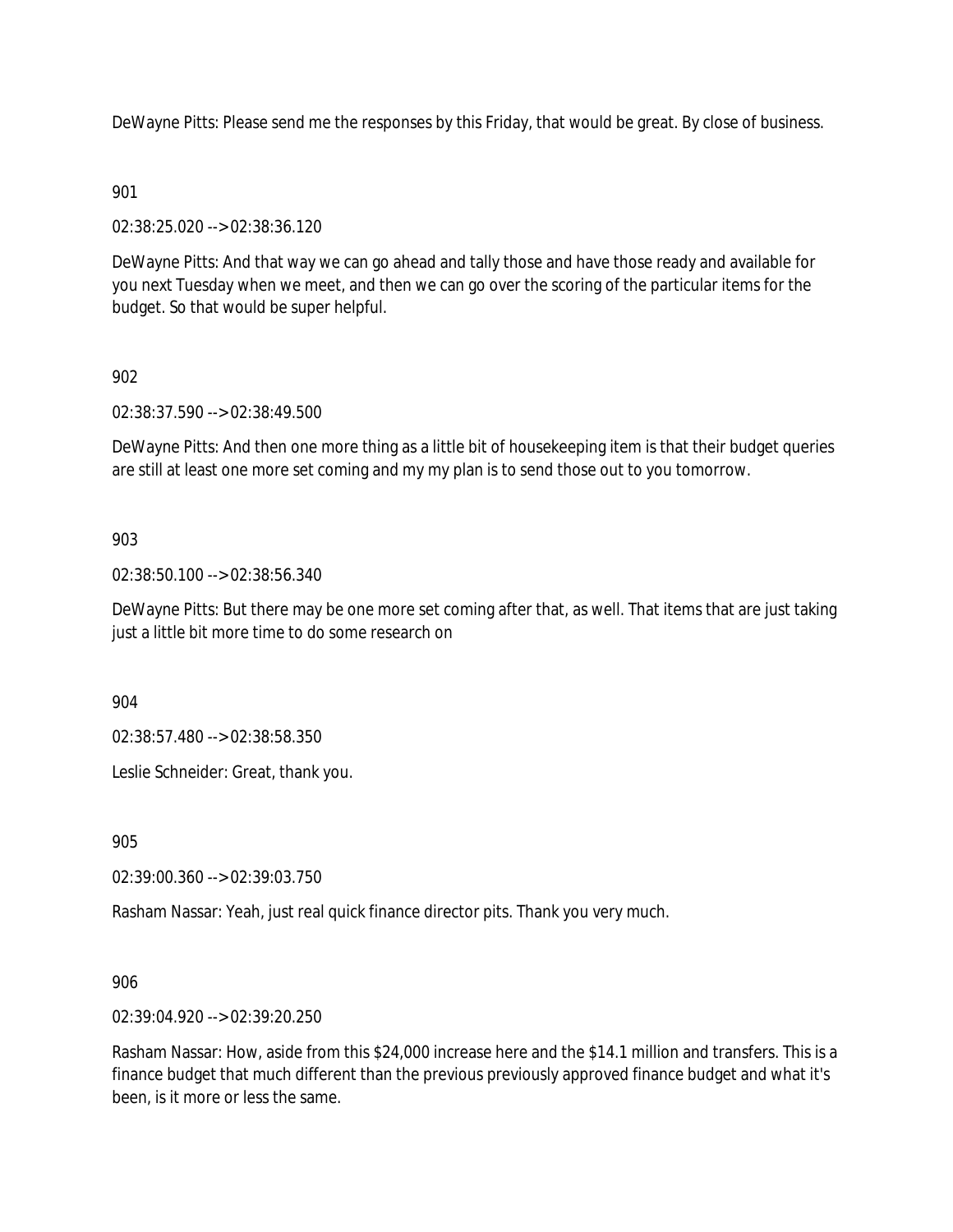02:39:20.610 --> 02:39:21.450

DeWayne Pitts: It is, yes.

908

02:39:24.810 --> 02:39:26.490

Leslie Schneider: All right. Um,

909

02:39:27.090 --> 02:39:28.500 DeWayne Pitts: So I think we can

910

02:39:29.430 --> 02:39:34.470

Leslie Schneider: We can move to the next. So we're ready to move on to the next agenda item. Correct.

911 02:39:35.580 --> 02:39:36.150

Leslie Schneider: Okay.

912

02:39:37.980 --> 02:39:38.820

Leslie Schneider: Sorry to hear somebody

913

02:39:40.590 --> 02:39:49.680

Leslie Schneider: Alright, we're now moving on to item eight BE SET THE PUBLIC HEARING FOR ordinance number 2020 dash 30 related to property tax levy for collection in 2021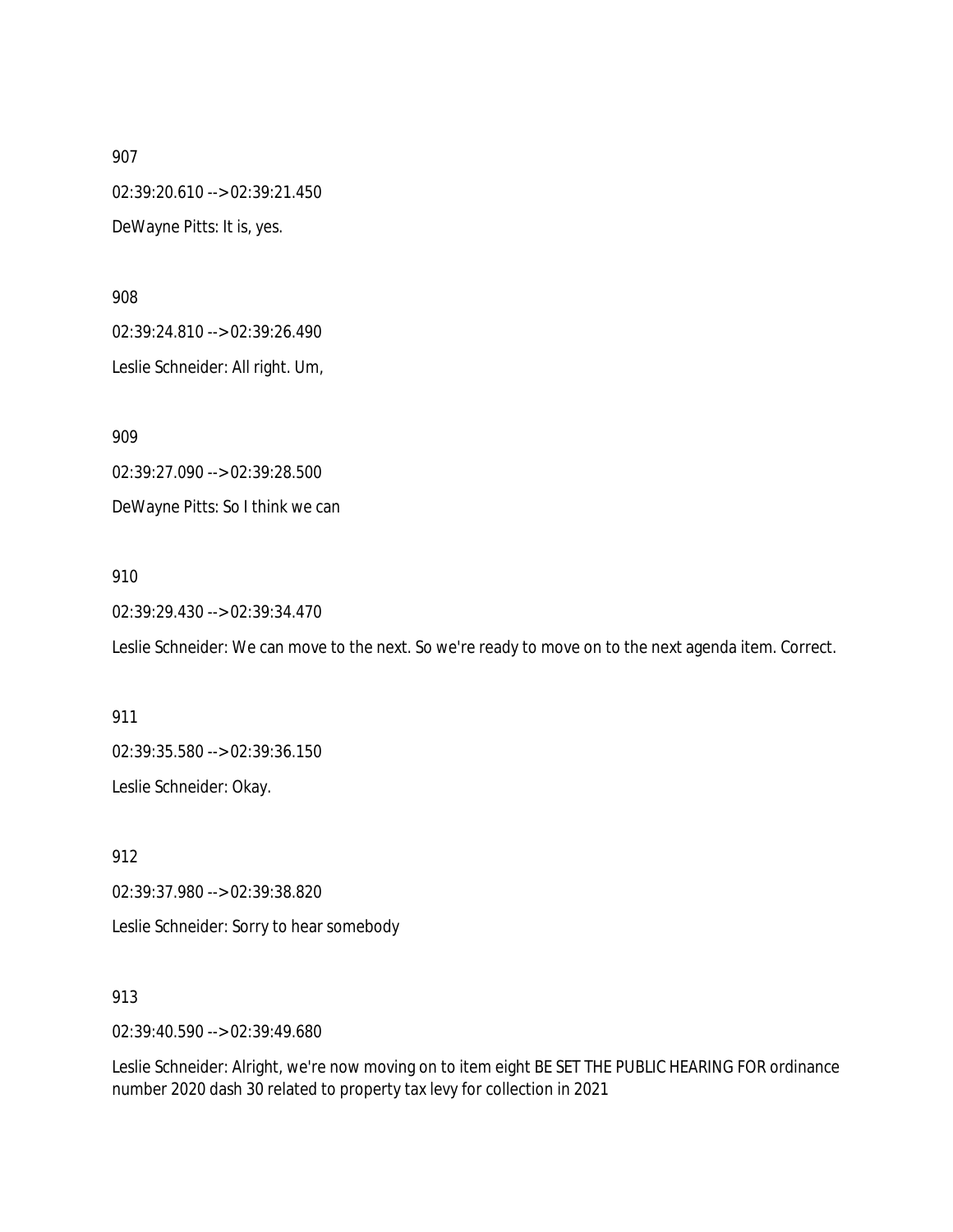914 02:39:50.850 --> 02:39:51.360 Leslie Schneider: And

915

02:39:52.530 --> 02:39:53.460

Leslie Schneider: I answer that.

916

02:39:53.550 --> 02:39:56.310

Leslie Schneider: Oh no. Hi, Kim. Sorry about that.

917

02:39:56.730 --> 02:40:02.700

Kim Dunscombe: Now, good evening Council Kim done skin budget manager. I'll be taking over the legislation part for this evening.

918

02:40:03.180 --> 02:40:18.000

Kim Dunscombe: I do have a short presentation, given the late hour, we can decide to go through this presentation last year in the mid biennium. I did give these presentations, the actual night of the public hearings are so we can defer the presentations. Or we can just move forward.

919

02:40:19.140 --> 02:40:25.680

Leslie Schneider: I'm okay differing it if but you know if you need if anyone wants to see it and speak now.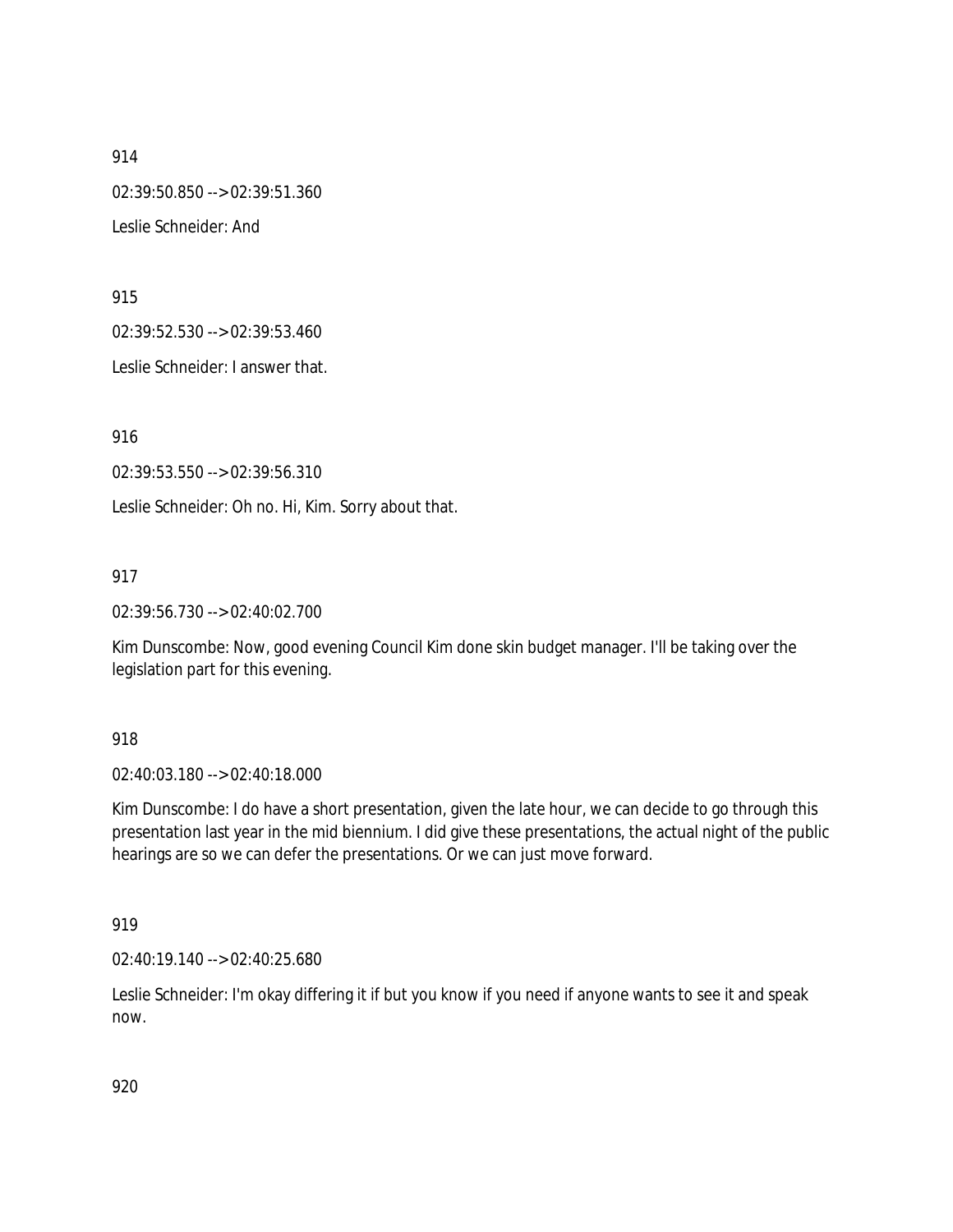02:40:27.660 --> 02:40:29.640

Leslie Schneider: The Council member nisar. Did you want to comment on that.

921

02:40:30.210 --> 02:40:36.360

Kim Dunscombe: One clear, I will actually need you guys to schedule the public hearings right part will still have to go through

922

02:40:36.480 --> 02:40:36.810

Leslie Schneider: Yes.

923

02:40:37.590 --> 02:40:39.270

Rasham Nassar: I was just going to put the motion on the floor.

924

02:40:41.190 --> 02:40:50.670

Rasham Nassar: I moved to schedule a public hearing on October 27 2020 regarding regarding ordinance number 2020 deaths 30 relating to property tax levy for collection in 2021

925

02:40:51.660 --> 02:40:56.940

Leslie Schneider: COUNCILMEMBER Pollock second stat, is there any discussion. All those in favor please say aye.

926

02:40:57.540 --> 02:40:58.290

Kol Medina: Aye. Aye.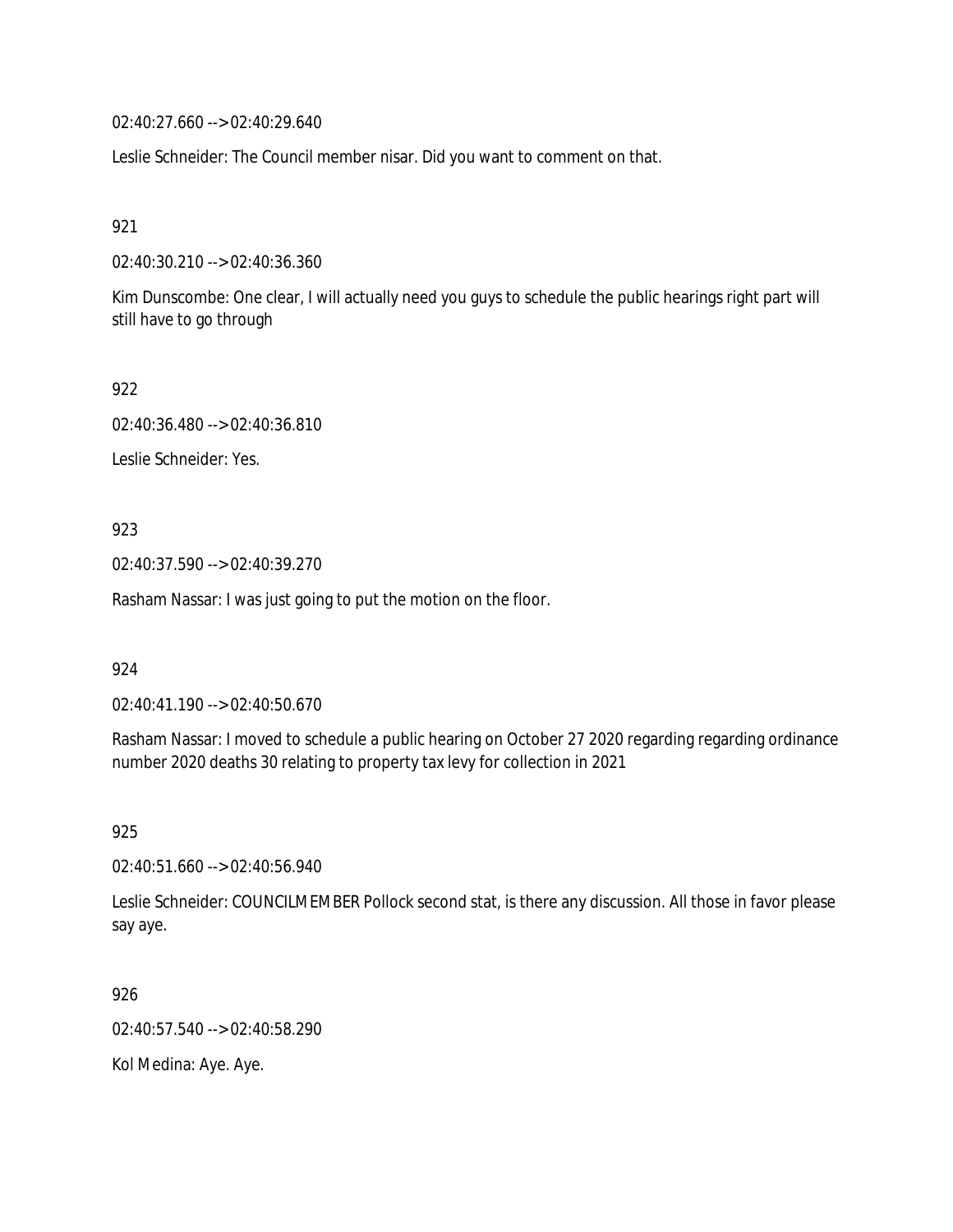02:40:58.560 --> 02:41:03.060

Leslie Schneider: Any opposed, that passes unanimously. Thank you so much.

928

02:41:03.420 --> 02:41:19.740

Leslie Schneider: Great. Alright, we can move on to item eight, see ordinance number 2020 dash 33 decoration and finding of substantial need to increase the regular property tax levy rate in excess of the implicit price deflator for collection in 2021

929

02:41:20.970 --> 02:41:22.620

Leslie Schneider: And Kim that's back to you. Right.

930

02:41:22.680 --> 02:41:27.780

Kim Dunscombe: It is back to me. So again, I do have a short presentation for right now.

931

02:41:28.680 --> 02:41:42.780

Kim Dunscombe: What's actually required at the end of this is to forward this to the next business meeting October 27 for into unfinished business for more discussion, I can take you through us through a few slides or answer any questions. It's up to you.

932

02:41:44.100 --> 02:41:51.180

Leslie Schneider: I think for the public, it might be useful to take us through the slides quickly, just so that everybody understands what we're up to.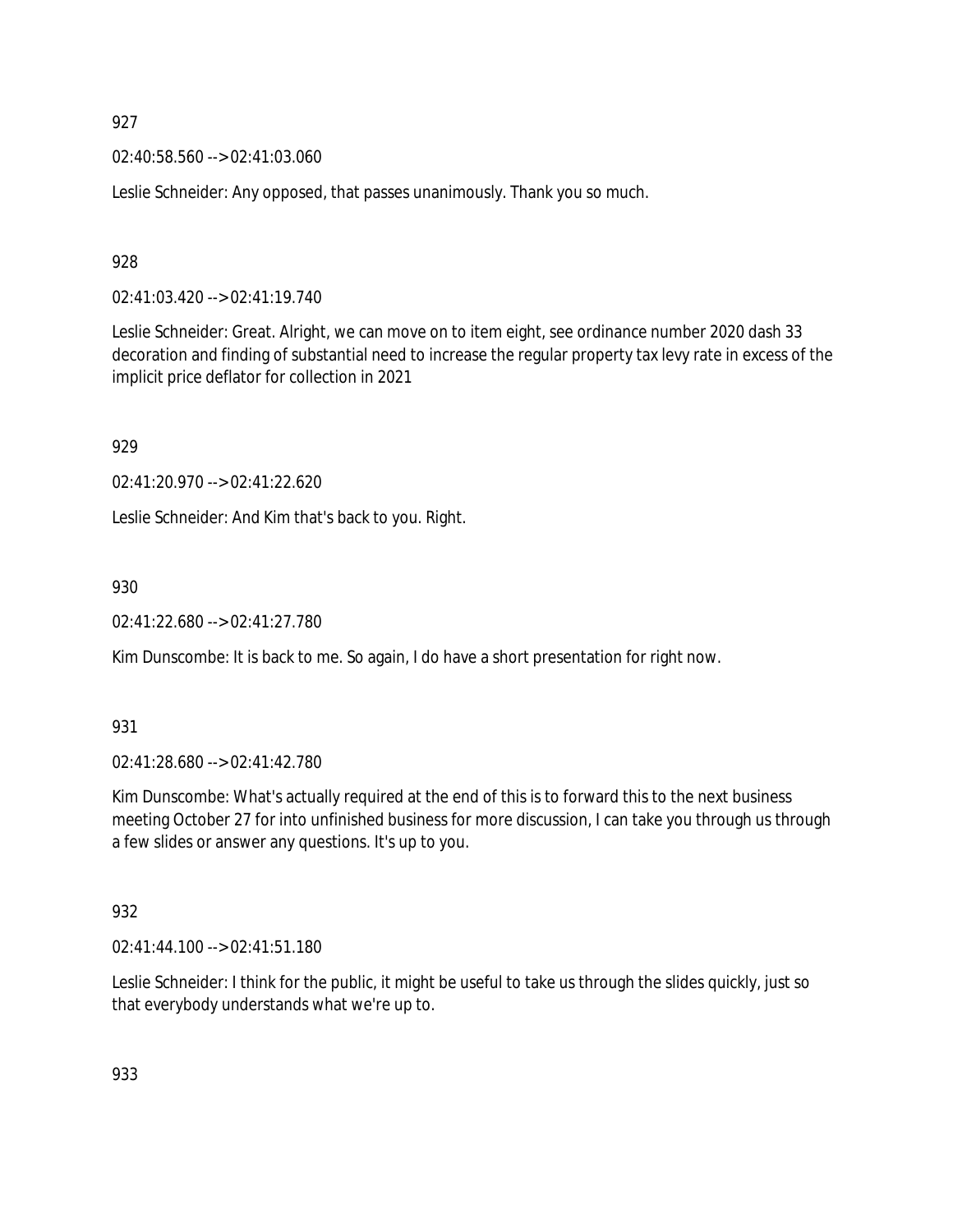02:41:51.330 --> 02:41:52.230

Kim Dunscombe: Yeah, absolutely.

934

02:41:57.300 --> 02:42:01.650

Leslie Schneider: COUNCILMEMBER our Deputy Mayor deets. Did you have a question, you wanted to jump in with right now.

#### 935

02:42:03.090 --> 02:42:07.440

Joe Deets: No, I know. I just, let's go ahead and do the presentation and I was just gonna make the motion as well.

## 936

02:42:07.530 --> 02:42:09.930

Leslie Schneider: Oh, gotcha. Okay, well, I'll come back to you.

#### 937

02:42:12.060 --> 02:42:14.100

Kim Dunscombe: I am trying to share my screen here.

938

02:42:17.850 --> 02:42:19.020

Leslie Schneider: I, you're good. We can see it.

### 939

02:42:19.050 --> 02:42:21.000

DeWayne Pitts: Good. So go ahead. Kim.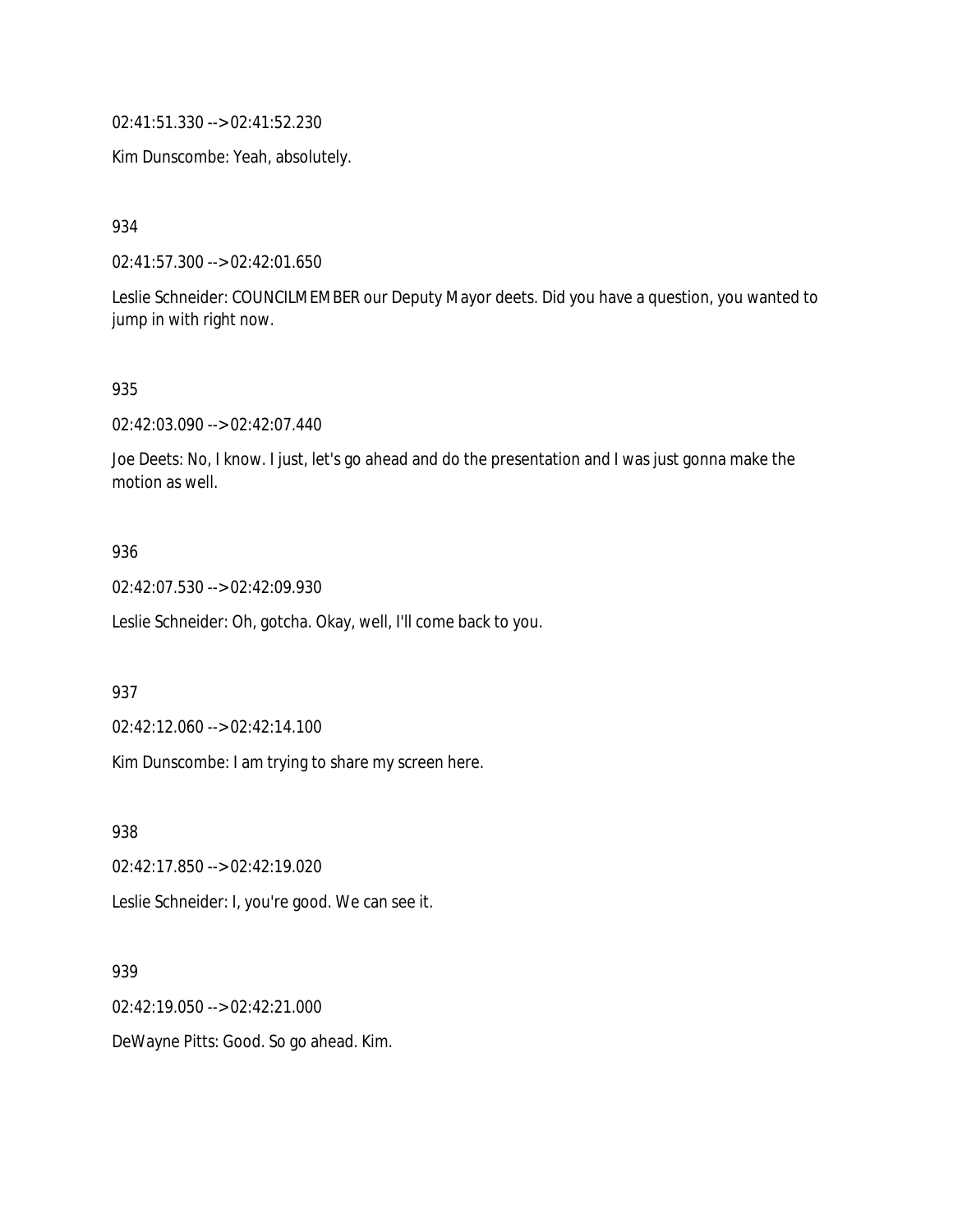02:42:23.340 --> 02:42:27.060

Kim Dunscombe: Okay, so this is our second touch item for this evening.

941

02:42:28.110 --> 02:42:36.900

Kim Dunscombe: The implicit price deflator for personal consumption expenditures is a figure used to measure inflation. It is similar to CPI.

942

02:42:37.470 --> 02:42:44.760

Kim Dunscombe: But it is just a little bit different and the state uses iPod for setting the property tax levies.

### 943

02:42:45.450 --> 02:43:05.400

Kim Dunscombe: Understand long no local governments may increase its property tax more than 1% in a given year, and local governments with a population of 10,000 or more are limited to the lesser of 1% or the rate of inflation, as measured by iPod. However, if the inflation does fall below the 1% for

944

02:43:06.750 --> 02:43:12.150

Kim Dunscombe: Jurisdictions with a population of 10,000 or more may adopt a resolution or an ordinance.

945

02:43:13.290 --> 02:43:29.970

Kim Dunscombe: Of substantial need allowing us to still live up to that full 1%. So this year, the iPod was actually point 602 percent so the city is limited to this point 602 percent increase unless we pass a declaration of substantial need ordinance.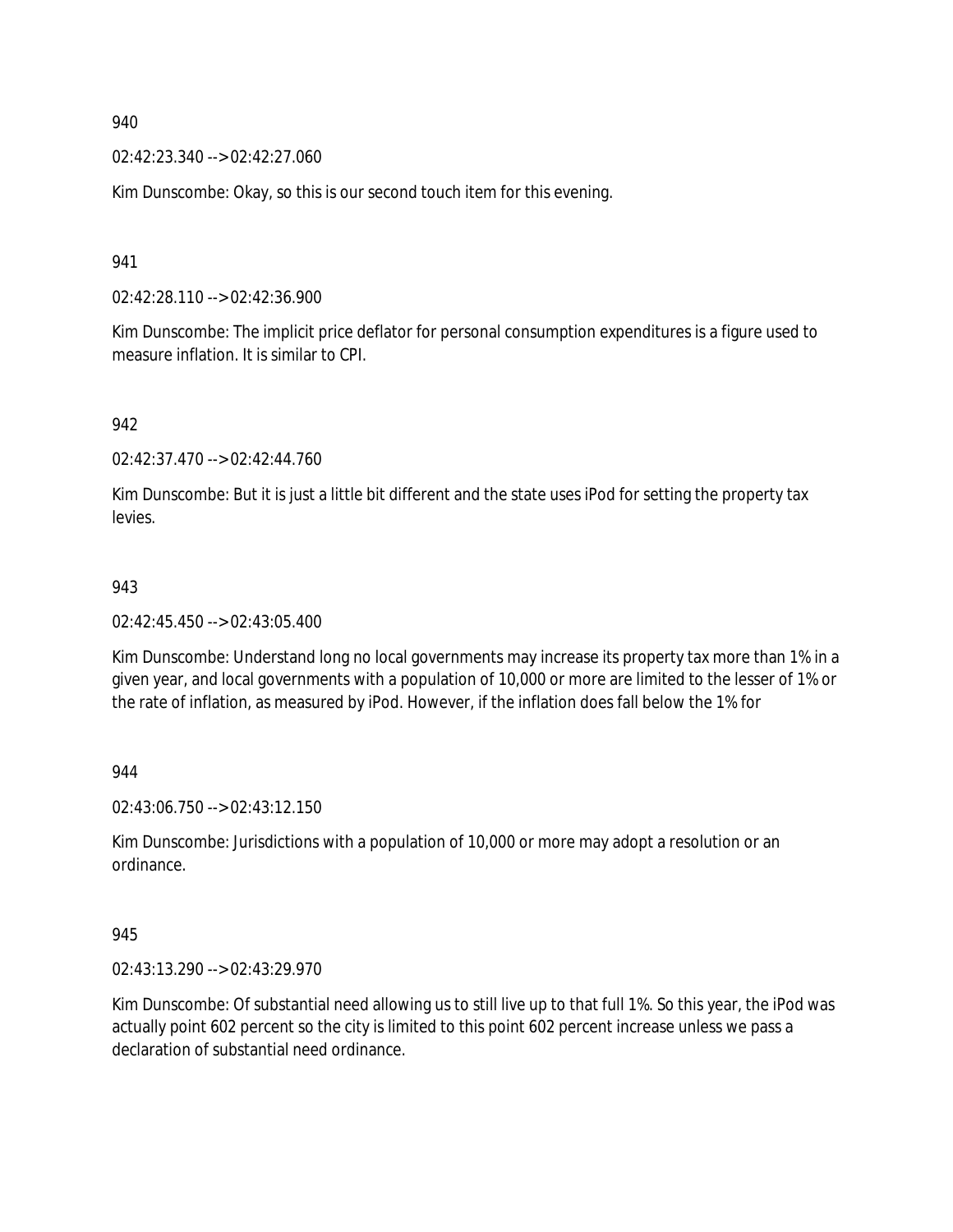02:43:30.990 --> 02:43:40.500

Kim Dunscombe: So I just want to remind you, or have you keep in mind that this IP D measurement is taken at the end of second quarter, and I'm sure we're all familiar with the economic

947

02:43:41.160 --> 02:43:52.020

Kim Dunscombe: economic conditions in the country at the end of the second quarter CPI at the end of August is actually above the 1% and hovering around 1.4%

948

02:43:55.860 --> 02:43:57.630

Kim Dunscombe: Move my slide for you guys. Sorry.

949

02:43:59.760 --> 02:44:08.370

Kim Dunscombe: So what does this mean to the city revenue, the iPod roughly is about \$31,000 less than the 1% limit.

950

02:44:08.970 --> 02:44:22.440

Kim Dunscombe: So if we don't enact the full 30 or if we don't enact the substantial need ordinance will be limited to that point 602 percent increase and that will equate to about \$30,000 or less in 2021

951

02:44:23.850 --> 02:44:36.090

Kim Dunscombe: And just as a reminder, this actually does set the base with which we continue that increase in future years. So, you will see and we will feel that less revenue impact in future years.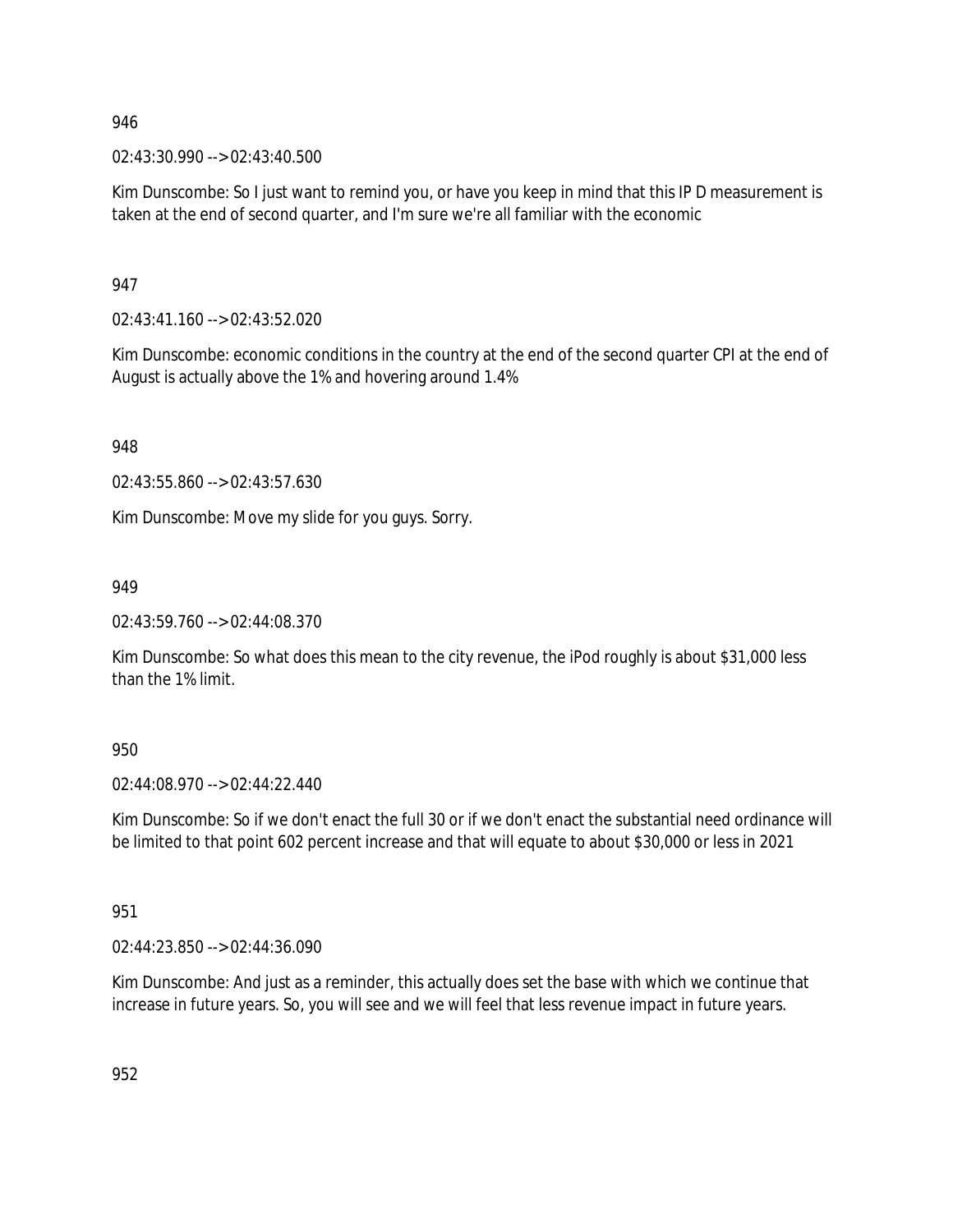02:44:38.130 --> 02:44:43.650

Kim Dunscombe: And that is, those are the only slides I have as an explanation for what this means for the city.

953

02:44:45.390 --> 02:44:46.890

Leslie Schneider: Great, thank you very much. Kim.

954

02:44:48.960 --> 02:44:56.490

Leslie Schneider: If there's, I think we could go ahead and get emotion on the floor. And then if there were any further questions, we could entertain them at that time.

955

02:44:57.450 --> 02:44:59.130

Leslie Schneider: So, Deputy Mayor. If you want to go ahead

956

02:44:59.580 --> 02:45:10.350

Joe Deets: Yeah, you bet. I moved to schedule a public carrying on October 27 2020 regarding ordinance number 2020 dash 31 relating to the preliminary

957

02:45:12.360 --> 02:45:13.470

Joe Deets: biennial budget.

958

02:45:16.440 --> 02:45:20.070

Leslie Schneider: COUNCILMEMBER Pollock. Second to that. Is there any further discussion.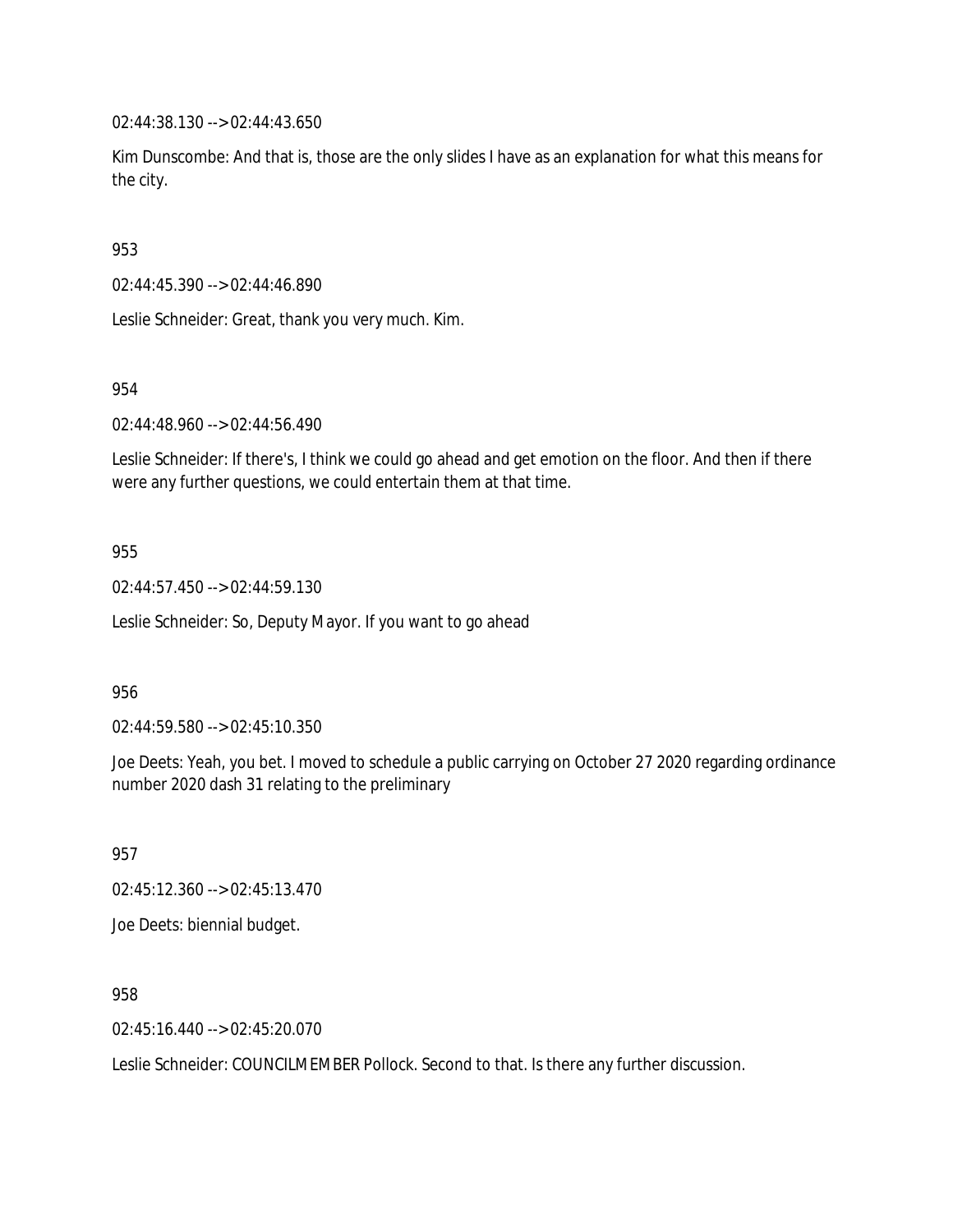02:45:20.580 --> 02:45:21.750 Joe Levan: It was the wrong motion.

960

02:45:22.020 --> 02:45:23.640 Joe Deets: For all. Oh, I'm sorry.

961 02:45:24.870 --> 02:45:25.470 Joe Levan: We're on

962 02:45:27.480 --> 02:45:27.840 Joe Levan: Which is a

963

02:45:28.560 --> 02:45:32.040

Joe Deets: My apologies. Scroll down too far. Okay. If somebody

964

02:45:32.370 --> 02:45:34.650

Joe Deets: Takes to do that. I'm sorry.

## 965

02:45:35.850 --> 02:45:43.950

Rasham Nassar: I moved forward ordinance number 2020 dash three three TO THE OCTOBER 27 2020 unfinished business section of the agenda for further discussion.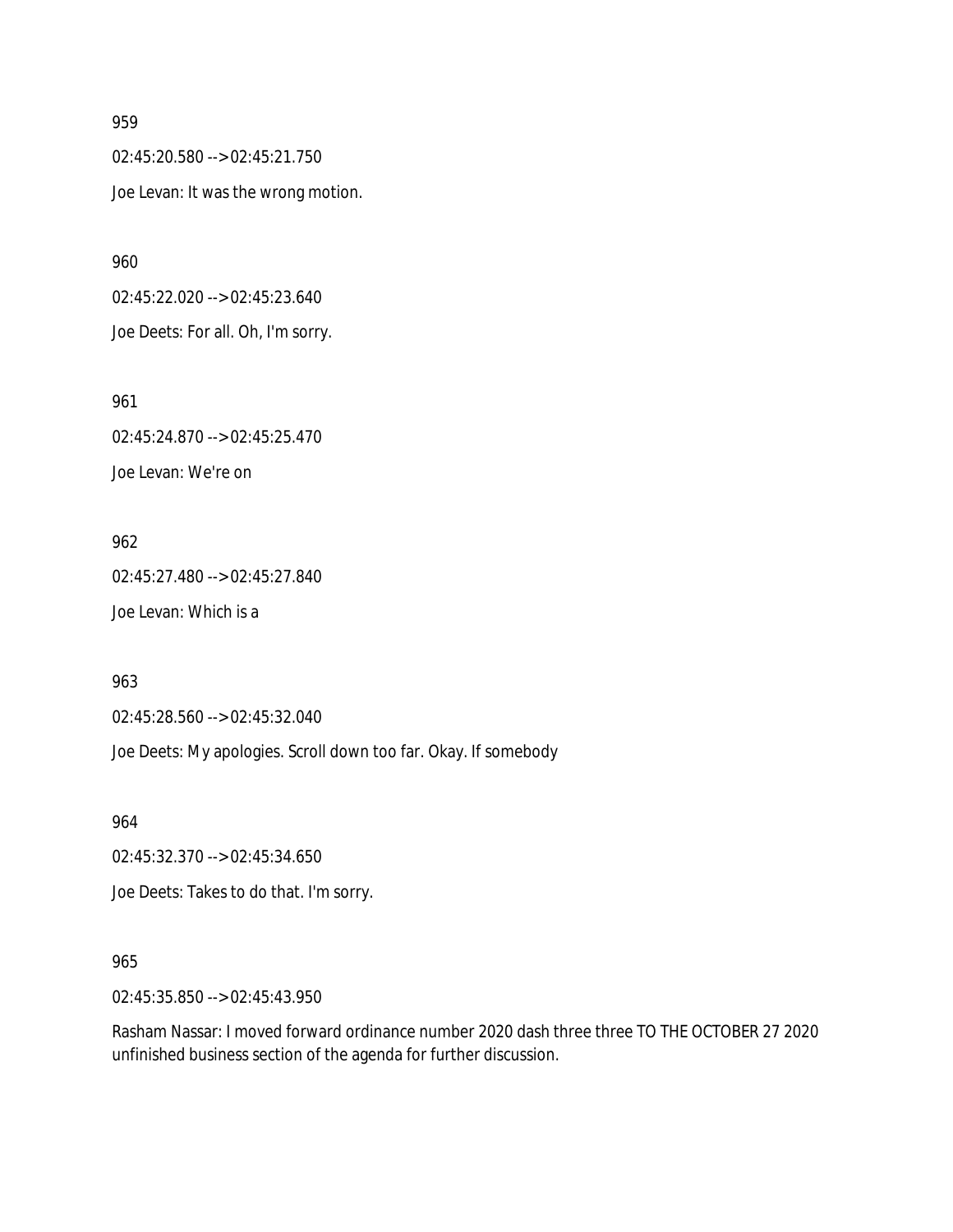02:45:46.770 --> 02:45:49.590

Leslie Schneider: All right, we'll give Deputy Mayor deets. The second on that one.

#### 967

02:45:51.750 --> 02:45:53.100

Leslie Schneider: Is there any further discussion.

## 968

02:45:55.410 --> 02:45:56.970

Leslie Schneider: All those in favor please say aye.

### 969

02:45:58.620 --> 02:46:02.370

Leslie Schneider: Any opposed, that passes passes unanimously. Thank you.

#### 970

02:46:02.370 --> 02:46:03.180

Leslie Schneider: Very much.

## 971

02:46:03.720 --> 02:46:11.310

Leslie Schneider: And we are now on to item eight d to set the public hearing for ordinance number 2020 dash 31 related to the preliminary

## 972

02:46:12.960 --> 02:46:14.160

Leslie Schneider: biennial budget.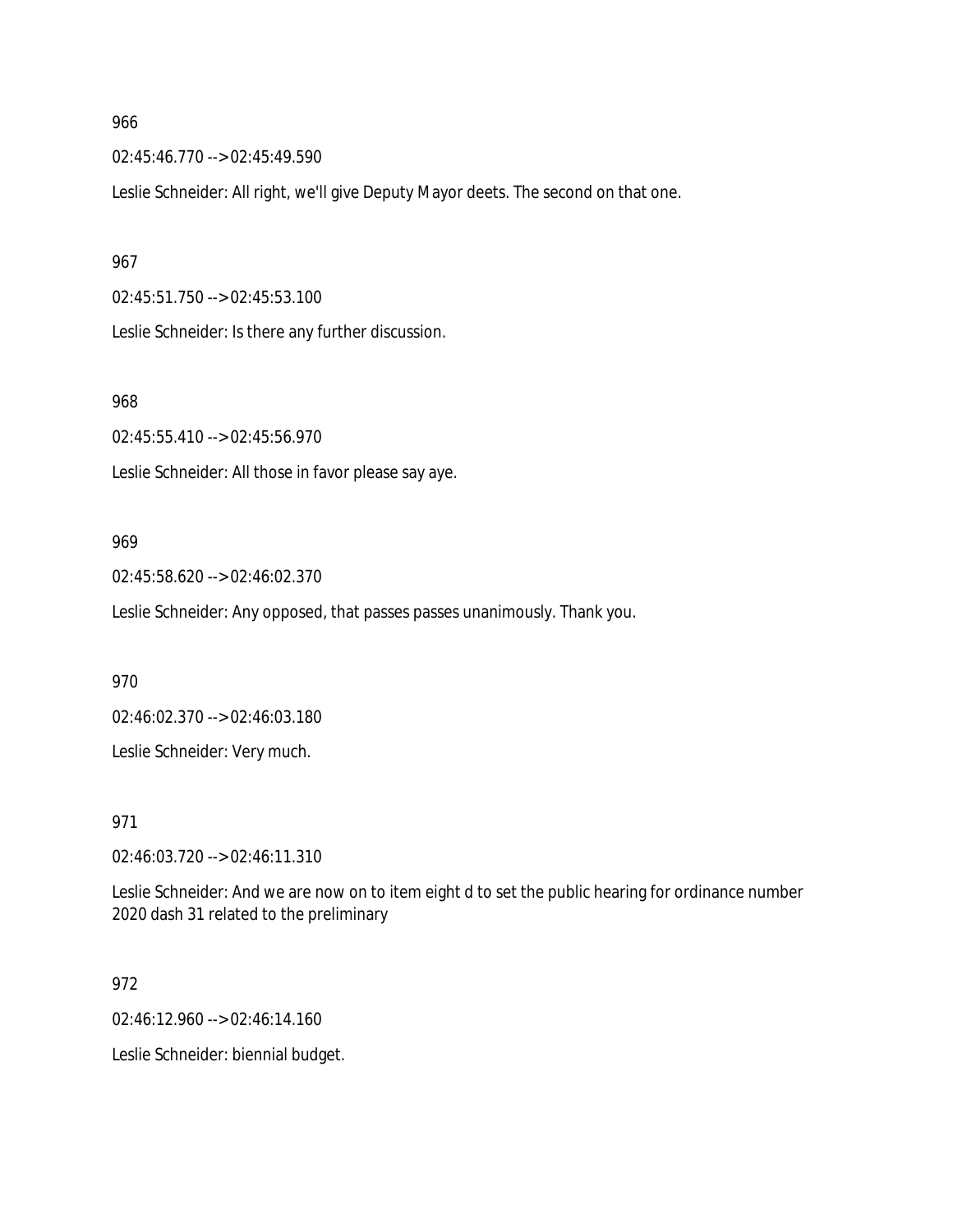02:46:15.180 --> 02:46:19.680

Kim Dunscombe: Right again. So I do have a few slides. If you want to I can share these with you.

974 02:46:21.450 --> 02:46:22.110 Leslie Schneider: Um,

## 975

02:46:23.250 --> 02:46:26.970

Leslie Schneider: I would be okay. Skipping them, but I'm happy to, if anyone else has

## 976

02:46:27.990 --> 02:46:29.430 Kim Dunscombe: No, absolutely, absolutely.

977

02:46:29.520 --> 02:46:29.910

Leslie Schneider: Okay.

978

02:46:30.000 --> 02:46:36.360

Kim Dunscombe: It's really just kind of reiterating exactly where we are at in the budget process, which I think we've done pretty well this evening.

979

02:46:36.990 --> 02:46:39.330

Leslie Schneider: Okay. All right. Councilmember nisar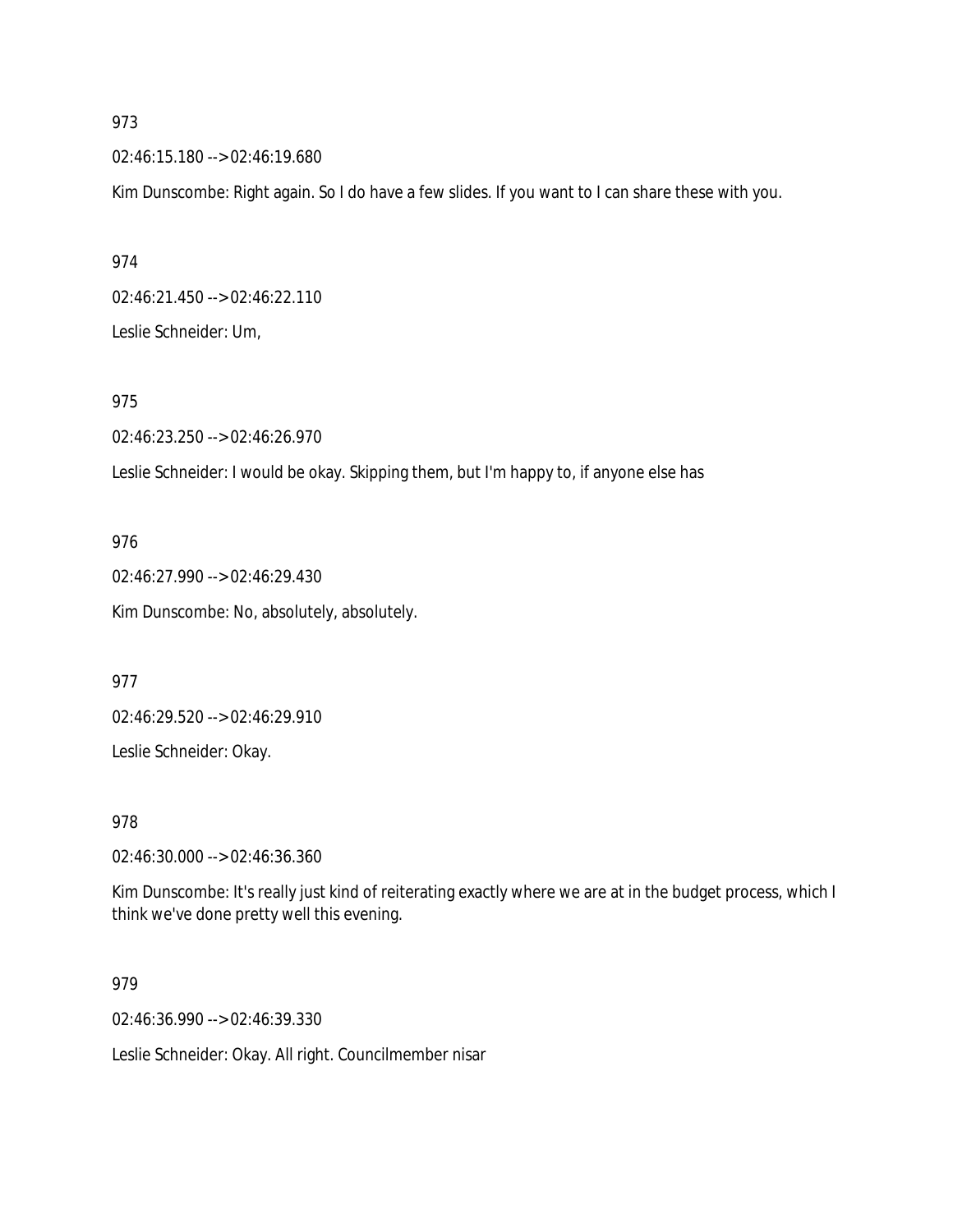02:46:41.220 --> 02:46:52.200

Rasham Nassar: Yeah, I just a quick question. This is public hearing on the on the budget. So is it, it falls, it's going to fall on October 27 and then we'll just approve it, the Council will still work to

981

02:46:53.310 --> 02:47:08.190

Kim Dunscombe: Yeah, so this will be the preliminary public hearing before our budget ordinance. So we'll have another opportunity to do the final. So if we have a bunch of changes in between them. We will have an opportunity to do a final PUBLIC HEARING FOR THE BUDGET ordinance at a later time.

982

02:47:08.640 --> 02:47:14.370

Rasham Nassar: So if changes to the budget are made after this preliminary hearing, then we will need to schedule a final public hearing

983

02:47:15.810 --> 02:47:17.430

Kim Dunscombe: That's correct that. Okay.

984

02:47:17.820 --> 02:47:21.060

Joe Levan: That's already baked into the process to happen that way.

## 985

02:47:22.230 --> 02:47:27.720

Rasham Nassar: Okay, I'm just trying to figure out the timing in my head. That's all. So that's helpful to know. Thank you for that.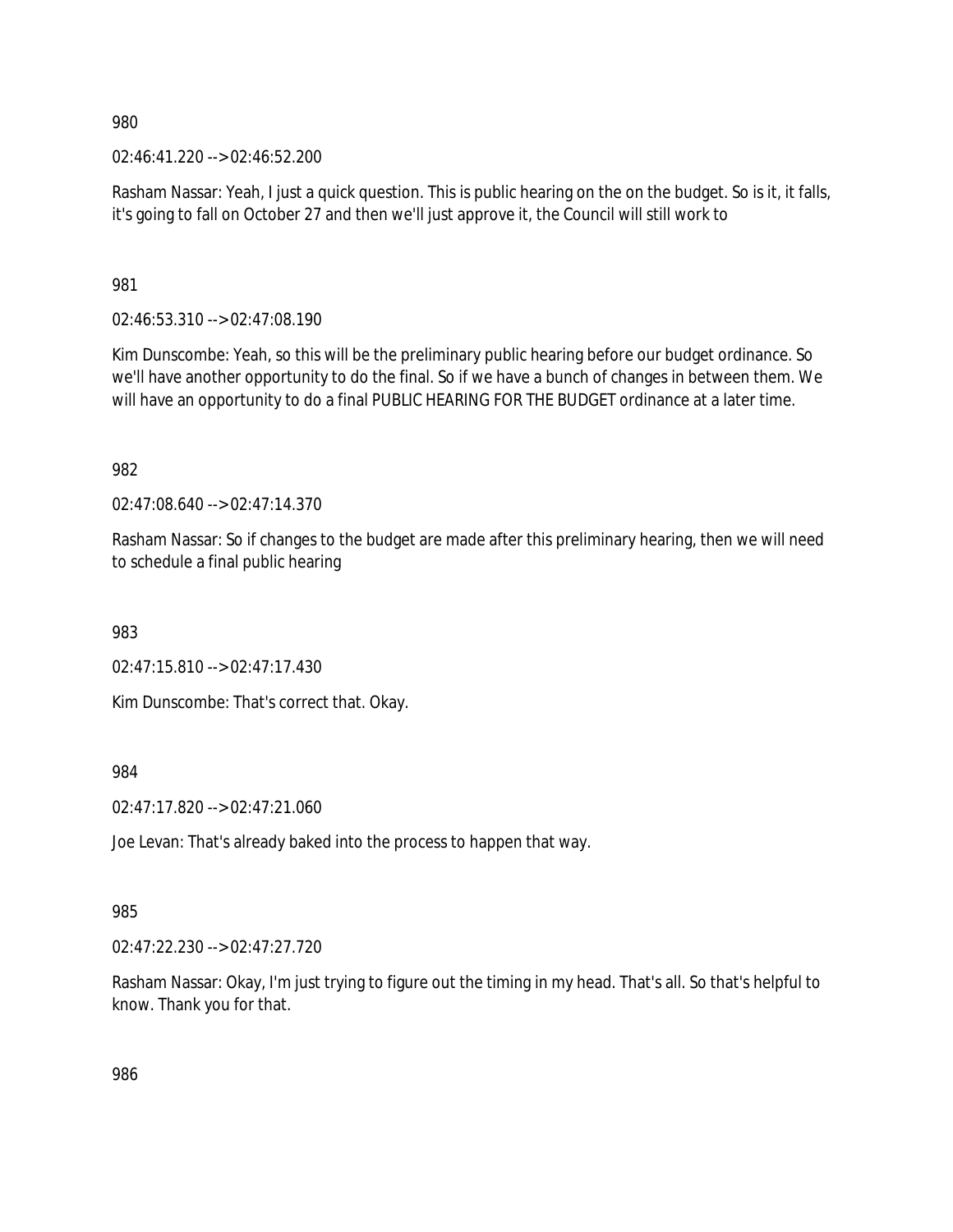02:47:27.780 --> 02:47:35.640

Leslie Schneider: Yeah. So, bottom line. We have to public hearings at baked into the process. So the public gets a chance to weigh in. Is that correct,

987

02:47:36.180 --> 02:47:36.810

Kim Dunscombe: That's Chris

988

02:47:36.900 --> 02:47:39.240 Leslie Schneider: Okay. All right. I'm

989

02:47:39.480 --> 02:47:40.560

Leslie Schneider: Definitely ready

990

02:47:43.200 --> 02:47:44.280

Joe Deets: Let me try this again.

991

02:47:45.810 --> 02:47:52.290

Joe Deets: I moved to schedule a public hearing on October 27 2020 regarding ordinance number 2020 deaths 31

992

02:47:52.320 --> 02:47:56.910

Joe Deets: Relating to the preliminary 2021 22 by annual budget.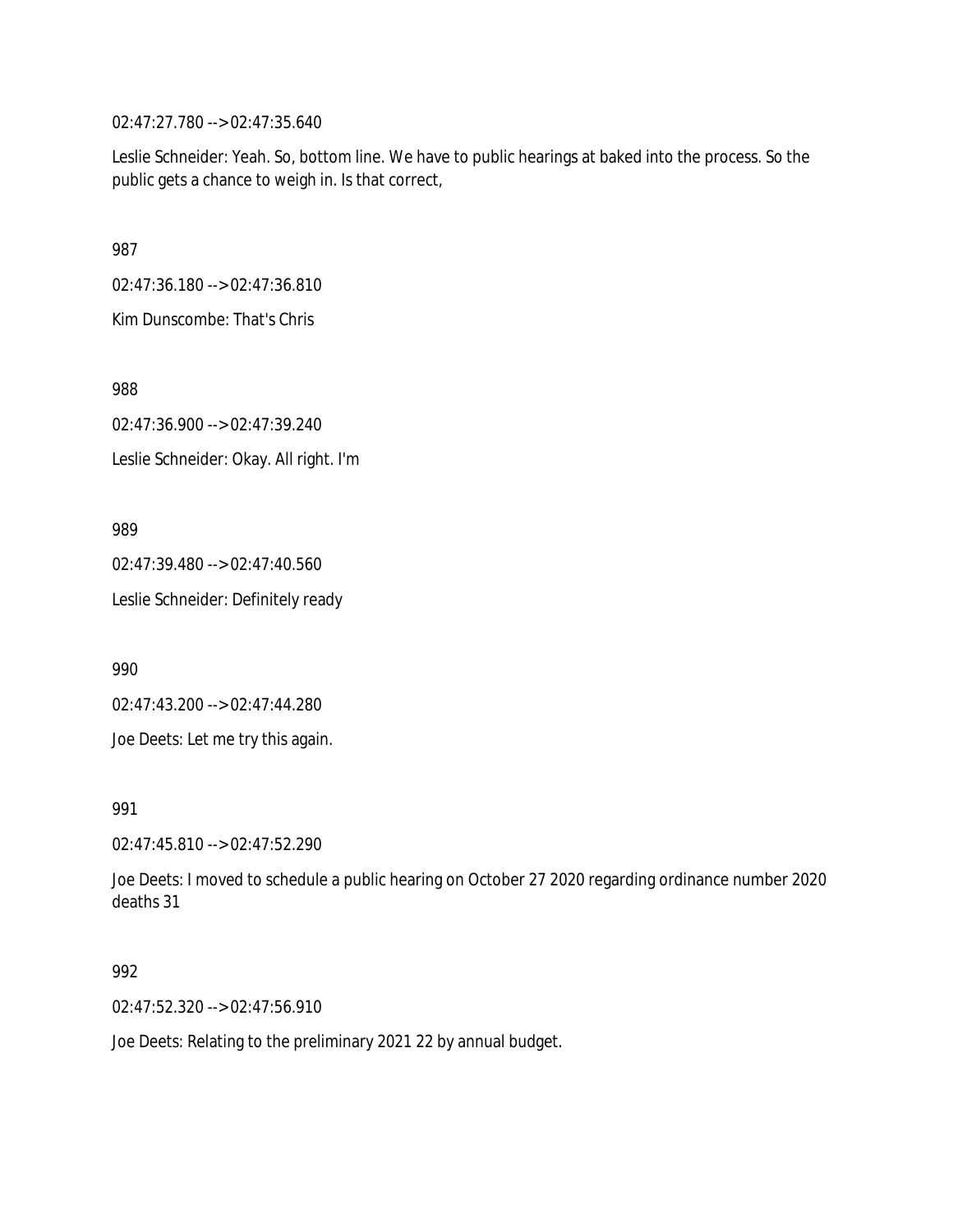02:47:59.400 --> 02:48:01.770

Leslie Schneider: Alright. Councilmember Pollock seconds that

994

02:48:01.980 --> 02:48:06.330

Leslie Schneider: Any further discussion. All those in favor please say aye.

995

02:48:07.020 --> 02:48:14.580

Leslie Schneider: Aye. Any opposed, that passes unanimously. Thank you very much. Thank you. Alright, thank you so much. Kim.

### 996

02:48:15.810 --> 02:48:18.540

Leslie Schneider: We are moving on now to item nine, a

### 997

02:48:18.540 --> 02:48:34.320

Leslie Schneider: Presentation in our presentations and this is on the proclamation declaring that Black Lives Matter is not an inherently political activity and this is being brought to you by Council members nisar anti topless.

998

02:48:38.610 --> 02:48:49.260

Rasham Nassar: I'll, I'll give the introduction. Okay, thank you. Councilmember I topless. So this is coming from a subcommittee of the race equity Task Force. It was approved by the task force.

999

02:48:49.710 --> 02:48:59.520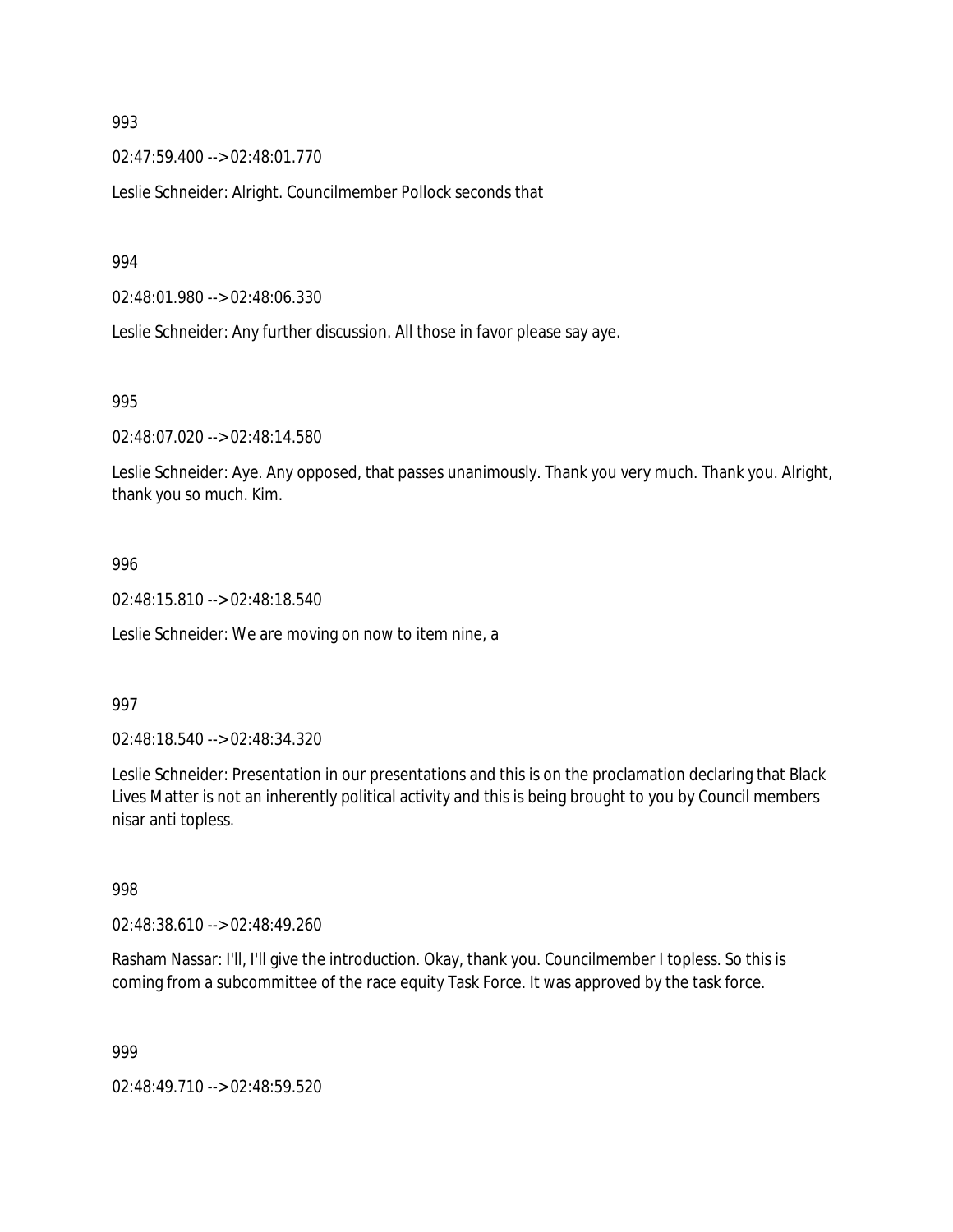Rasham Nassar: at their meeting during the first week of October. I brought this to Council's attention, I believe, just last week or the week before during future Council agendas.

1000

02:49:00.000 --> 02:49:12.480

Rasham Nassar: And here it is for our consideration of possible adoption tonight. Some of you may have noticed that I did circulate a amended and amended draft earlier today that was because the deputy city manager pointed out to

1001

02:49:13.110 --> 02:49:21.300

Rasham Nassar: One inconsistency in one flaw in the draft that was included in the packet TONIGHT THERE THEY WERE minor errors. One was the omission of a partial

1002

02:49:22.110 --> 02:49:29.940

Rasham Nassar: Half sentence that very last sentence of the proclamation. So again, you're not going to see that in the in the document that's in the packet tonight. You'll see it.

1003

02:49:30.300 --> 02:49:45.030

Rasham Nassar: In your email on the record from the city clerk and the other was the date the date had to be corrected from the date that the task force subcommittee drafted it to tonight's date, which is the date that it's before us for potential adoption.

1004

02:49:49.980 --> 02:49:51.360

Leslie Schneider: Alright whoops I lost my

1005

02:49:53.280 --> 02:49:54.150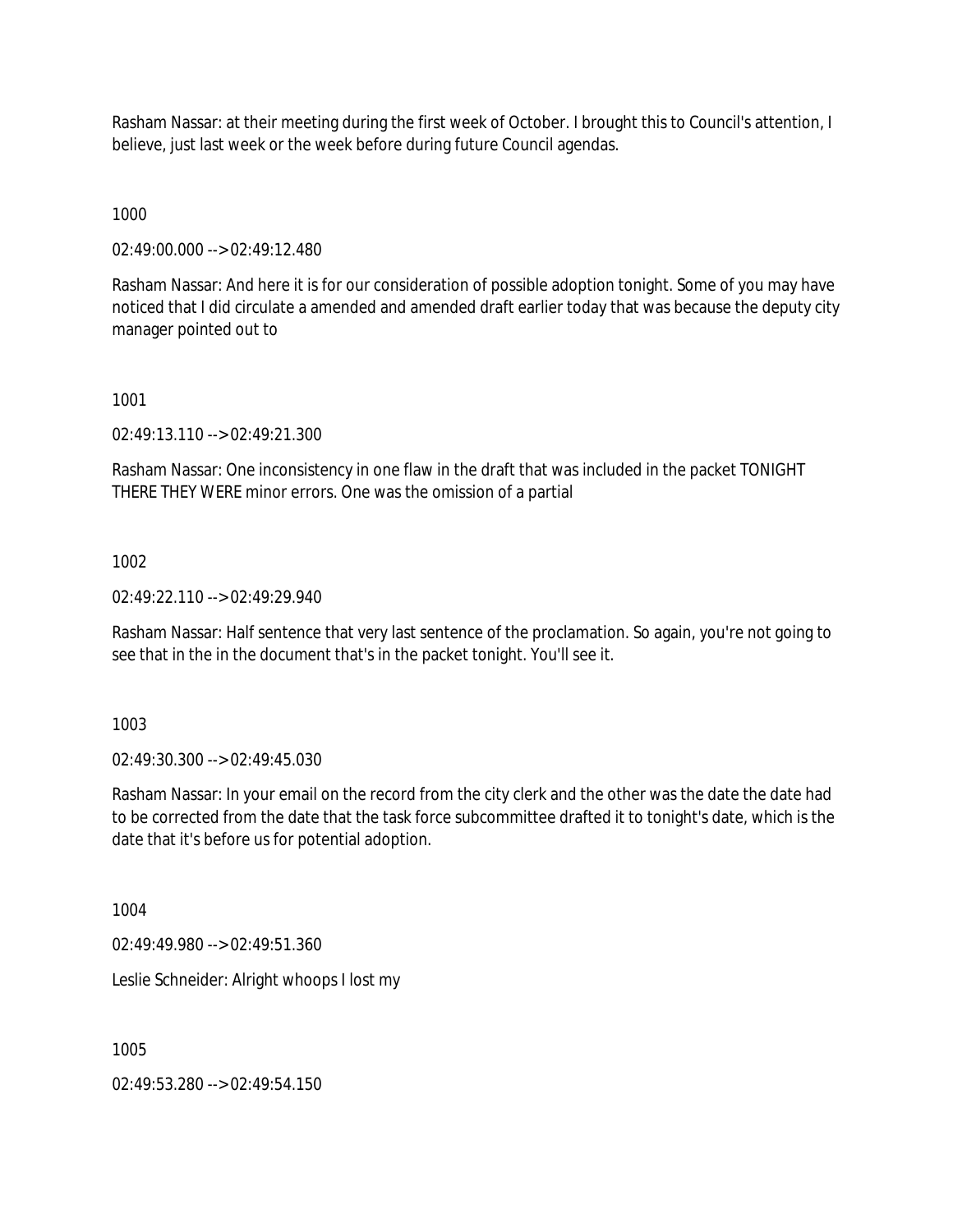Leslie Schneider: My list here.

1006

02:49:55.200 --> 02:50:00.600

Leslie Schneider: The low. Okay, so I'm just bringing up the amended.

1007

02:50:02.880 --> 02:50:03.600

Leslie Schneider: Version.

1008

02:50:12.090 --> 02:50:17.610

Leslie Schneider: And in the meantime, are there any hands up, boy, keeps losing it.

1009

02:50:18.750 --> 02:50:25.050

Rasham Nassar: So, just real quick, if I may. The, the last sentence ended at with the word to

1010

02:50:25.680 --> 02:50:43.110

Rasham Nassar: And after consulting with the subcommittee, the last sentence was intended to read to our community and its efforts to further the goal of black lives matter. So that's really the only substantial change outside of the date, which was updated by myself to correct it to tonight's state.

1011

02:50:44.250 --> 02:50:52.440

Rasham Nassar: Everything else is exactly that in the amended ordinances exactly as you see it in the proclamation that appears in the packet tonight.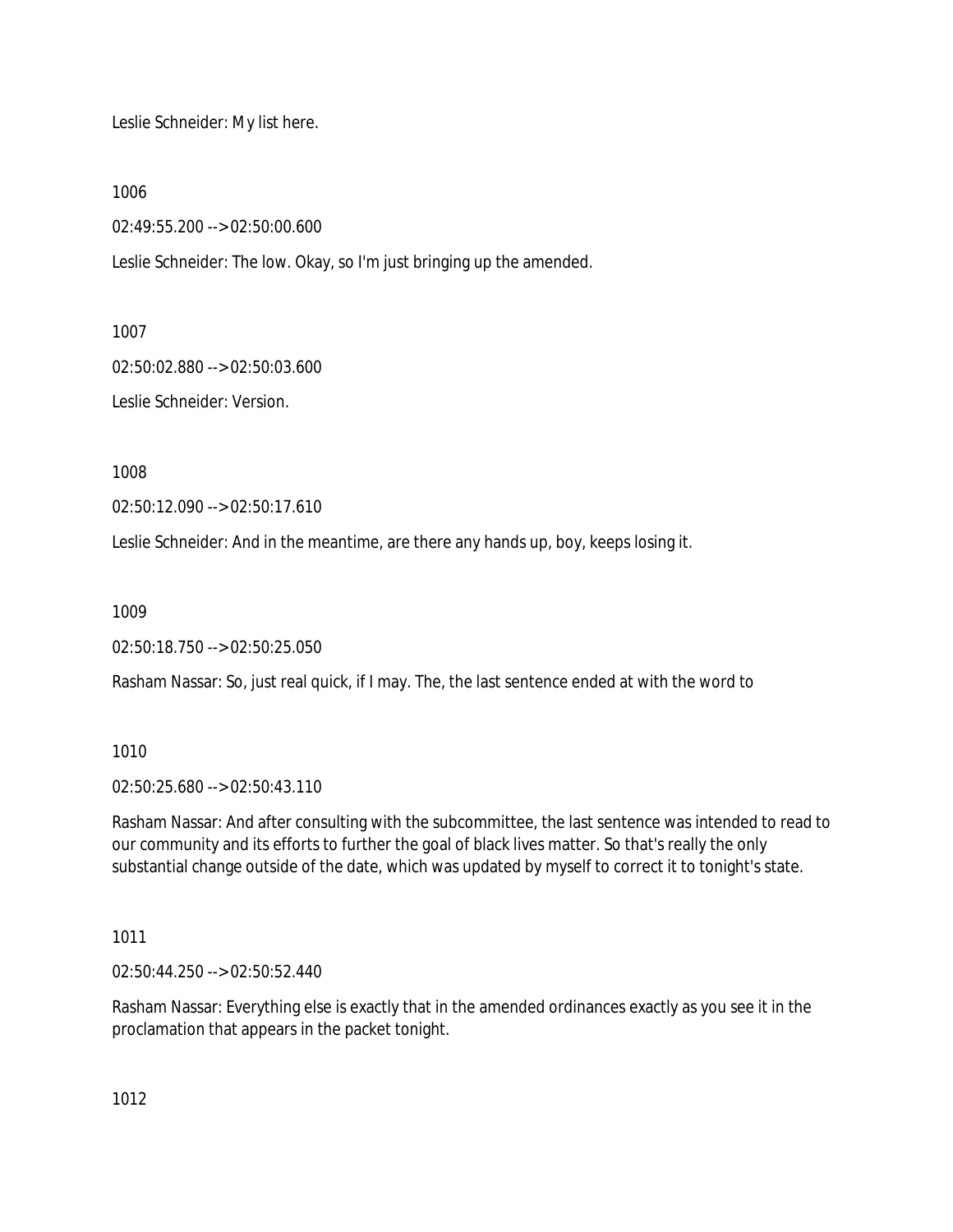02:50:54.570 --> 02:50:55.590

Rasham Nassar: I'm

1013 02:50:56.310 --> 02:50:57.030 Leslie Schneider: Deputy Mayor do

1014

02:50:58.110 --> 02:51:03.450

Joe Deets: So, okay, I was gonna make a motion, but would it be the amended.

1015

02:51:04.500 --> 02:51:11.490

Joe Deets: The document as amended, will be the way to not the same as what's in the packet

1016 02:51:12.840 --> 02:51:13.890 Rasham Nassar: At city attorney.

1017 02:51:14.310 --> 02:51:16.410

Joe Levan: Yes, just to make it clear, yes.

1018

02:51:16.800 --> 02:51:24.570

Joe Deets: Okay. All right. Okay. Well, let me try this. I moved to approve the amended proclamation substantially in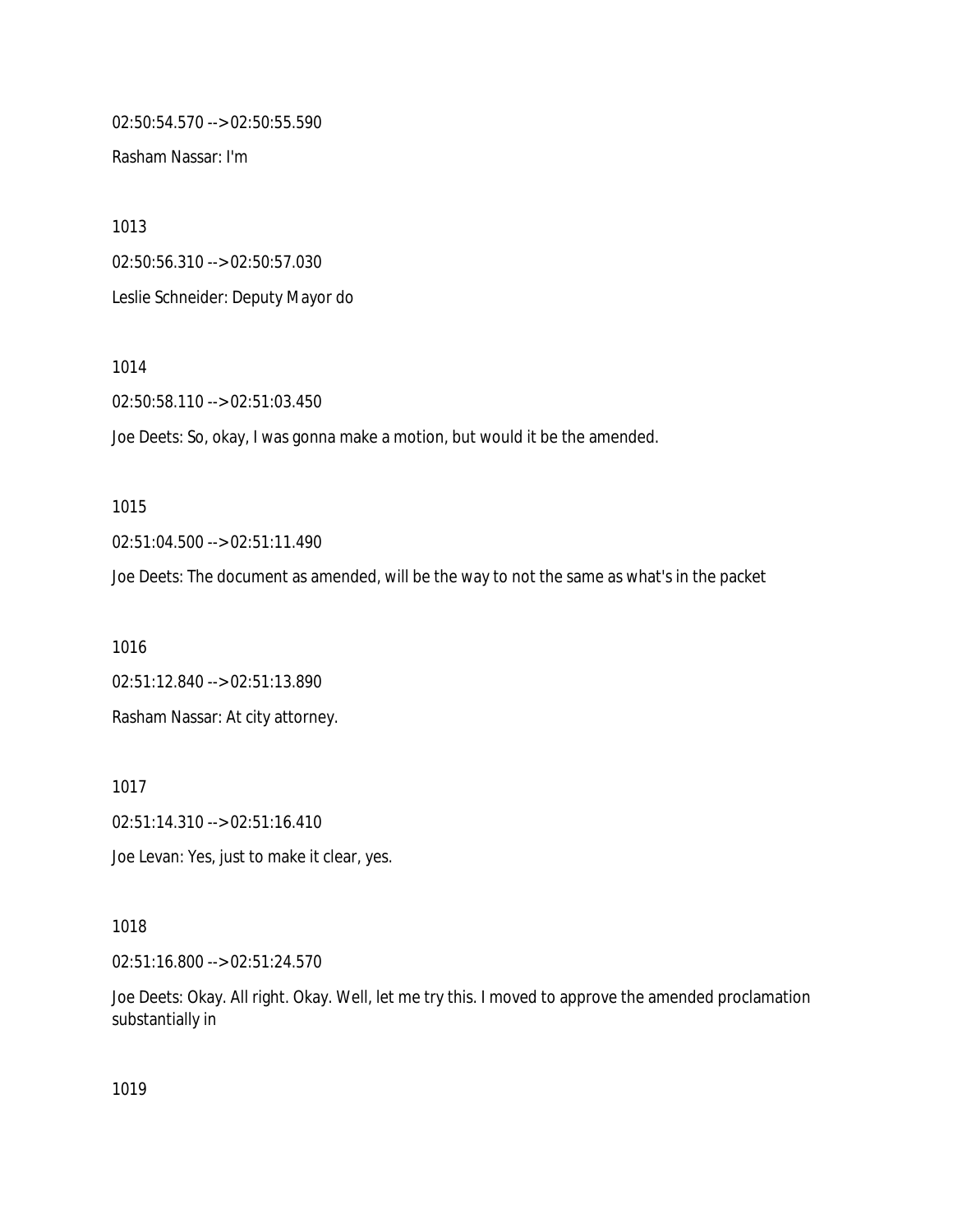02:51:27.360 --> 02:51:29.940

Joe Deets: This is, this is actually the language doesn't work.

1020

02:51:30.660 --> 02:51:32.040

Joe Levan: You would need to say the substantial in the

1021

02:51:32.040 --> 02:51:36.870

Joe Levan: Form anymore to say the the amended Proclamation was distributed by this week or via email.

#### 1022

02:51:37.140 --> 02:51:46.830

Joe Deets: Okay, I moved to approve the amended proclamation as distributed by the city clerk, declaring that Black Lives Matter is not an inherently political activity.

1023

02:51:48.840 --> 02:51:54.780

Leslie Schneider: Seconded by COUNCILMEMBER Pollock, and I I'm, I have a question.

1024

02:51:56.160 --> 02:52:06.930

Leslie Schneider: Um, there was some wording i'm in favor of this proclamation. So I just had a couple questions here towards the bottom. The last whereas

1025

02:52:07.740 --> 02:52:22.470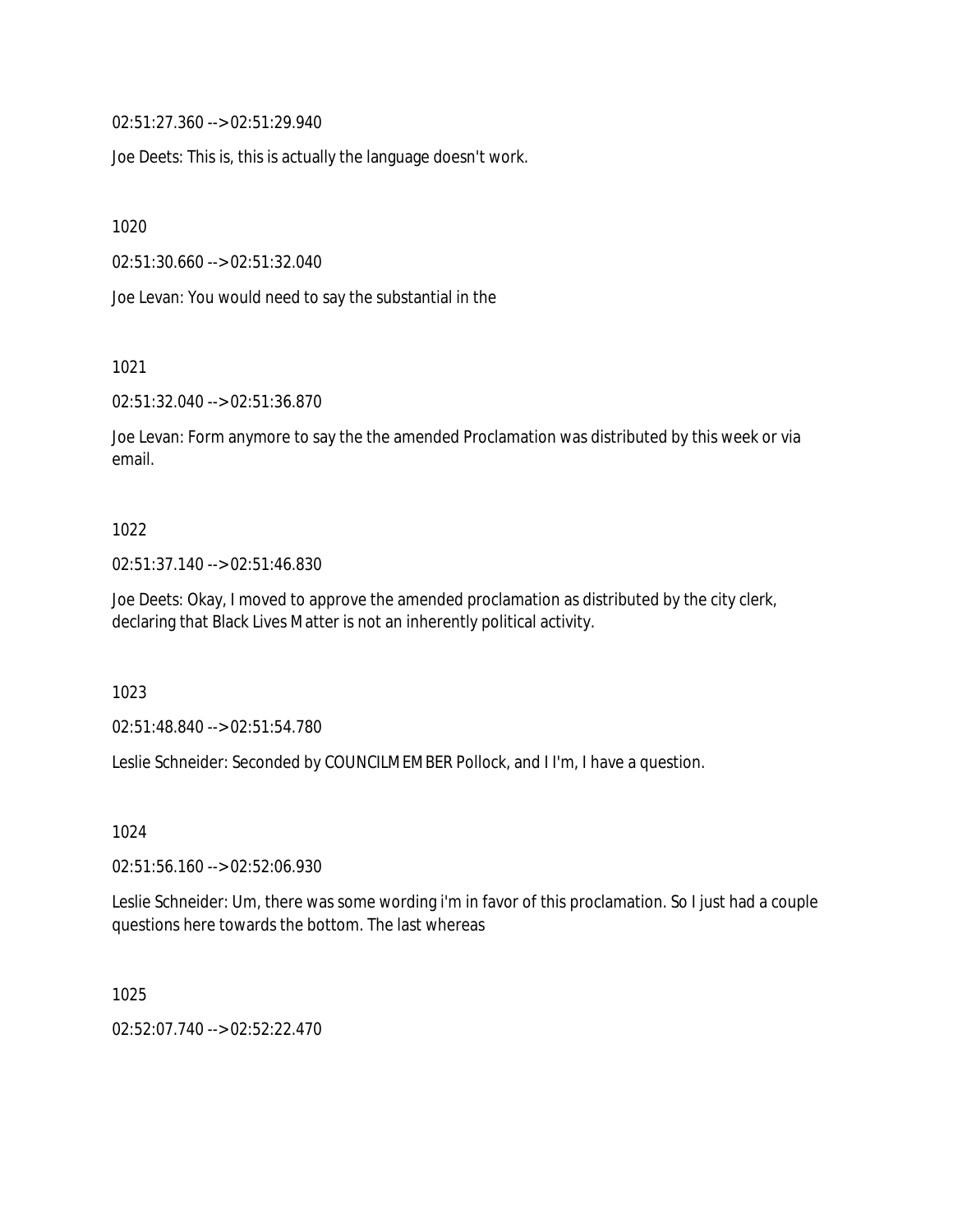Leslie Schneider: The wording says therefore using BLM terminology without more is not political activity and I just sort of felt like without more might be what was intended, but it just sort of feels a little stilted

1026

02:52:23.940 --> 02:52:27.570

Leslie Schneider: And I'm not. And I'm just asking what you meant about without more

1027

02:52:36.450 --> 02:52:44.640

Rasham Nassar: Yeah I you know I can't really answer that, again, I didn't draft this this was drafted by subcommittee of the risk equity task force.

1028

02:52:45.030 --> 02:53:01.800

Rasham Nassar: I believe, though, that in staying true to kind of the spirit of the proclamation that what it intends to to read as is that the use of BLM terminology in and of itself is not inherently political I know

1029

02:53:03.390 --> 02:53:10.860

Rasham Nassar: I don't know if that if that makes sense. But I believe that was the intent of that of that language in that last word has glass.

1030

02:53:16.410 --> 02:53:19.920

Leslie Schneider: Okay. Um, and I just had another sort of a grammatical thing.

1031

02:53:21.210 --> 02:53:27.990

Leslie Schneider: Now therefore, in that sentence on behalf of city council do hereby proclaim usage.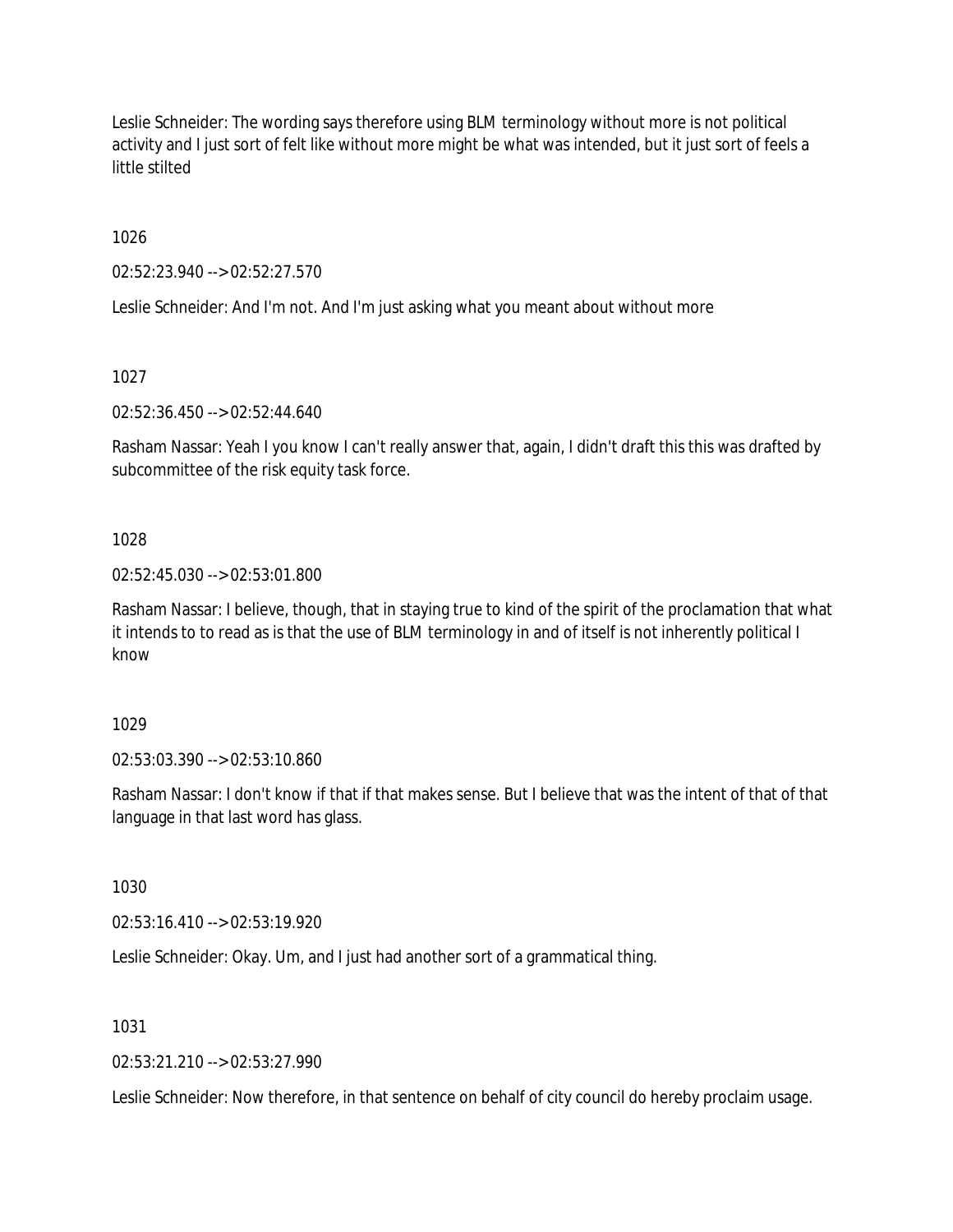02:53:28.050 --> 02:53:36.540

Leslie Schneider: And or display is it proclaim that usage and or display of BLM terminology is not inherently political

1033

02:53:38.220 --> 02:53:40.560

Leslie Schneider: It's a minor sort of picky thing but

1034

02:53:41.640 --> 02:53:48.210

Leslie Schneider: Just so those were those are my two comments and I will go back to

1035

02:53:49.680 --> 02:53:54.900

Leslie Schneider: Deputy Mayor. Your hand is at the top, but COUNCILMEMBER I topless hasn't spoken yet so

1036 02:53:55.200 --> 02:53:56.700 Joe Deets: I'll go. Go ahead. Come comes

1037

02:53:56.760 --> 02:53:58.320

Leslie Schneider: Okay calcified topless.

1038

02:53:58.440 --> 02:54:09.810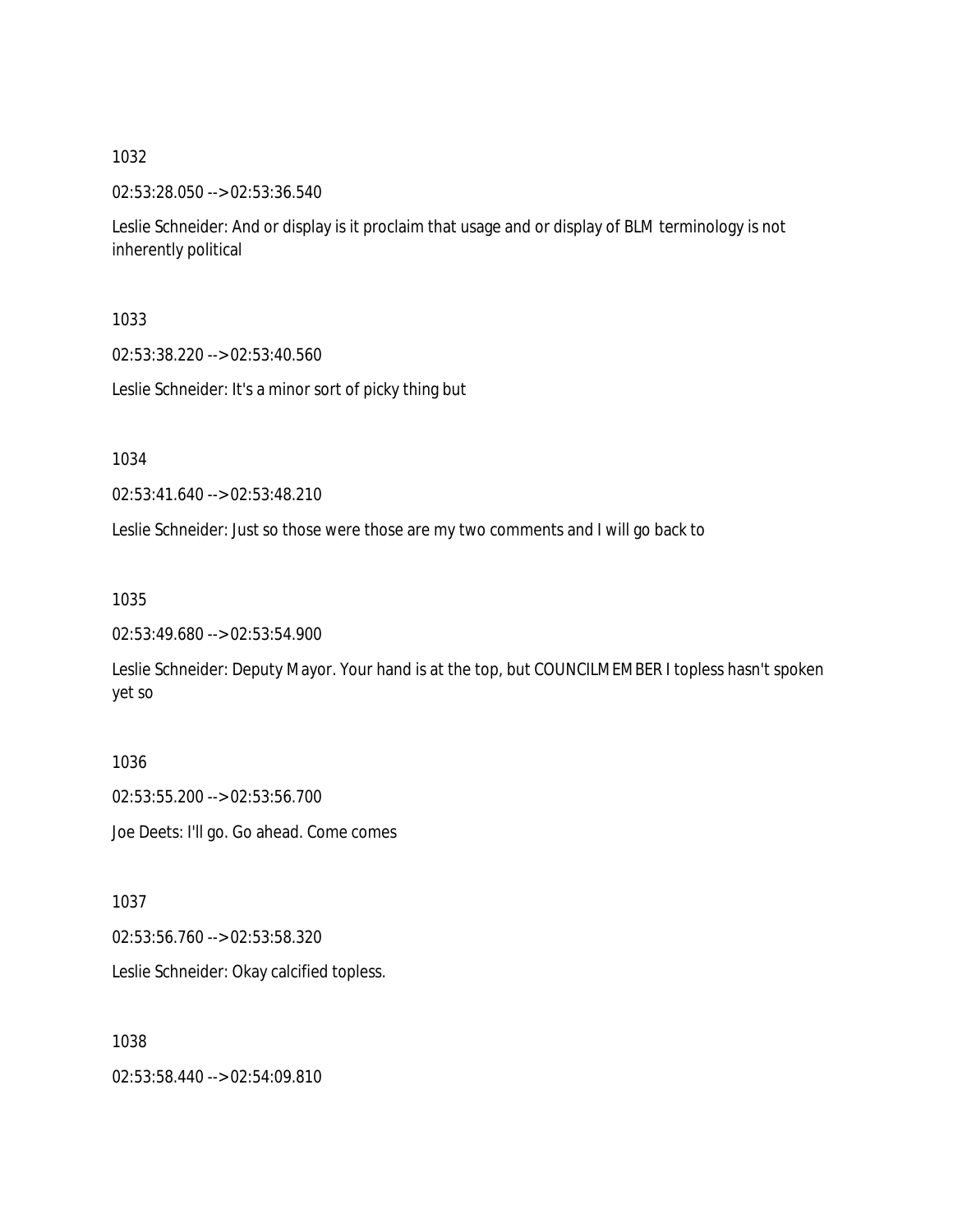Kirsten Hytopoulos: Like I just wanted to point out that that the whereas clause is it i think is a direct quote from the US Office of Special Counsel, so we wouldn't be nuances that unless I'm missing where you were talking about.

1039

02:54:12.150 --> 02:54:12.660

Kirsten Hytopoulos: So,

1040 02:54:13.890 --> 02:54:15.000

Kirsten Hytopoulos: It is what it is.

1041

02:54:16.950 --> 02:54:22.440

Kirsten Hytopoulos: It's not available for editing, it's, it's a quote from that authority. Right.

1042

02:54:24.750 --> 02:54:27.150

Leslie Schneider: I get your point, it is within quotes

1043

02:54:29.610 --> 02:54:39.540

Kirsten Hytopoulos: So what they're saying is that their point, I probably wasn't wasn't me right there point is is that there could be other things you could do with it. That would elevate it maybe Joe wants to land because this way because it is a

1044

02:54:40.110 --> 02:54:45.300

Kirsten Hytopoulos: legal question right but it means you could that combined with some other thing could elevate it to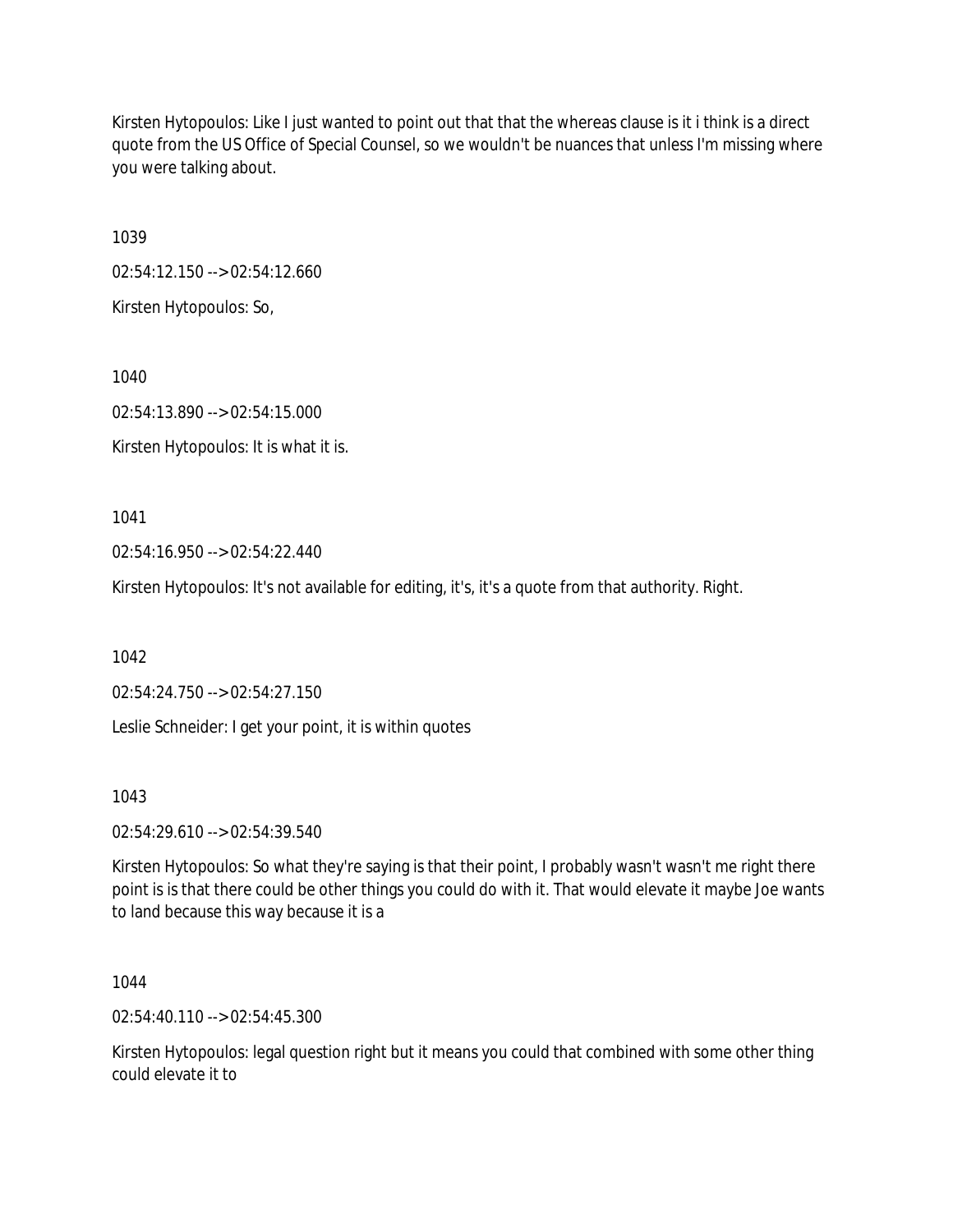02:54:46.050 --> 02:54:57.810

Kirsten Hytopoulos: political activity. But the point is, is that the use of veal and terminology alone is it's not. I think that's what that means. And I just want to point out that, which is the purpose of this. The purpose of this is that

1046

02:54:58.500 --> 02:55:01.200

Kirsten Hytopoulos: Is that we're not saying I don't think anybody saying that

1047

02:55:01.980 --> 02:55:12.270

Kirsten Hytopoulos: That that any action in any form of any kind, aimed it at supporting Black Lives Matters isn't political but just the inherent in Black Lives Matters is

1048

02:55:12.660 --> 02:55:22.230

Kirsten Hytopoulos: It itself is not political. So anyway, I'm sorry, because it probably is no big deal. But I'm just saying. I think that's what it means. And I don't think you can mess with it because it's a quote. Okay.

1049 02:55:23.490 --> 02:55:24.390

Kirsten Hytopoulos: I'm

1050

02:55:24.420 --> 02:55:25.230

Leslie Schneider: Getting here.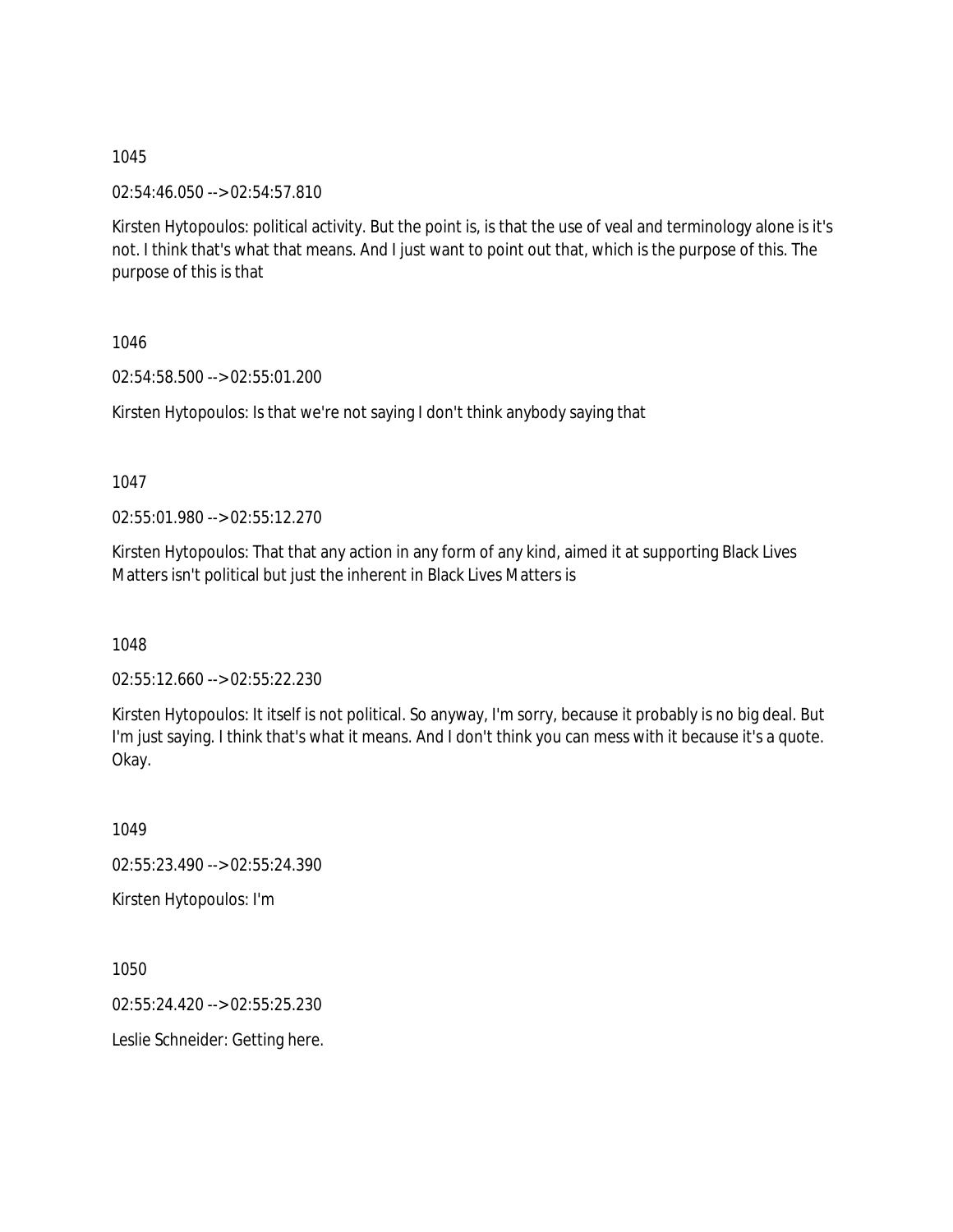02:55:26.280 --> 02:55:34.290

Joe Deets: Yeah, anyway. Sorry, I just want to make a kind of a general comment for communications with the task force what they can do.

1052

02:55:35.730 --> 02:55:43.860

Joe Deets: Recently, I wrote a an op ed in the paper actually working in parallel with Ashley Matthews, and

1053

02:55:44.640 --> 02:55:56.250

Joe Deets: Basically about the power of protests, leading to change and and I didn't come to you, colleagues, to make a resolution on this. I just wrote an article in the paper.

1054

02:55:56.670 --> 02:56:06.360

Joe Deets: And they ran it, and so my, my suggestion to the race equity task force the liaison here is I would encourage them to do something similar to what I did.

1055

02:56:06.900 --> 02:56:15.900

Joe Deets: rather than it just, it feels sort of funny to do this as a Council resolution. I mean, fine. We'll go ahead and do it. But I would encourage them if they want to communicate.

1056

02:56:16.950 --> 02:56:33.180

Joe Deets: Principle to get out, get out there and write articles. So I just want to say that I don't know if that's been encouraged I buy liaison, but I think messaging is very, very important and just doing it through resolutions is I think kind of limiting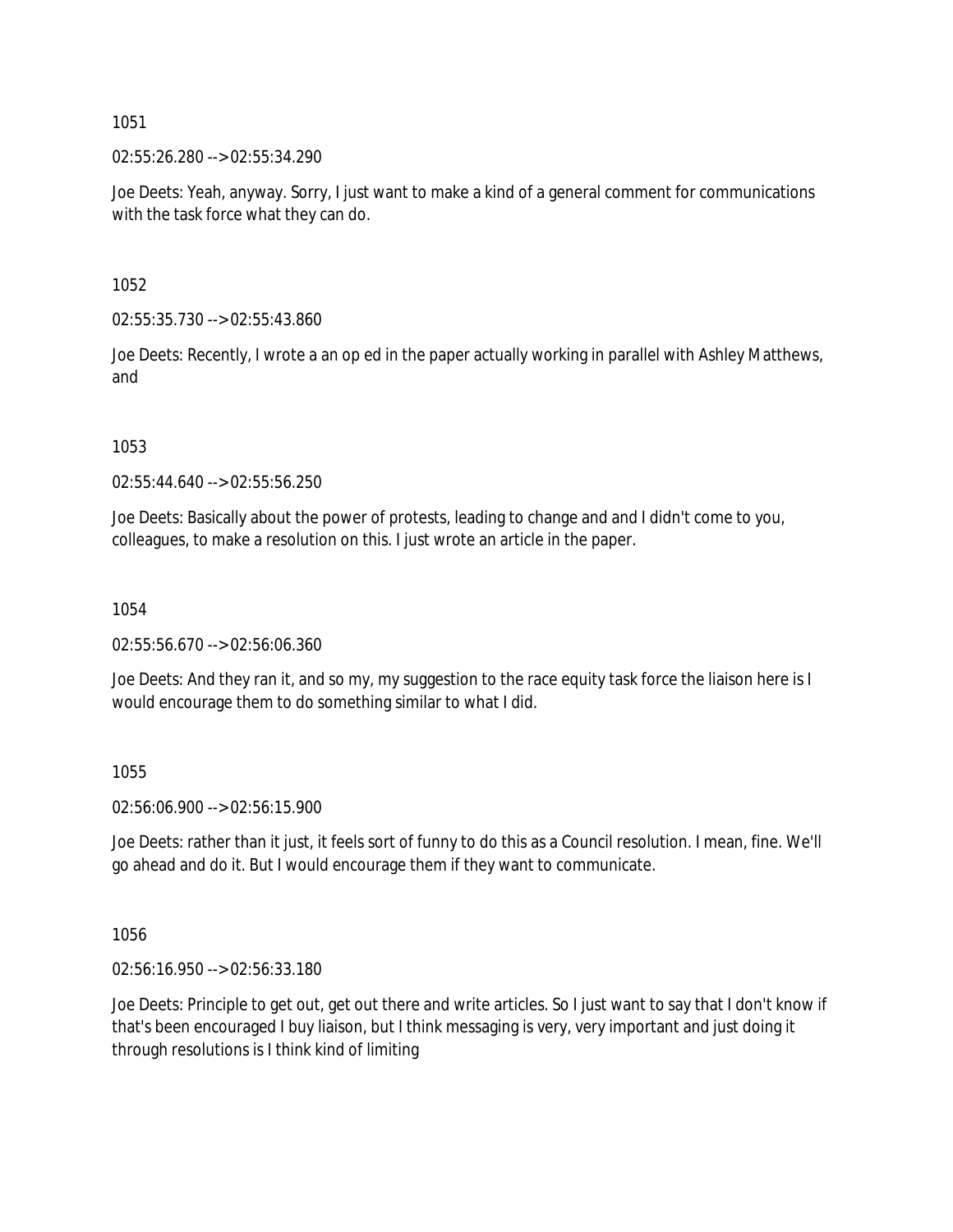02:56:41.520 --> 02:56:42.600

Leslie Schneider: Alright, so

1058

02:56:44.430 --> 02:56:45.630

Leslie Schneider: COUNCILMEMBER into, sir.

1059

02:56:48.420 --> 02:56:53.220

Rasham Nassar: I see that. Councilmember car has her hand up and she hasn't yet spoken so I'd be happy to.

#### 1060

02:56:53.490 --> 02:56:54.210

Rasham Nassar: Sure that

1061

02:56:55.560 --> 02:56:56.400

Leslie Schneider: COUNCILMEMBER car.

1062

02:56:57.660 --> 02:57:01.680

Christy Carr: Thank you. Thanks. Councilmember and a star for letting me go.

1063

02:57:04.200 --> 02:57:09.270

Christy Carr: Somewhere, I'm in support of this proclamation. And I think as a political body.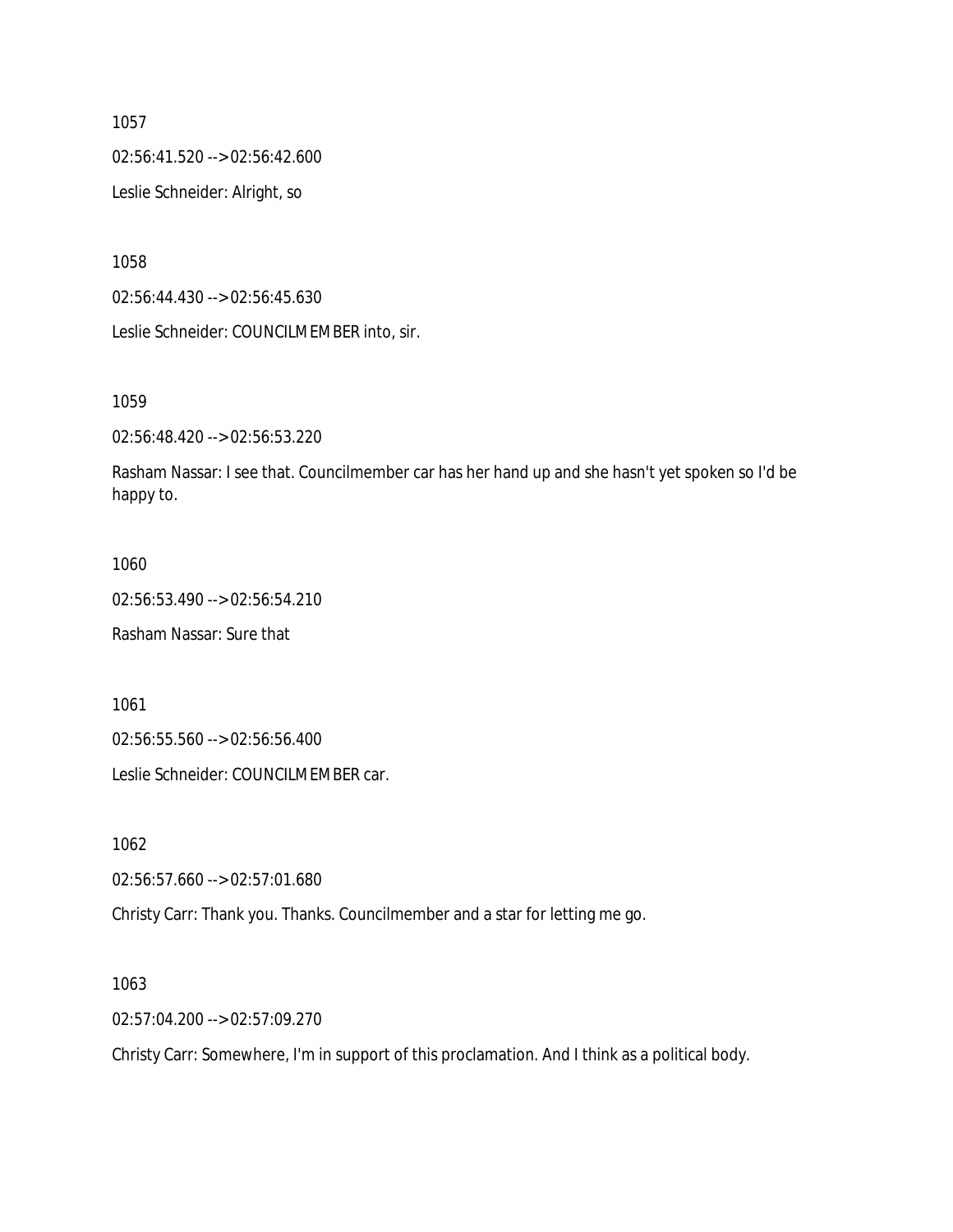$02:57:10.620 \rightarrow 02:57:12.150$ 

Christy Carr: It's appropriate for us to

1065

02:57:13.740 --> 02:57:16.230

Christy Carr: approve a proclamation related to

1066

02:57:18.180 --> 02:57:21.600

Christy Carr: political activity or not and political activity.

1067

02:57:22.800 --> 02:57:36.960

Christy Carr: I think that, again, I'm in favor of the proclamation, and I'll vote to support it. There are there are some word smithing that I would probably do, but I like the idea of taking this as presented to us by the subcommittee of the race equity task force.

1068

02:57:38.010 --> 02:57:47.880

Christy Carr: I took some time with it because I think it is important. I looked up the word inherently and I reviewed the Black Lives Matter website. And so I'm comfortable

1069

02:57:49.140 --> 02:57:52.590

Christy Carr: Supporting this proclamation. So thanks for bringing it forward.

1070

02:57:55.200 --> 02:57:59.070

Leslie Schneider: Great, thank you. And so I just did a quick Google search of it and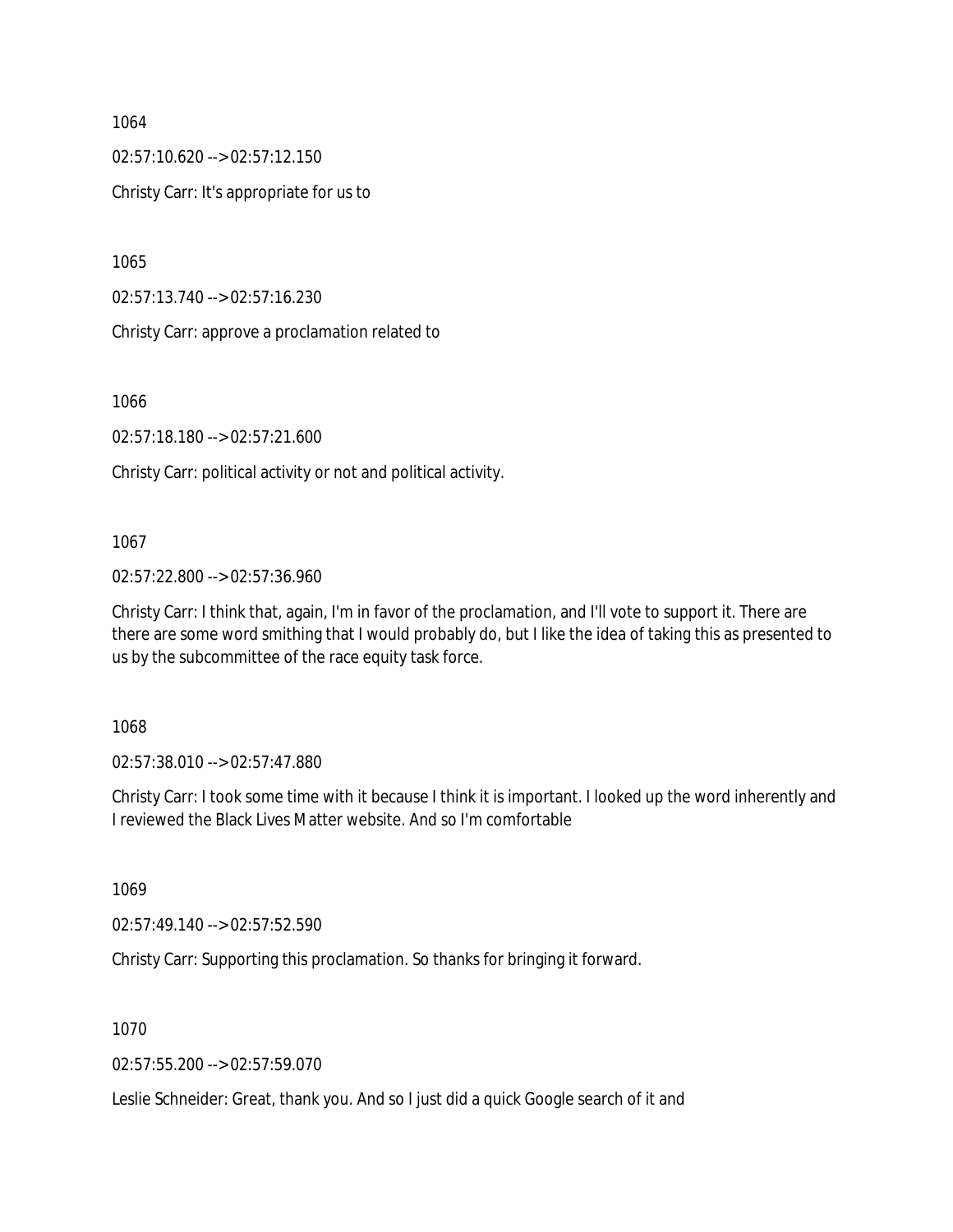02:58:00.390 --> 02:58:09.660

Leslie Schneider: COUNCILMEMBER into SAR or high topless either of you, you're correct, that that and without more is in the original quote, so

1072

02:58:12.690 --> 02:58:20.490

Leslie Schneider: It's fine. I mean, it's sort of pulled out of context, maybe, but you know we we know where it came from. So it's good.

1073

02:58:22.680 --> 02:58:23.640

Leslie Schneider: COUNCILMEMBER nisar

1074

02:58:27.180 --> 02:58:28.710

Rasham Nassar: How about COUNCILMEMBER Medina.

1075

02:58:30.900 --> 02:58:33.270

Leslie Schneider: Sure. How about COUNCILMEMBER Medina.

1076

02:58:33.990 --> 02:58:35.370

Kol Medina: Great, thank you.

1077

02:58:37.050 --> 02:58:39.420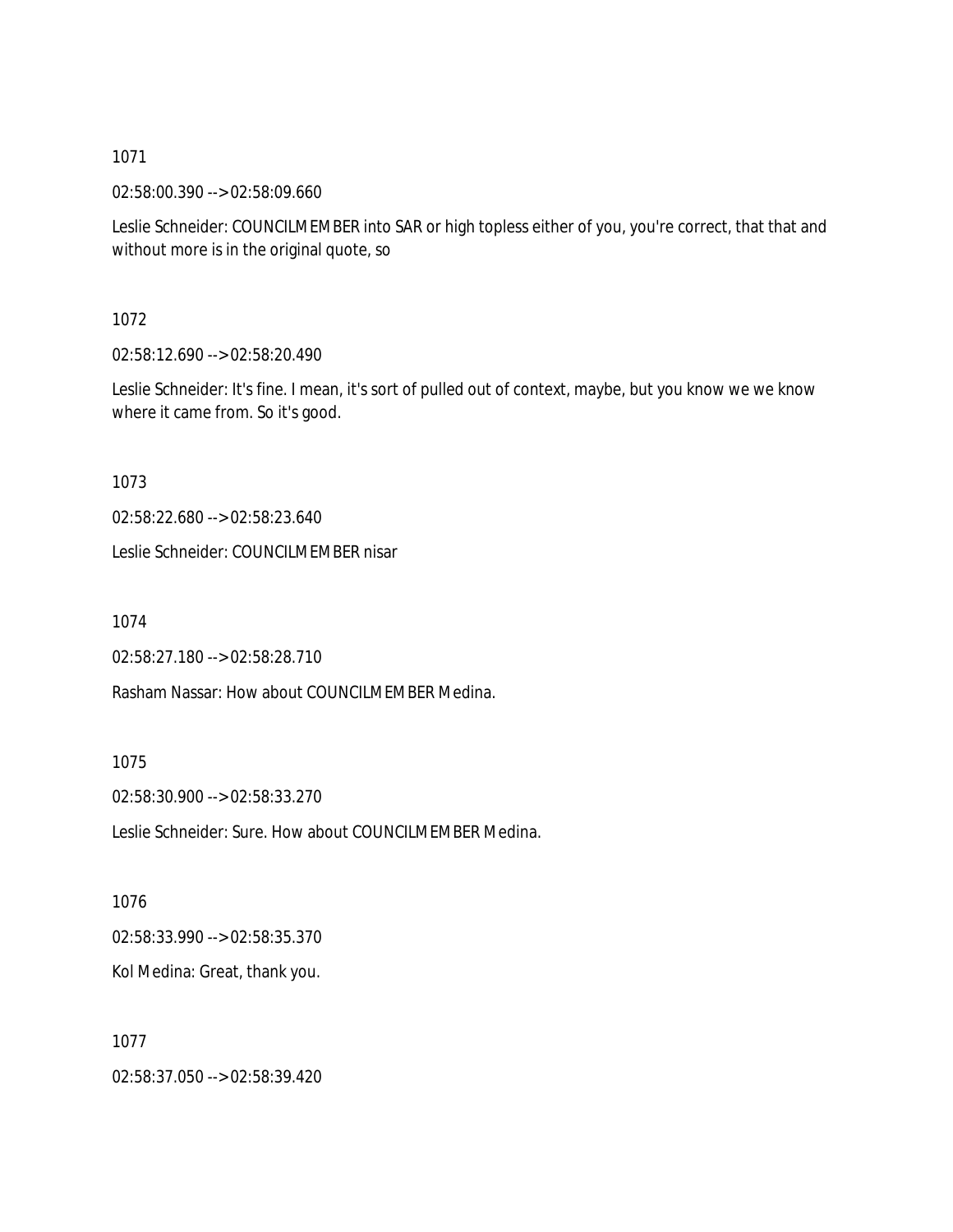Kol Medina: I'm really happy to support this and Gladys front of us.

# 1078

02:58:40.440 --> 02:58:49.560

Kol Medina: I agree with counselor car that I think there's words missing that could go. They're kind of on the word grammar things in here, but I don't think we should bother. I think we should just approve it.

# 1079

02:58:51.030 --> 02:59:02.520

Kol Medina: But one question. Maybe we talked about this before and I missed it. And I'm looking at the revised version that was sent out, not the one in the packet. So now that very last sentence.

# 1080

02:59:03.540 --> 02:59:13.080

Kol Medina: It says, I encourage our residents residents businesses and organizations to and then there's a word missing. It just says to our community its efforts that we talked about that.

1081

02:59:15.030 --> 02:59:17.730

Kol Medina: Is it supposed to say to support our community.

1082

02:59:21.600 --> 02:59:22.230

Rasham Nassar: Yes.

1083

02:59:24.060 --> 02:59:24.450

Okay.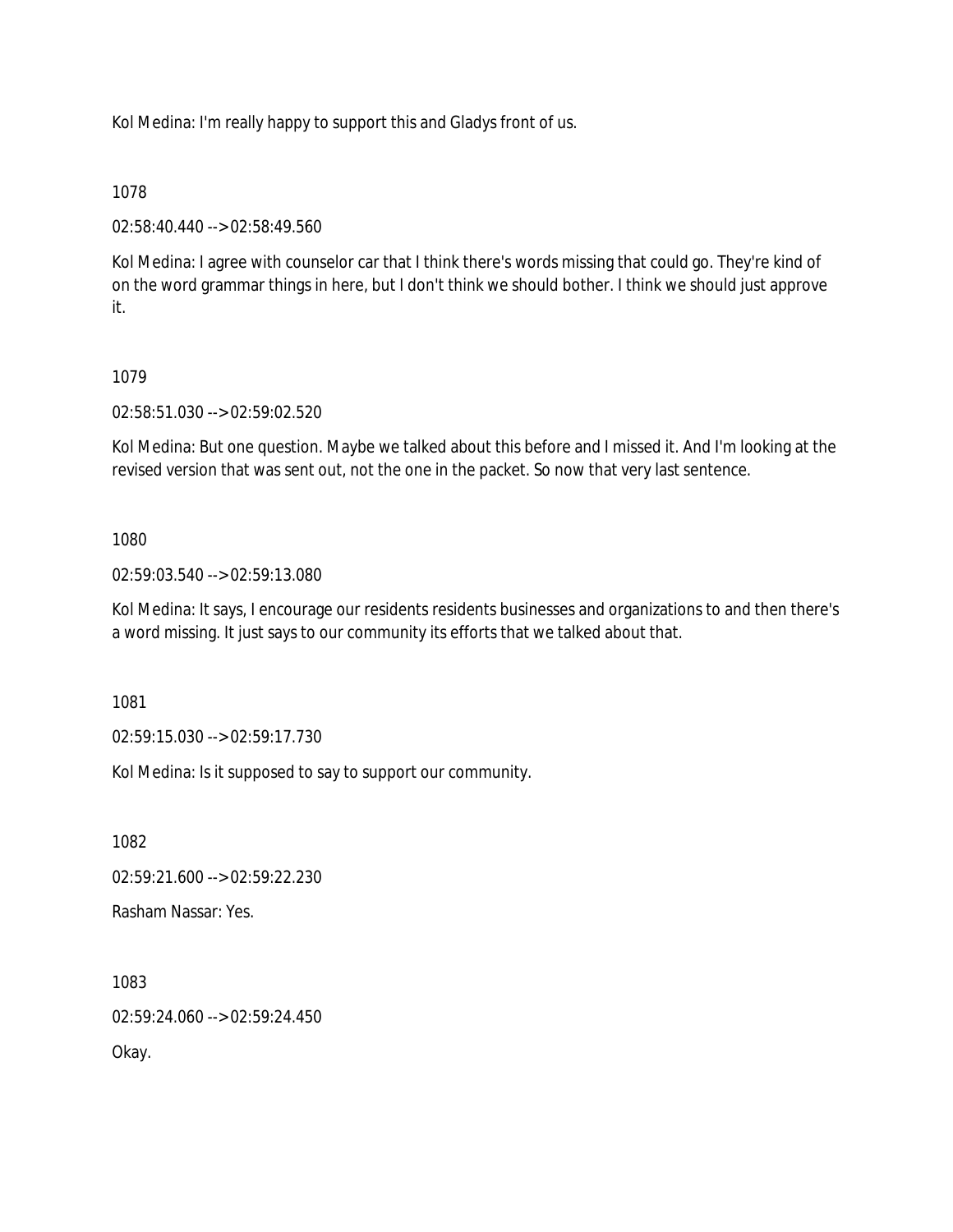02:59:26.010 --> 02:59:34.920

Kol Medina: So I think when the motion is made or emotions ALREADY ON THE FLOOR, MAYBE IT NEEDS TO INCLUDE PUTTING THE WORD support in there. That's what it is that's the right word.

1085

02:59:38.340 --> 02:59:43.890

Leslie Schneider: So we do have a motion on the floor. So we may need to make an amendment to that.

1086

02:59:45.180 --> 02:59:47.130

Leslie Schneider: COUNCILMEMBER nisar

1087

02:59:53.670 --> 03:00:01.170

Rasham Nassar: That's fine. I don't, I don't have. I don't have much else to say I'm clearly very supportive of this and I appreciate the support

1088

03:00:01.650 --> 03:00:08.040

Rasham Nassar: On the city council tonight we all appreciate how important this is and what a really powerful.

1089

03:00:08.970 --> 03:00:20.100

Rasham Nassar: Statement that it is for the city to show support for Black Lives Matter and for racial equity at whenever we can. I know that the task force appreciates it and I know that they will intend to use this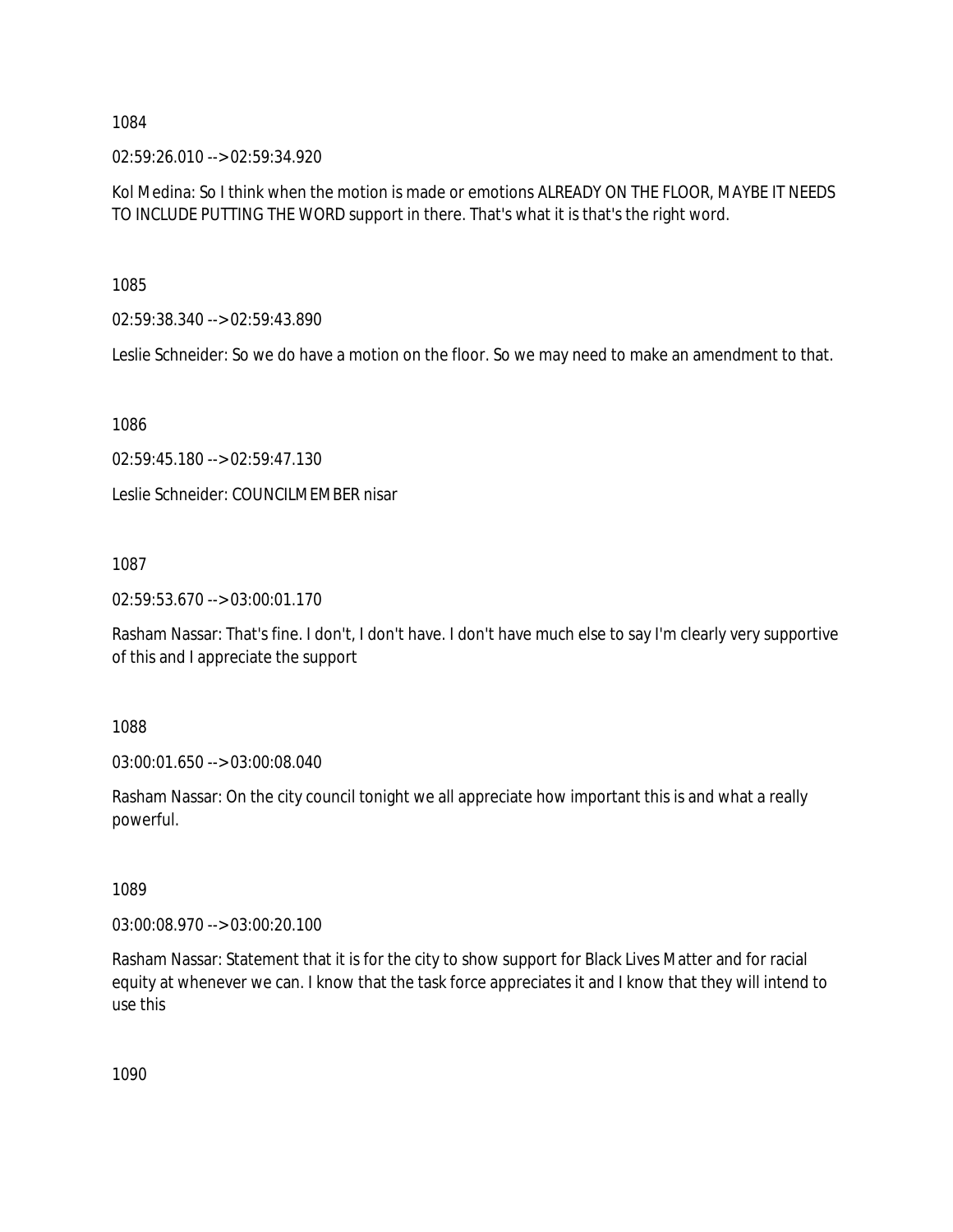03:00:20.610 --> 03:00:30.420

Rasham Nassar: To further their communications and engagement efforts within the community. So they're incredibly appreciative and grateful, as we heard some public comments or state and state tonight.

1091

03:00:32.160 --> 03:00:39.450

Rasham Nassar: I if the motion needs to be amended, I'd be happy to put an amended motion on the floor. And if we wanted to.

1092

03:00:40.080 --> 03:00:56.280

Rasham Nassar: borrow from the original motion that was in the packet substantially in the forum provided in the agenda packet that would give the city clerk or deputy city manager. The, the freedom to add those words and perhaps correct any grammatical

1093

03:00:58.380 --> 03:01:01.680

Rasham Nassar: errors or or such that that may exist and

1094

03:01:04.710 --> 03:01:07.170

Rasham Nassar: If that's easier than just word smithing it word by word.

1095

03:01:10.680 --> 03:01:11.580

Leslie Schneider: My Bride topless.

1096

03:01:13.980 --> 03:01:21.930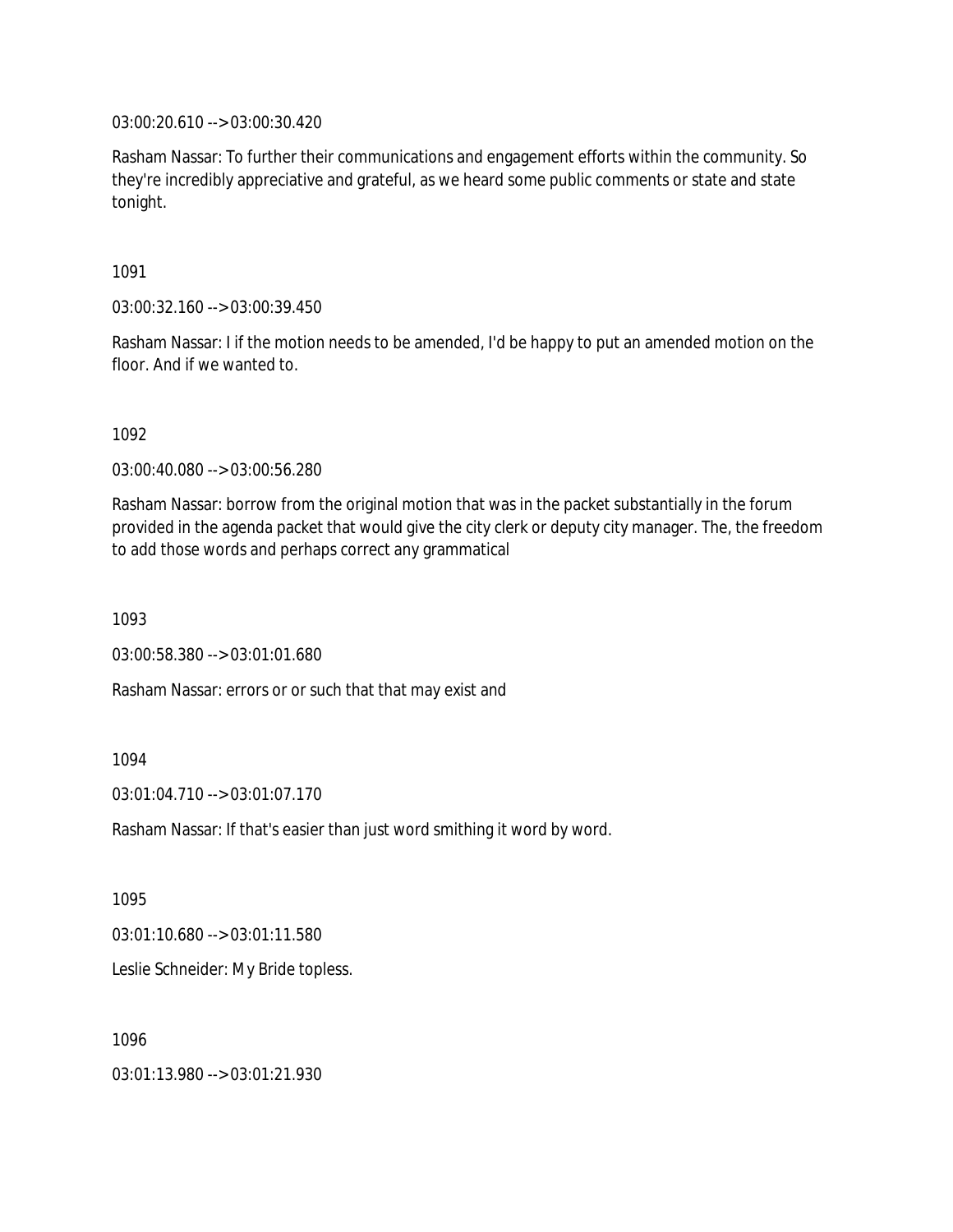Kirsten Hytopoulos: I think, I think. Councilmember Medina may have missed the conversation about the addition of the language at the end. Further, the goals of BLM

1097

03:01:22.980 --> 03:01:28.020

Kirsten Hytopoulos: Of Black Life Matters so because it sounds like you were asking like you are aware of what comes after the ellipses.

1098

03:01:29.880 --> 03:01:46.560

Leslie Schneider: Well, so I heard his request for the word support and I could just read it the way I think it should be. I think he's right. I encourage all residents businesses and organizations to support our community in its efforts to further the goals of black lives matter.

# 1099

03:01:48.030 --> 03:01:56.700

Kirsten Hytopoulos: Well, okay. So that goes back to Word smithing so I thought counselor Dina was saying he didn't know what the blank. What would the fill in the blank was okay. No, you did. No.

1100

03:01:58.380 --> 03:02:06.810

Kol Medina: No, I didn't know I'm looking at the revised version. I know the original ended a two and then the revised has language after the two filling in the blank.

1101

03:02:06.900 --> 03:02:09.990

Kol Medina: But I think the word was left out of what was filled in afterwards.

1102

03:02:10.080 --> 03:02:13.320

Kirsten Hytopoulos: Okay, I'm not looking at their vice version. The word support is no longer there.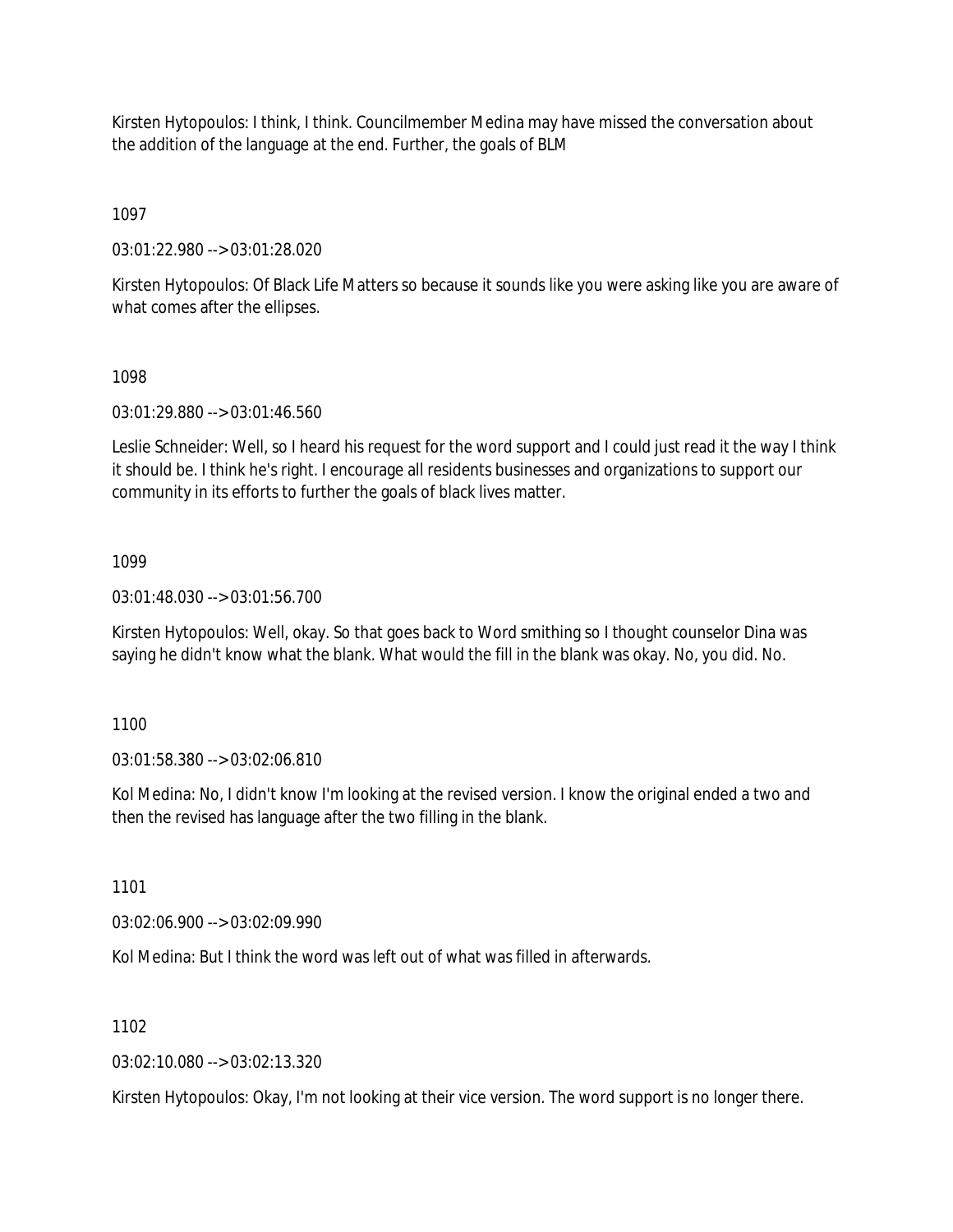1103 03:02:13.800 --> 03:02:14.460 Kol Medina: It's not in there.

1104

03:02:14.760 --> 03:02:19.590

Kirsten Hytopoulos: Okay, thank you. Sorry about that. I get also raise my hand from to the reason. And that was, I just wanted to address.

1105

03:02:20.400 --> 03:02:27.930

Kirsten Hytopoulos: Deputy Mayor what you said about what we know. Why would we do this, and I think the important thing is that is that the community looks to us sometimes

1106

03:02:28.530 --> 03:02:40.290

Kirsten Hytopoulos: crazily at us like, who are we, but looks at us, as you know, to provide leadership. And so I think this is something that the community as a whole lot of people in the community would like to hear us articulate

1107

03:02:40.830 --> 03:02:50.670

Kirsten Hytopoulos: Based on a lot of the activities. We've seen in the anti BLM activities in the community and so forth. So I think this is an important role that we have. And so it just goes beyond just

1108

03:02:51.090 --> 03:02:56.730

Kirsten Hytopoulos: Them getting the message out about this concept and that that this us council and whatever.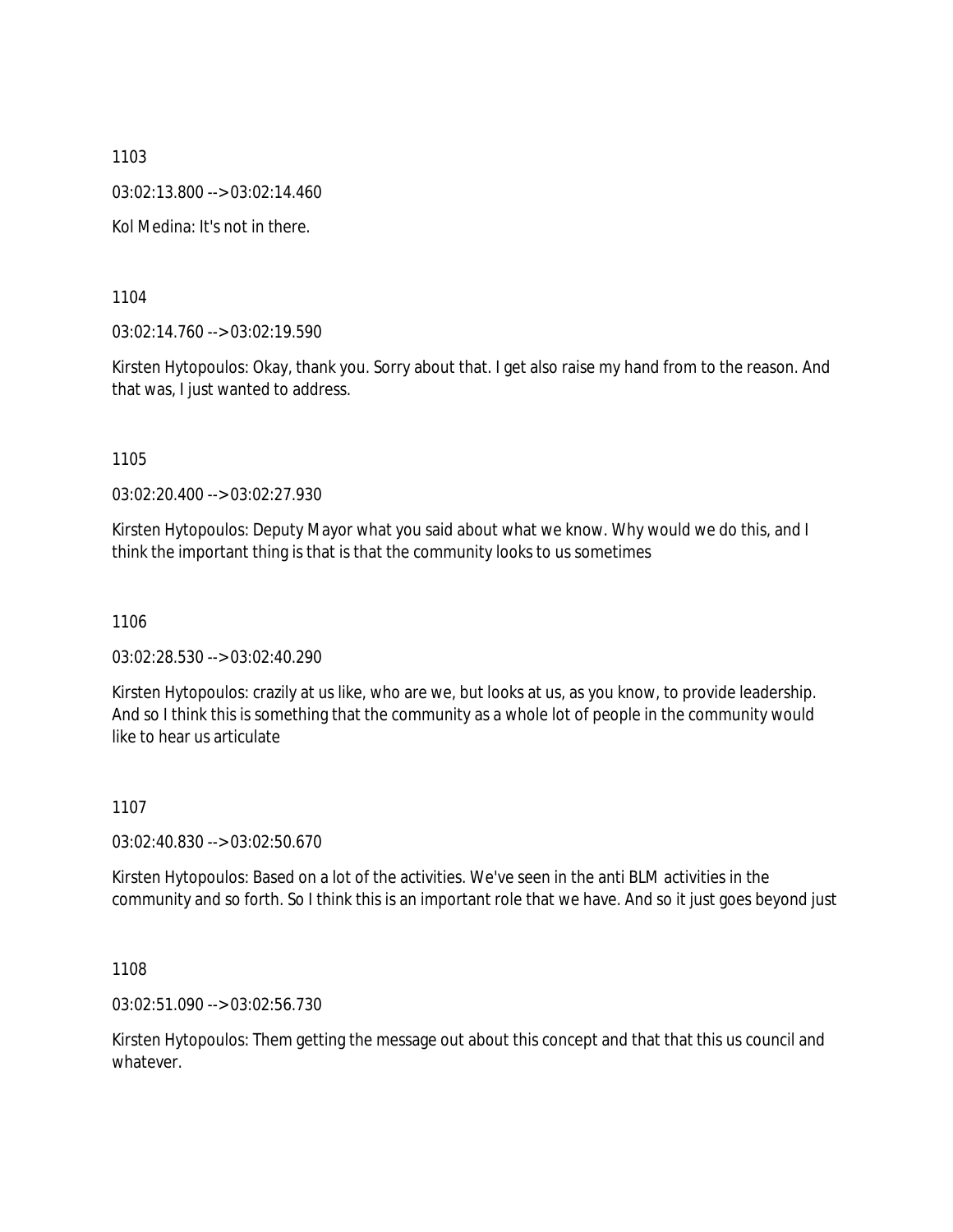03:02:57.600 --> 03:03:06.600

Kirsten Hytopoulos: Said that this was not political. That's not just about educating that too, but it's not showing leadership. So I think it's really there is a distinction with us doing this resolution, and I think it's really important.

1110

03:03:08.610 --> 03:03:09.510

Leslie Schneider: Um, city attorney.

1111

03:03:10.380 --> 03:03:17.970

Joe Levan: A couple quick things. One, it looks like the deputy city attorney has got his hands raised hands raised as well. So if Christine, if you could let him in.

# 1112

03:03:19.050 --> 03:03:28.260

Joe Levan: On the to the point about council member and us are about the substantially in the form I think that you could just the Council does offer a motion to change that one word.

## 1113

03:03:29.130 --> 03:03:38.640

Joe Levan: To the last line to say organizations to support our community just make that motion to make that change and then keep all the rest of the same based on your discussion tonight it

1114

03:03:39.900 --> 03:03:47.820

Joe Levan: Be difficult for staff to determine what other changes to make because some of you said you don't want to do word smithing to it so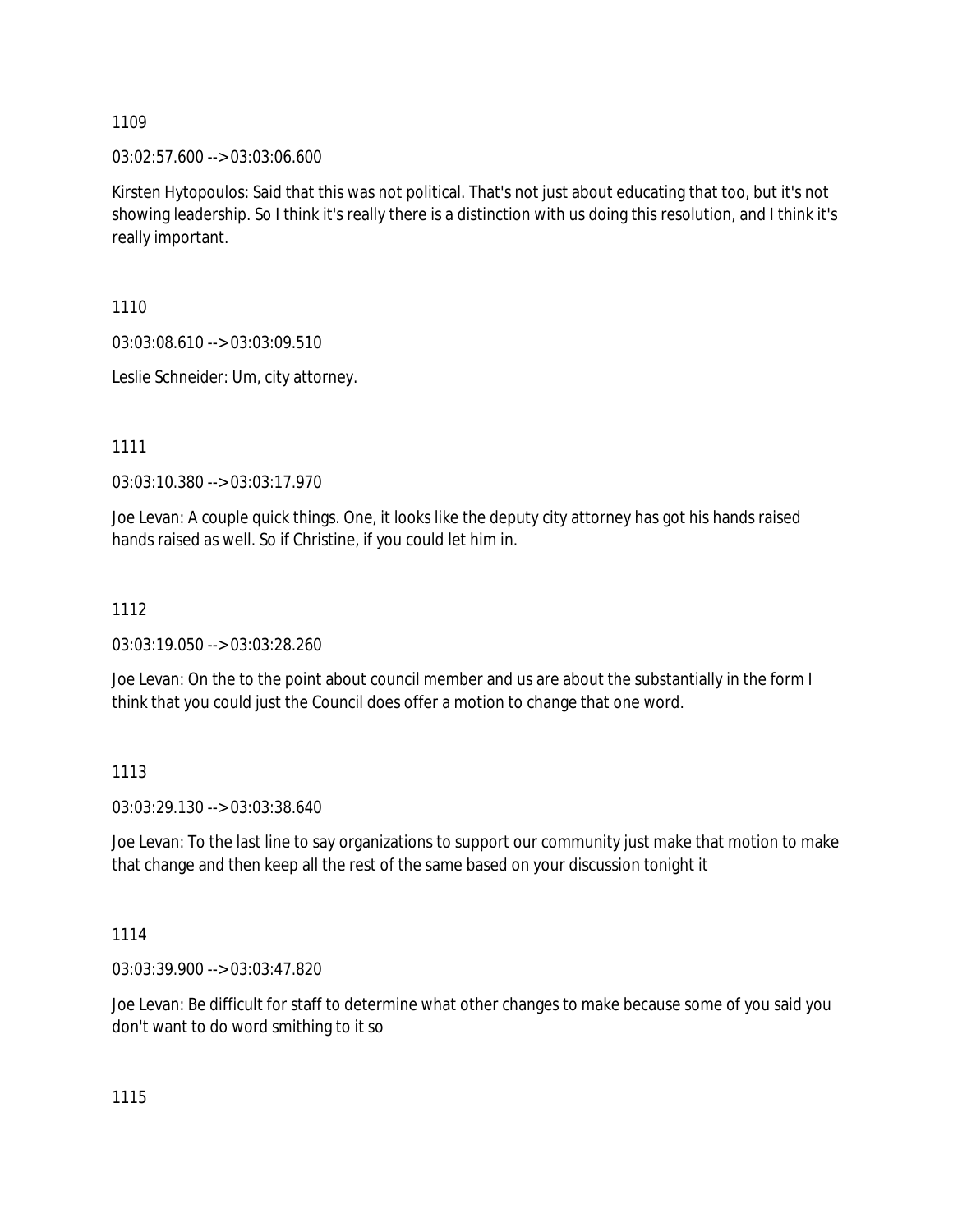03:03:48.390 --> 03:03:55.800

Joe Levan: I think it'd be better just to make whatever changes you want to make to it and then adopted so that staff hasn't left to try to figure out what other changes to make to it.

#### 1116

03:03:56.580 --> 03:04:04.260

Joe Levan: As he could simply just check provides the motion or offer another motion to revise as offered and add the word support and that last line.

### 1117

03:04:05.850 --> 03:04:27.570

Leslie Schneider: So as long as we're going to be word smithing to add the word support what I would offer is that I could read the now therefore I Leslie Shire, I could just read that paragraph and then we could make a motion to amend it as per what I had stated. Does that seem fair so

1118

03:04:29.070 --> 03:04:30.960

Leslie Schneider: Deputy Mayor. Your hand is up.

### 1119

03:04:33.630 --> 03:04:44.640

Joe Deets: Go ahead and make the motion and I can. Second it. And then I just want to make a comment. So I just trying to move things along. But I did want to make a comment. They go ahead and make your motion.

1120

03:04:44.910 --> 03:04:47.340

Leslie Schneider: Okay i i

1121

03:04:48.660 --> 03:04:56.460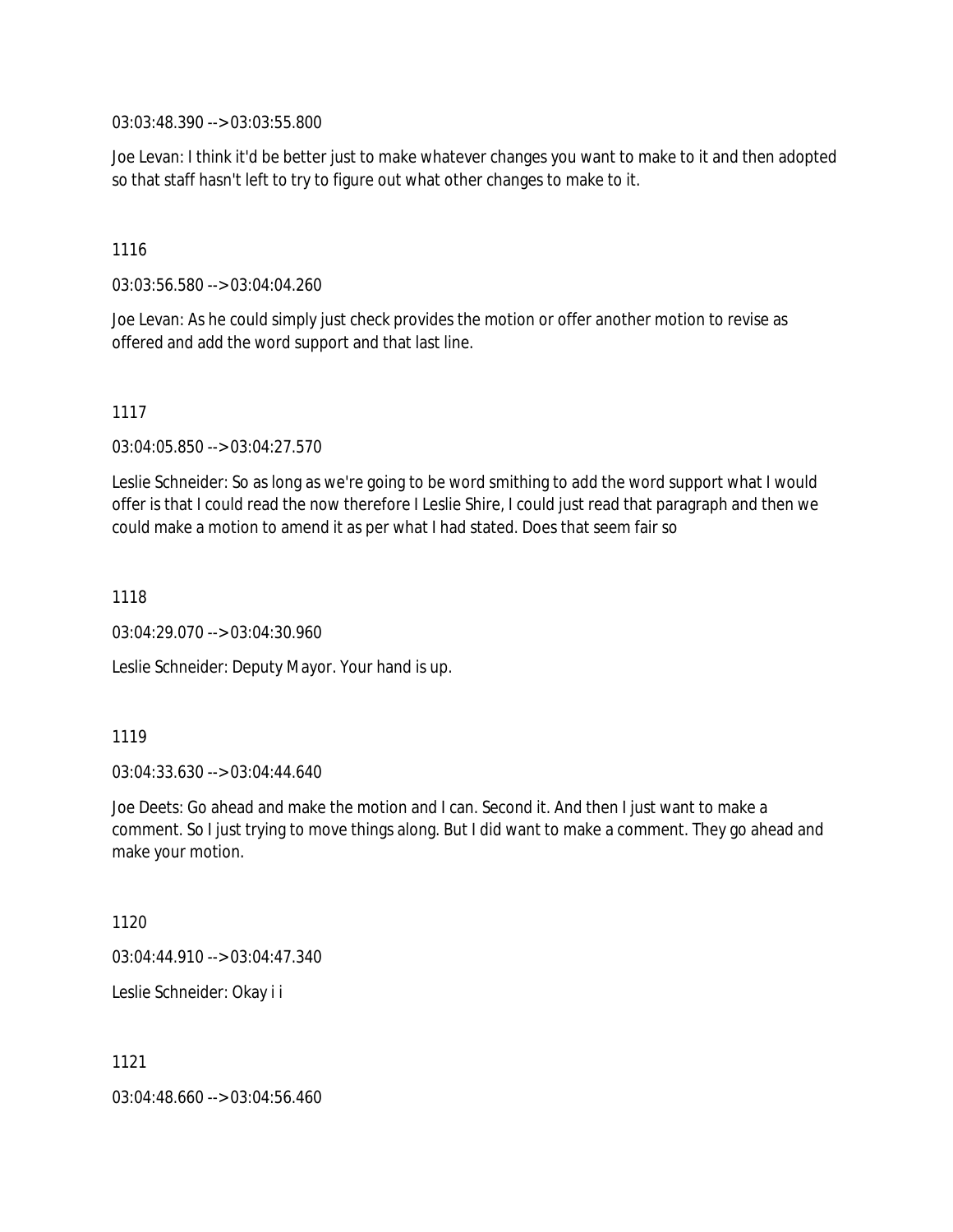Leslie Schneider: I'm making a motion to amend it to what I'm going to be reading right now, which is just includes a couple different words.

1122

03:04:56.970 --> 03:05:06.270

Leslie Schneider: Now, therefore I Leslie Schneider Mayor of the City of Bainbridge Island, on behalf of the city council do hereby proclaim that usage and or display.

# 1123

03:05:06.630 --> 03:05:21.450

Leslie Schneider: Of BLM terminology is not inherently political activity in the city of Bainbridge Island. I encourage all residents businesses and organizations to support our community in its efforts to further the goals of Black Lives Matter. Okay.

# 1124

03:05:22.470 --> 03:05:22.920

Joe Deets: Second,

1125

03:05:25.080 --> 03:05:30.390

Joe Levan: And men America just confirm a deputy city attorney said, where did you have something else you want to say.

1126

03:05:31.710 --> 03:05:34.020

Robbie Sepler: No I did not. I just want to be president for the next item.

1127

03:05:34.530 --> 03:05:36.570

Joe Levan: About that. Sorry, America. So it makes sure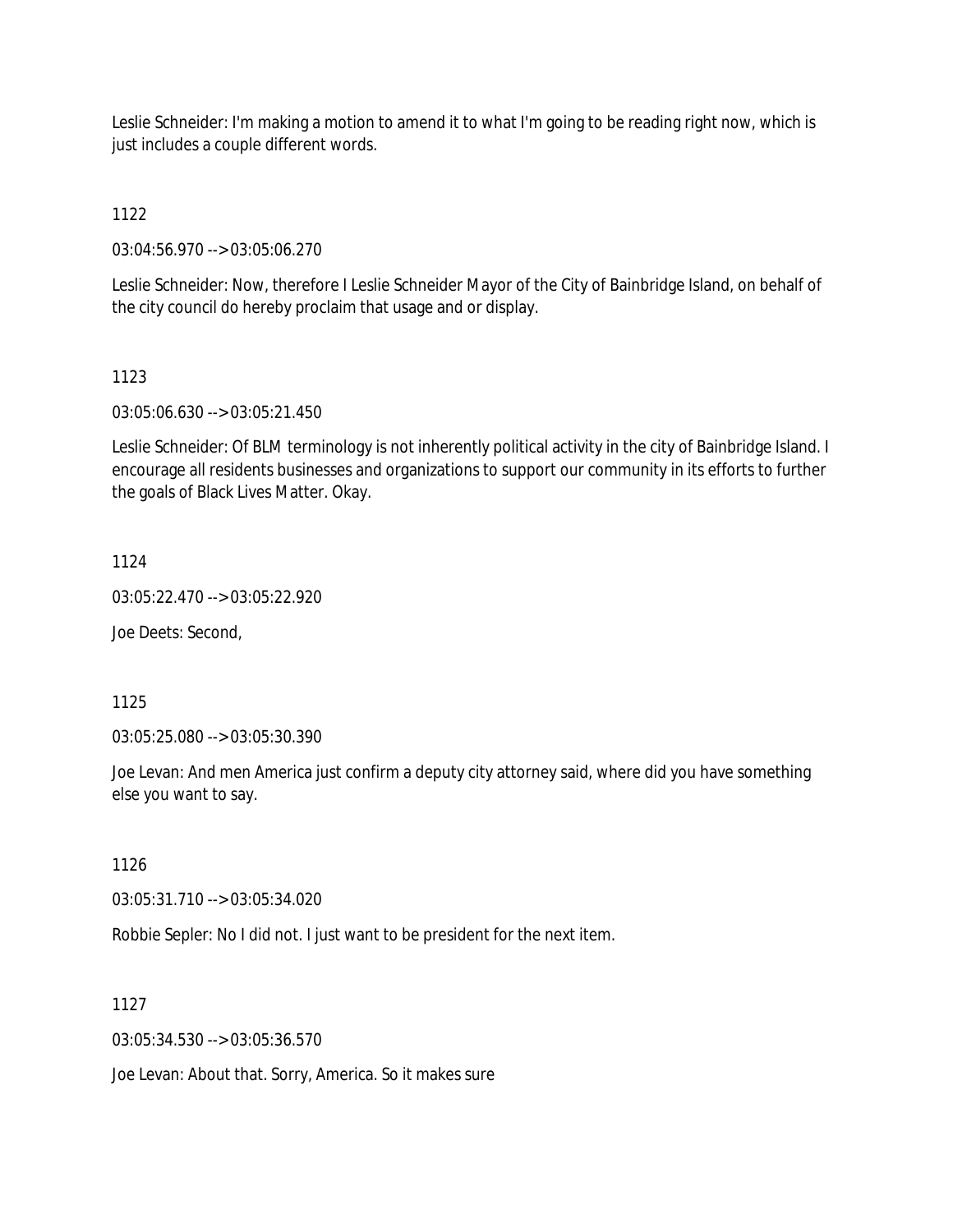1128 03:05:39.030 --> 03:05:41.550 Leslie Schneider: All right, if there's a, let's see.

1129

03:05:43.260 --> 03:05:44.400 Leslie Schneider: COUNCILMEMBER Medina.

1130

03:05:45.960 --> 03:05:46.170

Leslie Schneider: And

1131

03:05:46.290 --> 03:05:51.090

Kol Medina: I'm sorry, you guys can just ignore this thought if you want. I should have said this earlier, but

## 1132

03:05:52.770 --> 03:05:54.750

Kol Medina: Why is this a proclamation

1133

03:05:55.800 --> 03:05:59.640

Kol Medina: From the mayor, why hasn't or just a proclamation of the city council.

1134

03:06:02.280 --> 03:06:04.650

Kol Medina: Isn't it more powerful, it's if it's from the whole counsel.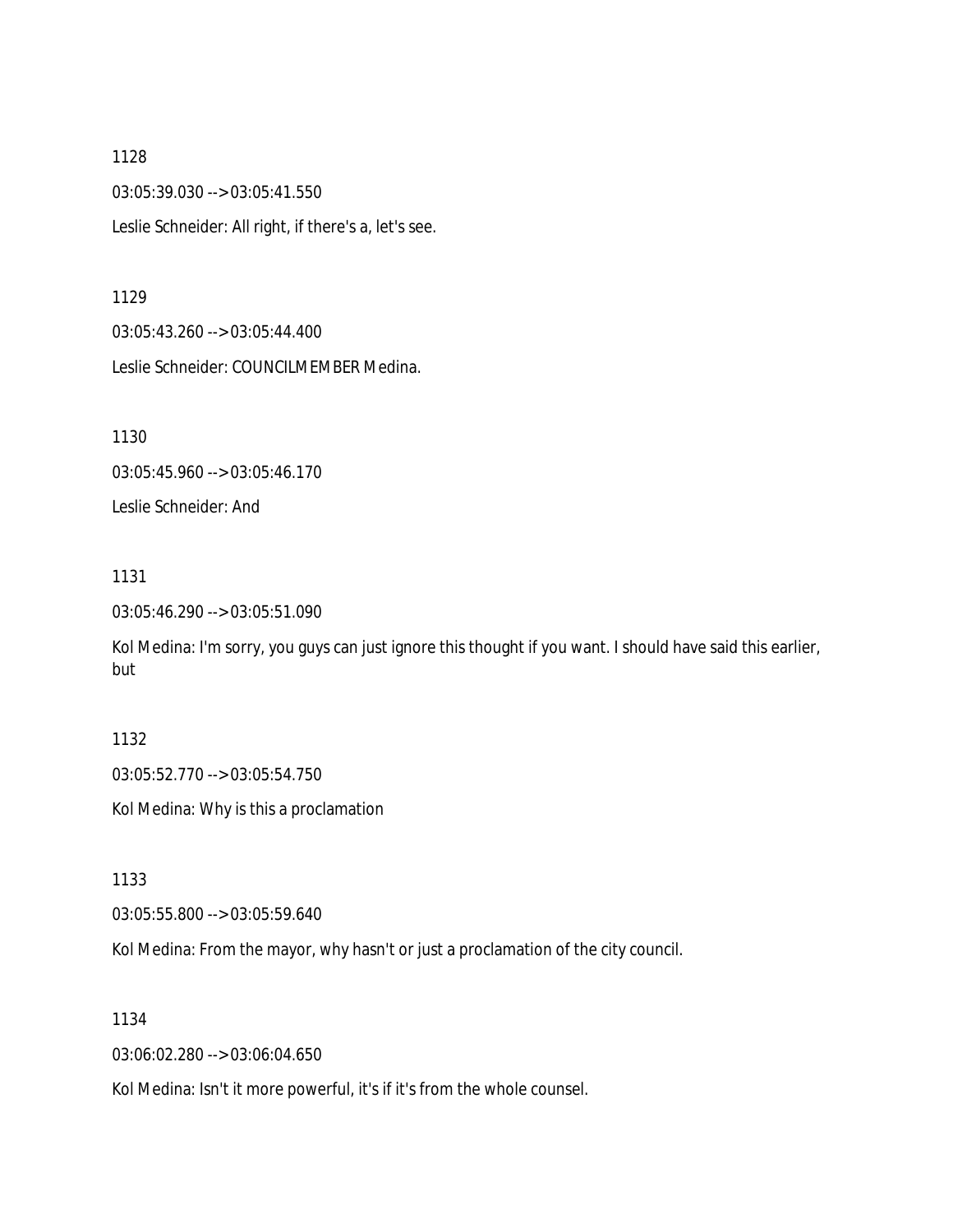03:06:06.480 --> 03:06:12.300

Kol Medina: I would I would support having to be from the old Council Americans still sign it with sign on behalf of the Council.

1136

03:06:15.480 --> 03:06:22.560

Leslie Schneider: Meetings, on behalf of council. So if, if we were to change anything. I think it would mean that all all of us would sign it. Right.

1137

03:06:23.970 --> 03:06:27.900

Kol Medina: But it doesn't say that you sign up a half a counselor says a proclamation by the mayor.

1138

03:06:28.680 --> 03:06:35.070

Leslie Schneider: It says, Now, therefore I Leslie Schneider Mayor of the City of Bainbridge Island, on behalf of the city council do hereby

1139

03:06:37.380 --> 03:06:45.450

Kol Medina: I'm it's just word smithing but it says, I think you'd be stronger. But, said the city council hereby proclaims

1140

03:06:47.640 --> 03:06:51.570

Kol Medina: But again, I'm like, wait, sorry. If you guys don't want to be bothered change and it's fine.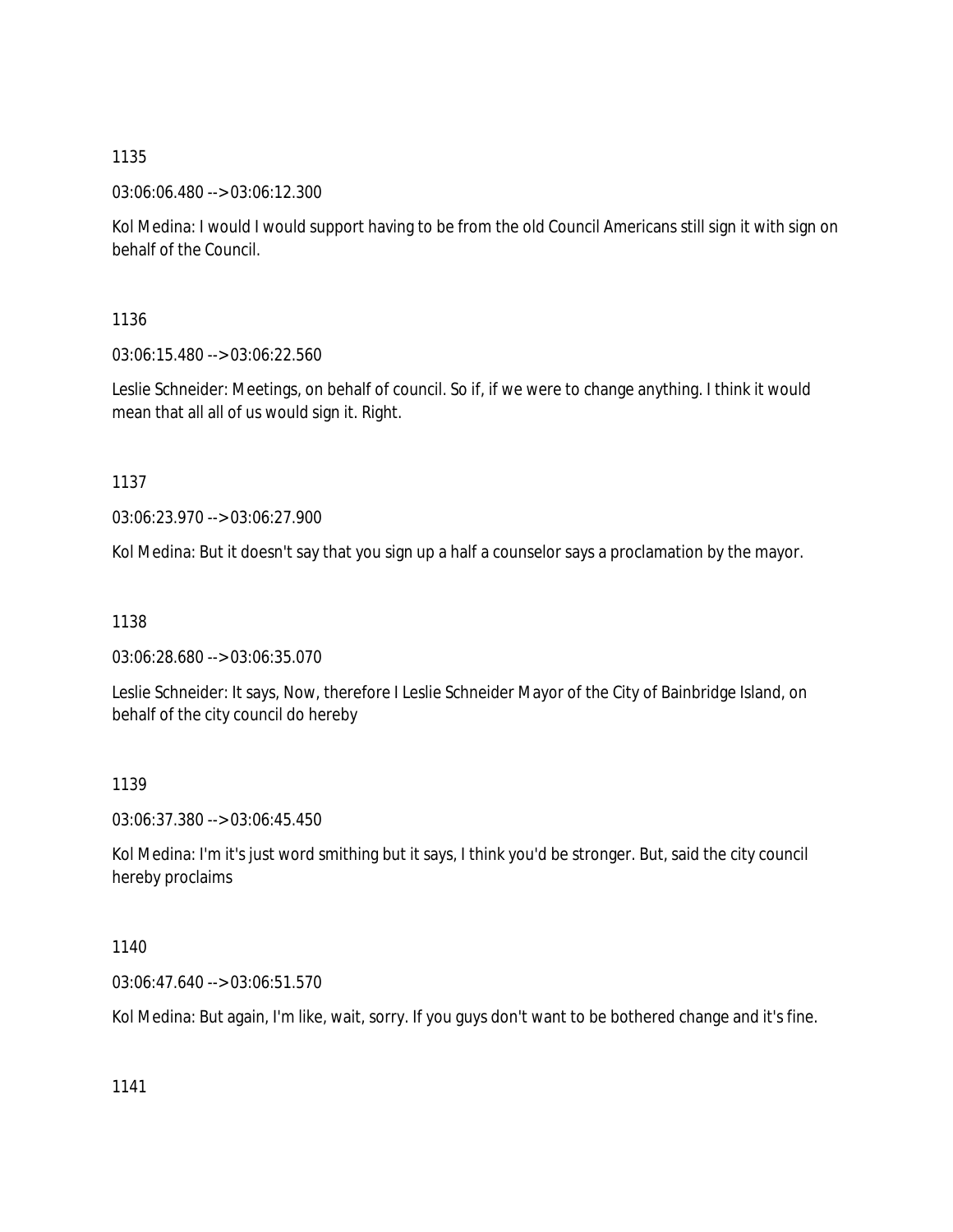03:06:53.970 --> 03:06:57.420

Leslie Schneider: All right, our hands are popping up all over now. Councilmember nisar

1142

03:06:58.200 --> 03:07:10.590

Rasham Nassar: Yeah, just real quick to provide some background to that there's no reason why it reads that way when the subcommittee asked me for a template I just pulled a template. And then I had worked on for another

1143

03:07:11.640 --> 03:07:22.770

Rasham Nassar: For another proclamation, and I provided it to them. And that's the way that the language read. So if, if the Council wants to amend that to reflect that this that the proclamation is a proclamation of the city council.

1144

03:07:23.220 --> 03:07:29.940

Rasham Nassar: I don't I don't foresee any issue with that with the task force. So I would support it either way.

1145

03:07:33.870 --> 03:07:34.710

Leslie Schneider: COUNCILMEMBER car.

1146

03:07:37.050 --> 03:07:43.920

Christy Carr: Thank you. That was actually one of my first thoughts. So I would support it being proclamation of the whole the full Council.

1147

03:07:49.980 --> 03:07:51.720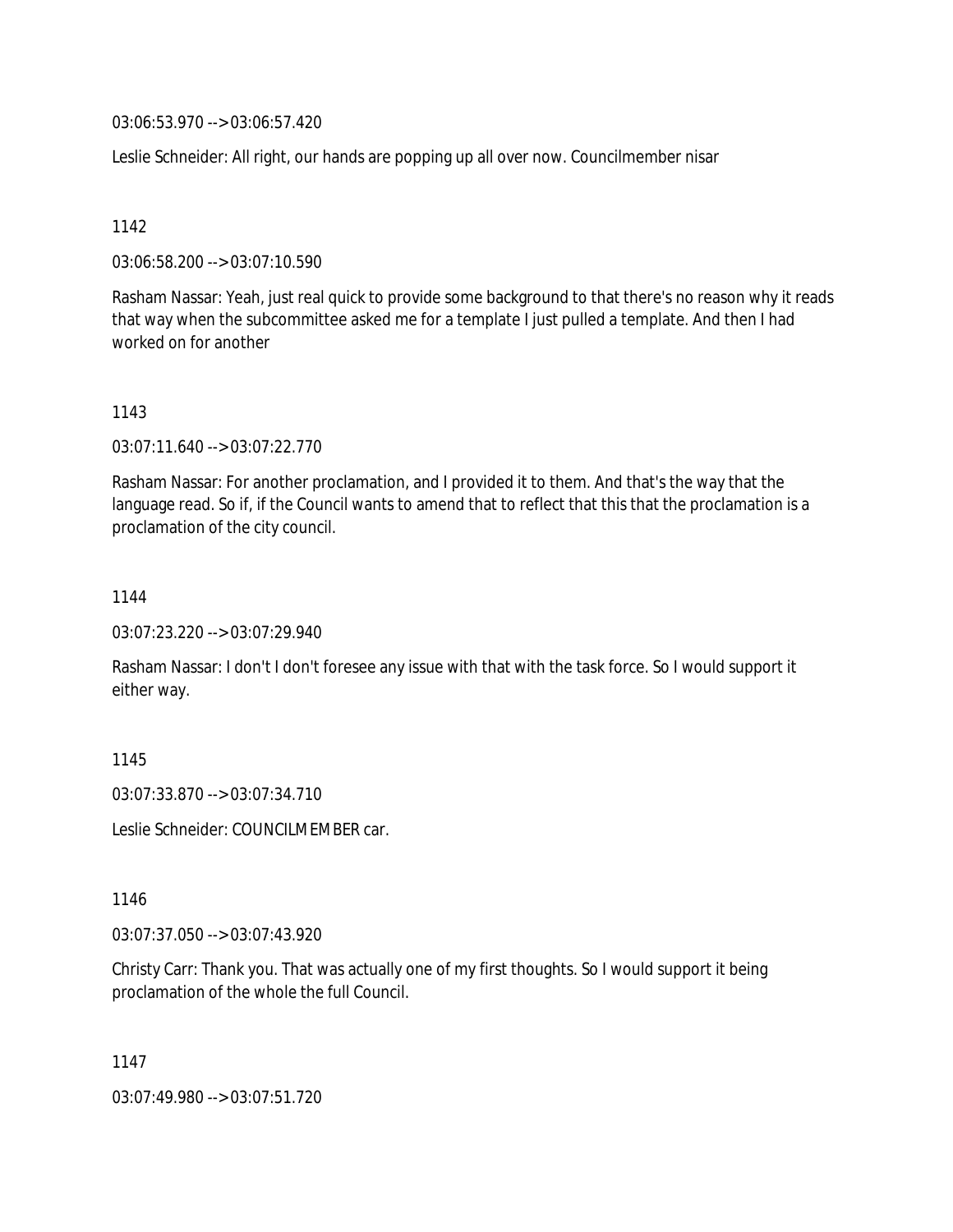Leslie Schneider: I'm Deputy Mayor

1148

03:07:52.950 --> 03:07:54.840

Joe Deets: So do we sleep.

1149

03:07:55.410 --> 03:08:02.790

Joe Deets: Let me see. We have emotion on the table for what the mayor just initiated. Should we amend it to

1150

03:08:04.590 --> 03:08:08.460

Joe Deets: Revise what customer Medina suggested

1151

03:08:09.660 --> 03:08:13.710

Leslie Schneider: You know I'm, I'm not even sure what the new language would be

1152

03:08:13.800 --> 03:08:26.670

Leslie Schneider: It doesn't seem to be a slam dunk to me. I'm wondering if we could send this back and then just bring it and approve it next week. I mean, we all support it. It's not like there's an essential problem with it, but we just keep word smithing things

1153

03:08:27.930 --> 03:08:28.200

Leslie Schneider: So,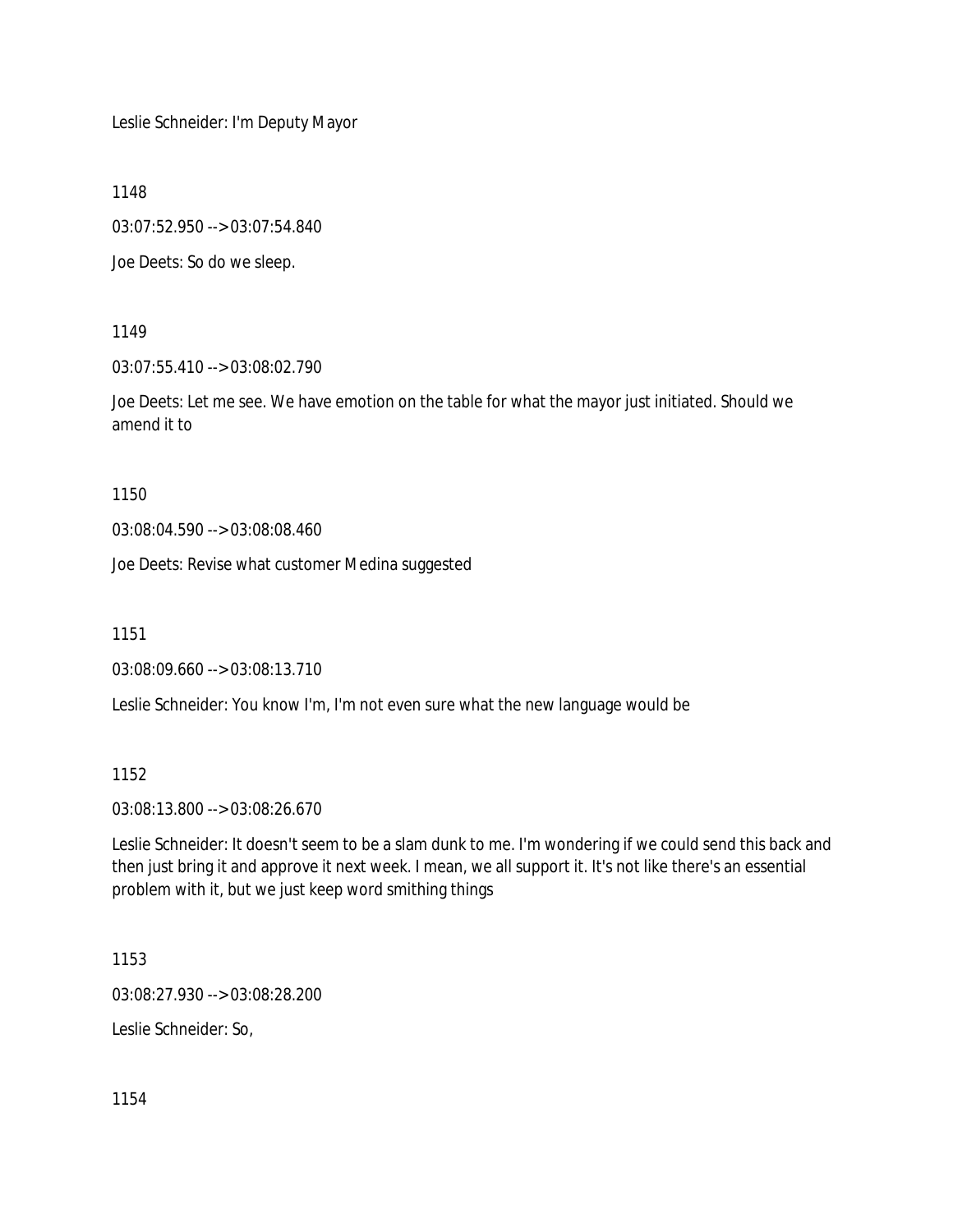03:08:28.680 --> 03:08:40.470

Joe Levan: The mayor, it's just, it's the first line is what cast member Dean is talking about where it says approved so not not that. Now, therefore, it's the first line where it says a proclamation by the mayor to. So I'd say a proclamation by the city council.

1155

03:08:40.950 --> 03:08:43.890

Leslie Schneider: Oh, okay. I'm sorry. I totally misunderstood that

1156

03:08:46.380 --> 03:08:52.560

Joe Levan: You could do. There's motion on the floor. So you could vote on this motion and bring another motion to change that word. And then, you know, be called good

1157

03:08:53.040 --> 03:08:54.870

Leslie Schneider: Okay, so we're going to vote on

1158

03:08:56.100 --> 03:09:06.120

Leslie Schneider: On the amendment that I proposed, and then we'll come back and do and somebody will do another one. Alright, so there is a motion and a second for mine. All those in favor please say

1159 03:09:06.120 --> 03:09:07.680 Kol Medina: I try

1160 03:09:07.830 --> 03:09:08.190 Leslie Schneider: And I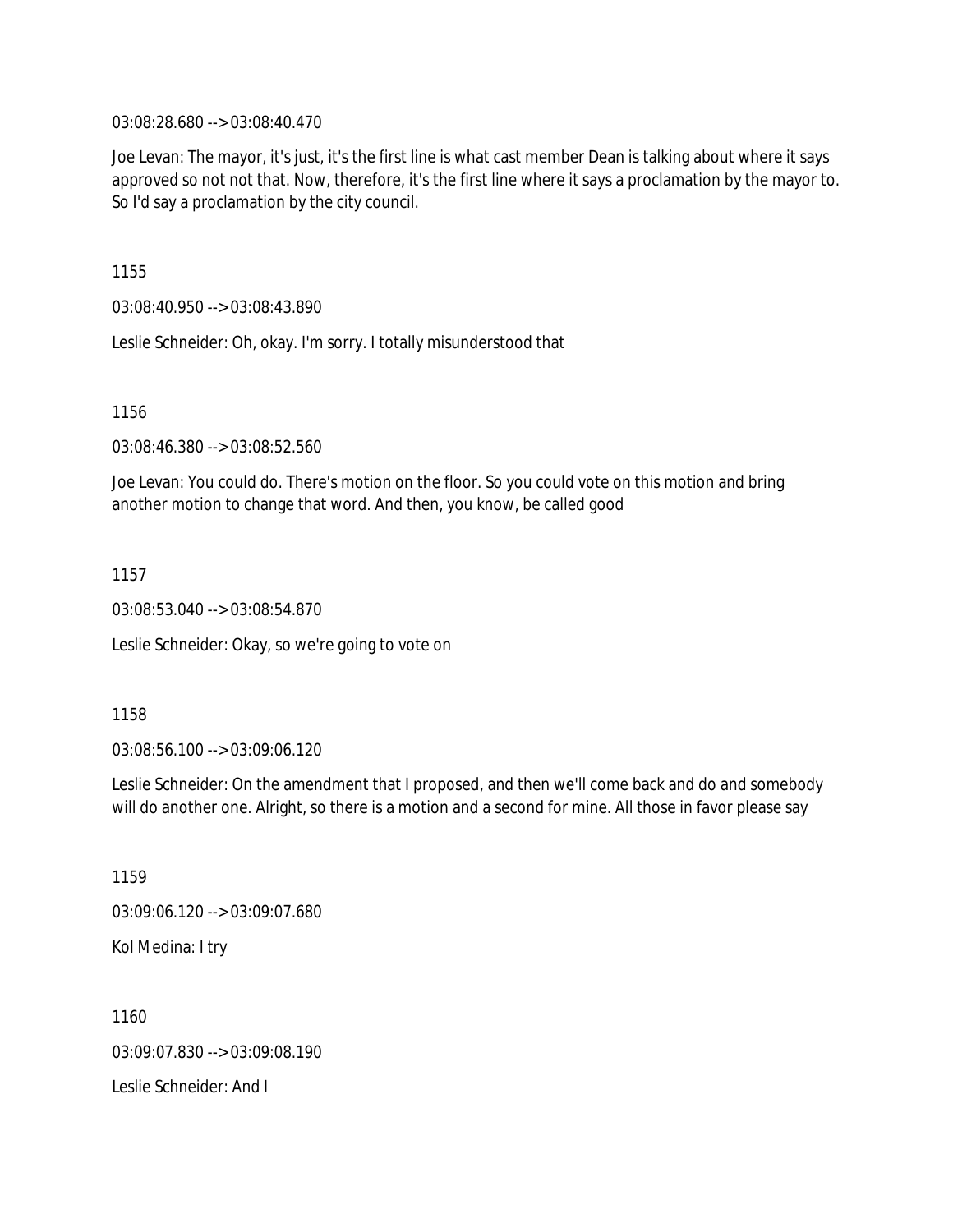1161 03:09:08.280 --> 03:09:09.030 Leslie Schneider: Post

1162

03:09:09.810 --> 03:09:11.400

That amendment passes.

1163

03:09:14.910 --> 03:09:15.750

Leslie Schneider: COUNCILMEMBER Paula.

1164

03:09:17.250 --> 03:09:30.000

Michael Pollock: To make a friendly amendment to the motion to to the ordinance to reflect the language that was suggested by the Council number Monday. Yeah. And I haven't reflect the full Council.

#### 1165

03:09:32.130 --> 03:09:40.350

Leslie Schneider: Which would be a proclamation by the Council, the city council of Bainbridge Island, Washington. Yes.

1166

03:09:41.700 --> 03:09:45.120

Leslie Schneider: Okay, I'm Deputy Mayor second stat.

1167

03:09:46.410 --> 03:09:48.990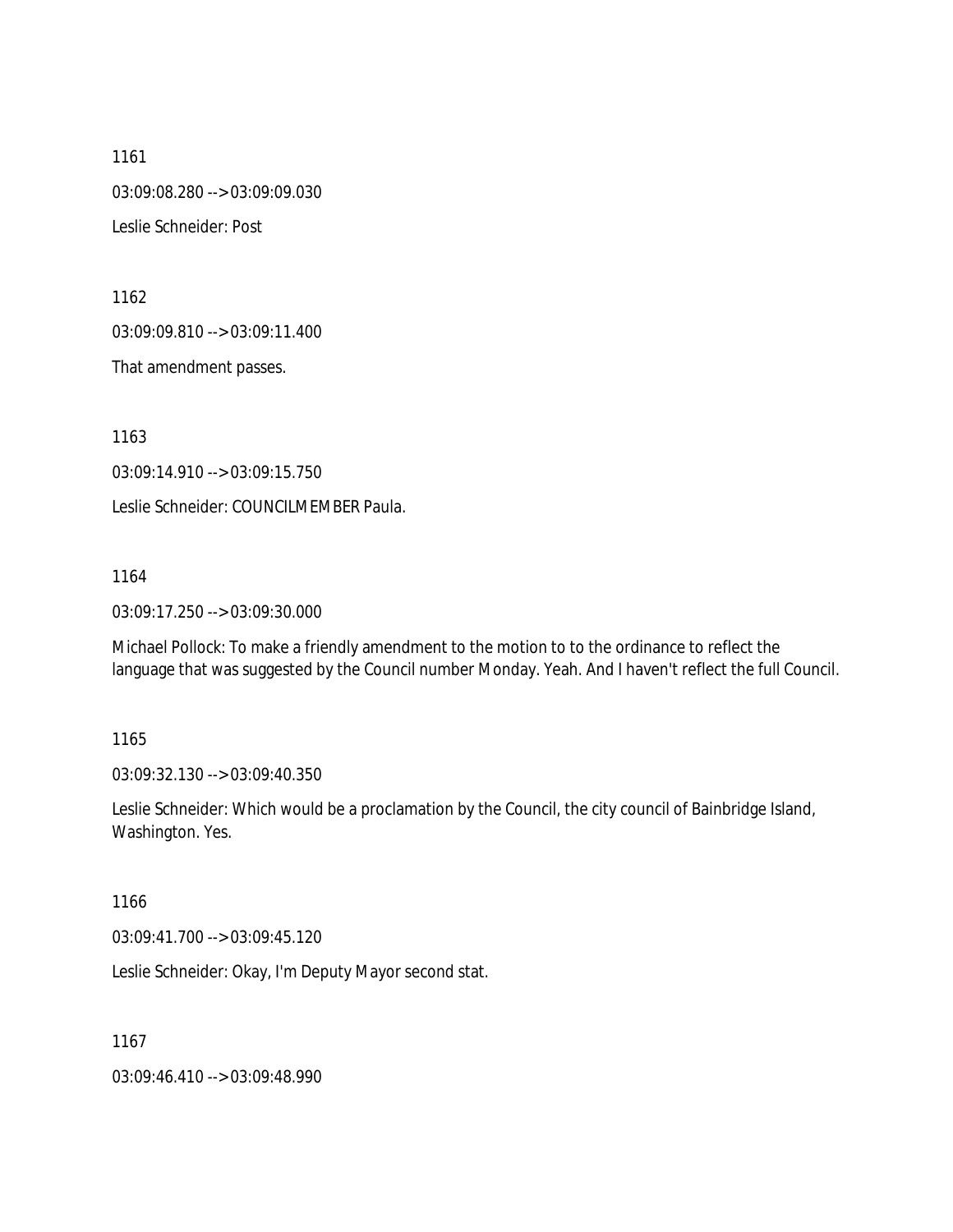Leslie Schneider: City attorney. Are we good was that clear enough.

1168

03:09:49.620 --> 03:09:54.600

Joe Levan: That's good. So, not an ordinance to the proclamation, but I think everyone gets the intent there.

# 1169

03:09:55.110 --> 03:10:00.870

Leslie Schneider: Okay. All right. We have a motion and a second. All in favor please say I

1170

03:10:01.260 --> 03:10:02.310

Leslie Schneider: am your host

1171

03:10:03.750 --> 03:10:11.190

Leslie Schneider: Great. So we have, um, we have a motion on the floor with amendments and

1172

03:10:14.250 --> 03:10:17.460

Leslie Schneider: Does anyone want to go back and read the original amendment or do we just vote on it.

# 1173

03:10:19.110 --> 03:10:25.230

Joe Levan: Pass the to youth pastor two amendments announced a matter of adopting the amended proclamation, as amended.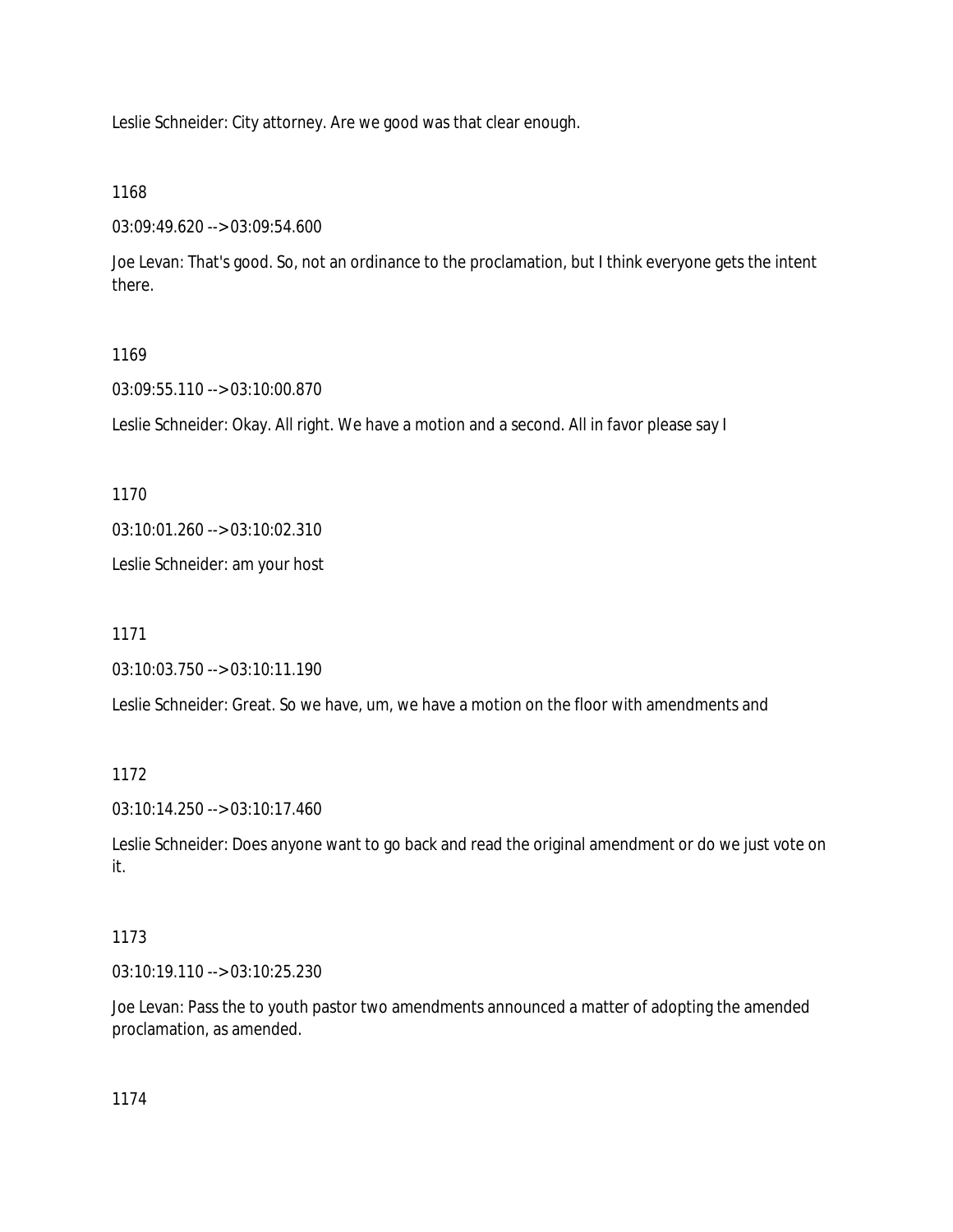03:10:26.130 --> 03:10:29.730

Leslie Schneider: All right, and all those in favor please say aye.

1175 03:10:30.510 --> 03:10:30.960 Kol Medina: Aye.

1176

03:10:31.410 --> 03:10:34.770

Leslie Schneider: Any opposed, that passes unanimously.

1177

03:10:37.590 --> 03:10:42.180

Leslie Schneider: All right. We did it. Um, and where am I here.

1178

03:10:44.910 --> 03:10:56.040

Leslie Schneider: Okay so we are now moving on and it is 909 so I think we probably since we're going to go till midnight anyway. We might as well take a quick break. Great.

1179

03:10:58.950 --> 03:11:01.410

Leslie Schneider: Let's meet back at

1180

03:11:02.070 --> 03:11:03.750

Leslie Schneider: 915 five minutes.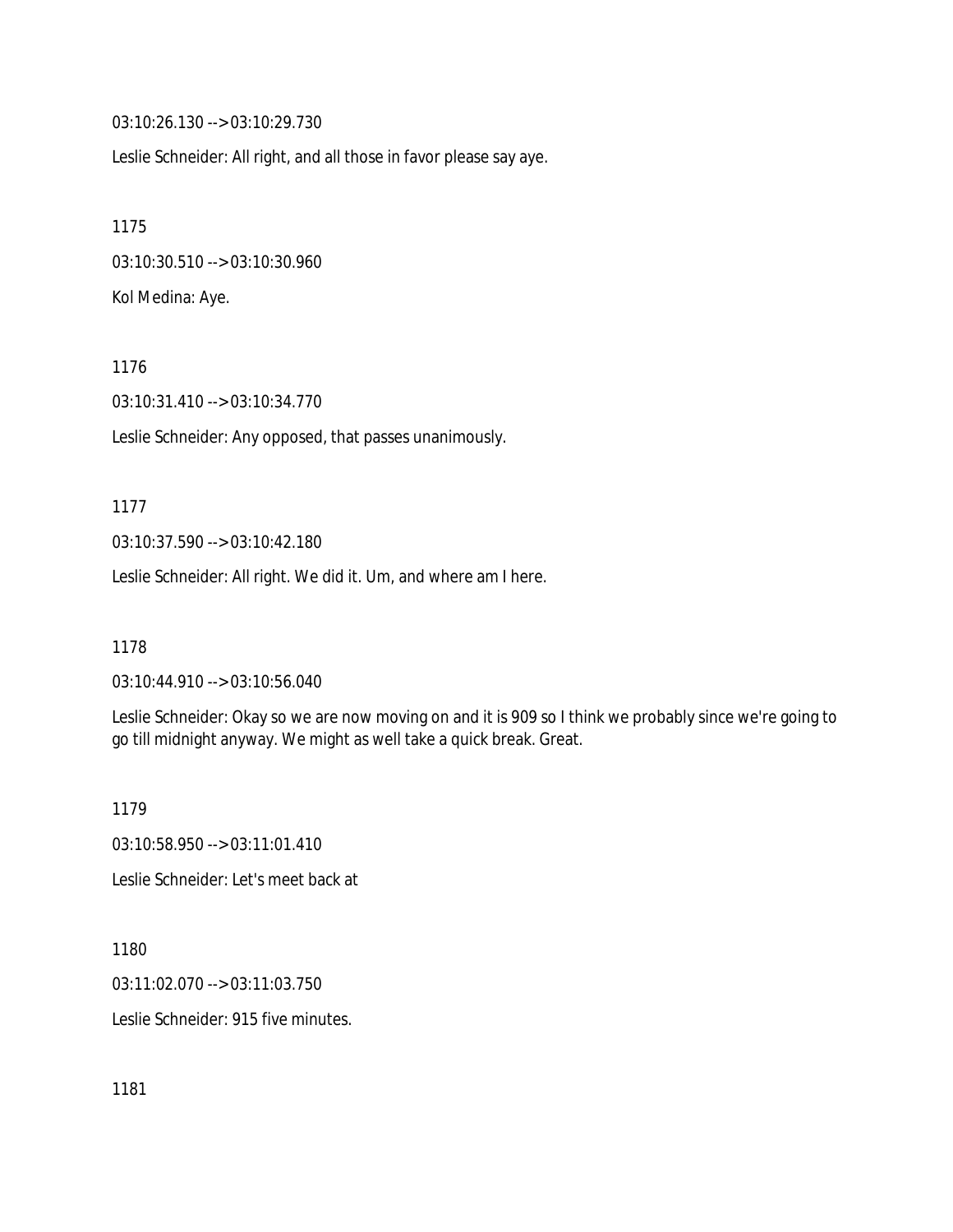03:11:05.490 --> 03:11:07.620

Leslie Schneider: Thank you all see you shortly.

1182

03:16:49.980 --> 03:16:51.900

Joe Deets: Last one. I had to get some tea.

1183

03:17:00.540 --> 03:17:03.360

Leslie Schneider: All right, we're almost all back.

#### 1184

03:17:10.800 --> 03:17:14.700

Leslie Schneider: COUNCILMEMBER Pollock could be here any second. Right.

1185

03:17:24.600 --> 03:17:33.090

Leslie Schneider: All right, I think we are all back from our five minute break and we are currently on starting

#### 1186

03:17:33.840 --> 03:17:50.910

Leslie Schneider: Our unfinished business item 10 a is to set the public hearing on ordinance number 2020 dash 22 extending small wireless facilities design standards intro official control and deputy city attorney. I'm thinking this is all you right

1187

03:17:51.360 --> 03:17:57.930

Robbie Sepler: It is indeed. Thank you, Mayor, I'll keep the my remarks short and be happy to answer the questions, the Council may have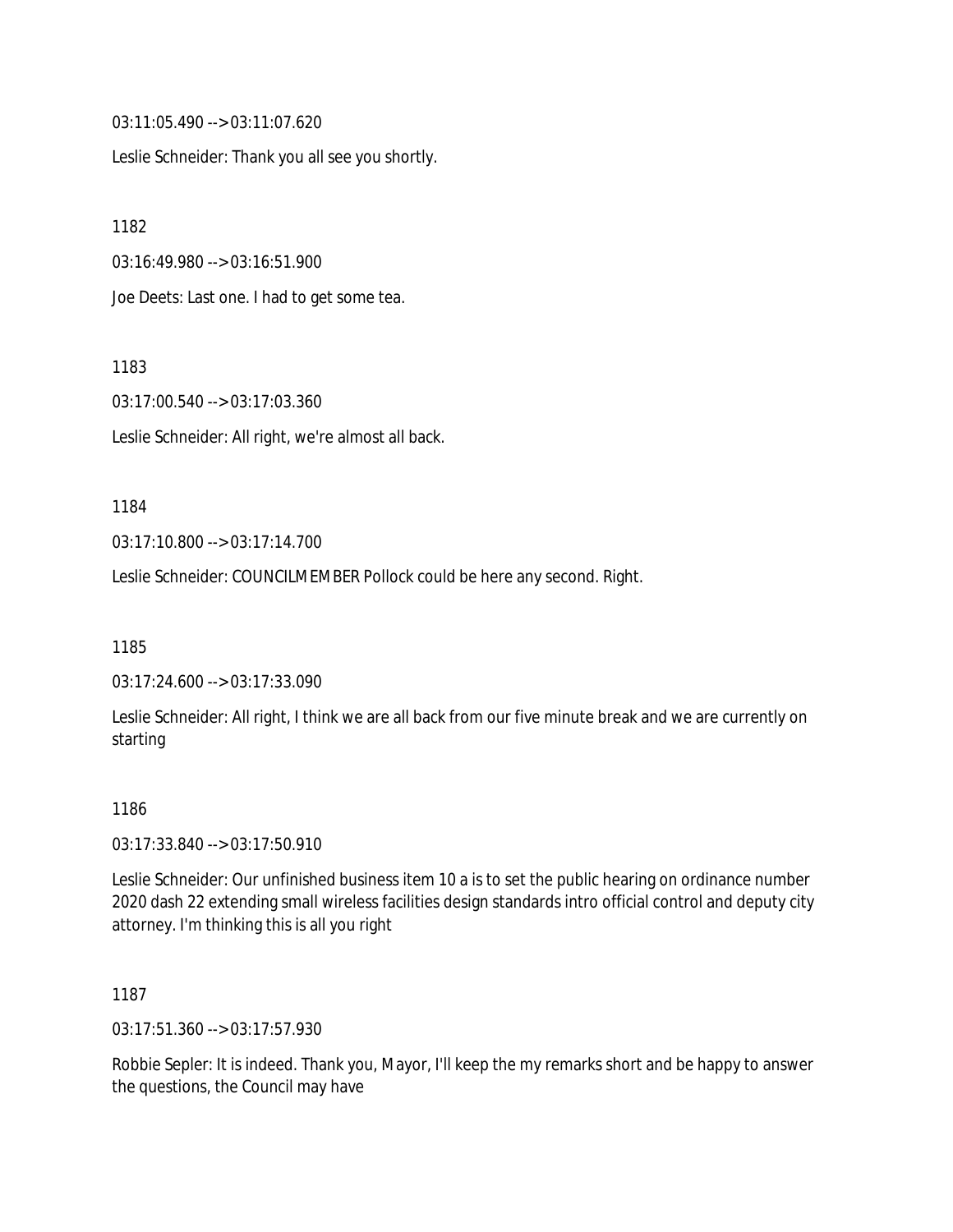03:17:58.380 --> 03:18:04.680

Robbie Sepler: Was before he is just simply request to set a public hearing on ordinance number 2020 dash 22

1189

03:18:05.220 --> 03:18:14.040

Robbie Sepler: Which would extend an existing interim official control for an additional six months, the existing control has been affecting effects and spring 2019

1190

03:18:14.520 --> 03:18:24.780

Robbie Sepler: And relates to small wireless facility design standards. And it's interesting because since spring 2019 the planning commission has been working on developing

1191

03:18:25.110 --> 03:18:42.060

Robbie Sepler: A recommendation for permanent regulations and has completed that review in August. And so this extension is to provide time for the Council to do thorough review of that recommendation and potentially consider adoption permanent design standards.

1192

03:18:43.200 --> 03:18:52.890

Robbie Sepler: And so, if adopted this ordinance would would extend it for an additional six months. But of course, they'd be the public hearing. First, which is what is before you tonight setting that for October 27

1193

03:18:53.790 --> 03:18:56.460

Leslie Schneider: Great, thank you very much. Deputy Mayor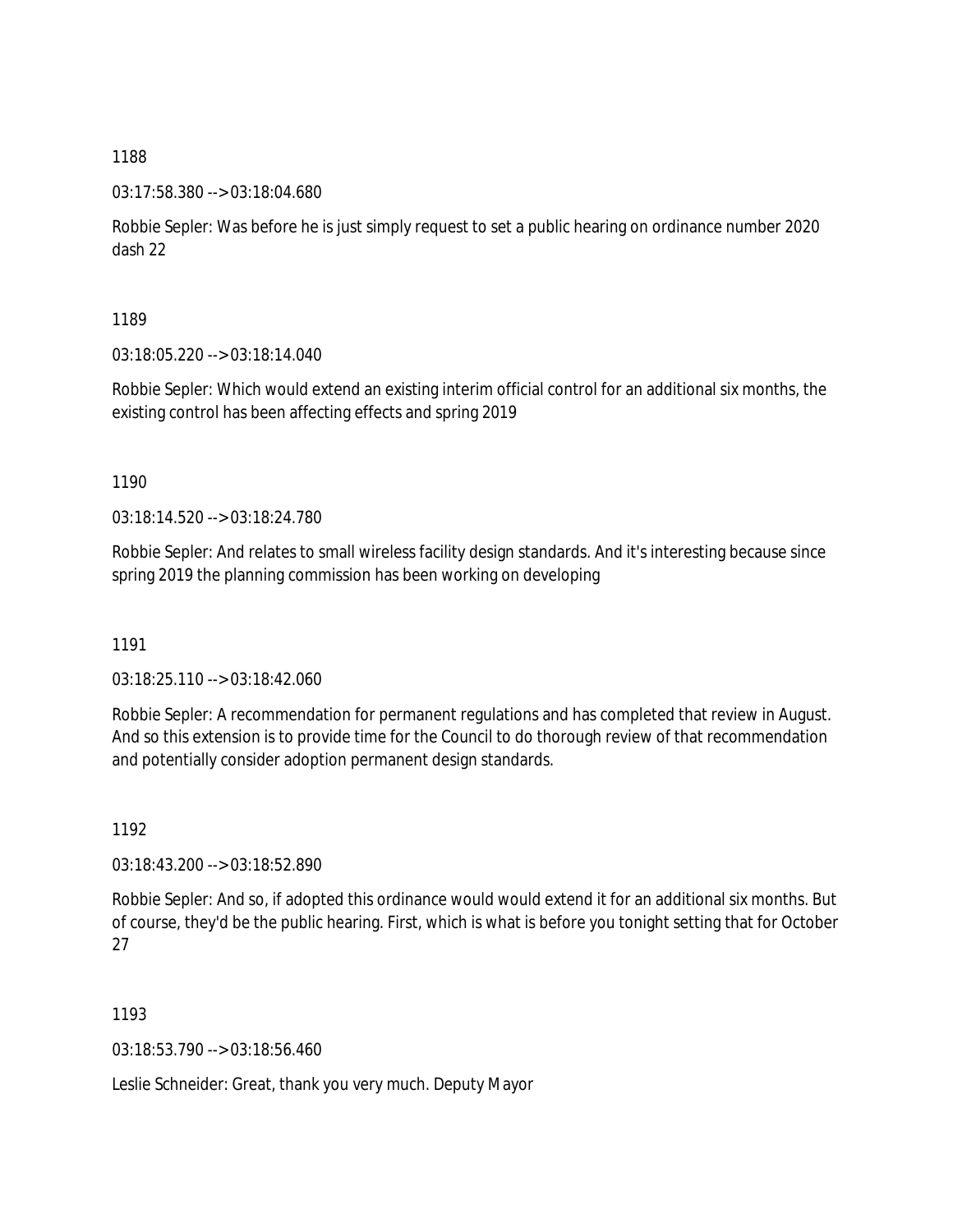03:18:58.080 --> 03:19:06.300

Joe Deets: I moved to hold a public hearing on the ordinance 2020 dash 22 as part of the agenda for the October 27 2020 business meeting.

1195

03:19:09.000 --> 03:19:10.260

Leslie Schneider: COUNCILMEMBER Pollock seconds.

1196

03:19:10.260 --> 03:19:14.130

Leslie Schneider: That is there any discussion, any deep questions for Robbie

1197

03:19:15.330 --> 03:19:18.750

Leslie Schneider: All right. All those in favor please say aye.

1198 03:19:18.960 --> 03:19:19.260 Christy Carr: Aye.

1199

03:19:19.440 --> 03:19:24.090

Leslie Schneider: Any opposed, that passes unanimously. Thank you very much for having

1200

03:19:27.150 --> 03:19:36.360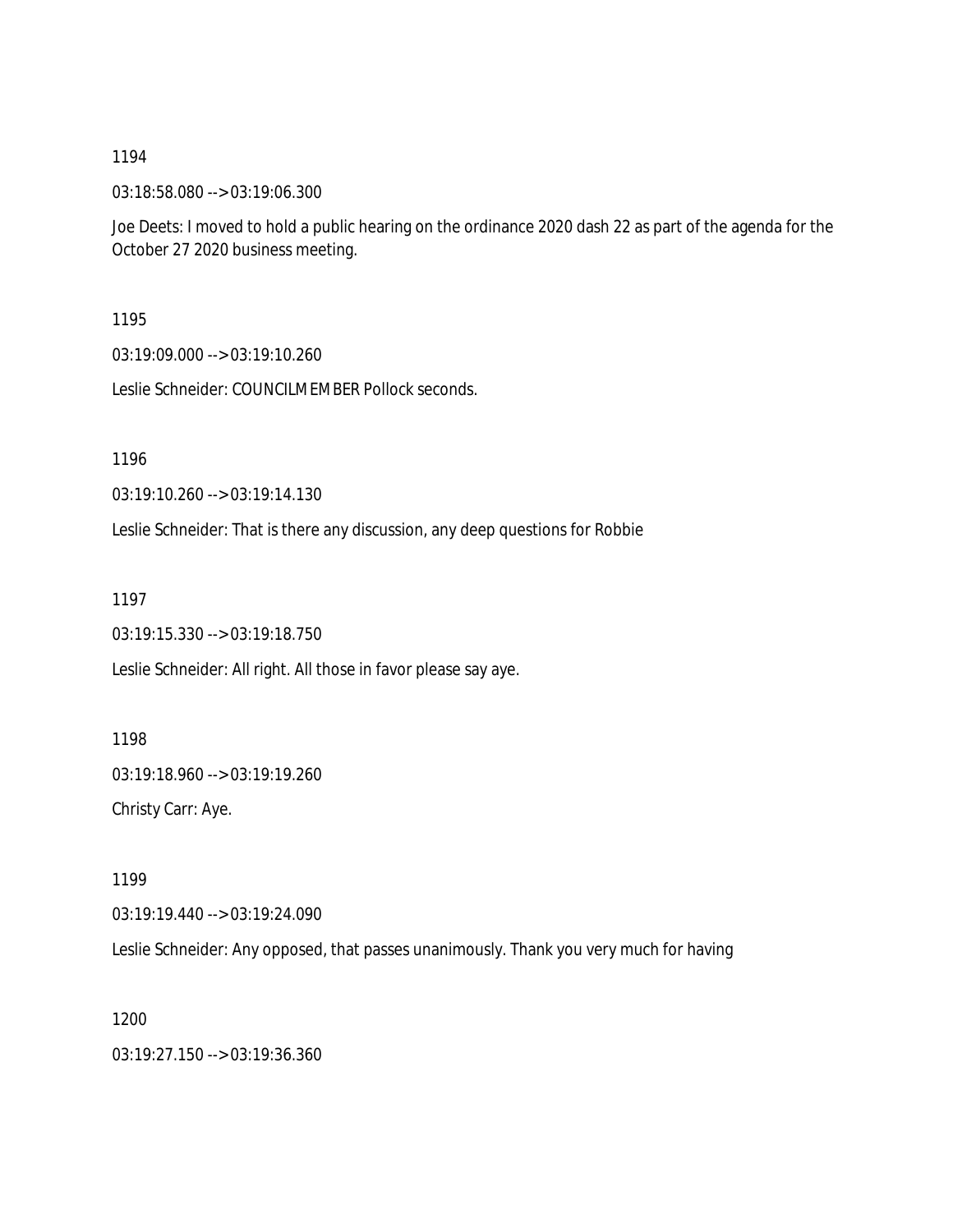Leslie Schneider: Alright, we are on item 10 be recommendations from the joint city council Planning Commission land use subcommittee council members car hi topless and Pollock.

1201

03:19:42.060 --> 03:19:43.680

Christy Carr: I guess I'll jump in here.

1202

03:19:46.770 --> 03:19:52.020

Christy Carr: Thank you for having time on the agenda to consider this subcommittees recommendations.

1203

03:19:52.800 --> 03:19:59.190

Christy Carr: We've been working fairly diligently on this and have had a lot of really good conversation over the last several weeks.

1204

03:19:59.940 --> 03:20:09.360

Christy Carr: Following the direction of the full Council on June 22 tonight's agenda item presents the joint subcommittees recommendations for priority short term revisions to the land use code.

1205

03:20:10.110 --> 03:20:24.780

Christy Carr: The recommendations or group generally into three categories one miscellaneous code revisions presented in table format in your packet two major projects decision criteria. And third, the adoption of a multi family tax exemption.

1206

03:20:25.920 --> 03:20:31.620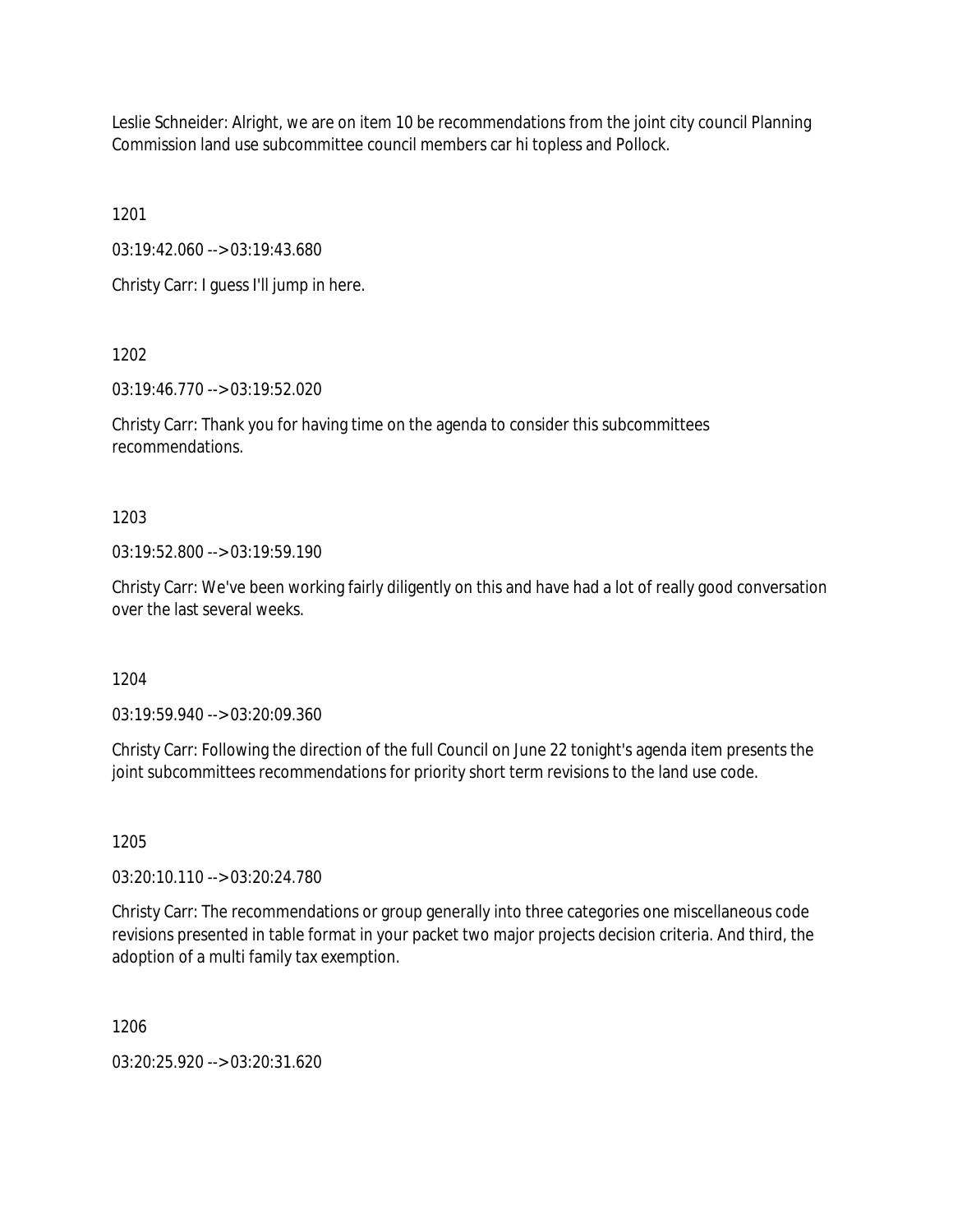Christy Carr: The subcommittee request the city council for these recommendations to the planning commission for immediate legislative work.

1207

03:20:32.250 --> 03:20:43.530

Christy Carr: And offers a proposed timeline for that work in the agenda packet, we welcome the input of the full council and can answer questions or provide additional background for you tonight.

1208 03:20:44.970 --> 03:20:45.660 Christy Carr: Welcome, my

1209

03:20:47.400 --> 03:20:49.920

Christy Carr: Other joint committee subcommittee members.

1210

03:20:51.750 --> 03:20:54.720

Christy Carr: To jump in to fill in the gaps of what I might miss

1211

03:20:55.470 --> 03:20:57.210

Leslie Schneider: Alright and city attorney.

1212

03:20:59.850 --> 03:21:00.930 Leslie Schneider: You're on you.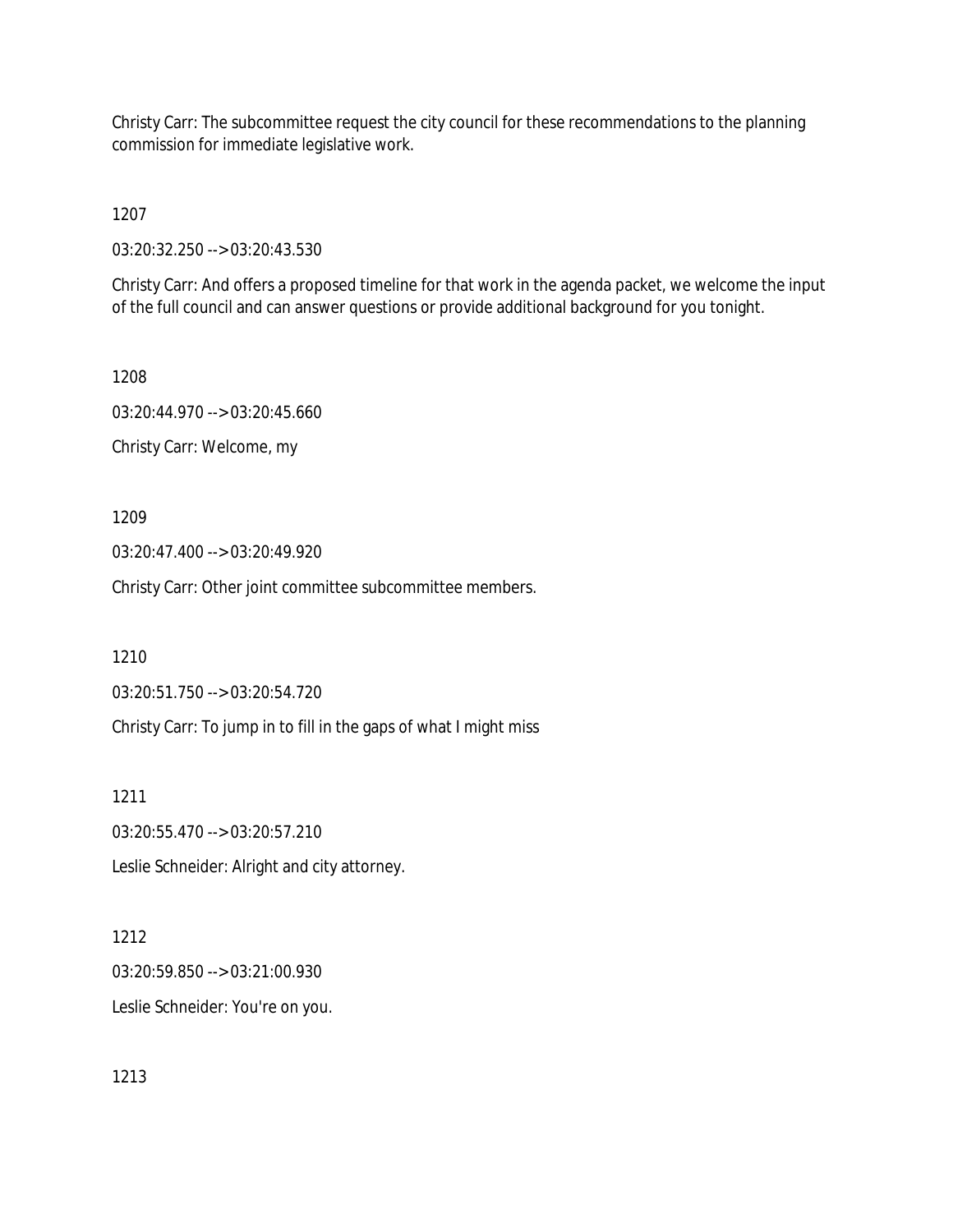03:21:02.550 --> 03:21:18.150

Joe Levan: Can see will require one quick question on the on the memo on the third page on the next steps it has a timing and it has the MSP program as December 31 2020 is meant to be taught 2000 22,021

1214

03:21:19.860 --> 03:21:20.160

Christy Carr: That's

1215

03:21:21.300 --> 03:21:25.710

Christy Carr: That's for the planning commission to finish their legislative work okay so

1216

03:21:27.180 --> 03:21:27.480

Okay.

1217

03:21:29.670 --> 03:21:30.180

Thank you.

1218

03:21:31.200 --> 03:21:32.010

Leslie Schneider: Deputy Mayor

1219

03:21:32.640 --> 03:21:36.570

Joe Deets: Well, I'll just go ahead and make a motion and see how much. We'll talk about it.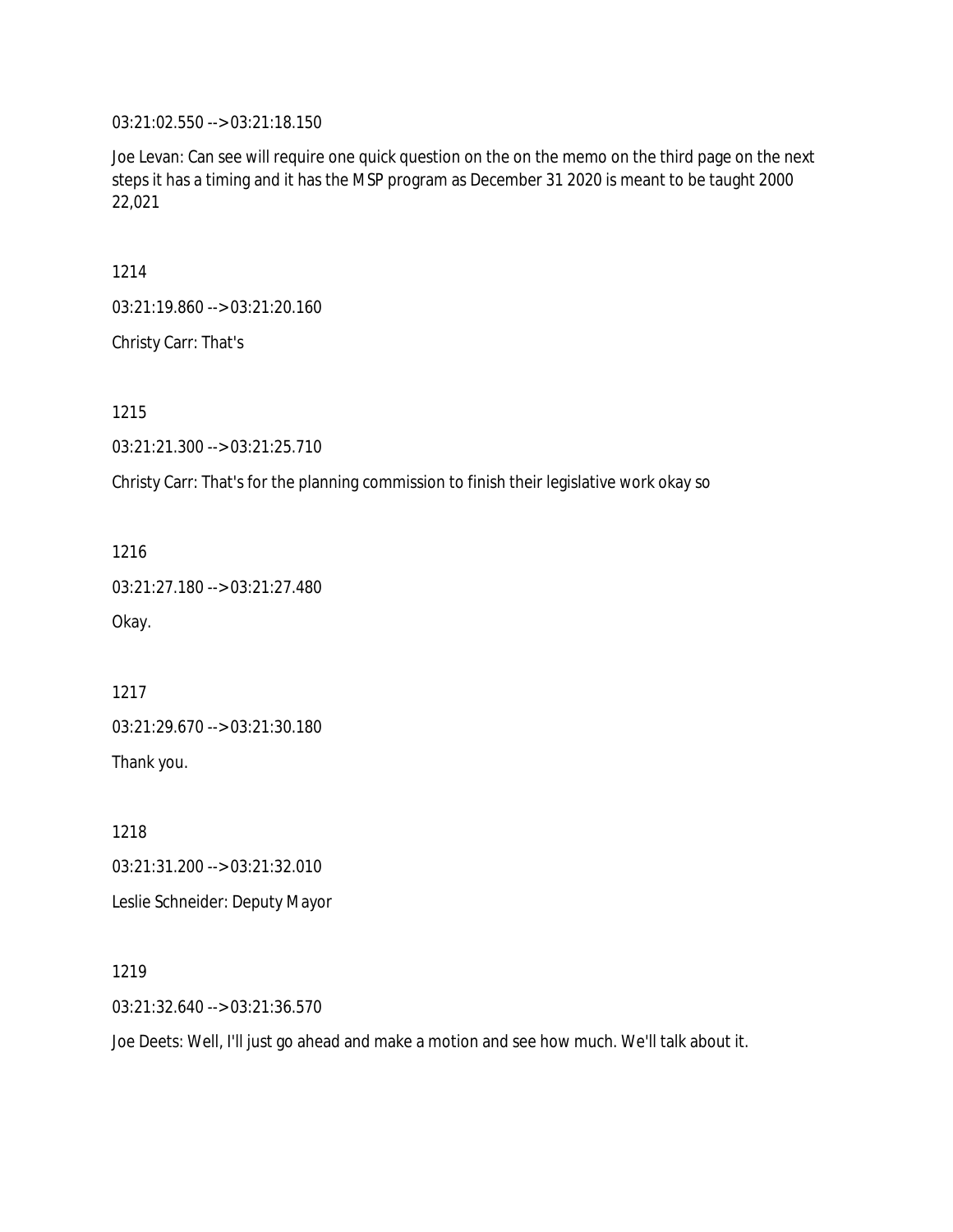03:21:37.800 --> 03:21:53.580

Joe Deets: I moved forward to the planning commission, the joint subcommittees recommendations as presented in their October 13 2020 memorandum, and to direct that the planning commission prioritize this work and complete their legislative review as outlined in the memorandum

1221

03:21:55.980 --> 03:22:00.390

Leslie Schneider: COUNCILMEMBER Pollock. Second to that and COUNCILMEMBER Medina.

1222

03:22:04.620 --> 03:22:11.730

Kol Medina: I want to thank everyone involved for producing this. I think it's great work and happy to support at all. I just had one question.

1223

03:22:14.430 --> 03:22:17.310

Kol Medina: Number 13 item 13 in the table at the end.

### 1224

03:22:19.500 --> 03:22:31.320

Kol Medina: isn't actually a recommendation to change something, it's, it's a question and so are we asking the planning commission to just kind of give some thought to that question and come back to us.

1225

03:22:36.480 --> 03:22:36.960

Christy Carr: Yes.

1226

03:22:38.670 --> 03:22:55.110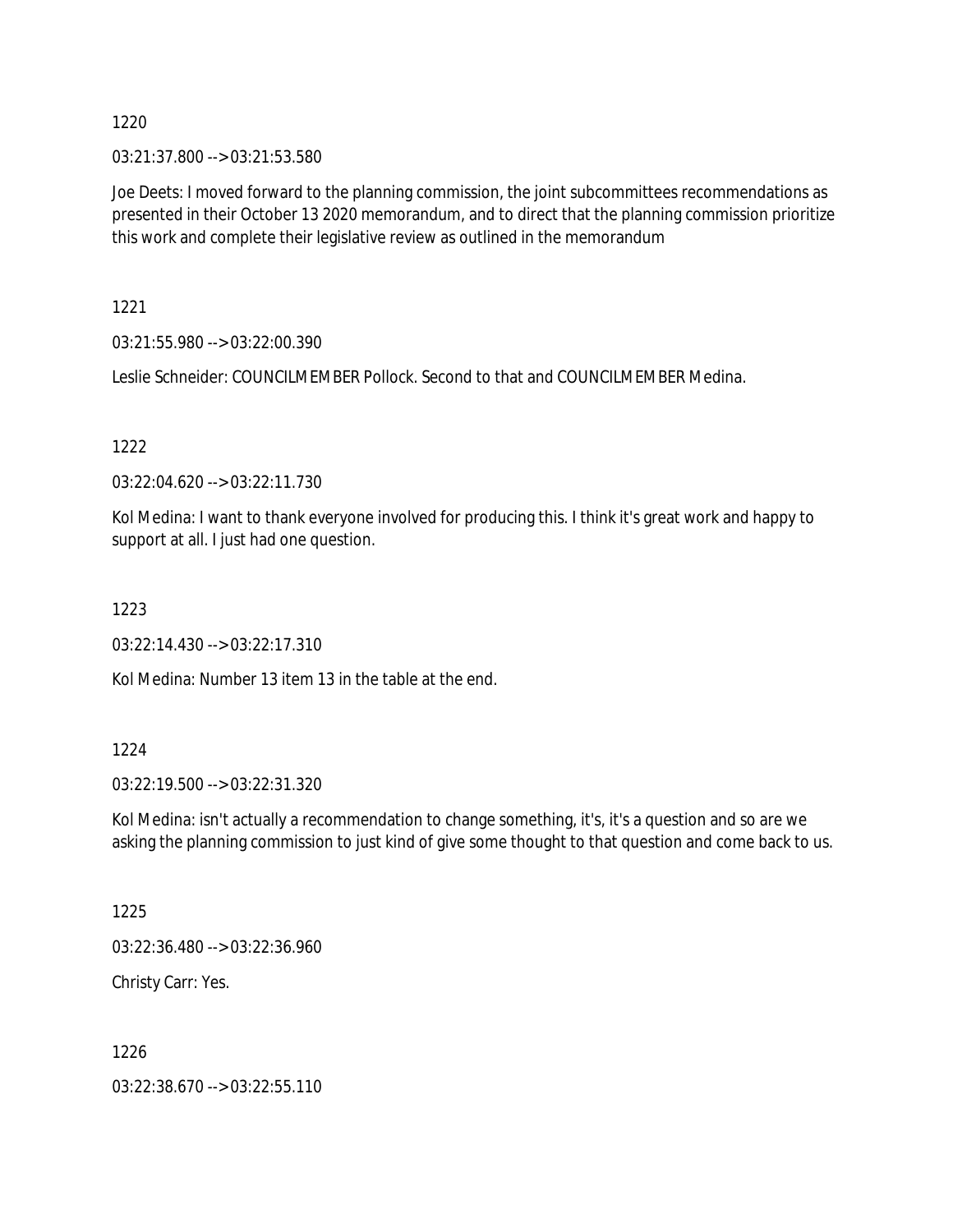Kol Medina: Okay, so I guess for that one. We would ask them to come back to us with with their answer to the question, or we would ask them to answer the question themselves and then provide some language in an ordinance that will come back to us. They're selling distinction

1227

03:22:58.320 --> 03:23:01.200

Christy Carr: It looks like council member had topless has some input on that.

1228

03:23:03.780 --> 03:23:04.380

Leslie Schneider: You're on you.

1229

03:23:07.710 --> 03:23:15.570

Kirsten Hytopoulos: I'm not sure we we clearly address that. And if I if I'm missing something please my, my fellow committee members say so.

1230

03:23:16.260 --> 03:23:21.180

Kirsten Hytopoulos: When I look at that, I think, actually, this is the initial policy direction would come from the Council.

1231

03:23:21.990 --> 03:23:31.980

Kirsten Hytopoulos: Do we feel that it would be something that we'd like to see that we'd like to see their involvement in these bras and when those processes come through and then if so we would we would ask them to

1232

03:23:33.690 --> 03:23:35.640

Kirsten Hytopoulos: Move forward with recommendations and what that looks like.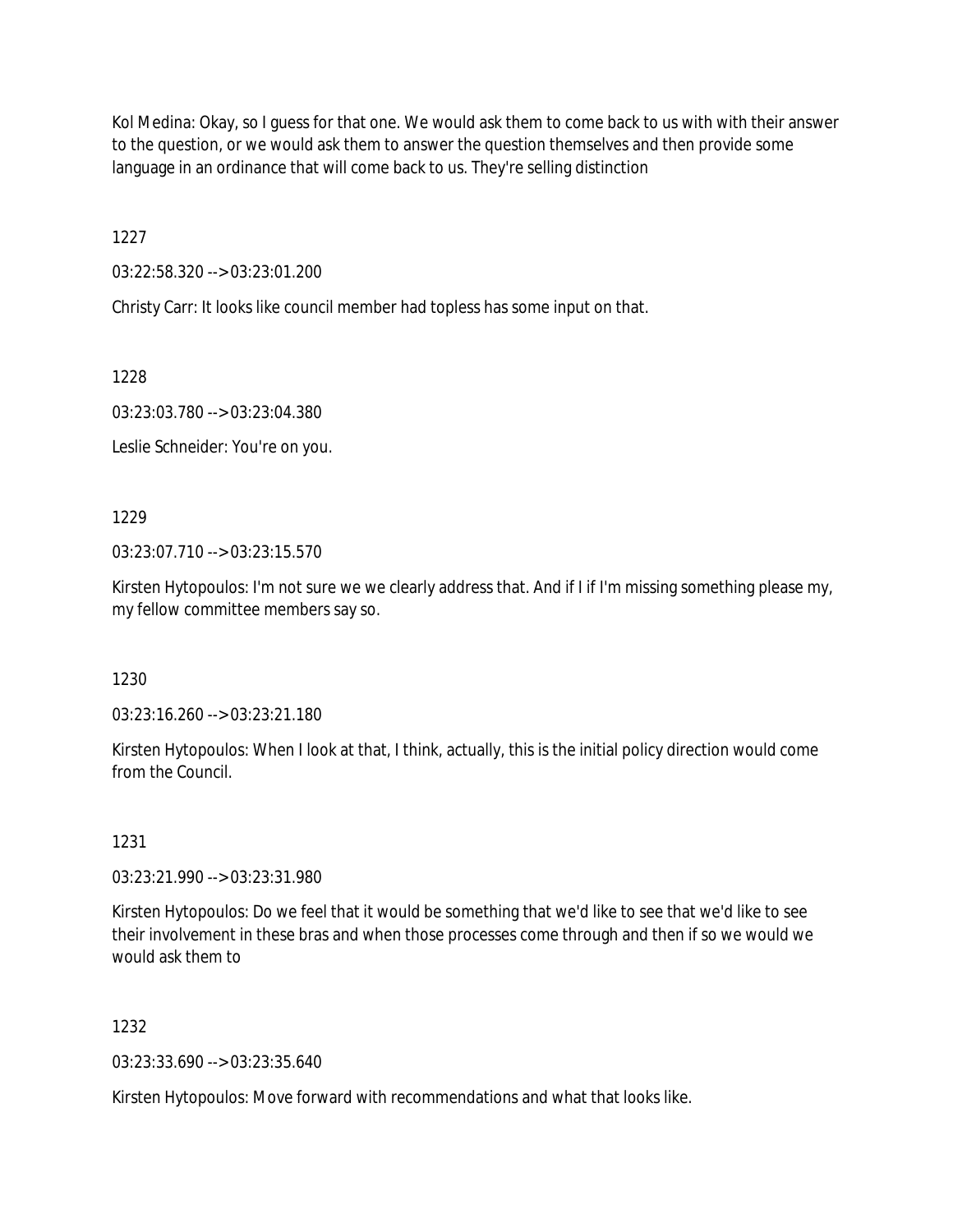03:23:38.850 --> 03:23:42.780

Kirsten Hytopoulos: It's a policy decision, like a very just a simple yes or no policy decision, but

1234

03:23:43.800 --> 03:23:52.470

Kol Medina: And that's, that's why I asked. I mean, I feel like the Council should make that policy decision and then ask the Planning Commission to draft language around whatever policy, the Council wants

1235

03:23:59.940 --> 03:24:02.010

Leslie Schneider: All right, I'm not seeing any hands up.

1236

03:24:07.800 --> 03:24:10.200

Leslie Schneider: So COUNCILMEMBER car.

1237

03:24:11.670 --> 03:24:20.430

Christy Carr: Thank you. I think council member in Medina and had topless make a good point in terms of a policy decision here. This might be one that's different than others in the table.

1238

03:24:21.540 --> 03:24:39.930

Christy Carr: So I think that it would be helpful and would move us along a little bit, at least when it got to the planning commission if the Council could provide some initial direction on on that specific topic because it generally is a question that's being asked here that is a policy question.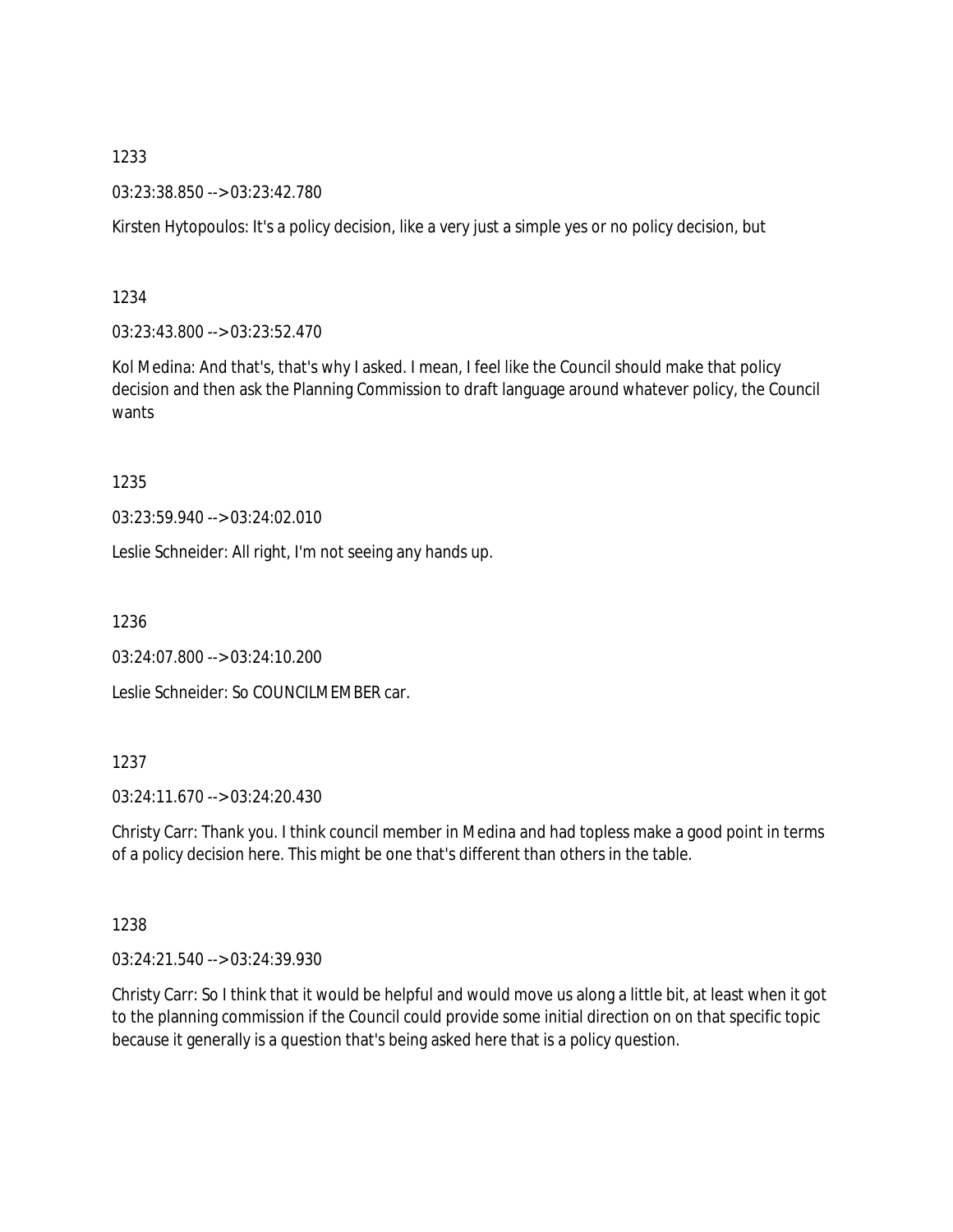03:24:41.130 --> 03:24:47.670

Christy Carr: So if the Council is so inclined, this evening to be to provide that direction. I think it would be helpful.

1240

03:24:52.800 --> 03:24:53.970

Kol Medina: It's right if I go here.

1241

03:24:54.630 --> 03:24:55.470

Leslie Schneider: Please do. Yeah.

1242

03:24:56.040 --> 03:25:04.170

Kol Medina: I think an easier path forward because I'm not prepared to answer that question tonight. Maybe you guys could give us some advice. But I'm not fair to answer it.

1243

03:25:05.010 --> 03:25:14.670

Kol Medina: May be an easier path forward be to approve this with Adam 13 removed, and then, you know, come back to that. Are you guys consider it some more, and bring a recommendation back or something.

1244

03:25:18.840 --> 03:25:23.130

Leslie Schneider: So is there anyone wants to second that proposed that amendment.

1245

03:25:23.640 --> 03:25:25.290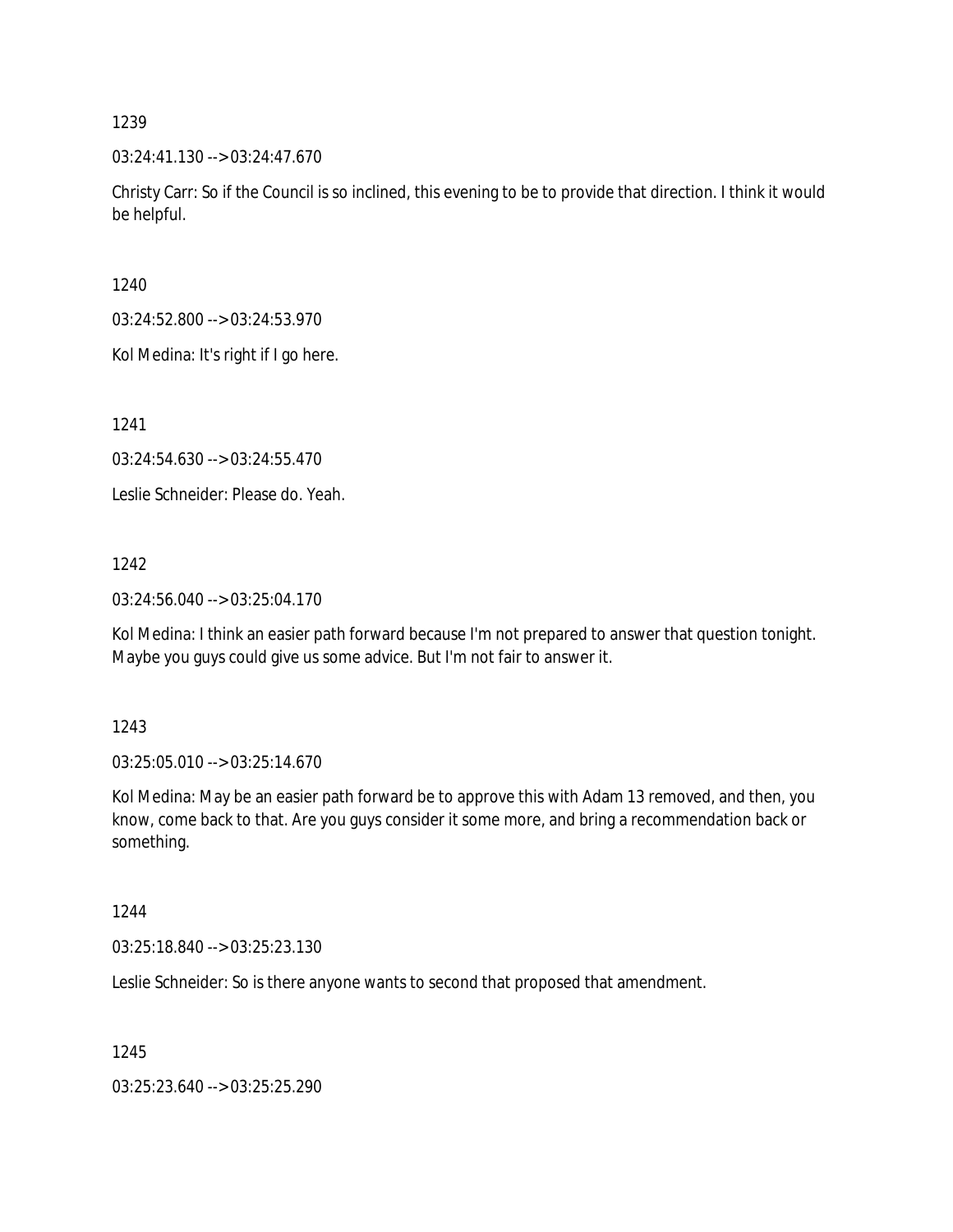Michael Pollock: Yeah I would second that

1246

03:25:26.430 --> 03:25:28.260

Michael Pollock: If that was emotion, the emotion.

### 1247

03:25:29.580 --> 03:25:32.520

Kol Medina: That was my emotion. Thank you. Okay. Yeah.

1248

03:25:32.610 --> 03:25:33.480

Leslie Schneider: And like emotion.

1249

03:25:37.890 --> 03:25:47.730

Leslie Schneider: Alright, so is there any discussion on eliminating 13 for now from this before we vote on it. Any, any discussion.

1250

03:25:50.310 --> 03:25:51.390

Leslie Schneider: kept my topless.

1251

03:25:52.140 --> 03:25:59.730

Kirsten Hytopoulos: Did I miss a proposals to where it goes. I got distracted. Is it going to then come back to the Council or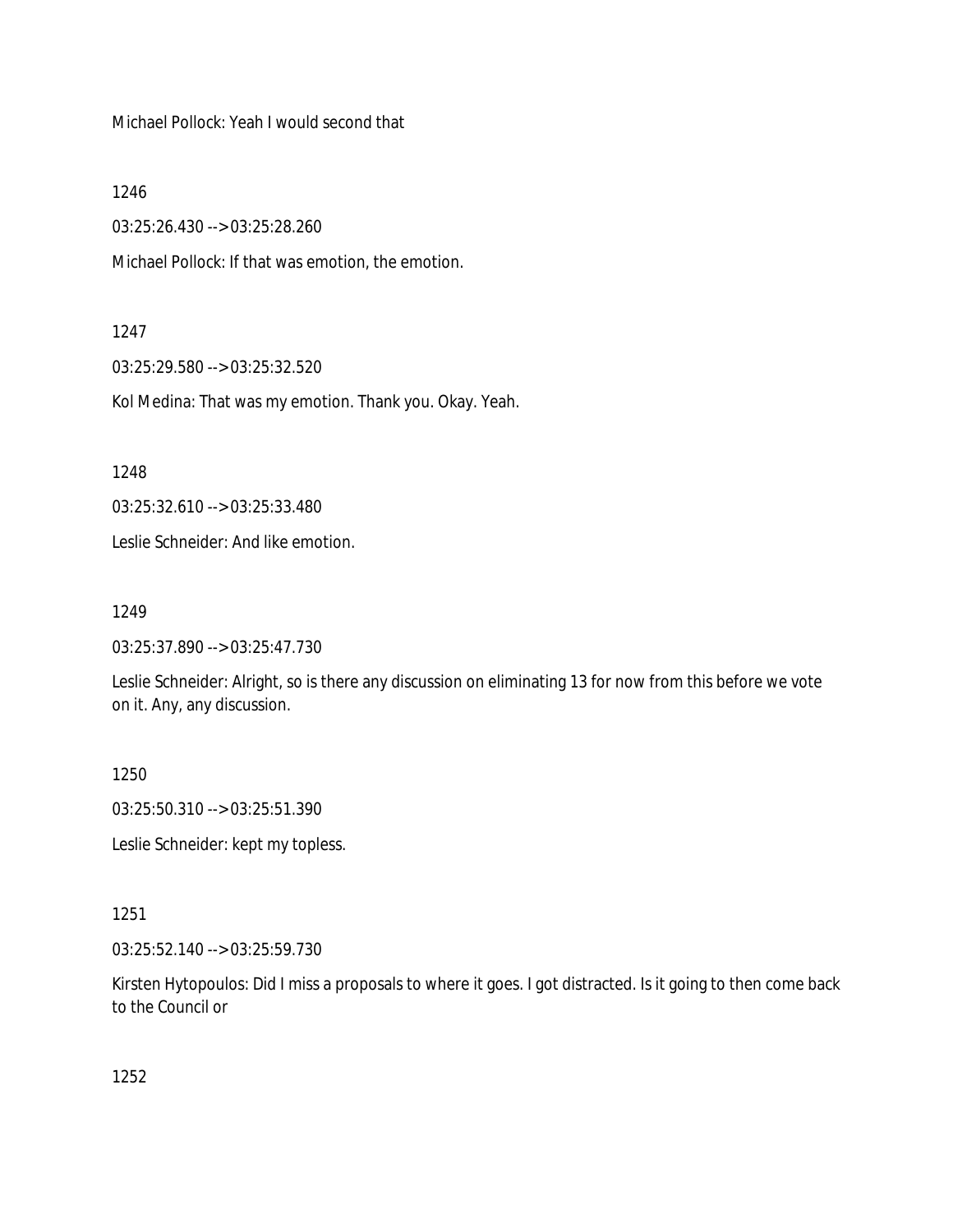03:25:59.760 --> 03:26:06.720

Kol Medina: I was suggesting that you guys the subcommittee could take it up and bring a recommendation back to us. Okay.

1253

03:26:07.320 --> 03:26:12.180

Leslie Schneider: So right now it just gets removed from there will be no action taken on it.

1254

03:26:14.490 --> 03:26:17.580

Leslie Schneider: Okay, all those in favor of the amendment, please say aye.

1255

03:26:18.210 --> 03:26:18.570

Kol Medina: Aye.

1256

03:26:19.170 --> 03:26:20.130

Any opposed.

1257

03:26:21.300 --> 03:26:38.790

Leslie Schneider: That amendment passes unanimously, so we have a motion on the floor to approve this council member I topless. Your hand is up. Is that intentional. All right. If there is no more discussion, we can take a vote. All those in favor of passing this as amended, please say aye.

1258 03:26:40.140 --> 03:26:41.160 Leslie Schneider: Any arose.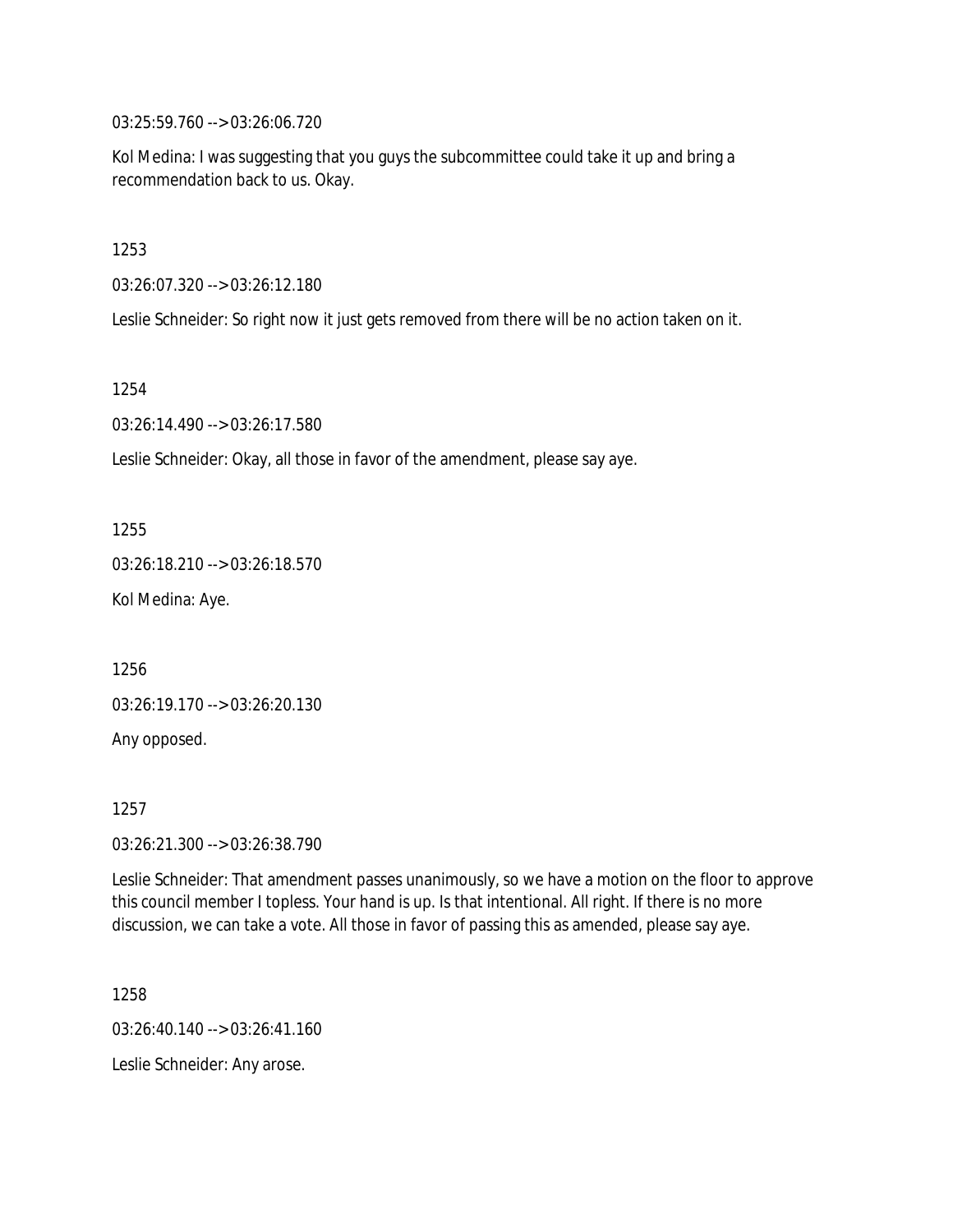03:26:43.080 --> 03:26:48.240

Leslie Schneider: All right, that passed unanimously, as amended.

1260

03:26:50.040 --> 03:26:53.850

Leslie Schneider: And council members. Sorry, did you have a final comment on that.

1261

03:26:54.300 --> 03:27:02.400

Rasham Nassar: Yeah items 18 and 19 on the table also have questions. I assume that those are appropriate questions for the planning commission

#### 1262

03:27:05.100 --> 03:27:07.560 Rasham Nassar: They're related to chapter 1821

1263

03:27:09.750 --> 03:27:12.270

Rasham Nassar: I'm happy to approve it as, as I just want to just

1264

03:27:12.510 --> 03:27:16.110

Michael Pollock: Sorry. No, that's a point of order, we just, we just voted on it.

1265

03:27:17.370 --> 03:27:19.230

Leslie Schneider: We did just vote on it. Um,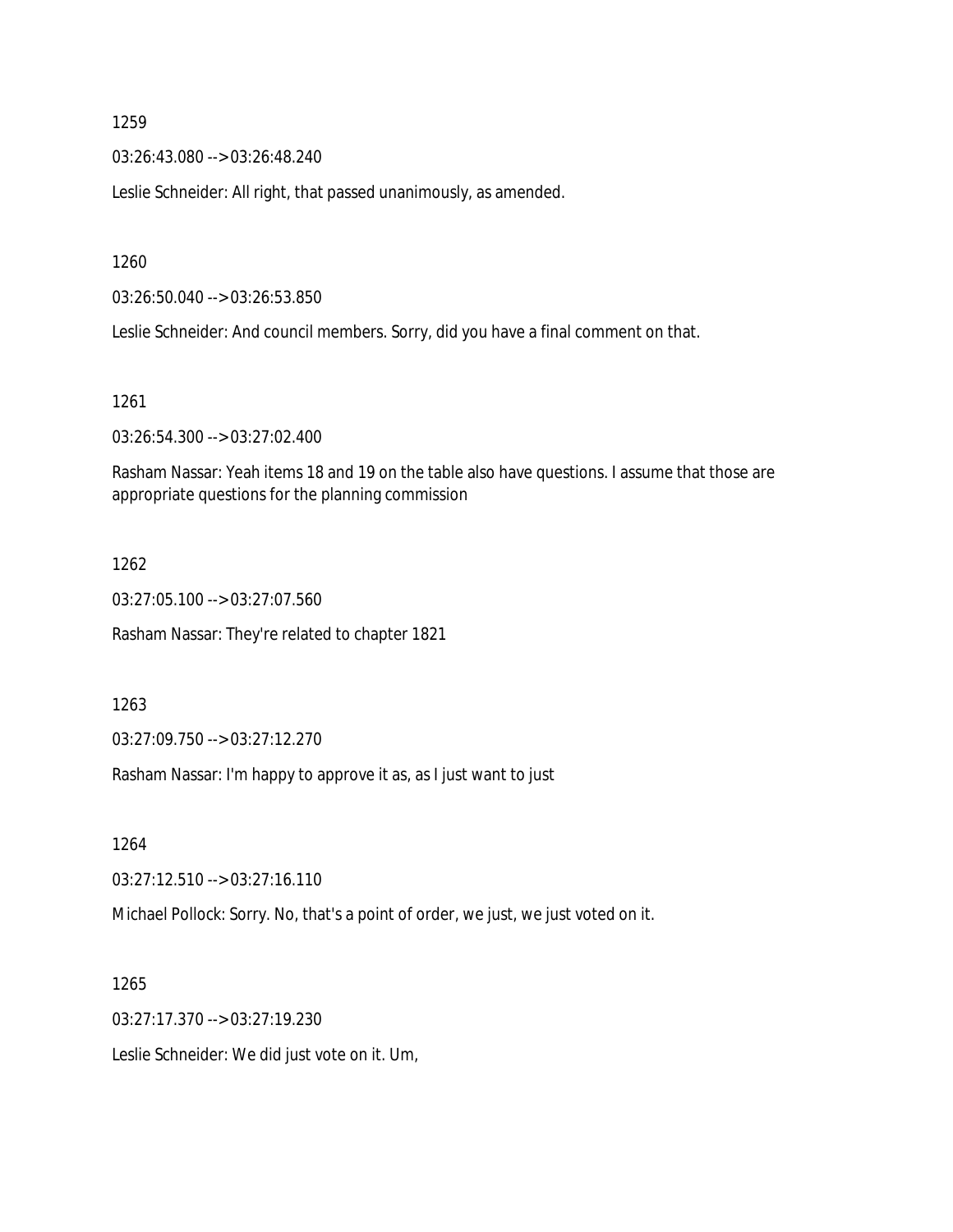03:27:21.660 --> 03:27:24.990

Rasham Nassar: I was just a question. So do those those questions and

1267

03:27:26.040 --> 03:27:34.950

Rasham Nassar: Our broad questions will be answered by the planning commission and the understanding is that they'll bring back recommendations to those questions for further counsel consideration.

1268

03:27:39.390 --> 03:27:40.560

Leslie Schneider: COUNCILMEMBER I topless.

1269

03:27:43.710 --> 03:27:45.720

Kirsten Hytopoulos: I would say yes. I'm not sure what my

1270

03:27:47.070 --> 03:27:48.930

Christy Carr: I agree, yes, yes.

1271

03:27:51.720 --> 03:28:00.870

Leslie Schneider: All right. Well, thank you all. I think we are now moving on. Um, are we on Tennessee. Sorry.

1272

03:28:03.660 --> 03:28:10.950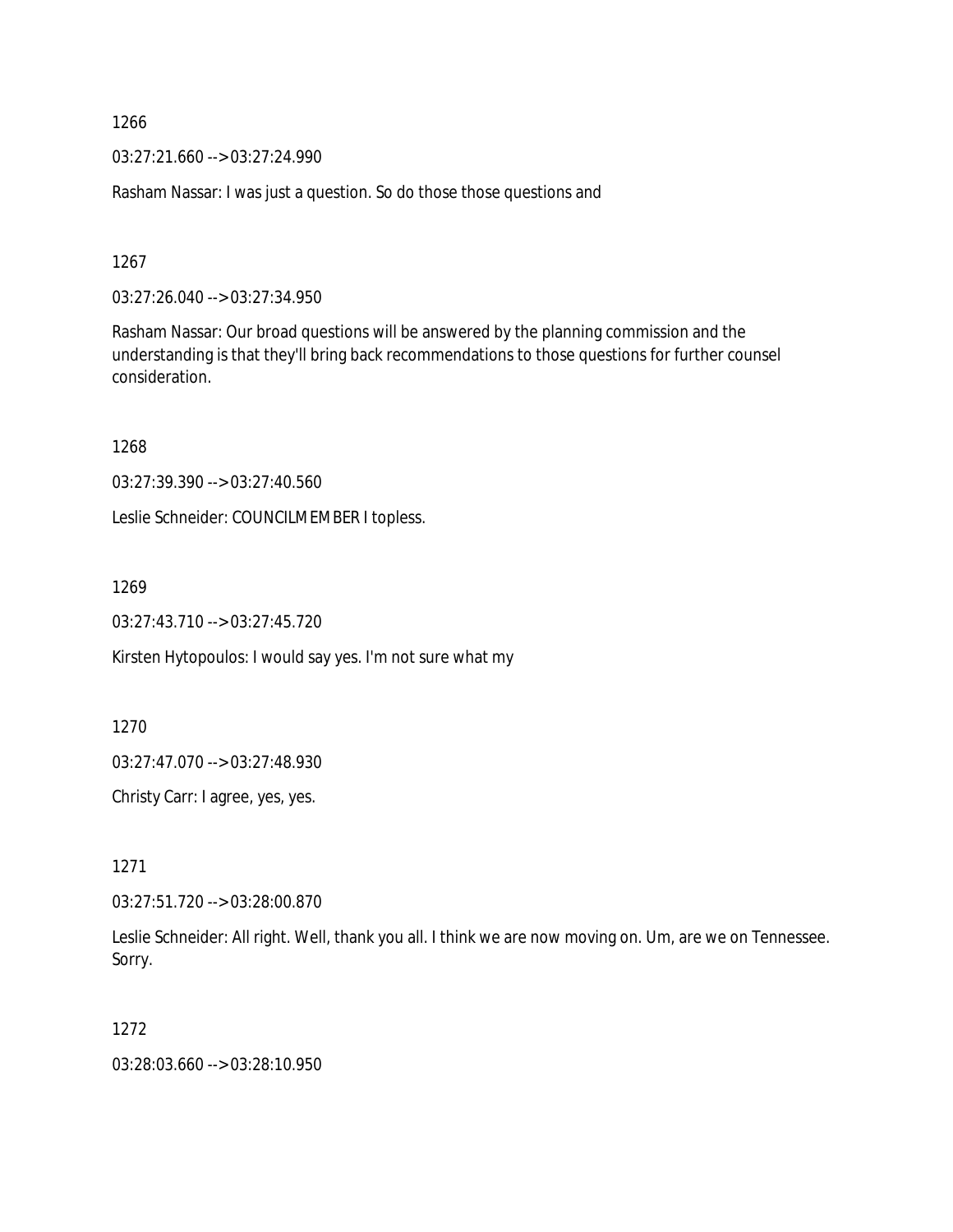Leslie Schneider: Yes. Item 10 seat recommendations from the economic recovery ad hoc committee mayor Schneider Deputy Mayor deeds and COUNCILMEMBER Medina.

1273

03:28:12.060 --> 03:28:14.160

Leslie Schneider: And I'm going to see if maybe

#### 1274

03:28:15.570 --> 03:28:18.630

Leslie Schneider: Deputy Mayor Dietz would like to kick us off with this.

1275

03:28:19.230 --> 03:28:21.840

Joe Deets: Yeah. Sure. Thank you, ma'am, and

1276

03:28:23.370 --> 03:28:34.170

Joe Deets: even at this late hour, I appreciate colleagues time to bring up economic recovery and some of the work that the Canadians done I'm

1277

03:28:34.650 --> 03:28:36.720

Leslie Schneider: Not yet, late I'm

### 1278

03:28:36.780 --> 03:28:43.410

Joe Deets: Like Ah, okay. Well, I'll try and talk fast. How's that, um, but we do want to get through this.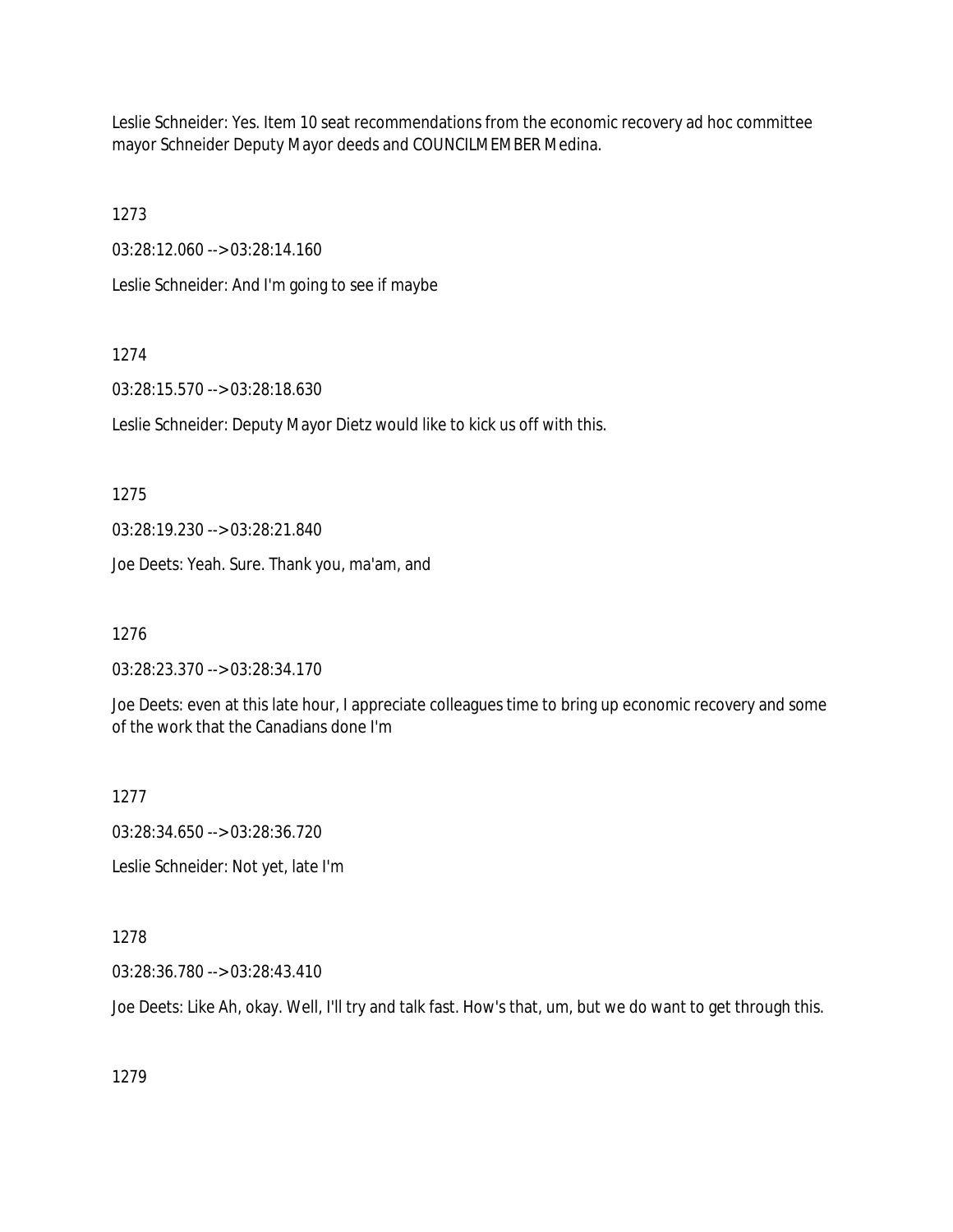03:28:44.220 --> 03:28:59.160

Joe Deets: So I'm going to give you a little bit of background about the work we've been doing a described a proposal that you heard a little bit about that and public comment tonight. And then we have a recommended action. And then of course we welcome your questions and comments so

1280

03:29:00.210 --> 03:29:09.000

Joe Deets: You may remember in early June, the Council approved creating an ad hoc committee for economic recovery consisting of myself.

1281

03:29:09.840 --> 03:29:17.580

Joe Deets: Mayor Schneider and comes from COUNCILMEMBER Medina and we were tasked to come up with an economic recovery plan for Bainbridge Island.

1282

03:29:18.450 --> 03:29:30.030

Joe Deets: And then in July, we presented a suite of actions for the city to take some of those we approve that night, such as the SOS campaign some

1283

03:29:30.390 --> 03:29:44.100

Joe Deets: We decided, you know, we'll just keep discussing them, such as e commerce, which we're doing tonight and some of them. I think we kind of deferred which I would include the question of grants, but I could be corrected. We can always come back to that.

1284

03:29:45.480 --> 03:29:59.160

Joe Deets: One item that was not discussed and will be discussed later tonight is the creation of a coven 19 community testing site. And I just want to encourage my colleagues to give us their full support.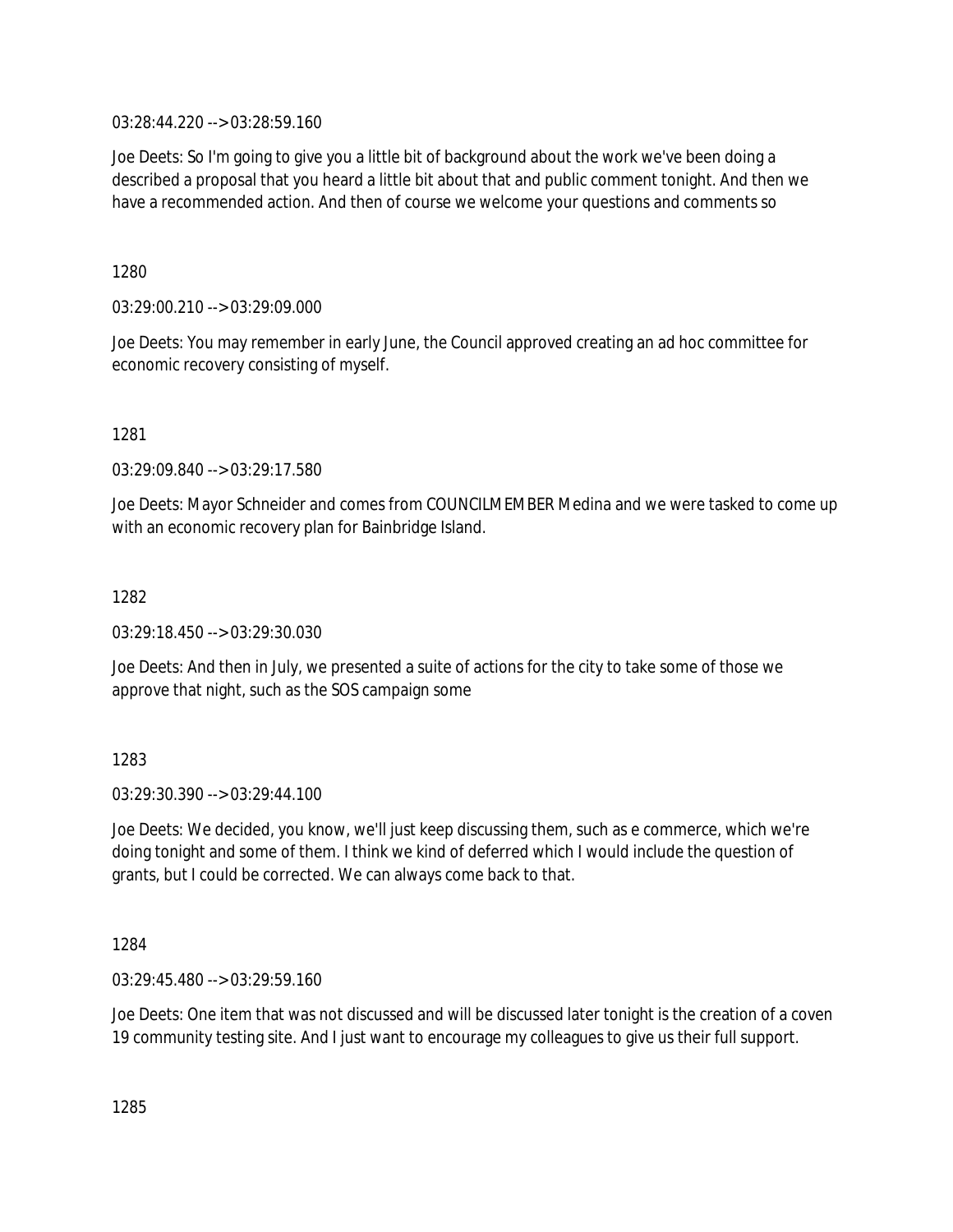03:30:00.270 --> 03:30:11.910

Joe Deets: But here before you tonight we're going to basically pick up where we were from September last month where we talked about doing it, what we call a digital general store and at that meeting.

1286

03:30:13.050 --> 03:30:20.490

Joe Deets: I think I could sort of generalize that there was a request for more information or data is their business support in the business community.

1287

03:30:22.320 --> 03:30:29.820

Joe Deets: So we're really picking up from that conversation last month, providing this data on e commerce by providing more economic data.

1288

03:30:30.630 --> 03:30:41.880

Joe Deets: Providing some links to existing digital general stores in our region. There is a mock up of Bainbridge general store in the packet for you to take a look at. And of course, I recommend an action.

1289

03:30:42.900 --> 03:30:51.540

Joe Deets: So why are we doing this. Why, why was a council trying to do something for economic recovery for our businesses, you know,

1290

03:30:52.140 --> 03:31:01.200

Joe Deets: I think it's very fair to say that the economic impact of coven has been sudden and devastating and and there's no sign of imminent recovery.

1291

03:31:02.190 --> 03:31:08.400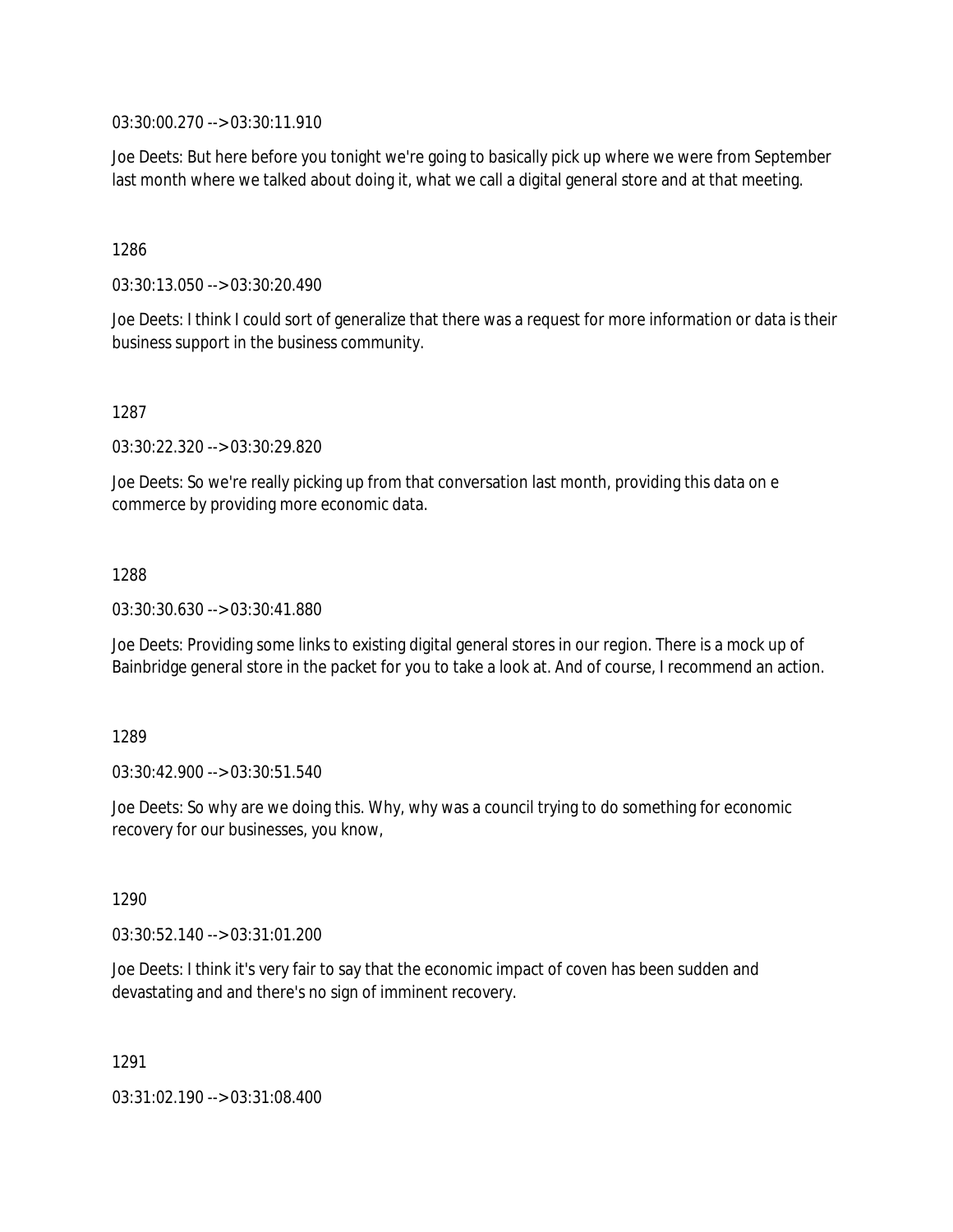Joe Deets: Many I wonders have lost their livelihood lost jobs. We've lost services businesses closing

### 1292

03:31:09.180 --> 03:31:20.280

Joe Deets: So the ad hoc committee, we looked at what could we do the city can do with the limited funds that we have that would make the most impact. And we have some criteria that we evaluated.

# 1293

03:31:21.000 --> 03:31:32.970

Joe Deets: One that are any action would be implemented could be implemented very quickly to it would benefit as many businesses as possible and three, the benefits would continue well into the future.

### 1294

03:31:34.080 --> 03:31:40.260

Joe Deets: So this is really why we settled on e commerce development focusing on that because

### 1295

03:31:40.860 --> 03:31:56.610

Joe Deets: It is very clear that e commerce is ground for has transitioned from just being a growing way of doing business to being a critical means of business survive on the age of Calvin. I think the growth that is occurred in the last six months was not expected to occur for six years.

### 1296

03:31:58.110 --> 03:32:07.860

Joe Deets: The challenge that has happened is that the sudden seismic shift of doing business has left many businesses, small businesses behind

1297

03:32:08.730 --> 03:32:22.680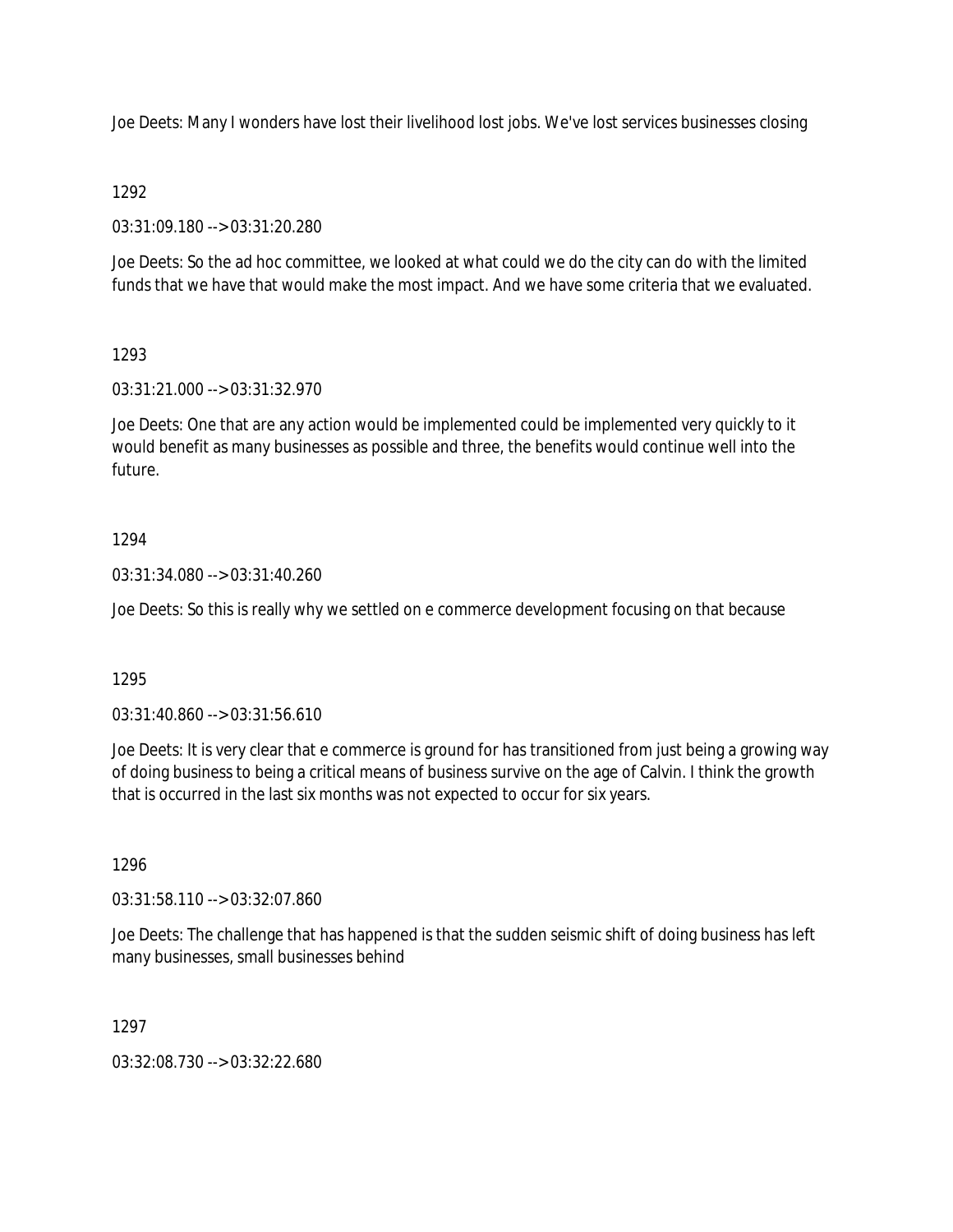Joe Deets: And a concerning trend here on Bainbridge, is that while we Islanders are buying more things this year compared to last year, we're actually buying. Fewer. Fewer amount from our local merchants.

1298

03:32:24.000 --> 03:32:36.660

Joe Deets: The compliments of Ellen deputy city manager provided me with data that showed that while comparing tax receipts received a retail and use taxes comparing from

1299

03:32:38.250 --> 03:32:38.370

Joe Deets: To

1300

03:32:39.840 --> 03:32:53.670

Joe Deets: There was while there was an increase in receipt of these total taxes. There was a decrease of 15% of taxes coming from businesses with 911 SIP coats.

1301

03:32:54.480 --> 03:33:05.130

Joe Deets: So I don't know about you, but this is very alarming to me and to the the ad hoc committee that we want to address this. So doesn't become a permanent downward trend.

1302

03:33:05.850 --> 03:33:17.010

Joe Deets: And it is indeed fortunate that we have actions that we can take to ensure that the client doesn't become permanent if quick action can be enacted. That's why we're here today.

1303

03:33:18.120 --> 03:33:28.530

Joe Deets: The concept of a digital general store as support local businesses was like I said brought up in September last month and it remains a key recommendation to the ad hoc committee because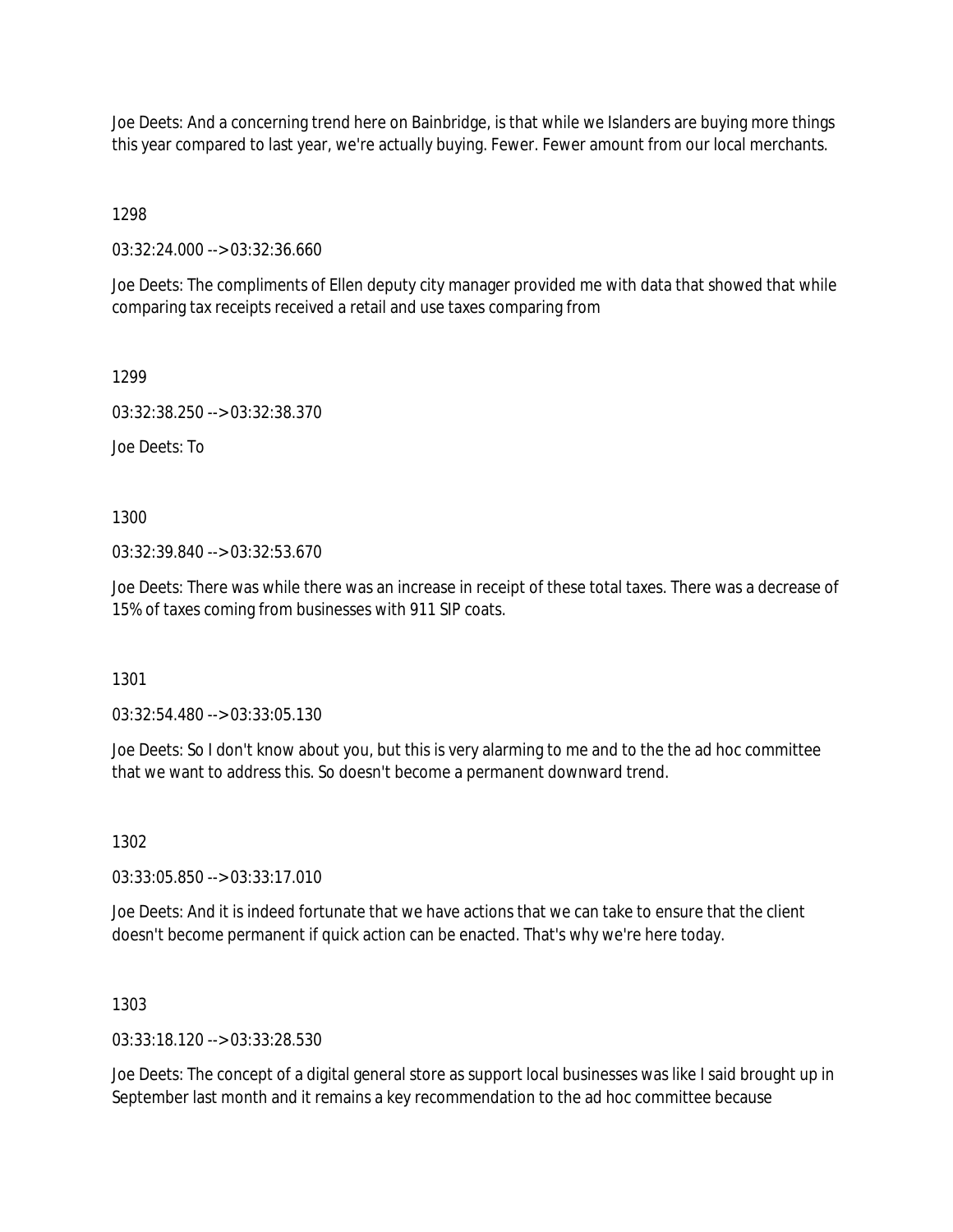03:33:29.250 --> 03:33:42.840

Joe Deets: e commerce is of equitable utilization will the digital Jeff know store, excuse me, is an equitable utilization of the power of e commerce and allowing any person with a business license and local address to quickly and easily sell their goods and services online.

1305

03:33:43.110 --> 03:33:54.510

Joe Deets: A little note little or no cost to themselves and because of capacity constraints of being a small business, there remains the mean for direct individualized support and e commerce to be available.

1306

03:33:55.170 --> 03:34:10.650

Joe Deets: It is for this reason that the ad hoc committee that should there should be in addition to quote a Joe store that there be an education component included composed of free services and subsidize services that can be provided for businesses that need it.

1307

03:34:12.210 --> 03:34:21.720

Joe Deets: So the concept of a general digital general store is not something that just we on Bainbridge are considering, but it is recognized in the region with a number of them.

1308

03:34:22.980 --> 03:34:40.290

Joe Deets: Being started in the last few months you'll see in the packet, we, we found that there's stores that have opened up in places like Ballard and Capitol Hill West Seattle, etc. And in the packet there's a mock up of what a potential Bainbridge general store would look like.

1309

03:34:41.640 --> 03:34:54.480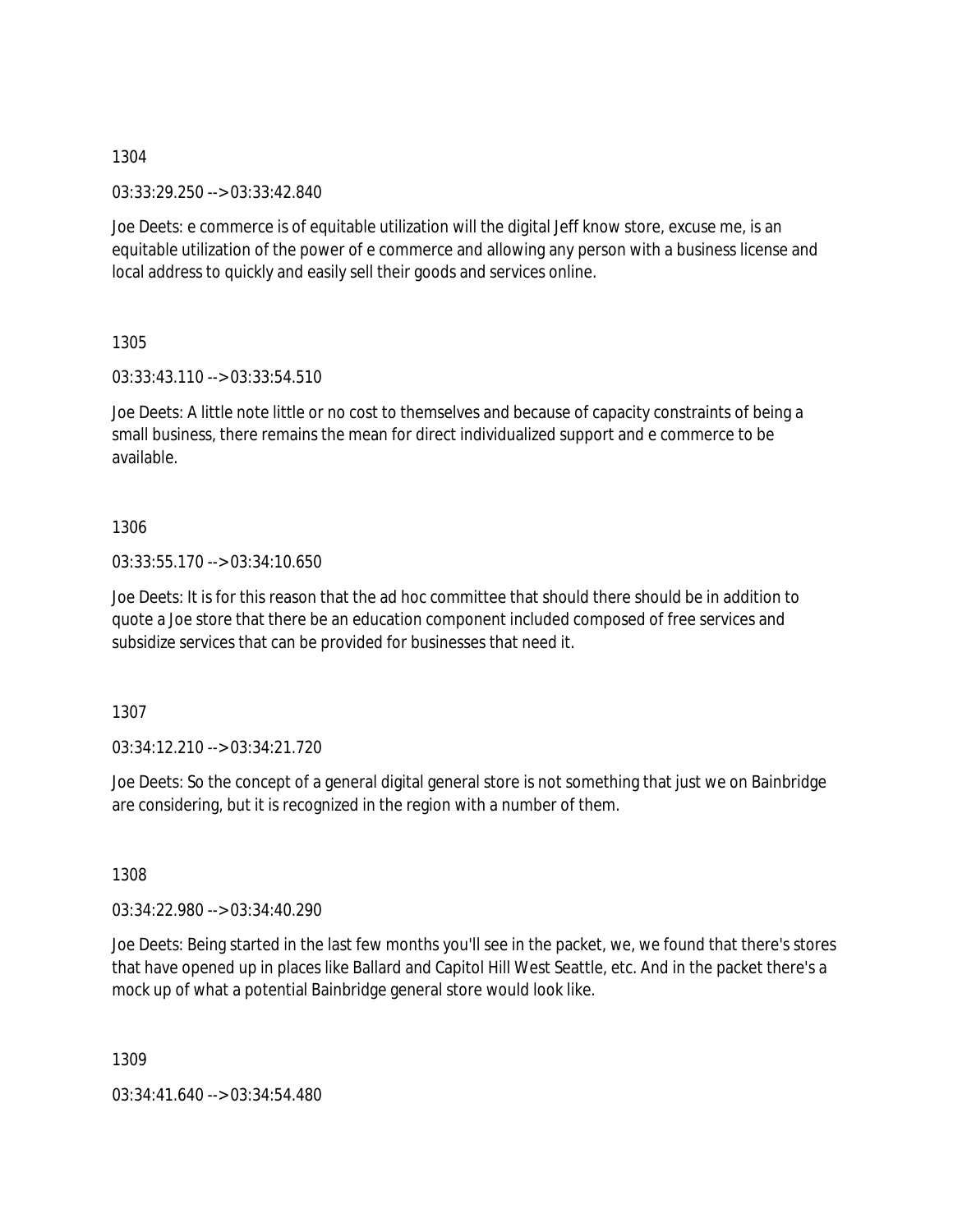Joe Deets: So our recommendation to you, colleagues is from the ad hoc committee is that a request for proposal be issued that would seek a qualified organization to quickly implement a digital general store for Bainbridge Island.

1310

03:34:55.320 --> 03:35:03.690

Joe Deets: Review the submissions would be undertaken by a committee consisting of council members and city staff, they would select a proposal and deliver it to counsel for final approval.

### 1311

03:35:04.770 --> 03:35:14.130

Joe Deets: Some of the key features that we'd be looking for and winning proposal would include that the store would be available for free for any person who has a business license and a local address

### 1312

03:35:14.790 --> 03:35:27.480

Joe Deets: That, again, the education site would be included that would provide such things as free online guides and workshops and e commerce and digital marketing as well as subsidize hands on support and services from local experts in the field.

### 1313

03:35:28.710 --> 03:35:41.790

Joe Deets: The submitter would need to show they have demonstrated capacity to bring this to critical mass quickly say 100 businesses within 90 days and they would have the capacity to provide ongoing hands on support to those businesses that need it.

1314

03:35:42.900 --> 03:35:50.790

Joe Deets: The submitter would need to have the capacity to close will closely monitor results respond to feedback and make adjustments as needed.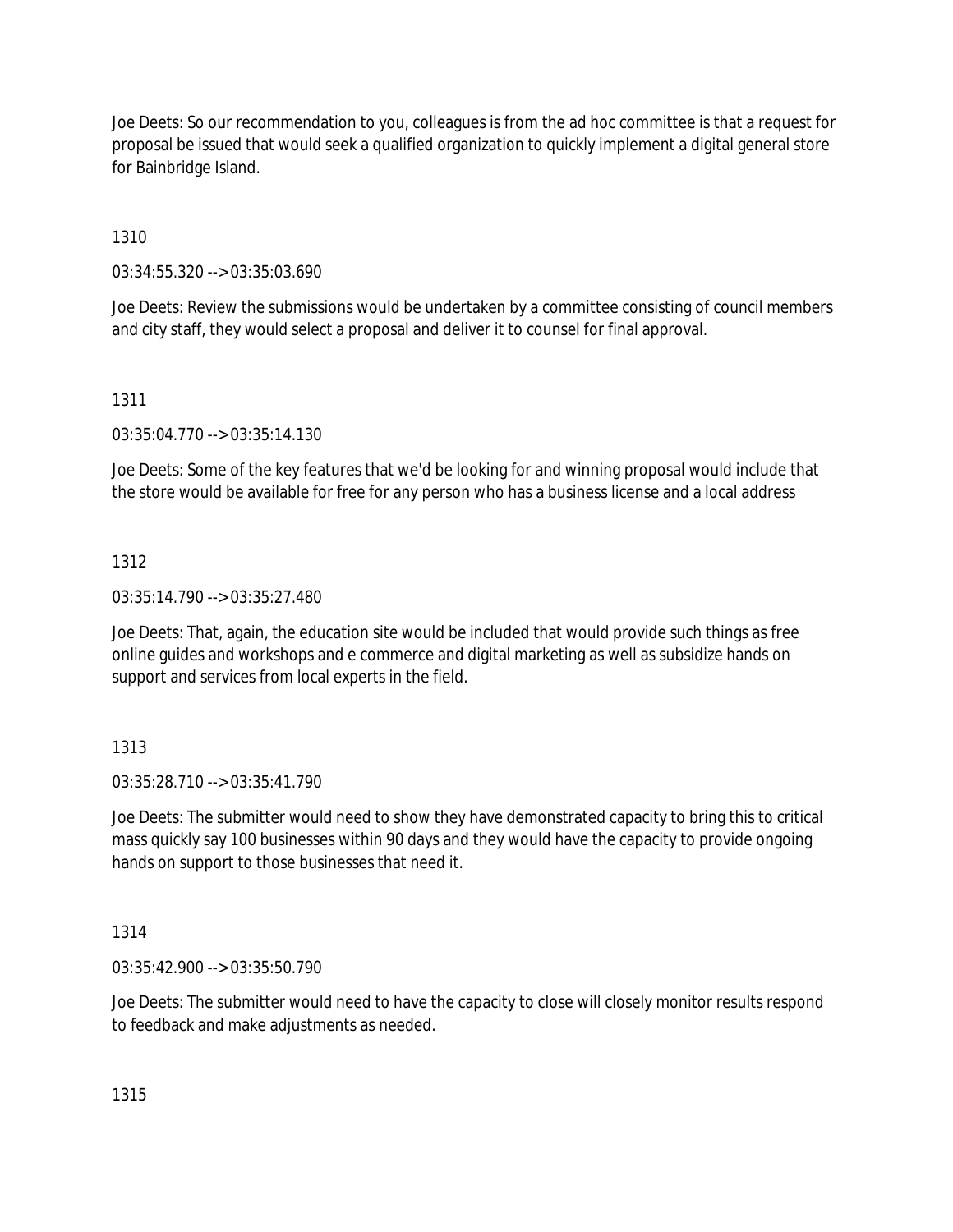03:35:51.660 --> 03:35:58.320

Joe Deets: And not least design the store to become financially self, self sufficient say within at least two years.

1316

03:35:59.250 --> 03:36:10.620

Joe Deets: Budget is estimated to \$30,000 but I just want to say that it could be more, it could be less than that, depending on the submissions that we receive because we want to encourage creativity.

1317

03:36:11.430 --> 03:36:17.700

Joe Deets: In the responses with that I've probably talked long enough, and I welcome your questions and comments.

1318

03:36:18.900 --> 03:36:21.180

Leslie Schneider: Right. Thank you very much. Councilmember Pollock.

1319

03:36:22.920 --> 03:36:29.850

Michael Pollock: I'm, I'm a request for proposals, the issue seeking proposals for Bainbridge Island digital general store.

1320

03:36:30.240 --> 03:36:40.290

Michael Pollock: But review the proposal be evaluated by committee consisting of city staff and the city council and that the committee will select the proposal and deliver it to the Council for final approval.

1321

03:36:42.270 --> 03:36:42.690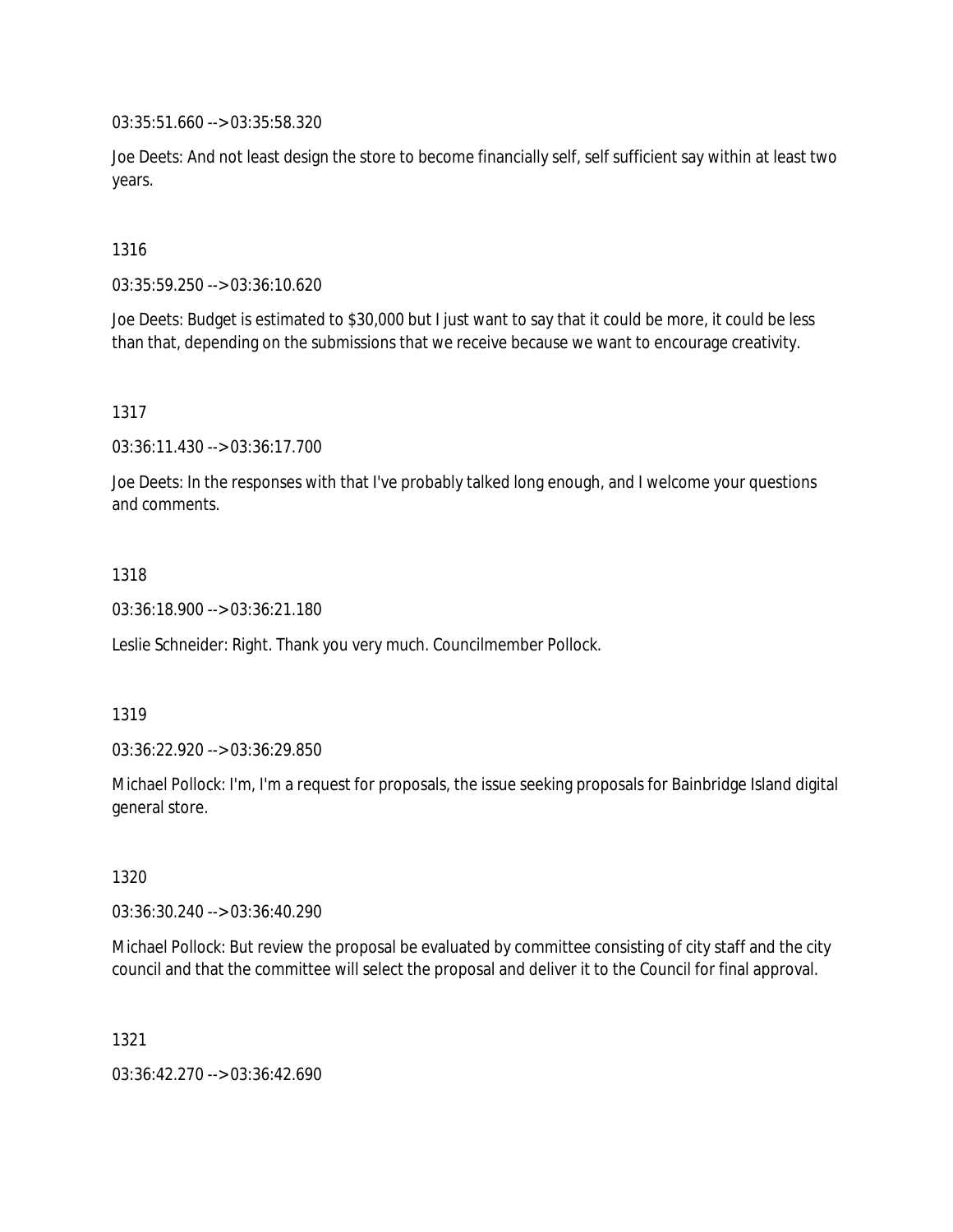Kol Medina: Second,

#### 1322

03:36:44.520 --> 03:36:48.690

Leslie Schneider: Just remember making a second to that. And we've got some more hands up.

#### 1323

03:36:49.710 --> 03:36:51.180 Michael Pollock: Can I make some comments.

1324

03:36:51.540 --> 03:36:56.310

Michael Pollock: Sure, yeah, just, I just want to thank the ad hoc committee for the

1325

03:36:57.900 --> 03:37:02.460

Michael Pollock: Work and actually included in the package all of the information so

### 1326

03:37:03.480 --> 03:37:09.780

Michael Pollock: I thought that was very helpful and very convincing and this nice job.

1327 03:37:10.800 --> 03:37:11.700 Michael Pollock: Thanks for the hard work.

#### 1328

03:37:13.020 --> 03:37:14.640

Leslie Schneider: And COUNCILMEMBER Medina.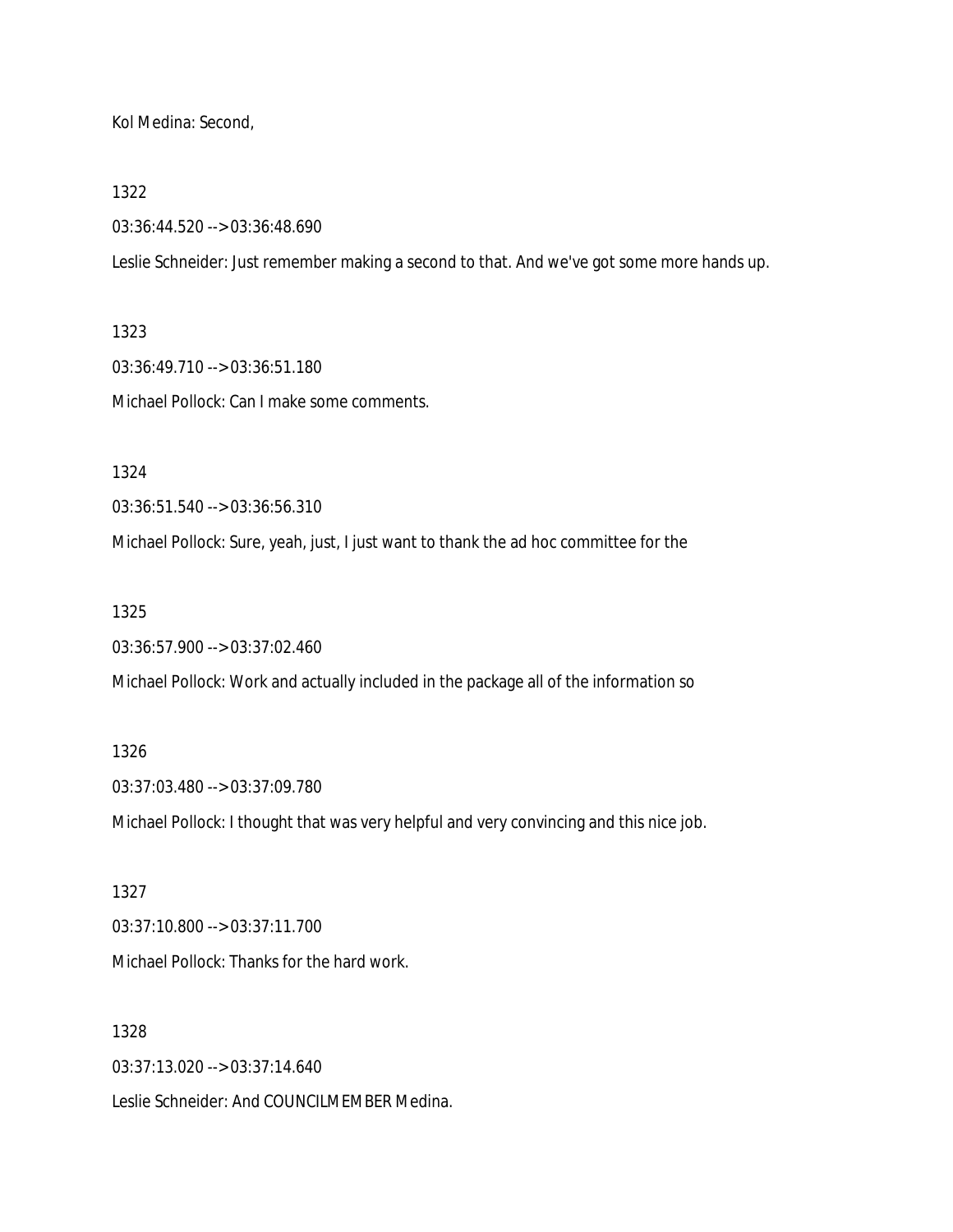03:37:16.740 --> 03:37:32.190

Kol Medina: I just want to stay for the public and the record that counselor deets is really the one who did the heavy lifting on this. Thank you for all your work on this and I'm, I'm happy to have been a part of it. And I'm happy to support it. So thank you.

1330

03:37:34.530 --> 03:37:36.660 Leslie Schneider: And calcium ever in a song.

1331

03:37:40.320 --> 03:37:43.710

Rasham Nassar: Yes. Thanks again, Deputy Mayor deeds for your work on this.

1332

03:37:44.790 --> 03:37:46.950

Rasham Nassar: End to the other two Council Members who contributed

1333

03:37:47.520 --> 03:37:57.030

Rasham Nassar: And my question may have been addressed somewhere in the materials. I really did try and give it a very careful and thorough read again thank you for putting so much work and effort into it.

1334

03:37:57.960 --> 03:38:14.820

Rasham Nassar: My question though is about what the city. Is there an expectation that the city is to contribute towards the ongoing maintenance of this long term or is the \$30,000 just so one time contribution to kind of get the the online store up and going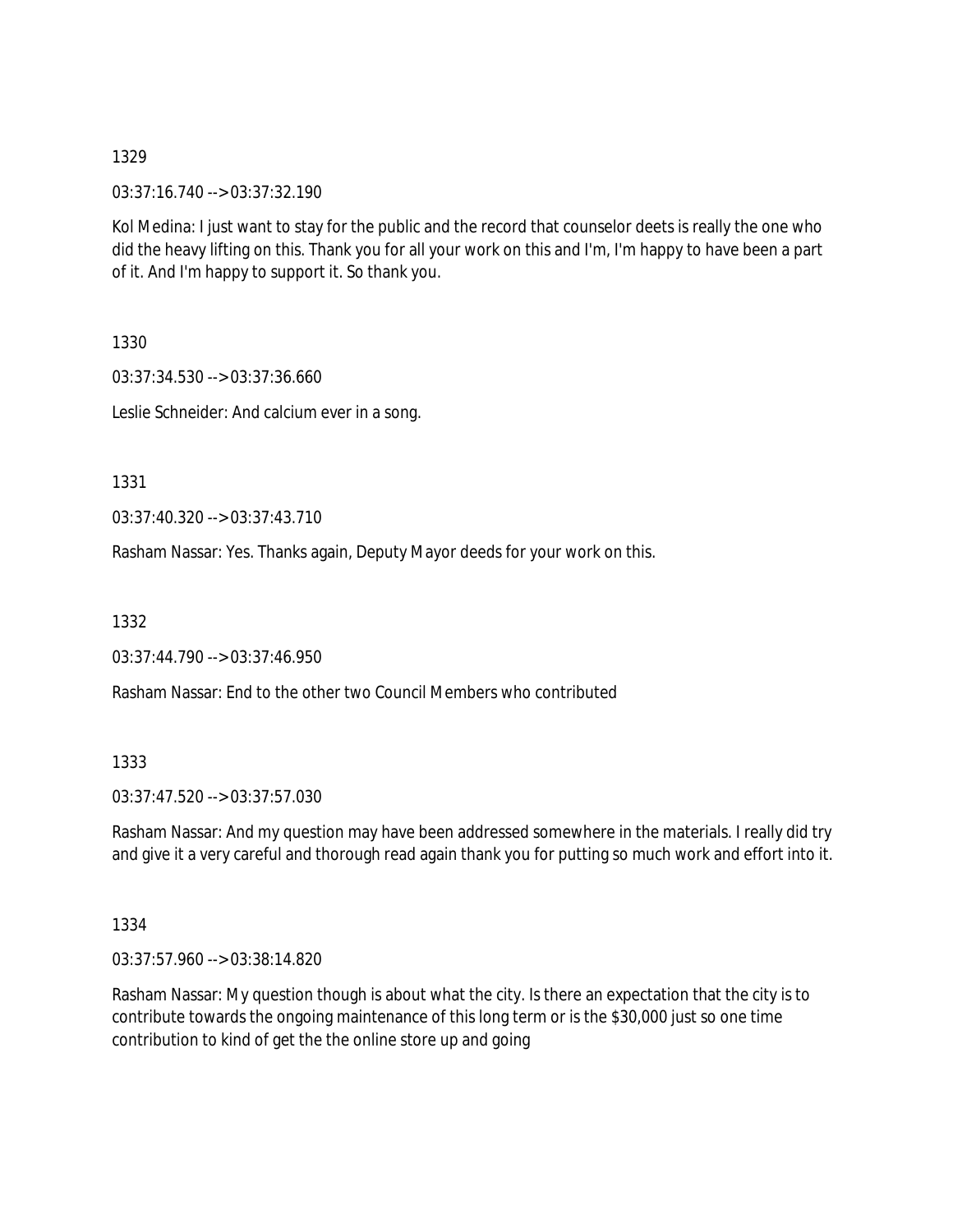03:38:16.890 --> 03:38:26.910

Joe Deets: I guess I can answer that. Um, I think it is the intention to because we believe everything that we when we studied this is that this is the kickstart it

1336

03:38:27.270 --> 03:38:34.470

Joe Deets: And then as I, one of the things that we're going to be looking for is that it becomes financially self sufficient within I said two years but

1337

03:38:34.800 --> 03:38:48.660

Joe Deets: People told me the way it could be in a year. So it is not to be an ongoing thing Lisa this you know that I we are envisioning that the city contributed so yes it will eventually be self sufficient. But it needs a kickstart

1338

03:38:50.130 --> 03:39:02.490

Rasham Nassar: And aside from the RF or a queue or RFP, the RFP that the city would issue. Is there any implication on staff resources in time or is it all going to be kind of worked on externally.

1339

03:39:03.450 --> 03:39:14.880

Joe Deets: I think it is a little as the city to do as possible. There is like the the process. And this was recommended by Ellen. I'll just say the having a Joint Council city staff.

1340

03:39:15.960 --> 03:39:27.090

Joe Deets: Committee that overviews this so it'll that'll take a little bit of work, obviously we want to examine very closely the proposals which will come back to you, all of you to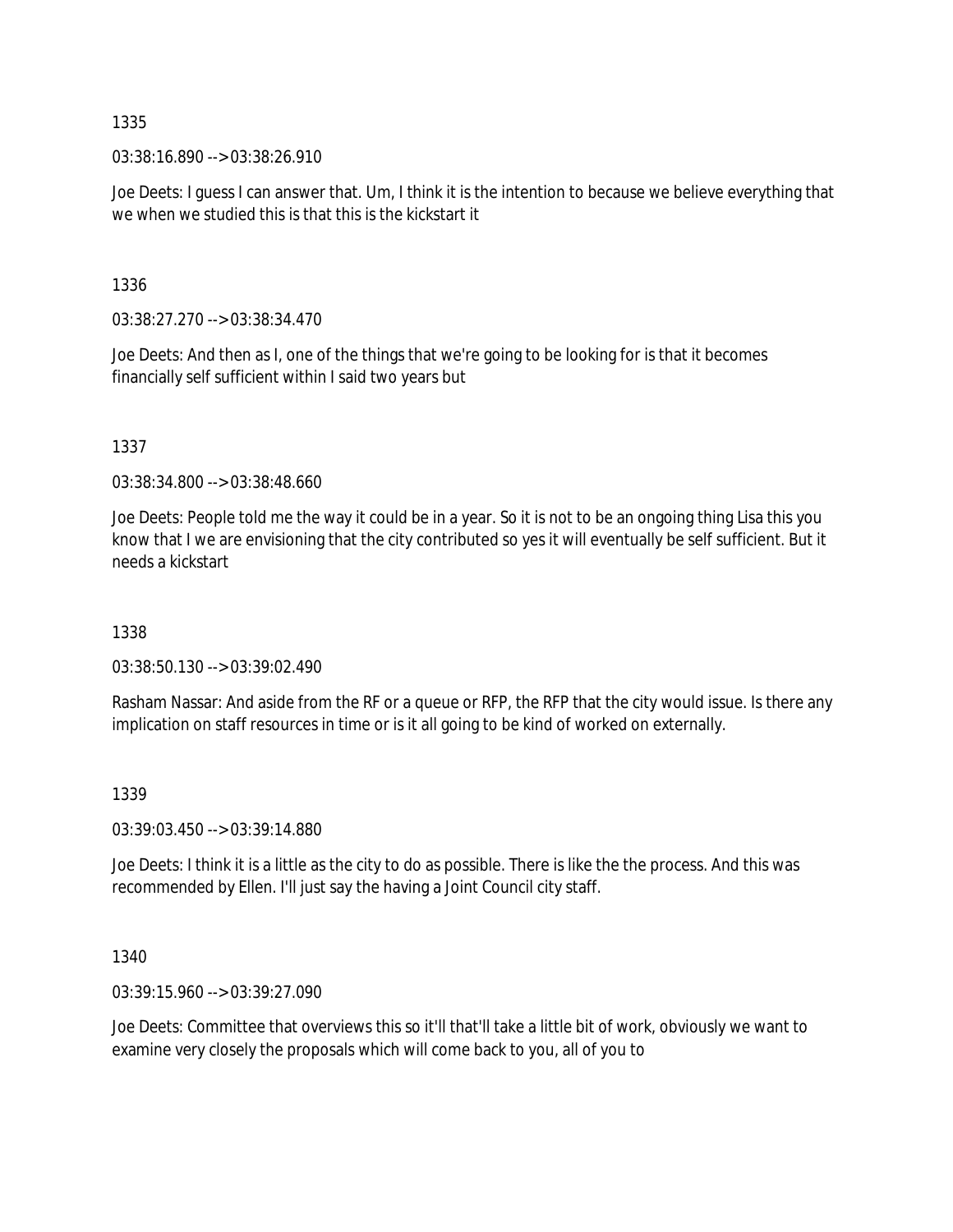03:39:27.930 --> 03:39:39.540

Joe Deets: critique them approved or or not. Right. So I think the idea is, is no. This is not going to be a liability to the city, but it is something that

1342

 $03:39:40.410 \rightarrow 03:39:49.470$ 

Joe Deets: There's just a lot of support, we heard you know overwhelmingly support in the public comments and the emails that we've gotten so I don't know if that answers your question.

1343

03:39:52.500 --> 03:39:53.730

Leslie Schneider: COUNCILMEMBER hey topless.

1344

03:39:55.590 --> 03:40:06.090

Kirsten Hytopoulos: So, um, I do have some concerns. I think I'm going to be probably maybe the only vote against the against this and that's okay. But what I do want to share is that

1345

03:40:06.690 --> 03:40:14.700

Kirsten Hytopoulos: I'm going to do come from from from this as a small business owner who's managed to do fine. Ultimately, but worried for a while and was, you know, really.

1346

03:40:15.150 --> 03:40:18.090

Kirsten Hytopoulos: thought a lot about these issues about just paying fixed expenses and so forth.

1347

03:40:18.720 --> 03:40:26.100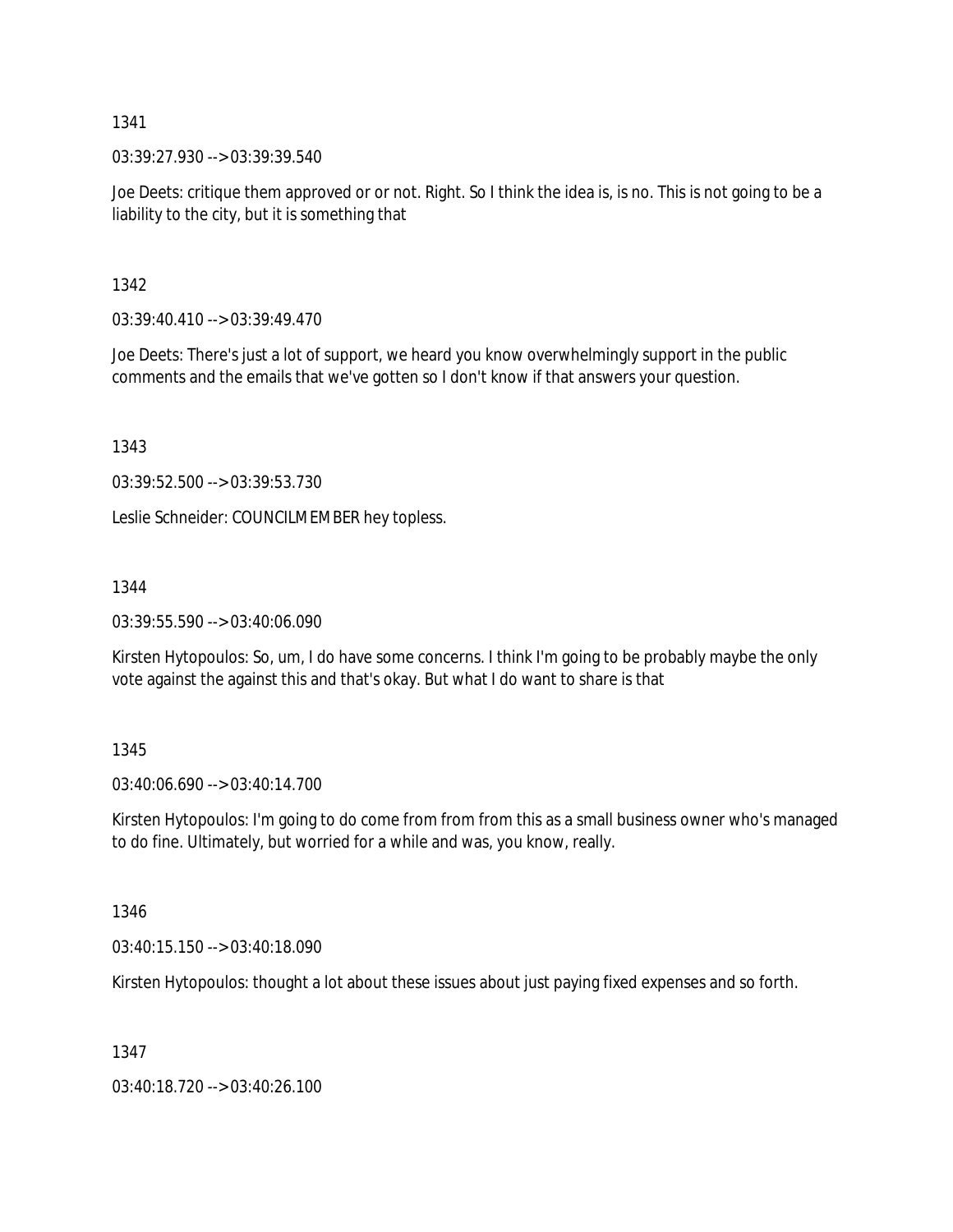Kirsten Hytopoulos: About whether or not what we should be doing as direct grants. And the more I thought about the more self talk to the more I feel

1348

03:40:26.490 --> 03:40:33.690

Kirsten Hytopoulos: I feel pretty sure about that. So what I did. And this is all special. I won't take a lot of air time because I again. I'm probably again in the minority.

### 1349

03:40:34.170 --> 03:40:42.030

Kirsten Hytopoulos: But what I would like to share with you is that I decided this today to respond to all the merchants who had written to us and supported this

### 1350

03:40:42.420 --> 03:40:53.910

Kirsten Hytopoulos: And ask them the question is would you prefer the city spend the money on this idea or direct grants. And so I got I got six responses. I think I sent six emails.

1351

03:40:54.930 --> 03:41:02.400

Kirsten Hytopoulos: And I got one that was yes. I still feel she is. This is the way to go. I don't think to write grants THE WAY TO GO AHEAD ONE THAT WASN'T SURE.

1352

03:41:02.880 --> 03:41:18.390

Kirsten Hytopoulos: Because she wasn't sure what that would look like. And if an organization would which would qualify. She's nonprofits moving but at the four yeses. If you would just bear with me. I would like to Chris quickly read the lines I got from each of them about what direct funding means to them.

1353

03:41:20.310 --> 03:41:24.900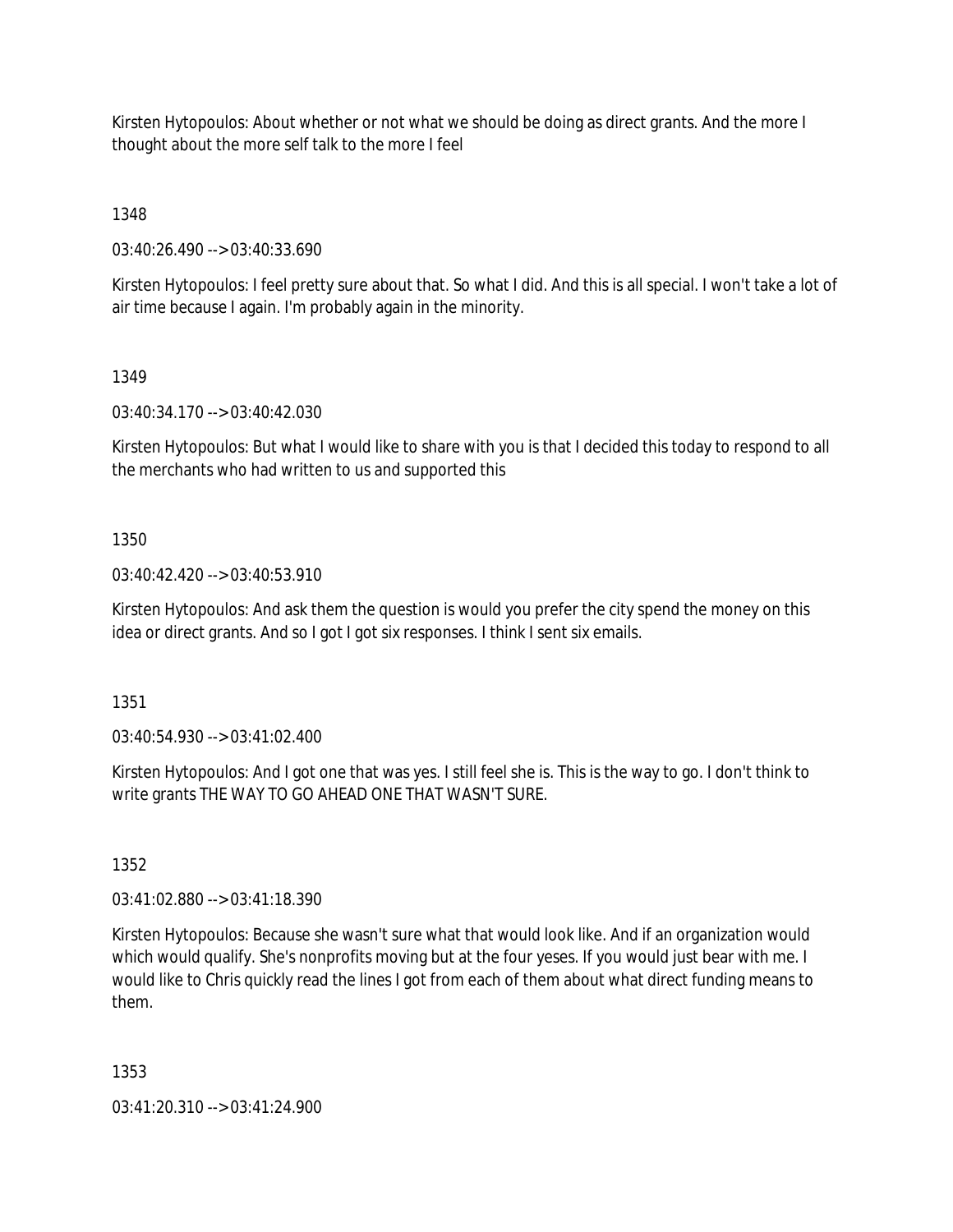Kirsten Hytopoulos: One was my big wishes that I get help with one or two months of rent overhead paid

# 1354

03:41:25.320 --> 03:41:34.410

Kirsten Hytopoulos: So that I can get focused on launching new programs learn some online tricks and be able to pivot in case the virus slows us down even further. I'm worried about getting through the winter.

### 1355

03:41:35.160 --> 03:41:49.020

Kirsten Hytopoulos: Another was, I would say that some relief from the islands high cost of lease payments would be our number one need another was love this question, I would, I would love to see the funds go directly to the businesses and

# 1356

03:41:50.340 --> 03:41:56.370

Kirsten Hytopoulos: Let's see what size is my handwriting, what would help. And it would be equitable for all would be finding

# 1357

03:41:57.120 --> 03:42:02.790

Kirsten Hytopoulos: Would be funding to pay our bills phone and internet these bills. Don't ever go away and you can't turn them off.

# 1358

03:42:03.570 --> 03:42:07.950

Kirsten Hytopoulos: And then the last one was my big wish is that I get help on this one already read

# 1359

03:42:08.490 --> 03:42:19.080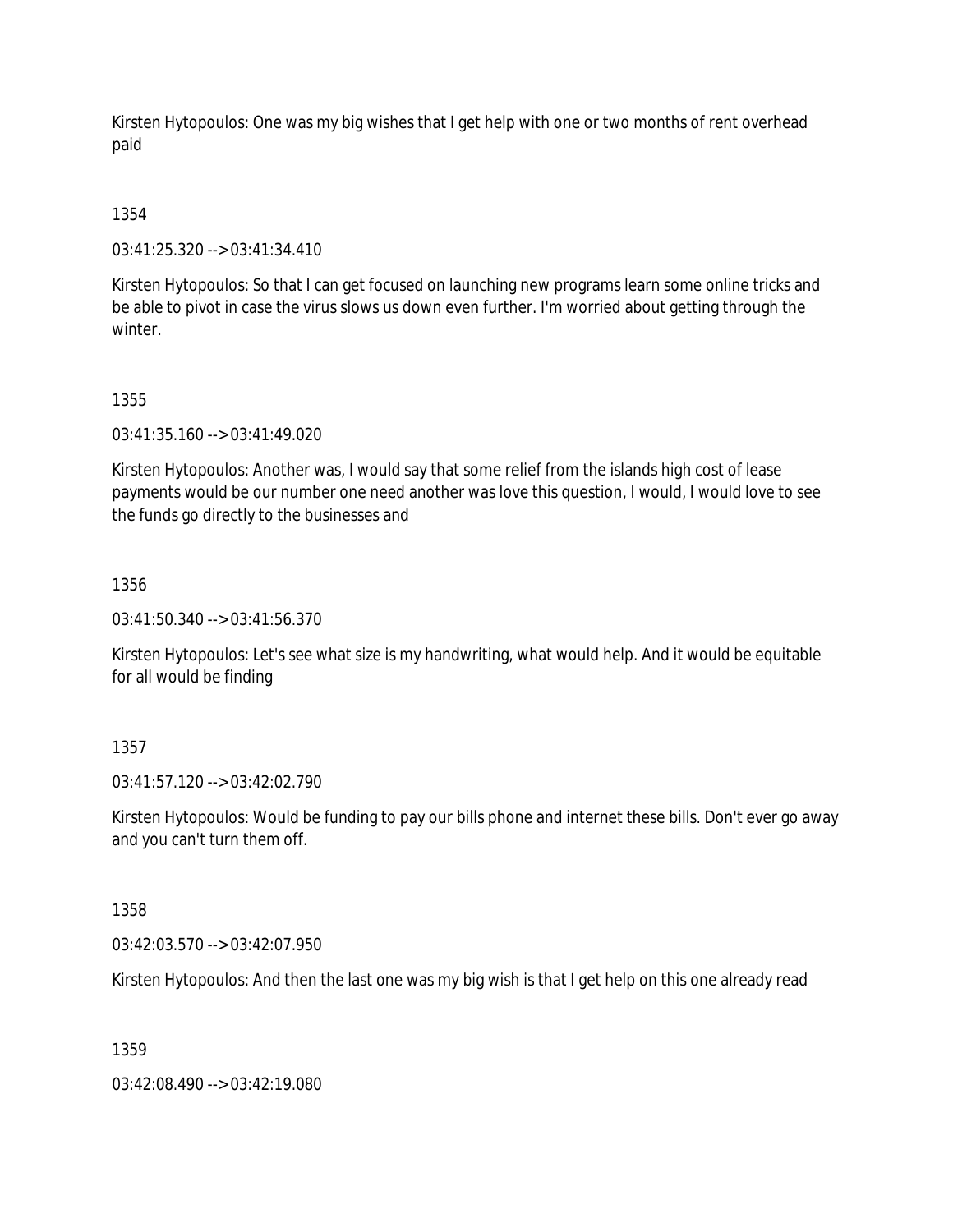Kirsten Hytopoulos: So I guess my point is these are people whose initial response was to be supportive of the program. And then I just wonder, do they did they really understand that we could use the funds as well for funding direct funding.

1360

03:42:20.550 --> 03:42:27.900

Kirsten Hytopoulos: So that's, that's my concern and I actually do believe that we have, we've heard from you. So at least one public comment. We've heard I think here in Council before

1361

03:42:28.320 --> 03:42:36.540

Kirsten Hytopoulos: That you know what \$1,000, for example, can help. I mean, if we have \$400,000 left, and I'm not sure at this point that we had about 400 something thousand dollars left

1362

03:42:37.200 --> 03:42:45.690

Kirsten Hytopoulos: And I think with to talk about the testing site. But, you know, if we gave 400 businesses \$1,000 to give 200 businesses \$2,000 I

1363

03:42:46.050 --> 03:42:56.460

Kirsten Hytopoulos: I actually think that for a lot of businesses, those sorts of things, make a difference, especially when you realize that people are cobbling things together. I mean just whether they're calling together relief payments from the, from the

1364

03:42:57.120 --> 03:42:59.820

Kirsten Hytopoulos: Federal government which, as we know, is completely dried up at the moment.

1365

03:43:00.510 --> 03:43:07.740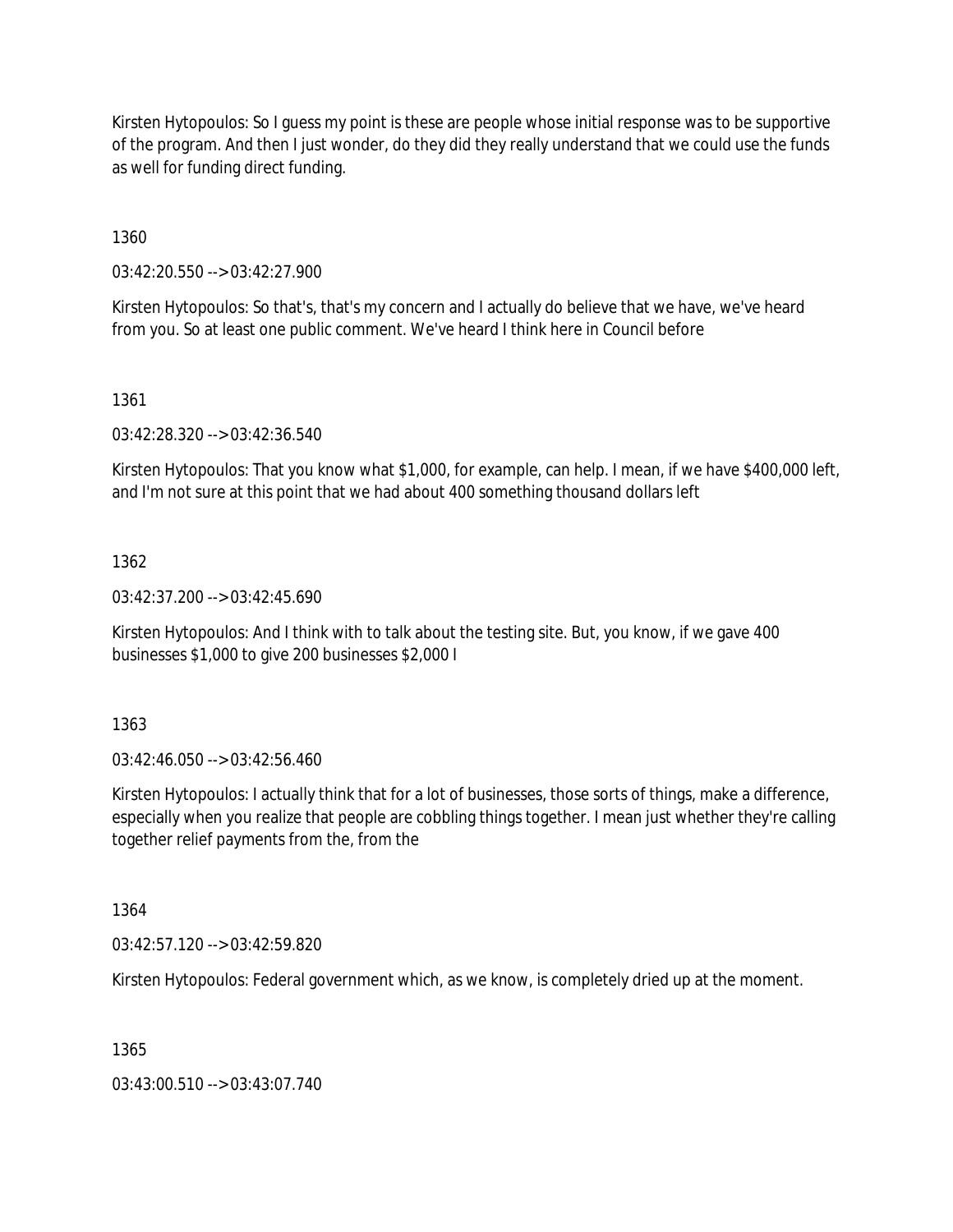Kirsten Hytopoulos: From fat from loans from family, friends, or whatever they're doing side businesses. So I don't think we should look at at grants as

1366

03:43:08.130 --> 03:43:21.960

Kirsten Hytopoulos: We should look at like \$1,000 grant, for example, and say what's \$1,000 going to do if someone's already going down the tubes. That's all the pieces that make a difference. So that's my pitch and I just feel like I needed to make it or

### 1367

03:43:23.370 --> 03:43:30.870

Joe Deets: I can, I can respond to that. That's a fair comment and it a lot of jurisdictions are doing grants the state did grants.

### 1368

03:43:31.710 --> 03:43:37.530

Joe Deets: County did grants and certainly we could consider that this is sometimes not an either or.

#### 1369

03:43:38.280 --> 03:43:44.700

Joe Deets: But I do caution the grants when when when businesses say they want to get a grant that means they will get the grant.

#### 1370

03:43:45.450 --> 03:43:54.660

Joe Deets: Typically there's a win loss ratio, if you will, of who gets the grants and who doesn't get the grants. So the maybe some to get it and some that don't

#### 1371

03:43:55.350 --> 03:43:58.950

Joe Deets: And it's it's not it's not particularly equitable and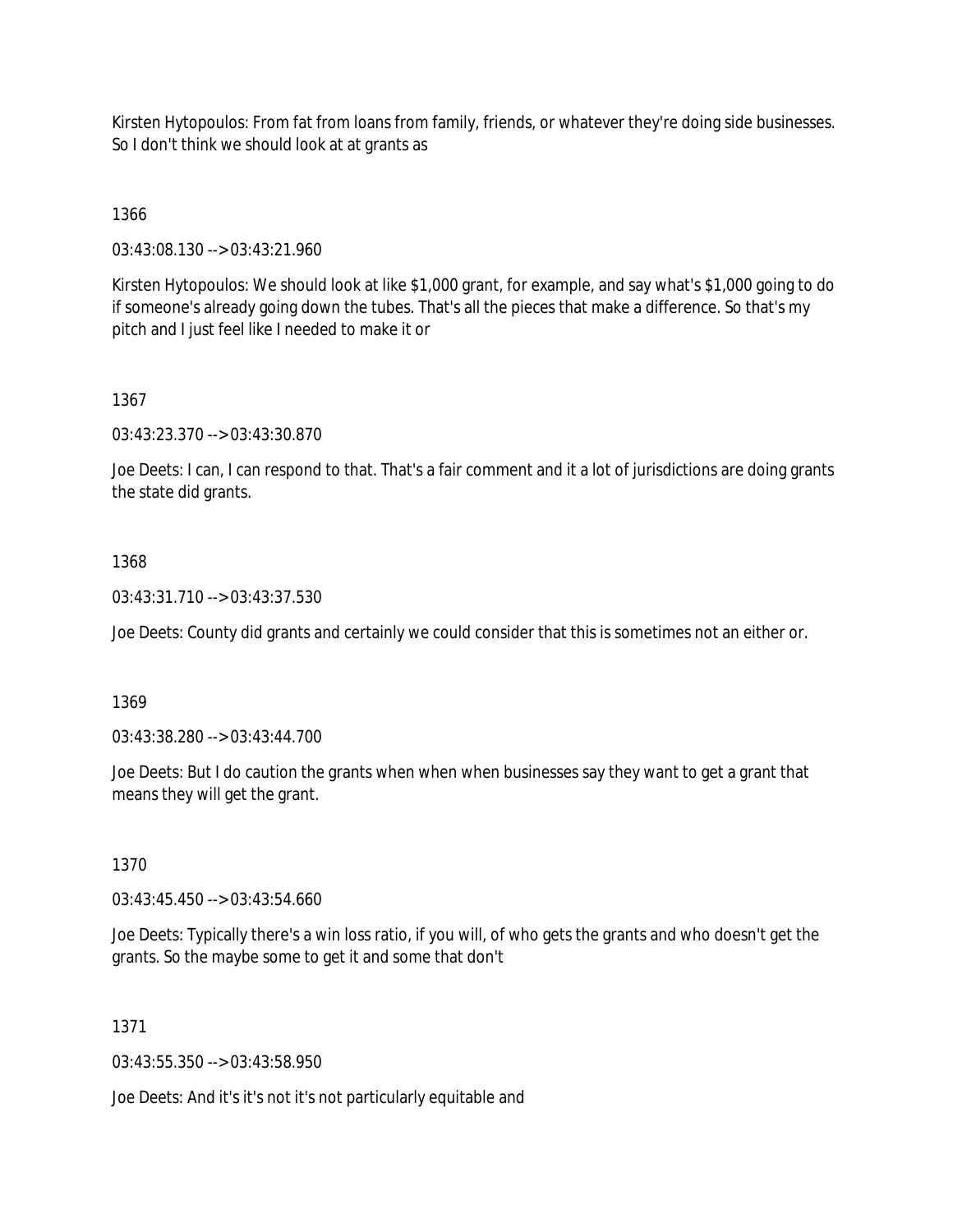03:43:59.490 --> 03:44:09.450

Joe Deets: The data that I have seen that I haven't shared, but since you bring this up the data that I've seen statewide is the businesses that are most vulnerable the minority and women owned

1373

03:44:09.750 --> 03:44:15.960

Joe Deets: The small businesses they lose out on the grants and they have been losing out on the grams, the grants are not equitable

### 1374

03:44:16.560 --> 03:44:23.880

Joe Deets: And \$1,000. I'm sorry. I, I do not agree that that would be particularly worthwhile for us. I mean, we could do that.

1375

03:44:24.390 --> 03:44:34.830

Joe Deets: As opposed to doing something that could create an asset for the community for they could learn. How's this we can either make a meal for somebody, or in this case a sandwich.

1376

 $03:44:35.640 \rightarrow 03:44:46.050$ 

Joe Deets: Or we can teach people to fish and I'm in the make teach them the fish camp. And I think my colleagues on the ad hoc committee are so you know we could disagree.

# 1377

03:44:46.770 --> 03:44:57.930

Joe Deets: Kiersten that's fine, but I just feel when folks say I want to grab that means they would actually when it maybe they wouldn't get it and maybe businesses that need it wouldn't get anything so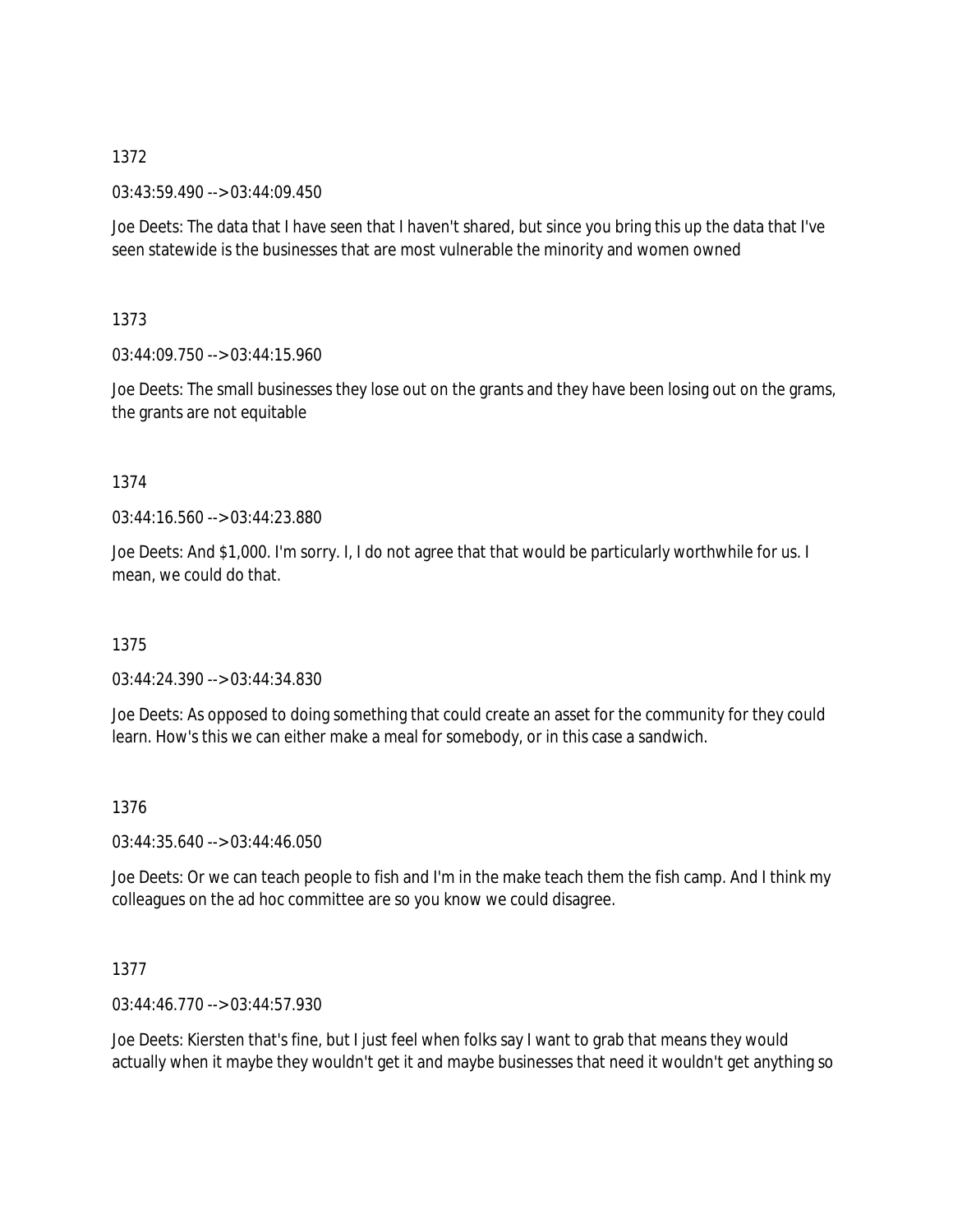03:45:00.030 --> 03:45:00.570

Leslie Schneider: So,

1379

03:45:02.070 --> 03:45:05.850

Leslie Schneider: Thank you, Deputy Mayor. Thank you. Councilmember high topless.

1380

03:45:07.140 --> 03:45:12.750

Leslie Schneider: COUNCILMEMBER hi topless. I'd be willing to work with you on a proposal for doing grants. I absolutely agree that I

#### 1381

03:45:13.170 --> 03:45:32.670

Leslie Schneider: Think even nap, especially now would be a very good time to take a look at that, because we've got a hard winter ahead of us. And so, you know, if you'd like to work with me on that we could bring a couple different types of proposals and and see what what might work.

1382

03:45:33.930 --> 03:45:34.890 Leslie Schneider: COUNCILMEMBER Pollock.

1383

03:45:36.270 --> 03:45:36.690

Michael Pollock: Know,

1384

03:45:37.980 --> 03:45:52.500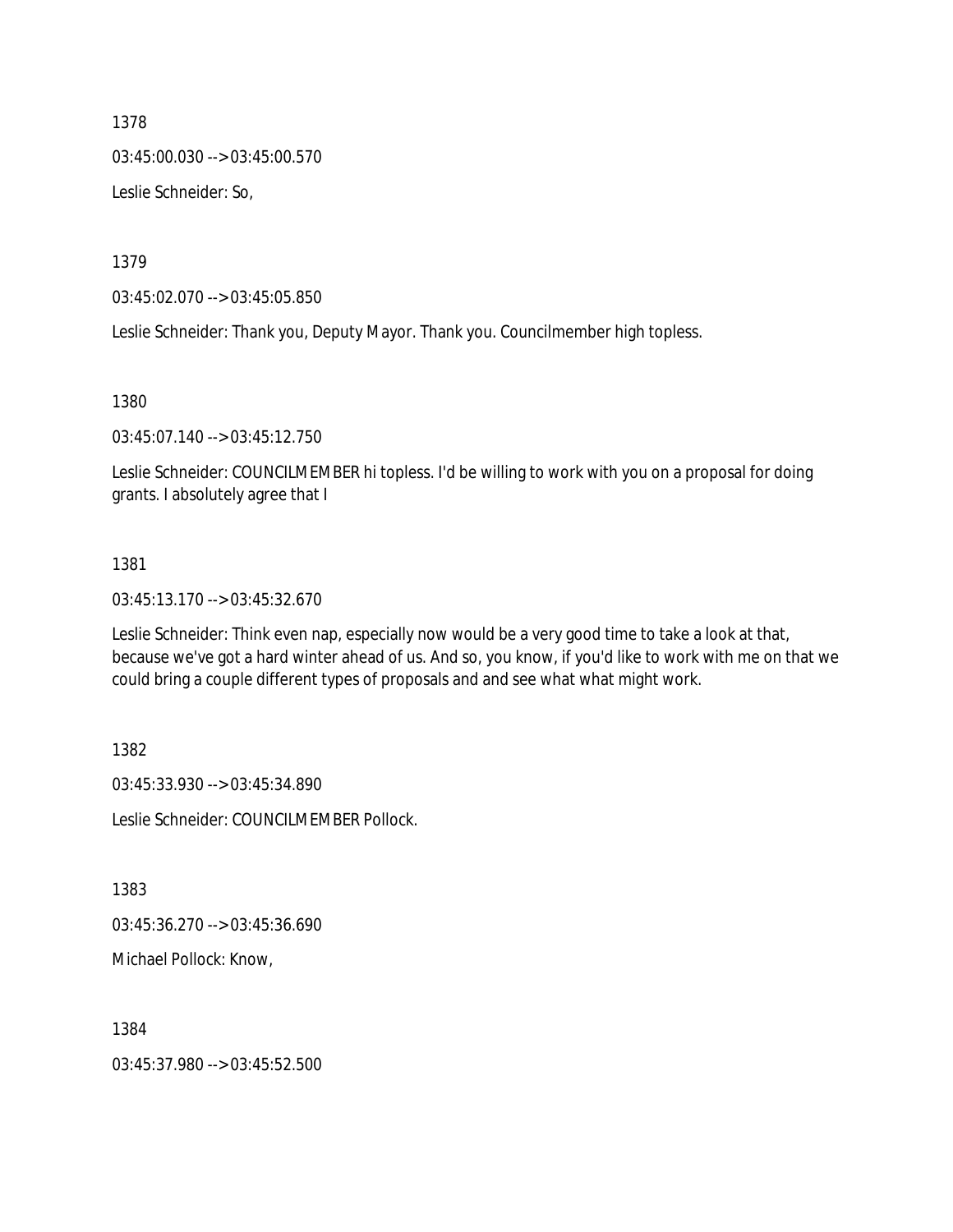Michael Pollock: I can see a little bit of a dilemma here. But the reason I support what's being proposed is that I think that that's really going to contribute to grow the economy and teach a person to fish kind of analogy but it's all, it's going to help bring

1385

03:45:53.640 --> 03:46:00.720

Michael Pollock: Funds into businesses and it's, it's an opportunity to bring a lot of funds in and ultimately that's what's going to help them.

1386

03:46:01.590 --> 03:46:05.430

Michael Pollock: sustain themselves and pay the rent or pay the bills in the long run. So

1387

03:46:06.090 --> 03:46:09.330

Michael Pollock: To me, this is a much more holistic and well thought out.

1388

03:46:09.660 --> 03:46:24.570

Michael Pollock: Approach than simply having kind of a lottery and applying some bad days to a few a few lucky businesses, it's kind of kind of how it feels, for me, because we just don't have the funds to pay for everybody that that that would like help right now so

1389

03:46:25.020 --> 03:46:43.380

Michael Pollock: I think it's really good. I think it's really well thought out and I just want to reiterate that it's it's if the idea is, is that we increase business and the mom, the island, and I think it's a good thing to do, even without CO, but quite frankly so so

1390

03:46:44.490 --> 03:46:45.930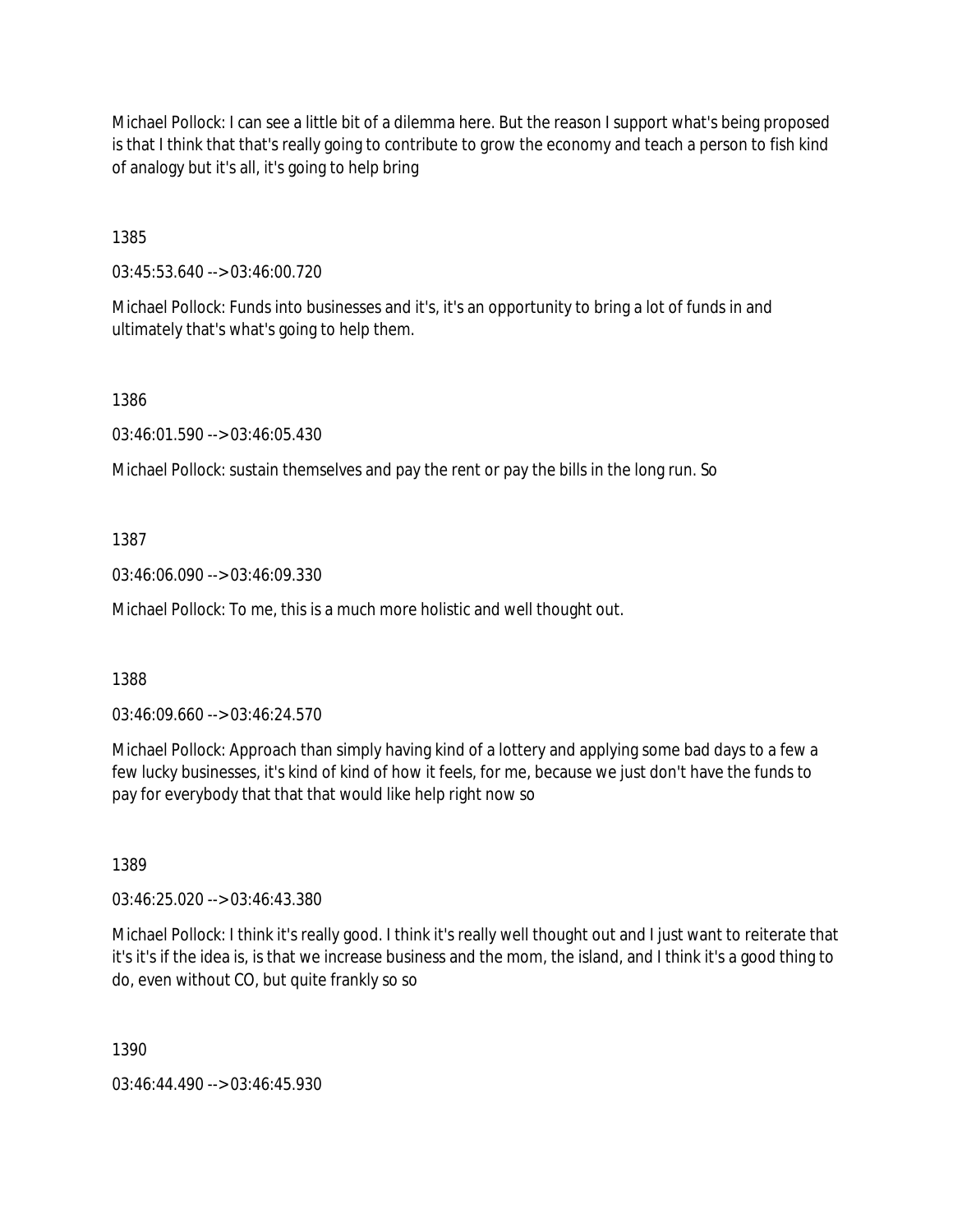Michael Pollock: I guess that's all I gotta say.

1391

03:46:47.250 --> 03:46:57.810

Leslie Schneider: Thank you for that, and maybe just before I go back to a couple more hands here, I just want to say that I have been involved in a lot of these conversations and I'm aware of some

### 1392

03:46:58.380 --> 03:47:17.040

Leslie Schneider: Really interesting ideas that might not be in this phase one, but this phase one would be setting us up for some of these ideas down the road. And so of course we have to wait and see if they show up in in these proposals, when it you know if we're going forward with a request for proposals.

### 1393

03:47:18.600 --> 03:47:27.510

Leslie Schneider: But I see this as being very innovative and the beginnings of something that could be very powerful for the local economy.

1394

03:47:31.410 --> 03:47:37.740

Leslie Schneider: COUNCILMEMBER hi topless and then COUNCILMEMBER Medina or issue. Well, we'll switch it

1395

03:47:38.970 --> 03:47:39.990

Leslie Schneider: cast member Medina.

# 1396

 $03:47:43.200 \rightarrow 03:47:48.660$ 

Kol Medina: I just want to say that if some effort is put towards developing a grant program for businesses.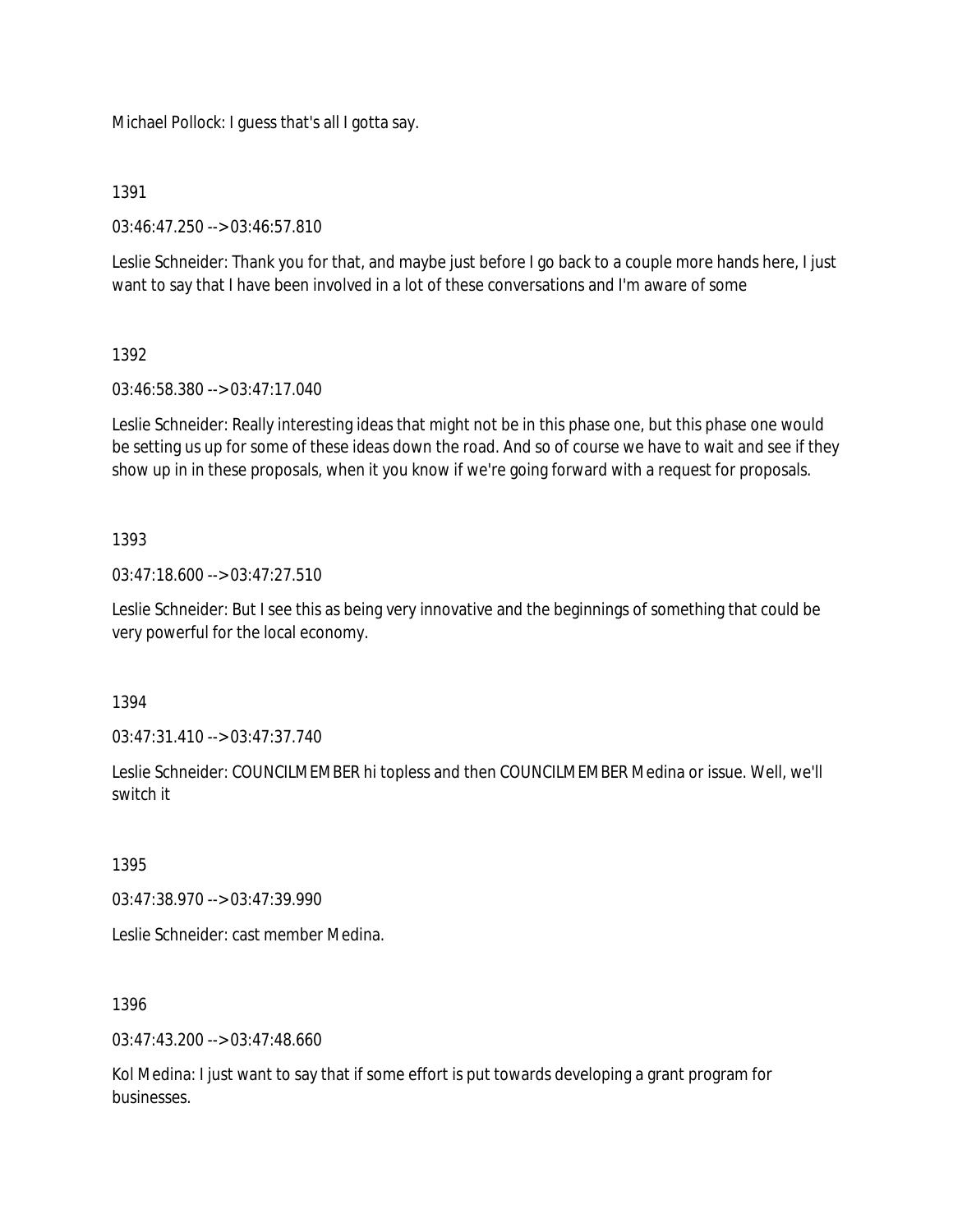03:47:50.520 --> 03:48:04.470

Kol Medina: I suggest that you speak with Keita, who has been running the grant programs for businesses for other municipalities in our community because I'm certain they'll have a lot of words of advice for you. Okay.

1398

03:48:05.520 --> 03:48:09.270

Leslie Schneider: Great, thank you for that. Um. Councilmember I topless.

1399

03:48:10.890 --> 03:48:15.630

Kirsten Hytopoulos: I guess I just wanted to. I don't want to be too negative, but I just want to at least go on the record some of my concerns.

1400

03:48:16.020 --> 03:48:20.700

Kirsten Hytopoulos: About, about the idea, because if I thought it was going to generate a huge amount of business.

1401

03:48:21.240 --> 03:48:26.730

Kirsten Hytopoulos: I feel more supportive and a couple of other shoes, I'd be a lot more supportive of it, along with the grant program.

1402

03:48:27.360 --> 03:48:32.130

Kirsten Hytopoulos: But I do have real concerns about how this is going to be funded in the long run. And what we're, what we're getting into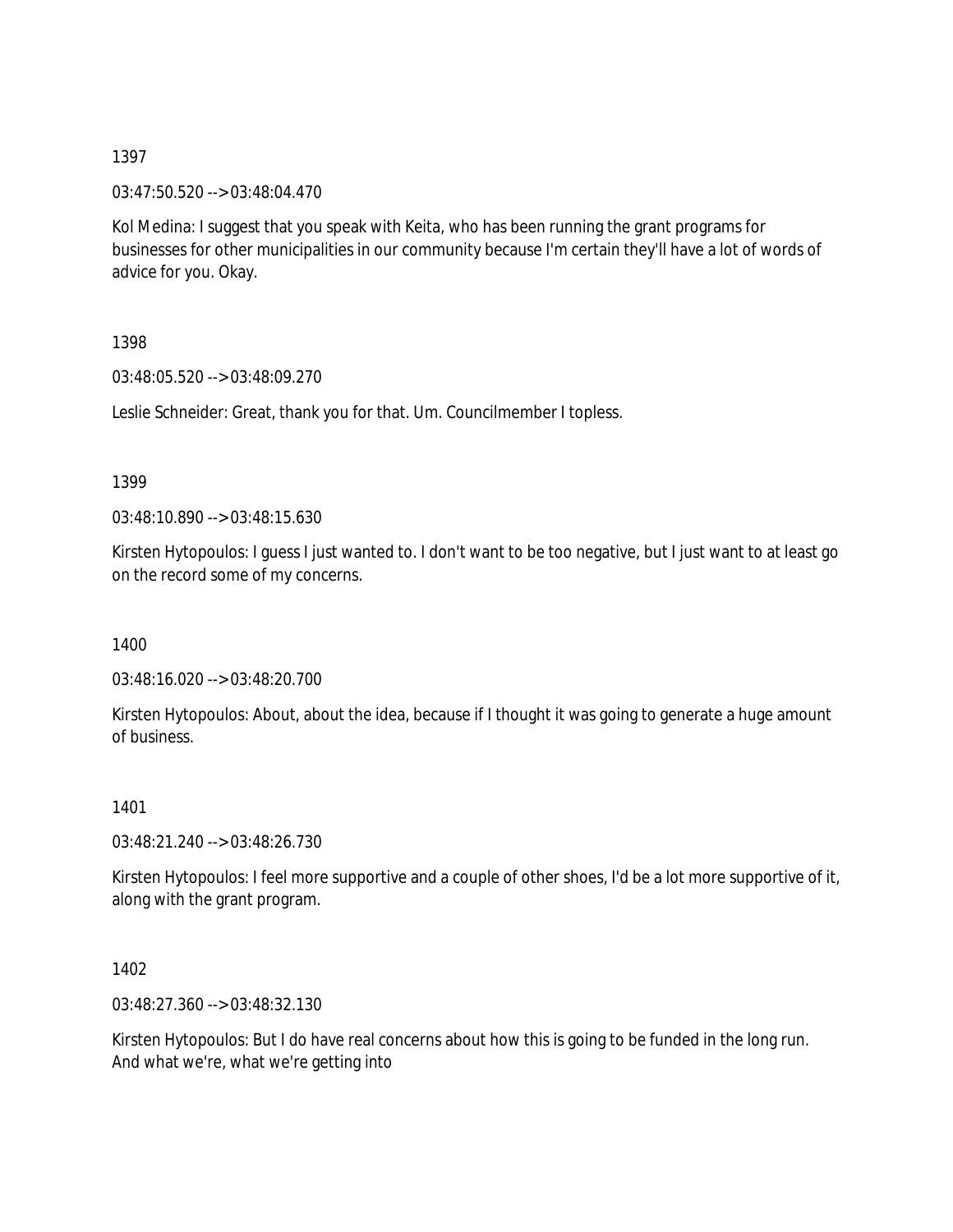03:48:32.550 --> 03:48:46.680

Kirsten Hytopoulos: Um, it's easy to say we're going to require it to become self sufficient. And then we'll let it go. But things like that don't often work that way and councils wind up not letting go. And then we're meshed in this and we don't have any business in in the business of this sort of thing.

1404

03:48:47.790 --> 03:48:55.500

Kirsten Hytopoulos: And so there's that concern. Another concern is that there are businesses that are in need of help organizations that may have helped like nonprofits and so forth.

1405

03:48:56.100 --> 03:49:05.310

Kirsten Hytopoulos: That don't sell something that they would find or don't like that either don't sell anything or don't sell something that they would find this useful with. And so there was already an equity in there.

1406

03:49:05.970 --> 03:49:18.090

Kirsten Hytopoulos: You know, and obviously with regards to inequities and process that's on us to make an ethical ethical process. So I agree there there are sure inevitably inequities. But it's our it's our job to be sure that we reach the people that need to be reached.

1407

03:49:19.350 --> 03:49:22.230

Kirsten Hytopoulos: I was, I did find Tori folkies

1408

03:49:23.340 --> 03:49:28.410

Kirsten Hytopoulos: Video kind of compelling and I understand that that is just the one designer.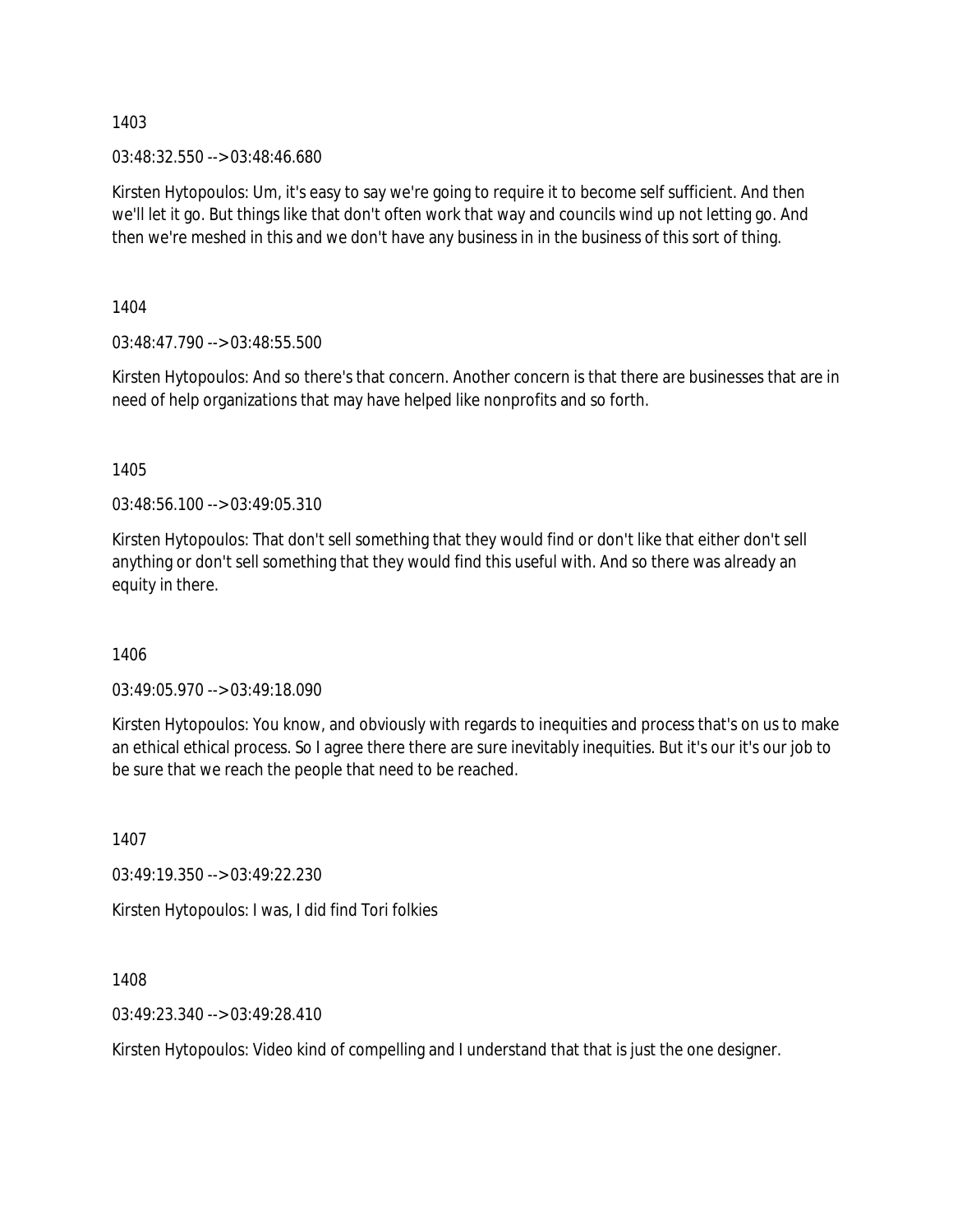03:49:28.950 --> 03:49:38.820

Kirsten Hytopoulos: But that's the designer, who's done a whole bunch of these websites that were supposed to be looking at saying, Wow, and I found it was pretty, I was pretty unimpressed with the traffic.

1410

03:49:39.600 --> 03:49:44.940

Kirsten Hytopoulos: Etc on those websites. So I guess all I would throw out there is if we're going to do this, which is sounds like we are.

1411

03:49:45.270 --> 03:49:54.930

Kirsten Hytopoulos: I hope we're going to be really careful in our selection process and look for somebody who's going to be addressing a lot of the problems that she raised and the problems we haven't anticipated yet. Thanks.

1412

03:49:55.770 --> 03:50:01.440

Leslie Schneider: And I guess I would just reiterate that, that this proposal is to say that we are accepting

1413

03:50:02.940 --> 03:50:22.140

Leslie Schneider: We are accepting proposals, it doesn't mean that we are spending this money right we have yet another decision to make in the future as to whether there is a solution out there that we agree with is workable and worth our spending money on. So I'm Deputy Mayor

1414

03:50:22.350 --> 03:50:31.620

Joe Deets: Yeah, sorry, I just respond to customer had topless. Well, we've there's certainly a way, including nonprofits. This is not a, you know,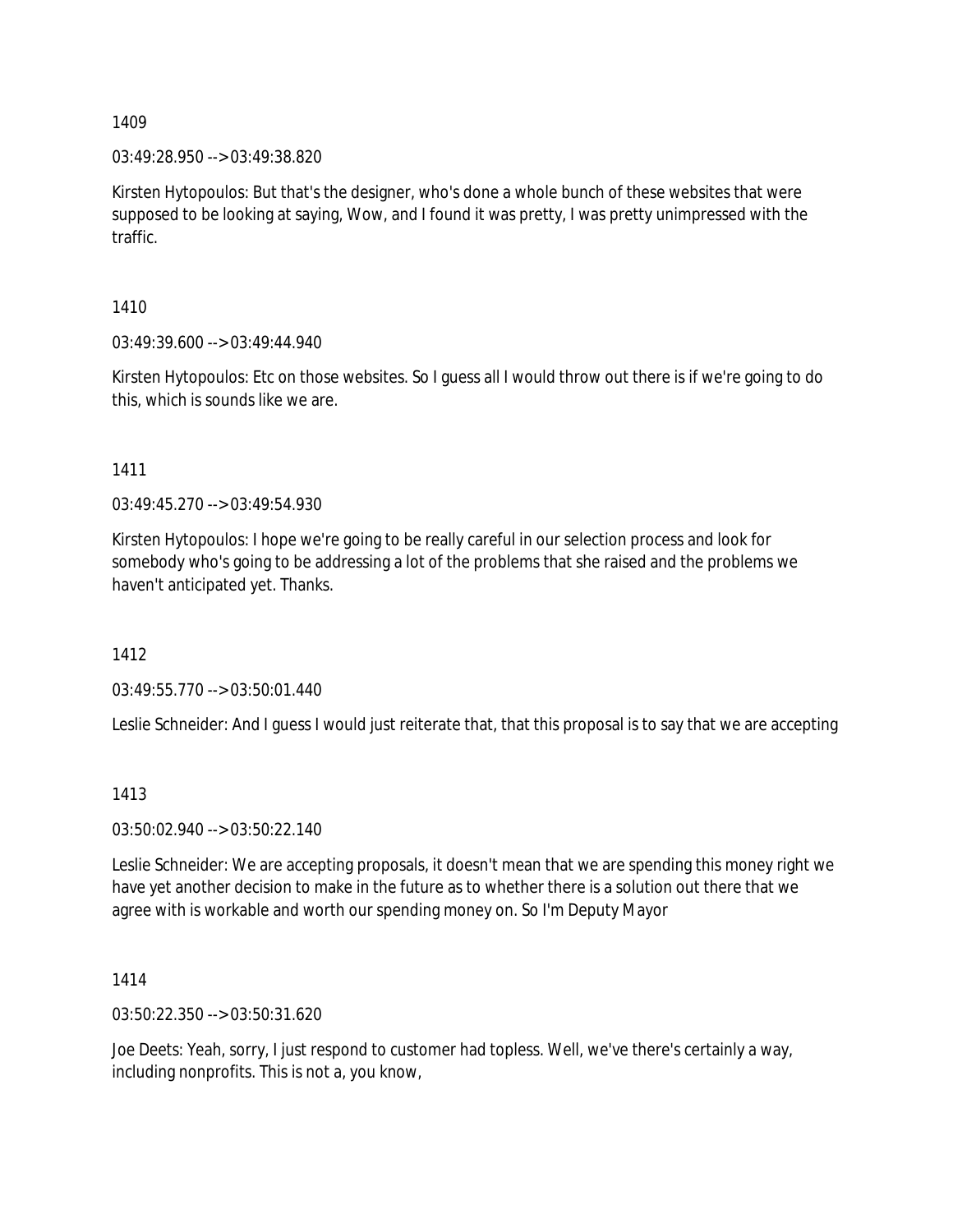03:50:32.910 --> 03:50:40.110

Joe Deets: You may just not think so, quite so rigidly here this this thing can really open up in many ways, I think, creative, folks.

1416

03:50:41.370 --> 03:50:54.180

Joe Deets: We got to take this. I think we really didn't need to take a chance here. And again, this is just an RFP. This is costing us nothing to examine proposals, so there is no

1417

03:50:54.630 --> 03:51:02.010

Joe Deets: Nothing. There's no downside here, there's plenty of downside. If we voted down. I'll just say, and I'll just say as far as grants i'm i'm

### 1418

 $03:51:02.610 \rightarrow 03:51:17.400$ 

Joe Deets: I'm in. I'm interested is just the facts remain, they're not very effective for Copa relief. I'm sorry, but I could be voted on that but i i have some insane college on that. So anyway, happy to move on.

1419

03:51:18.930 --> 03:51:19.650

Leslie Schneider: COUNCILMEMBER car.

1420

03:51:20.790 --> 03:51:24.750

Christy Carr: Thank you. Just real quickly, I share a council member high top list has concerns.

1421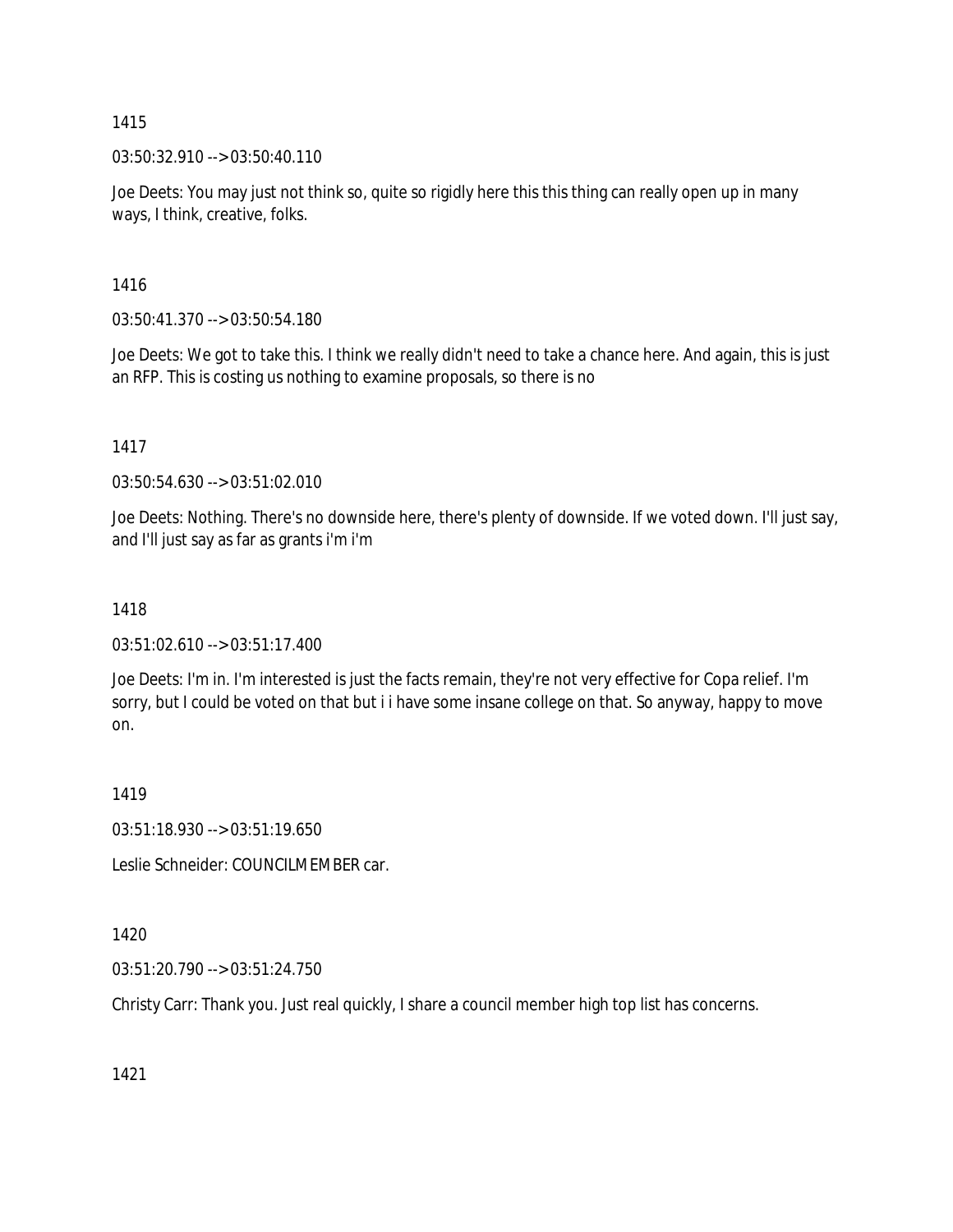03:51:25.830 --> 03:51:32.400

Christy Carr: Almost across the board, but I'm going to vote in favor of this. I appreciate the work of the ad hoc committee and I

1422

03:51:35.280 --> 03:51:45.630

Christy Carr: So I'm going to trust that they through the net wide and this is what they came back with and that is our best path forward at this point to Deputy Mayor de this point. This is a vote to

1423

03:51:46.650 --> 03:51:50.880

Christy Carr: Put out an RFP. So we have another opportunity to look at what that

#### 1424

03:51:52.260 --> 03:52:07.290

Christy Carr: Brings back to us, but I just did want to say I do have some comments some concerns. I don't know if it is the best thing for us to do, but I don't have another idea. So I'm happy to support this at this point. Thank you.

1425

03:52:08.160 --> 03:52:09.030

Leslie Schneider: Great, thank you.

1426

 $03:52:09.360 \rightarrow 03:52:14.190$ 

Leslie Schneider: So I don't see any other hands up in the interest of time, we have emotion on the floor with a

1427

03:52:14.190 --> 03:52:14.820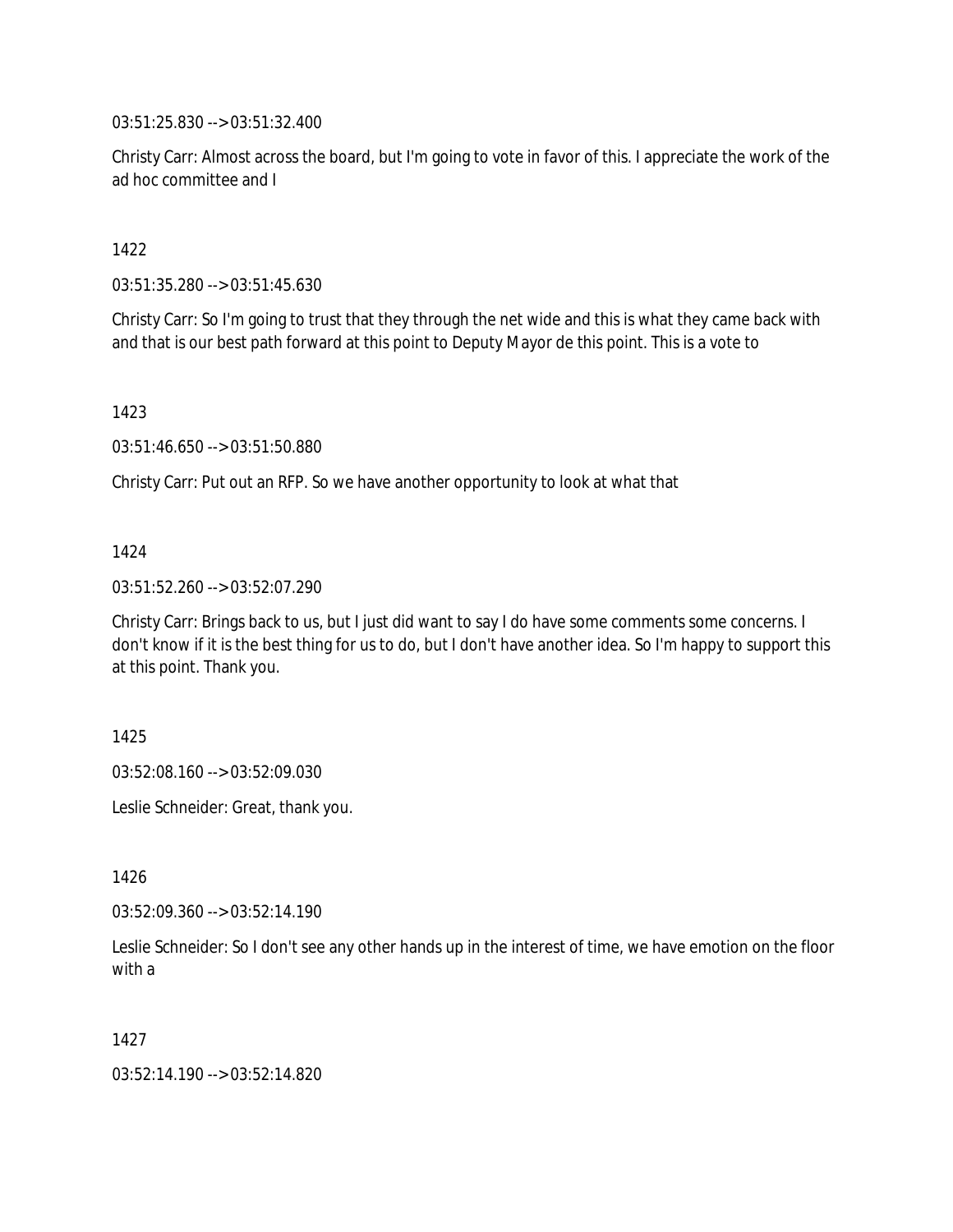Second,

1428

03:52:17.220 --> 03:52:21.540

Leslie Schneider: I'd like to move forward with a vote. So, all those in favor please say aye.

1429

03:52:23.700 --> 03:52:24.210

Leslie Schneider: And

1430

03:52:24.390 --> 03:52:25.800

The, any opposed.

1431

03:52:27.810 --> 03:52:38.280

Leslie Schneider: COUNCILMEMBER high topless voted no. So that passes and we look forward to seeing what that process is I will say that I'm

1432

03:52:40.950 --> 03:52:47.790

Leslie Schneider: Deputy city manager. What do you need in terms to move forward. I know that we have to we have to specify something about

1433

03:52:48.750 --> 03:53:01.740

Leslie Schneider: Us the selection committee, right, we need some council members and we need one or more staff people to be involved in that. What about putting out the RFP. Do you need something additional from us.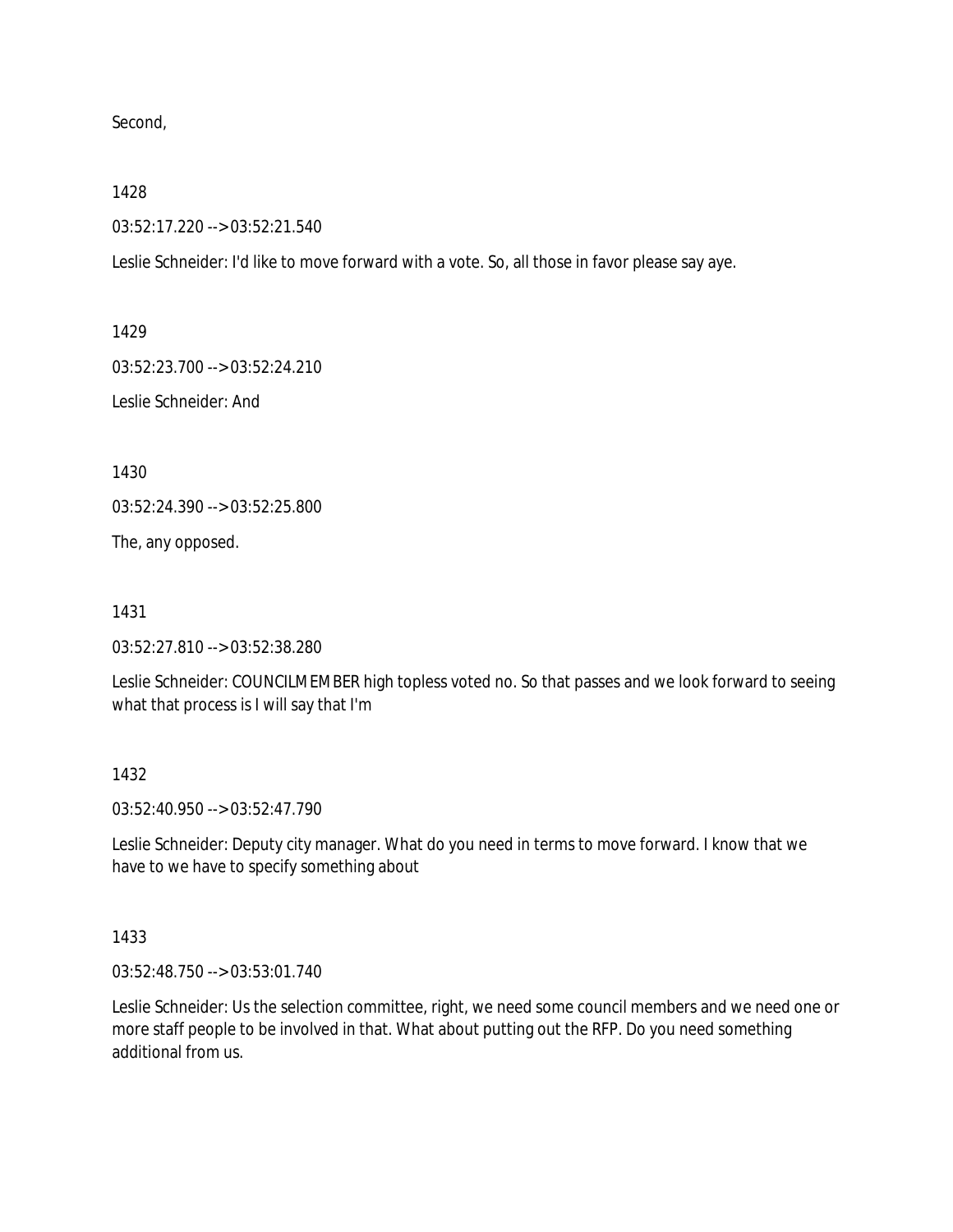03:53:01.800 --> 03:53:08.730

Ellen Schroer: We do, we will need a scope of work so that we know what it is that we are issuing an RFP for

#### 1435

03:53:09.240 --> 03:53:25.080

Ellen Schroer: So I'm assuming that will come from the subcommittee. And you can go ahead and send that to me at this time, and I will probably a good, it's good to point of contact is any for that, at this juncture, and then we'll review that internally and let you know if we have any questions.

1436

03:53:26.850 --> 03:53:36.450

Leslie Schneider: Okay, so I think that the scope of work will just be kind of a reinterpretation of the key features sought to in a winning proposal, right, and some of them will be

1437

03:53:37.770 --> 03:53:46.140

Leslie Schneider: I mean, I guess my my thought is that all of these are negotiable. It just kind of depends on what the what what what comes forward so

1438

03:53:47.100 --> 03:53:47.580

We're

1439

03:53:50.250 --> 03:53:55.680

Ellen Schroer: Yep. Okay. Well, the more specific. We can be on the front end, the more tailored to the responses will be

1440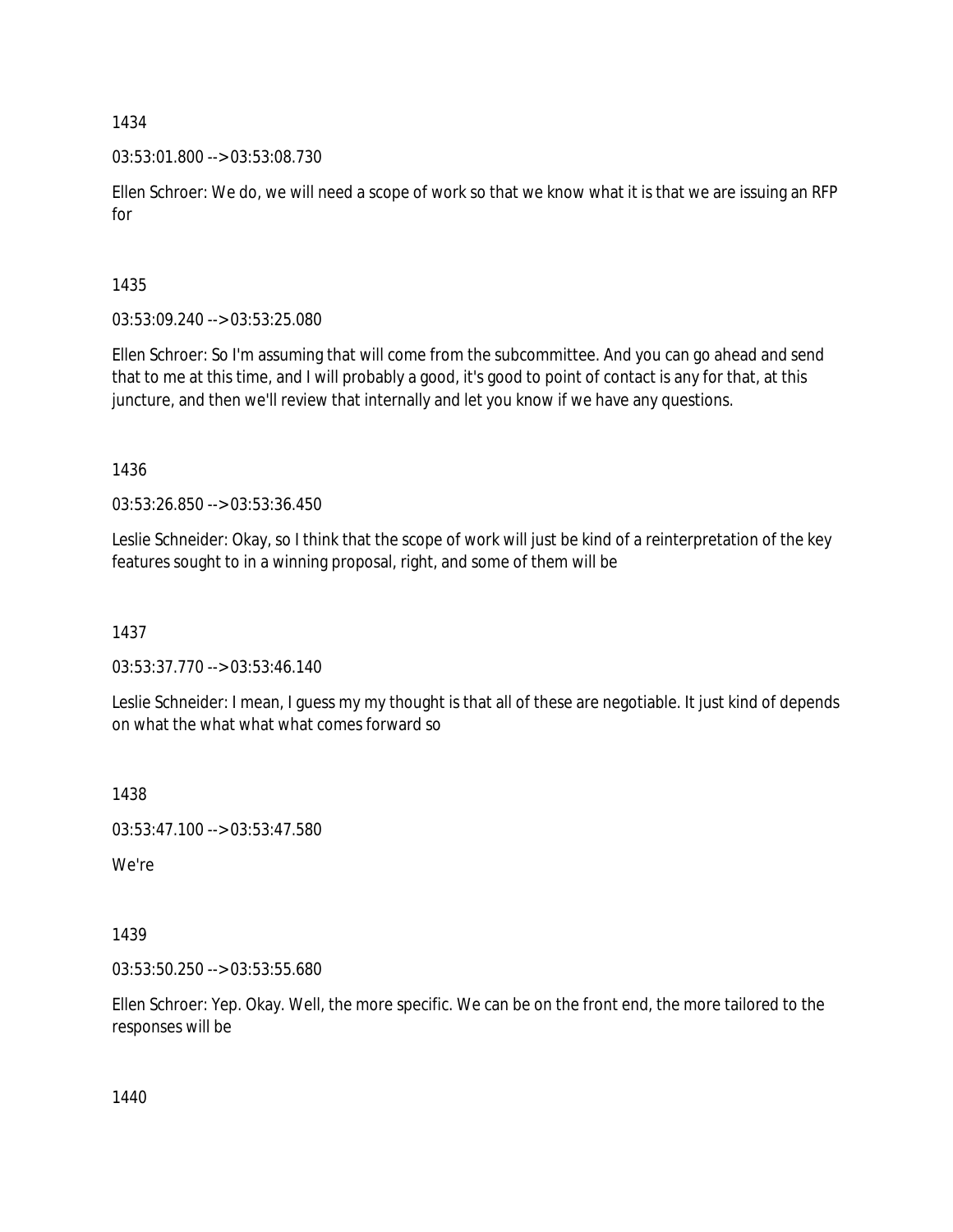03:53:56.370 --> 03:54:08.880

Ellen Schroer: If you prefer to catch to cast as comes number of cars that are really wide net, then we may get more varied responses, but I'd be happy to work with perhaps Council Deputy Mayor deets to receive that information.

1441

03:54:09.180 --> 03:54:11.310

Leslie Schneider: Okay, great. Thank you.

1442

03:54:12.780 --> 03:54:26.280

Leslie Schneider: Alright, so we are moving on to item 10 D the appointment to the race equity task force. And this is because we had a recommendation for an appointment and then that person was

1443

03:54:26.910 --> 03:54:40.920

Leslie Schneider: Had to resign that was no longer available for that. So we had some We revisited the candidates and we actually interviewed some candidates and we have a recommendation now.

1444

03:54:42.540 --> 03:54:44.550

Leslie Schneider: So let me just get to it.

1445

03:54:50.340 --> 03:54:50.850

Leslie Schneider: So,

1446

03:54:51.960 --> 03:54:56.400

Leslie Schneider: COUNCILMEMBER nisar, would you like to make the motion or I could do it either way.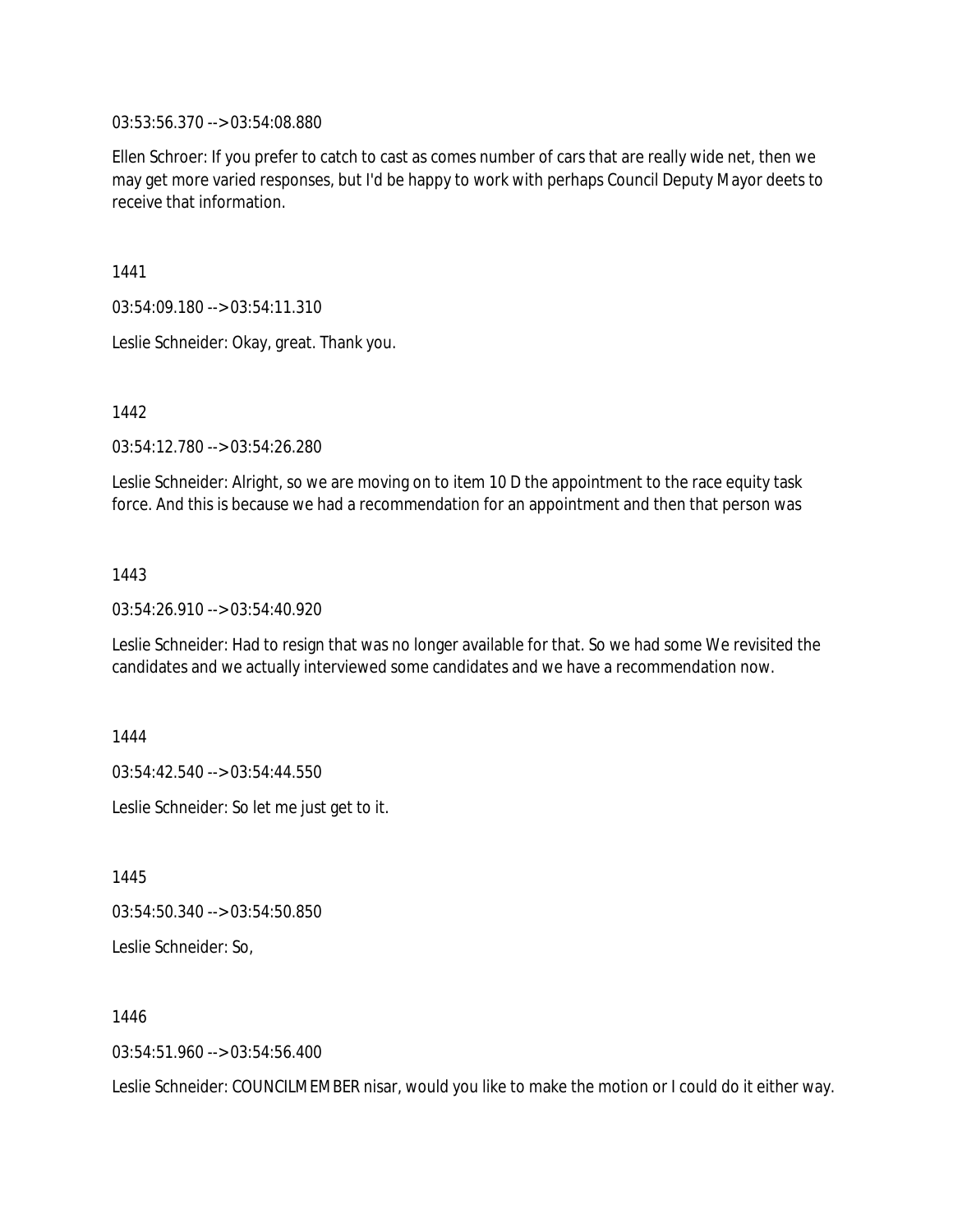03:54:56.790 --> 03:55:04.860

Rasham Nassar: I'd be happy to. MAYOR, I'M A point Eric stall to serve on the race. Race equity cast worse position to for a term ending on December 31 2020

1448

03:55:06.720 --> 03:55:10.470

Leslie Schneider: Customer Republic seconded, that is there any discussion.

1449

03:55:11.520 --> 03:55:13.830

Leslie Schneider: All right. All those in favor please say aye.

1450

03:55:14.550 --> 03:55:16.740

Leslie Schneider: Aye. And, any opposed.

1451

03:55:18.090 --> 03:55:20.910

Leslie Schneider: All right, that passes unanimously. Thank you very much.

1452

03:55:23.070 --> 03:55:35.550

Leslie Schneider: We are moving on to 11 new business 11 A is a proposal for coven 19 community based testing site and deputy city manager. I think this is this is you

1453

03:55:36.210 --> 03:55:43.290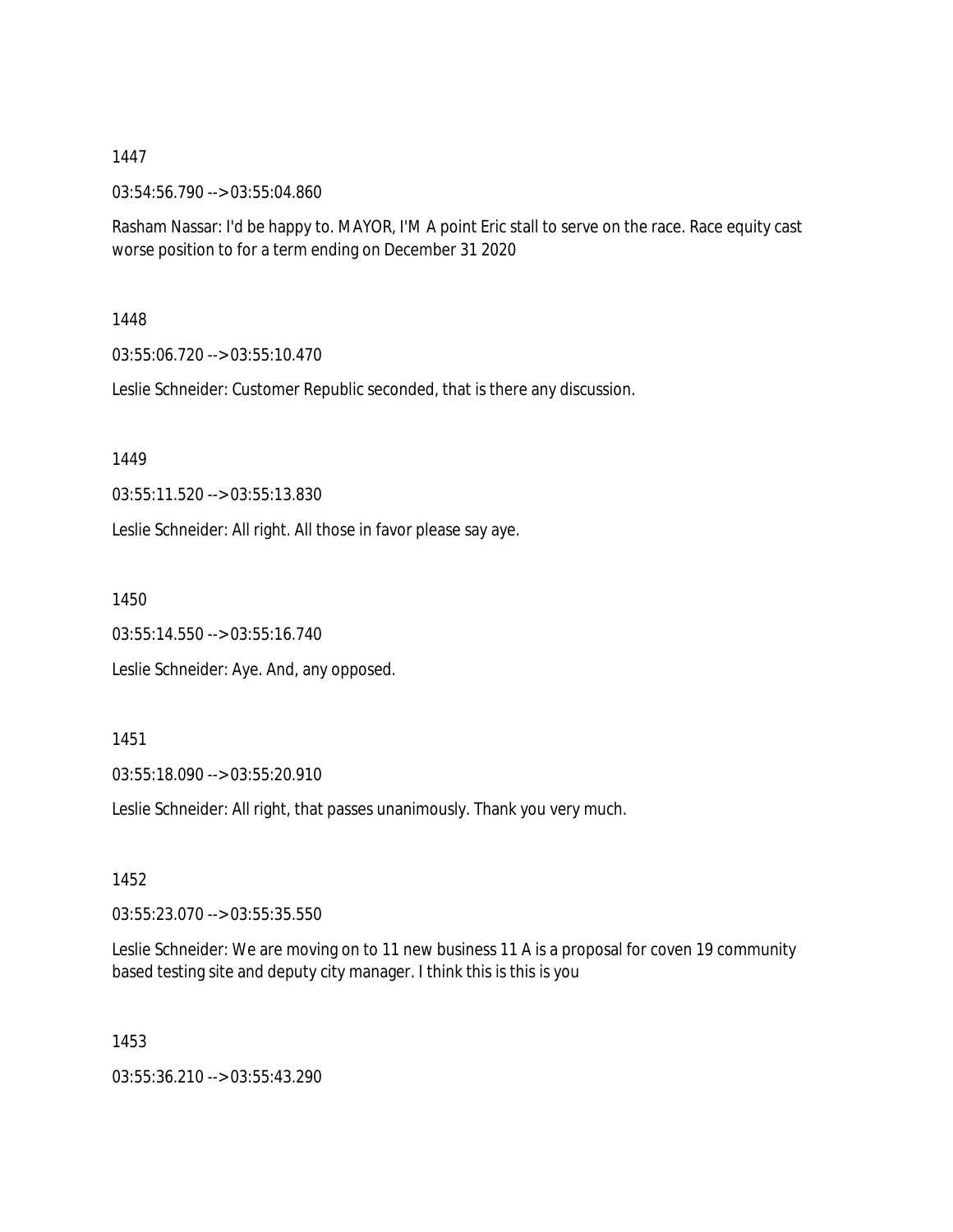Ellen Schroer: And I will be happy to speak to it briefly. But, and let's sage is also here and I think will be joining us shortly.

1454

03:55:43.560 --> 03:55:55.770

Ellen Schroer: Oh, perfect. And this is a follow up on an item that the city manager began introduce to you a couple of weeks ago. And since that time, the

#### 1455

03:55:56.790 --> 03:56:15.600

Ellen Schroer: Code safety officer analysts age and I'm Christine. I'm hoping you can promote in um has done pretty extensive research, both on the island and in kids have county has gone to Seattle to visit and is prepared at this time, I think, to walk you through the research and make the proposal.

1456

03:56:16.170 --> 03:56:16.770

All right.

1457

03:56:17.910 --> 03:56:21.120

Leslie Schneider: And I'm very excited about this. Please proceed.

1458

03:56:21.540 --> 03:56:26.250

Anne LeSage: All right, good evening council. I'm going to share my screen with you and everyone see this

#### 1459

03:56:27.390 --> 03:56:38.010

Anne LeSage: Yes, thank you. Alright. So tonight I'm going to share with you a proposal for putting together a Bainbridge Island community based testing site for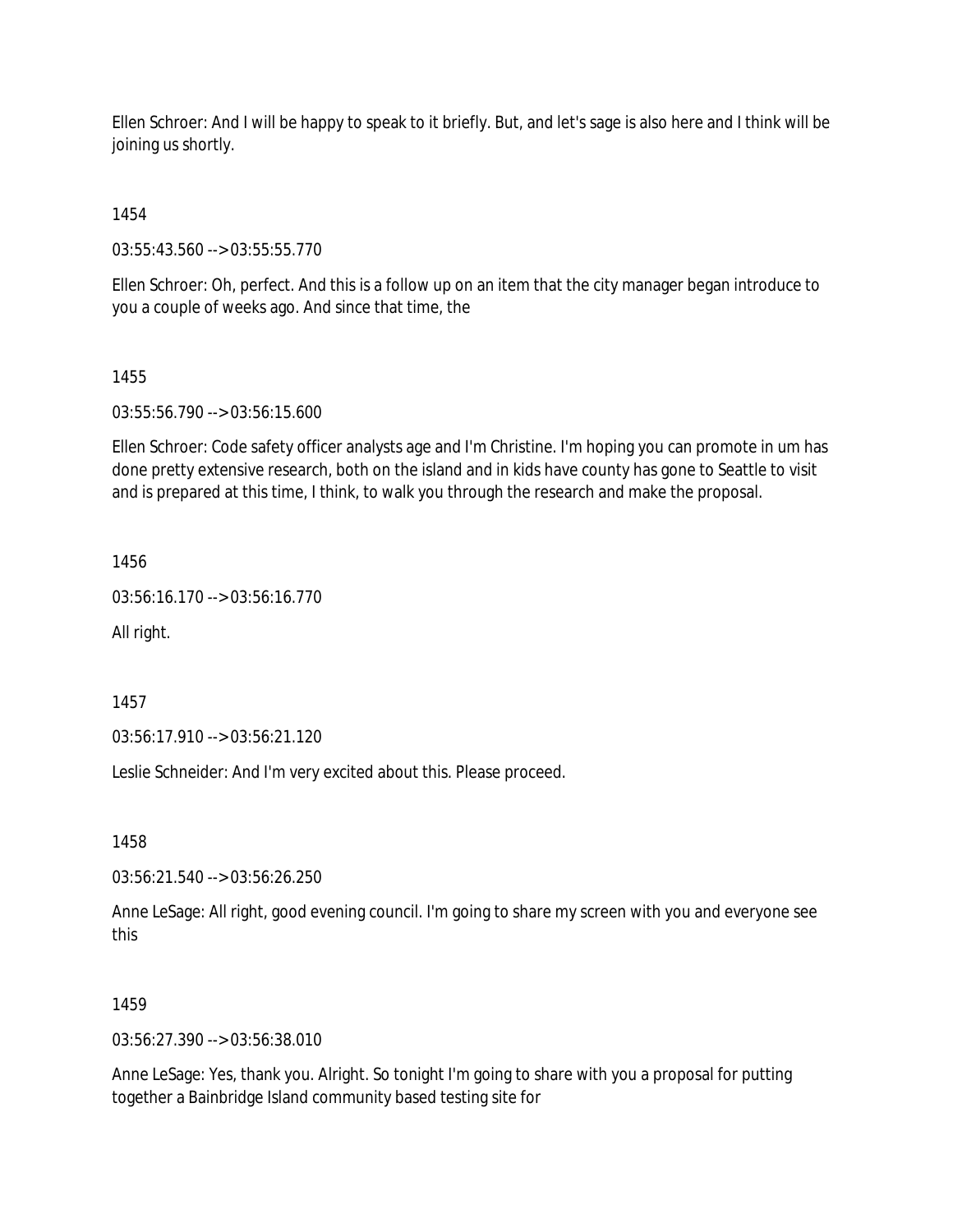03:56:40.020 --> 03:56:51.570

Anne LeSage: And essentially what we continue to hear is that it is difficult to get tested. If you are asymptomatic, even if you're a close contact

1461

03:56:51.840 --> 03:57:05.250

Anne LeSage: You need testing in order to return to work or to travel. We do have six clinics currently offering testing on the island. But again, it's really just limited to symptomatic patients.

1462

03:57:06.000 --> 03:57:10.020

Anne LeSage: Kits up County is working on establishing a testing site in Bremerton.

1463

03:57:10.950 --> 03:57:25.830

Anne LeSage: I believe that they hope to have that up and running in the next week or two, and then also to bring a mobile testing vehicle. So we have that capacity in the county, but I don't have an estimated date on when that capacity might be here.

1464

03:57:26.610 --> 03:57:34.950

Anne LeSage: A city managed site will expand testing options locally and it will just help increase capacity and access within our community.

1465

03:57:36.090 --> 03:57:45.180

Anne LeSage: The estimated budget. We've looked at all of the initial supplies it personal protective equipment. All of the things we would need to get started.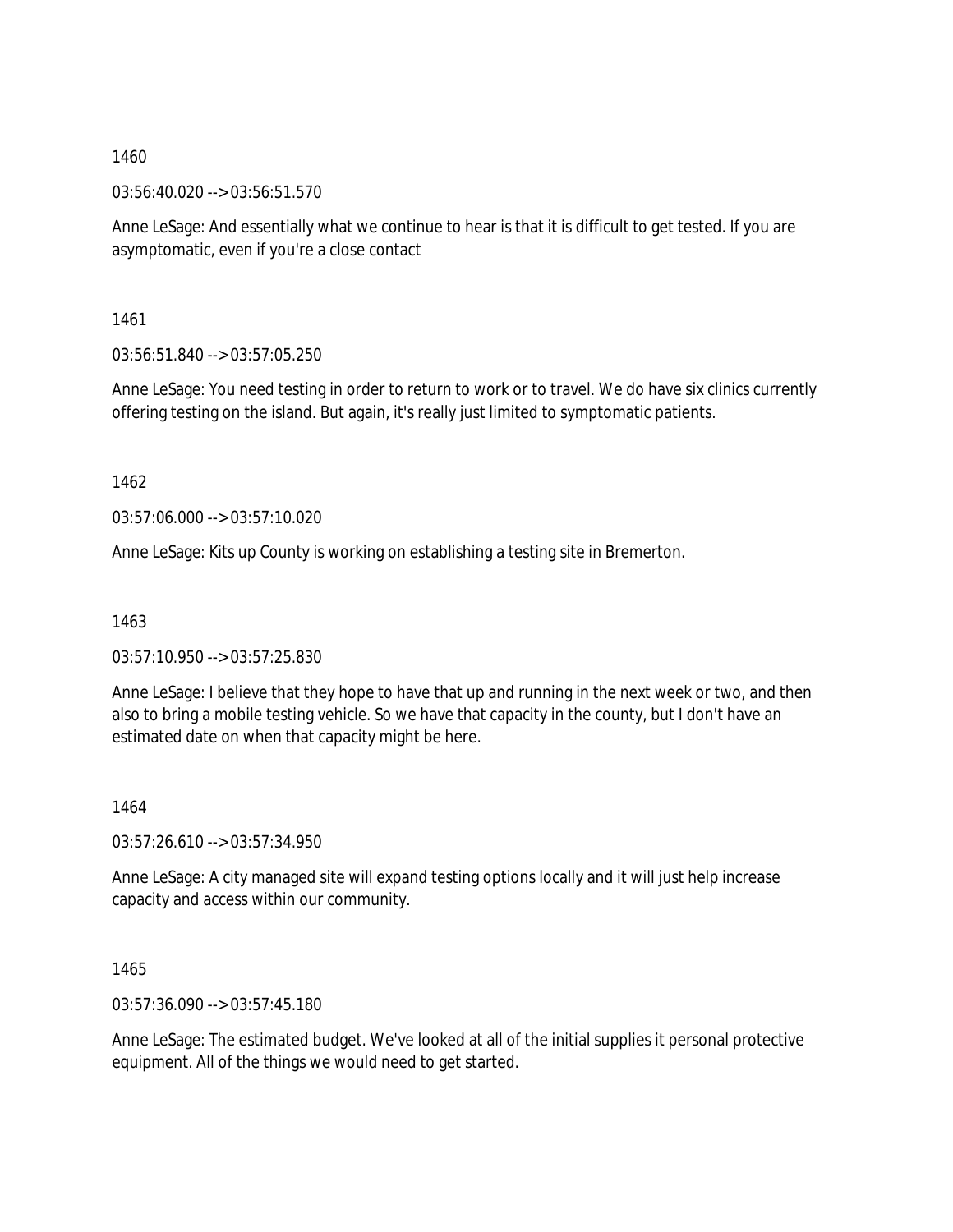03:57:45.480 --> 03:58:02.010

Anne LeSage: And it's around \$10,000 and then the monthly ongoing costs are around 6000 a month, the main expenditure for this is for the testing materials themselves as well as some ongoing it software subscriptions.

1467

03:58:02.580 --> 03:58:11.310

Anne LeSage: We anticipate this would be funded by the city general fund. This allows us with more flexibility, our initial cares money.

1468

03:58:11.610 --> 03:58:26.820

Anne LeSage: Runs out, you know, we're only eligible to spend that I believe through November, and if we were to carry this out into you know the rest of the year and into 2021, it would be easier to pull from general fund money.

1469

03:58:28.500 --> 03:58:33.120

Anne LeSage: Our plan is to make this available to everyone. So we looked at

1470

03:58:33.510 --> 03:58:43.320

Anne LeSage: You know, could we, should we limit this to Bainbridge Island residents to people who work here as well. And really the goal is to support our community. This is a public health threat.

1471

03:58:43.710 --> 03:58:53.790

Anne LeSage: It's a public health threat everywhere. And so we want to make sure that we're offering this resource to anyone that would need to get tested and would come to our site.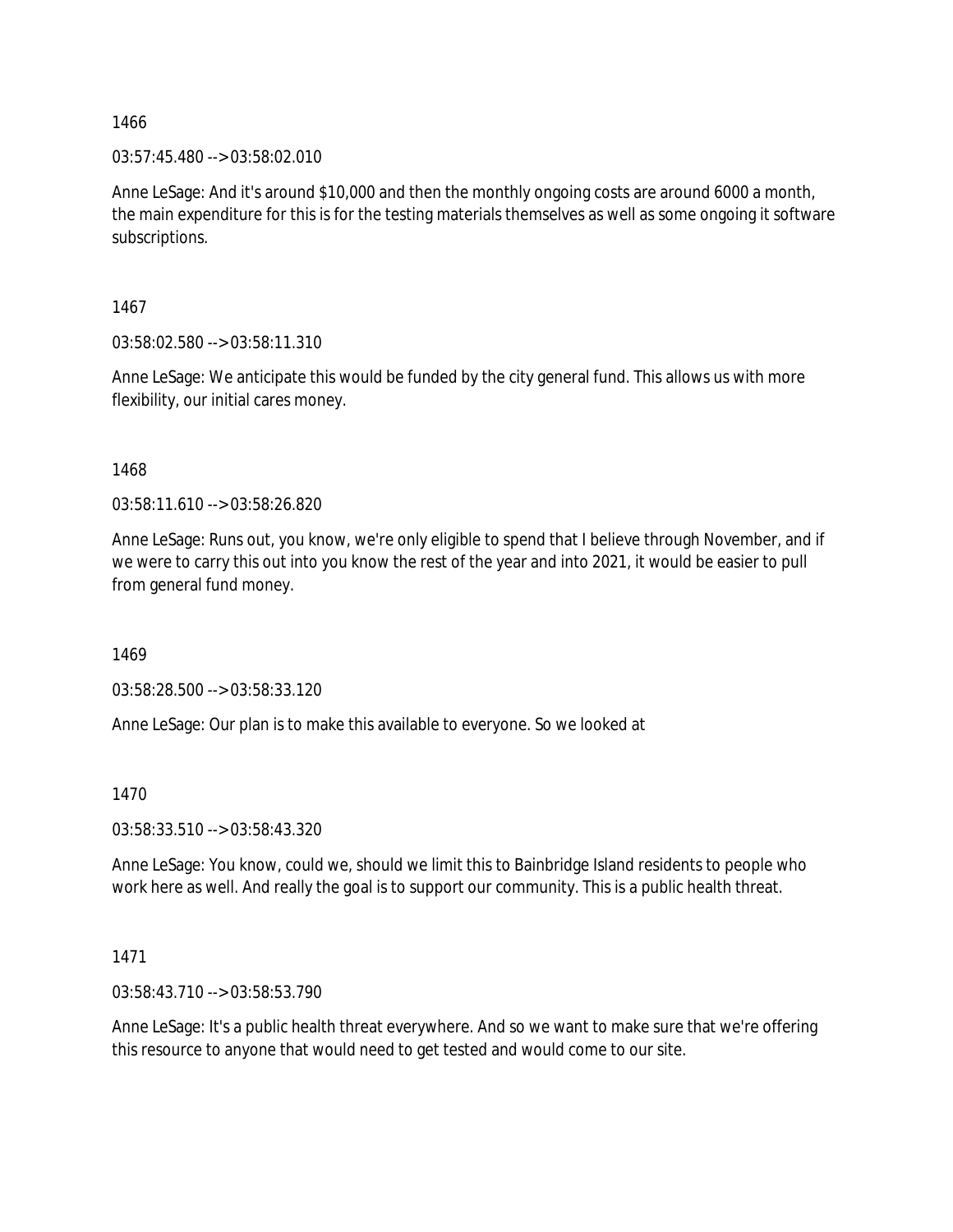03:58:54.270 --> 03:59:10.290

Anne LeSage: There would be no cost to the patient. We are looking at using the University of Washington Lab, which will bill insurance for individuals who have insurance and insurance is mandated to cover the cost of the test.

1473

03:59:10.740 --> 03:59:25.680

Anne LeSage: And for individuals who don't have insurance, there is a federal pool of money that supports covert testing. And so the lab actually directly bills for that as well. So there's no cost to the individual who needs to get tested.

1474

03:59:27.210 --> 03:59:40.170

Anne LeSage: The wear and the when we are looking at hosting this outside City Hall on the town square, it would be drive through. So you'd be able to drive around the town square

1475

03:59:40.560 --> 03:59:51.840

Anne LeSage: Do a self swab interact with one of our medical Reserve Corps members and then the University of Washington their processing time is anywhere from 24 to 48 hours.

1476

03:59:52.140 --> 04:00:02.550

Anne LeSage: So it's pretty quick turnaround time compared to some of the other labs, it would be appointment based and so that way we would know you know kind of who's coming. We would have our schedule.

1477

04:00:03.090 --> 04:00:13.170

Anne LeSage: We anticipate our initial operations would be mondays wednesdays and fridays from one to five and we can test, about six people per hour. That's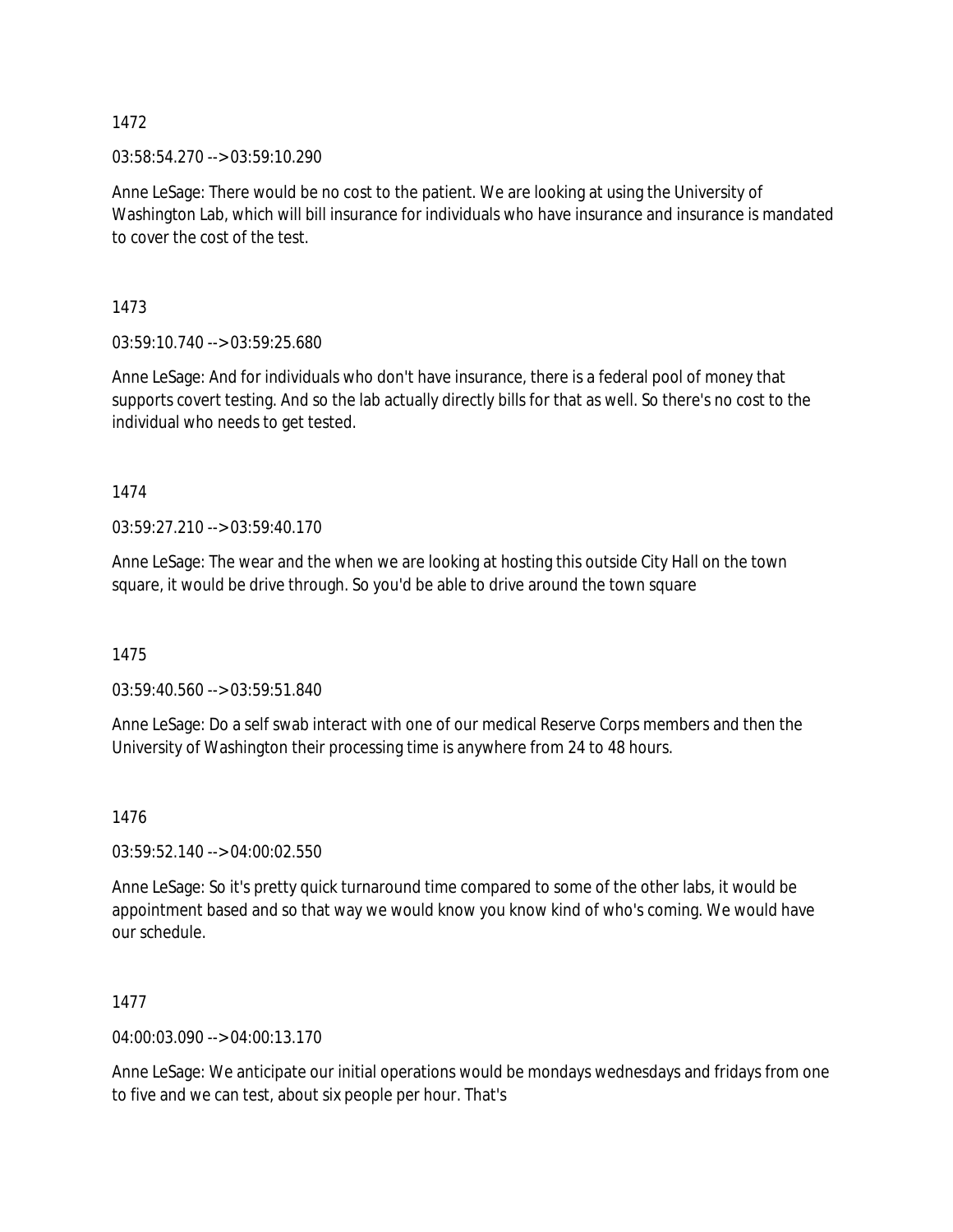04:00:13.500 --> 04:00:24.420

Anne LeSage: Our throughput based on some research that we've looked at what our other testing sites doing and then Saturdays from two to five and so that would allow us to

1479

04:00:25.500 --> 04:00:38.400

Anne LeSage: Set up after the farmers market. So we're not disrupting their operations. And then of course we can expand and contract our operations as needed. So based on how many people are showing up and go from there.

1480

04:00:39.810 --> 04:00:54.960

Anne LeSage: Though why we talked a little bit about the lack of testing available for asymptomatic individuals testing is a critical component for supporting businesses and our school district we've specifically looked at

1481

04:00:55.590 --> 04:01:04.080

Anne LeSage: If there were to be an outbreak in the schools, how can they quickly get everyone tested. And so that's something we want to make sure we're addressing

1482

04:01:04.500 --> 04:01:13.290

Anne LeSage: It's a recommendation, of course, from our CDC guidelines as well as governor Inslee safe start plan, the kids out Public Health Department

1483

04:01:13.650 --> 04:01:27.900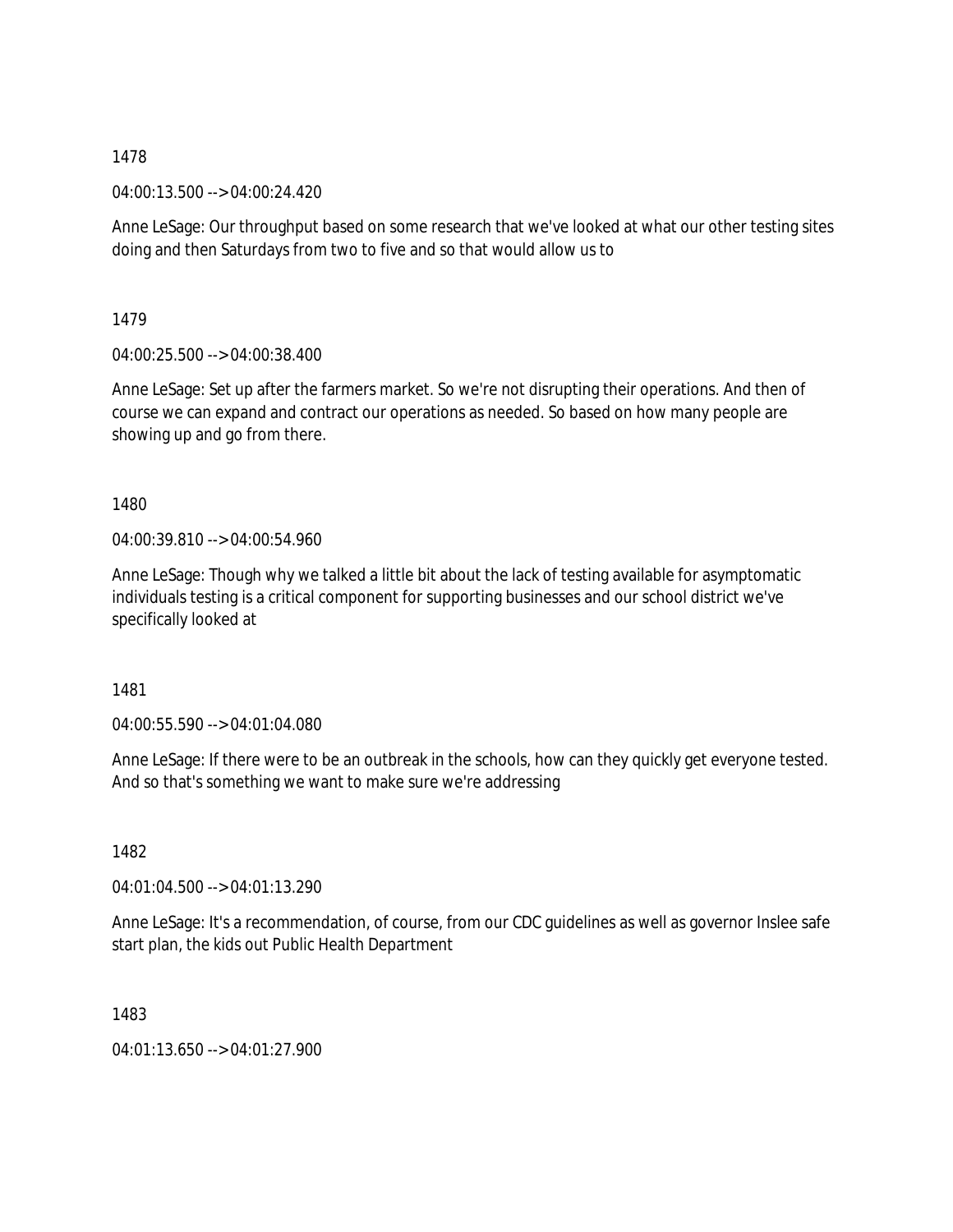Anne LeSage: The safe start report card looks at making sure individuals have access to testing within two days of symptoms. My battery is dying, pardon me one moment while I figure out why it's not charging

1484

04:01:29.400 --> 04:01:49.110

Anne LeSage: We anticipate being able to staff the testing site through my position as well as our coven 19 safety officer, we also would support this with our medical Reserve Corps and other emergency management volunteers and so that is a pretty big planning assumption for our costs.

1485

04:01:50.580 --> 04:01:57.690

Anne LeSage: And our next steps would be to finalize our operational plan to purchase necessary equipment and supplies.

1486

04:01:58.140 --> 04:02:03.900

Anne LeSage: Work on volunteer scheduling and training. And then, of course, get this message out to our community.

1487

04:02:04.680 --> 04:02:23.490

Anne LeSage: So what we need from council is approval to spend up to \$50,000 to support this testing site and we anticipate that this would support about six months worth of work. So that is my formal presentation and it's open for discussion and questions.

1488

04:02:31.290 --> 04:02:31.740

Joe Deets: You're

1489

04:02:34.650 --> 04:02:35.700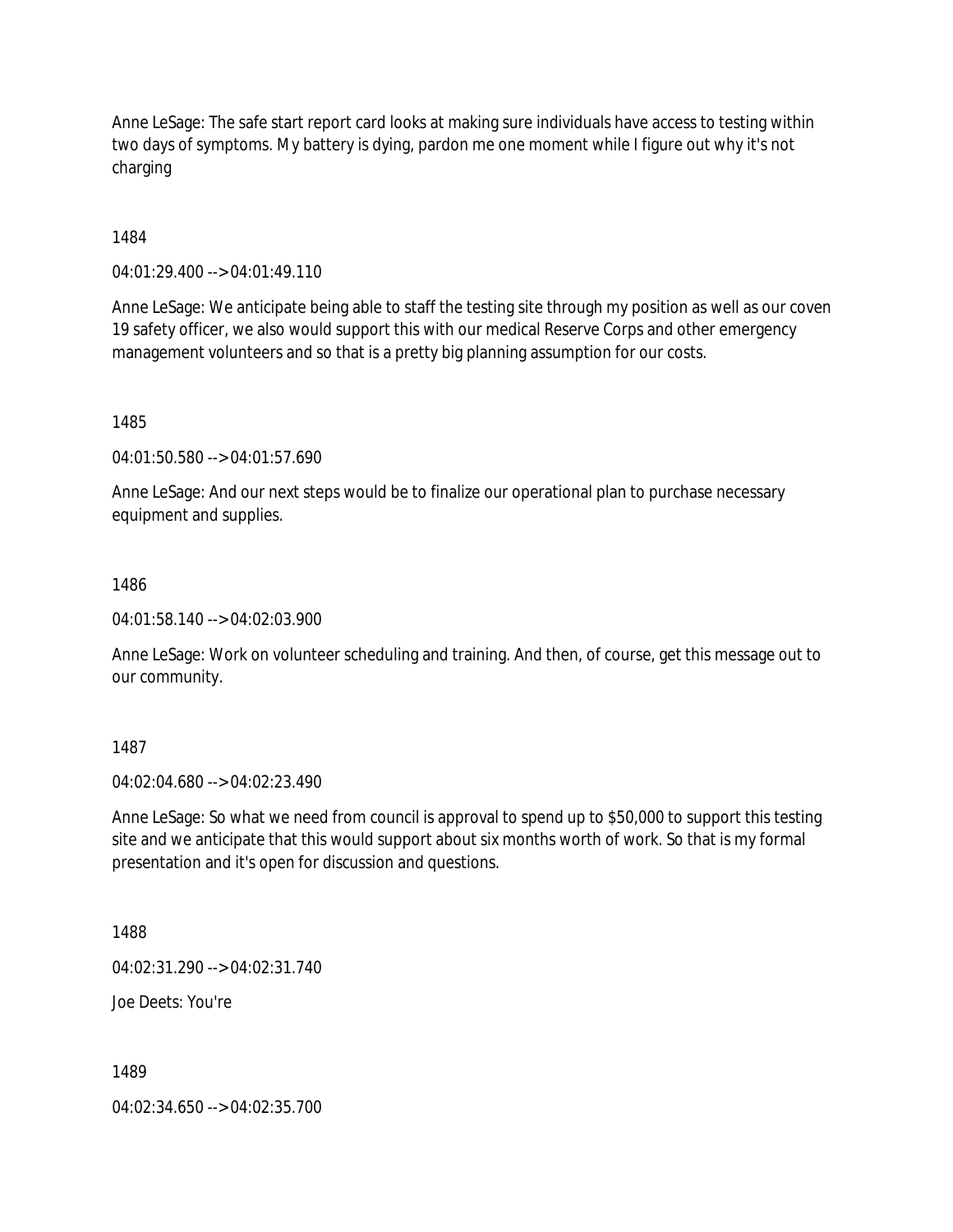Joe Deets: Leslie you're muted.

1490

04:02:37.680 --> 04:02:48.510

Leslie Schneider: Sorry, I was just telling you how grateful I am, and I'm very excited about this. This just feels like what our community needs. Um, so, Deputy Mayor

1491

04:02:49.020 --> 04:02:55.680

Joe Deets: Yeah, no, I, I think this is excellent. Actually, I did have a question, how long this is going to last that you have that was answered in the presentation so

1492

04:02:55.890 --> 04:03:00.900

Joe Deets: I'm just gonna go ahead and and and make the motion. And of course, any questions or comments. Others want to make

1493

04:03:01.410 --> 04:03:16.230

Joe Deets: I moved authorized a city manager to finalize and proceed with plans for a community based testing site and spend up to \$50,000 on site operations and increase spending authority in the general fund, which will be included in a future budget amendment.

1494

04:03:17.730 --> 04:03:18.150

Kol Medina: Second,

1495

04:03:19.800 --> 04:03:21.720

Leslie Schneider: Cup. Councilmember Medina, second to that.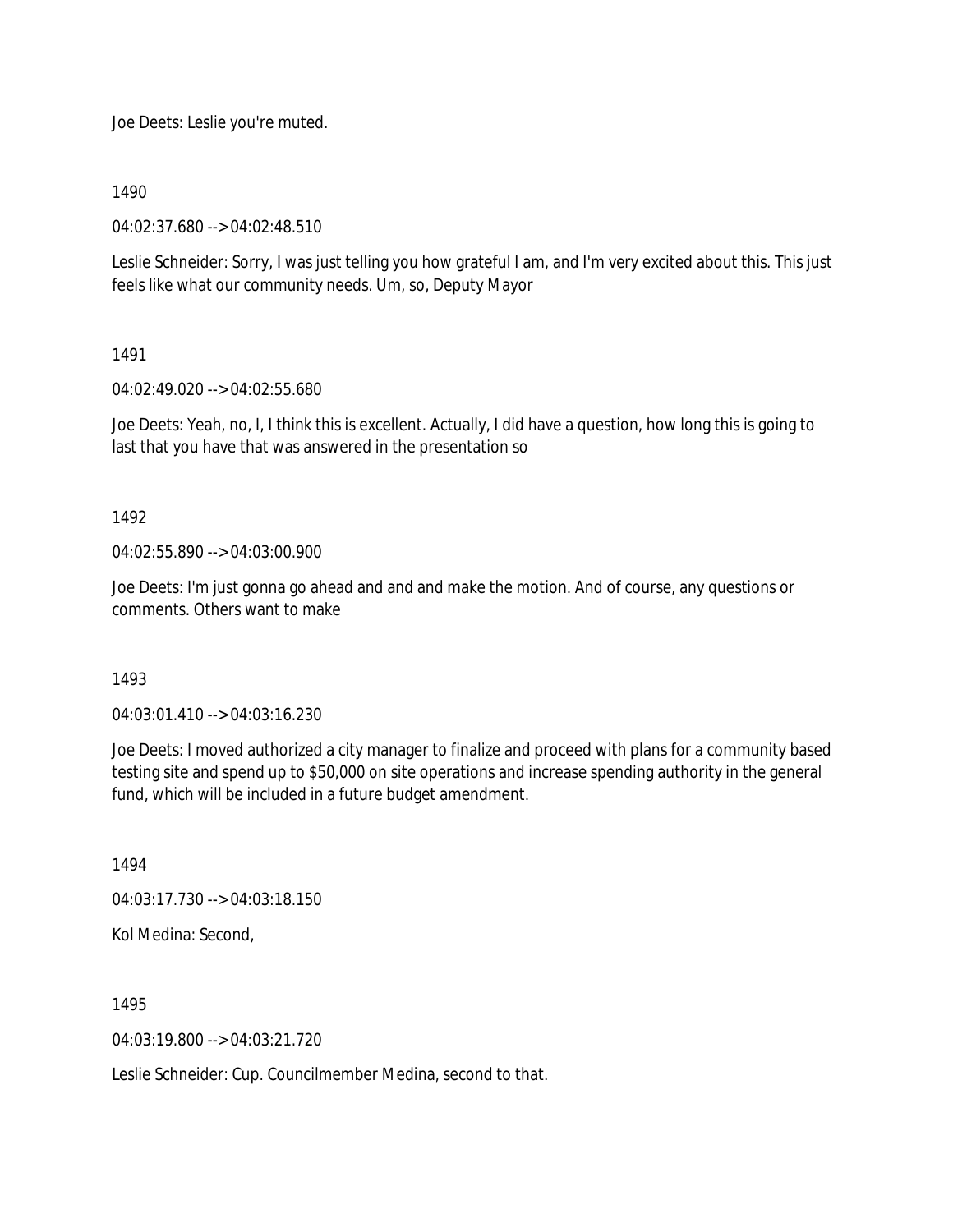04:03:23.070 --> 04:03:27.210

Leslie Schneider: And I see a hand up from COUNCILMEMBER hi topless.

1497

04:03:28.170 --> 04:03:32.580

Kirsten Hytopoulos: To be clear, I support this, but I have a couple questions. And so it

1498

04:03:33.270 --> 04:03:49.590

Kirsten Hytopoulos: Is this they're no longer going to offset the corresponding are we going to offset. I mean effects general fund money but what what we spend in 2020 or and or 2021 is any of this going to be for budget planning purposes offsetting that our cares or care spending.

1499

04:03:53.310 --> 04:03:55.860

Anne LeSage: So I don't know, Ellen. If you want to weigh in on that.

1500

04:03:56.520 --> 04:03:57.900

Ellen Schroer: Sure, um,

1501

04:03:58.710 --> 04:03:59.520

Ellen Schroer: So,

1502

04:03:59.730 --> 04:04:14.970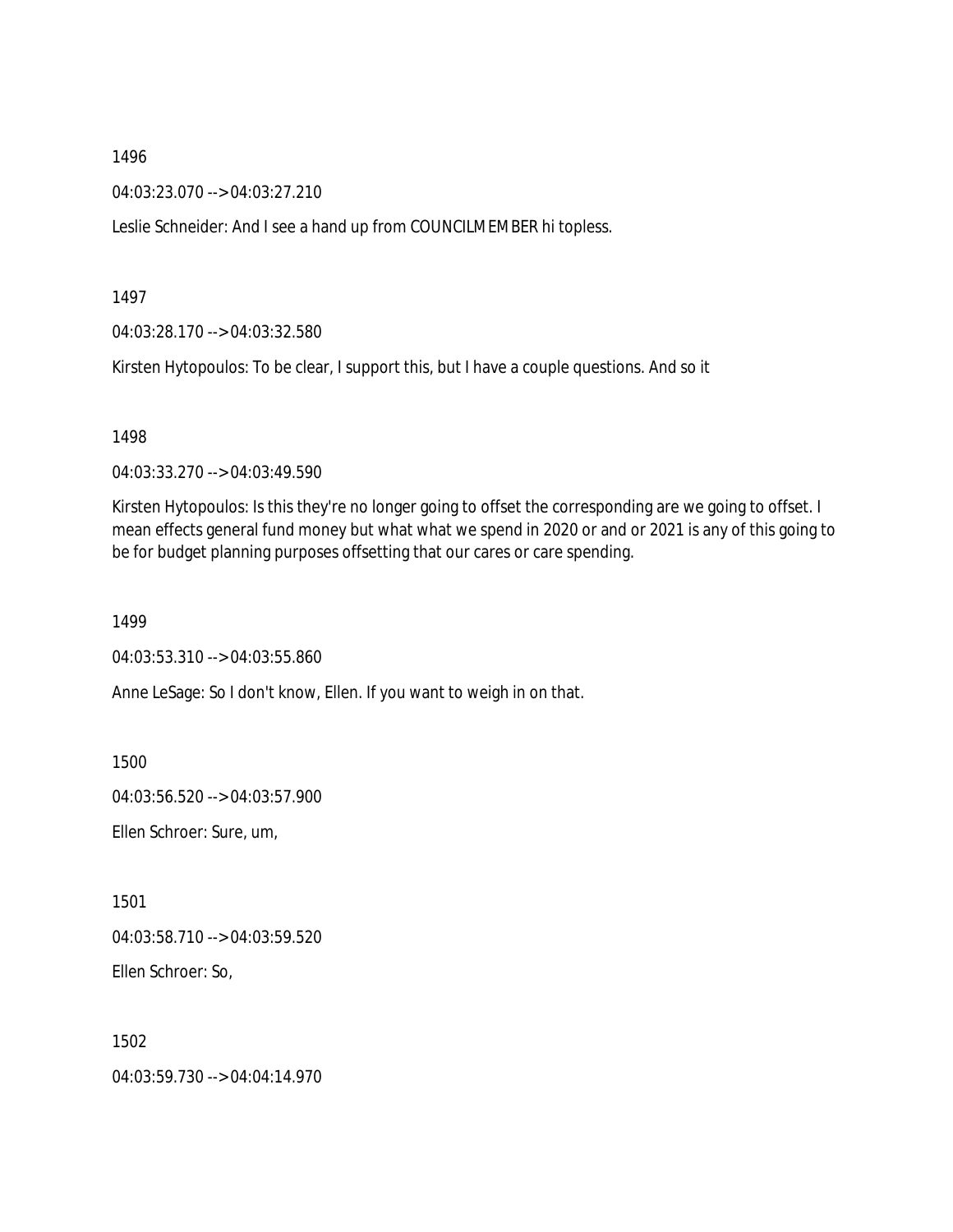Ellen Schroer: I don't know if you remember when Morgan was talking about unbudgeted and budgeted capacity. I think that the intention is to not claim this for cares reimbursement because of the timing, but to consider that within that sizing because of the

1503

04:04:15.570 --> 04:04:19.860

Ellen Schroer: The relationship of the expense and and the issue.

1504

04:04:20.040 --> 04:04:25.470

Kirsten Hytopoulos: Yeah, so I just so I just want to clarify that. So yeah, I support it, but I just to be clear what we were talking about it.

### 1505

04:04:26.040 --> 04:04:38.550

Kirsten Hytopoulos: I think for the community and just remind ourselves. We've got to remember, this isn't coming up some big, the big pot of general funds, it's, it's been, this is part of our little loud. It's our kind of our cares allowance. That's what I look at it, even though it's gentle fun

1506

04:04:39.870 --> 04:04:47.790

Kirsten Hytopoulos: And then another question I had was you mentioned something and about about being a bit before about being available for schools.

1507

04:04:48.240 --> 04:04:58.710

Kirsten Hytopoulos: That we, how would we accommodate the volume of schools. Well, I guess so. Particularly, what do you, how would you accommodate this helping the school district if they got into a situation where they needed volume testing.

1508

04:04:59.310 --> 04:05:09.990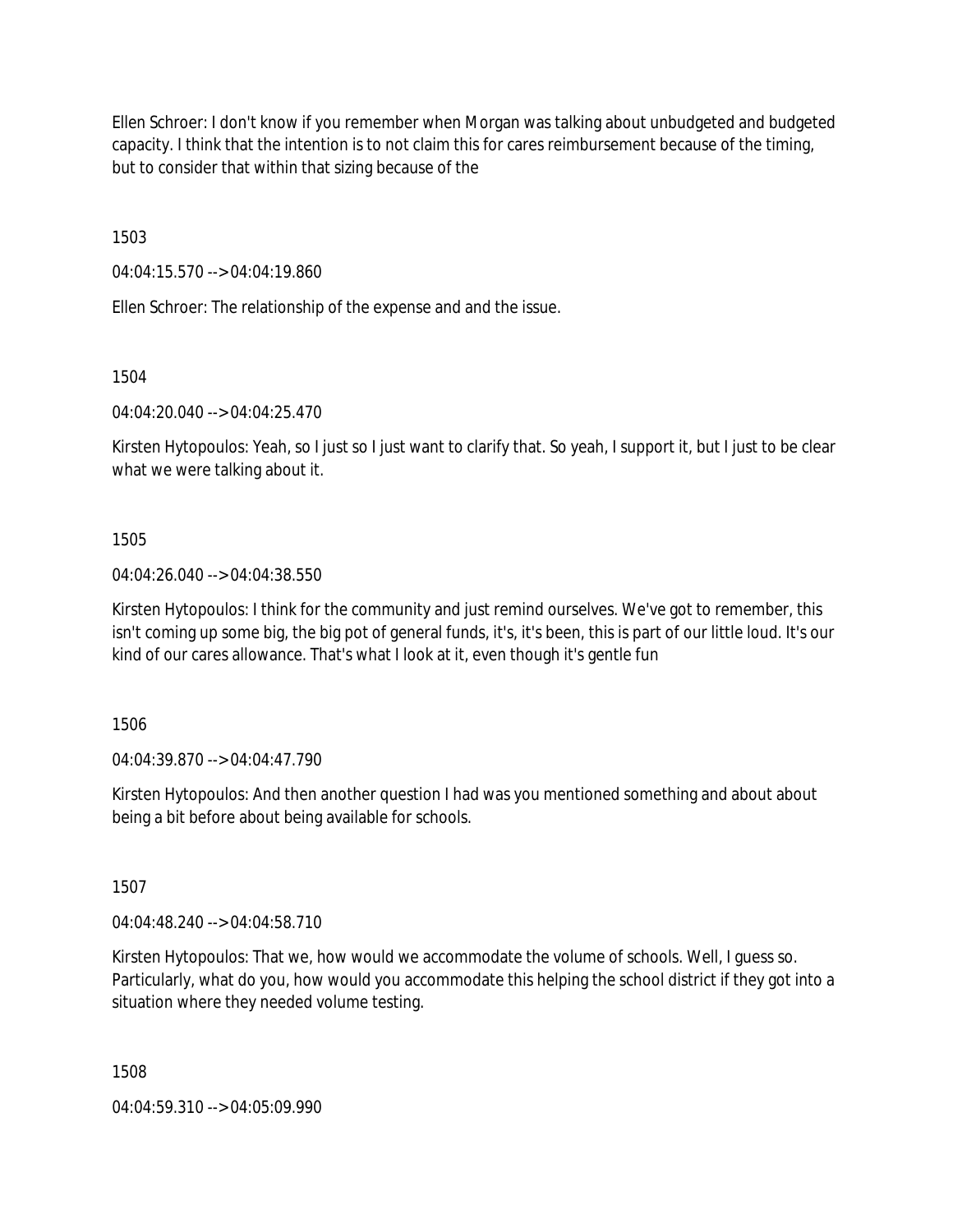Anne LeSage: So, and when I say volume you know I mentioned our initial hours. So we have the ability to test about 24 individuals in a four hour shift.

1509

04:05:10.410 --> 04:05:22.680

Anne LeSage: And so if it was a classroom, we would be able to test a classroom in an afternoon. And of course, if it were more than that. What we would have to do is expand our hours.

### 1510

04:05:23.070 --> 04:05:32.640

Anne LeSage: We know we have pretty strong support from our medical Reserve Corps. I did mention that this is a planning assumption that we will have continued volunteer support.

### 1511

04:05:33.540 --> 04:05:45.360

Anne LeSage: For ongoing operations, but we would be able to add an extra day we could respond sort of on demand based on the needs of the school district. We certainly have flexibility in that regard.

1512

04:05:46.020 --> 04:05:52.170

Kirsten Hytopoulos: So if we got to a situation where it was going to look like it was going to be testing was to be an integral part of the school.

#### 1513

04:05:52.710 --> 04:06:00.990

Kirsten Hytopoulos: Schools returning to functioning the opening so it was it was a lot of volume would be assumed that you'd come back to us and talk about whether we

#### 1514

04:06:01.410 --> 04:06:11.130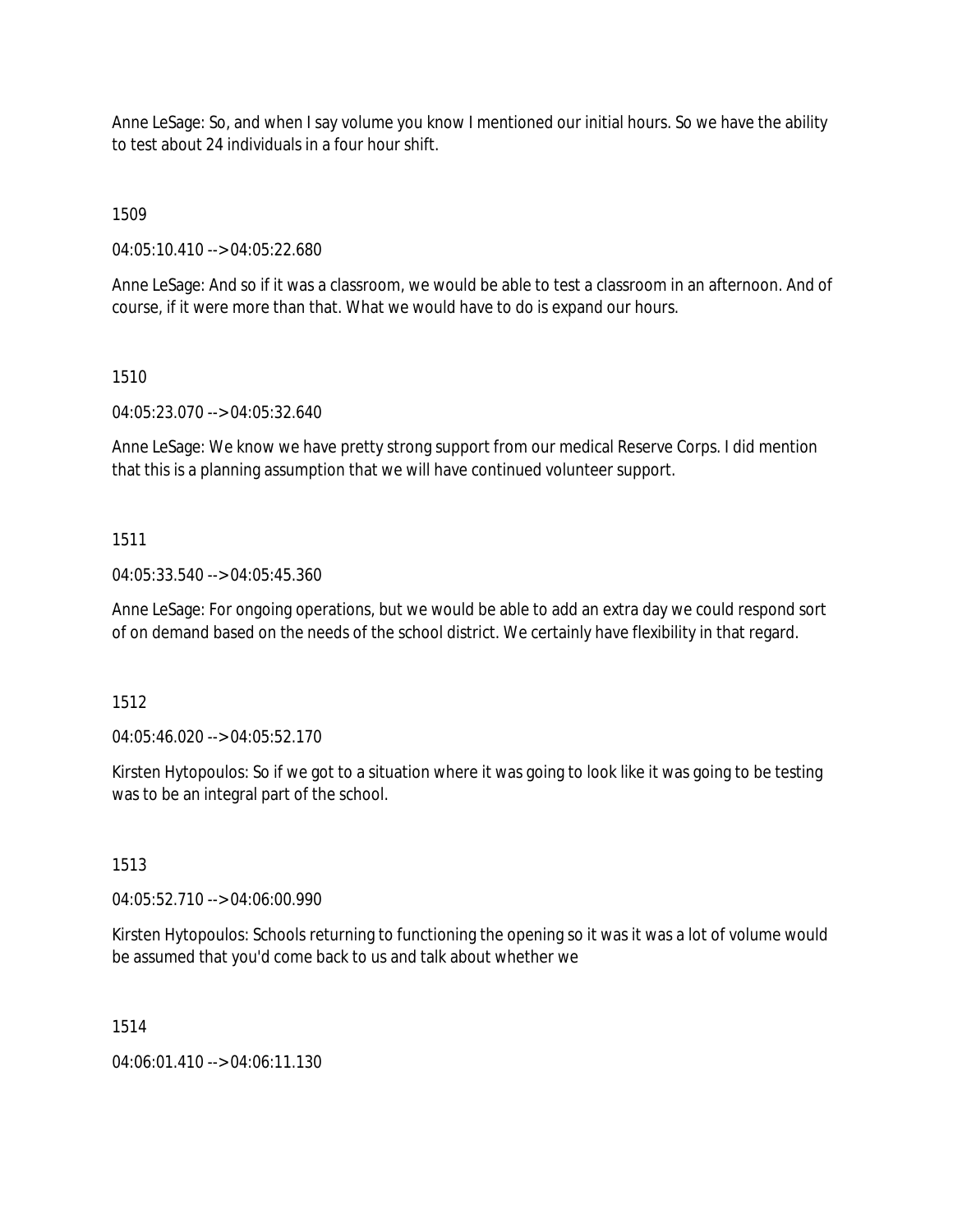Kirsten Hytopoulos: Whether we continue to fully fund that I mean I'm making the matching a budget impact, it's not a big deal. You know, I'm matching beyond that, if it became a significant increase, we'd have another conversation.

### 1515

04:06:11.490 --> 04:06:21.600

Anne LeSage: Absolutely. And I think if we got to the point where you know we did. We went through the \$50,000 and two months. Certainly we would come back and share that with you so that we could adjust accordingly.

### 1516

04:06:21.990 --> 04:06:36.810

Anne LeSage: I think the other possibility if there were to be a larger outbreak, we of course can call on the county. That's where the county having their mobile testing capability up and running would also help augment if there were to be

### 1517

04:06:37.410 --> 04:06:48.300

Anne LeSage: You know, another issue right now the county does respond for congregate living outbreaks. So if there are incidents in any of our long term care facilities they help respond to that and provide testing.

#### 1518

04:06:48.630 --> 04:06:55.140

Anne LeSage: So we aren't on our own. If there's a much larger situation where we need to test a lot of people in a day or two.

#### 1519

04:06:56.310 --> 04:06:56.760

Anne LeSage: Thank you.

1520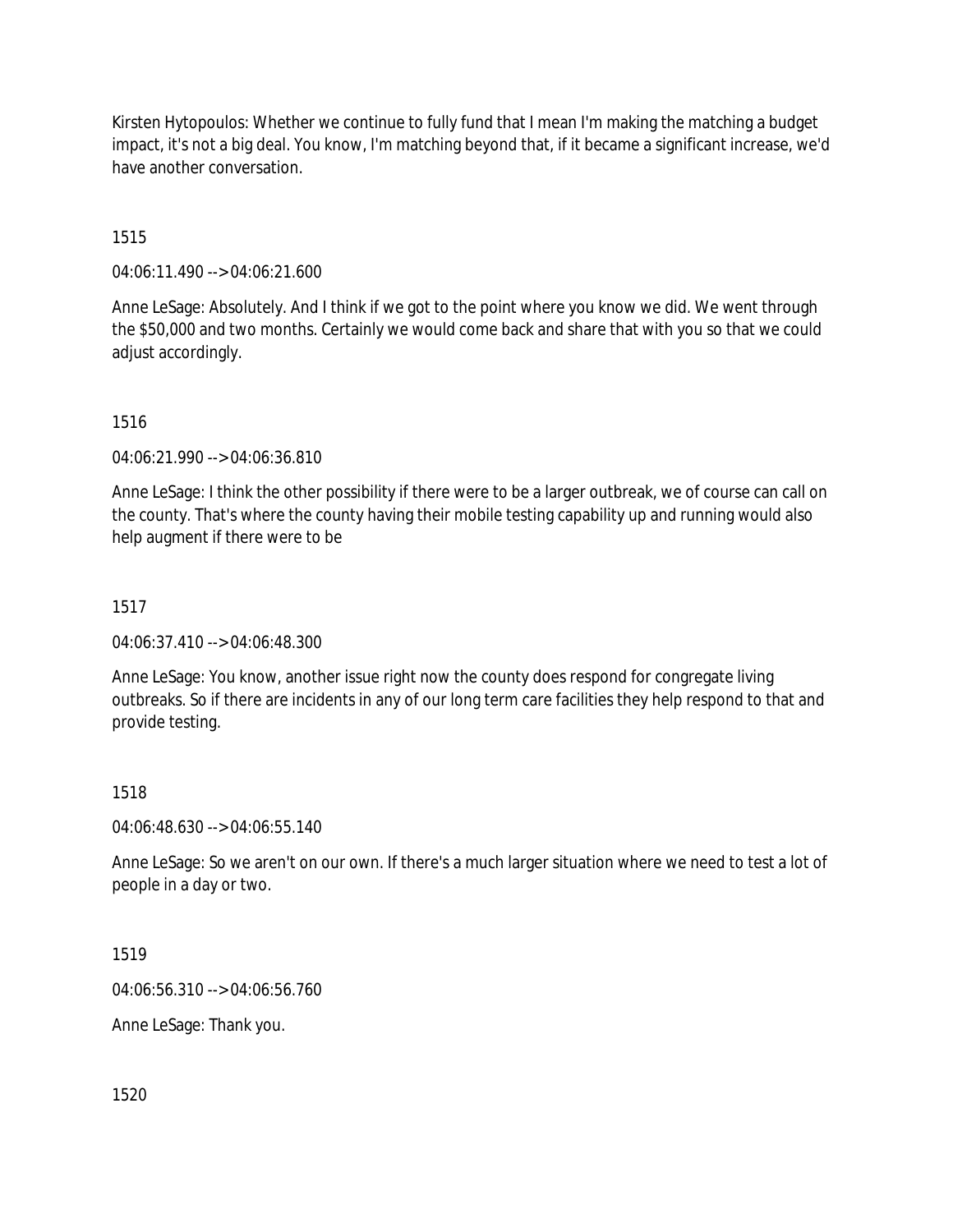04:06:59.280 --> 04:07:18.690

Leslie Schneider: Alright, well, I don't see any other hands up and we have a motion and a second on the floor. So if there are no further questions, we could go ahead and take a vote here. So, all those in favor please say, Aye. Okay. And, any opposed.

1521

04:07:19.890 --> 04:07:24.750

Leslie Schneider: Great that passes unanimously. Thank you so much, and really appreciate it.

1522

04:07:24.990 --> 04:07:25.440

Thank you.

### 1523

04:07:27.840 --> 04:07:38.520

Leslie Schneider: Okay, we are now moving on to item 11 be resolution 2020 dash 18 relating to net pins and an alternative lease proposal. Councilmember car.

1524

04:07:41.070 --> 04:07:41.790

Christy Carr: Thank you.

1525

04:07:44.460 --> 04:07:52.200

Christy Carr: I can just introduce this agenda item, real quickly, and hopefully you had a chance to read the resolution.

1526

04:07:53.430 --> 04:08:05.670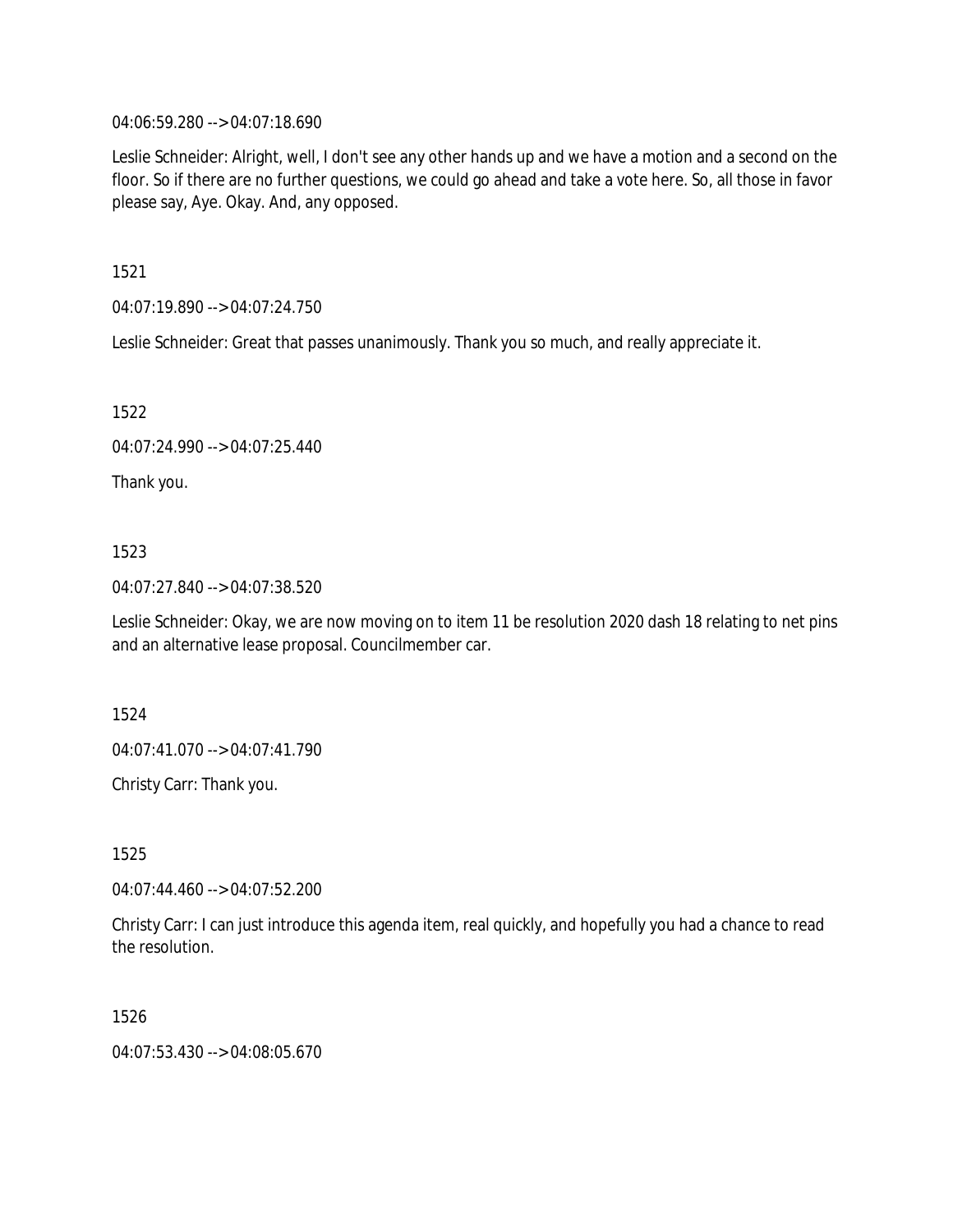Christy Carr: In the agenda packet resolution 2020 dash 18 supports wild fish Conservancy's least application to Washington Department of Natural Resources for aquatic fans currently least and used for

# 1527

04:08:06.090 --> 04:08:14.580

Christy Carr: Commercial net pen operation. The purpose of wild fish Conservancy's least application is to restore these aquatic lands to their natural state.

# 1528

04:08:15.300 --> 04:08:32.310

Christy Carr: As well as full access for public benefit use and enjoyment. The city's 2016 shoreline master program limit and amendment on agriculture prohibited new commercial net pens. Well that amendment has been withdrawn at the time his signal a lack of support for commercial net Pinnacle culture.

# 1529

04:08:33.630 --> 04:08:39.870

Christy Carr: wild fish Conservancy's lease application helps the city implement it surely master program and comprehensive plan.

# 1530

04:08:40.560 --> 04:08:48.990

Christy Carr: Including environmental policy 1.6 use the city's SMP to address and protect marine fish and marine shoreline habitat.

# 1531

04:08:49.560 --> 04:08:58.050

Christy Carr: And Paul environmental policy 5.7 which states, in part, contribute to protection and recovery of priority species and their habitats.

1532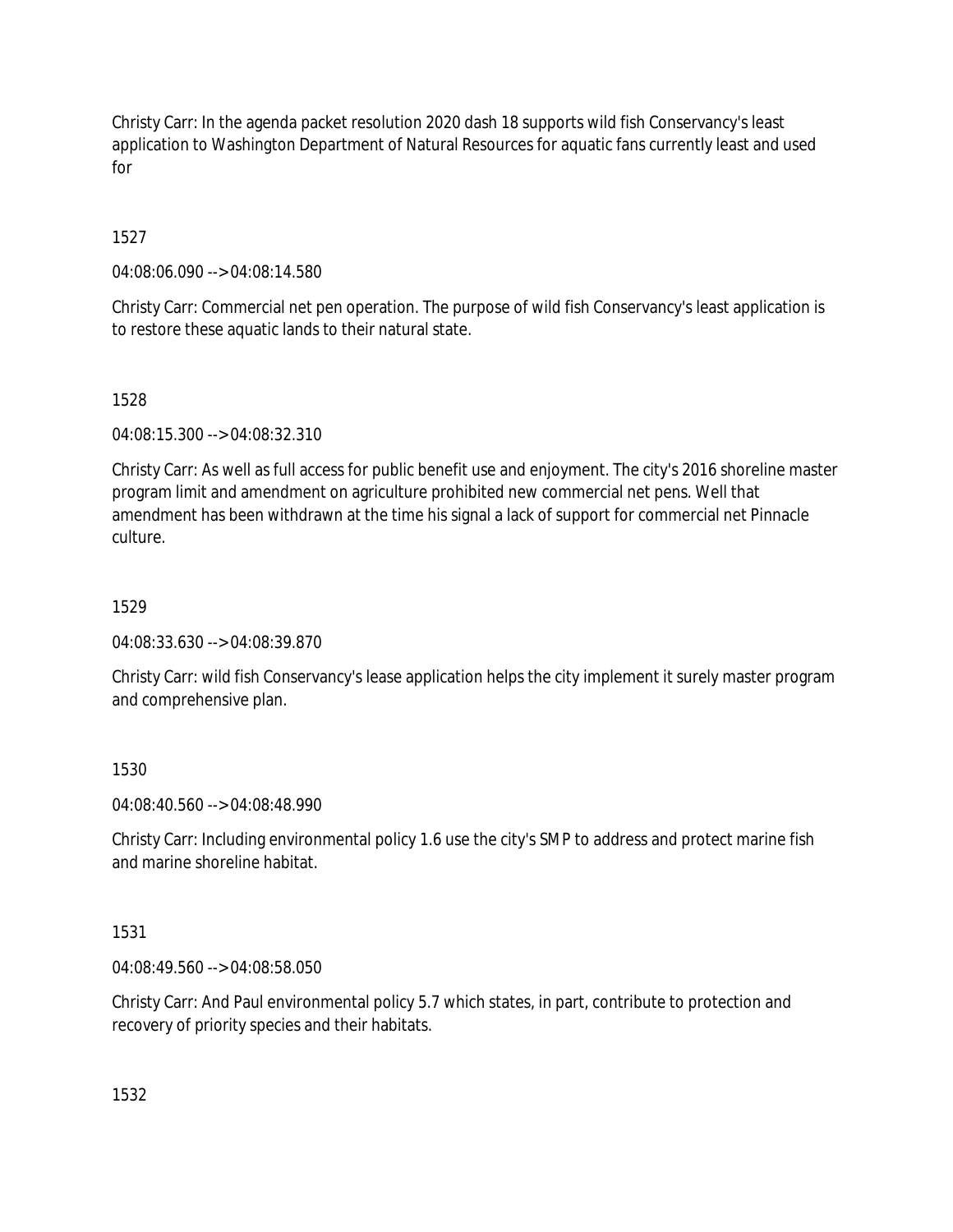04:08:58.890 --> 04:09:09.810

Christy Carr: Resolution 2020 dash 18 provides the Council, an opportunity to be regional leaders and supporting the protection and stewardship of pure Puget Sound. And I hope you will join me in supporting the resolution.

1533

04:09:11.610 --> 04:09:13.110

Christy Carr: Happy to answer any questions.

1534

04:09:13.950 --> 04:09:19.470

Leslie Schneider: Yes, thank you very much. Councilmember car for bringing this forward. Councilmember Pollock. Your hand is up.

1535

04:09:20.070 --> 04:09:28.650

Michael Pollock: Yes. Um, I moved forward. Resolution number 2018 for approval with the October 27 2020 consent agenda.

1536

04:09:30.270 --> 04:09:31.800

Leslie Schneider: Deputy Mayor de second stat.

1537

04:09:32.430 --> 04:09:33.990

Michael Pollock: And then I have some comments.

1538

04:09:34.500 --> 04:09:35.070

Leslie Schneider: Please go ahead.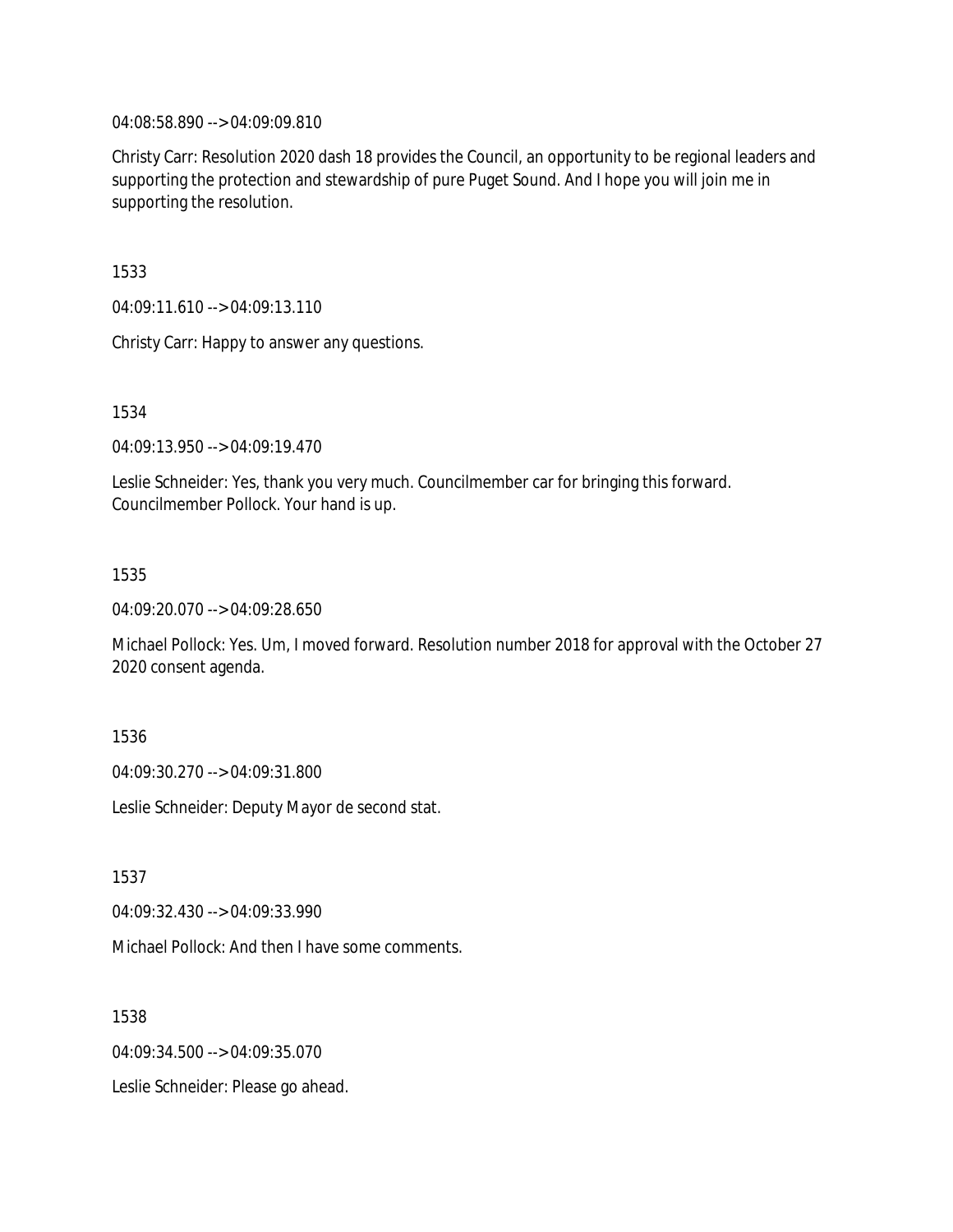1539 04:09:35.610 --> 04:09:36.600 Michael Pollock: So I'm

1540

04:09:37.980 --> 04:09:47.250

Michael Pollock: I just want to say the wild fish Conservancy. I've known and worked with them for a long time and I'm really they approached me on this.

1541

04:09:48.540 --> 04:09:56.430

Michael Pollock: And I was really happy to hear that they're moving forward with this. I think I've mentioned to this council that my family.

1542

04:09:57.660 --> 04:10:02.250

Michael Pollock: We've been shoreline owners in the state since 1905 and

1543

04:10:03.600 --> 04:10:05.340

Michael Pollock: One of the first things I did.

1544

04:10:06.960 --> 04:10:15.990

Michael Pollock: About 30 years ago in terms of sort of environmental issues on shoreline was just fired as vigorously as possible to oppose

1545

04:10:16.410 --> 04:10:27.450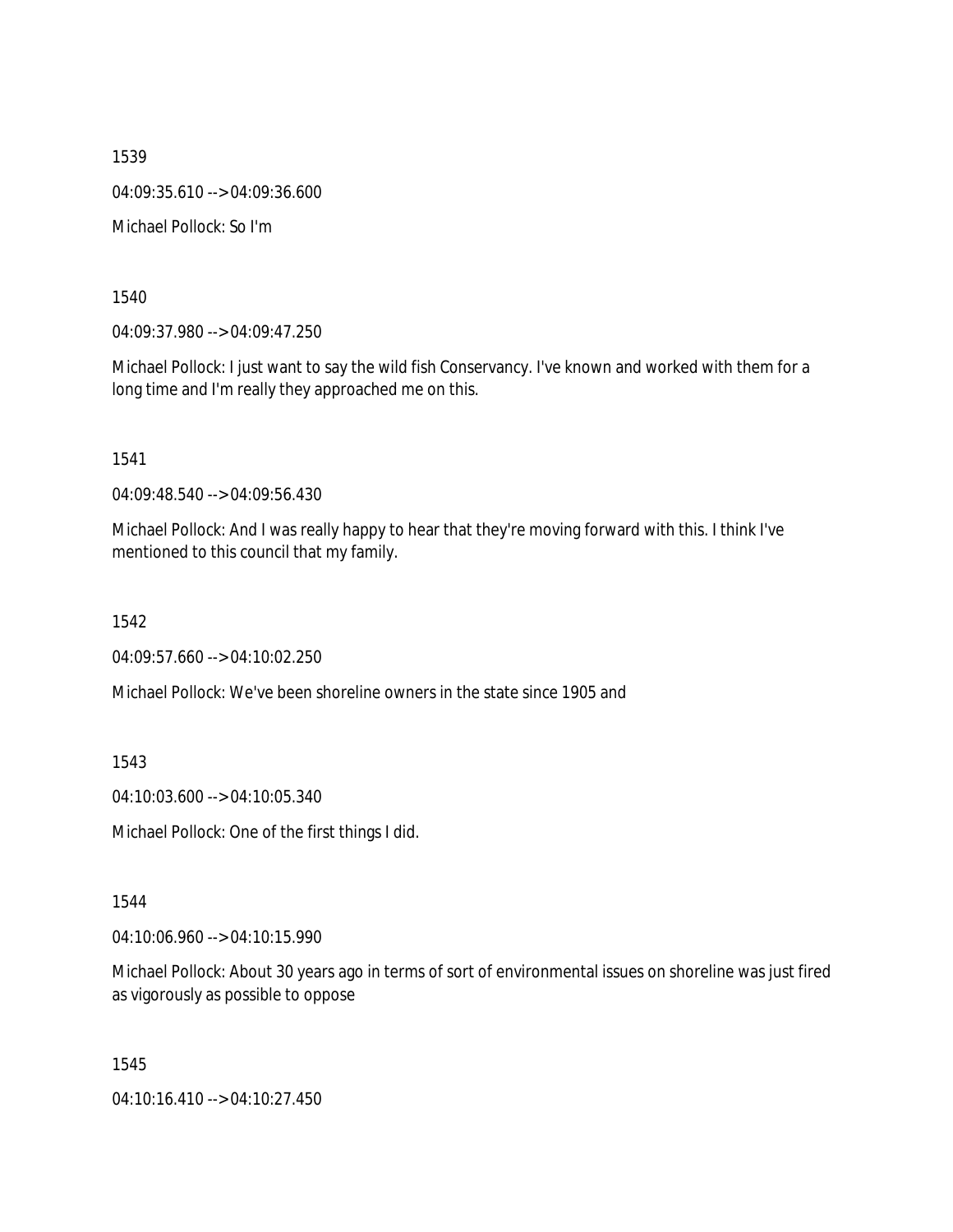Michael Pollock: Aquaculture and that pens in particular because of the concerns about the environmental damage that they would cause. And at that time, there was this argument that

1546

04:10:28.650 --> 04:10:44.880

Michael Pollock: They would be bellwether it would promote clean water and Puget Sound. Because you would be putting water to support net pounds. And that was kind of the industry argument. And so the way it moves forward was

1547

04:10:46.200 --> 04:10:54.360

Michael Pollock: That they said, well, let's let's go ahead and not net pens enough there a problem, we'll, we'll deal with it then.

#### 1548

04:10:54.960 --> 04:11:04.500

Michael Pollock: We'll deal with it down the road, so to speak. So it's, again, so it seemed like a good idea at the time. And the argument back was will never get rid of them once they're in here.

1549

04:11:04.800 --> 04:11:12.840

Michael Pollock: And it's going to be so hard. Once you've seen established industries can be so hard. So I am just really super happy that

1550

04:11:13.320 --> 04:11:26.460

Michael Pollock: That argument is not true. And then we're voting and hopefully this will result in the elimination of these because they are massive polluters in Puget Sound and elsewhere up and Clicquot sound in

1551

04:11:27.210 --> 04:11:34.410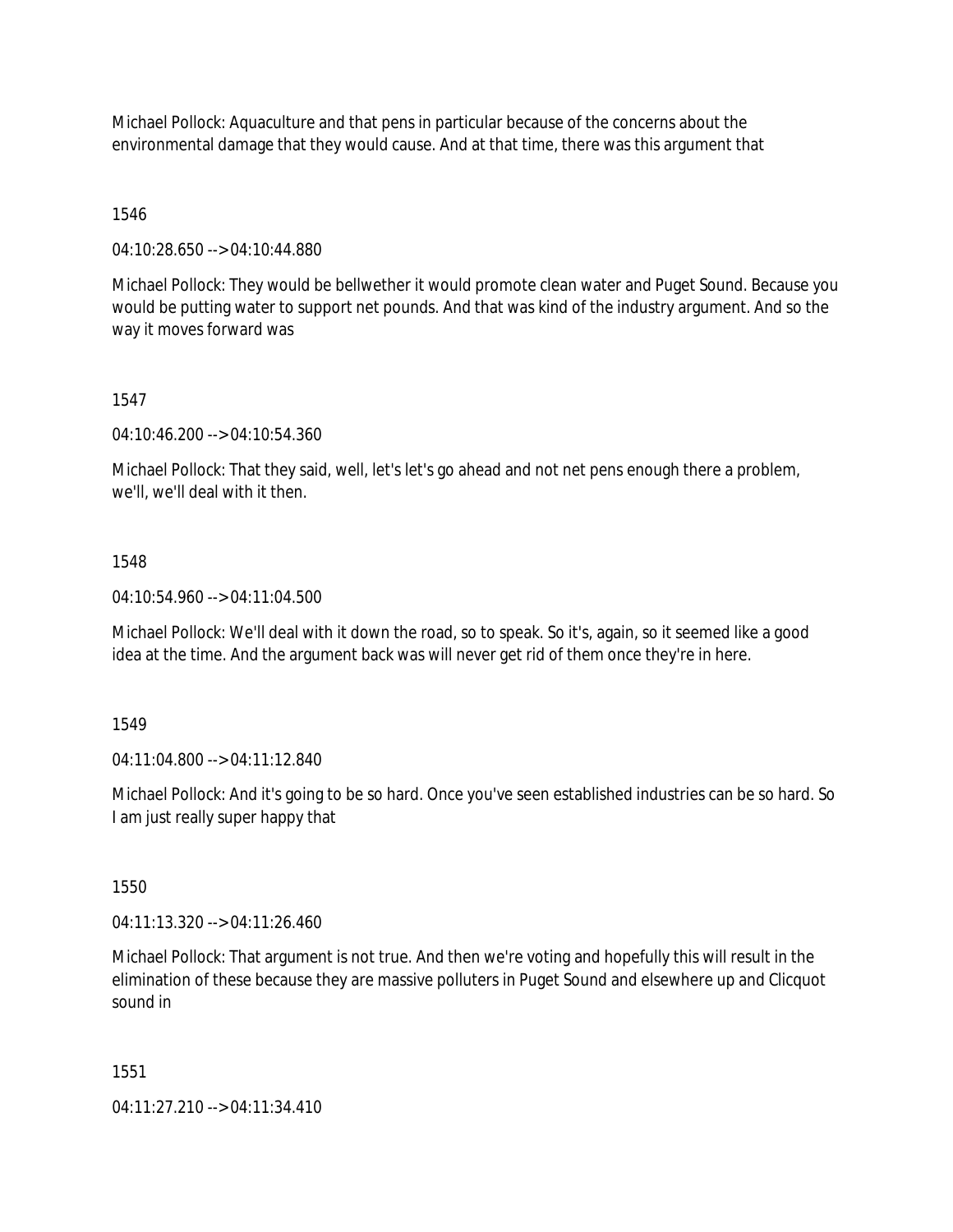Michael Pollock: In British Columbia and and they're causing all kinds of problems, some even more worse than anticipated initially so

1552

04:11:35.430 --> 04:11:41.670

Michael Pollock: Absolutely support this would have been great to have done this 30 years ago but

1553

04:11:42.990 --> 04:11:52.500

Michael Pollock: That's the best time to do it. The second best time is now. So I'm absolutely planning on supporting this one. And thank you. Councilmember car for bringing it forward.

1554

04:11:54.990 --> 04:11:56.130

Leslie Schneider: And to be clear,

1555

04:11:56.880 --> 04:12:13.800

Leslie Schneider: This resolution is to put some political pressure in the right places. Right. I mean, it doesn't, in and of itself, solve or or get us anything. It just aligns us to put political pressure for

1556

04:12:16.380 --> 04:12:19.260

Leslie Schneider: I guess what I'm trying to get at is that there's

1557

04:12:21.810 --> 04:12:24.840

Leslie Schneider: That there's the the aquatic the

1558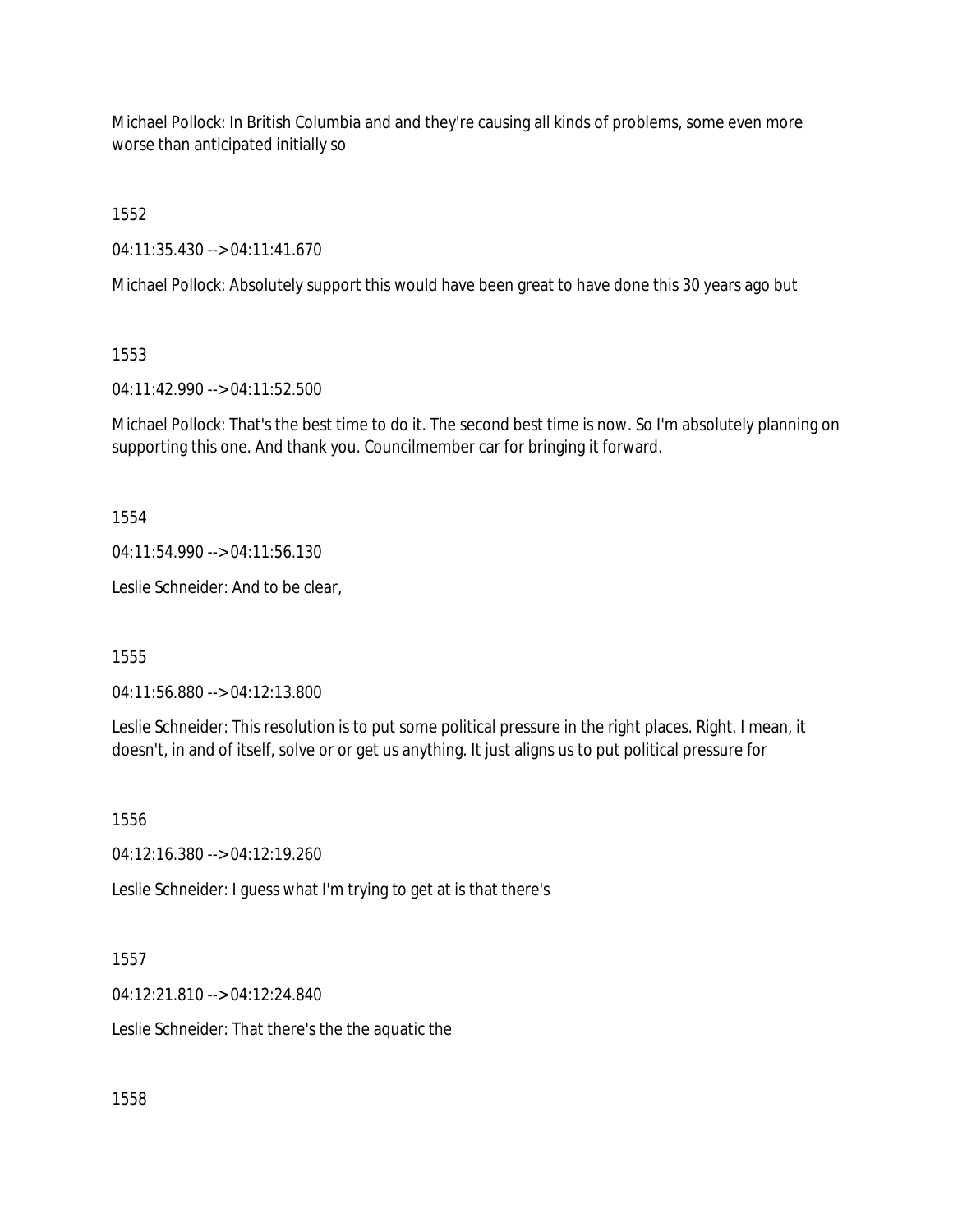04:12:26.850 --> 04:12:35.580

Leslie Schneider: There's a preferred use. And so we want to put pressure against to this preferred us council member card you had, can you rescue me here from well with the

1559

04:12:36.900 --> 04:12:38.850

Leslie Schneider: Sort of the right goal moving forward.

1560

04:12:40.530 --> 04:12:48.240

Christy Carr: I think that the goal here is to express the City Council support for the lease application that wild fish Conservancy is put forward.

#### 1561

04:12:50.520 --> 04:12:58.470

Christy Carr: Great, thank you. And it is it is on the same lands as those currently least my commercial net pen operation.

1562

04:12:58.680 --> 04:12:59.910

Leslie Schneider: Great, thank you.

1563

04:13:00.930 --> 04:13:03.450

Leslie Schneider: All right, if there is no more discussion.

1564

04:13:03.660 --> 04:13:05.730

Leslie Schneider: All those in favor please say I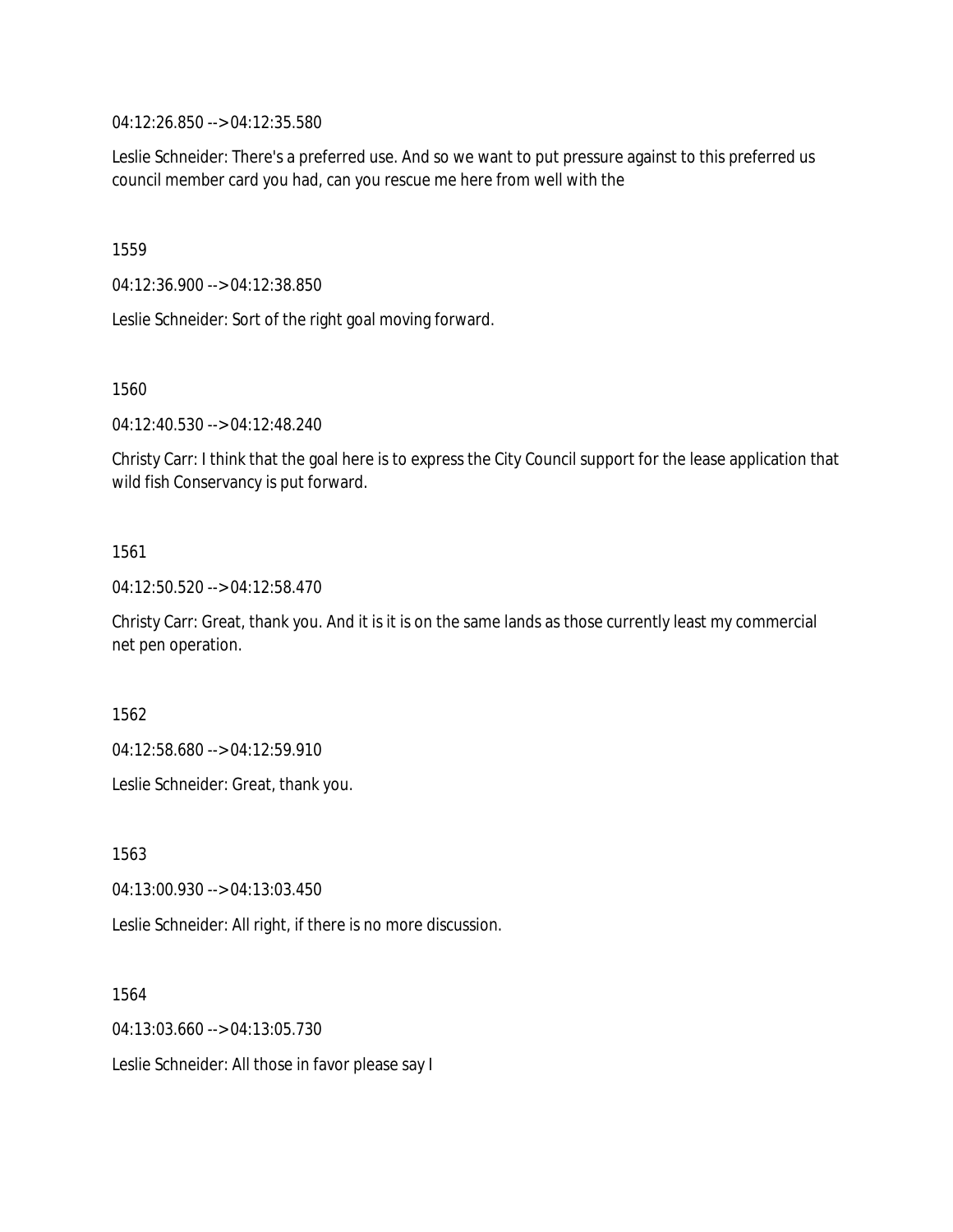1565 04:13:06.990 --> 04:13:08.700 Joe Deets: Oh I sorry

1566

04:13:08.910 --> 04:13:13.260

Leslie Schneider: And any opposed that passes unanimously. Thank you very much.

1567 04:13:14.310 --> 04:13:14.970 Leslie Schneider: Alright.

1568 04:13:15.210 --> 04:13:16.650 Leslie Schneider: We are moving on now.

1569

04:13:17.250 --> 04:13:23.640

Leslie Schneider: To item 11 see amendment number three to contract for indigent defense services.

1570

04:13:24.780 --> 04:13:28.830

Robbie Sepler: Mer. I'll be taking over here for this and the next two items fall in this

1571 04:13:29.010 --> 04:13:29.430 Leslie Schneider: All right, your

1572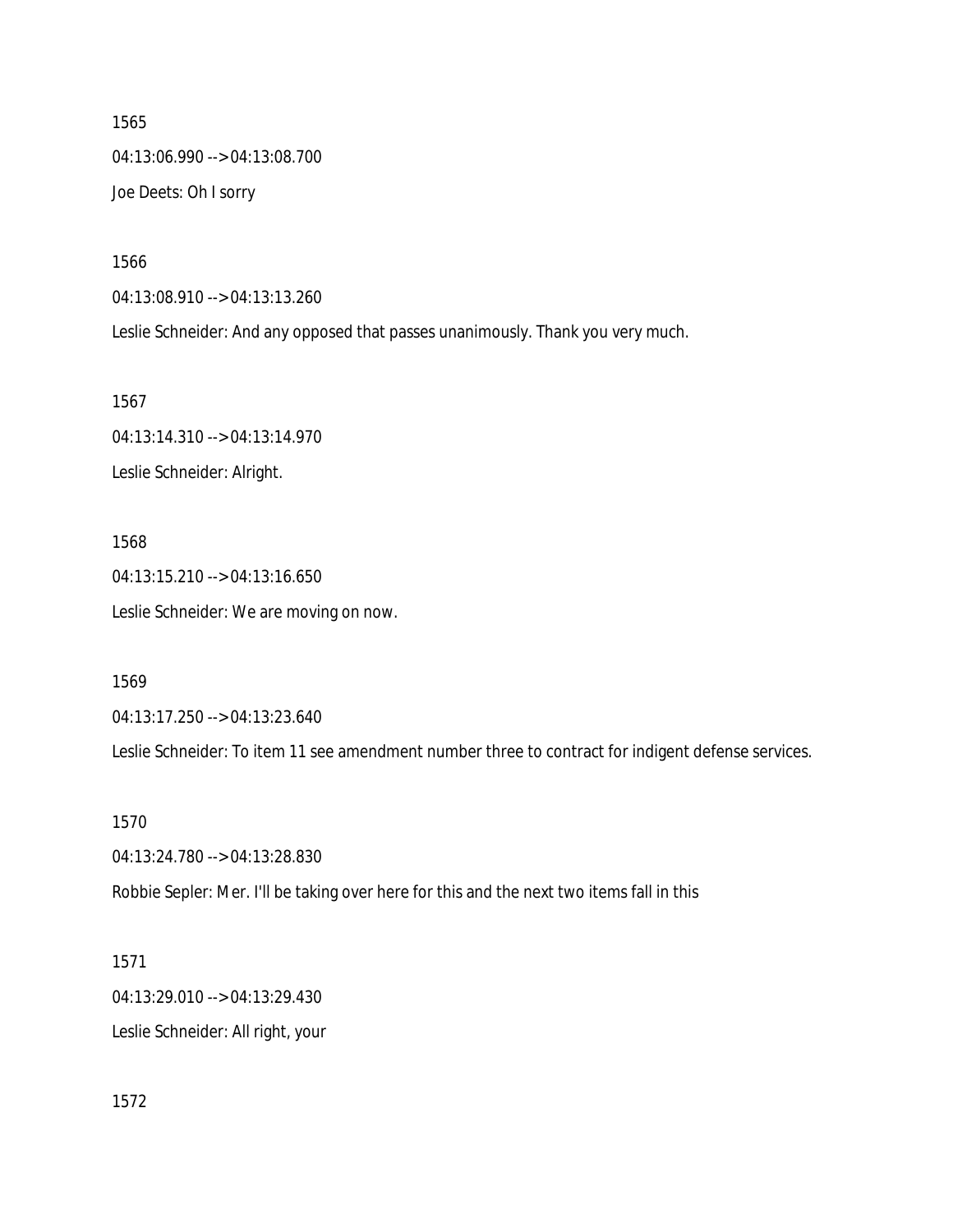04:13:29.460 --> 04:13:39.180

Robbie Sepler: Contracts coming your way city council. So this contract is an extension of an existing contract for indigent defense services, commonly known as public defense services.

1573

04:13:39.810 --> 04:13:55.080

Robbie Sepler: It's with Thomas L pop who currently provides those services and it would extend the term of the agreement for an additional two years at the same annual cost of \$53,000 \$853,812 and 50 cents.

1574

04:13:58.710 --> 04:14:00.570

Robbie Sepler: I'd be happy to answer any questions you may have.

1575

04:14:01.290 --> 04:14:02.280

Leslie Schneider: COUNCILMEMBER nisar

1576

04:14:02.880 --> 04:14:09.930

Rasham Nassar: I moved forward amendment number three to the contract for indigent defense services for approval with the October 27 2020 consent agenda.

1577

04:14:11.250 --> 04:14:11.640

Christy Carr: I can

1578

04:14:13.230 --> 04:14:20.100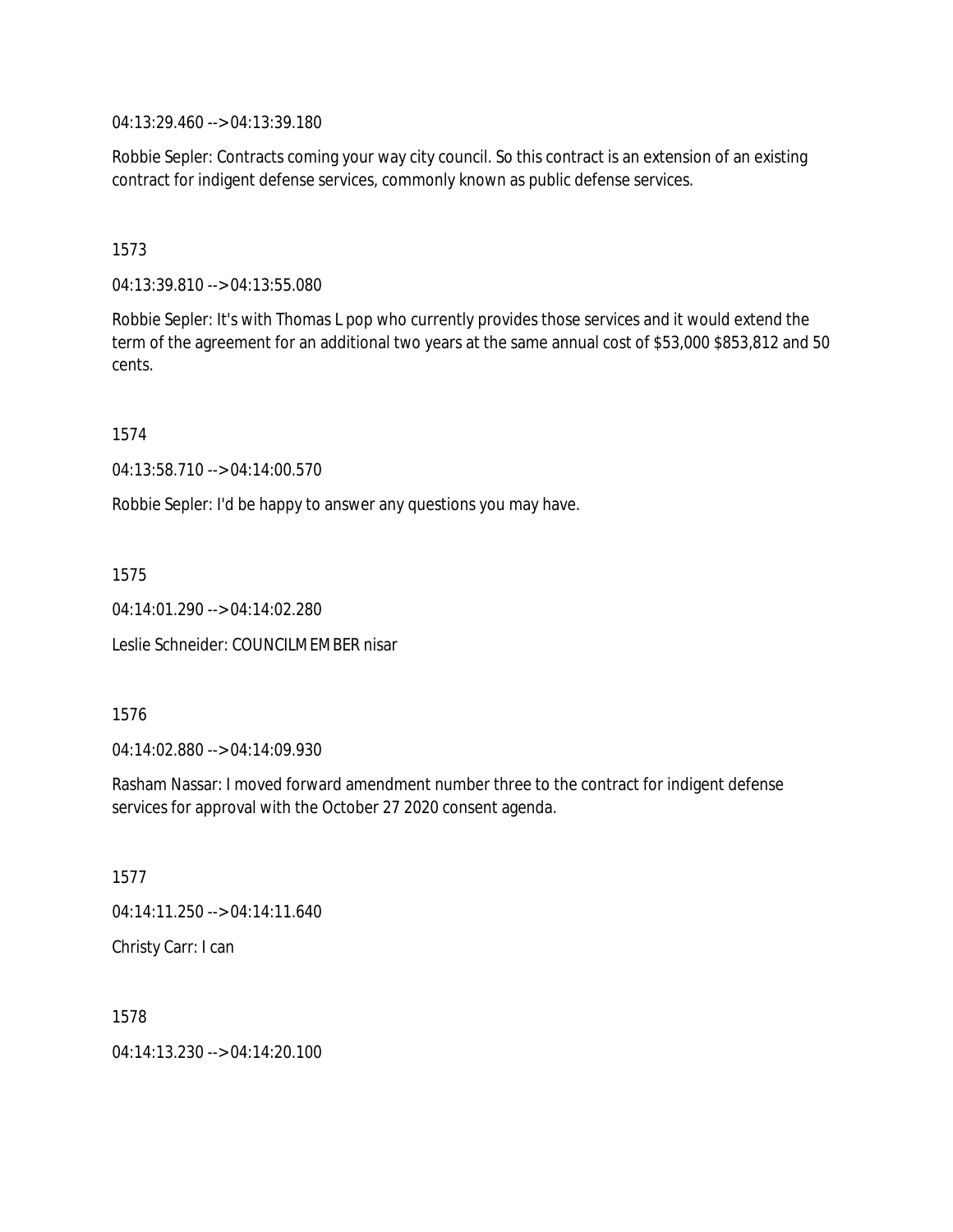Leslie Schneider: COUNCILMEMBER car seconded. And is there any further discussion. All those in favor please say

1579

04:14:20.940 --> 04:14:22.650

Leslie Schneider: Hi, and just

1580

04:14:23.760 --> 04:14:25.590

Leslie Schneider: Passes unanimously. Thank you. Robbie

#### 1581

04:14:27.960 --> 04:14:36.690

Leslie Schneider: And item 11 D is caught the contract amendment to the legal services agreement with kids at County prosecuting attorney's office.

1582

04:14:37.980 --> 04:14:41.280

Robbie Sepler: Somewhere and council. This is the contract extension for

1583

04:14:42.240 --> 04:14:57.150

Robbie Sepler: With kids have county prosecuting attorney's office who the city contracts with to perform prosecution services in the Bainbridge Island Municipal Court. So this would extend the agreement for one year at a slightly reduced annual cost than what we paid in 2020

1584

04:14:59.520 --> 04:15:00.480

Leslie Schneider: Council, they were going to start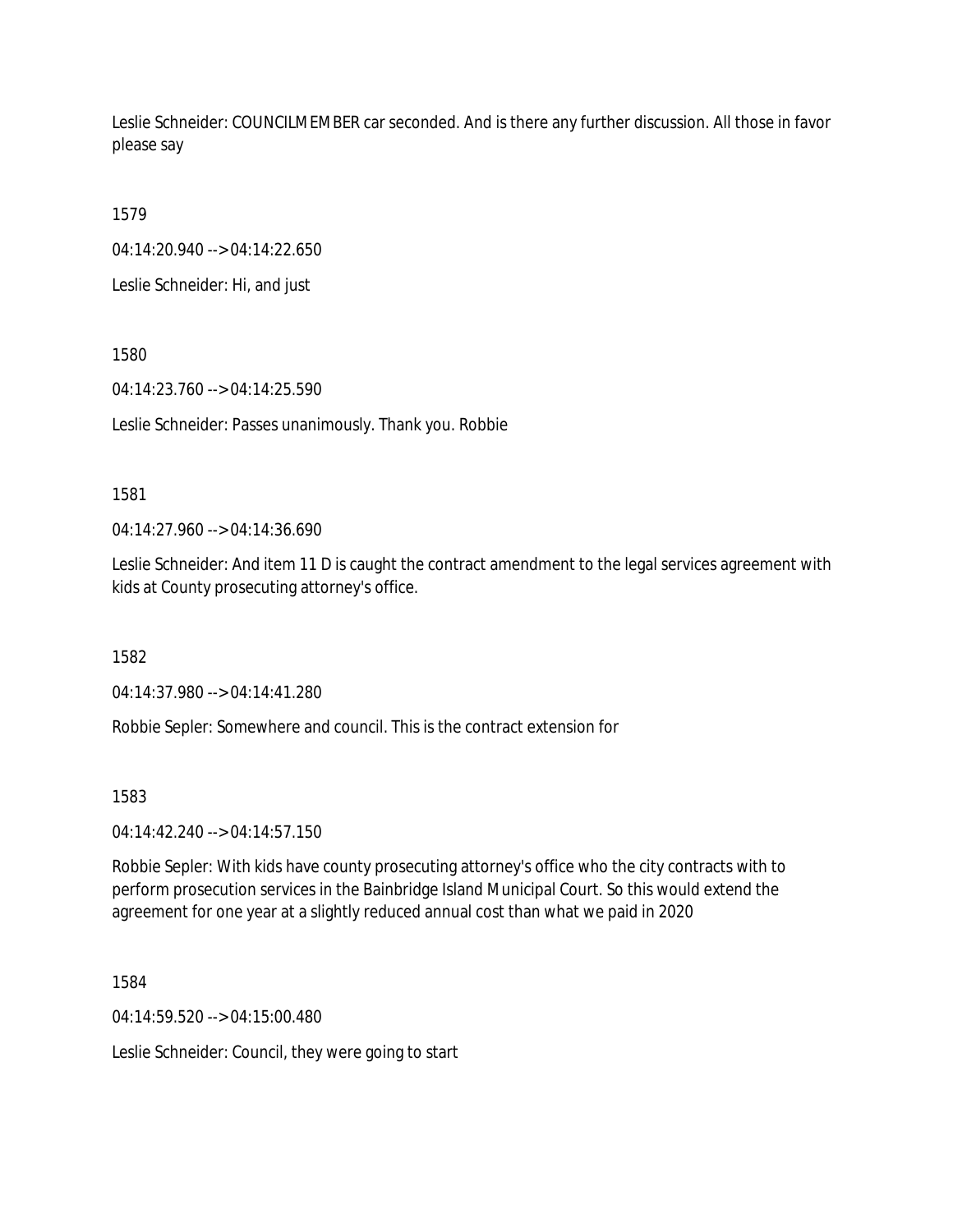04:15:01.230 --> 04:15:09.540

Rasham Nassar: I moved to for the contract amendment to the legal services agreement with the kids that county prosecuting attorney's office for approval with the October 7 2020 consent agenda.

1586

04:15:11.670 --> 04:15:13.500

Leslie Schneider: COUNCILMEMBER topless. Second to that.

1587

04:15:14.940 --> 04:15:19.410

Leslie Schneider: All right, if there is no for the discussion. All those in favor please say aye.

1588

04:15:20.250 --> 04:15:21.030 Christy Carr: Aye. Aye.

1589

04:15:21.420 --> 04:15:22.290

Leslie Schneider: Any opposed.

1590

04:15:23.220 --> 04:15:24.960

Leslie Schneider: That passes unanimously. Thank you.

1591

04:15:25.980 --> 04:15:28.200

Leslie Schneider: And moving on to item 11 D.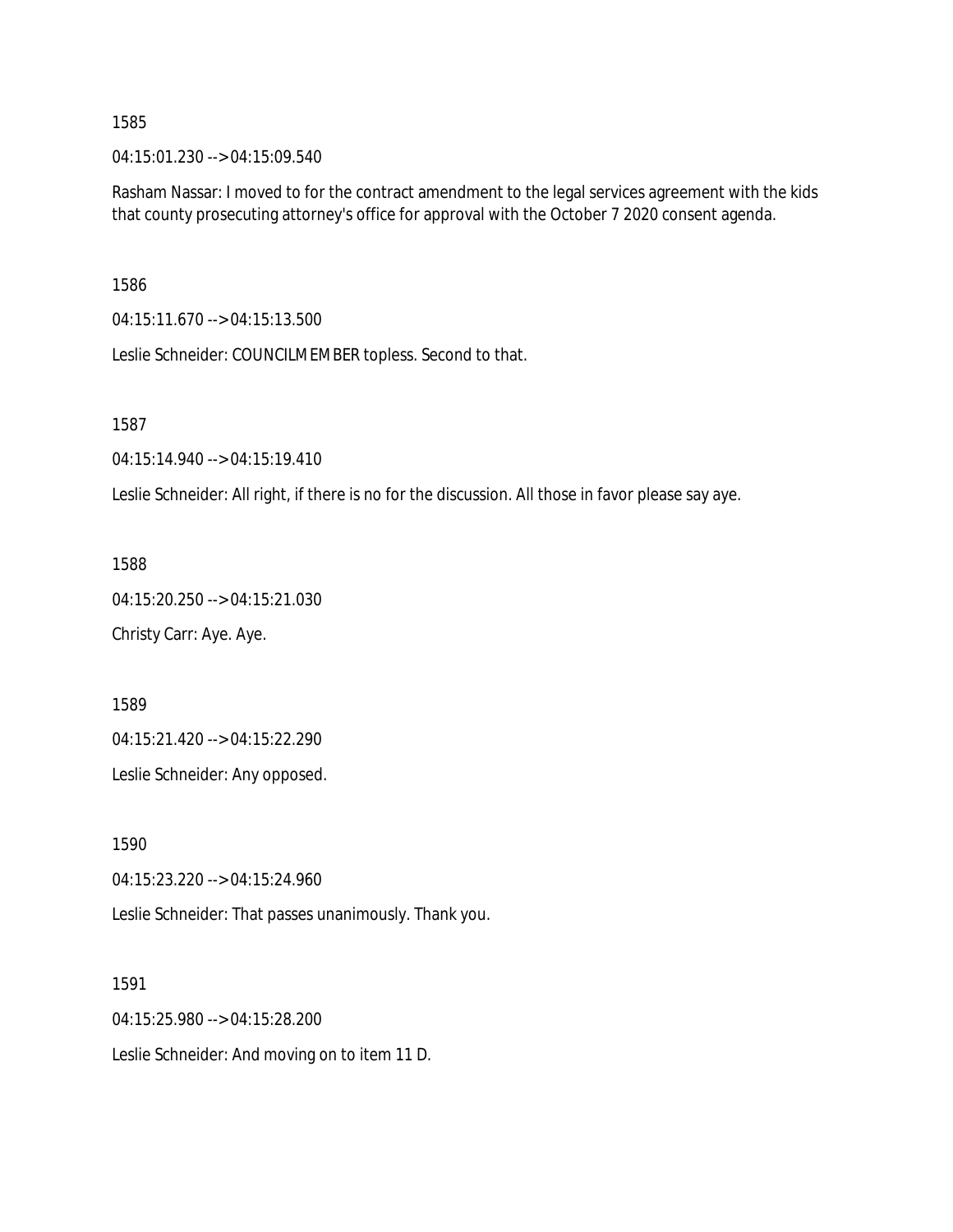04:15:29.850 --> 04:15:36.840

Leslie Schneider: No, that's what we just did. Sorry, we're moving on to 11 he agreement with Western wildlife shelter for wild animal control.

1593

04:15:38.040 --> 04:15:51.720

Robbie Sepler: So this contract replaces uninspiring agreement with the West sound wildlife shelter for animals wild animal control services, as well as education and outreach for residents of the city.

1594

04:15:52.740 --> 04:15:59.190

Robbie Sepler: It is for a six year term. And the reason for that is it's a relatively small annual amount of money.

#### 1595

04:15:59.700 --> 04:16:08.820

Robbie Sepler: But the idea is, is because this is a reoccurring service that's provided over the last several years, it makes sense to have a longer term agreement in place to provide the same services.

1596

04:16:09.330 --> 04:16:22.980

Robbie Sepler: That have previously been provided and the city would reserve the right to terminate this agreement earlier if there was ever need to do so. But in terms of administrative efficiency. It's being presented to you as a six year agreement.

1597

04:16:25.110 --> 04:16:26.880

Leslie Schneider: Thank you. Councilmember Pollock.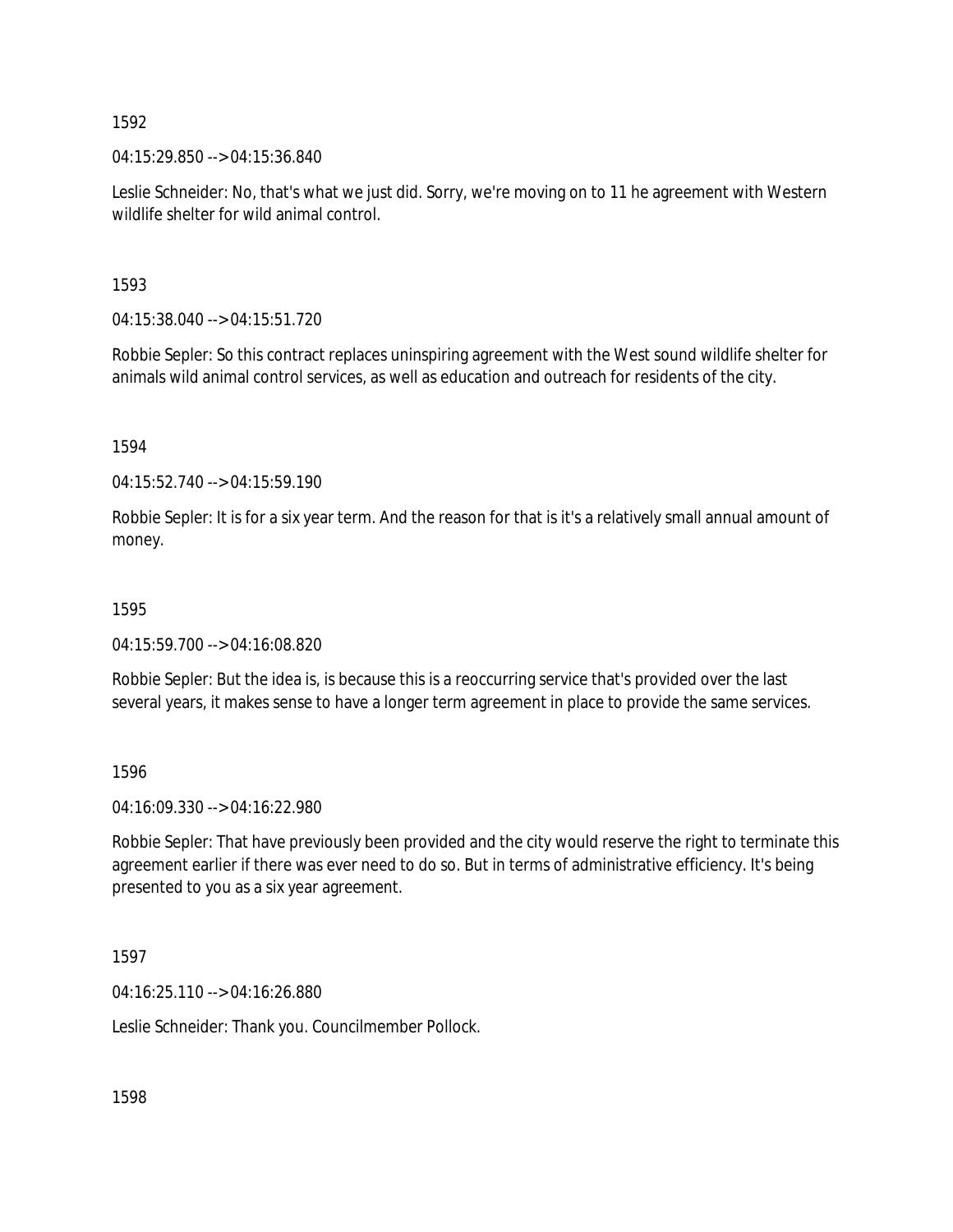04:16:27.870 --> 04:16:31.980

Michael Pollock: Um, no. I had a question I was going to go ahead and make it

1599

04:16:33.000 --> 04:16:39.720

Michael Pollock: Just make the recommended motion. And then I have a question. I'm sorry, I've got the wrong one. I'm just going to ask the question.

1600

04:16:40.890 --> 04:16:42.330

Michael Pollock: Is it says

1601

04:16:43.920 --> 04:16:53.400

Michael Pollock: Wildlife Control and in the letter. It actually says the shelter provides wildlife rescue and rehabilitation services so

1602

04:16:54.210 --> 04:17:12.420

Michael Pollock: Wildlife Control is a term of are used by at the federal level to me kill and trap and dispose of. So I'm just wondering why that was in there instead of sort of language that's in the letter.

1603 04:17:14.130 --> 04:17:14.370 Michael Pollock: So,

1604 04:17:14.640 --> 04:17:18.360

Robbie Sepler: Certainly there is not, there's not under this agreement, any sort of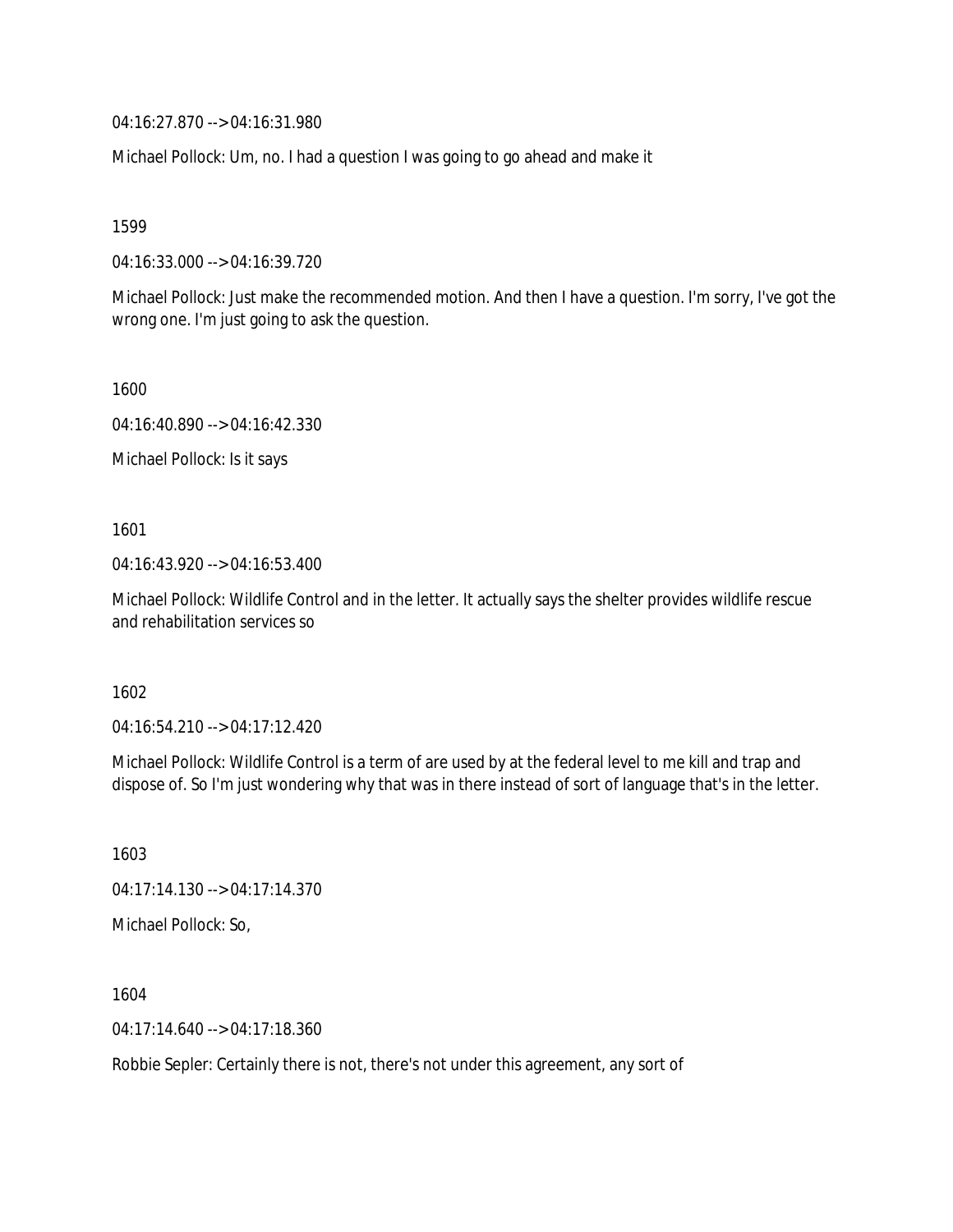04:17:20.310 --> 04:17:28.170

Robbie Sepler: euthanizing animals in anticipated or any sort of killing of animals, this agreement, I, it might have just been

1606

04:17:29.610 --> 04:17:40.560

Robbie Sepler: Not the correct term to use COUNCILMEMBER Pollock. I think that it's meant to the services they provide is meant to resolve conflicts between wild animals on the city as well as residents of the city.

1607

04:17:41.040 --> 04:17:53.790

Robbie Sepler: So in that circumstance, if there is a perhaps an injured animal that needs to be taken into be looked after, or otherwise strategies that can be employed to help avoid conflicts. I think that that is what it was.

1608

04:17:56.100 --> 04:18:02.520

Robbie Sepler: intended by the word control. But to your point, the next time is because before Council, we can look for a better better wer t is

1609

04:18:03.780 --> 04:18:15.810

Michael Pollock: Okay. I mean, can we change that language right now. I mean, I don't mean to be too picky here. But when people people, a lot of people when you're at Wildlife Control, like I said, that means

1610

04:18:18.000 --> 04:18:20.340

Michael Pollock: Simply trapping on one of the animals.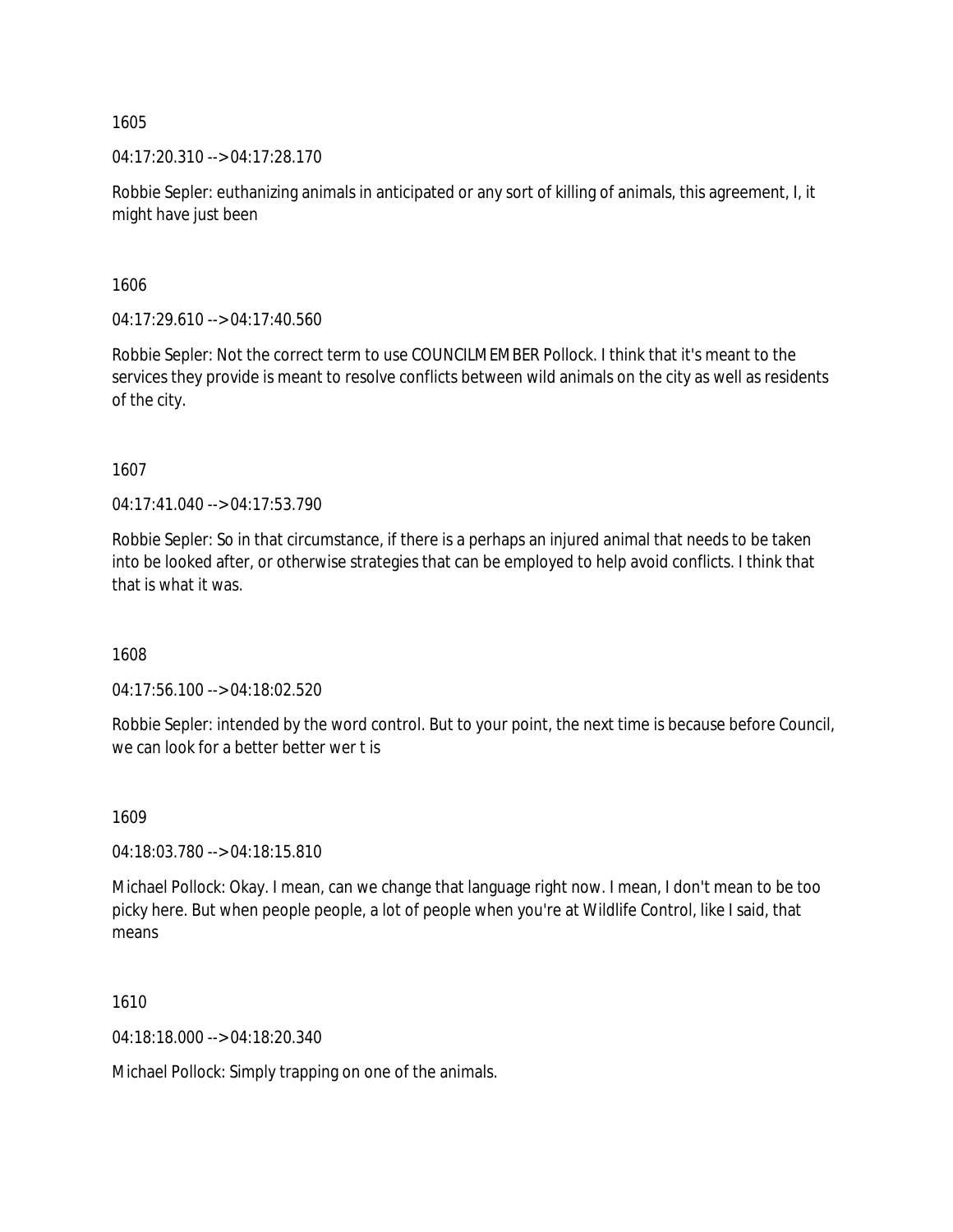04:18:22.050 --> 04:18:28.470

Michael Pollock: I'm looking at the agreement for professional services and just trying to see if there's a simple fix, but

1612

04:18:30.240 --> 04:18:40.320

Michael Pollock: I don't know where you just, you know, in the interest of time, and we can just say, Let the record note and maybe this. I don't know. We can now not here. Rob is or where we could deal with that or do we just

1613

04:18:42.570 --> 04:18:43.020

Michael Pollock: Wanna

1614

04:18:46.650 --> 04:18:54.780

Joe Levan: Go and cut customer public to see, you know, on the on another contract is going to come to the Council in the coming weeks has to do with animal control more generally.

1615

04:18:55.470 --> 04:19:12.150

Joe Levan: Excuse me, but that's not related to the to the wild animal control to the shelter. So that term that is used in our code as well as animal control and it's not meant to refer specifically to killing of animals. It's just meant to to refer to regulations related to animals.

1616

04:19:13.500 --> 04:19:18.270

Michael Pollock: All right. Okay. Well, that is in the interest of time, let's just leave it.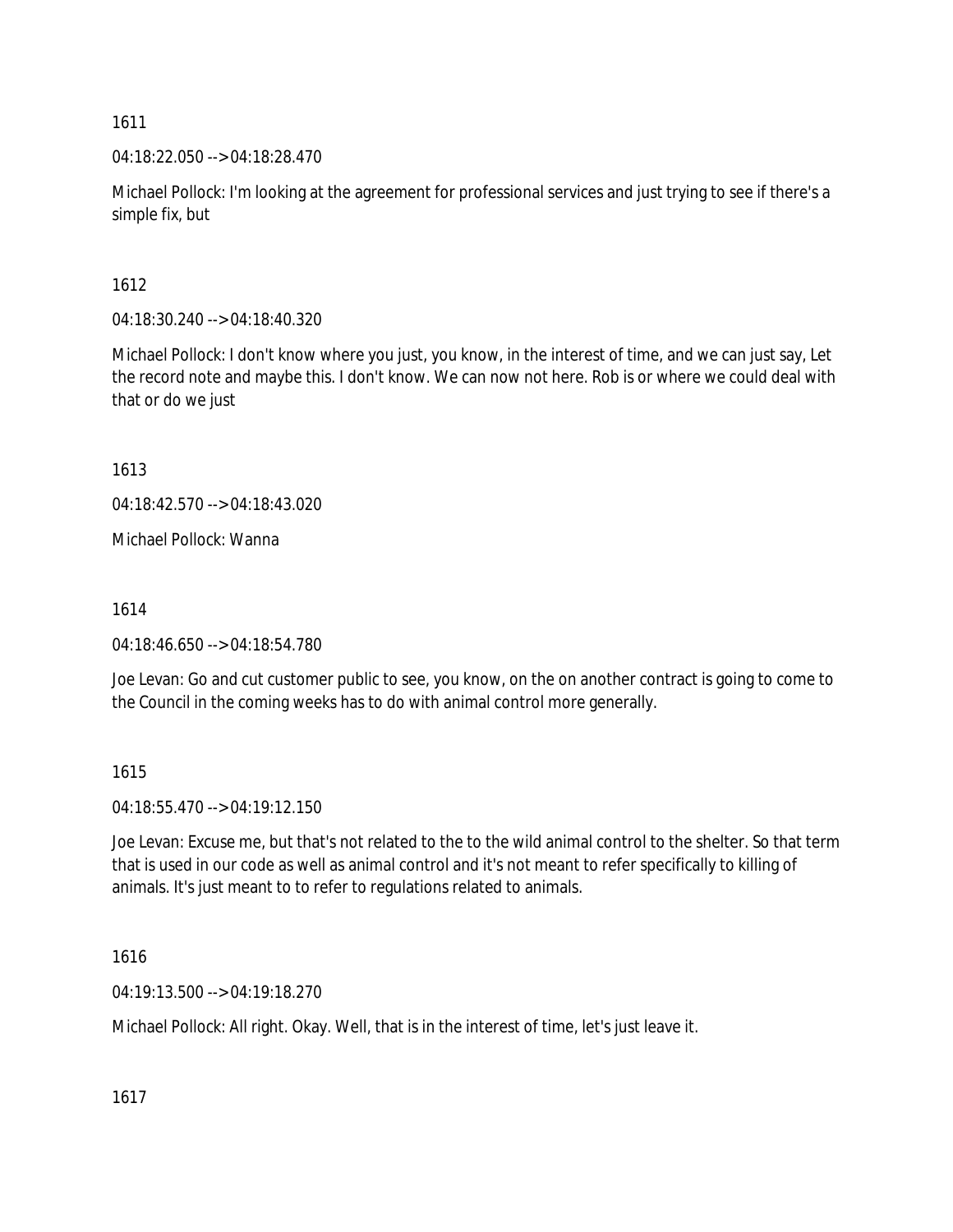04:19:19.770 --> 04:19:20.340

Michael Pollock: So,

1618

04:19:21.630 --> 04:19:33.210

Michael Pollock: Why just go ahead with the notion, then I moved to forward the agreement with West some wildlife shelter for a wild animal control for approval of the October 27 2020 consent agenda and

1619

04:19:34.530 --> 04:19:36.810

Leslie Schneider: All right, got a second frame, the deputy a year.

1620

04:19:38.310 --> 04:19:39.060

Leslie Schneider: And I

1621

04:19:39.720 --> 04:19:41.490

Michael Pollock: And can I just follow up with with

1622

04:19:43.140 --> 04:19:53.820

Michael Pollock: Turning around and city of Toronto values that I'll just, if you don't mind just work with you to look at the current language and see if we can just maybe provide a little cleanup on that.

1623

04:19:55.830 --> 04:19:58.110

Joe Levan: Certainly if you want offer some suggestions we can look at them.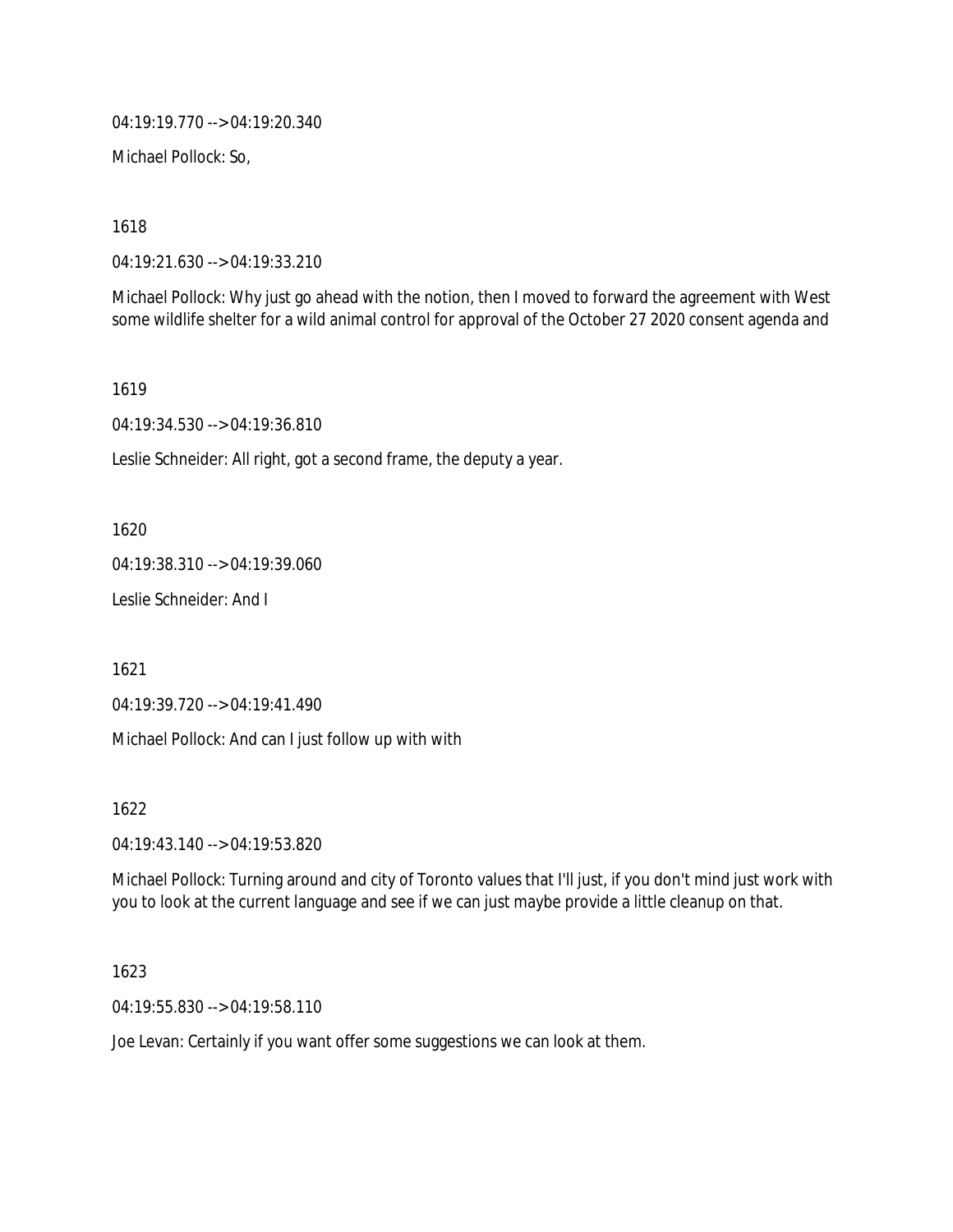04:20:00.750 --> 04:20:01.860

Leslie Schneider: COUNCILMEMBER hi topless.

1625

04:20:04.020 --> 04:20:10.050

Kirsten Hytopoulos: I just want to say, I think that maybe in Coke and probably speak to this, having worked at the shelter run the shelter. Right.

1626

04:20:10.590 --> 04:20:16.530

Kirsten Hytopoulos: But I mean, I, I've been a prosecutor in a couple different jurisdictions in the past, and it's a term of art for, you know,

# 1627

04:20:17.010 --> 04:20:24.120

Kirsten Hytopoulos: For the pound and the whatever I think that those who pick up animals and do something and it doesn't inherently mean that they'll be killed.

1628

04:20:24.780 --> 04:20:32.970

Kirsten Hytopoulos: So I don't know that I want to see us change as, like, a very common term for that whole function that a city performs. I just want to throw that out there.

1629

04:20:37.410 --> 04:20:43.500

Leslie Schneider: Okay, um. Councilmember you Pollock. Your hand is still up. Is it okay if we move on. Okay.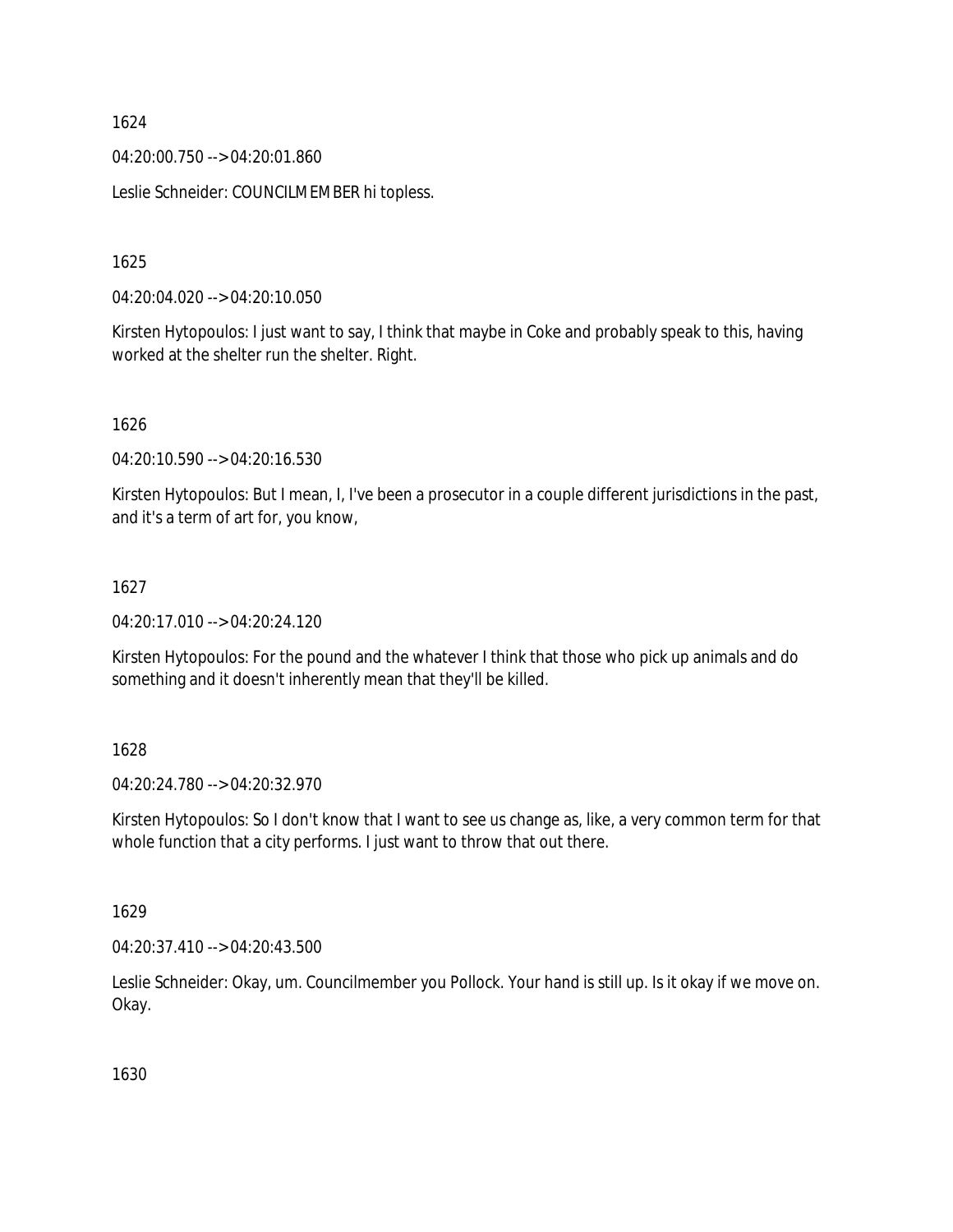04:20:43.890 --> 04:20:48.330

Joe Levan: Not this one thing to clarify and I just not to not to spend too much time on this, but

1631

04:20:48.660 --> 04:20:56.670

Joe Levan: Just so the Council knows the we're talking about our contracts that we have with these outside parties, so far as to relates to the way they define their services.

1632

04:20:57.180 --> 04:21:05.700

Joe Levan: So that's something that we can, you know, consider as well. And again, you'll see another contract coming your way that animal control more generally in the future.

1633

04:21:08.040 --> 04:21:09.420

Leslie Schneider: All right, so

1634

04:21:10.560 --> 04:21:17.280

Leslie Schneider: We have a motion and a second. And no more hands are up. So, all those in favor please say aye. Aye.

1635 04:21:17.460 --> 04:21:17.880 Leslie Schneider: Aye.

1636 04:21:17.970 --> 04:21:18.840 Any opposed.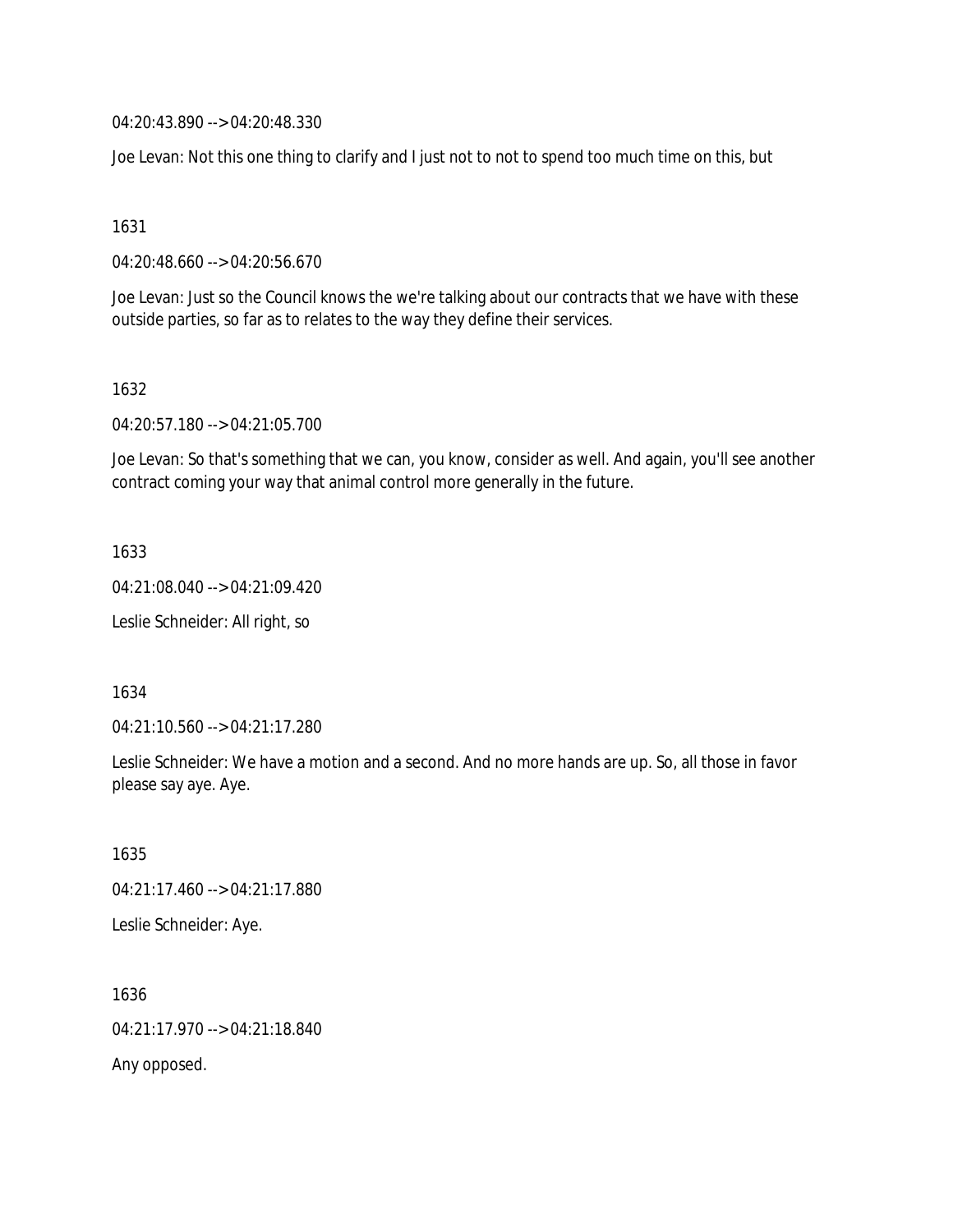04:21:20.100 --> 04:21:22.470

Leslie Schneider: Passes unanimously. Thank you very much.

1638

04:21:23.760 --> 04:21:25.170

Leslie Schneider: Alright and

1639

04:21:27.690 --> 04:21:34.680

Leslie Schneider: We're on item 11 F resolution number 2020 dash 20 adopting the kids up county multi hazard mitigation plan.

#### 1640

04:21:36.180 --> 04:21:46.740

Anne LeSage: Alright, good evening. Again, just a little background, we partnered with the kids at County Department of emergency management to update the multi hazard mitigation plan.

1641

04:21:47.160 --> 04:21:57.510

Anne LeSage: So we have our own separate comprehensive emergency management plan for the city, but we are a part of the county's plan for hazard mitigation. So we have our own separate

1642

04:21:57.780 --> 04:22:15.090

Anne LeSage: The image island annex, and we are referenced throughout it was presented and approved by FEMA in December of last year and now it's going before all of the city councils and the county to adopt and formally recognized this plan. I'm happy to answer any questions.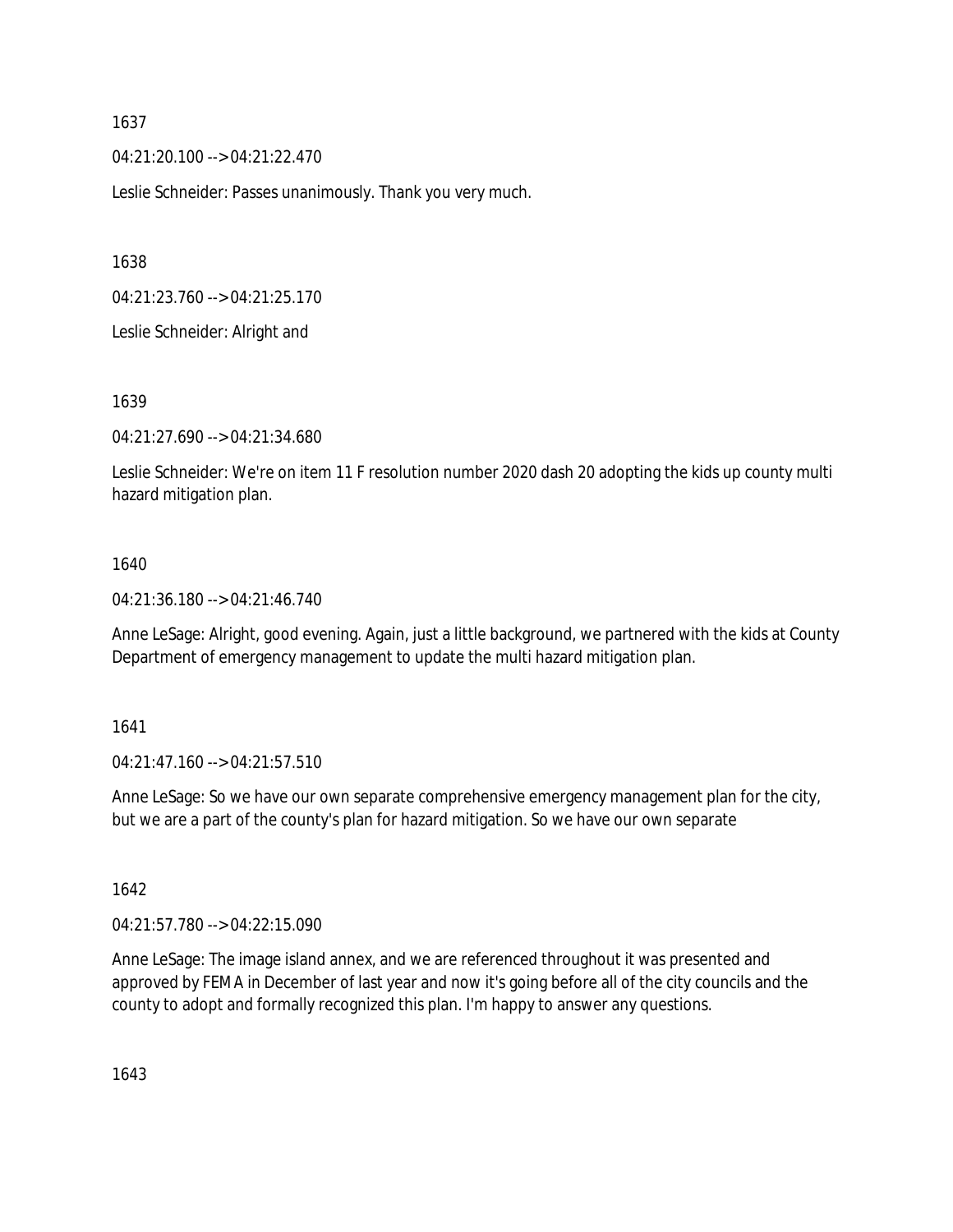04:22:19.500 --> 04:22:24.270

Leslie Schneider: All right, I'm looking for someone. Councilmember car.

1644

04:22:26.070 --> 04:22:33.360

Christy Carr: I moved forward. Resolution number 20 2024 APPROVAL WITH THE OCTOBER 27 2020 consent agenda.

1645

04:22:36.030 --> 04:22:40.380

Leslie Schneider: Deputy Mayor, I'll give you that one. And is there any discussion.

1646

04:22:41.400 --> 04:22:43.170

Leslie Schneider: All those in favor please say aye.

1647

04:22:44.010 --> 04:22:44.670 Christy Carr: Aye. Aye.

1648

04:22:45.450 --> 04:22:49.230

Leslie Schneider: Any opposed, that passes unanimously. Thank you very much.

1649

04:22:49.410 --> 04:22:49.860

Anne LeSage: Thank you.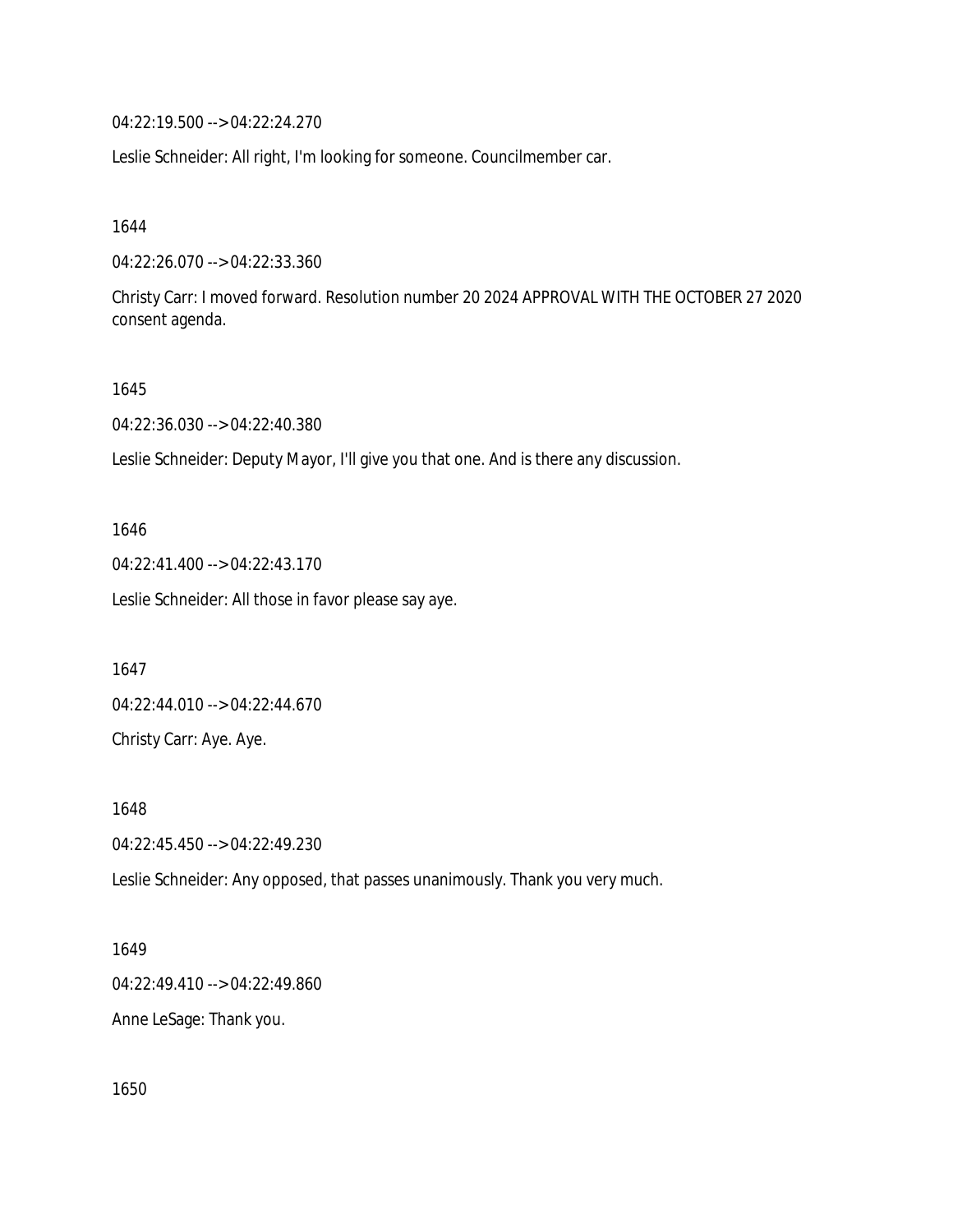04:22:51.420 --> 04:23:00.900

Leslie Schneider: And we are on to I'm 11 G registered sex offender address and residency verification memorandum of understanding with the kids up County Sheriff's Office.

1651

04:23:02.400 --> 04:23:04.980

Leslie Schneider: Looks like we have chief Clark coming on for this one.

1652

04:23:12.000 --> 04:23:13.200

Leslie Schneider: Council member needs somebody to have a

# 1653

04:23:13.200 --> 04:23:15.720

Leslie Schneider: Comment or you just kind of queuing yourself up for

1654

04:23:17.040 --> 04:23:18.960

Rasham Nassar: Just ready to make the motion.

1655

04:23:19.530 --> 04:23:20.070 Perfect.

# 1656

04:23:25.980 --> 04:23:28.200

Leslie Schneider: Clark, I still see you're on mute.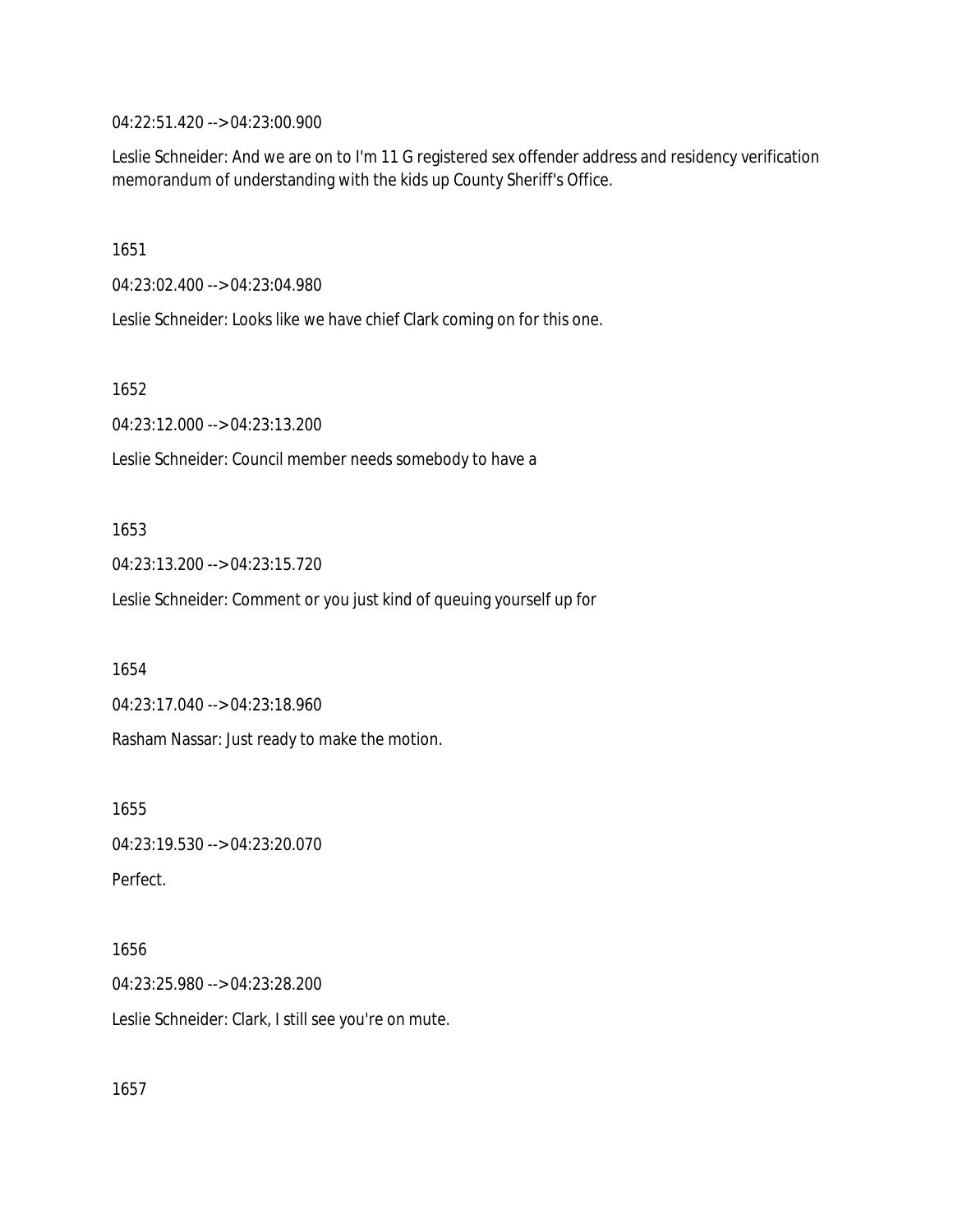04:23:30.210 --> 04:23:31.950

Joe Clark: There we go. Sorry.

1658

04:23:33.900 --> 04:23:51.750

Joe Clark: I'm here for the 11 G item, the registered sex offender mo you this is Mo you with the kids at County Sheriff's Office for our department to conduct face to face address verification for individuals on the sex offender registry for those individuals living here on the island.

1659

04:23:53.460 --> 04:24:01.110

Joe Clark: THE SHERIFF'S OFFICE uses a formula to reimburse us for our time, which should amount to a \$1,000 reimbursement to the city.

1660

04:24:03.780 --> 04:24:05.130

Leslie Schneider: Awesome Council my redness are

1661

04:24:05.820 --> 04:24:13.620

Rasham Nassar: I need to for the registered sex offender address and residency verification memorandum of understanding for approval with the October 27 2020 consent agenda.

1662

04:24:16.710 --> 04:24:22.590

Leslie Schneider: House member car. Second to that. Is there any discussion. All those in favor please say aye.

1663

04:24:23.580 --> 04:24:28.500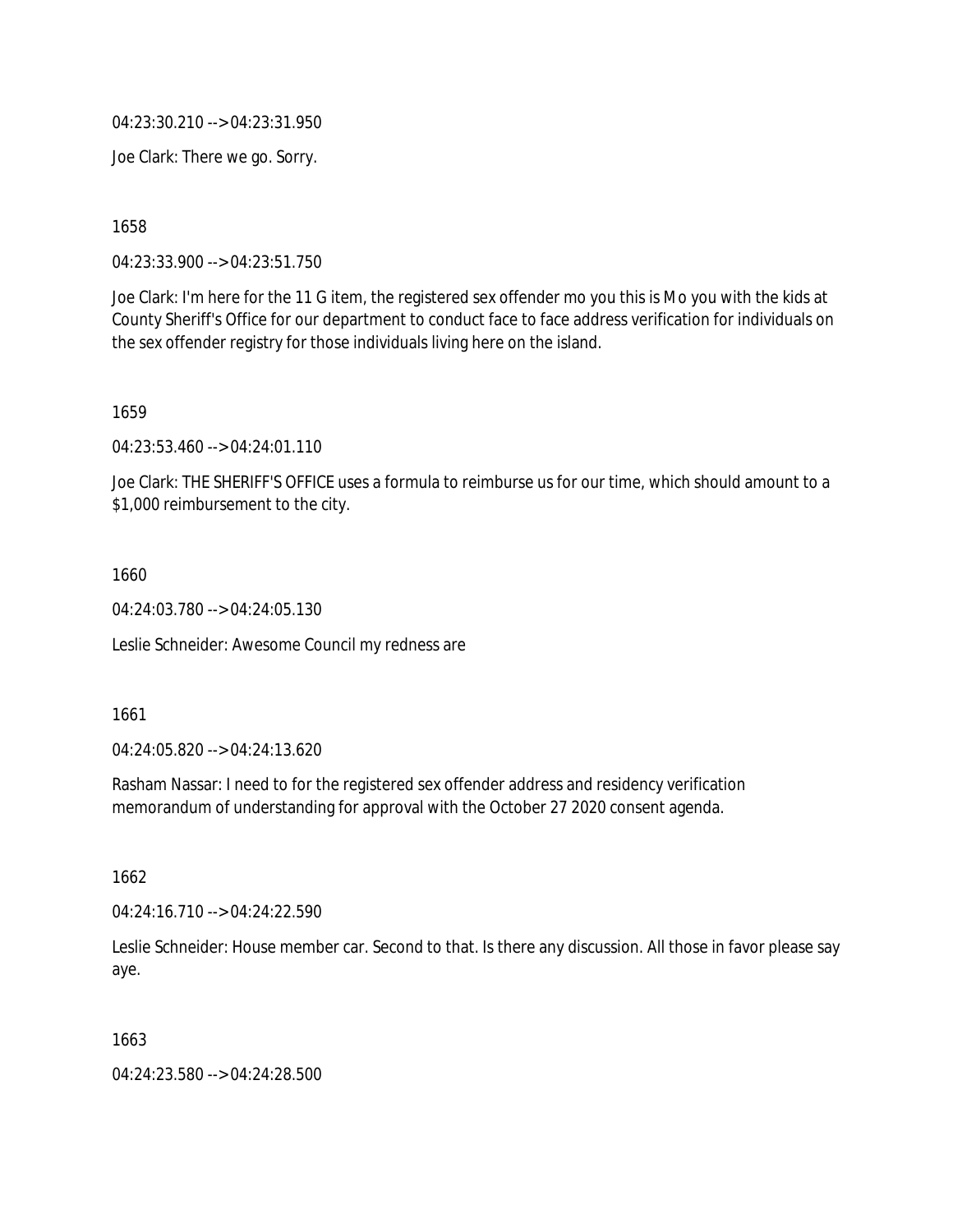Leslie Schneider: Aye. Any opposed, that passes unanimously. Thank you.

1664

04:24:29.550 --> 04:24:38.040

Leslie Schneider: And we are moving on to item 11 ah into local agreement with kids at County regarding emergency vehicle operation course.

1665

04:24:39.330 --> 04:24:39.900 Joe Clark: And this is

1666

04:24:40.350 --> 04:24:40.830

Leslie Schneider: A great

1667 04:24:41.340 --> 04:24:41.730 Sorry.

1668

04:24:43.500 --> 04:25:00.480

Joe Clark: This is agreement between the law enforcement agencies to provide to pull resources to provide a bird emergency vehicle operations training to our officers. Right now we have an annual requirement. It's a three hour training and this agreement is for five years.

1669

04:25:02.430 --> 04:25:03.660

Leslie Schneider: COUNCILMEMBER high topless.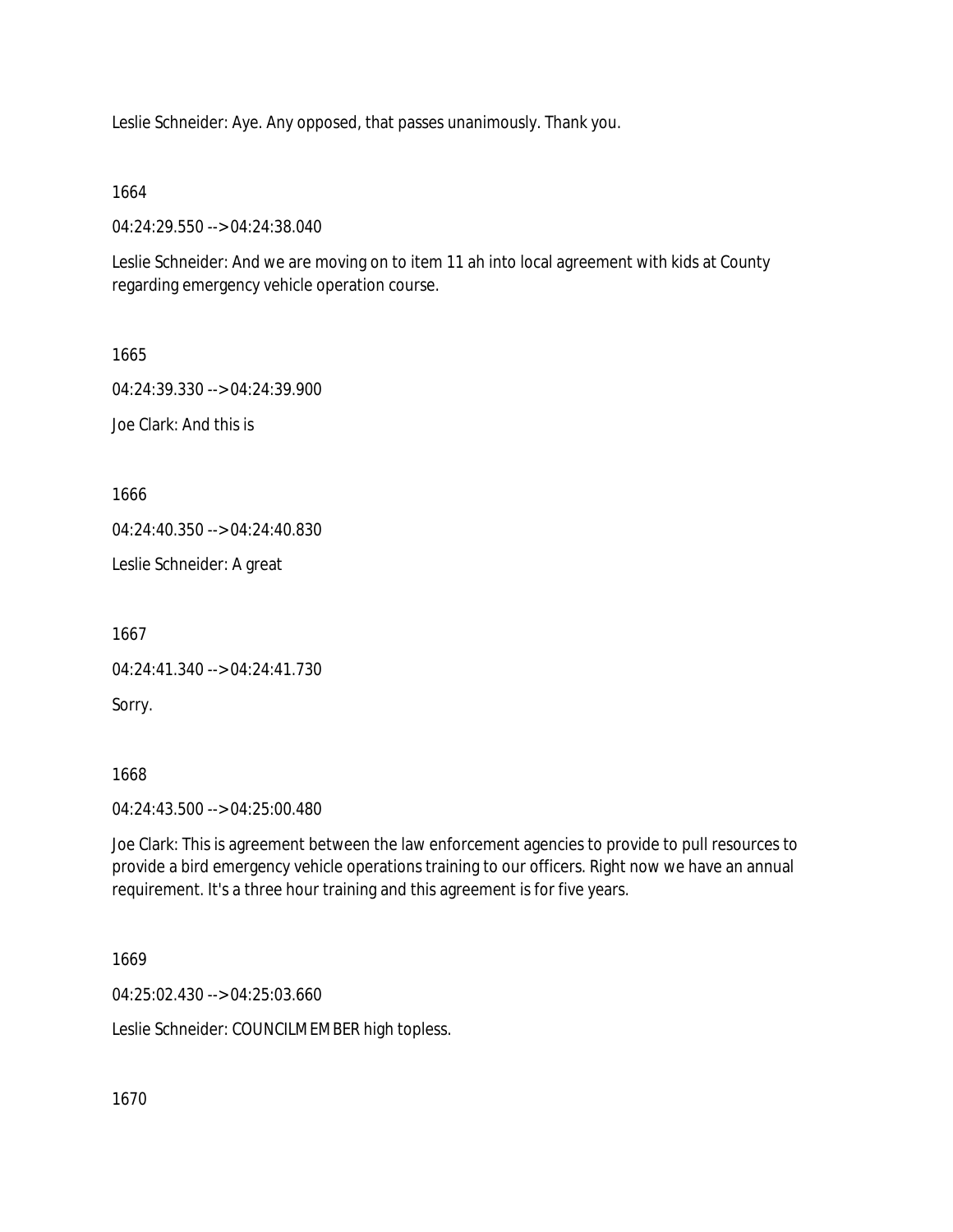04:25:06.690 --> 04:25:15.780

Kirsten Hytopoulos: And move to forward the inner local agreement with kids at Coney regarding emergency vehicle operation course training for approval with the October 27 2020 consent agenda.

1671 04:25:16.950 --> 04:25:17.340 Christy Carr: I can

1672 04:25:18.600 --> 04:25:20.190 Leslie Schneider: Remember car. Second to that.

1673 04:25:22.500 --> 04:25:23.820 Leslie Schneider: Council member had topless.

1674 04:25:26.220 --> 04:25:27.000 Leslie Schneider: No. Okay.

1675 04:25:28.050 --> 04:25:31.890

Leslie Schneider: Let's go ahead and take a quick vote on that. All those in favor please say aye.

#### 1676

04:25:32.640 --> 04:25:37.620

Leslie Schneider: Aye. Any opposed, that passes unanimously. Thank you so much, Chief.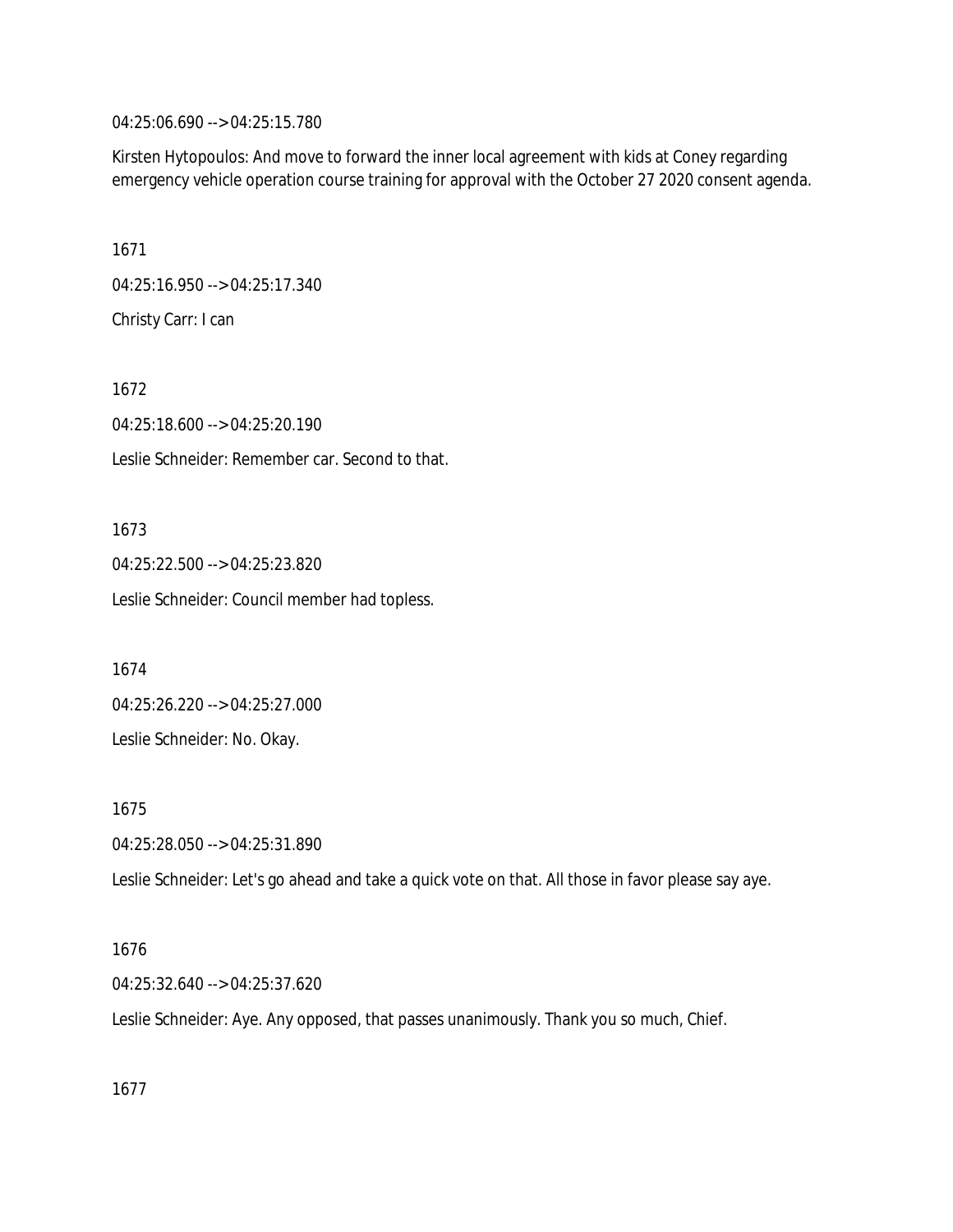04:25:38.190 --> 04:25:39.090

Joe Clark: Like you have a good night.

1678

04:25:39.750 --> 04:25:56.520

Leslie Schneider: YouTube. Alright, so we're going to move on to item 12 which is the Consent Agenda and typically that is last what we do have a council discussion coming after that. So, just FYI. So if there is someone, such as COUNCILMEMBER nisar, I would like to make motion.

1679

04:25:57.000 --> 04:25:59.550

Rasham Nassar: Moved to approve the Consent Agenda, as presented

1680

04:26:02.010 --> 04:26:03.690

Leslie Schneider: Deputy Mayor seconds that

1681

04:26:04.980 --> 04:26:21.900

Leslie Schneider: All those in favor please say, Aye. Any opposed, that passes unanimously and we can now move on to item 13 for Council discussion. This is the letter to St. Michael Medical Center and COUNCILMEMBER nisar. This is for you to introduce

1682

04:26:23.070 --> 04:26:32.610

Rasham Nassar: Sure. Thank you, mayor. I'm happy to introduce this item. I certainly don't take any credit for this. The letter that's included for this item was provided by some add

1683

04:26:33.630 --> 04:26:44.190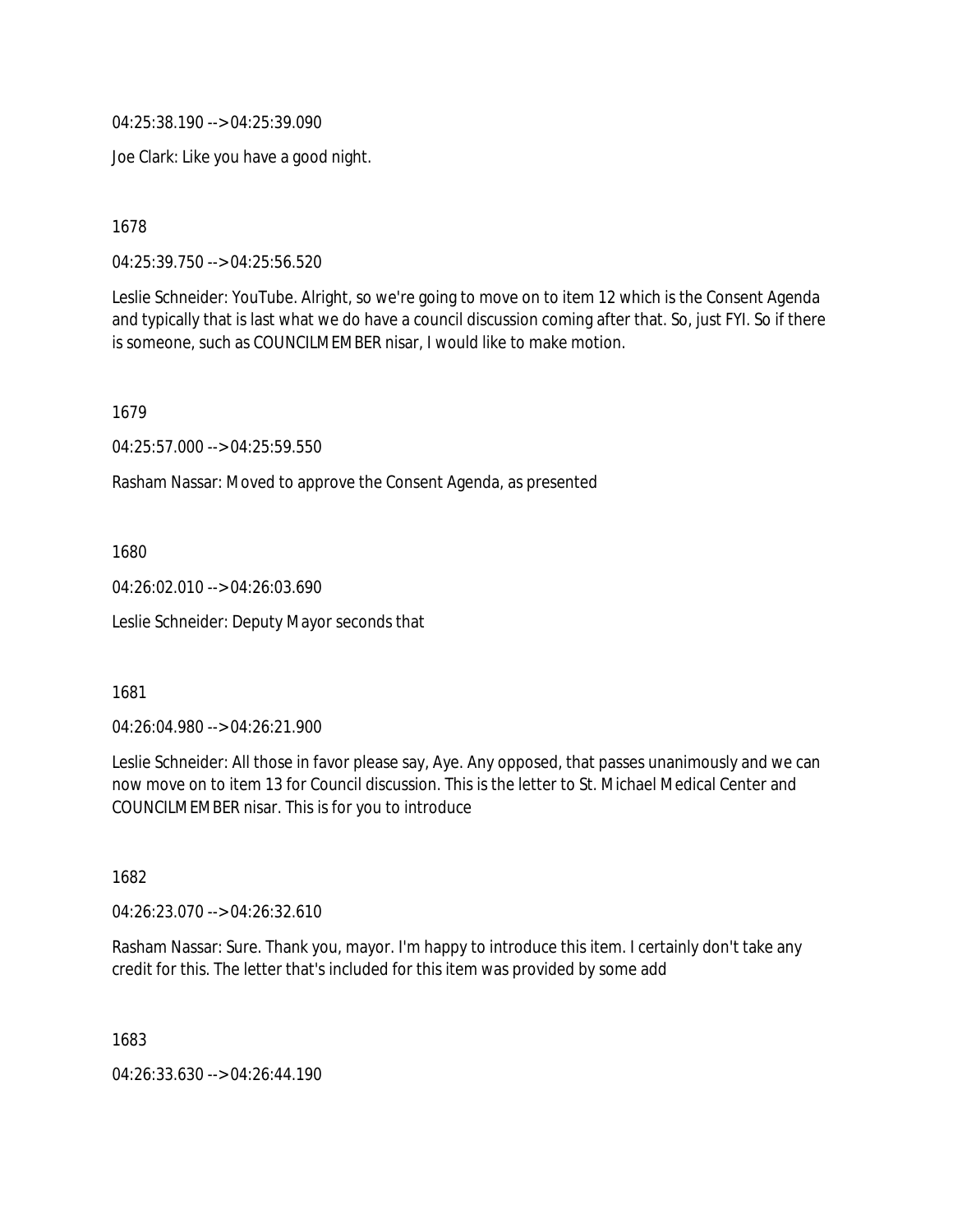Rasham Nassar: A couple of advocates primarily one sue will not, who is a member of the basically task for she's very involved in advocacy in our community and beyond.

1684

04:26:45.240 --> 04:26:54.750

Rasham Nassar: They provided the letter, they contacted both myself and I believe council member deeds. Councilmember deets is very familiar with this draft as well. And I understand that he supports it.

1685

04:26:55.500 --> 04:27:05.010

Rasham Nassar: And we heard public comment tonight as to why this initiative, this so letter of support from the city council is important.

1686

04:27:05.430 --> 04:27:24.900

Rasham Nassar: Sounds like we also have an opportunity as an island of leaders to take a really strong leadership leadership position and hopes that other city council and many of your leaders around the county will follow in the effort to advocate for workers, workers that are on the front line.

1687

04:27:25.920 --> 04:27:35.610

Rasham Nassar: Whose requests have not been adequately met and the consequences of which have bled out into our community have directly affected Bainbridge Island.

1688

04:27:36.510 --> 04:27:46.170

Rasham Nassar: The last thing I'll say before I yield the floor is that the letter that's in the included with the agenda materials is the draft letter that was provided

1689

04:27:46.980 --> 04:27:55.290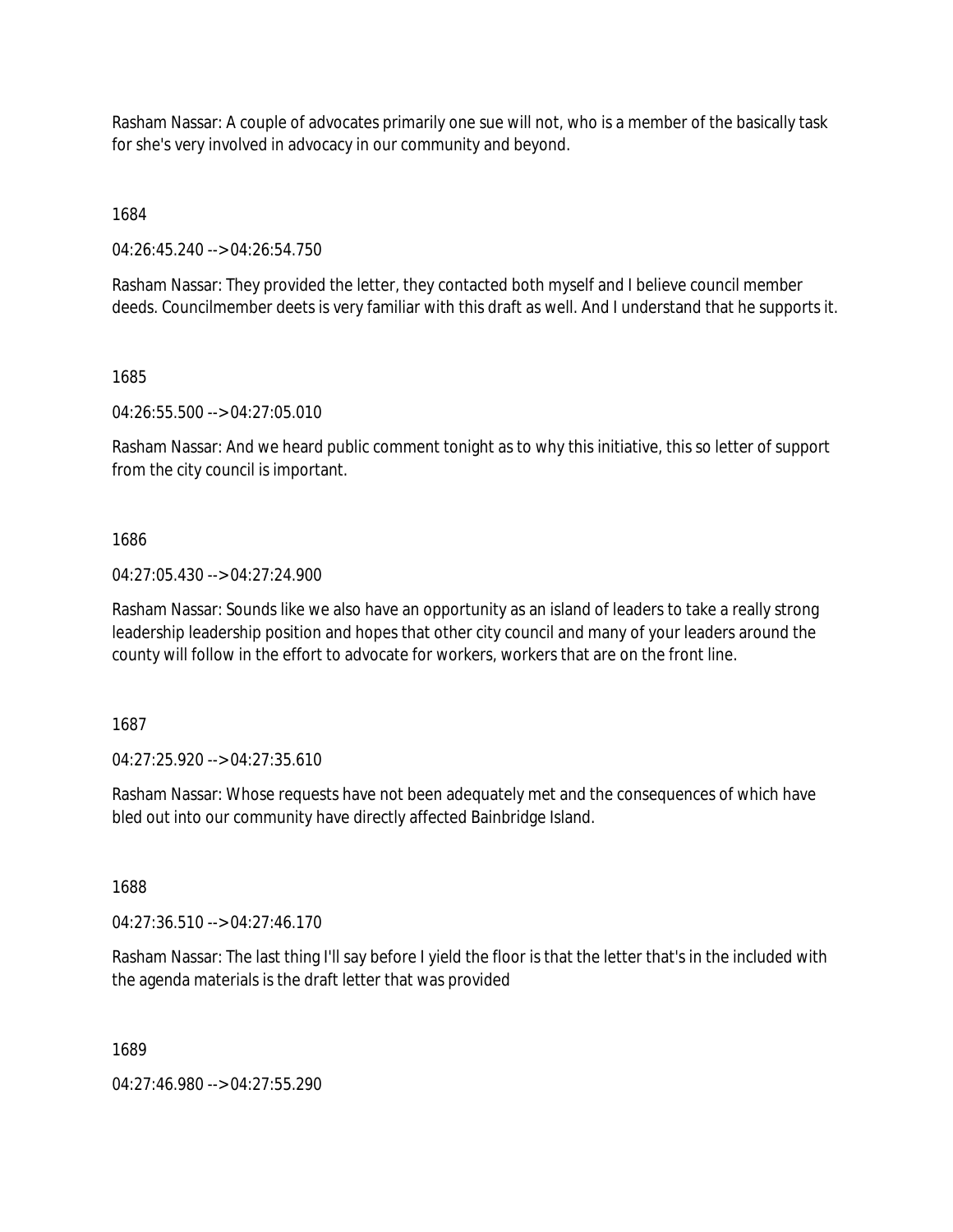Rasham Nassar: To myself and COUNCILMEMBER nice I believe they must have provided this draft letter to Deputy Mayor deputy city manager schroer as well.

1690

04:27:56.340 --> 04:28:06.000

Rasham Nassar: A week ago, I believe I did circulate and I just checked that I circulated through the city clerk a draft that had some language proposed language amendments.

1691

04:28:06.390 --> 04:28:14.820

Rasham Nassar: And that was after discussion with COUNCILMEMBER D. It's about some concerns about the way the language appears, I believe it was the last line.

1692

04:28:15.660 --> 04:28:23.250

Rasham Nassar: Deputy Mayor dates that we discussed and my understanding and communicating with the proponents of this letter was that

1693

04:28:23.850 --> 04:28:37.230

Rasham Nassar: If Council were uncomfortable with some of the language specifically that last line that they would be quite happy for Council to change it just so long as the, the demand the five demands that are listed here are

1694

04:28:37.950 --> 04:28:46.530

Rasham Nassar: Continue to be reflected in the letter that counsel ultimately approve sense, it would likely serve as a draft template for other jurisdictions to sign on to and adopts

1695

04:28:48.390 --> 04:29:03.060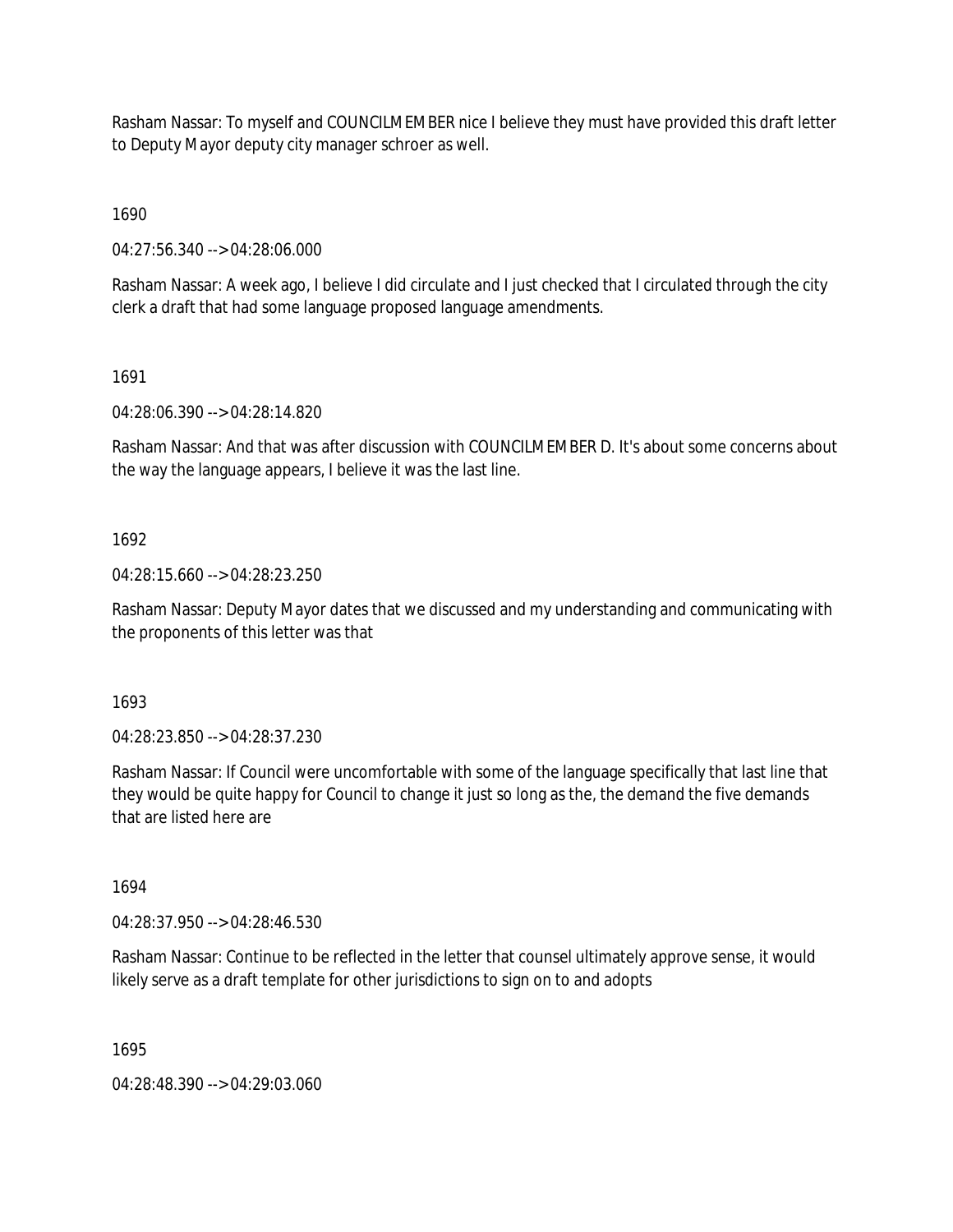Rasham Nassar: I'll leave it there. I don't know how councils feeling about the draft here. But if you were to go into your inbox from last week I did, I did send out a draft with some strike through language and just some possible suggested language changes.

1696

04:29:04.140 --> 04:29:09.720

Rasham Nassar: For Council consideration if, if any, if any council members were to take issue with what was presented here.

1697

04:29:10.470 --> 04:29:20.970

Rasham Nassar: That we might consider that I'm quite happy with it as it's written, but I just wanted to put that out there for our discussion tonight so thanks really grateful for the opportunity to present this and I will yield the floor.

1698

04:29:22.080 --> 04:29:23.400

Leslie Schneider: Thank you. Councilmember nisar

1699

04:29:23.850 --> 04:29:25.140

Leslie Schneider: COUNCILMEMBER hi topless.

1700

04:29:27.810 --> 04:29:31.620

Kirsten Hytopoulos: So this is a different letter than was passed around originally

1701

04:29:32.160 --> 04:29:38.820

Kirsten Hytopoulos: And so my original I've always wanted to support this letter, but my only concern was actually in the bottom. The last bit is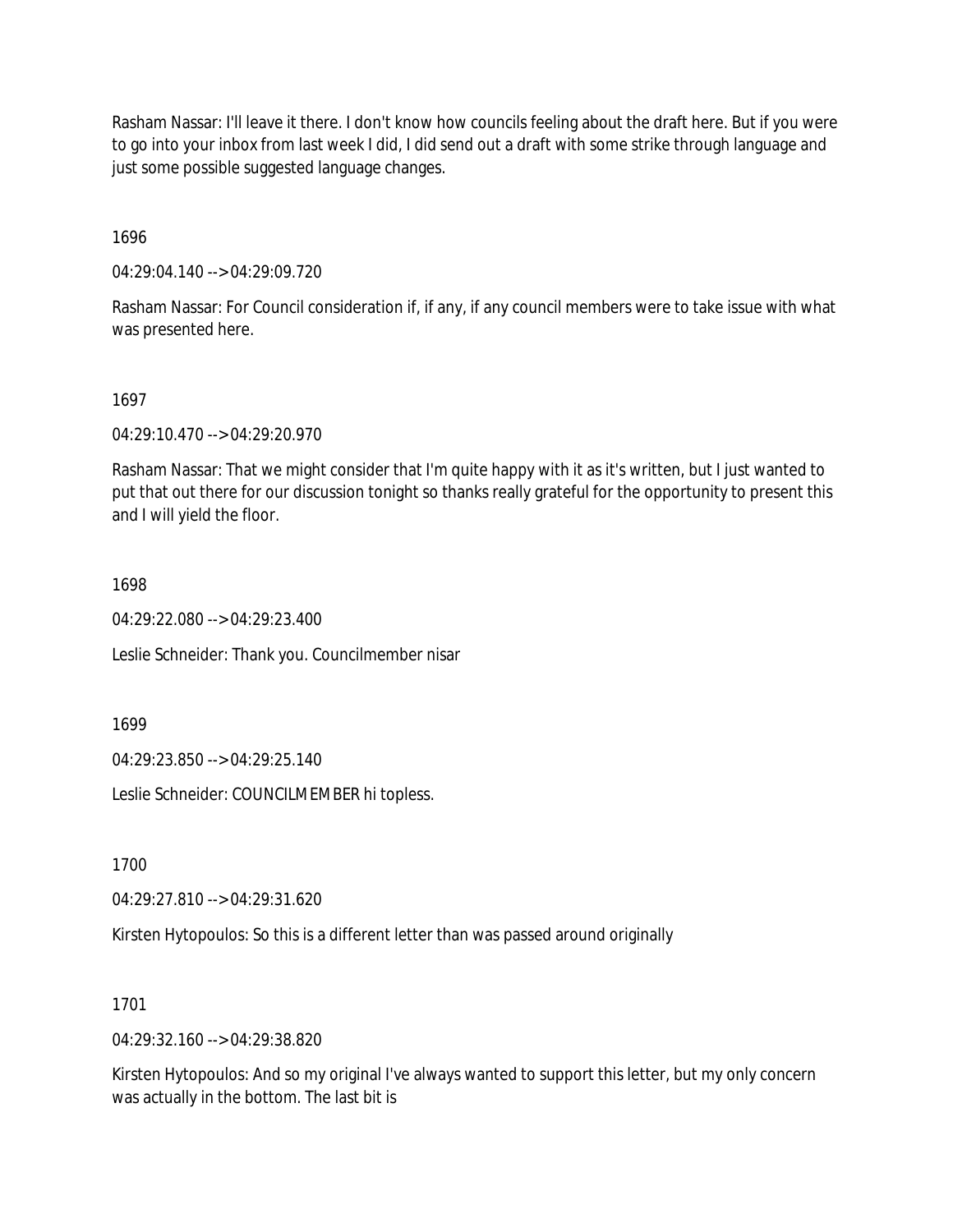04:29:39.120 --> 04:29:47.550

Kirsten Hytopoulos: Firm and that's great. My concern the original draft and now this just different wording, that's kind of similar was the language that that basically

1703

04:29:48.030 --> 04:30:01.200

Kirsten Hytopoulos: makes a statement of opinion about their negligence. And that was just a little concerned about that legally and it's just said it differently, before. And so my original at the end. Joe and I talked about that at some point. Not a fan.

1704

04:30:01.830 --> 04:30:06.870

Kirsten Hytopoulos: Of deeds. We talked about maybe just removing that second paragraph, it was a different paragraph.

1705

04:30:07.650 --> 04:30:14.730

Kirsten Hytopoulos: So it's yes it's not quite as exciting and that we're not saying they failed. It's kind of inherent and everything. We're saying that they failed because

1706

04:30:15.120 --> 04:30:22.410

Kirsten Hytopoulos: We're saying you know you need to be doing something. Here's what we you know we support your workers and demanding this and and as a pretty strong close

1707

04:30:22.800 --> 04:30:34.980

Kirsten Hytopoulos: So I guess I would feel most comfortable silence, if we eliminate that small second paragraph over sort of making a statement about their negligence, even if we think that's how it is. I'd rather not put that in writing, maybe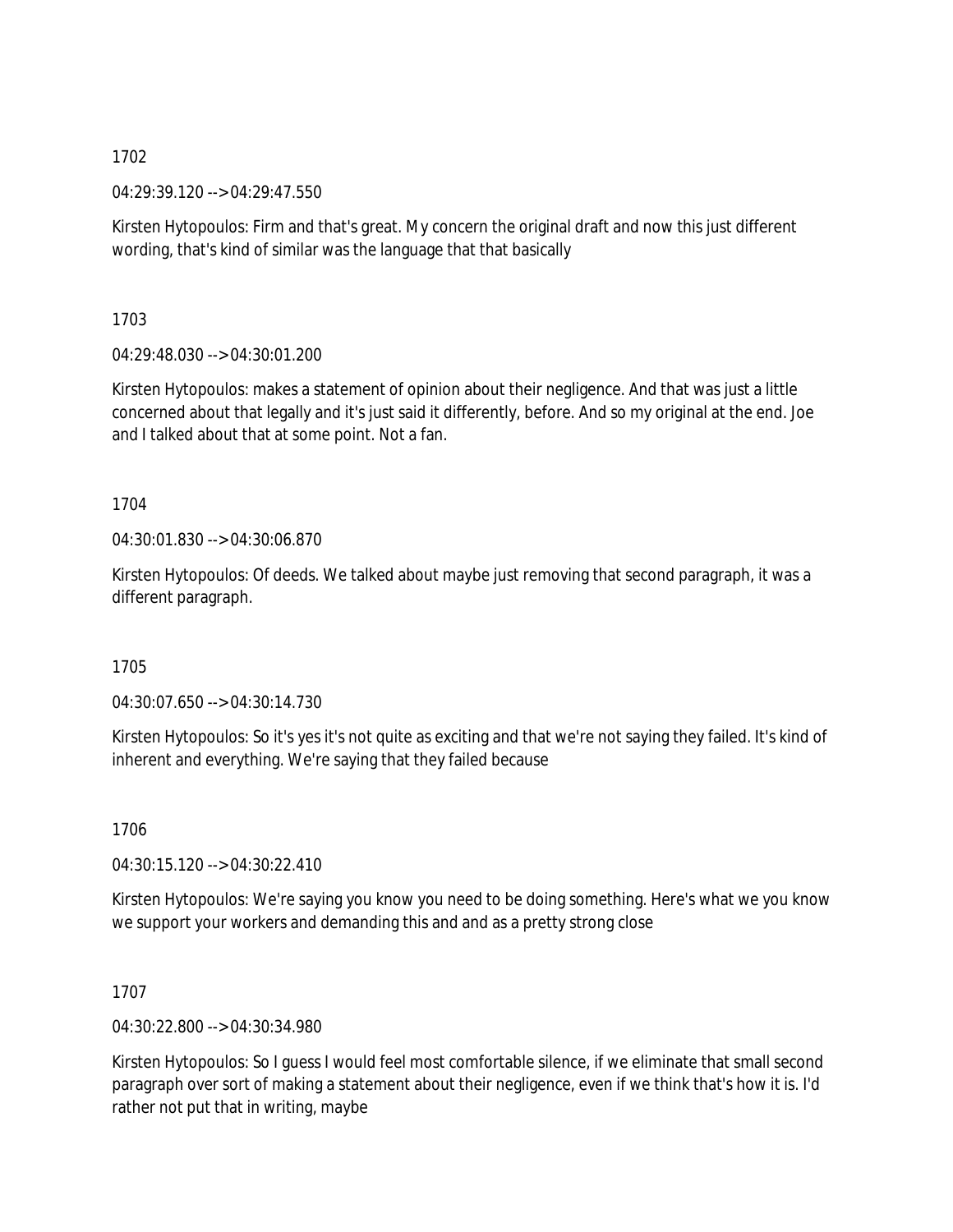04:30:38.280 --> 04:30:44.670

Leslie Schneider: Alright, we could consider, did you want to consider making that as a motion or should we just continue with discussion.

1709

04:30:45.750 --> 04:30:48.540

Leslie Schneider: We'll just keep going. Alright, so, Deputy Mayor

1710

04:30:49.140 --> 04:31:03.780

Joe Deets: Um, yeah, I just want to concur with what comes from her I topless said so that, like, she said, I don't know, colleagues, if you see this, but the it's the kind of that one sentence second paragraph.

1711

04:31:05.670 --> 04:31:15.660

Joe Deets: If we will just more of a description of how St. Michael's house. Ah, I Franciscan operated

# 1712

04:31:17.370 --> 04:31:30.030

Joe Deets: We could take that out and it still shows strong support for the workers, which is really, you know, I think the main point here. So I would be happy. I'm sorry. Did we make an option. I'm okay.

1713

04:31:32.100 --> 04:31:37.710

Joe Deets: I ok I moved to approve the letter.

1714

04:31:38.730 --> 04:31:46.470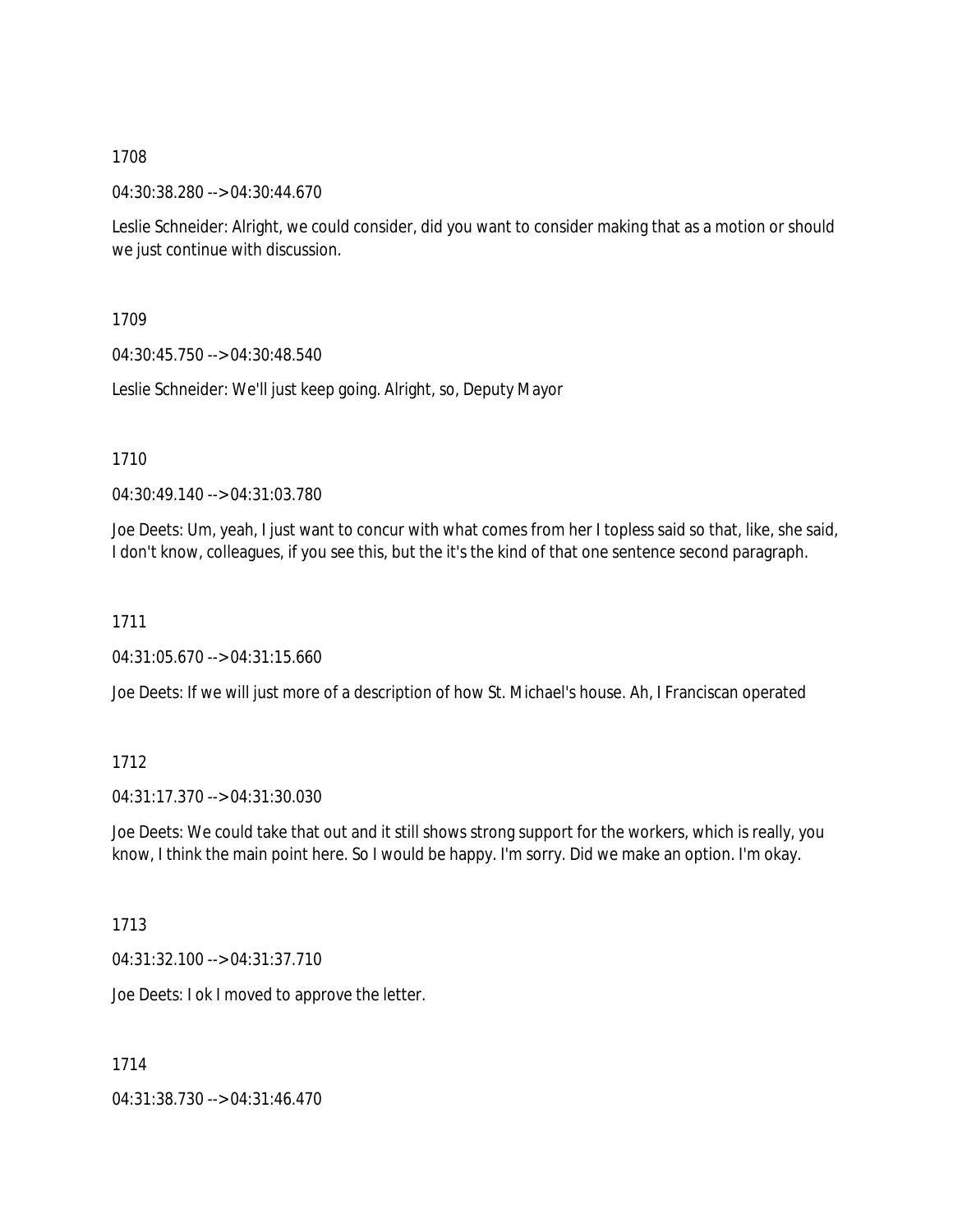Joe Deets: provided in the attachment, but with the cross out or the removal of the

1715

04:31:47.880 --> 04:31:52.500

Joe Deets: One second, second paragraph that starts with the current covert outbreak.

1716

04:31:54.510 --> 04:31:56.640 Joe Deets: Does that make sense no proven

1717

04:31:57.780 --> 04:31:58.410

Joe Deets: Remove that

1718

04:31:59.370 --> 04:32:07.020

Leslie Schneider: All right, we got a second from COUNCILMEMBER Pollock. And I'm just going to go down the list here to get more comments. Councilmember Indus are

1719

04:32:08.790 --> 04:32:14.850

Rasham Nassar: So in the draft that I circulated I did cross out that section as well. And I also did

1720

04:32:15.570 --> 04:32:27.960

Rasham Nassar: I did provide an alternative wording for the last sentence as well. I thought I was because it was mistaken. I thought that there was some concern over the wording at the last sentence as well. But for the, the second paragraph, if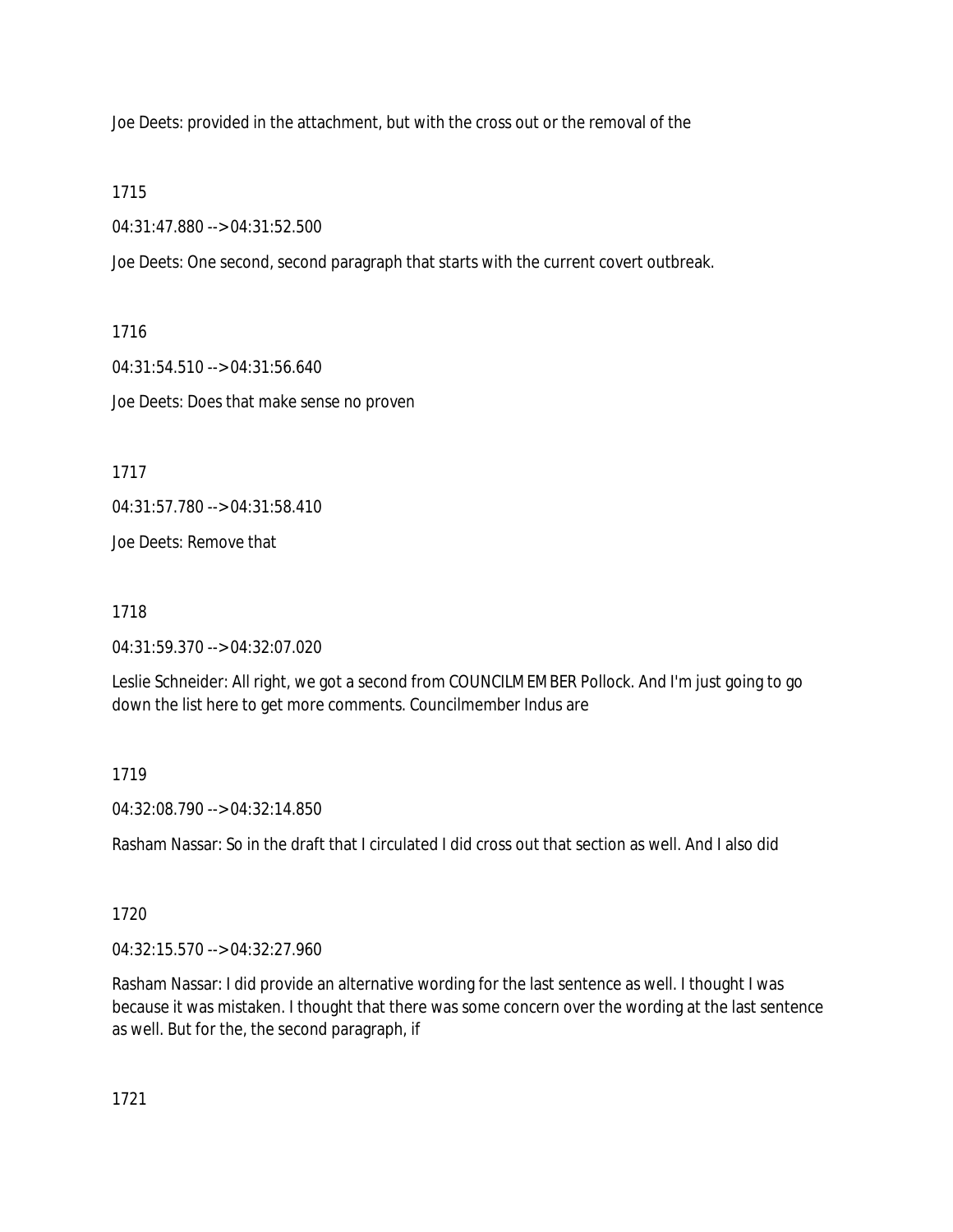04:32:29.190 --> 04:32:35.490

Rasham Nassar: If council would entertain me, I can just read the amended language that I proposed in the draft that I circulated to the Council.

1722

04:32:36.210 --> 04:32:42.330

Rasham Nassar: I wrote it to read as the current code 19 outbreak at St. Michael's Hospital, also known as Harrison.

1723

04:32:42.780 --> 04:32:53.820

Rasham Nassar: Has brought to light the ways that CH I Francis skin can respond to the concerns if its workers patients and surrounding communities and improve provisions and protections for hospital staff.

1724

04:32:55.350 --> 04:33:04.800

Rasham Nassar: Which then flows into into the demands. So that's a take it or leave it. I'm, I'm sure it's fine if we just a minute. But I did word it into the positive

1725

04:33:06.900 --> 04:33:08.940

Leslie Schneider: Great, thank you for that. Councilmember Medina.

1726

04:33:12.600 --> 04:33:16.410

Kol Medina: I don't think I'll say anything, please pass

1727

04:33:18.390 --> 04:33:20.280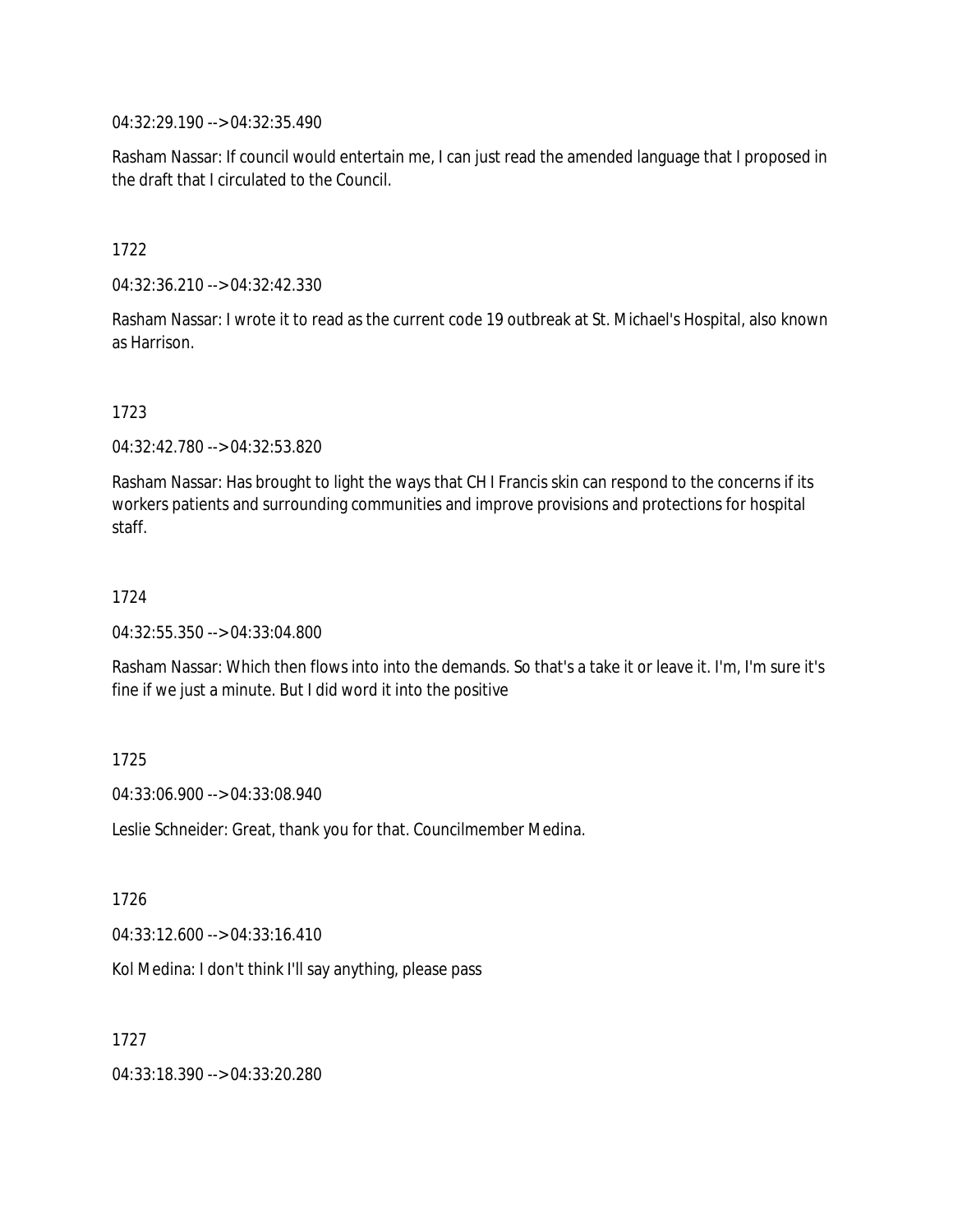Leslie Schneider: All right. Councilmember Pollock.

1728

04:33:21.090 --> 04:33:30.120

Michael Pollock: Well, I'm move to amend the motion by adopting the read inserting the language suggested by councilman on the star.

1729

04:33:30.810 --> 04:33:33.330

Leslie Schneider: Well, we have a motion on the floor right

1730 04:33:34.530 --> 04:33:35.880 Michael Pollock: I'm moving to Amanda

1731 04:33:39.300 --> 04:33:39.780 Leslie Schneider: Okay.

1732 04:33:44.040 --> 04:33:44.640 Leslie Schneider: Please proceed.

1733 04:33:46.110 --> 04:33:48.660 Michael Pollock: So that's the motion. Second.

1734 04:33:52.350 --> 04:33:53.160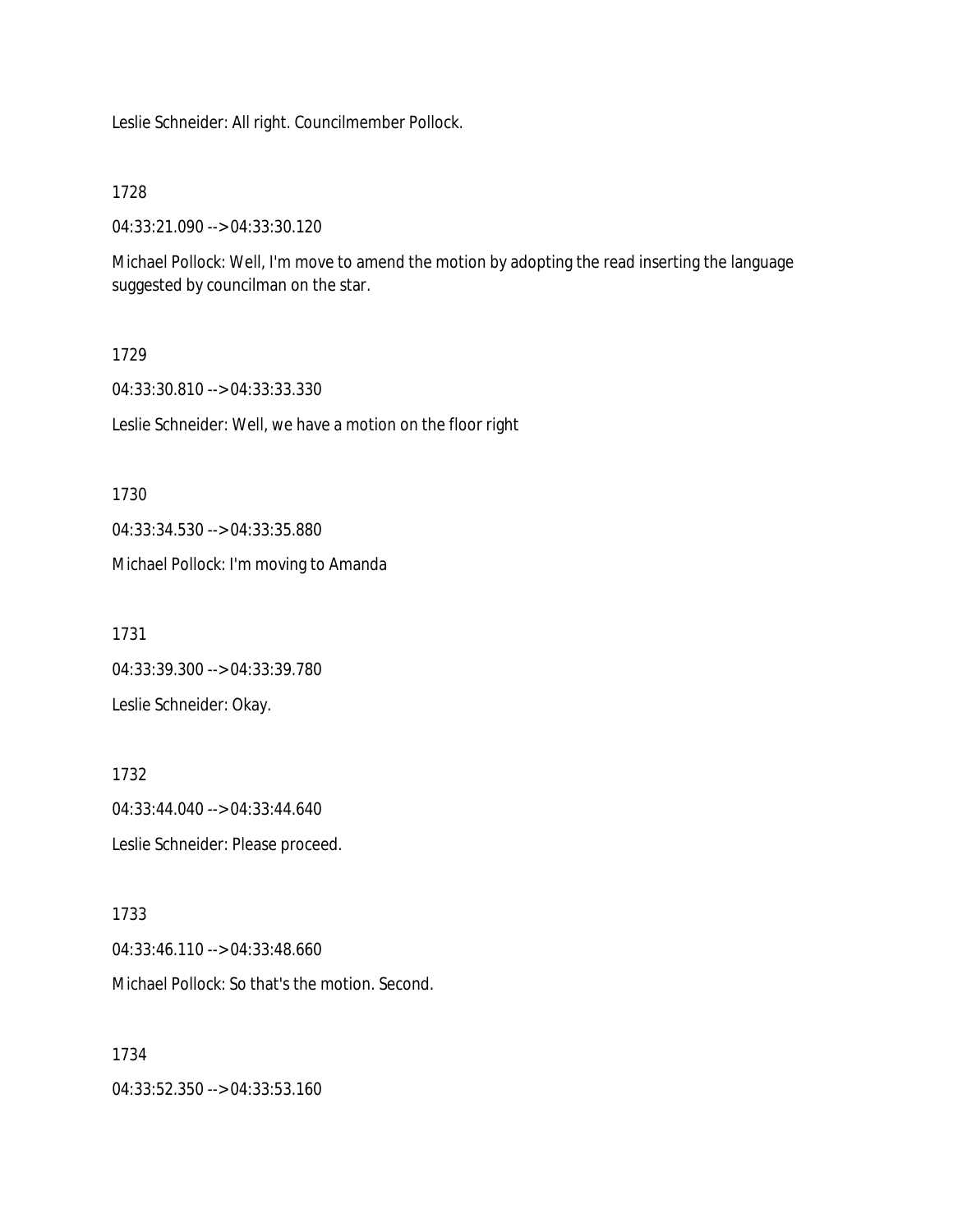Leslie Schneider: Okay, there's a

1735

04:33:55.140 --> 04:33:56.520 Leslie Schneider: Second tip that

1736

04:33:57.660 --> 04:33:58.680

Leslie Schneider: I'm

1737

04:33:59.970 --> 04:34:01.560

Leslie Schneider: COUNCILMEMBER hi topless.

1738

04:34:03.210 --> 04:34:13.320

Kirsten Hytopoulos: I'm sorry to have to ask, Cal smokiness or could you read that as I didn't know where it was placed and and I don't have a copy of the email just now I know where it is. Could you read it again.

1739

04:34:14.220 --> 04:34:15.990

Rasham Nassar: Yeah, it's gonna be one second.

1740

04:34:16.770 --> 04:34:19.050

Kirsten Hytopoulos: So this replaces what we're removing right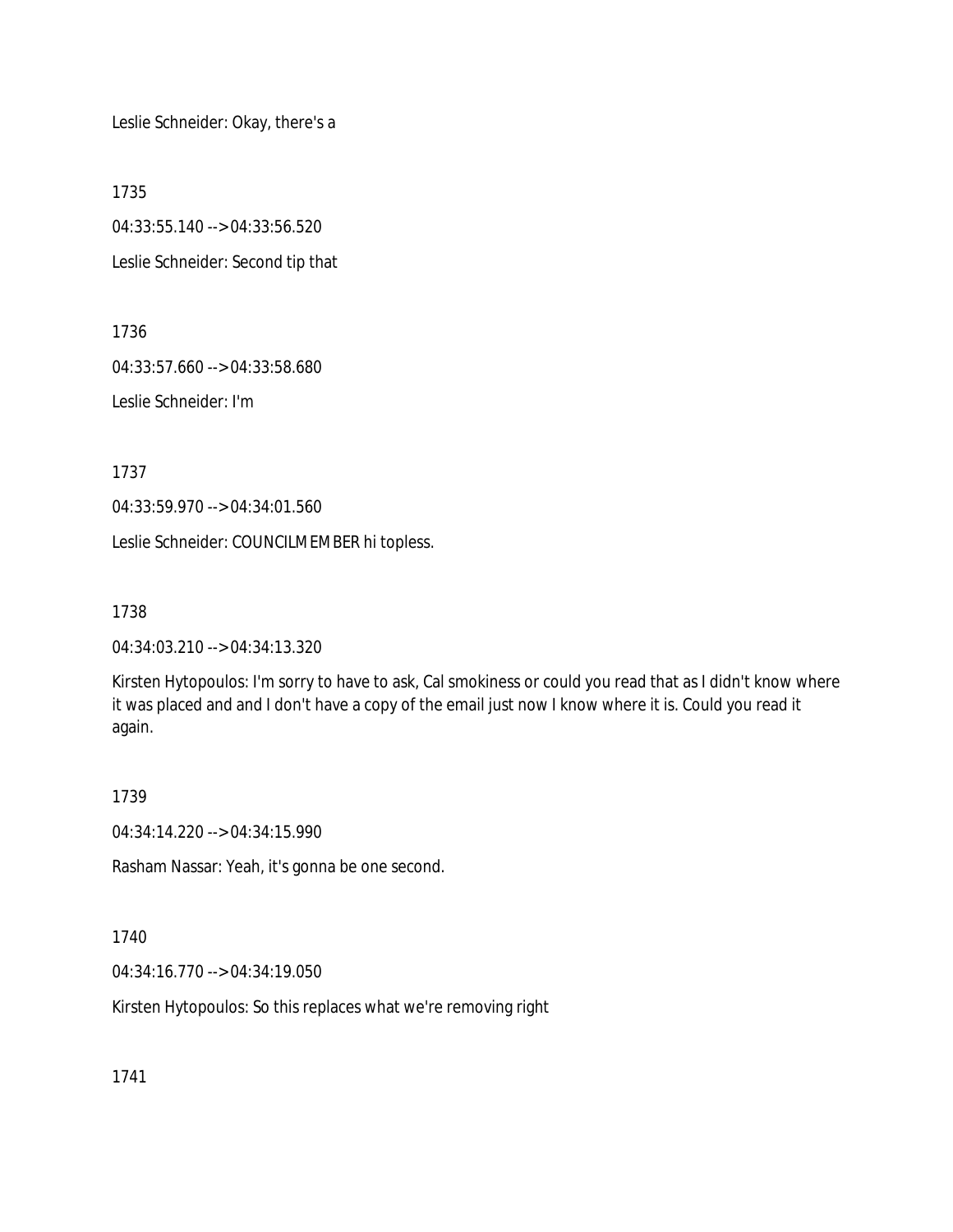04:34:20.040 --> 04:34:24.270

Rasham Nassar: Yeah, yeah, it's just it's a substitute. So again, I, I

1742

04:34:25.290 --> 04:34:41.610

Rasham Nassar: It reads the current coven 19 outbreak at St. Michael's Hospital, also known as Harrison has brought to light the ways that CH AI Francis skin can respond to the concerns of its workers patients and surrounding communities improve and improve provisions protections for hospital staff.

1743

04:34:50.880 --> 04:34:53.550

Leslie Schneider: COUNCILMEMBER I topless. Did you get what you needed

#### 1744

04:34:55.440 --> 04:35:07.590

Leslie Schneider: Um, so I'll just make a quick comment. I don't, I don't, I'm not really invested in this one way or the other. I'm ready to support it, I guess. My sense is that just by eliminating that second paragraph, it doesn't really

#### 1745

04:35:08.670 --> 04:35:15.810

Leslie Schneider: We're okay with the strength of it. I'm not, I'm not sure what the replacement language provides

1746

04:35:17.850 --> 04:35:21.660

Leslie Schneider: And I'm just a little uncomfortable hearing it and not seeing it.

1747

04:35:25.680 --> 04:35:30.750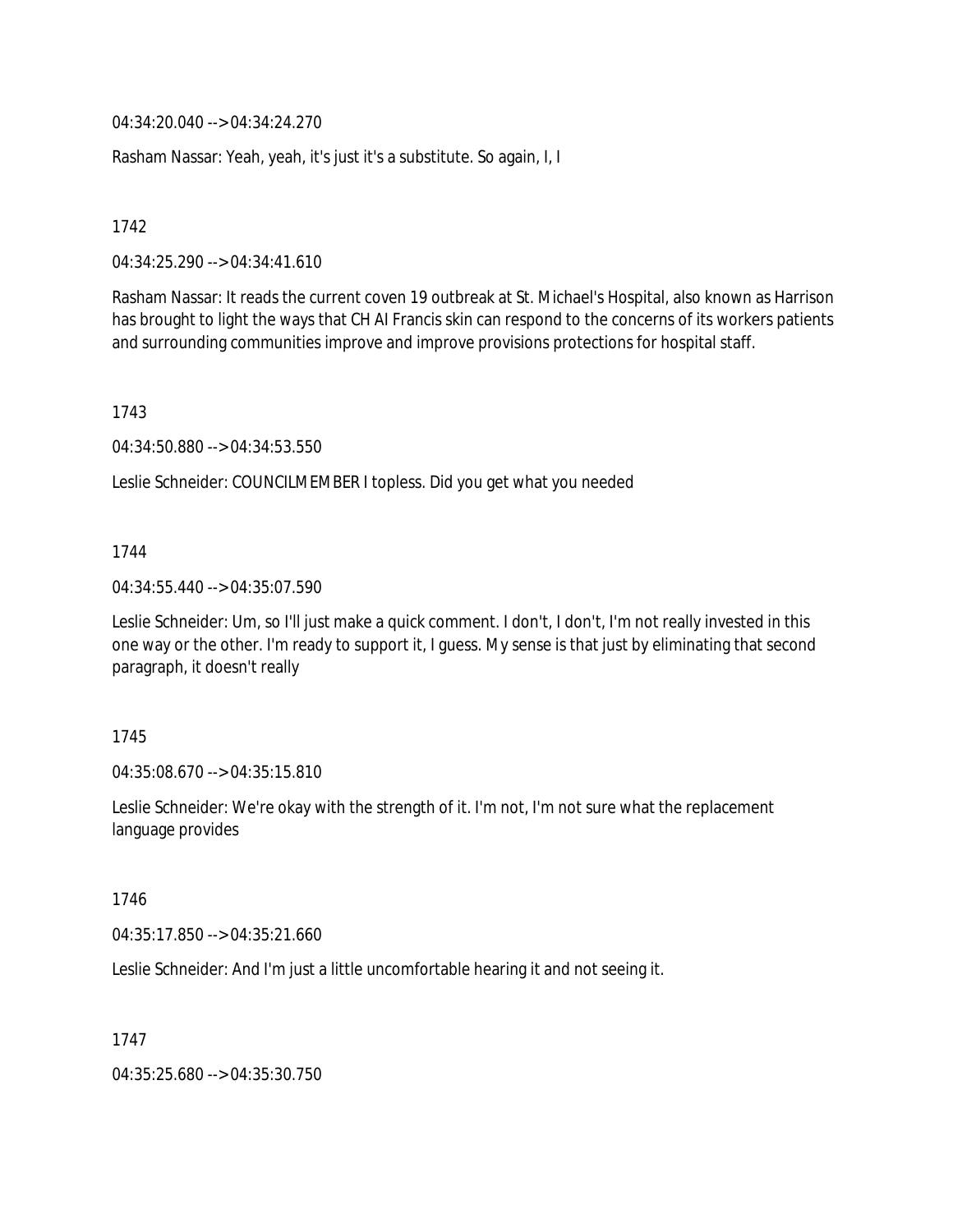Leslie Schneider: So anyway, we need to take a vote on the amendment to the motion.

1748

04:35:32.370 --> 04:35:34.440

Leslie Schneider: Is there any further comment before we do that,

1749

04:35:36.960 --> 04:35:50.130

Leslie Schneider: Okay. So, all those in favor of the amendment to the motion understanding that the motion already incorporates an amendment to eliminate that paragraph. So this is an amendment to that. All those in favor please say aye.

1750

04:35:51.120 --> 04:35:51.900

Christy Carr: Aye. Aye.

1751

04:35:53.100 --> 04:35:54.720

Leslie Schneider: And all post

1752

04:35:57.270 --> 04:36:03.480

Leslie Schneider: So that motion passes that amendment passes and now we can vote on the motion that's

# 1753

04:36:05.130 --> 04:36:10.260

Leslie Schneider: On the floor that is amended, all those in favor. Councilmember Medina has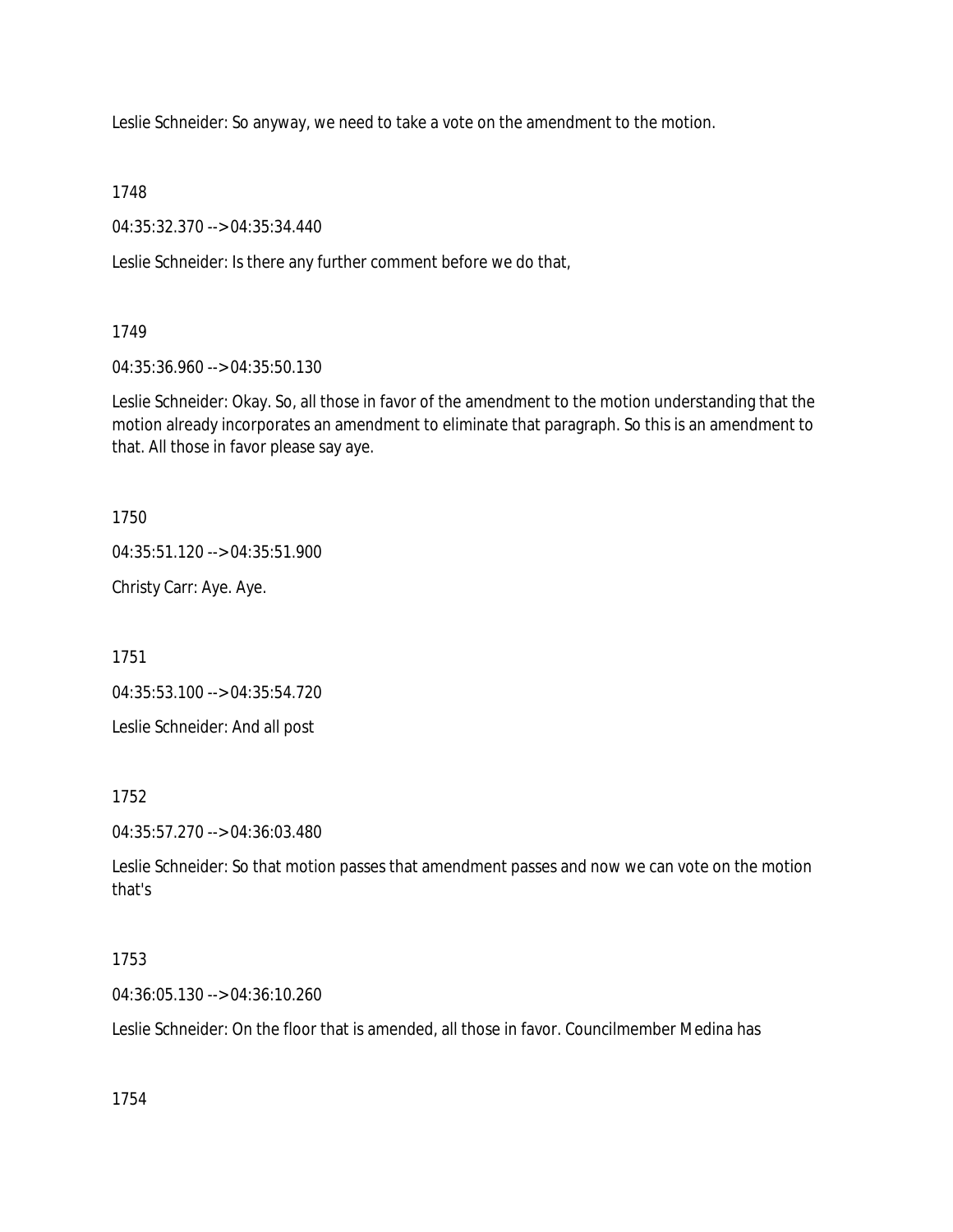04:36:10.980 --> 04:36:17.670

Kol Medina: Yeah, thanks to question as soon as letter is going to go on our city letterhead, and

1755

04:36:19.230 --> 04:36:26.190

Kol Medina: I mean, it is actually going to sign it. I mean, typically the mayor signs these things on behalf of the Council, I mean, it's not just going to go like this, right.

1756

04:36:36.210 --> 04:36:48.360

Leslie Schneider: So I think I heard in the past. I think I heard that it would be stronger if all the council members did in fact sign it. I do semi remember that from the past. However, it just makes it a logistic difficulty.

1757

04:36:49.290 --> 04:36:55.950

Leslie Schneider: Like how we get all those things years together so we could ask that question of the deputy city manager.

1758

04:36:58.920 --> 04:37:04.560

Kol Medina: And just to be clear what I was suggesting is it's not that it would be a letter from the mayor.

1759

04:37:05.130 --> 04:37:14.700

Kol Medina: But it would be signed by the bear and underneath the bear it would say on behalf of the City Council like underneath the very bottom underneath your signature say on behalf of the City Council.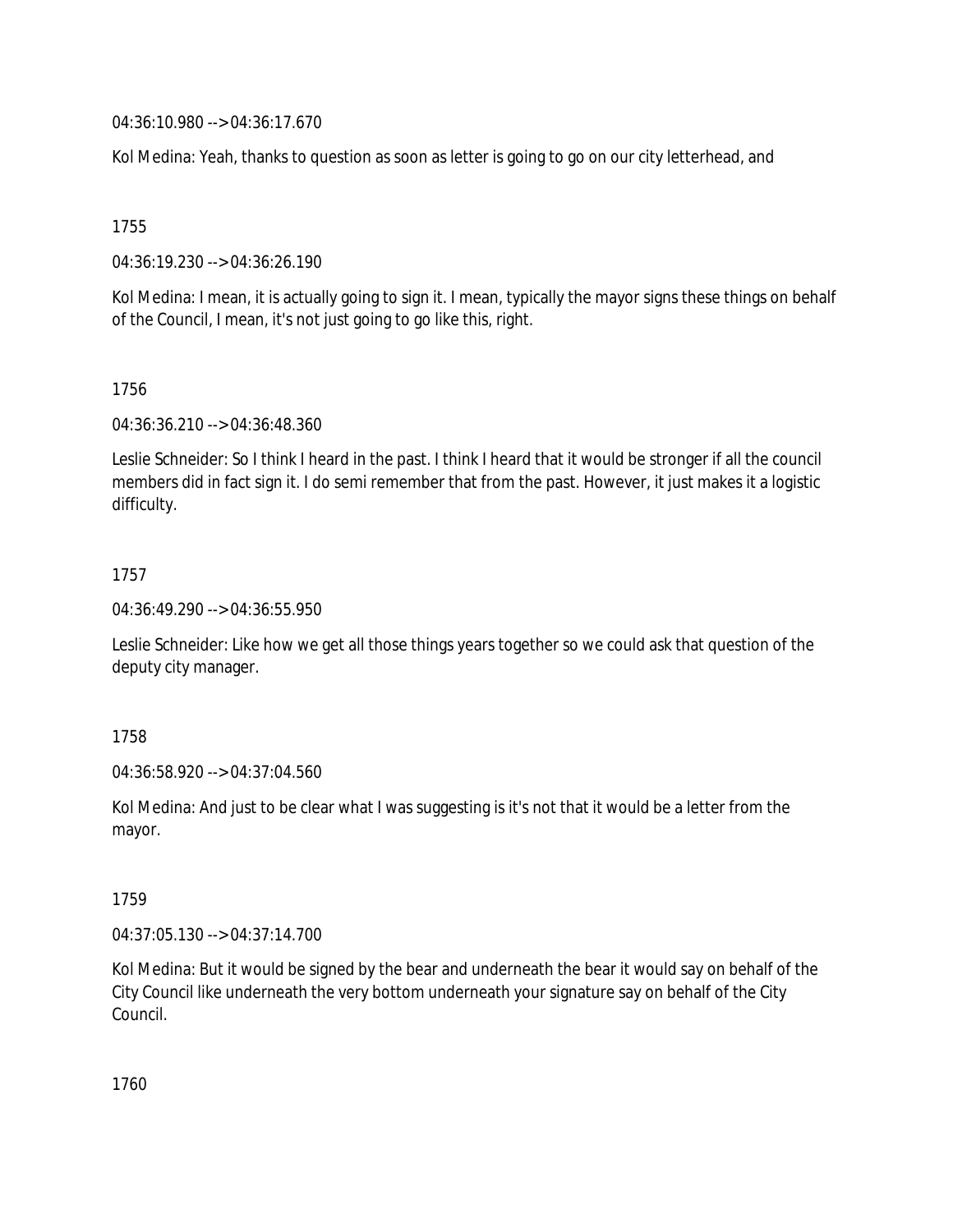04:37:15.900 --> 04:37:16.290

Okay.

1761

04:37:17.880 --> 04:37:19.260

Leslie Schneider: I'm getting a mirror.

1762

04:37:20.190 --> 04:37:31.950

Joe Deets: Uh, yeah, I guess we could do that. I the original intention was hope to get all of us to sign. But maybe this is good enough, having it shows signed by the mayor, on behalf of

1763

04:37:33.150 --> 04:37:34.320

Joe Deets: The Council so

1764

04:37:35.340 --> 04:37:41.730

Joe Deets: But I'm just saying my, my understanding was. It was to get everyone decide but I guess what we're achieving it this way. So,

1765

04:37:43.800 --> 04:37:44.670

Leslie Schneider: COUNCILMEMBER Pollock.

1766

04:37:45.270 --> 04:37:48.660

Michael Pollock: Yeah, I mean, we could just authorize the Meredith sign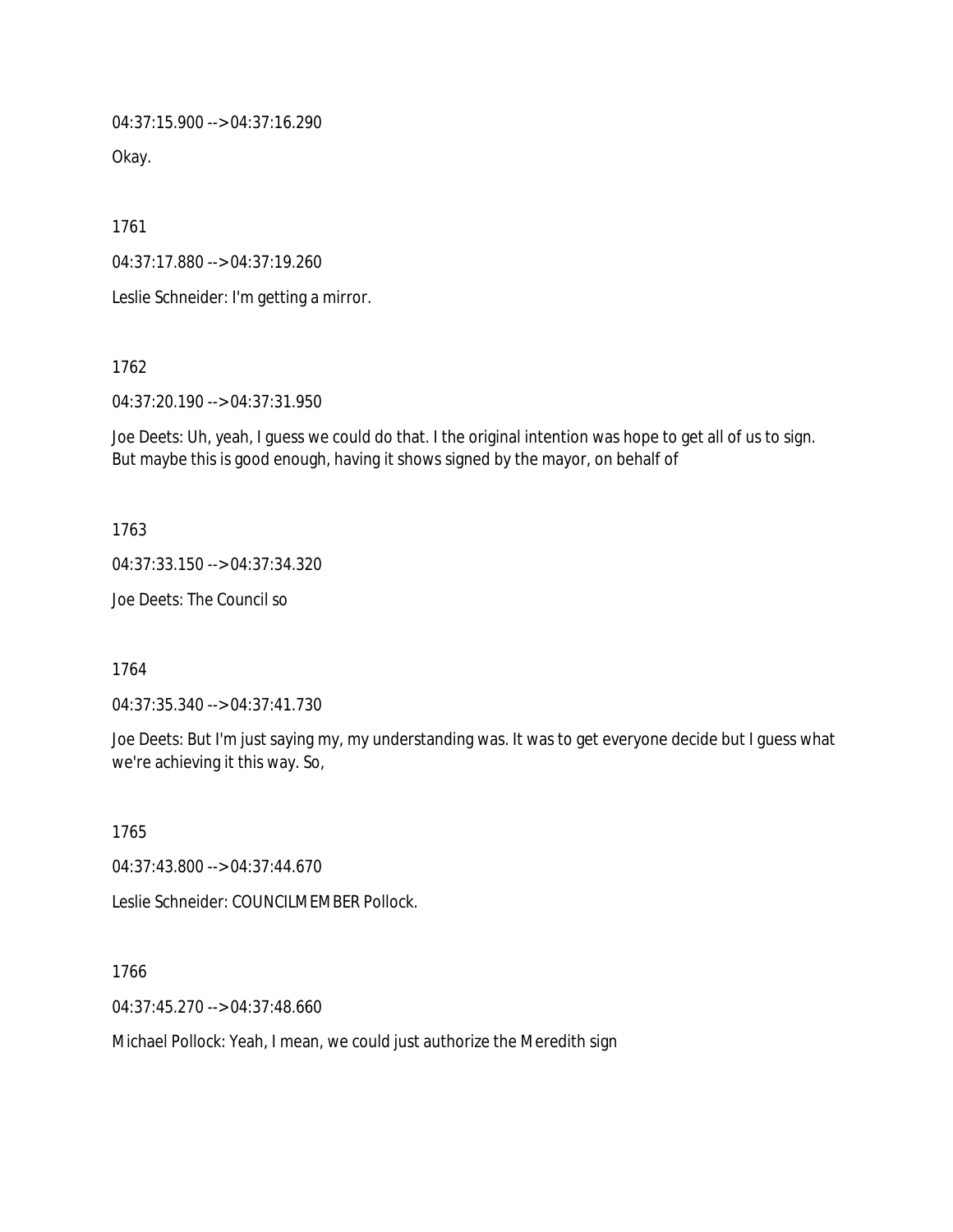04:37:49.980 --> 04:37:56.160

Michael Pollock: signature on it doesn't have to go to each of us and sign and we just, I mean, I think we're missing words here.

1768

04:37:56.730 --> 04:38:13.950

Michael Pollock: I guess I would just move to to adopt the recommendation of COUNCILMEMBER Medina and I don't know if you want to restate that but just to just, I think it's pretty straightforward is just to have them sign up on behalf of all of us, and the advent of the bottom of it.

1769

04:38:17.160 --> 04:38:29.400

Kol Medina: I don't know. I mean, if we need a motion. I can make it. I think we're in the middle of another emotion that I make a motion. After that, if we want, but seems like a small point and I think the mayor deputy America just handle it that way if they will

1770

04:38:29.400 --> 04:38:32.490

Michael Pollock: Not that's fine, I'll throw my question.

1771

04:38:36.360 --> 04:38:36.660

Leslie Schneider: Okay.

1772

04:38:36.690 --> 04:38:38.370

Kol Medina: Mainly, just to be clear, I'm sorry.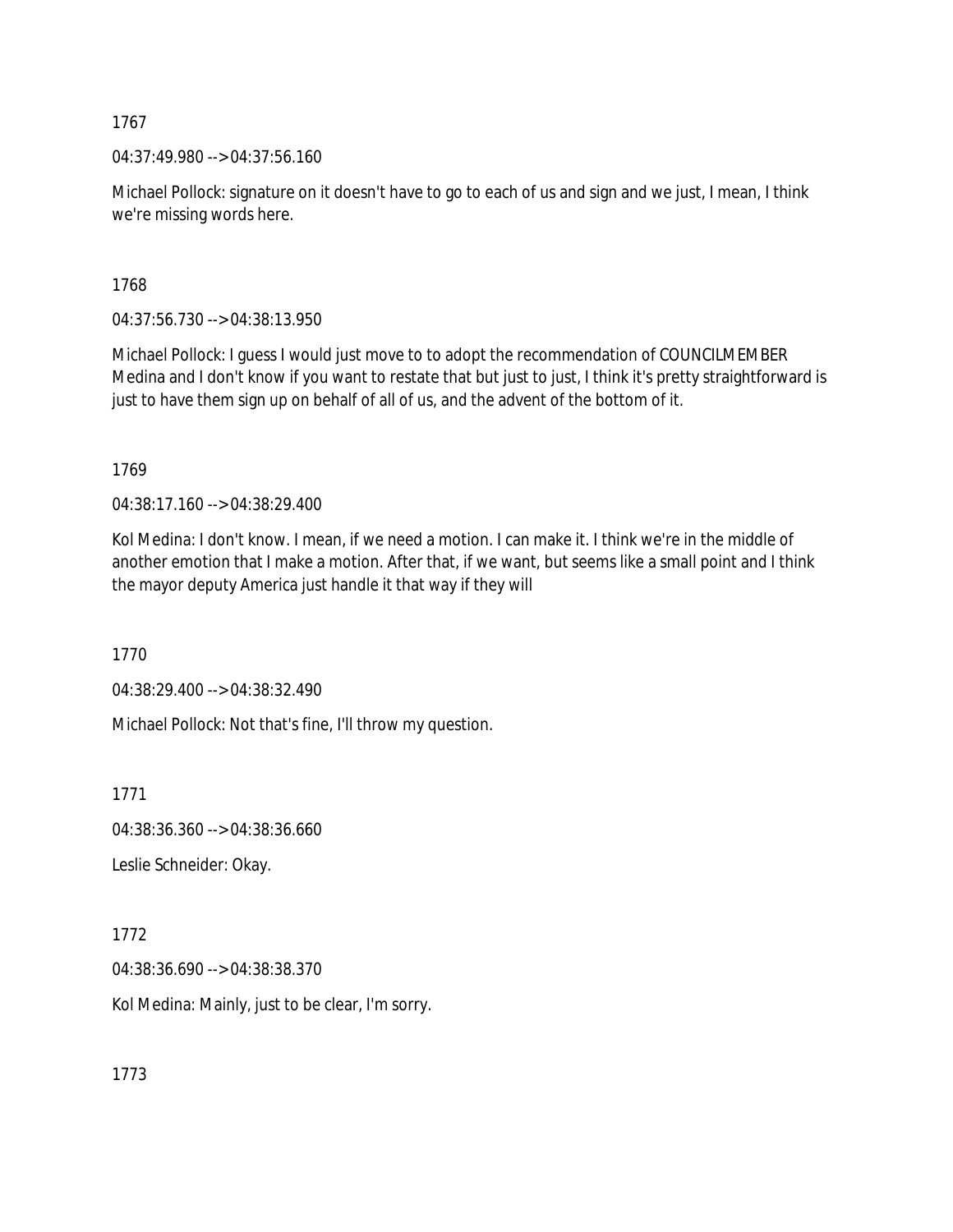04:38:38.790 --> 04:38:50.160

Kol Medina: I wasn't actually trying to say, Who should sign or not sign it. I was just trying to say, someone's going to sign it right because right now. It's just, it just says city council members and pipe at the bottom, but that was really my point.

1774

04:38:52.080 --> 04:38:54.540

Leslie Schneider: Right. It's a detail that needs to be resolved.

1775

04:38:56.610 --> 04:39:05.550

Leslie Schneider: Okay, so we're at where we're back to the amended motion. So let's just pass that and

# 1776

04:39:08.040 --> 04:39:11.910

Leslie Schneider: So, all those in favor of the amended motion please say aye.

1777

04:39:13.170 --> 04:39:13.380 Christy Carr: Aye.

1778 04:39:13.410 --> 04:39:14.310 Any opposed.

1779 04:39:16.080 --> 04:39:18.120 Leslie Schneider: That passes and now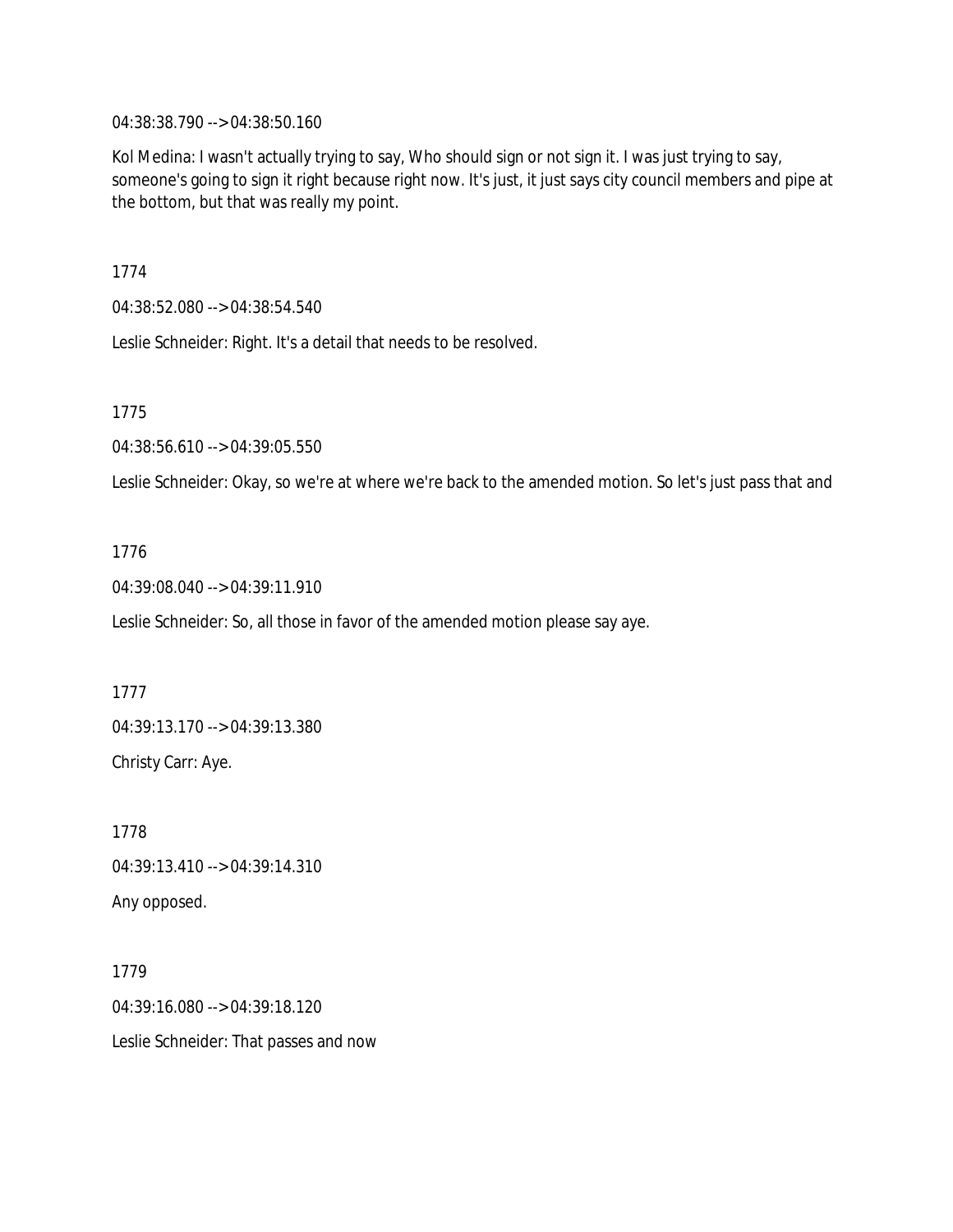04:39:18.330 --> 04:39:20.040

Deputy city manager.

1781

04:39:21.120 --> 04:39:27.210

Leslie Schneider: Are you good. You need something from us to say that this will be signed by the mayor, on behalf of us.

1782

04:39:27.270 --> 04:39:38.970

Ellen Schroer: Know, we'll just need um if council member in ASR can send the exact language that will save us a step in re listening to the meeting to make sure we get it just right. But we can format it on

1783

04:39:40.710 --> 04:39:43.440

Ellen Schroer: On letterhead, and have it ready for your signature on Thursday.

1784

04:39:45.450 --> 04:39:51.600

Ellen Schroer: And I'm assuming that there's, I need to refer to the letter. Again, I think there's an address, so we know to where it gets sent

1785

04:39:54.330 --> 04:39:56.490

Leslie Schneider: Okay so COUNCILMEMBER nice, are you

1786

04:39:57.060 --> 04:40:02.460

Rasham Nassar: Good taking that on. So I'll get that to you sometime tomorrow. Okay.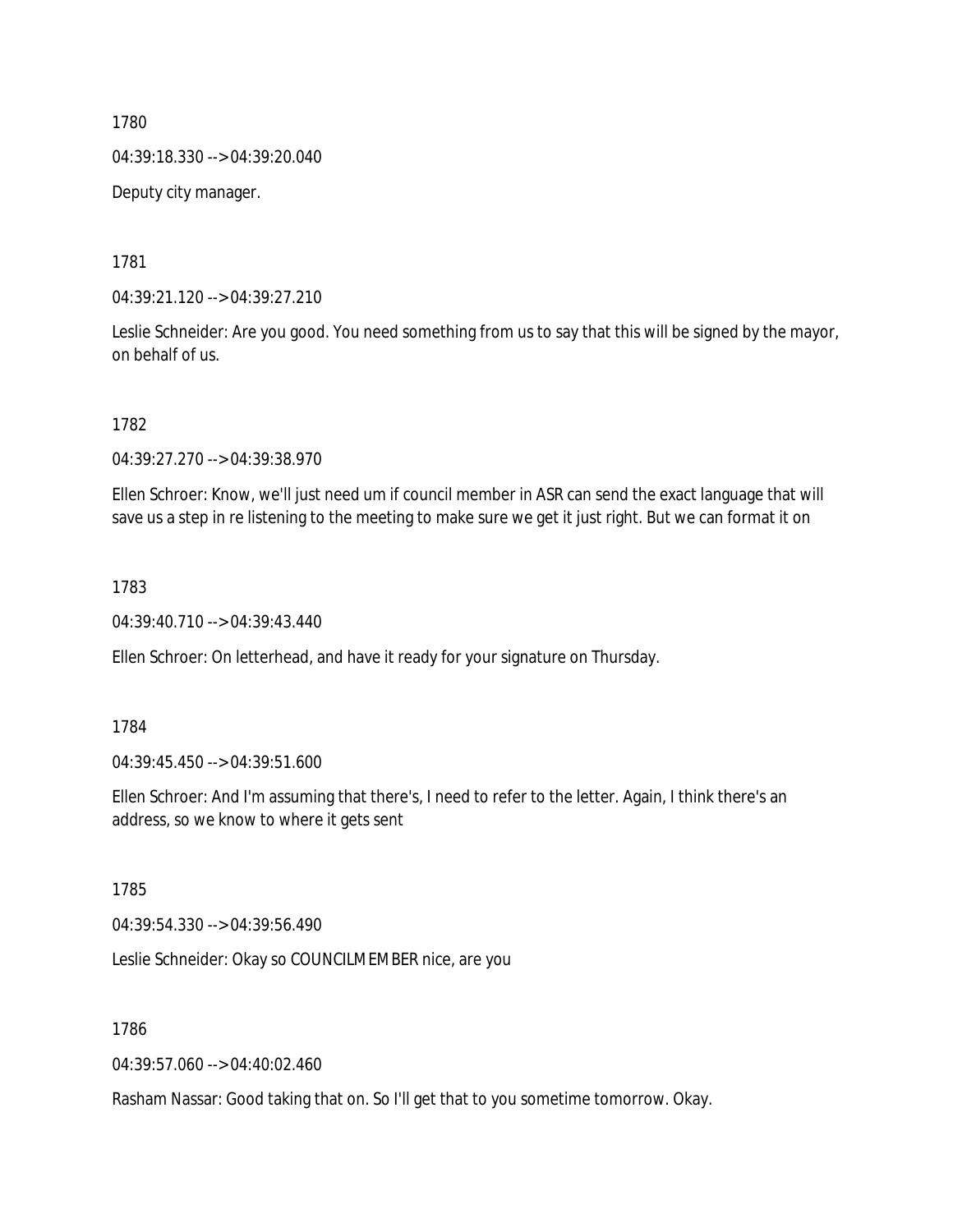1787 04:40:02.580 --> 04:40:03.030 Leslie Schneider: All right.

1788

04:40:04.290 --> 04:40:06.390

Leslie Schneider: Great and COUNCILMEMBER had topless.

1789

04:40:08.280 --> 04:40:15.570

Kirsten Hytopoulos: And just to just to point out, I think that letter has some other changes, we didn't talk about that. I don't even know what they are. So I'm assuming that that

1790

04:40:17.790 --> 04:40:23.610

Kirsten Hytopoulos: Get bc manager, you'll be looking just for that one line. Not that the language might not be fabulous but we only changed really adopted the one line.

1791

04:40:24.270 --> 04:40:41.250

Ellen Schroer: Well, maybe you can help me be clear on which version of the letter I should I should be using it sounds like there may be more than one. Um, I put the one in the packet that I had received. Um, but maybe there was one that had been previously amended that you prefer that we use.

1792

04:40:42.600 --> 04:40:47.910

Kirsten Hytopoulos: We want this letter, but then we just want that one line out of the other draft that were shampoo forward but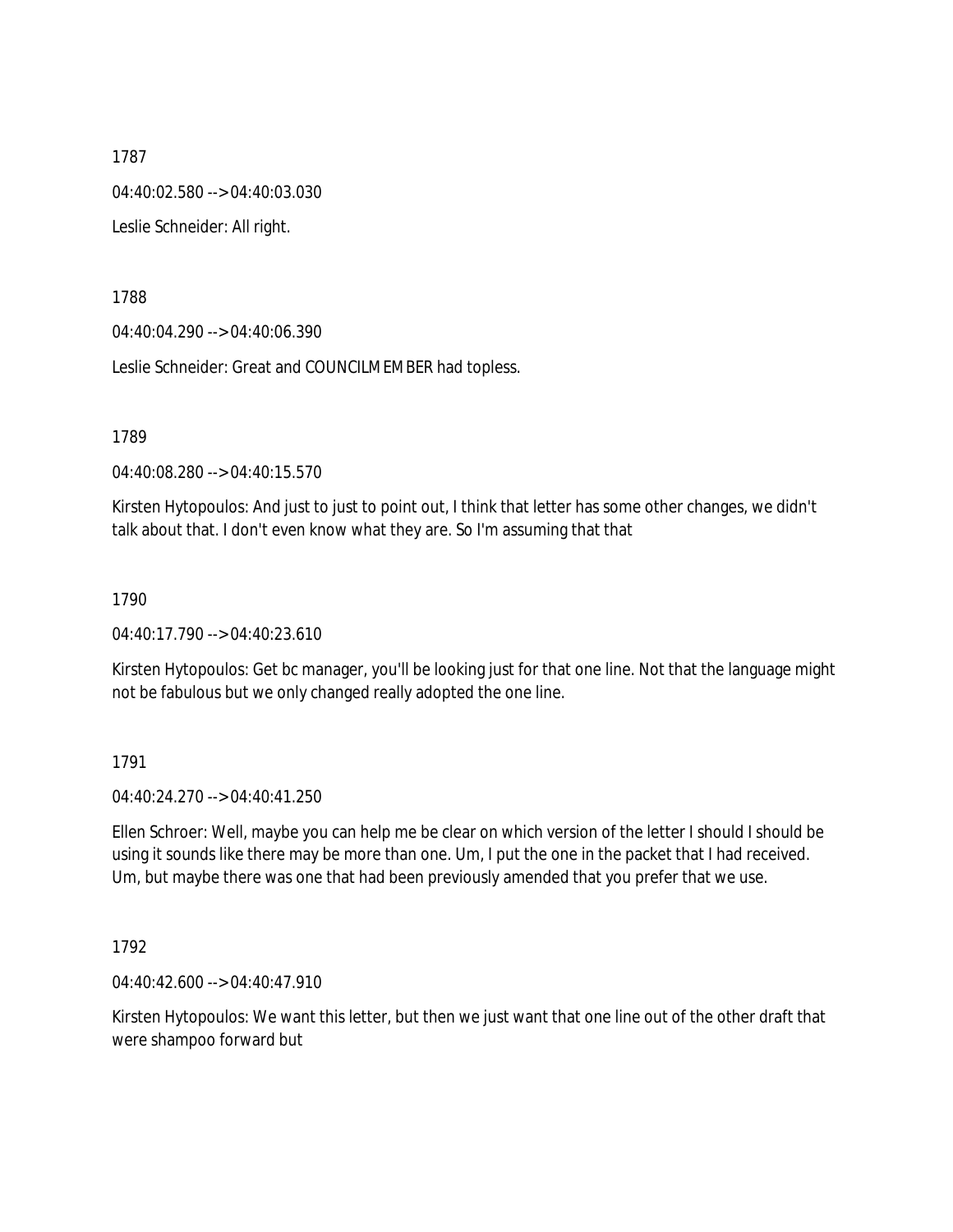04:40:47.970 --> 04:40:48.630

Kirsten Hytopoulos: Maybe I'm wrong.

1794

04:40:49.020 --> 04:40:59.160

Rasham Nassar: And what I'll do is I'll just, I'll just take the draft that I circulated to the Council that had two proposed changes again in response to what I thought were to counsel them or concerns.

1795

04:40:59.670 --> 04:41:13.050

Rasham Nassar: And I'll just maintain the one as consistent with the draft letter that we passed and I will make sure that the changes that the Council approved do appear in that second paragraph as the count, perfect.

1796

04:41:13.650 --> 04:41:14.520

Leslie Schneider: Sounds good.

1797

04:41:15.780 --> 04:41:23.370

Leslie Schneider: All right. Good work, we are moving on to item 14 committee reports are there any

1798

04:41:27.030 --> 04:41:29.190

Leslie Schneider: You know what, we're going to get done before midnight.

1799

04:41:29.400 --> 04:41:30.330

Leslie Schneider: Nice where we are.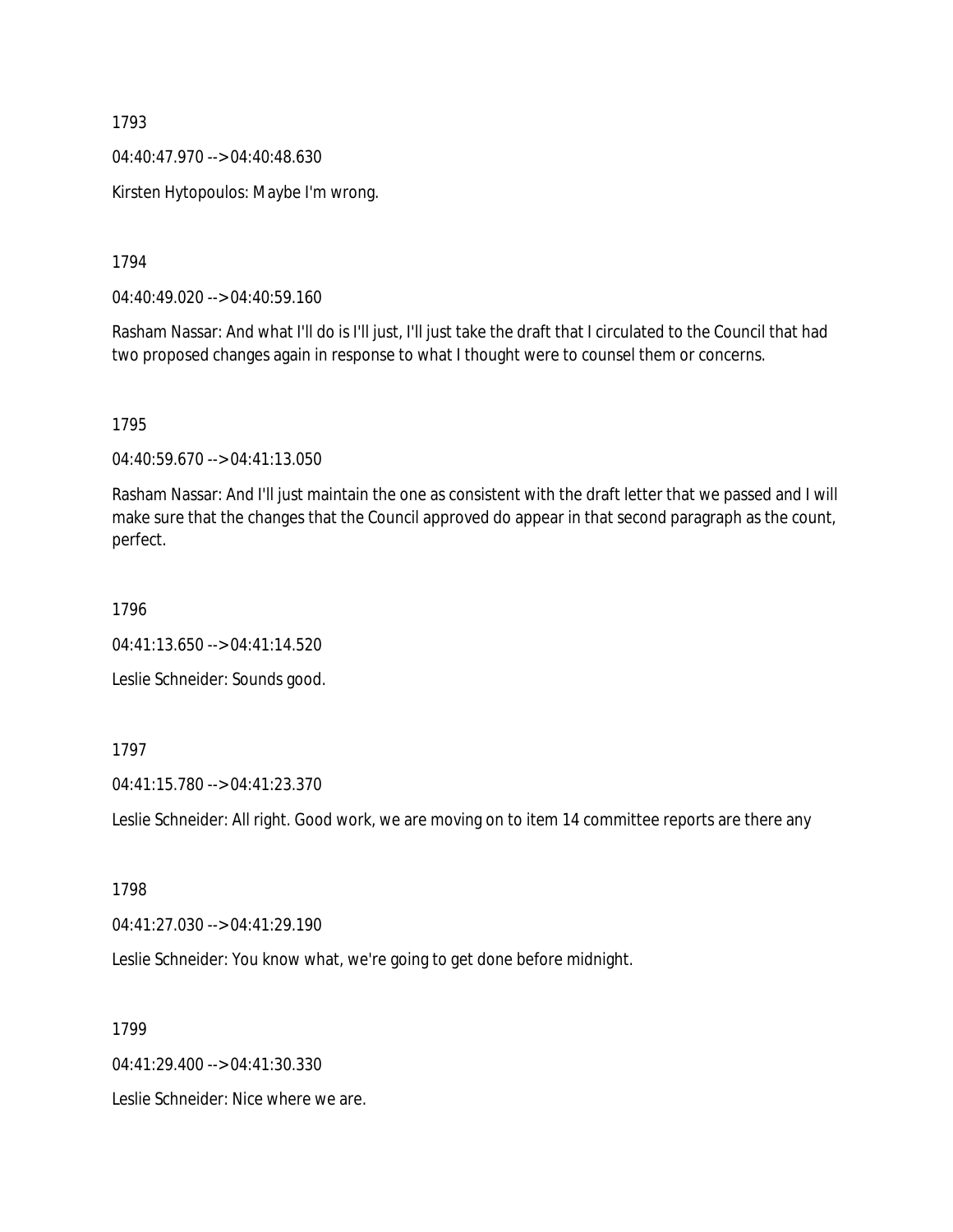1800 04:41:33.030 --> 04:41:34.140 Leslie Schneider: COUNCILMEMBER nisar

1801

04:41:35.520 --> 04:41:36.750

Leslie Schneider: I just Jinx this right

1802

04:41:37.020 --> 04:41:39.030

Rasham Nassar: I have a good of the order should be pretty brief.

1803

04:41:39.930 --> 04:41:43.890

Leslie Schneider: So there's no committee reports and we are on to item 15 for the good of the order

1804

04:41:44.790 --> 04:41:58.170

Rasham Nassar: So I, I was asked to confirm the meeting with the city manager myself the mayor and at the time we agreed that the Deputy Mayor would attend

1805

04:41:58.560 --> 04:42:14.340

Rasham Nassar: The meeting with Gare the city manager of that she scheduled. I heard back from city manager Smith today some somewhere in my inbox and she said that she tentatively or she has scheduled. The call for October 19

1806

04:42:15.540 --> 04:42:26.280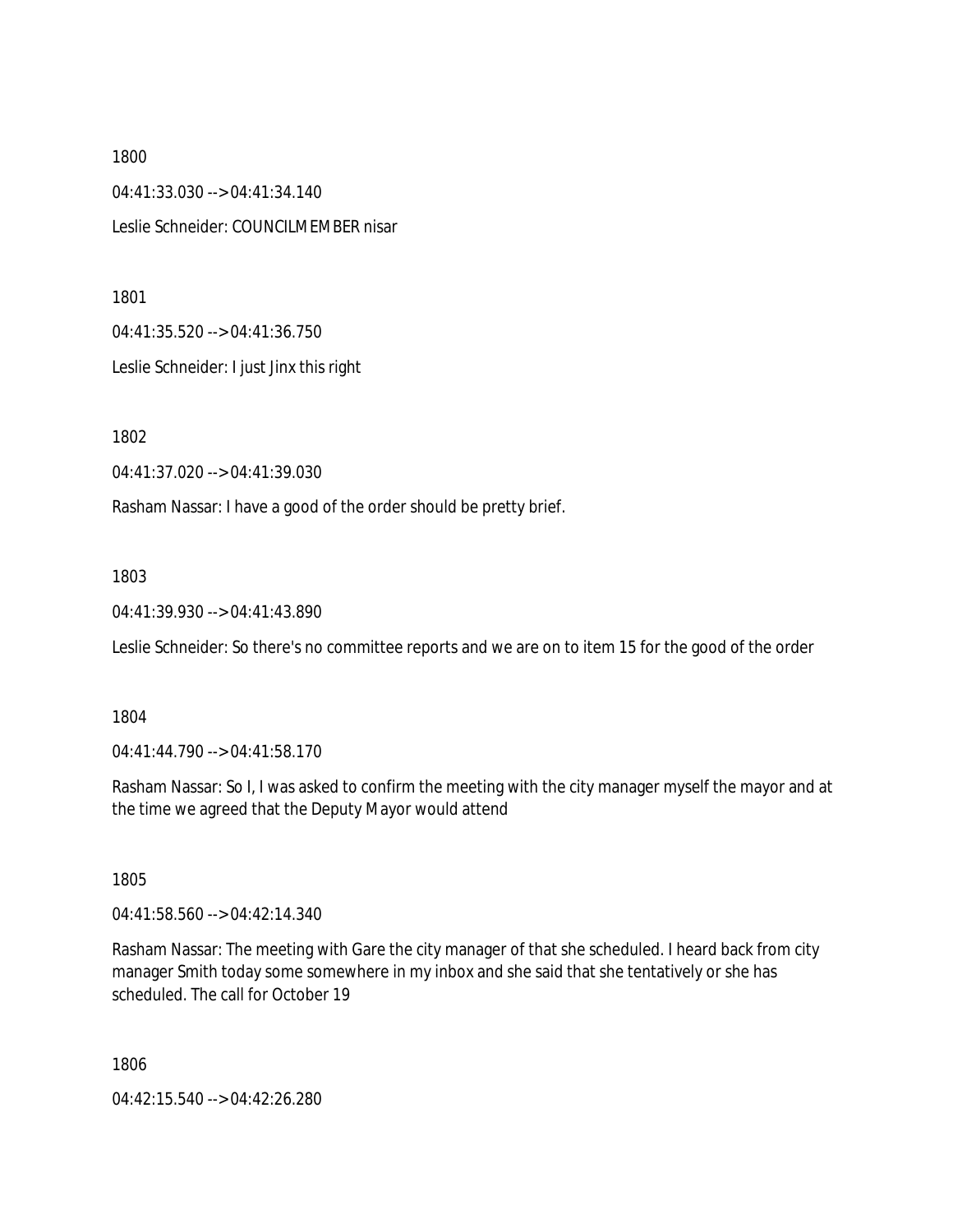Rasham Nassar: But due to OPM a concerns that I would have to bring up the suggestion to the full Council, and that is that council member high topless.

1807

04:42:26.790 --> 04:42:35.880

Rasham Nassar: Join that call in place of Deputy Mayor deets as she is now the liaison to the task force. So I'm I'm bringing that up.

# 1808

04:42:36.540 --> 04:42:51.270

Rasham Nassar: Per city manager submits orders. Once we confirm that if we confirm that, then the city manager can go ahead counselor her topless and she would send out the calendar invite for the time on that date. I believe it's Monday at three October 19th

1809

04:42:52.410 --> 04:42:53.130

Rasham Nassar: You can't do that.

1810

04:42:54.630 --> 04:42:55.290

Leslie Schneider: I will

1811

04:42:56.340 --> 04:42:59.190

Kirsten Hytopoulos: Really like to be there. But of course, this is pretty

1812

04:42:59.610 --> 04:43:01.950

Kirsten Hytopoulos: I'm already scheduled at that point. So I can't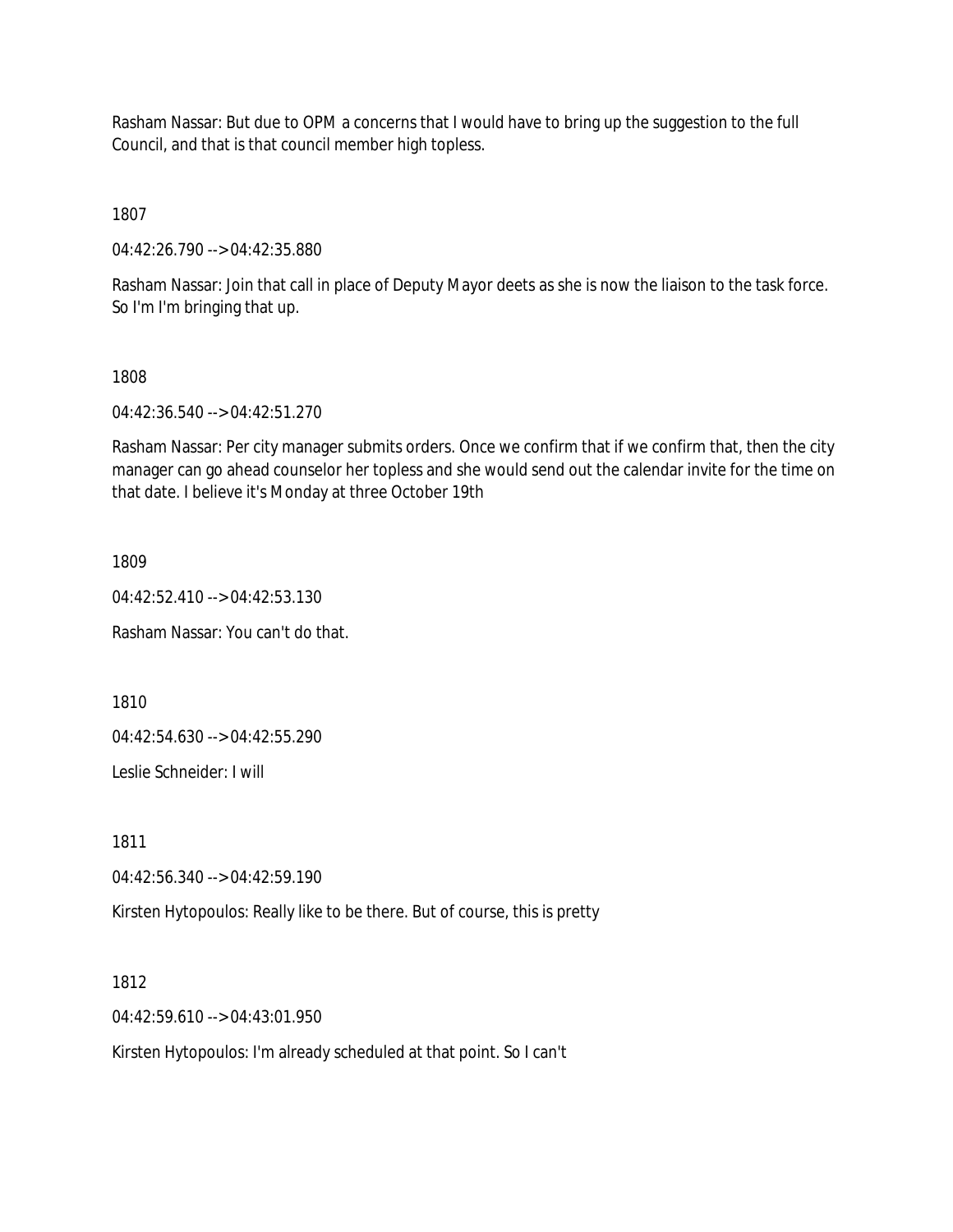04:43:04.110 --> 04:43:10.440

Leslie Schneider: So I'm already scheduled as well. Um, I have the Design Review Board at that time.

1814

04:43:11.070 --> 04:43:15.120

Rasham Nassar: Okay, yes it is. It is Monday, October 19 at 3pm.

1815

04:43:16.710 --> 04:43:21.210

Leslie Schneider: Okay, so I also will not be able to attend bad

1816 04:43:22.980 --> 04:43:23.580 Leslie Schneider: But you're

1817

04:43:25.710 --> 04:43:26.070

Joe Deets: Free

1818 04:43:27.660 --> 04:43:28.170

Rasham Nassar: Okay.

1819

04:43:29.550 --> 04:43:36.540

Joe Deets: Nevermind, I, I'm fine with the ladies on replacing me. That's, that's fine. So I just want to say that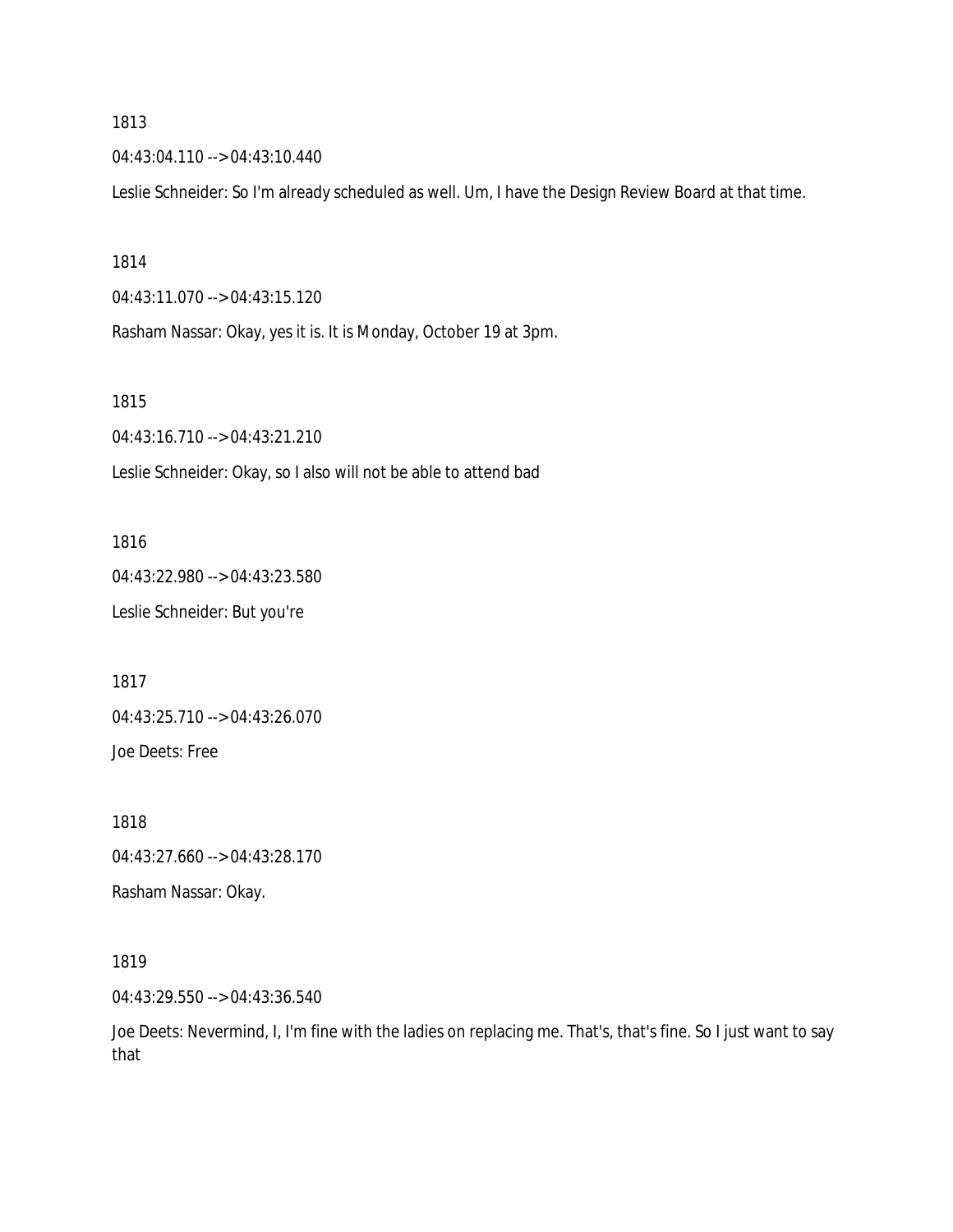04:43:37.830 --> 04:43:38.040 Joe Deets: Word.

1821

04:43:38.670 --> 04:43:41.970

Rasham Nassar: Can you attend though counselor Deputy Mayor deets.

1822

04:43:42.420 --> 04:43:45.990

Joe Deets: In like October 19 at three o'clock.

#### 1823

04:43:46.530 --> 04:43:53.700

Rasham Nassar: Yeah, I think it was Morgan's President, Mr. Smith's preference that at least two council members, if not three, we're on that.

#### 1824

04:43:55.230 --> 04:44:12.450

Joe Deets: Yeah, yeah, I can do that, I guess. Honestly, I have some memory of the discussions that have occurred before but not with this particular Gare persons. So, but any case I i'm happy to do it if that works.

# 1825

04:44:13.890 --> 04:44:16.200

Rasham Nassar: Yeah, I think, I think it has to. So thank you.

1826

04:44:16.410 --> 04:44:17.250

Joe Deets: Oh well, okay.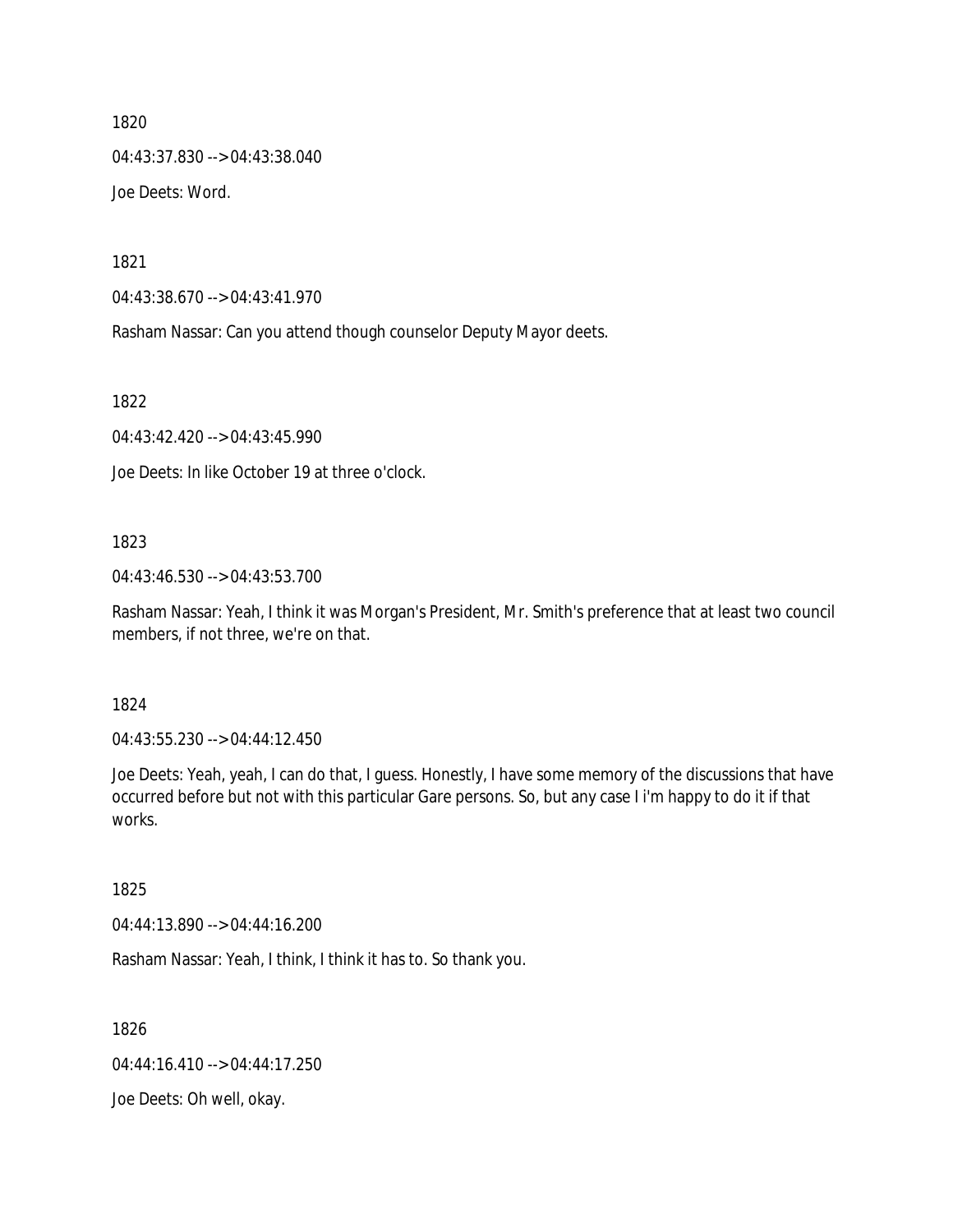04:44:18.090 --> 04:44:19.410

Leslie Schneider: COUNCILMEMBER hi topless.

1828

04:44:22.110 --> 04:44:25.410

Kirsten Hytopoulos: Well, I wanted to take a chance to acknowledge

1829

04:44:26.760 --> 04:44:35.220

Kirsten Hytopoulos: Councillor Medina's announcement and it just express my genuine sorrow about it and but but happiness for you.

## 1830

04:44:36.360 --> 04:44:46.530

Kirsten Hytopoulos: About new opportunities for you and your family, of course, but it's an incredible loss. And I think we should all be talking pretty quickly. Sorry to jump to that.

1831

04:44:46.980 --> 04:44:54.390

Kirsten Hytopoulos: About the process that we're going to, because it's a really important thing filling your shoes is going to be hard, and we're going to want to get that process going.

1832

04:44:55.620 --> 04:44:56.190

Kirsten Hytopoulos: So,

1833

04:44:57.210 --> 04:45:03.330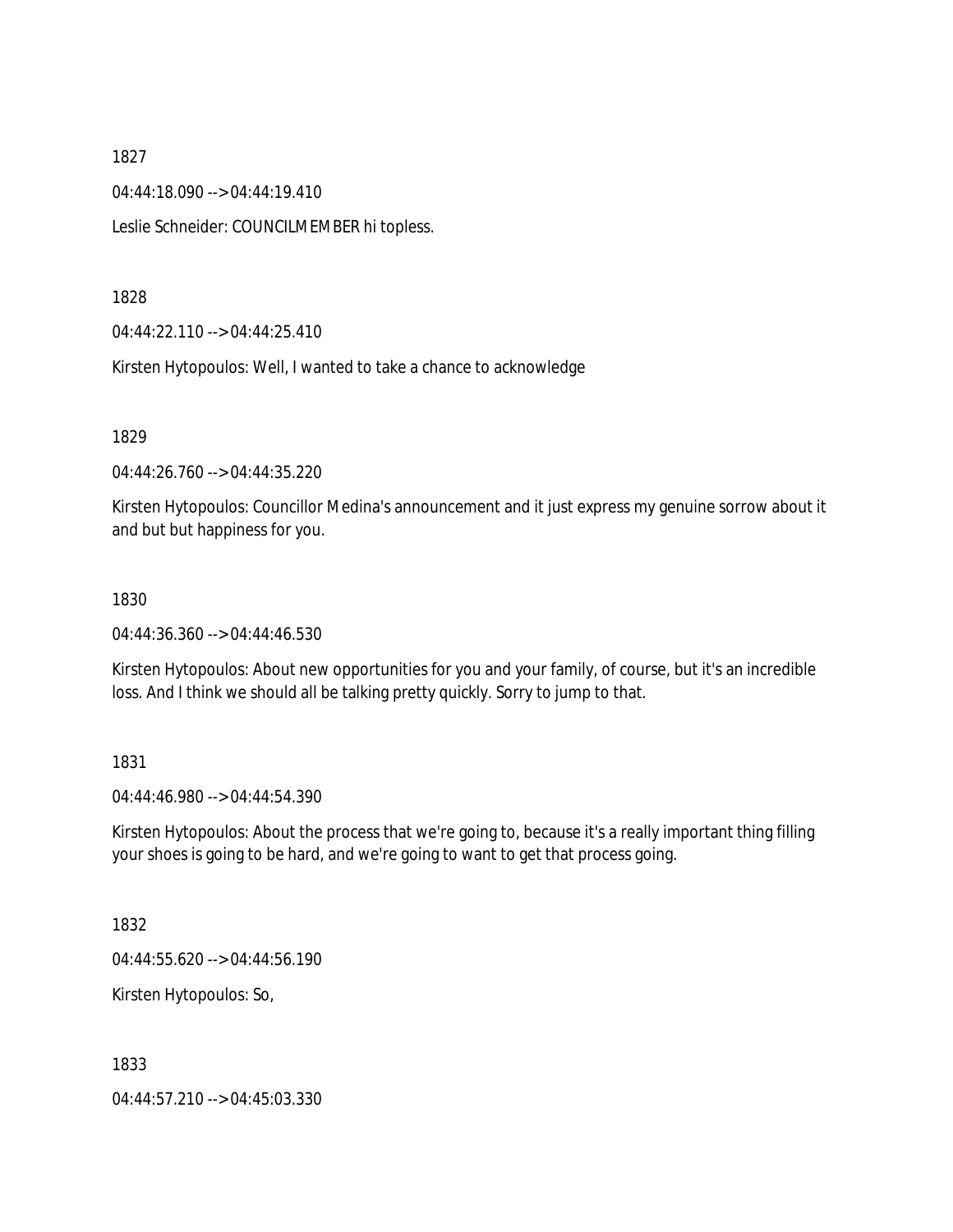Leslie Schneider: We're going to have some comments about the process, but I'm Deputy Mayor. Are you are you commenting on this.

1834

04:45:03.360 --> 04:45:07.230

Joe Deets: Car. Yeah, I just, of course you want to echo what

# 1835

04:45:08.280 --> 04:45:14.670

Joe Deets: Kirsten said how you know i mean it's it's it's it's it's a loss to all of us in call you know that

# 1836

04:45:17.790 --> 04:45:24.600

Joe Deets: But we're on the other hand, I'm happy for you, you know, changes our life you know i i moved

# 1837

04:45:25.680 --> 04:45:36.570

Joe Deets: I remember telling my family when I was moving overseas and the looks, I got it was one of the best things I ever did, but they thought I was absolutely insane. So anyway, the point being,

# 1838

04:45:37.380 --> 04:45:48.060

Joe Deets: Change is good and it sounds like this is a good move for you and your gains is our loss. And if you're good. It's been hard shoes to fill. It just gonna be so

1839

04:45:49.590 --> 04:45:52.230

Leslie Schneider: COUNCILMEMBER Medina, would you like to respond.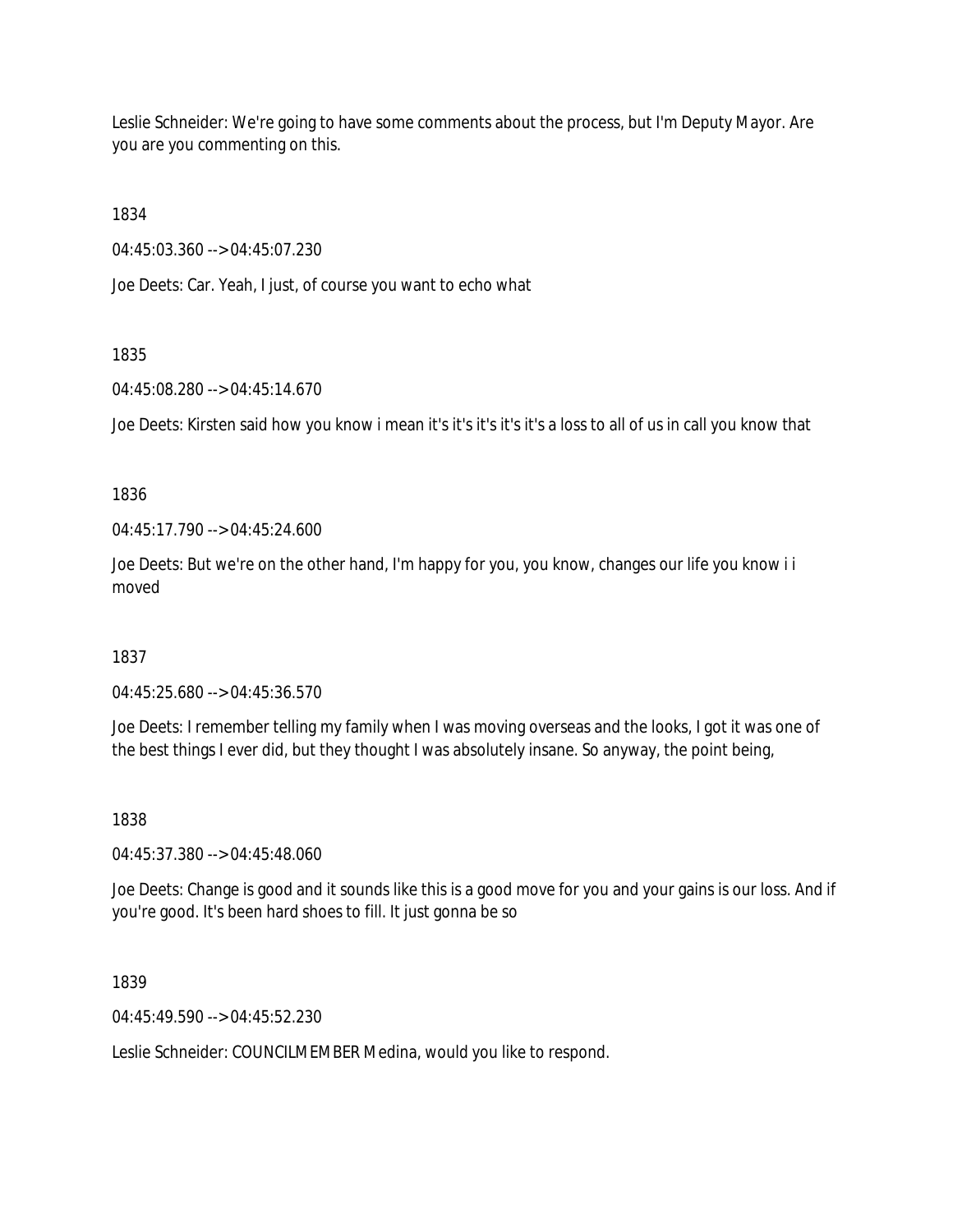04:45:53.610 --> 04:45:56.100

Kol Medina: Yeah, thanks guys. I really appreciate that and

1841

04:45:56.970 --> 04:45:58.050

Kol Medina: I'm really sorry to be

1842

04:45:58.050 --> 04:46:02.340

Kol Medina: Leaving you all, it's really bittersweet moment for me.

#### 1843

04:46:03.510 --> 04:46:09.300

Kol Medina: I've been going through a lot of emotions and conflicting thoughts about this for months now.

## 1844

04:46:10.350 --> 04:46:24.210

Kol Medina: So I think I said earlier where I'm why I'm leaving, I'm leaving to take the position of presidency of movement Community Foundation. So same job I'm doing now different community foundation

# 1845

04:46:25.110 --> 04:46:31.440

Kol Medina: And I found out about that opening their currency. I was retiring. I learned about that back in June and

## 1846

04:46:33.420 --> 04:46:37.710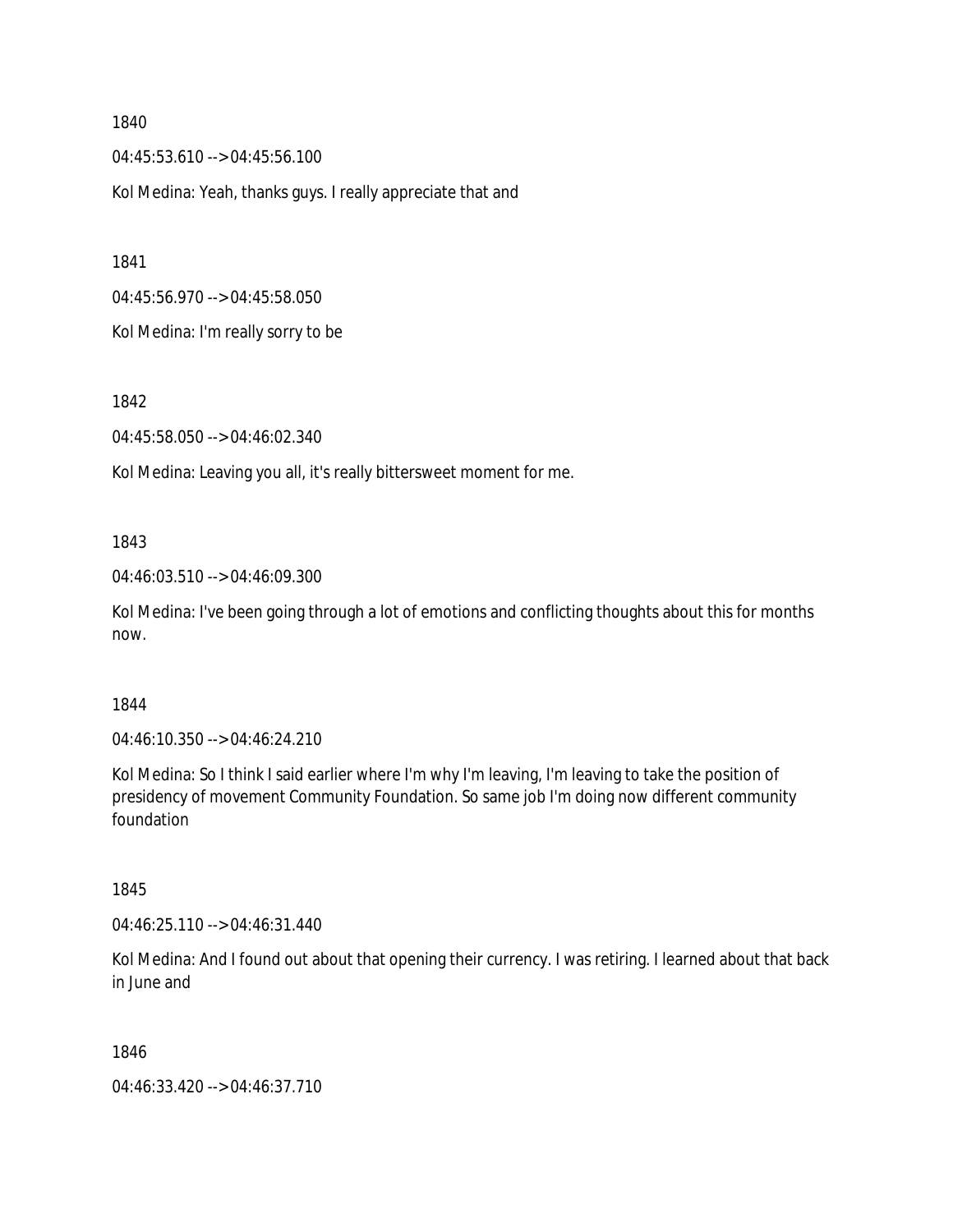Kol Medina: And since then have been on a journey to see if that was going to be a good fit for me.

1847

04:46:38.970 --> 04:46:39.660 Kol Medina: And

1848

04:46:41.400 --> 04:46:45.300

Kol Medina: We spent a lot of time me and also talking about whether it be good for our family or not.

1849

04:46:46.560 --> 04:46:53.460

Kol Medina: I'm excited to go ahead and just put my name in the hat there and just kind of explore it and see if it worked out well.

1850

04:46:54.780 --> 04:47:03.480

Kol Medina: People might say well. Cool. Why in the world would you do that everything is going great here it gets that Community Foundation, I get to be on this Council, which is a real privilege.

1851

04:47:04.500 --> 04:47:09.900

Kol Medina: Things are going really well. I love this place. I wasn't looking to leave. I was not looking for another job.

1852

04:47:11.580 --> 04:47:13.170

Kol Medina: But I grew up in Walla Walla,

1853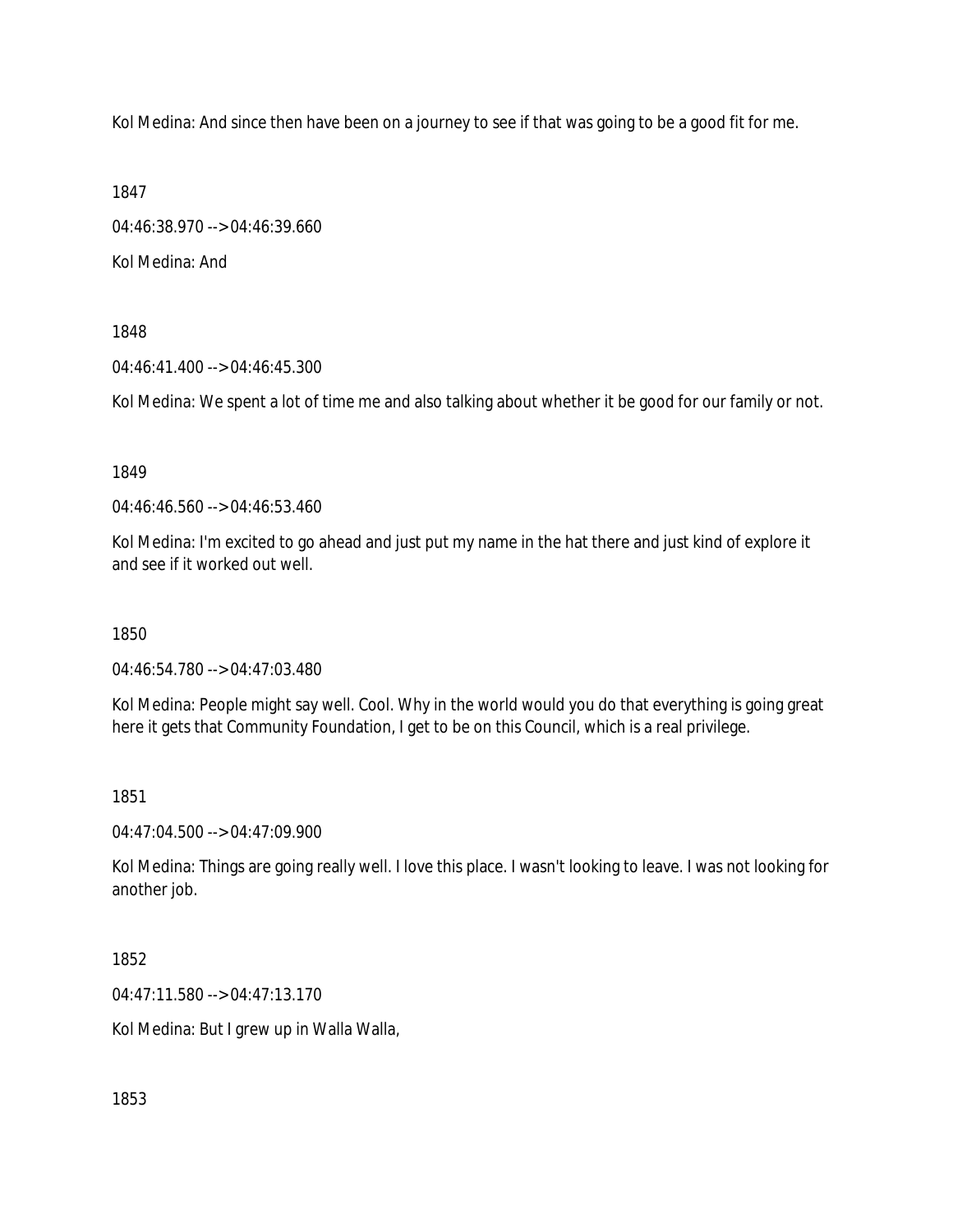04:47:14.280 --> 04:47:22.620

Kol Medina: Best part of my childhood was in Walla Walla, and the rest of it was in Salt Lake City, and I'm just always had a hankering to get back there.

1854

04:47:23.400 --> 04:47:27.570

Kol Medina: And I think I really would with this opportunity came along and

1855

04:47:28.290 --> 04:47:36.840

Kol Medina: So we threw my name in and I figured there would be some red flags along the way that said this isn't really good for you. It's not a good fit. And I get off that journey.

1856

04:47:37.590 --> 04:47:48.630

Kol Medina: But the flags were all green is all green lights and frankly, there is all a lot of I just kind of going to signs from the universe. I'll put it that way that

1857

04:47:49.350 --> 04:47:56.970

Kol Medina: That happened along the way that we're just kind of ridiculous, but that said to me, really clearly that, that this is the right thing for me in our family to do so.

1858

04:47:57.870 --> 04:48:04.470

Kol Medina: So after a lot of kind of heartache and thinking, we've decided to do it. And I'm really sorry to be leaving you all, and I'm sorry to

1859

04:48:05.610 --> 04:48:19.890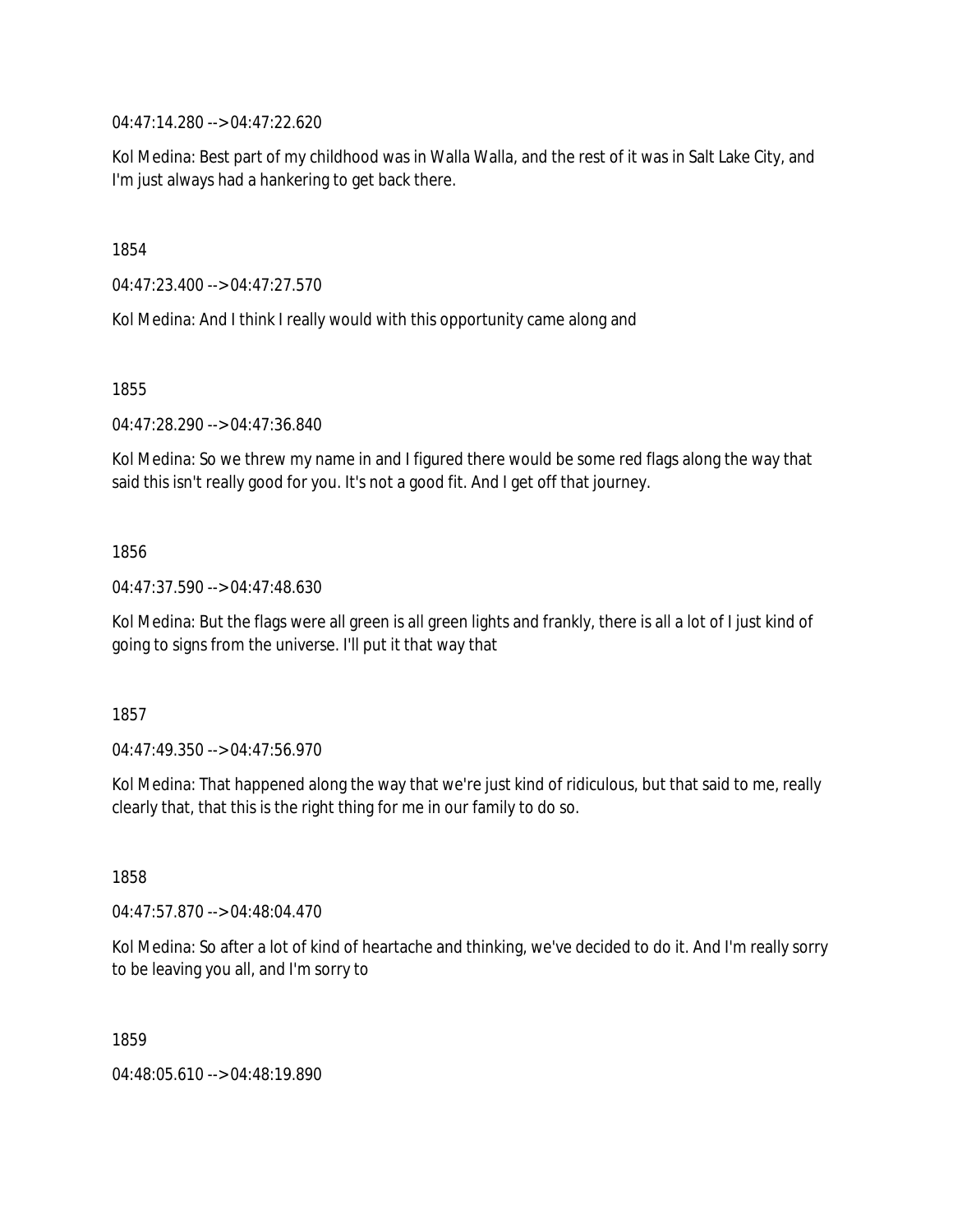Kol Medina: abrogate my responsibilities here. No, I was just elected back to the Council last year and I don't really feel right. I leaving you know I signed up for a job and now I'm leaving it but I guess I'm going to take this one selfish action for me and my family.

1860

04:48:21.120 --> 04:48:23.850

Kol Medina: And I'm going to show us. Thanks.

1861

04:48:25.740 --> 04:48:27.540

Leslie Schneider: So can I

1862

04:48:29.070 --> 04:48:43.530

Leslie Schneider: Suggest that you hang out with us until the November 10th council meeting where you get to approve or at least vote on the climate action plan.

1863

04:48:44.340 --> 04:48:45.480

Kol Medina: Yeah, yeah. Sorry.

1864

04:48:45.840 --> 04:48:47.190

Leslie Schneider: Nothing been one of your

1865

04:48:48.510 --> 04:48:51.240

Leslie Schneider: Committed efforts here on Council.

1866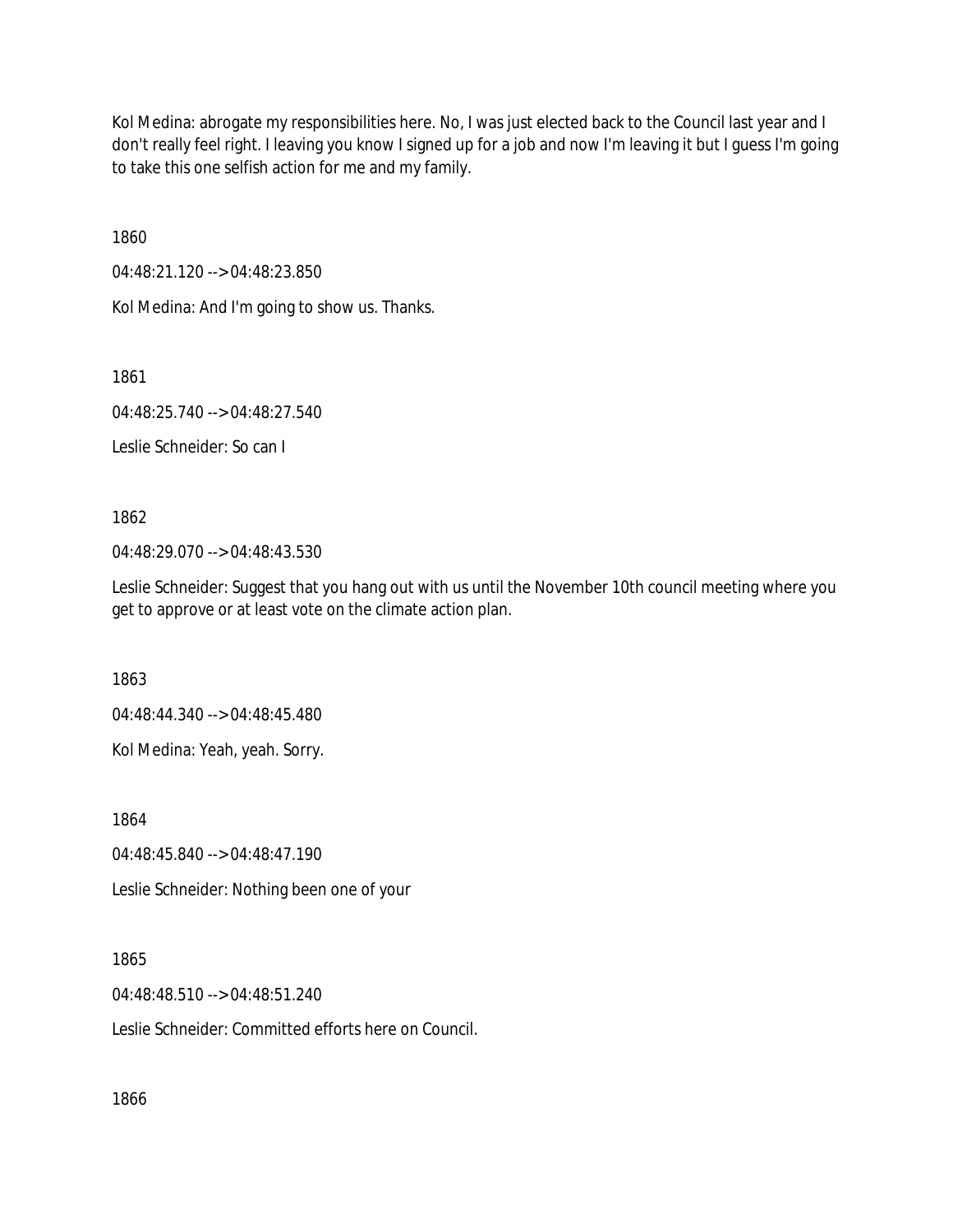04:48:52.050 --> 04:48:55.260

Kol Medina: Yeah. Appreciate that. Sorry, I have is, I have mentioned the dates.

1867

04:48:56.490 --> 04:49:07.350

Kol Medina: Will be getting in the car and driving to Walla Walla, on November 20 Varney close on a house and one of these crazy things that came together that kind of showed us this was meant to be.

1868

04:49:08.100 --> 04:49:21.000

Kol Medina: We get to move into that house that night, so I will be here until then I start a new job, December 1 and I'm happy to stay here in the seat until November 10 so I think that'll probably be my last day of counsel.

## 1869

04:49:23.070 --> 04:49:36.510

Leslie Schneider: Well, we appreciate that and I hope there's some good symbolism in you, hopefully, there is a wonderful outcome that night that you can take pride in because you've really helped push that

# 1870

04:49:37.440 --> 04:49:45.600

Leslie Schneider: Effort along I wanted just to make a couple comments regarding TIMING, because I think it we're looking at the

#### 1871

04:49:46.860 --> 04:49:51.060

Leslie Schneider: At the holidays coming up, but I see a path forward if we're willing to

1872

04:49:52.440 --> 04:50:07.950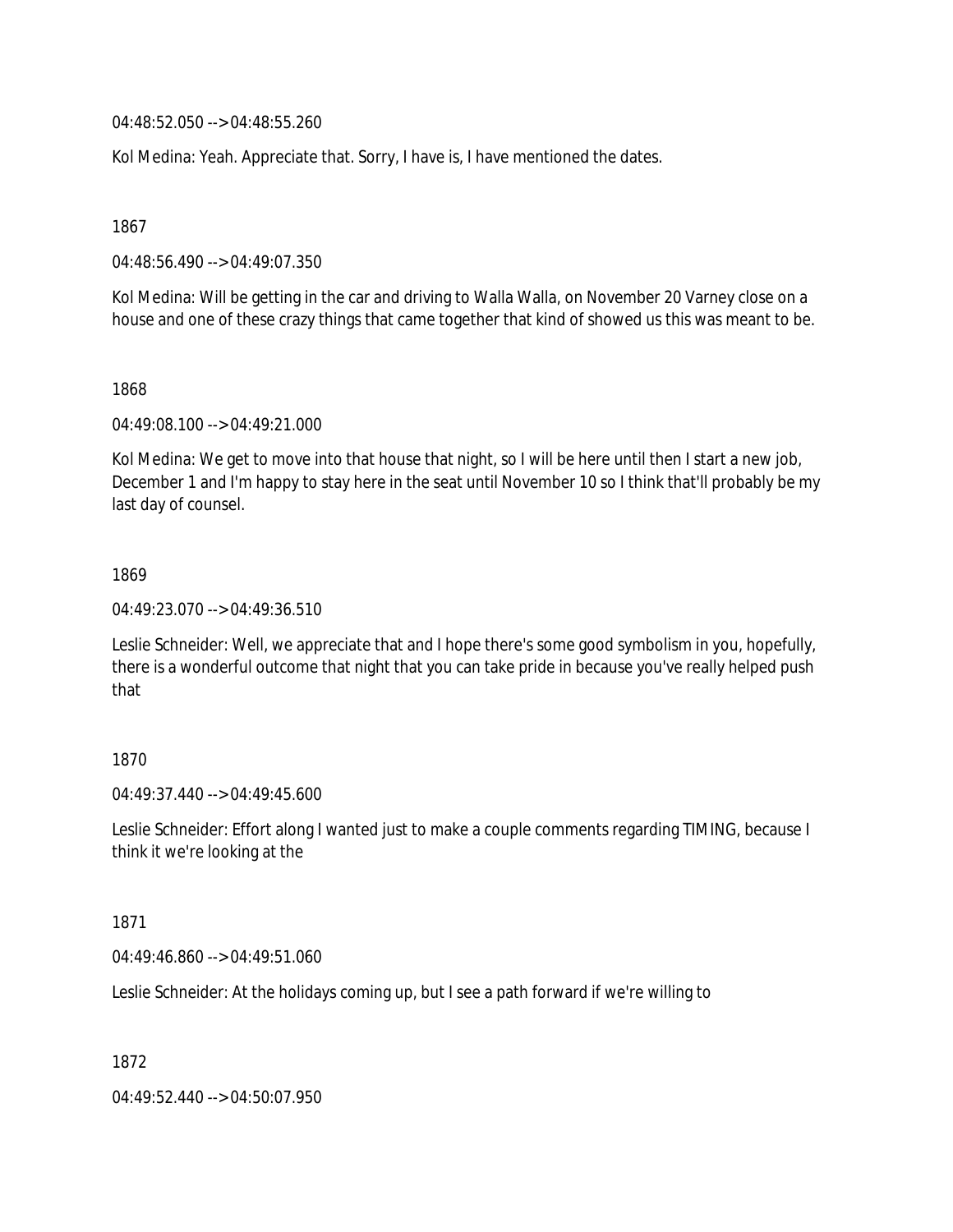Leslie Schneider: move quickly on this so we can open up this position as soon as we receive written a written resignation from COUNCILMEMBER Medina. And by doing that, we could post for one month.

1873

04:50:08.580 --> 04:50:18.630

Leslie Schneider: Assuming and I'll get back to the timing and then we would actually have a number of Council meetings in December that we could use to select someone

## 1874

04:50:19.230 --> 04:50:31.890

Leslie Schneider: And we have the December 1 meeting the December eight meeting. And then if I think I got those dates. Right. And then if we had to, we could push it to another December meeting, but more likely we would probably

# 1875

04:50:32.370 --> 04:50:34.650

Leslie Schneider: If we needed to we would probably push it into

## 1876

04:50:34.650 --> 04:50:52.650

Leslie Schneider: January in order for us to get someone on board, either by January one, or very soon thereafter we would we would need to basically sign off on a process next week. So I just want to alert you to that so

#### 1877

04:50:54.090 --> 04:50:54.330

Leslie Schneider: That

# 1878

04:50:55.560 --> 04:51:08.910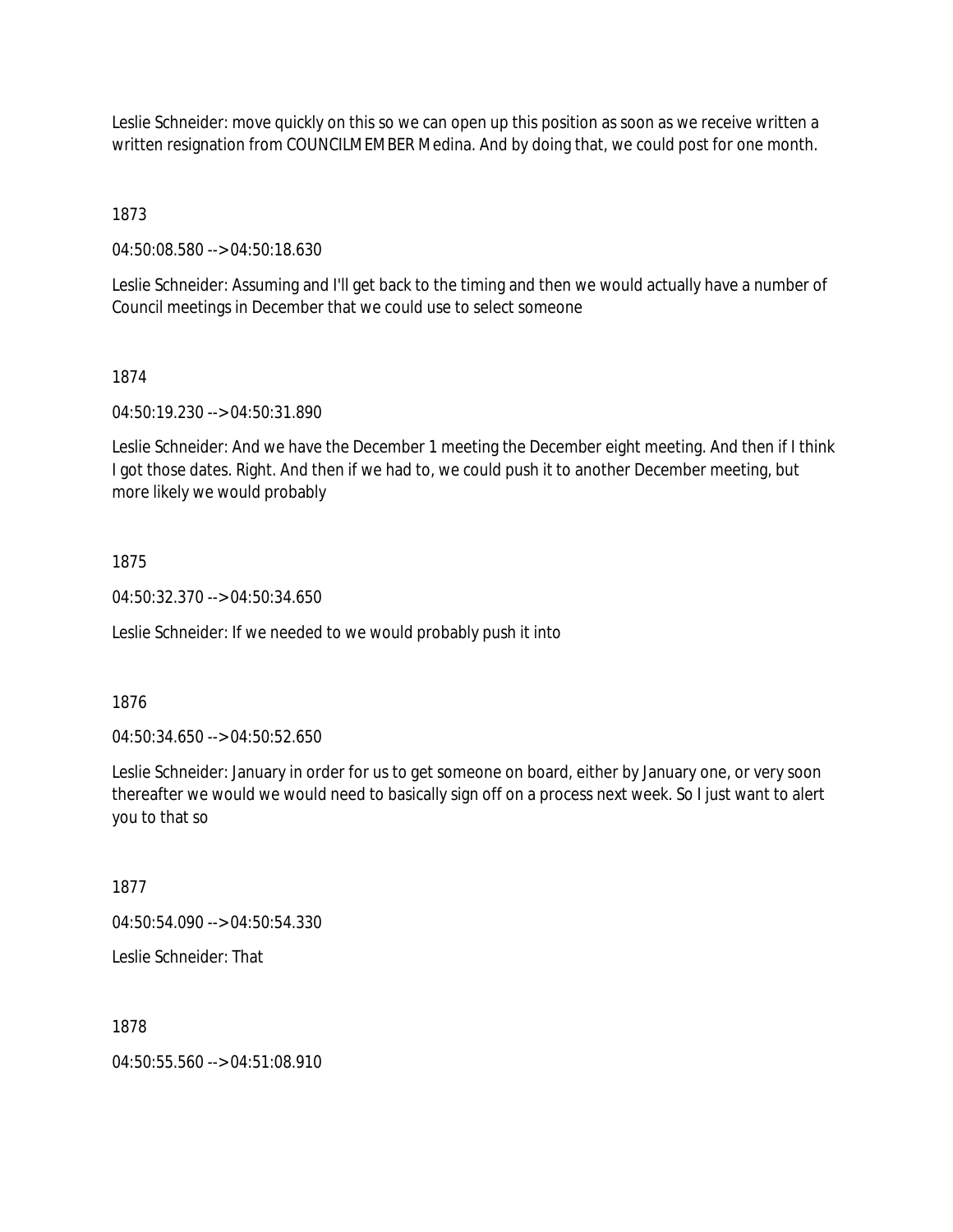Leslie Schneider: Deputy city manager has said that she could provide us with the process that we had before and just kind of sign off on that process. Again, or make whatever tweaks, we would need to make. And that would include

1879

04:51:09.960 --> 04:51:22.920

Leslie Schneider: Being having a an reserved spot in the newspaper ready to go so that we could get in by a week from this Friday to that paper and that would officially open up the

1880

04:51:24.570 --> 04:51:37.980

Leslie Schneider: Open up the position and then we could close the position on the Wednesday before Thanksgiving, and then we could come back after Thanksgiving with the opportunity to

1881

04:51:39.360 --> 04:51:45.360

Leslie Schneider: Pick a replacement so COUNCILMEMBER nisar. What are your thoughts.

1882

04:51:45.540 --> 04:51:55.950

Rasham Nassar: I appreciate you running by us, by that that you're thinking their Mayor for, I think, for most of us, it's late, and I'm still processing.

1883

04:51:56.250 --> 04:52:03.570

Rasham Nassar: Right, I want some more money is news I'm honestly a little sad. I'm really sad about it. So it's going to take me some time to think about replacing you

1884

04:52:04.830 --> 04:52:06.660

Rasham Nassar: I hope that's fair and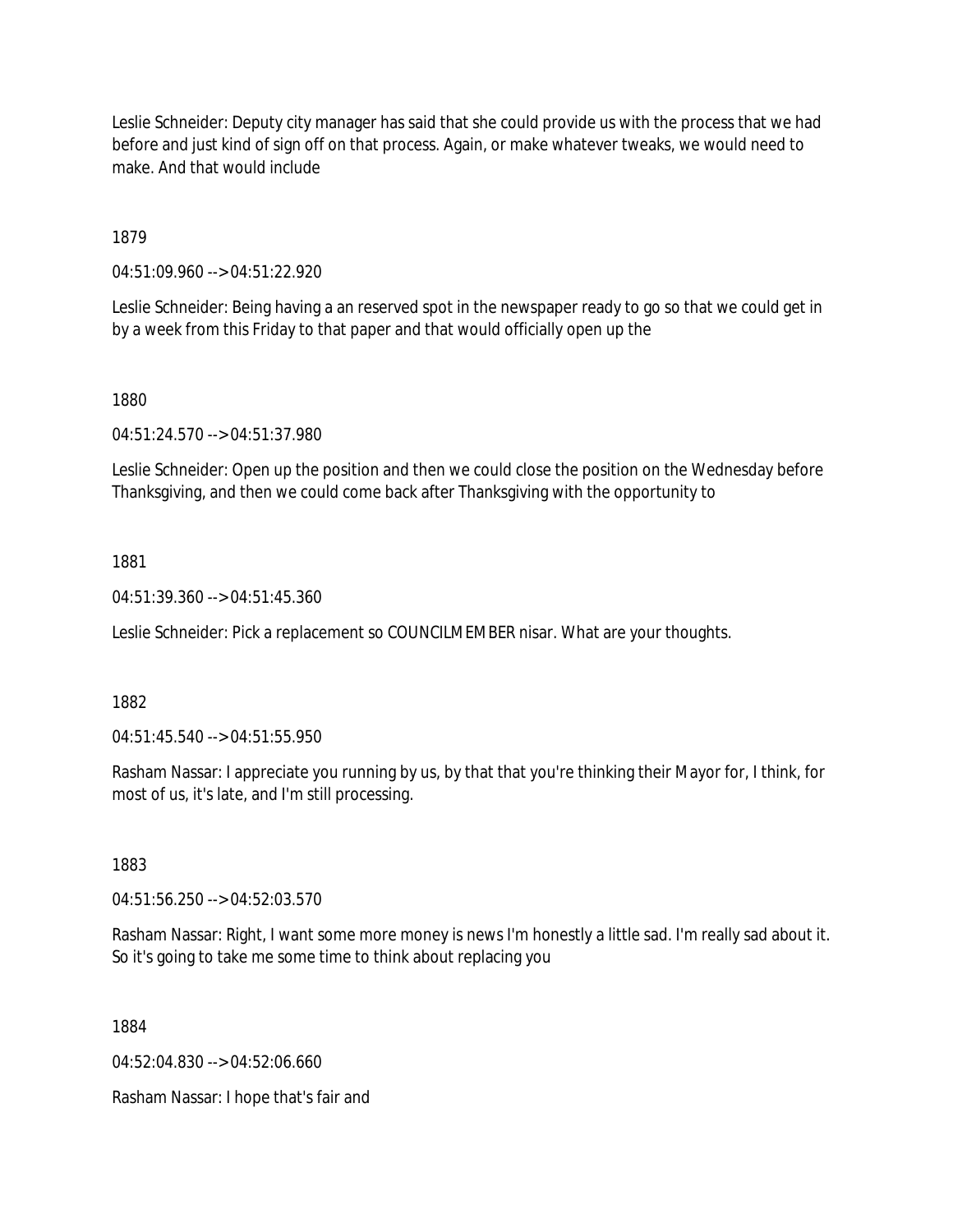04:52:07.770 --> 04:52:21.990

Rasham Nassar: Maybe we just put it on the ON AN ON AN UPCOMING agenda and then we could we could go from there. But I would just like to enjoy these remaining weeks with COUNCILMEMBER Medina and not so much. Think about who's going to take us place at this point, and I hope, I hope you all can understand

1886

04:52:23.640 --> 04:52:24.450

Thank you for that.

1887

04:52:26.070 --> 04:52:27.690

Leslie Schneider: COUNCILMEMBER hi topless.

1888

04:52:28.740 --> 04:52:37.320

Kirsten Hytopoulos: I just want to throw out there to that is, you know, maybe, maybe hard to fill this position period, especially with gusto in the holidays so I don't

1889

04:52:37.950 --> 04:52:50.130

Kirsten Hytopoulos: I don't know that we want to we might want to just when we do talk about this talk about providing enough space for people to hear about this and ponder three years on council. It's a big commitment and anyway.

1890

04:52:51.630 --> 04:52:56.190

Leslie Schneider: All of that's perfectly fine. You know, it's, we don't have to make a decision.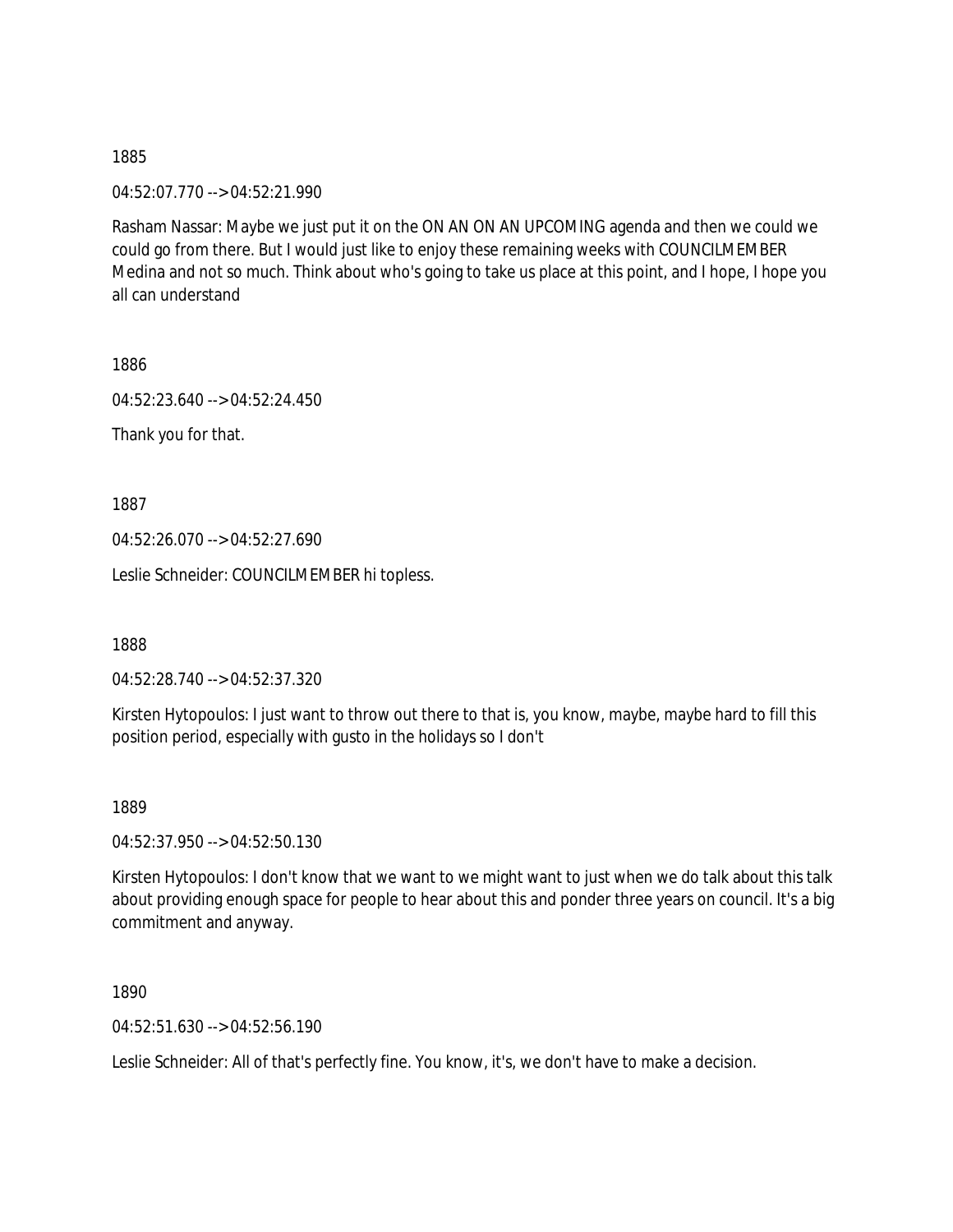04:52:57.360 --> 04:53:02.730

Leslie Schneider: You know, before the holidays. We just have a lot of decision making to do

1892

04:53:04.050 --> 04:53:11.940

Leslie Schneider: So I think having a discussion about it next week is fine and we have flexibility. So, all right.

1893

04:53:13.740 --> 04:53:15.810

Leslie Schneider: Is there anything else for the good of the order

1894

04:53:18.270 --> 04:53:19.320 Leslie Schneider: With that we

1895

04:53:19.380 --> 04:53:21.600

Ellen Schroer: Are in terms of

1896

04:53:21.630 --> 04:53:22.020

Ellen Schroer: What

1897

04:53:22.350 --> 04:53:30.510

Ellen Schroer: I'm sorry mirror. I think that you are going to talk about whether or not you wanted to have the October 17 meeting.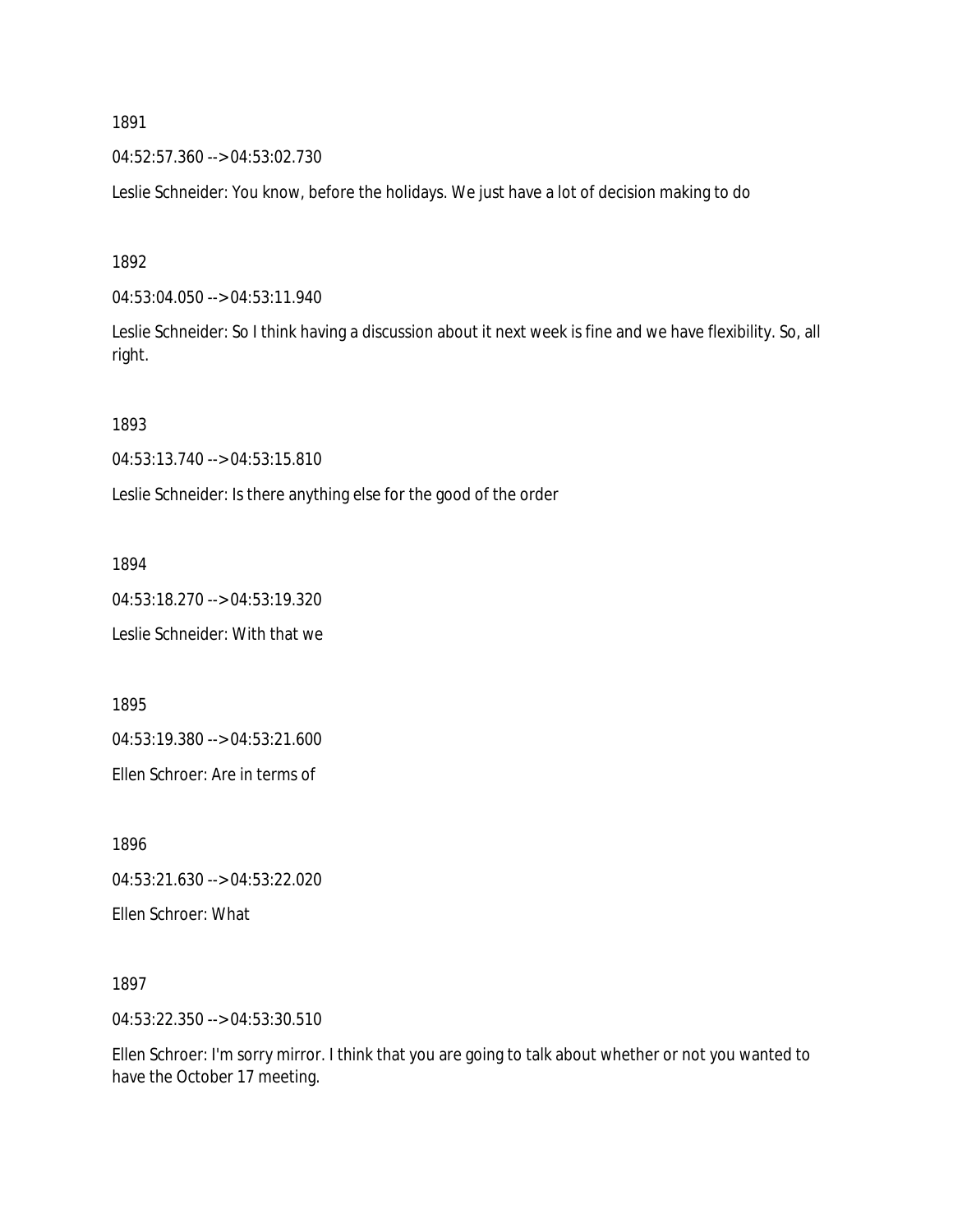04:53:31.830 --> 04:53:34.350

Ellen Schroer: live streamed. Is that something that was

#### 1899

04:53:34.410 --> 04:53:37.200

Leslie Schneider: Thank you. Oh my gosh, I knew there was something I

1900

04:53:38.250 --> 04:53:44.190

Leslie Schneider: hadn't written down. Okay, so we are come this Saturday is our parliamentary

#### 1901

04:53:45.210 --> 04:53:49.920

Leslie Schneider: Procedure training and we're going to be doing that for 10 hours from 10am until

1902

04:53:49.920 --> 04:53:54.420

Leslie Schneider: 1pm it is before us is

1903

04:53:56.310 --> 04:54:10.020

Leslie Schneider: What we normally do with these retreats is we have a video. We have an audio recording of it and we post that later. So with zoom land, we will be doing what we normally do and allow people to come into a zoom call

1904

04:54:10.830 --> 04:54:23.070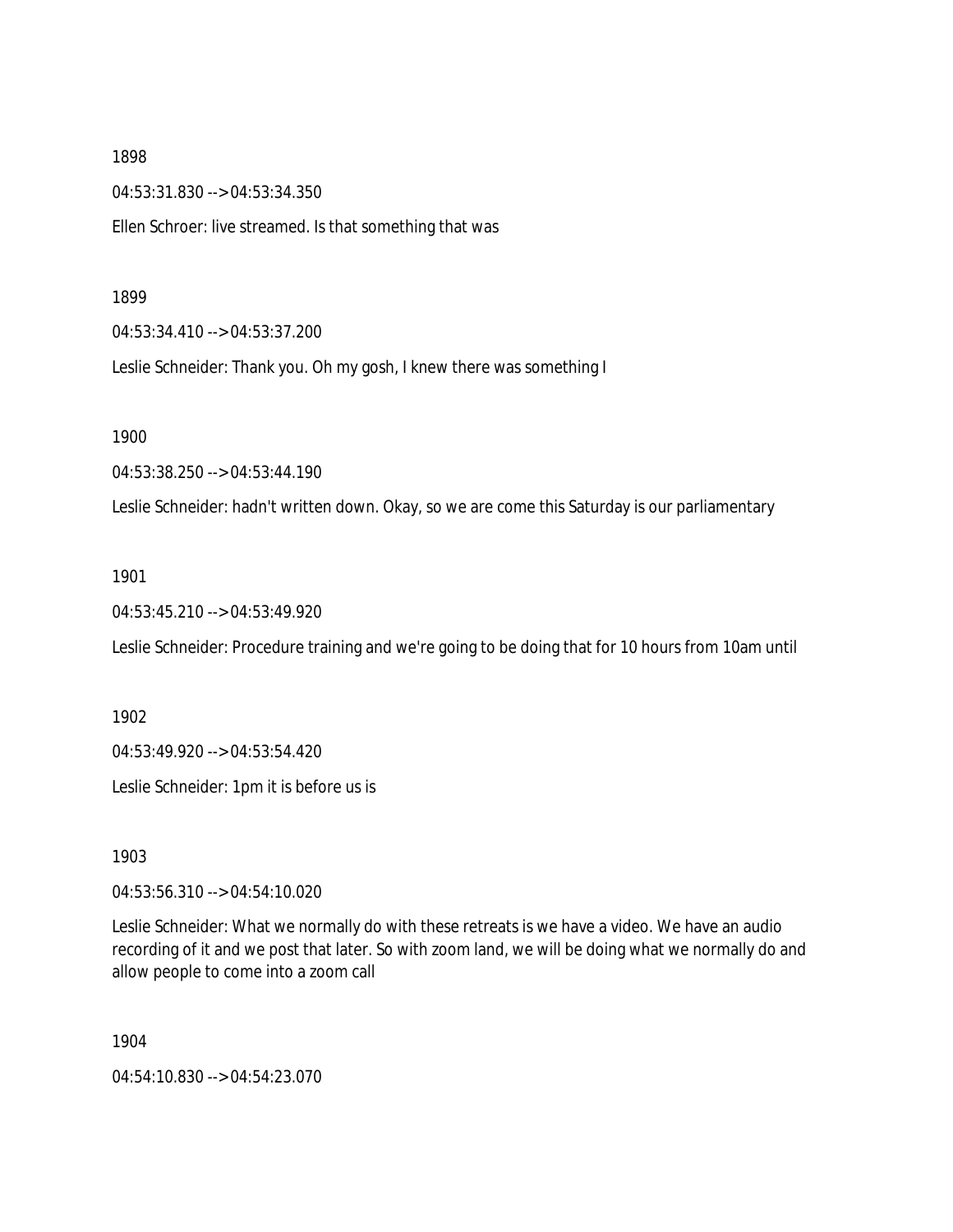Leslie Schneider: But the proposal, the recommendation from an McFarland, is that we do not do the whole broadcasting thing and the other benefit of not doing a broadcast is that we don't have to get a staff member in on a Saturday to

1905

04:54:23.670 --> 04:54:41.490

Leslie Schneider: Sort of babysit the, the technology down at City Hall. So I just wanted to let all of you know that that that is how we're proceeding. If there's any concern about that we can certainly make a make a change to that.

1906

04:54:42.720 --> 04:54:43.680

Leslie Schneider: COUNCILMEMBER Medina.

1907

04:54:46.050 --> 04:55:00.840

Kol Medina: Yeah, sorry. Just one quick little note, I wanted to touch on at the beginning of this meeting or someone or the beginning, you were talking about interviewing PC planet condition African applicants and I just wanted to say we seem to have a

1908

04:55:02.160 --> 04:55:10.410

Kol Medina: Just a assumption that we're going to interview every single person who applies for a position, we don't have to interview every single person.

1909

04:55:10.920 --> 04:55:21.900

Kol Medina: The people on the interview panel could go through all those resumes and just pick the top candidates and just interview them and that's pretty normal interview process. So I just wanted to free you with that thought that's helpful.

1910